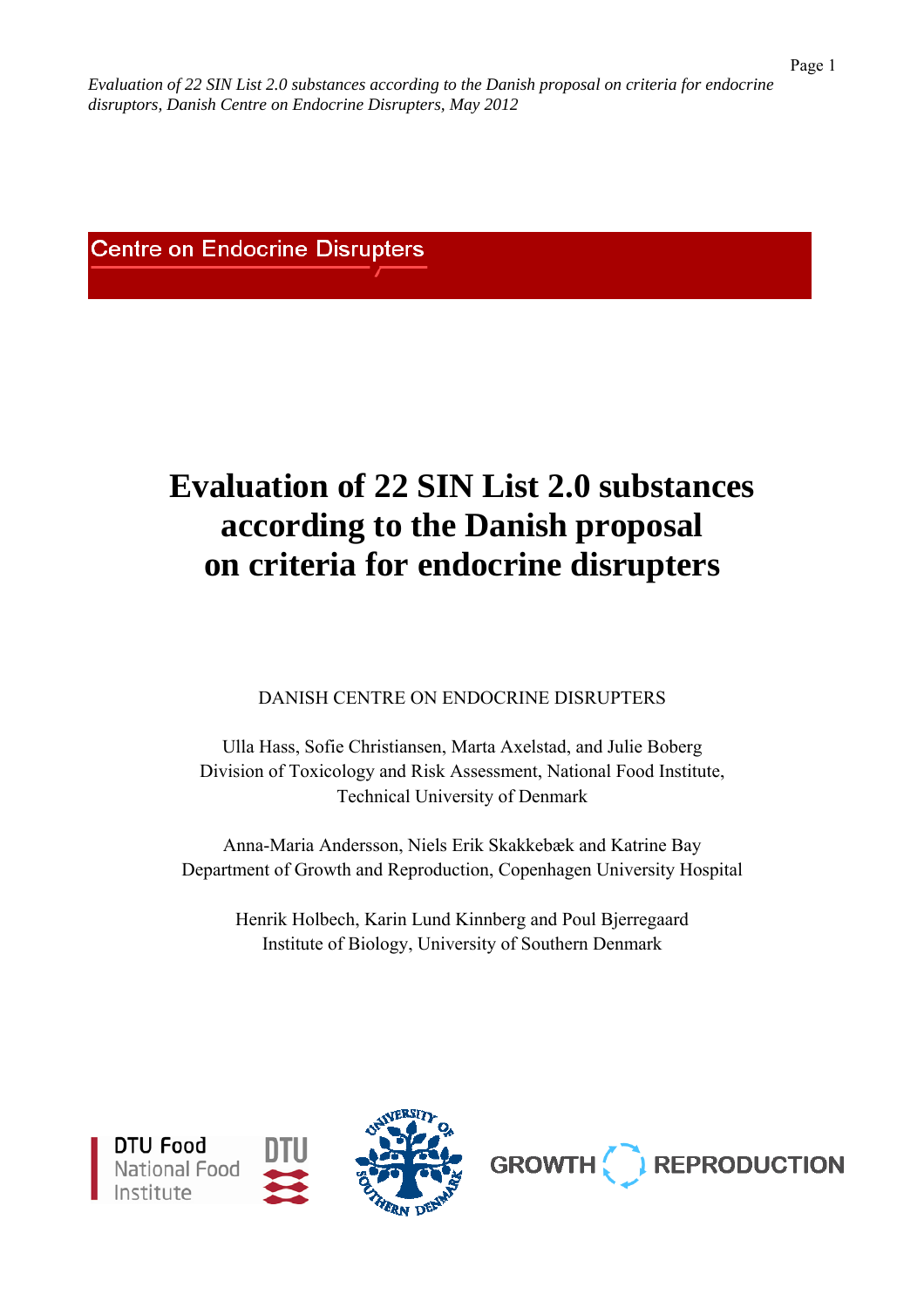## **Terms of reference and scope**

This report has been prepared by the Danish Centre on Endocrine Disrupters (CEHOS) as a project contracted by the Danish Environmental Protection Agency. The Danish Centre on Endocrine Disrupters is an interdisciplinary scientific network without walls. The main purpose of the Centre is to build and gather new knowledge on endocrine disrupters with the focus on providing information requested for the preventive work of the regulatory authorities. The Centre is financed by the Ministry of the Environment and the scientific work programme is followed by an international scientific advisory board.

The overall scope of this project is to provide a science based evaluation of the endocrine disrupting properties of the 22 substances on the SIN list version 2.0.

# **1. Background and aim**

During the last years Denmark has been focusing the work under the national strategy on endocrine disruptors on regulatory measures with the aim to reduce human and environmental exposure to endocrine disruptors. As a first step towards more systematic regulation of endocrine disruptors the Danish Environmental Protection Agency contributed to the ongoing EU-process on criteria setting for endocrine disruptors by submitting the report: Establishment of Criteria for Endocrine Disruptors and Options for Regulation in May 2011 (Danish EPA, 2011). In relation to this work and the REACH process the DK-EPA has asked the Danish Centre for Endocrine Disrupters to conduct a project which is to assess the 22 substances on the  $SIN<sup>1</sup>$  List 2.0. These substances have been identified by the NGO ChemSec as Substances of Very High Concern (SVHC) according to the criteria in REACH, solely due to their endocrine disrupting properties. The overall aim is to categorize the 22 substances on the basis of the Danish proposal for criteria for endocrine disrupters which is scientifically justified by a report from the Danish Centre on Endocrine Disrupters (Hass et al., 2011). This means that the evaluation is based on results from both human health, *in vitro/vivo* studies and studies in the environment. Furthermore, all 22 substances are evaluated according to the Joint British-German Position Paper: Regulatory Definition of an Endocrine Disrupter in relation to Potential Threat to Human Health that is based on a potency cut-off criteria (DE-UK, 2011).

The substances and their main use(s) are shown in table 1.

 $\overline{a}$ 

<sup>&</sup>lt;sup>1</sup> Substitute It Now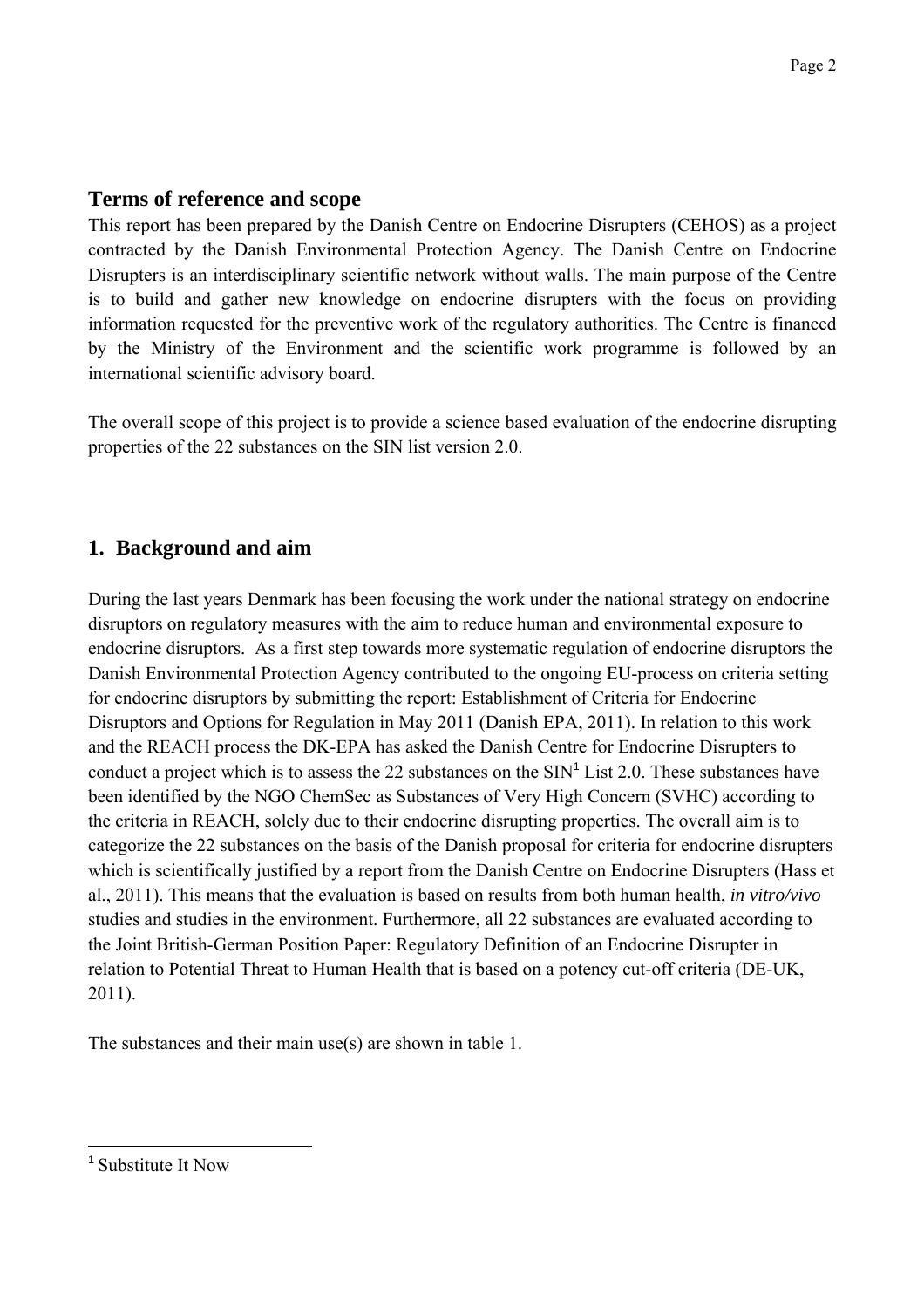| <b>Substance</b>                     | Use(s)                                                                                                                                                                                                                                                      |
|--------------------------------------|-------------------------------------------------------------------------------------------------------------------------------------------------------------------------------------------------------------------------------------------------------------|
| The 22 SIN List substances           |                                                                                                                                                                                                                                                             |
| 3-benzylidene camphor                | UV-filter                                                                                                                                                                                                                                                   |
| 4-methylbenzylidene camphor          | UV-filter                                                                                                                                                                                                                                                   |
| 4-nitrophenol                        | In dyes and to darken leather. It is also used as a building block<br>for the manufacture of drugs (e.g., acetaminophen/paracetamol),<br>and pesticides (fungicides and methyl and ethyl parathion<br>insecticides), and is released from diesel combustion |
| 4,4'-dihydroxybenzophenone           | UV-filter                                                                                                                                                                                                                                                   |
| Benzophenone-1                       | UV-filter                                                                                                                                                                                                                                                   |
| Benzophenone-2                       | UV-filter                                                                                                                                                                                                                                                   |
| Benzophenone-3                       | UV-filter                                                                                                                                                                                                                                                   |
| Butylparaben                         | A preservative used in personal care products                                                                                                                                                                                                               |
| Dicyclohexyl phthalate (DCHP)        | A plasticiser with numerous uses. It is found in cellulose and<br>PVC products, in paints, inks and in food packaging.                                                                                                                                      |
| Diethyl phthalate (DEP)              | Numerous uses, including in plastic products and in cosmetics as<br>a fragrance carrier.                                                                                                                                                                    |
| Dihexyl phthalate (DHP)              | A plasticiser and can be found in many different products<br>including tool handles and PVC flooring                                                                                                                                                        |
| Ethylhexyl methoxycinnamate<br>(OMC) | UV-filter                                                                                                                                                                                                                                                   |
| Metam natrium                        | In paints, leather tanning as a preservative and a broad-spectrum<br>micro biocide                                                                                                                                                                          |
| Methyl tertiary butyl ether (MTBE)   | An extraction solvent and as a fuel component in gasoline to raise<br>the octane number                                                                                                                                                                     |
| Pentachlorophenol (PCP)              | A wood preservative but is also used in glues and starches                                                                                                                                                                                                  |
| Perchloroethylene                    | The main use is in dry-cleaning                                                                                                                                                                                                                             |
| Propylparaben                        | A preservative used in personal care products                                                                                                                                                                                                               |
| Quadrosilan                          | Unclear. May be used as bearing grease and in breast implants<br>and/or medical products.                                                                                                                                                                   |
| Resorcinol                           | Numerous uses, including rubber and resins, in cosmetics,<br>pharmaceuticals and hair dye                                                                                                                                                                   |
| Tert-butylhydroxyanisole             | The primary use is as an antioxidant and preservative in food,<br>food packaging, animal feed, cosmetics, rubber, and petroleum<br>products. BHA is also commonly used in medicines.                                                                        |
| Thiram                               | In industry, for example in rubber products manufacturing. It is<br>also a crop fungicide and an animal repellent, applied to protect<br>e.g. fruit trees from grazing                                                                                      |
| Zineb                                | In paints, in surface treatments and as a pesticide, in use as<br>biocide in EU.                                                                                                                                                                            |

**Table 1. The evaluated substances and their main use(s) according to SIN list document**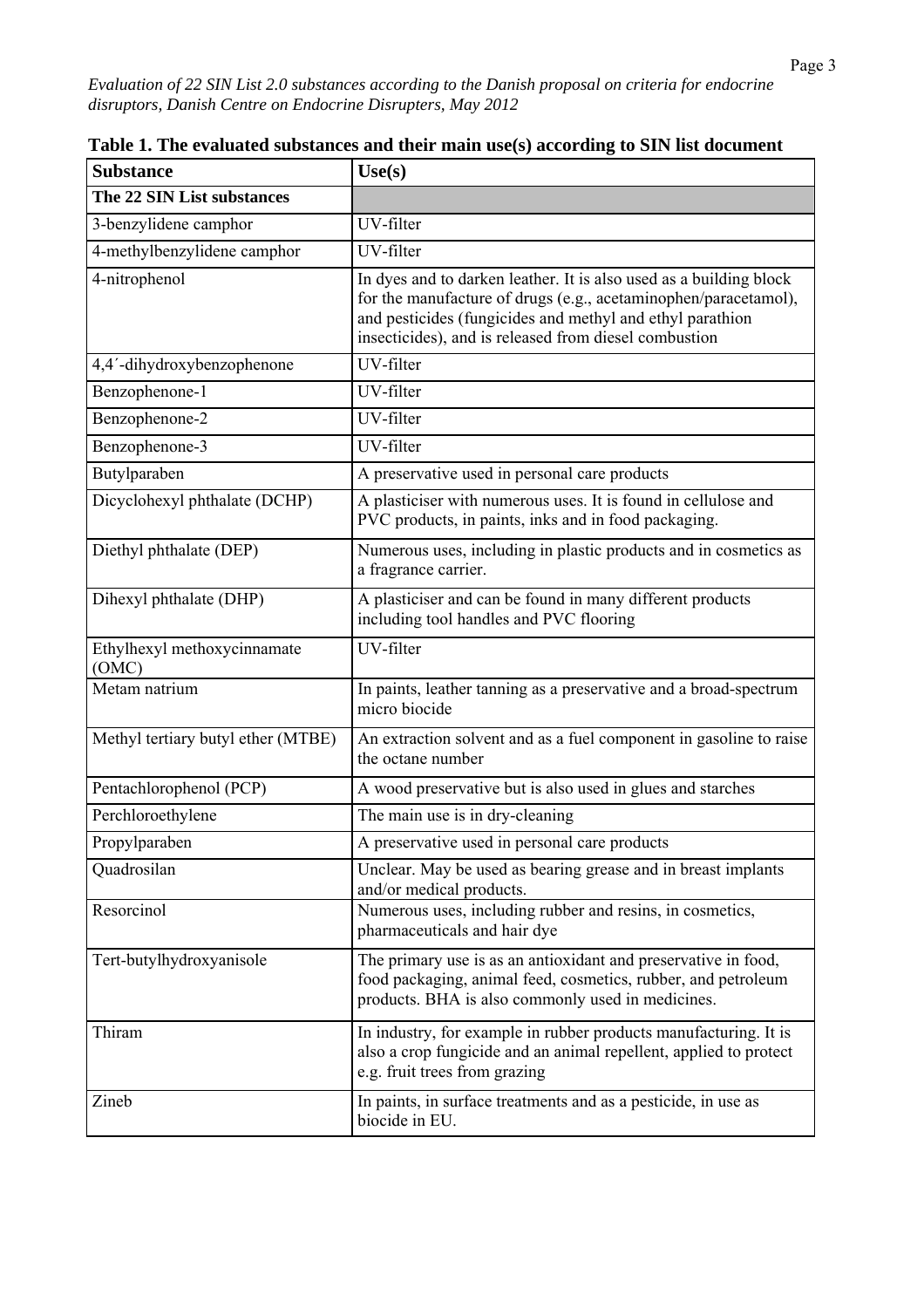## **1.1 Danish Criteria for identification of ED**

The Danish proposal for criteria for EDs are described in detail in a previous report from CEHOS (Hass et al 2011) and will only be briefly described here.

The criteria include 3 categories, i.e. ED (category 1), suspected ED (category 2a) and indicated ED (category 2b). The definitions of the categories are:

*An endocrine disrupter is an exogenous substance or mixture that alters function(s) of the*  endocrine system and causes adverse health effects in an intact organism, or its progeny, or *(sub)populations."* 

## *Potential endocrine disrupter:*

*A suspected endocrine disrupter is an exogenous substance or mixture that may alter function(s) of the endocrine system and consequently may cause adverse health effects in an intact organism, or its progeny, or (sub)populations."* 

*A substance with indication of endocrine disrupting properties (called indicated ED) is an exogenous substance or mixture that possesses properties that might be expected to lead to endocrine disruption in an intact organism, or its progeny, or (sub)populations.* 

The definition of EDs and suspected EDs both include the term "adverse". The WHO/IPCS definition of the term "adversity" is used:

"*A change in morphology, physiology, growth, reproduction, development or lifespan of an organism which results in impairment of functional capacity or impairment of capacity to compensate for additional stress or increased susceptibility to the harmful effects of other environmental influences*." (WHO/IPCS 2004)

In table 2 the criteria for placing substances in each of the three Categories are presented**.**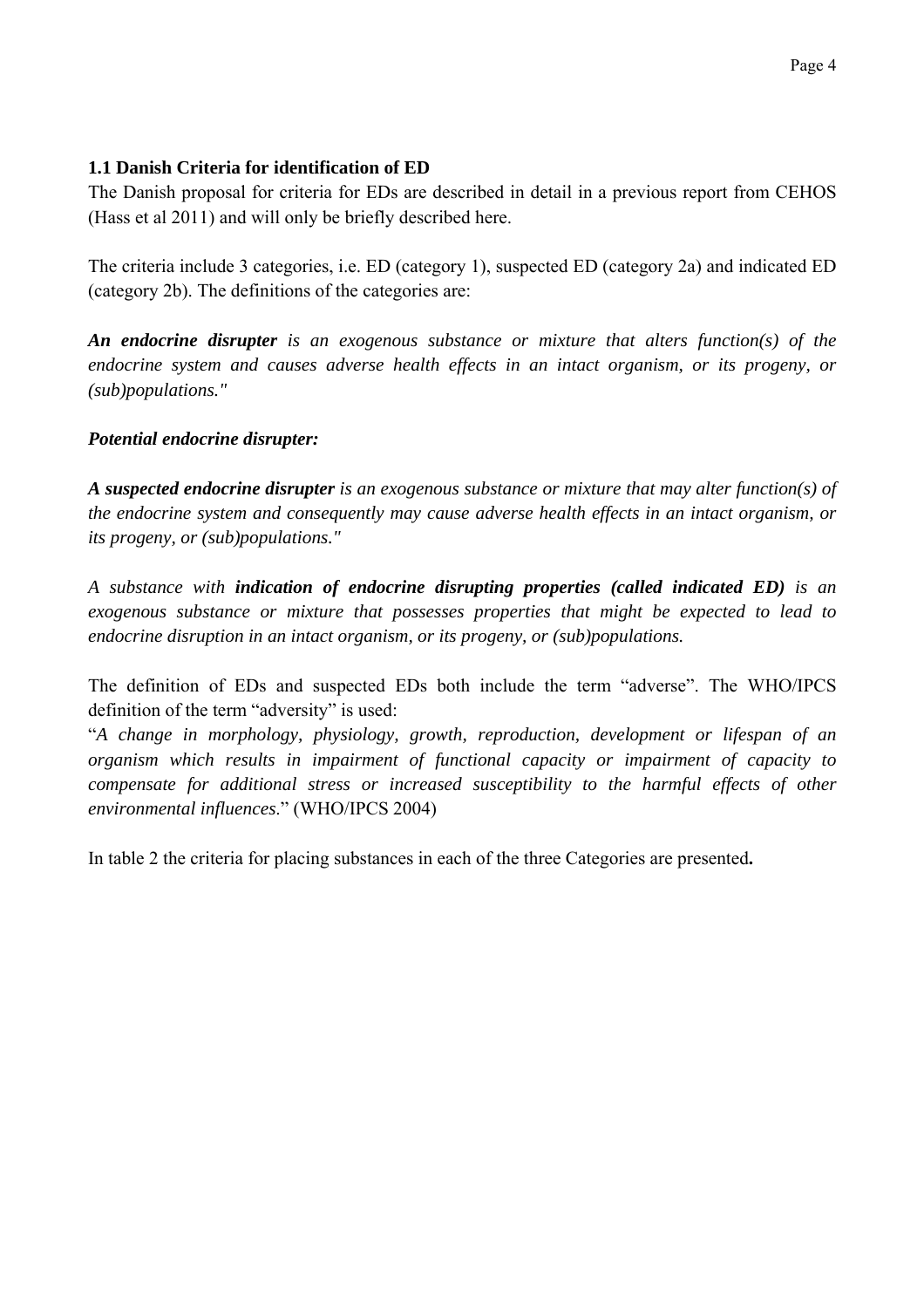## **Table 2 Proposed criteria for EDs**

## *Category 1 - Endocrine disrupter*

Substances are placed in category 1 when they are known to have produced ED adverse effects in humans or animal species living in the environment or when there is evidence from animal studies, possibly supplemented with other information, to provide a strong presumption that the substance has the capacity to cause ED effects in humans or animals living in the environment. The animal studies shall provide clear evidence of ED effect in the absence of other toxic effects, or if occurring together with other toxic effects, the ED effects should be considered not to be a secondary non-specific consequence of other toxic effects. However, when there is e.g. mechanistic information that raises doubt about the relevance of the adverse effect for humans or the environment, category 2a may be more appropriate.

Substances can be allocated to this category based on:

- Adverse *in vivo* effects where an ED mode of action is highly plausible
- ED mode of action *in vivo* that is clearly linked to adverse *in vivo* effects (by e.g. readacross)

## *Category 2a - Suspected ED*

Substances are placed in category 2a when there is some evidence from humans or experimental animals, and where the evidence is not sufficiently convincing to place the substance in category 1. If for example limitations in the study (or studies) make the quality of evidence less convincing, category 2a could be more appropriate. Such effects should be observed in the absence of other toxic effects, or if occurring together with other toxic effects, the ED effect should be considered not to be a secondary non-specific consequence of other toxic effects. Substances can be allocated to this category based on:

- Adverse effects *in vivo* where an ED mode of action is suspected
- ED mode of action *in vivo* that is suspected to be linked to adverse effects *in vivo*
- ED mode of action *in vitro* combined with toxicokinetic *in vivo* data (and relevant non test information such as read across, chemical categorisation and QSAR predictions)

## *Category 2b – Substances with indications of ED properties (indicated ED)*

Substances are placed in category 2b when there is *in vitro*/*in silico* evidence indicating potential for endocrine disruption in intact organisms. Evidence could also be observed effects *in vivo* that could be ED-mediated.

A substance can be considered an *ED (category 1)* based on data from:

- *In vivo* assays providing data on effects clearly linked to endocrine mechanisms (OECD, conceptual Framework (CF) level 5)
- On a case-by-case basis, *in vivo* assays providing data about single or multiple endocrine mechanisms and effects (OECD, CF level  $3 \& 4$ ) combined with other relevant information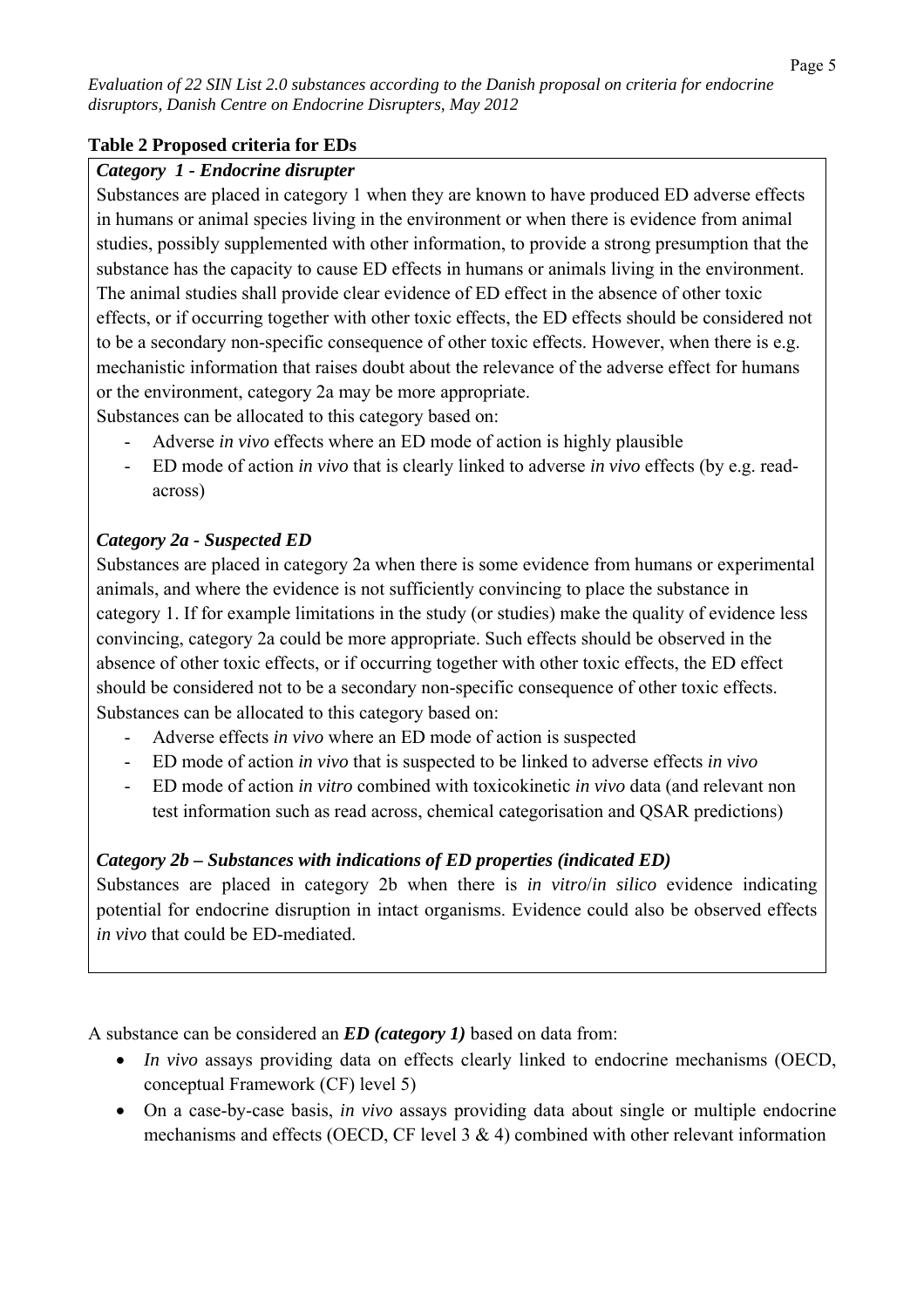- In special cases, categorisation or QSAR approaches may provide the necessary data in combination with *in vivo* ADME information and *in vitro* data
- Reliable and good quality evidence from human cases or epidemiological studies.

A substance can be considered a *suspected ED (category 2a)* based on data from:

- *In vivo* assays providing data on effects linked to endocrine or other mechanisms (OECD, CF level 5), but where ED mode of action is suspected
- *In vivo* assays providing data about single or multiple endocrine mechanisms and effects (OECD, CF level  $3 \& 4$ )
- In some cases, read across, chemical categorisation and/or QSAR approaches may provide the necessary data in combination with *in vivo* ADME information and *in vitro* data
- Good quality epidemiological studies showing associations between exposure and adverse human health effects related to endocrine systems.

A substance can be considered an *indicated ED (category 2b)* based on data from:

- *In vitro* assays providing mechanistic data (OECD, CF level 2)
- QSAR, read-across, chemical categorization, ADME information (OECD, CF level 2)
- System biology methods indicating associations between the substance and adverse human health effects related to endocrine systems.

# **1.2 DE/UK Criteria for identification of EDs of very high regulatory concern**

A joint DE – UK position paper was launched in May 2011 (DE-UK, 2011). It addressed many issues in the discussion of criteria for endocrine disrupters in relation to adverse effects on human health. The following will focus on the proposal in the position paper in relation to potency and cutoff to identify ED of very high regulatory concern.

The paper states that: "In general terms, toxic effects are only of regulatory relevance when they occur at relevant dose levels. Toxic effects that occur at excessively high dose levels (above the Maximum Tolerated Dose) tend to represent the unspecific and generalised response of the body to the chemical insult e.g. arising from the saturation of kinetic processes. Mostly, these effects are not realistically relevant to humans and are not used to drive regulatory action. This concept is applied in various regulatory approaches, such as hazard classification and labelling". Moreover, the paper proposes to use the dose thresholds for  $STOT<sup>2</sup>$  Repeated Exposure (RE) to determine whether or not the hazardous property of "endocrine disruption" should be identified for regulatory purposes.

 $\overline{\phantom{a}}$ <sup>2</sup> Specific Target Organ Toxicity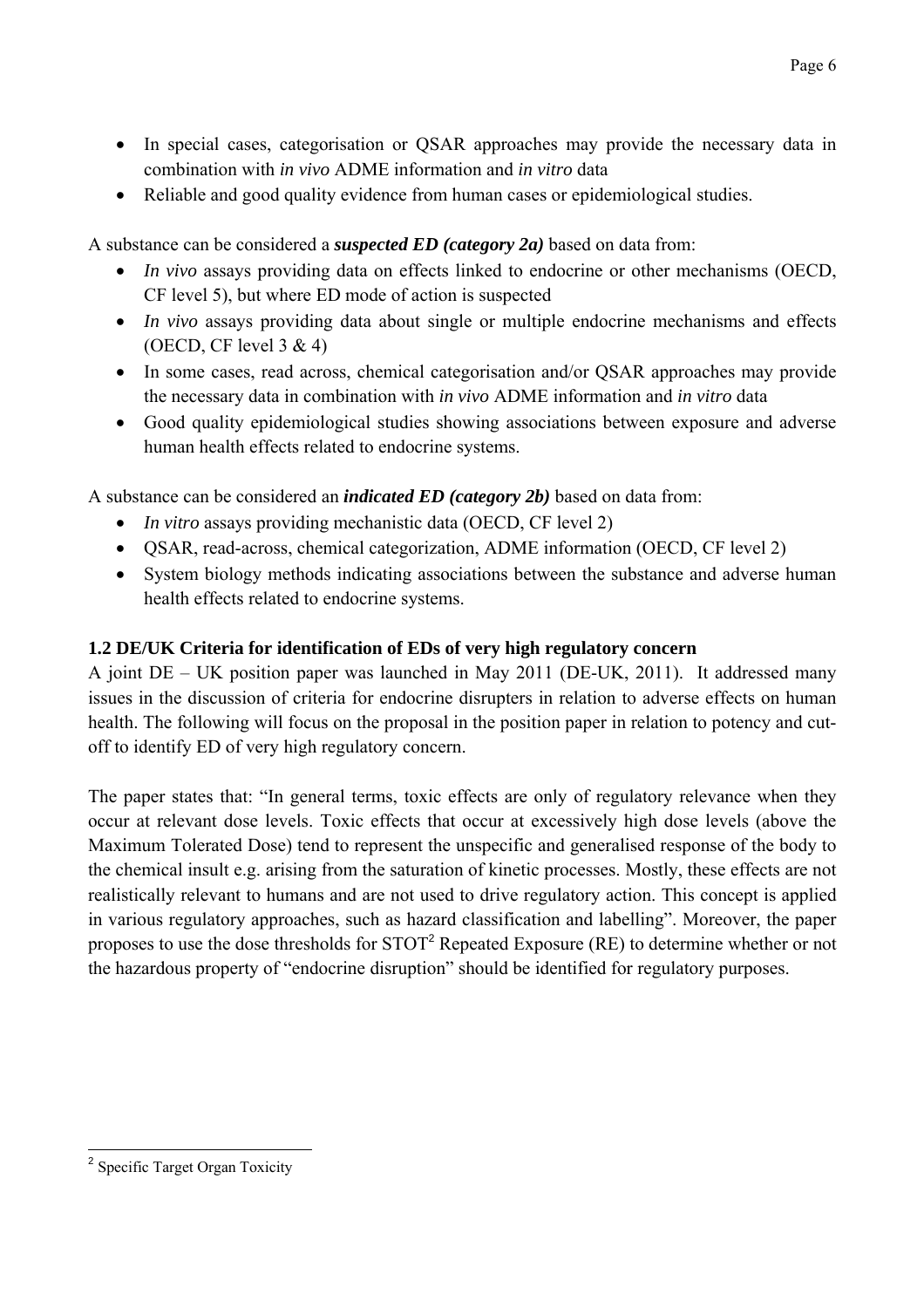There are two categories (Categories 1 and 2) of classification for STOT-RE, covering substances of relatively higher and lower potency. The guidance values ("cut-offs") for both categories are defined in  $CLP<sup>3</sup>$  and  $GHS<sup>4</sup>$  and shown in table 3.

| For sub-acute and other short-term studies (e.g. prenatal developmental toxicity studies):      |                            |                           |  |
|-------------------------------------------------------------------------------------------------|----------------------------|---------------------------|--|
|                                                                                                 | STOT-RE Cat 2              | STOT-RE Cat 1             |  |
| Oral                                                                                            | $300 \text{ mg/kg}$ bw/day | $30 \text{ mg/kg}$ bw/day |  |
| Dermal                                                                                          | $600 \text{ mg/kg}$ bw/day | 60 mg/kg bw/day           |  |
| Inhalation (vapour)                                                                             | $3$ mg/l/6h/day            | $0.6$ mg/l/6h/day         |  |
| Inhalation (dust/mist/fume)                                                                     | $0.6$ mg/l/6h/day          | $0.06$ mg/l/6h/day        |  |
| For sub chronic and other medium-term studies (e.g. 2-generation studies):                      |                            |                           |  |
|                                                                                                 | <b>STOT-RE Cat 2</b>       | STOT-RE Cat 1             |  |
| Oral                                                                                            | 100 mg/kg bw/day           | 10 mg/kg bw/day           |  |
| Dermal                                                                                          | 200 mg/kg bw/day           | 20 mg/kg bw/day           |  |
| Inhalation (vapour)                                                                             | $1$ mg/l/6h/day            | $0.2 \text{ mg/l/6h/day}$ |  |
| Inhalation (dust/mist/fume)                                                                     | $0.2 \text{ mg/l/6h/day}$  | $0.02$ mg/l/6h/day        |  |
| There are no guidance values in the CLP Regulation for chronic studies, but it is proposed here |                            |                           |  |
| that they should be half the subchronic study values (by applying the subchronic to chronic     |                            |                           |  |
| extrapolation assessment factor of 2 recommended in the REACH guidance on information           |                            |                           |  |
| requirements and chemical safety assessment, chapter R8), <i>i.e.</i> :                         |                            |                           |  |
|                                                                                                 | STOT-RE Cat 2              | STOT-RE Cat 1             |  |
| Oral                                                                                            | 50 mg/kg bw/day            | 5 mg/kg bw/day            |  |
| Dermal                                                                                          | $100 \text{ mg/kg}$ bw/day | 10 mg/kg bw/day           |  |
| Inhalation (vapour)                                                                             | $0.5 \text{ mg}/l/6h/day$  | $0.1$ mg/l/6h/day         |  |
| Inhalation (dust/mist/fume)                                                                     | $0.1$ mg/l/6h/day          | $0.01$ mg/l/6h/day        |  |

#### **Table 3 Guidance values for STOT-RE**

In relation to potential human health concerns, it is proposed by DE-UK that a substance is regarded as an ED of very high regulatory concern based on the following definition and the associated criteria: It should be an exogenous substance or mixture that alters function(s) of the endocrine system and consequently causes adverse effects in an intact organism, or its progeny, or (sub)populations. And in doing so fulfil the following criteria (each of which is expanded on in the position paper):

<sup>&</sup>lt;sup>3</sup> Classification, Labelling and Packaging

REGULATION (EC) No 1272/2008 OF THE EUROPEAN PARLIAMENT AND OF THE COUNCIL of 16 December 2008 on classification, labelling and packaging of substances and mixtures, amending and repealing Directives 67/548/EEC and 1999/45/EC, and amending Regulation (EC) No 1907/2006

<sup>&</sup>lt;sup>4</sup> Globally Harmonised System of Classification and Labelling of Chemicals

Globally Harmonised System of Classification and Labelling of Chemicals (GHS), Second revised edition, United Nations New York and Geneva, 2007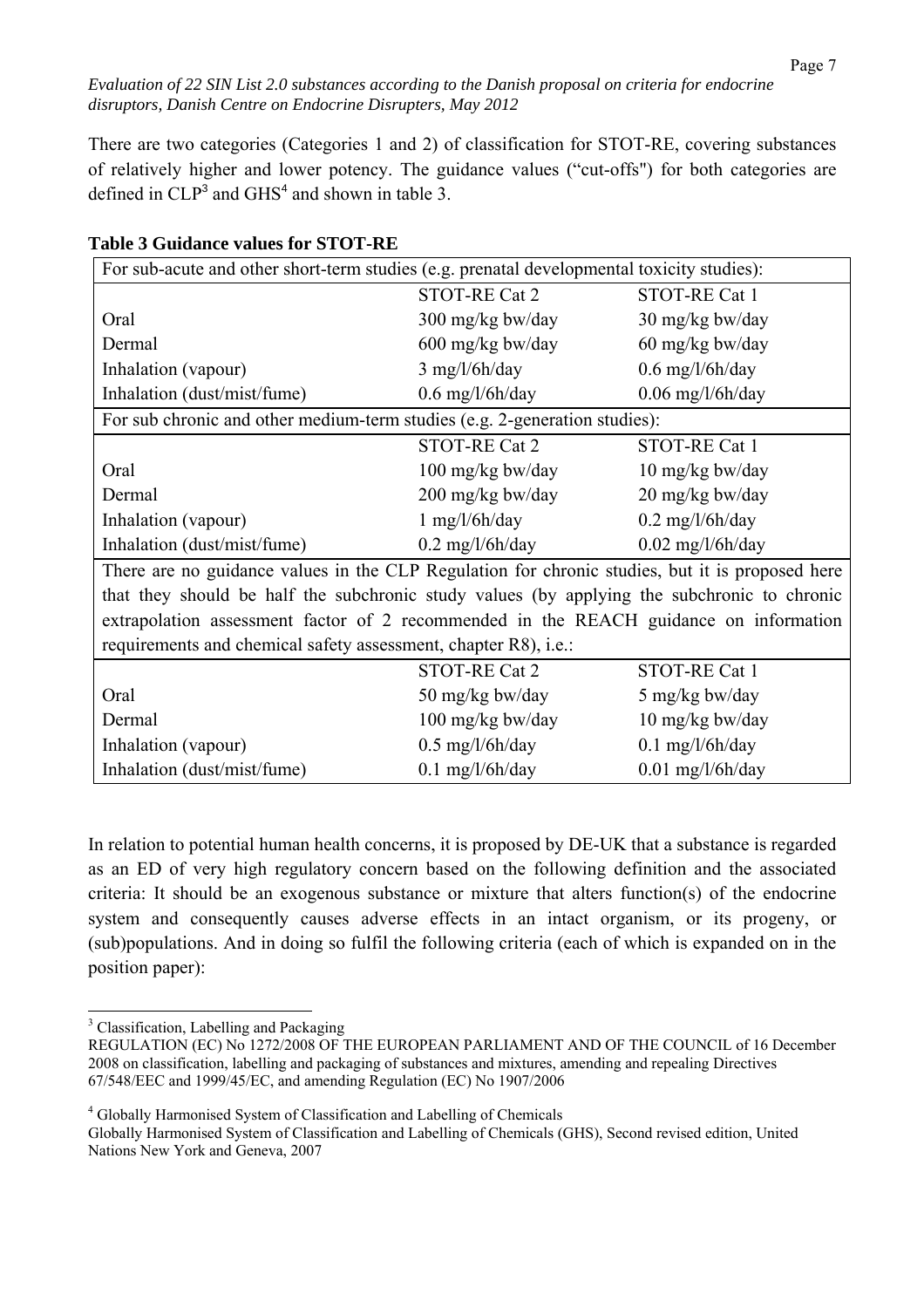- Adverse effects have been seen in one or more toxicity studies of acceptable quality, in which the substance was administered by a route relevant for human exposure.

- There is a plausible mode-of-action/mechanistic link between the toxic effects of concern and endocrine disruption.

- The effects seen in experimental animals are judged to be of potential relevance to human health.

- Serious adverse effect(s) related to endocrine disruption to have been produced at a dose at or below the relevant guidance value for the application of Category 1 "Specific Target Organ Toxicity-Repeated Exposure, STOT-RE" classification and labelling.

# **2. Methods**

## **2.1 Literature**

Generally, the literature used for evaluation of the substances aimed to comprise all relevant publicly available scientific papers.

The main literature search was done by experts at Institute of Biology, University of Southern Denmark (SDU).

The search was done in MEDLINE and Web of Knowledge using relevant and similar search criteria for each substance – apart from substance identification. For example, for propylparaben the following search criteria were used:

((propylparaben or propyl and paraben\*) and (endocrine\*))

((propylparaben or propyl and paraben\*) and (estrogen\* or oestrogen\*))

((propylparaben or propyl and paraben\*) and (androgen\*))

((propylparaben or propyl and paraben\*) and (aromatase\*))

((propylparaben or propyl and paraben\*) and (thyroid\*))

Papers included in the database developed by Chemsec in relation to their evaluations of the SINList substances, but not identified in our MEDLINE/Web of Knowledge literature search, were added to the list of papers to evaluate. Subsequently, the papers on the resulting list were downloaded and distributed to the relevant experts in the project group.

If needed, follow-up literature searches in MEDLINE based on references in the retrieved papers were done by individual experts. Also, additional papers and reviews previously obtained due to earlier evaluations of some of the substances (e.g. UV filters and parabens) were used.

For substances which are registrered as plant protection products, biocides or pharmaceuticals within the EU, there may be additional documentation for the toxicity of the substances. The authors are aware of this documentation and do not find it likely to influence the proposed categorisation for the substances in this report.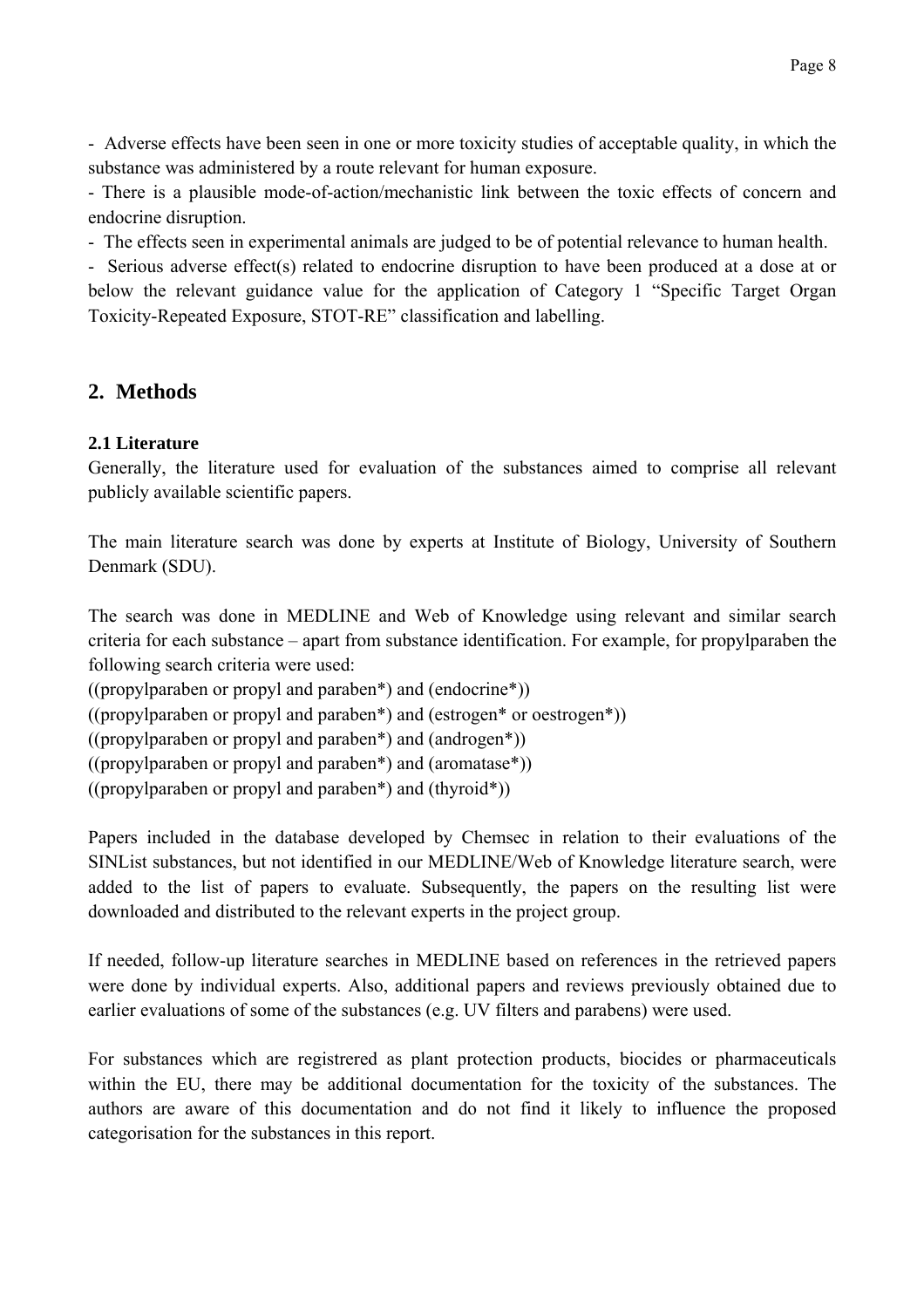#### **2.2 Evaluation, DK criteria for identification of ED**

First, evaluations of epidemiological data, *in vitro* data plus animal experimental data, and ecotoxicity data were done by experts at GR (Department of Growth and Reproduction), DTU (National Food Institute, Technical University of Denmark) and SDU, respectively. This was followed by an overall evaluation in the project group and a datasheet comprising study descriptions, evaluation and references was made for each compound (included in appendix 1).

## **2.3 Evaluation, DE-UK potency criteria for identification of ED of very high regulatory concern**

According to the DE-UK criteria, categorization as an endocrine disrupter of very high regulatory concern is based on the dose level at which severe adverse effects are observed (DE-UK, 2011). For subchronic and other medium-term studies (e.g. 2-generation studies) with oral dosing, adverse effects at 10 mg/kg bw/day and below (STOT-RE Cat 1) lead to a classification as an endocrine disrupter of very high regulatory concern. Thus, the overall LOAEL for each substance was assessed, if possible, and evaluated in relation to this cut-off level of 10 mg/kg/day. In some cases, there was effect below 10 mg/kg/day, where e.g. adversity was somewhat uncertain and other clearly adverse effects above 10 mg/kg/day. In such cases, it was difficult to evaluate whether the DE-UK potency criteria could be considered fulfilled or not. Consequently, for these compounds the term 'unclear' was used.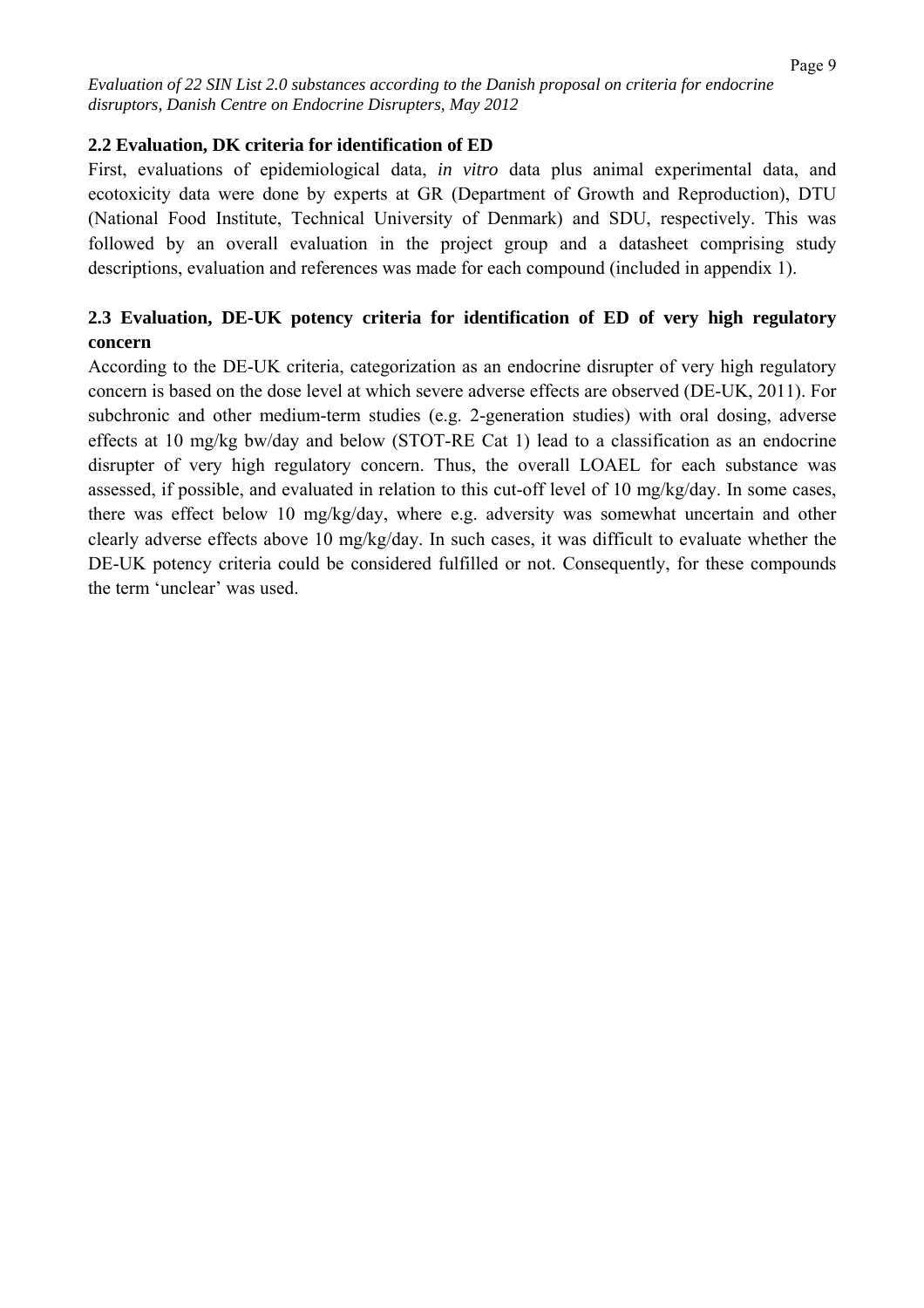# **3. Results**

## **3.1 Evaluation based on DK criteria for identification of ED**

An overview of the separate evaluations based on epidemiological data, *in vitro* data plus animal experimental data, and ecotoxicity data as well as the overall evaluations is shown in table 4. Among the 22 substances, 15 are evaluated as ED in category 1 and 6 as suspected ED in category 2a. Perchloroethylene is not categorized due to lack of relevant data on endocrine disrupting effects.

| <b>Chemical</b>                    | <b>Tox</b>                | Hum               | Eco            | <b>Overall</b> |
|------------------------------------|---------------------------|-------------------|----------------|----------------|
| 3-benzylidene camphor              |                           | No data           |                |                |
| 4-methylbenzylidene camphor        | 1                         | Inconclusive      | 2a             |                |
| 4-nitrophenol                      | $1$ or $2a$               | No data           | No data        | 2a             |
| 4,4'-dihydroxybenzophenone         | 1 or 2a                   | No data           | No evidence    | 2a             |
| Benzophenone-1                     | 2a                        | No data           | 2a             | 2a             |
| Benzophenone-2                     | $\mathbf{1}$              | No data           | $\mathbf{1}$   | $\mathbf{1}$   |
| Benzophenone-3                     | 2a                        | 2 <sub>b</sub>    | 2a             | 2a             |
| Butylparaben                       | 1                         | Weak associations | 2a             | 1              |
| Dicyclohexyl phthalate (DCHP)      | $\mathbf{1}$              | No data           | No evidence    | $\mathbf{1}$   |
| Diethyl phthalate (DEP)            | 2a                        | 2a                | 2a             | 2a             |
| Dihexyl phthalate (DHP)            | $\mathbf{1}$              | No data           | No evidence    | $\mathbf{1}$   |
| Ethylhexyl methoxycinnamate (OMC)  | $\mathbf{1}$              | 2 <sub>b</sub>    | 2a             | $\mathbf{1}$   |
| Metam natrium                      | $\mathbf{1}$              | No relevant data  | No evidence    | $\mathbf{1}$   |
| Methyl tertiary butyl ether (MTBE) | $\mathbf{1}$              | No relevant data  | 2a             | $\mathbf{1}$   |
| Pentachlorophenol(PCP)             | 1 or 2a                   | Some evidence     | 2a             | 1              |
| Perchloroethylene                  | No evidence               | No evidence       | No evidence    | No evidence    |
| Propylparaben                      | 2a                        | Weak associations | 2a             | 2a             |
| Quadrosilan                        | $\mathbf{1}$              | $\mathbf{1}$      | No data        | 1              |
| Resorcinol                         | 2a                        | $\mathbf{1}$      | 2 <sub>b</sub> | 1              |
| Tert-butylhydroxyanisole           | $\mathbf{1}$              | No data           | No data        | 1              |
| Thiram                             | $\mathbf{1}$              | No data           | 2 <sub>b</sub> | 1              |
| Zineb                              | 1 (incl. read-<br>across) | No relevant data  | No data        | 1              |

#### **Table 4 Overview of the preliminary evaluations based on epidemiological data,** *in vitro* **data plus animal data, and ecotoxicity data and the overall evaluation**

Tox = *in vitro* and *in vivo* toxicity studies related to human health; Hum = human data; Eco= ecotoxicological and environmental data

Detailed datasheets with the evaluations, study summaries and references for each compound are shown in the Appendix together with a table with the overall evaluations. Below substance summaries are given based on the datasheets.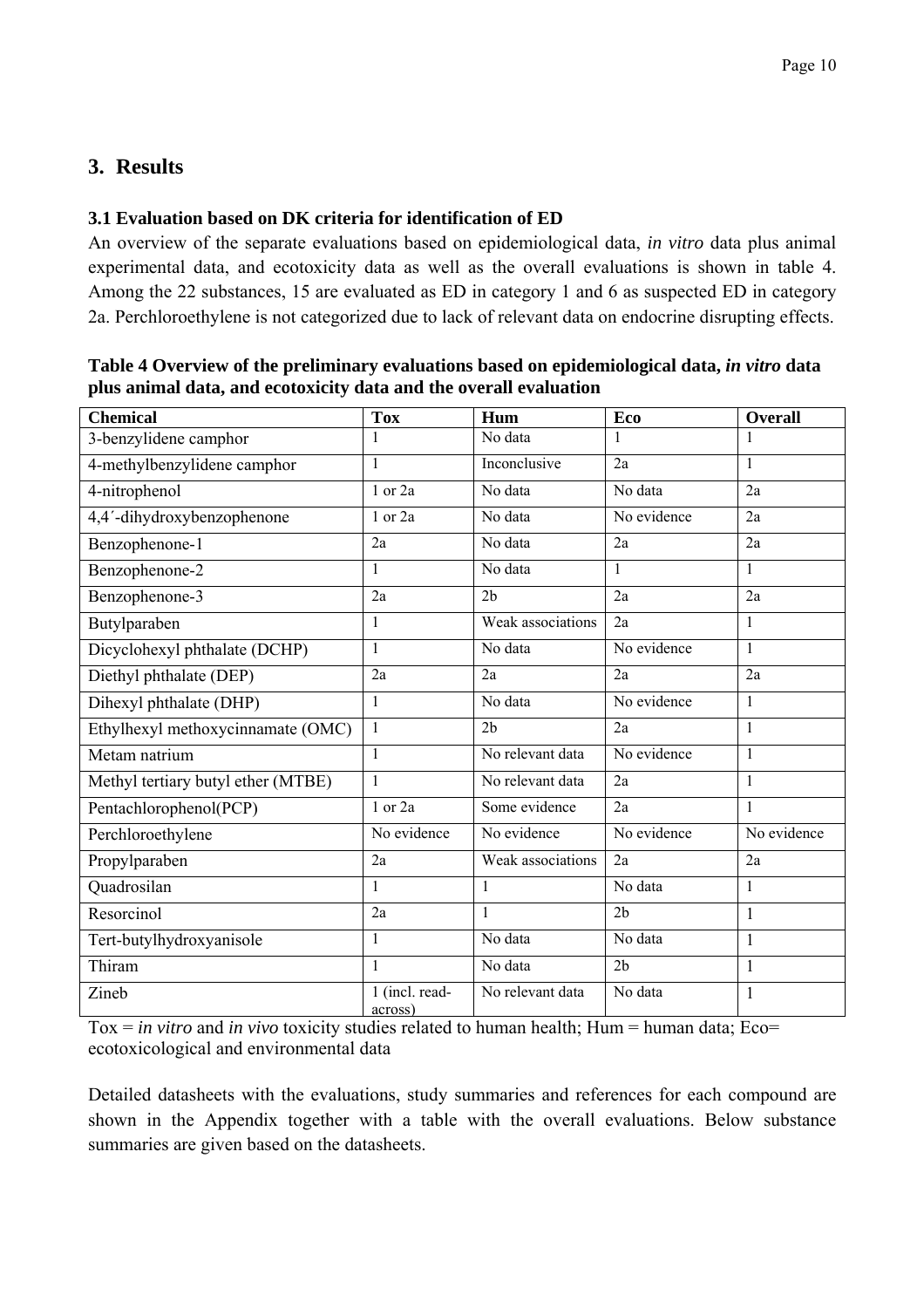#### **3-benzylidene camphor (3-BC), CAS 15087-24-8**

There are no relevant human data.

Only few *in vitro* studies have been performed with 3-BC, however these show some evidence of endocrine disrupting modes of action, especially estrogenic mode of action.

The available *in vivo* studies show strong evidence of estrogenic effects. In a screening study for estrogenic effect, 3-BC has been shown to increase uterine weight in immature rats, and in reproductive studies, perinatal 3-BC exposure has been shown to cause delayed sexual maturation, decreased relative epididymis and seminal vesicle weights in adult male offspring, while female offspring showed irregular oestrous cyclicity and strongly impaired sexual behaviour.

In fish, 3-BC has been shown to induce vitellogenin and cause significant effects on reproduction.

**Evaluation: ED in Category 1.** 

#### **4-methylbenzylidene camphor (4-MBC), CAS 36861-47-9**

The limited epidemiological studies do not indicate biologically significant effect on levels of reproductive hormones or on the hypothalamic-pituitary-thyroid axis in humans following dermal treatment with a mixture of three UV-filters, including 4-MBC.

*In vitro*, there is strong evidence of estrogenic activity, as 4-MBC has been shown to bind to the ER, alter gene transcription and cause proliferation of MCF-7 cells. No androgenic or antiandrogenic effects *in vitro* were seen in one study, while anti-androgenic activity and strong progesterone activity was seen in another. 4-MBC can also affect the thyroid system *in vitro*, by binding to the thyroid receptor.

The evidence of estrogenic activity from short term *in vivo* studies is conflicting, however increases in uterine weights and histopathological effects in uterus and vagina have been observed after longer exposure scenarios. Furthermore a large number of endocrine sensitive endpoints such as reproductive organ weights, timing of sexual maturation, impaired sexual behaviour have been shown to be affected in the developmental studies. Also, changes in LH, FSH and GnRH levels have been observed.

In fish, 4-methylbenzylidene camphor at high concentrations induces estrogen-responsive gene products including vitellogenin.

#### **Evaluation: ED in Category 1.**

#### **4-nitrophenol, CAS 100-02-7**

No relevant human data or ecotoxicity studies were found.

4-nitrophenol has exhibited estrogenic activity and anti-androgenicity *in vitro*.

*In vivo* studies with 4-nitrophenol in rats have shown evidence for endocrine disrupting effects, e.g. increase in uterus weight, decrease in weights of male reproductive organs (Uterotrophic and Hershberger, respectively) and changed hormone levels in immature male rats.

In a short term study, 4-nitrophenol impaired reproductive function in immature male rats by disturbing the hypothalamic–pituitary–testicular axis.

**Evaluation: Suspected ED in Category 2a.**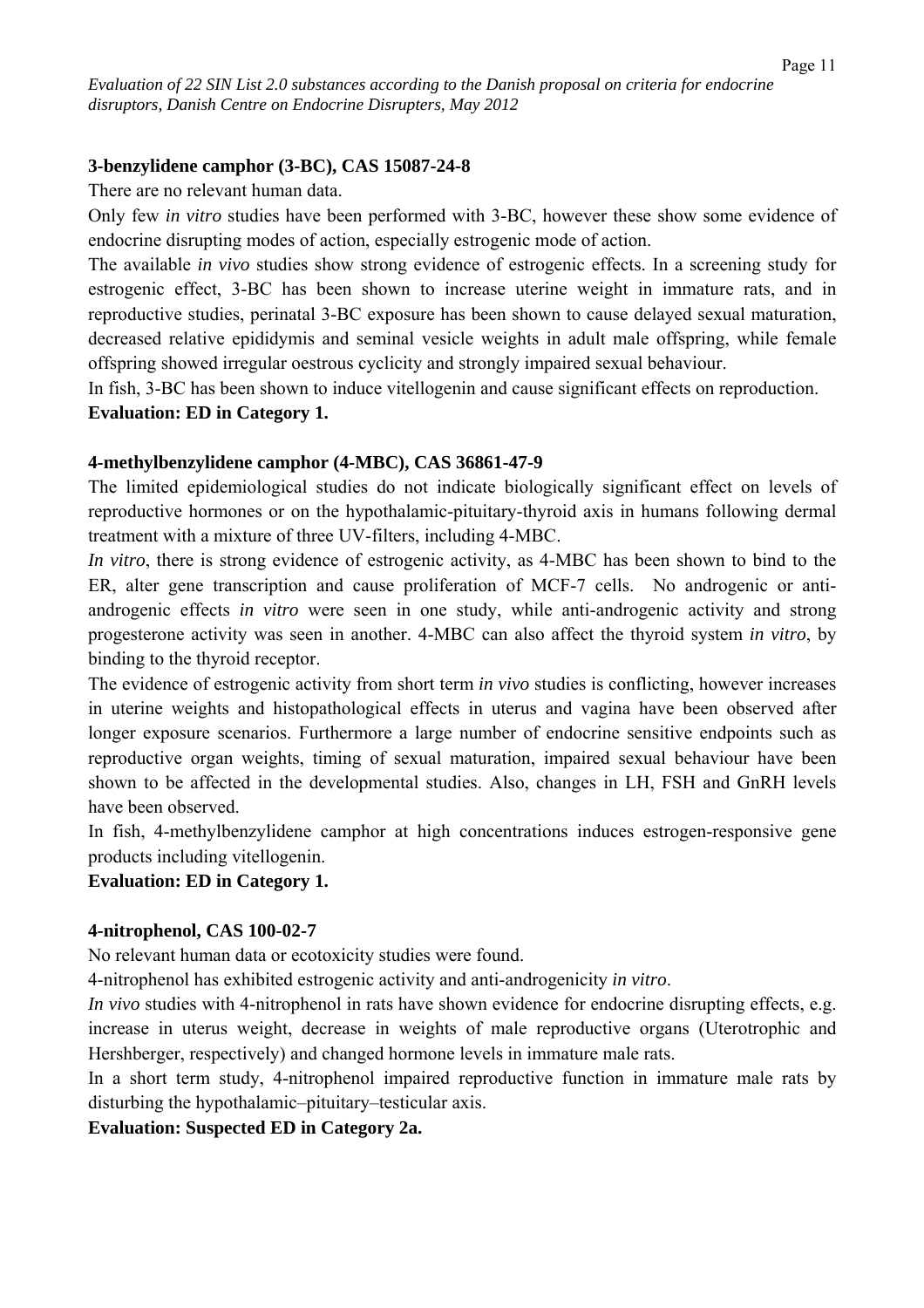## **4,4´-dihydroxybenzophenone, CAS 611-99-4**

No relevant human data was found.

The *in vitro* data show strong evidence that 4,4'-dihydroxybenzophenone has estrogenic and possibly also anti-androgenic mode of action. Only one *in vivo* study investigating endocrine disruption has been performed. It showed a significant increase in uterine weight in an Uterotrophic assay using immature rats, showing that an estrogenic effect is also be present *in vivo.*

4,4'-dihydroxybenzophenone did not result in significant vitellogenin induction in the fish.

## **Evaluation: Suspected ED in Category 2a.**

## **Benzophenone-1 (BP-1), CAS 131-56-6**

No relevant human data was found.

*In vitro* results show strong evidence that BP-1 has an estrogenic mode of action, while *in vitro* data for anti-androgenicity are conflicting.

BP-1 has been shown to increase uterine weight in several Uterothrophic assays in rats, showing an estrogenic effect *in vivo*. No developmental toxicity studies with Benzophenone-1 have been found in the open literature.

Two ecotoxicology studies have shown that benzophenone-1 induces vitellogenin in fish.

## **Evaluation: Suspected ED in Category 2a.**

## **Benzophenone-2 (BP-2), CAS 131-55-5**

No relevant human data was found.

There is strong evidence that BP-2 has estrogenic and possibly also an anti-androgenic mode of action *in vitro*. BP2 can also affect the thyroid system *in vitro*, by inhibiting the enzyme thyroid peroxidase (TPO), by binding to the thyroid receptor and by affecting thyroid hormone signalling in the testes.

There is furthermore strong evidence that BP-2 increases uterus weight in the Uterotrophic assay, showing estrogenic activity *in vivo*.

Only one developmental study of BP-2 has been described in the open literature. It showed significantly increased incidence of hypospadias in male mouse foetuses. No effect on anogenital distance in the male offspring was seen, indicating that the adverse effect was not mediated by an anti-androgenic mechanism. BP2 can also affect the thyroid hormone system *in vivo*, as shown by reduced thyroid hormone levels in adult rats from several studies

BP-2 induces vitellogenin in fish. One study showed significant estrogenic effects of BP-2 on vitellogenin induction, secondary sex characteristics, gonadal development, and reproduction in fish. The induction of vitellogenin demonstrates an estrogenic mode of action. Cessation of spawning (and thereby reproduction) is an adverse apical effect. It has been shown that benzophenone-2 decreases intrafollicular T4-content in fish which classifies BP-2 as a thyroid gland function disruptor in fish.

**Evaluation: ED in Category 1.**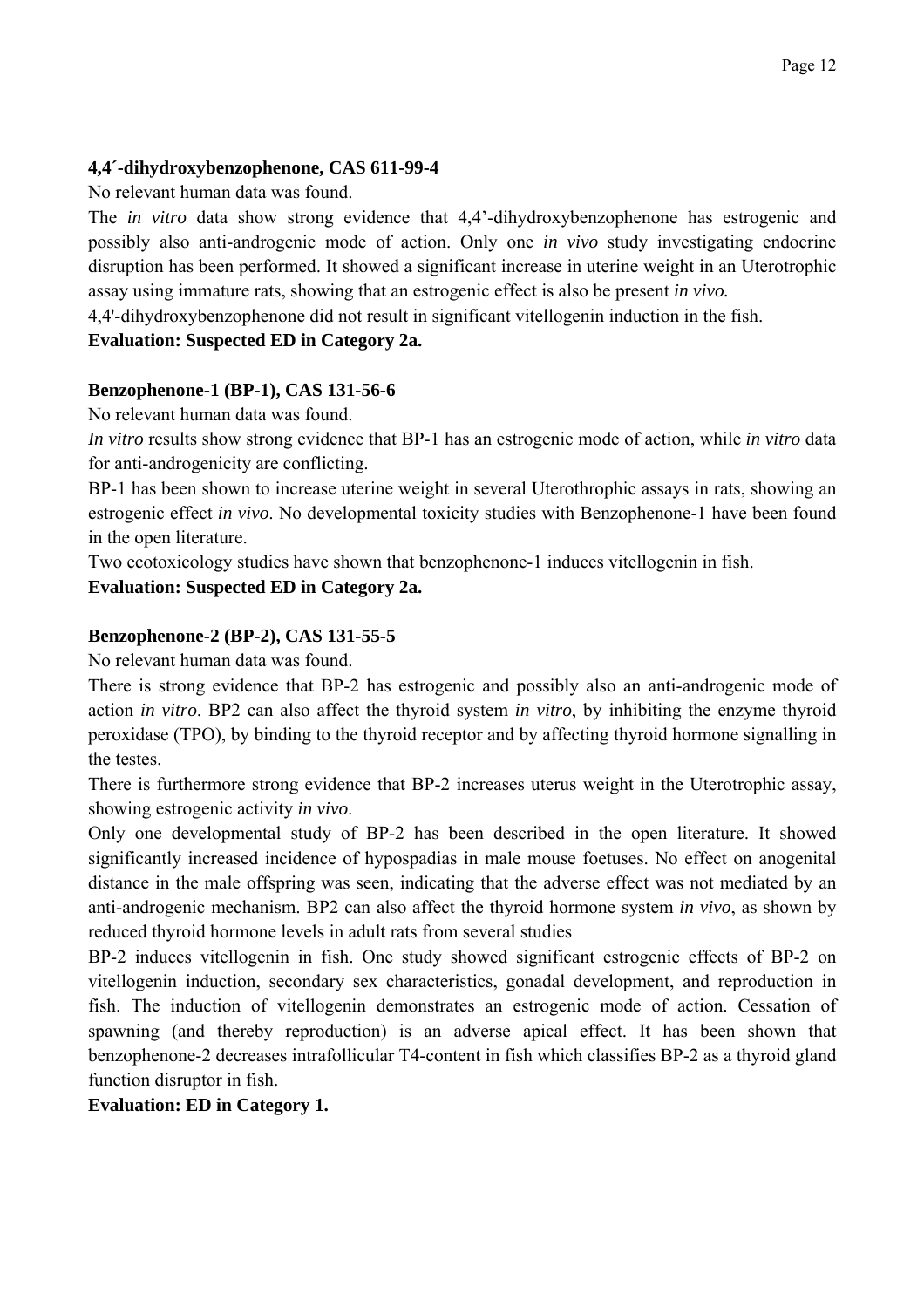#### **Benzophenone-3 (BP-3), CAS 131-57-7**

The studies examining effect of dermal treatment with benzophenone-3 on levels of reproductive hormones and on the hypothalamic-pituitary-thyroid axis in humans are inconclusive due to their limited duration, but indicate some effect. Epidemiological studies indicate wide human exposure to benzophenone-3, intersex difference of effect, possible correlation with BMI on pubertal development and alterations in birth parameters following perinatal exposure to BP-3. Reduced birth weight, was the only significant effect found in humans, which is an apical endpoint, but not endocrine specific.

A large number of *in vitro* studies with BP-3 has been performed. Many of them show estrogenic modes of action, while this mode of action is not seen in others. Antagonism of the androgen receptor and the progesterone receptor has also been shown and BP-3 has also been shown to affect the thyroid system *in vitro*, by binding to the thyroid receptor.

*In vivo* there is only limited evidence of estrogenic activity. Only one study has shown increased uterine weight in the Uterotrophic assay, whereas other studies have not found this, however, all these later studies tested doses below the LOAEL for the uterotrophic effect.

Benzophenone-3 induces vitellogenin in fish in one study but not in two other studies. The study showing a response on vitellogenin also shows reduced percentage of hatching of fish eggs.

#### **Evaluation: Suspected ED in Category 2a.**

#### **Butylparaben, CAS 94-26-8**

A few human studies have indicated weak associations between increased paraben exposure and markers for human reproductive health. However, the knowledge in this area is very limited.

The available data for butylparaben show strong evidence that this compound has estrogenic effects *in vitro*.

The available data for butylparaben show strong evidence that this compound has estrogenic effects *in vivo* in Uterotrophic assays performed in immature females. One *in vivo* study has shown adverse effects on sperm counts following perinatal exposure, while there are conflicting results on the influence of butylparaben on sperm count/quality following exposure of young male rats.

Butylparaben causes vitellogenin induction in fish.

#### **Evaluation: ED in Category 1.**

#### **Dicyclohexyl phthalate (DCHP), CAS No: 84-61-7**

No relevant human studies were found.

*In vitro* studies have shown estrogenic effects of DCHP.

Rat studies show that DCHP is an anti-androgen comparable to e.g. DEHP, DBP, DiBP and BBP. Impaired masculinization of male pups is observed following perinatal exposure. Fetal/neonatal anogenital distance is reduced in males, the prevalence of nipple retention is increased, male puberty is delayed, and in adults weights of male reproductive organs are decreased, and altered testis histology and sperm quality is observed. In adult animals (F0 of a two-generation study), estrous cycle duration was increased. No studies have examined whether DCHP impairs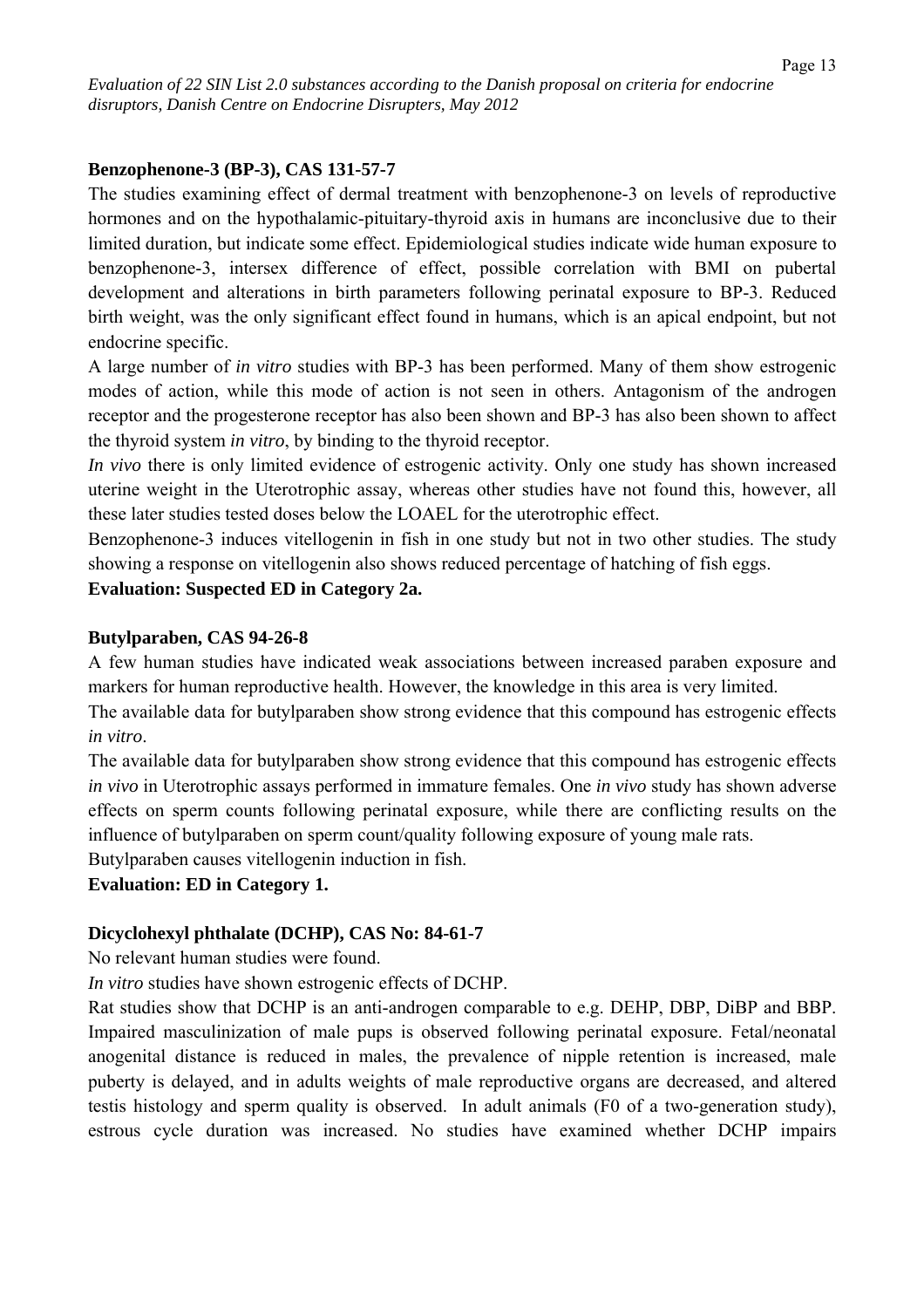testosterone production in fetal testes, but this is suggested to be the mode of action as judged by read-across to compounds such as DEHP, DBP, DiBP and BBP.

In adult rats (F0 of a two-generation study), DCHP was found to increase thyroid weights. This indicates interference with thyroid hormone system and based on read-across to other structurally comparable phthalates that have also been found to disrupt thyroid function (DEHP, DnOP, DnHexylP), it is likely that DCHP is also a disrupter of the thyroid hormone system.

*In vivo* ecotoxicity data provide no relevant evidence on endocrine disrupting properties or effects.

## **Evaluation: ED Category 1.**

## **Di-ethyl phthalate (DEP), CAS 84-66-2**

Associations between DEP exposure and clinical outcomes related to endocrine disruption (AGD in boys, infertility, and insulin resistance) have been reported in human studies. For some outcomes the same associations were seen as well for other phthalate metabolites present at the same time.

Some *in vitro* studies show weak estrogenic effects, whereas others do not, i.e. results are conflicting.

In experimental animals findings of reduced testosterone levels, delayed vaginal opening and increased incidence of abnormal sperm in a two-generation study point to endocrine disruption. Several studies show that DEP does not share the same mode of action as DEHP, DBP, BBP, DPP and DiBP and does not affect e.g. anogenital distance, fetal testosterone production, fetal testicular gene expression, nipple retention, and reproductive organ weights. Two other studies describe effects of DEP on semen quality, but it is not the same parameters that are altered in the three studies. Other studies including an enhanced 28-day study did not detect any sperm quality changes. Thus, the possibility of effects of DEP on sperm quality is controversial and although evidence of endocrine disruption has been shown, any evidence of adverse effects is less clear.

Vitellogenin induction in fish has been found.

**Evaluation: Suspected ED in Category 2a.** 

## **Dihexyl phthalate (DnHP), CA S 84-75-3**

No relevant human studies were found.

No relevant *in vitro* studies were found.

In experimental animals, DnHP is an anti-androgen comparable to e.g. DEHP, DBP, DiBP and BBP. Impaired masculinization of male pups is observed following fetal exposure. Fetal/neonatal anogenital distance is reduced in males, the prevalence of nipple retention is increased, and reproductive tract malformations and altered testis histology is observed in adulthood. An older continuous breeding study showed male infertility, impaired semen quality and reduced weight of reproductive organs at high doses and these effects are compatible with an anti-androgenic mode of action. Two studies showed histological changes in thyroids of rats following short-term exposure. In a NTP monograph on DnHP this finding is considered as "sufficient data" to show that DnHP can cause thyroid toxicity.

In early life-stage studies with rainbow trout, no effects were observed on hatchability, survival, or growth.

#### **Evaluation: Endocrine Category 1.**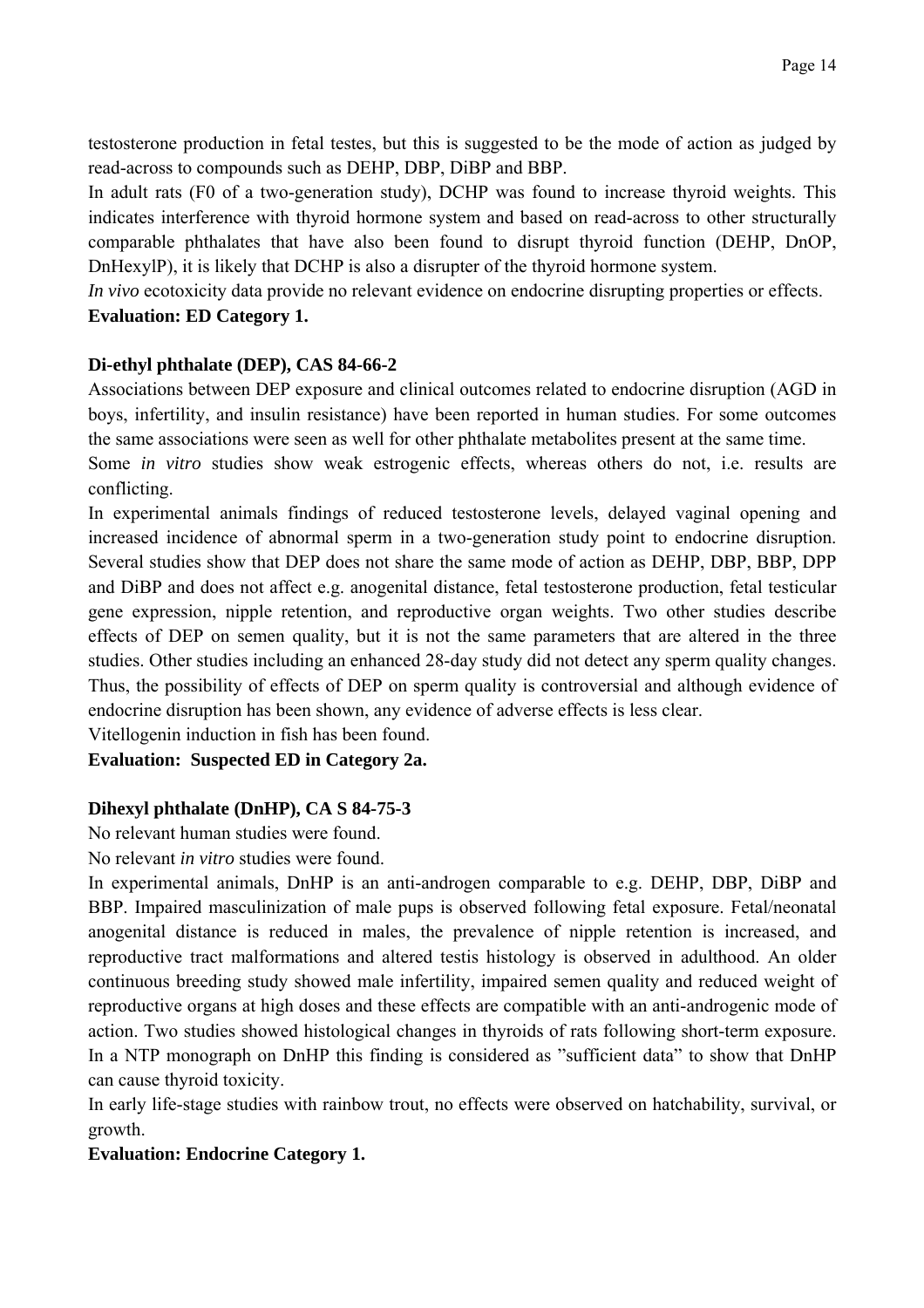#### **Ethylhexyl methoxycinnamate (OMC), CAS 5466-77-3**

An epidemiological study indicates some, but no biologically significant effect on levels of reproductive hormones and on the hypothalamic-pituitary-thyroid axis in humans following dermal treatment with a mixture of benzophenone-3, 4-methylbenzylidene camphor and 2-ethylhexyl 4 methoxy cinnamate in the recommended amount. The study is limited in its duration and does not provide information about the effect of dermal treatment with ethylhexyl methoxycinnamate alone.

Some *in vitro* studies of OMC have shown binding to the estrogen receptor, while others have not, resulting in conflicting evidence on estrogenic mode of action. Other modes of action such as binding to the thyroid and progesterone receptor *in vitro* have also been seen.

There is strong evidence that OMC can affect the endocrine system *in vivo*. Slight but significant increases in uterine weights have been seen in both intact immature and adult ovarietectomized rats. In a 2-generation study, a significant decrease in sperm cell number was seen, while another reproductive study has shown developmental OMC exposure to cause several adverse reproductive effects in the offspring, including reduced reproductive organ weights, reduced reproductive hormone levels, reduced sperm counts and neurobehavioural effects. OMC can also interfere with the hypothalamo-pituitary-thyroid (HPT) axis *in vivo*, as a number of studies have shown reduced levels of thyroxine in the blood.

OMC affects the transcription of genes involved in hormonal pathways including vitellogenin in most fish studies.

**Evaluation: Endocrine disrupter in Category 1.** 

#### **Metam natrium, metam sodium (SMD), CAS 137-42-8.**

The only study on humans does not deal with an endocrine specific endpoint.

No relevant data *in vitro* data was found.

SMD have been shown to block ovulation in rats, however there is probably a temporal window in the day of prooestrous during which SMD is most effective in blocking ovulation. A study in rats have demonstrated a dose dependent suppression of the rise in LH, a dose related decrease in serum prolactin and a decrease in percentage of ovulating rats. MITC (the metabolite of sodium natrium) produce a decrease in foetal body weight and size. Doses below those resulting in maternal toxicity produce pre- and post-implantation loss of embryos.

Metam sodium shows teratogenic effects in embryonic zebra fish. *In vivo* ecotoxicity studies on endocrine related endpoints were not found.

**Evaluation: Endocrine disrupter Category 1** 

#### **Methyl tertiary butyl ether (MTBE), CAS 1634-04-4**

Three human studies have been found on MTBE, they are, however, unsuitable for inclusion in an evaluation of the endocrine disrupting potential of MTBE.

A study on mouse spermatogenic cells *in vitro* suggest that a high dose could exert a direct toxic effect on Sertoli cells that would impair their function and subsequently impair spermatogenesis or even cause cell death. MTBE decreased testosterone in rat Leydig cells, but only with extremely high doses.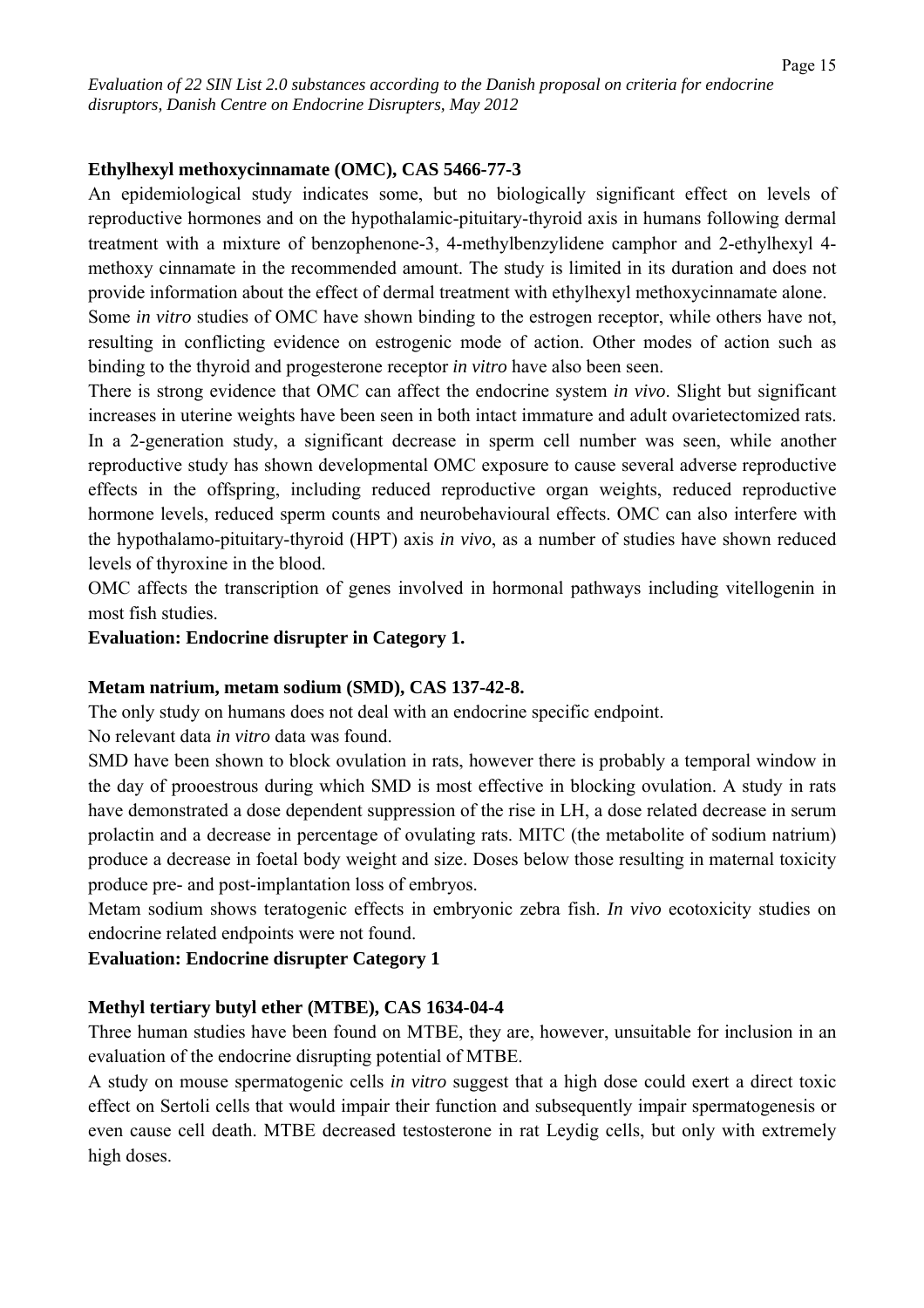The effects observed in animal studies of adult rats include: decreased relative ovary and pituitary weights and increased oestrous cycle length, decreased prolactin and T3 levels, increased abnormal sperm percent and irregular histopathology of testes and altered levels of testosterone, LH and FSH. In zebra fish, Vtg-induction and significant effect on sperm parameters were observed.

## **Evaluation: Endocrine disrupter Category 1.**

## **Pentachlorophenol (PCP), CAS 87-86-5**

Two studies indicate associations to adverse effects on thyroid system in newborns of women with higher levels of PCP. In addition there are hypothesis generation studies indicating effects on female reproduction and miscarriages.

The *in vitro* results indicate that PCP shows anti-androgen, anti-estrogen and thyroid disrupting modes of action and can interfere with steroidogenesis.

*In vivo* studies with PCP in rats have shown decreased T4 and decreased spermatid counts, where several ED modes of action are highly plausible.

A number of ecotoxicological studies studies examine the effect of pentachlorophenol in mammals, i.e. mink and sheep. Pentachlorophenol affects reproduction in some of the experimental setups but not in others. The studies show thyroid function disrupting effects of pentachlorophenol. Likewise, pentachlorophenol interferes with the thyroid system of *Xenopus laevis* and multiple hormone systems in fish.

## **Evaluation: Endocrine disrupter in Category 1.**

## **Perchloroethylene (PCE), CAS: 127-18-4**

The available literature on human data does not substantiate endocrine disruptive effects of PCE in humans.

No relevant *in vitro* data on endocrine disruption were found.

Three animal studies have been performed in which rats have been exposed to PCE for varying periods of time. Reproductive effects as well as effects on the rat brain have been seen, however no effects pointing to endocrine disruption have been found.

No endocrine specific endpoints or mechanistic data have been tested for PCE in wildlife. Deformities in amphibians could be via some kind of thyroid disruption but this needs to be further investigated.

**Evaluation: PCE is not placed in either ED Category 1, 2a or 2b as no available data pointing in the direction of endocrine disruption was found.** 

## **Propylparaben, CA S 94-13-3**

A few human studies have indicated weak associations between increased paraben exposure and markers for human reproductive health. However, our knowledge in this area is very limited.

There is strong evidence for estrogenic effects *in vitro*. Anti-androgenic effects have also been shown in a few *in vitro* studies.

Propylparaben has estrogenic effects *in vivo* using Uterotrophic assays or exposure of immature females. One study shows effect of propylparaben on sperm count/quality following exposure of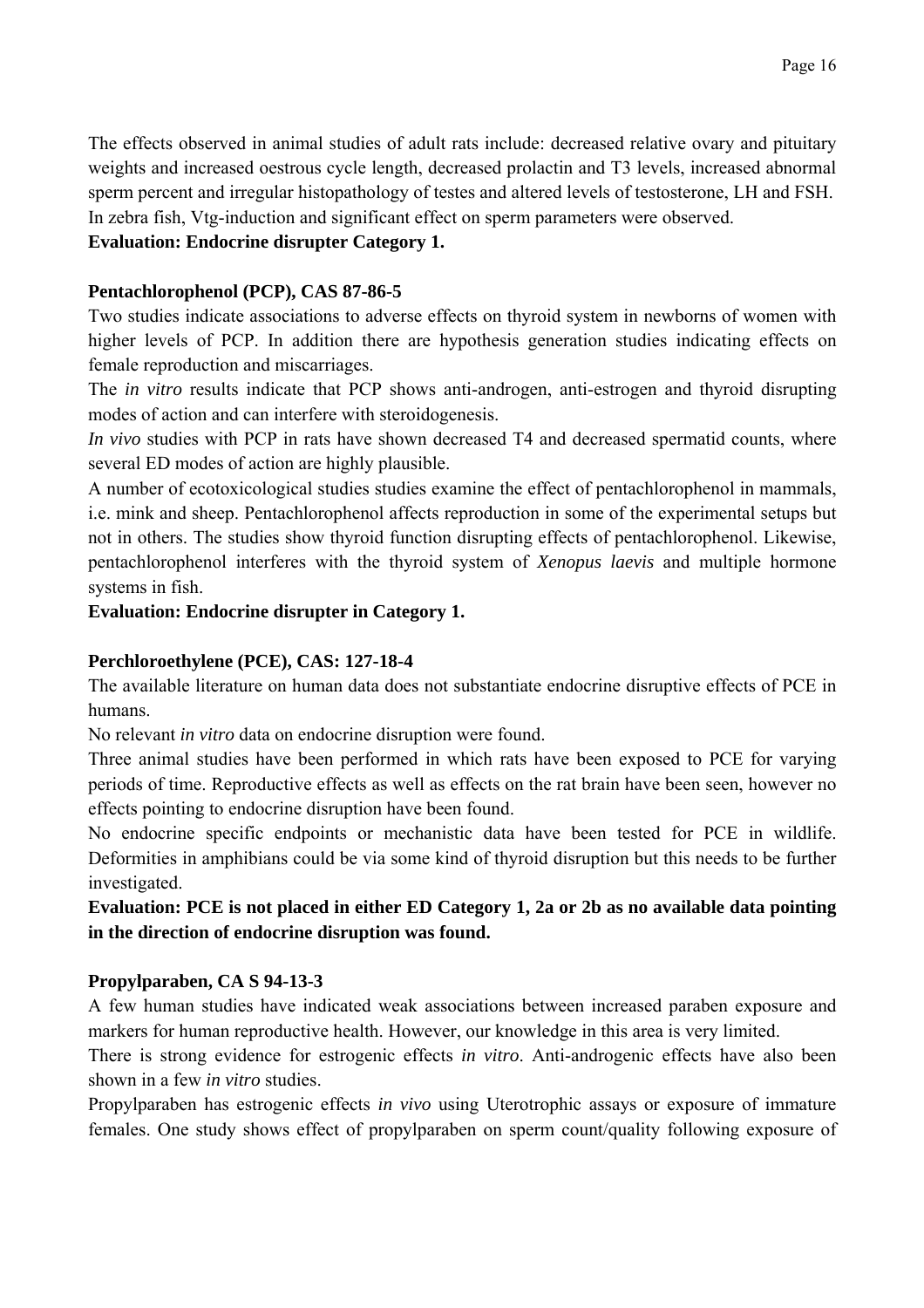young males, but some doubt has been raised on the quality of this study. No studies with perinatal exposure to propylparaben have been published.

In ecotoxicological studies propylparaben has caused Vtg induction in multiple studies and caused adverse effect on daphnia reproduction,

## **Evaluation: Suspected endocrine disrupter in Category 2a**

## **Quadrosilan, CAS 33204-76-1**

There is no doubt that Quadrosilan shows estrogenic, antigonadotropic and thereby anti-androgenic effects in humans following oral exposure to pharmacological doses.

Based on *in vivo* studies, quadrosilan is a potent reproductive toxicant with effects at 0.1 mg/kg bw/day in the rabbit.

No relevant *in vitro* or ecotoxicity were data found.

## **Evaluation: Endocrine disrupter in Category 1.**

#### **Resorcinol, CAS 108-46-3**

According to human case reports, resorcinol exerts anti-thyroid functions. Data are old, but quite clear: long-term administration of resorcinol to permeable (damaged) skin can cause myxoedema (reduced thyroid function). Cessation of exposure causes the myxoedema to disappear. In the human study investigating dermal uptake in healthy individuals the dermal barrier avoids uptake of resorcinol.

*In vitro*, resorcinol has been shown to be a very potent inhibitor of the enzyme thyroid peroxide and to inhibit uptake of radioactive iodide, which are both effects that *in vivo* could lead to decreased thyroid hormone levels.

The results from the *in vivo* studies are somewhat inconsistent. A number of older studies using relatively few animals per dose group found adverse effects on the thyroid hormone system if dosing was performed in a way that allowed for a slow and continuous release of resorcinol to the systemic circulation (i.e. sc injections in oily solution). Some more recent extensive rat studies investigating the effects on the thyroid hormone system using more animals and several dose levels have been performed. Here rats have been dosed by gavage or in the drinking water but no or only very few effects on the thyroid system have been found, indicating that route of exposure is very important. This is most probably because rapid metabolism in most cases prevents resorcinol from reaching concentrations which are toxic for the thyroid gland.

In the ecotoxicology study, anti-thyroid effect in zebra fish embryos was seen. It should be noted that this study could be viewed as an *in vitro* study instead of *in vivo* due to the EU legislation about fish embryos.

## **Evaluation: Endocrine disrupter in Category 1.**

#### **Tert-butylhydroxyanisole (BHA), CAS 25013-16-5**

No relevant human data or ecotoxicity endocrine data was found.

Several studies have shown (weak) estrogenic effect of BHA *in vitro*.

In rats fed with BHA reduced levels of testosterone and thyroid hormones and malformed sperm was found. Their offspring were smaller, had delayed sexual maturation and smaller reproductive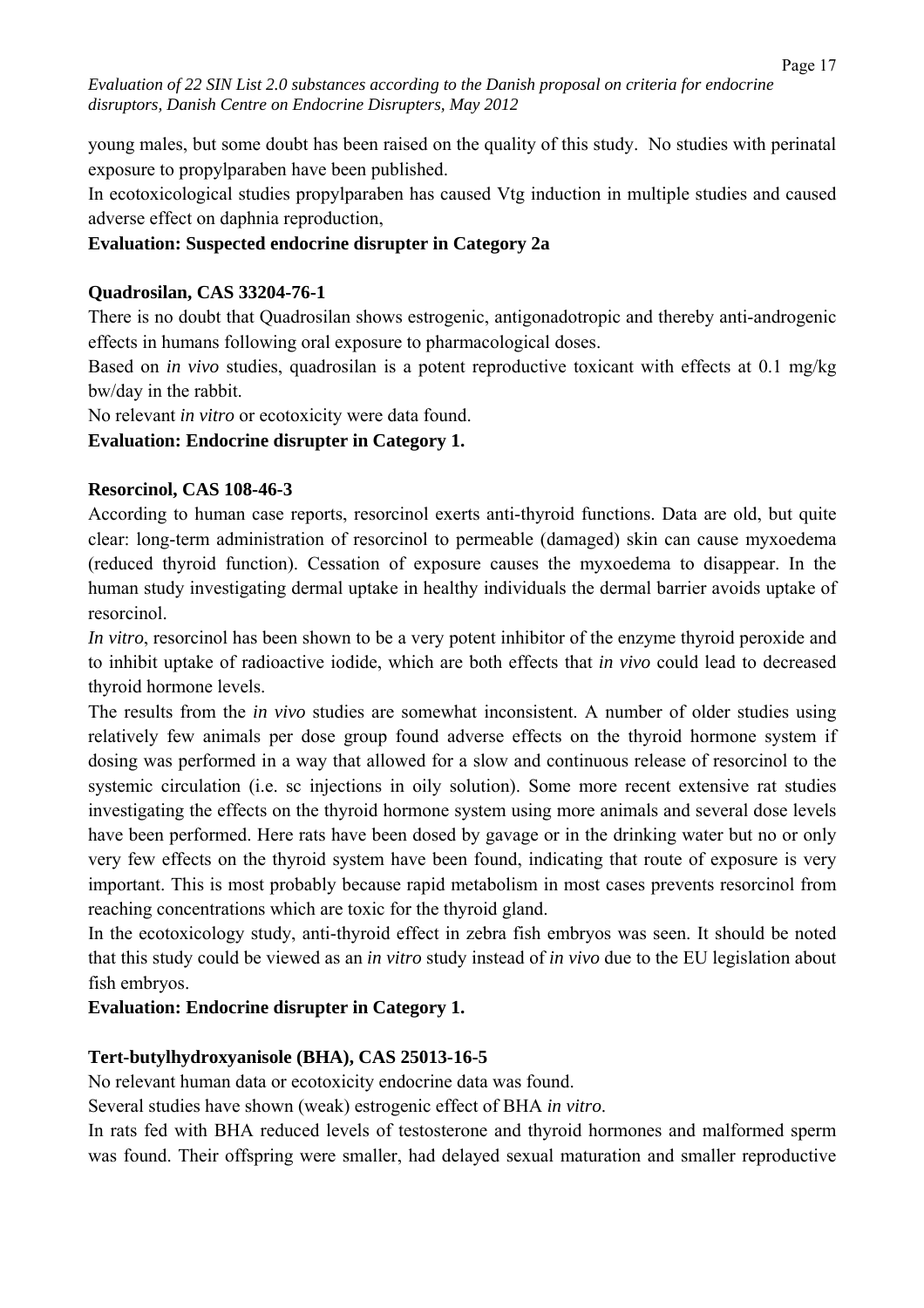organs compared to controls. These reproductive effects could also be caused by general reproductive toxicity, but since decreased levels of testosterone and T4 have also been observed, much evidence points in the direction of endocrine disruption. In pigs a decrease in weight gain, liver and thyroid weight have been observed.

## **Evaluation: Endocrine disrupters in Category 1.**

#### **Thiram, CAS 137-26-8**

No relevant human data was found.

*In vivo*, thiram has been shown to block ovulation and LH surge and thereby reduce pregnancy rate and increase number of resorptions. Thiram is a dialkyldithiocarbamate and the observed adverse effects on reproduction are similar to the effects of metam natrium, so read across to metam natrium has been included in the evaluation.

Thiram have been shown to cause a down regulation of sox9a during zebra fish development and disrupt corticosterone action on the glucocorticoid receptor in zebra finches.

#### **Evaluation: Endocrine disrupter in Category 1.**

#### **Zineb, CAS 12122-67-7**

Zineb is a dithiocarbamate and seem to have the same thyroid hormone disrupting effects as some other dithiocarbamates (e.g. mancozeb, maneb and probineb). Dithiocarbamates are degraded to the known substances thyroid hormone disrupting ethylenethiourea (ETU) and propylthiouracil (PTU) which inhibits the formation of T4 in the thyroid.

The available human studies are unsuitable for inclusion in an evaluation of the endocrine disrupting potential of zineb.

*In vitro*, zineb show similar mechanism of action as mancozeb, where inhibition of thyroid peroxidase (TPO) leads to decreased thyroidal synthesis of T3 and T4.

*In vivo* studies in rats have shown some evidence for endocrine disrupting effects, e.g. increase in thyroid weight and decrease in T3. Overall from the *in vivo* studies it was found that Zineb is disrupting the thyroid hormone system in rats and could also be involved pathological changes in the testis in rats.

No endocrine related endpoints have been investigated in ecotoxicity studies.

**Evaluation: Endocrine disrupter in Category 1.** 

#### **3.2 DE-UK potency criteria for identification of ED of very high regulatory concern**

Inclusion of the potency cut off in the UK/DE criteria leads to much fewer substances considered as EDs or suspected EDs than the evaluation based on the DK criteria (table 5).

Among the 15 substances evaluated as EDs in Category 1 based on the DK criteria only 4 appear likely to fulfil the UK/DE potency criteria. Among the remaining 11 substances, 6 are Unclear and 5 are evaluated as not fulfilling the potency criteria.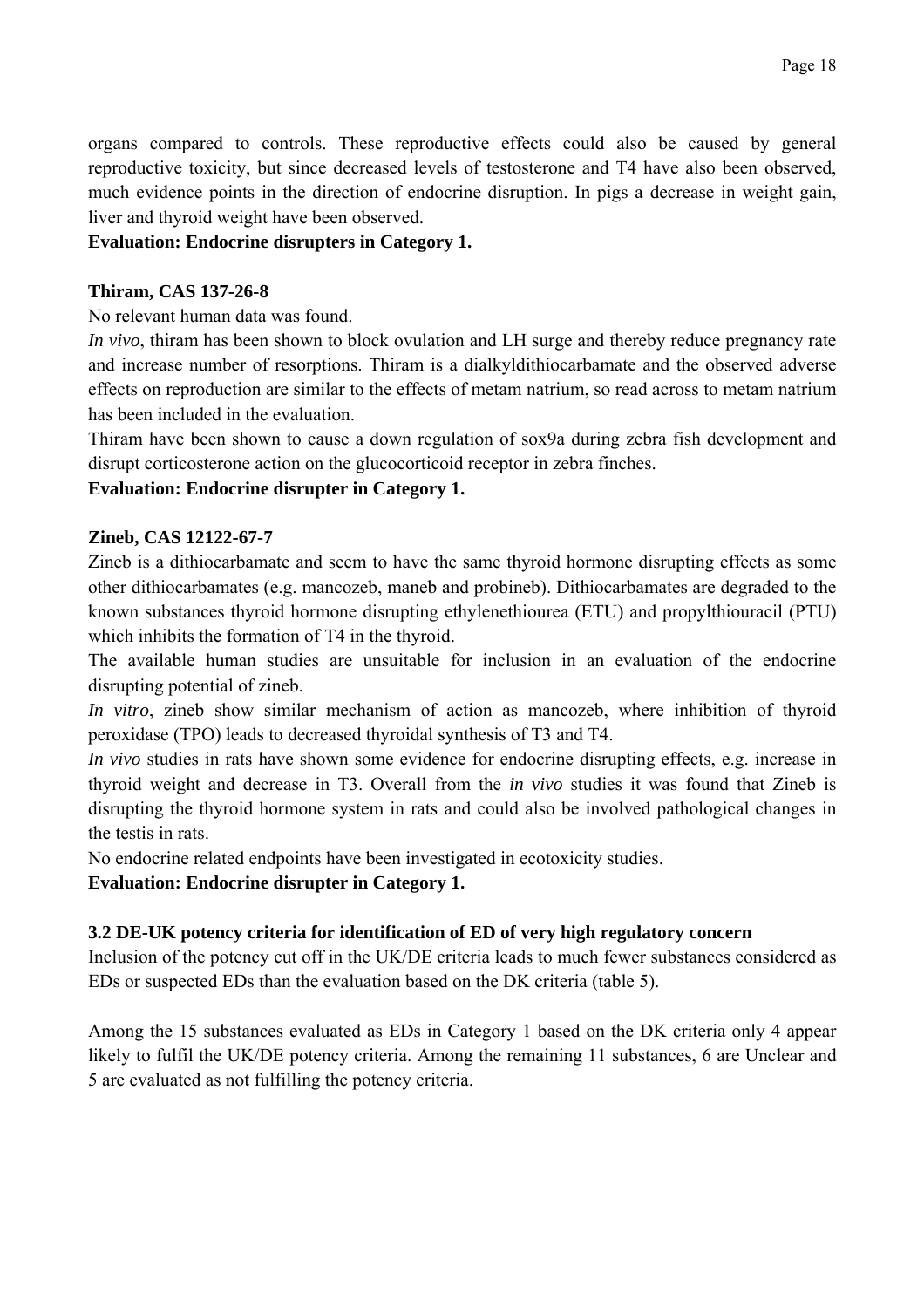Among the 6 substances evaluated as suspected EDs in Category 2a based on the DK criteria none appear likely to fulfil the potency criteria in the UK/DE criteria, 2 are Unclear and 4 are evaluated as not fulfilling the potency criteria.

| <b>Substance</b>                   | DK criteria  | <b>LOAEL</b> below 10<br>mg/kg |
|------------------------------------|--------------|--------------------------------|
| 3-benzylidene camphor              | 1            | Yes                            |
| 4-methylbenzylidene camphor        | $\mathbf{1}$ | Yes                            |
| Quadrosilan                        | 1            | Yes                            |
| Tert-butylhydroxyanisole           | $\mathbf{1}$ | Yes                            |
| Benzophenone-2                     | 1            | Unclear                        |
| Butylparaben                       | 1            | Unclear                        |
| Dicyclohexyl phthalate (DCHP)      | 1            | Unclear                        |
| Pentachlorophenol(PCP)             | 1            | Unclear                        |
| Thiram                             | $\mathbf{1}$ | Unclear                        |
| Resorcinol                         | 1            | Unclear                        |
| Dihexyl phthalate (DHP)            | 1            | N <sub>o</sub>                 |
| Ethylhexyl methoxycinnamate (OMC)  | 1            | N <sub>o</sub>                 |
| Metam natrium                      | 1            | N <sub>o</sub>                 |
| Methyl tertiary butyl ether (MTBE) | $\mathbf{1}$ | N <sub>0</sub>                 |
| Zineb                              | $\mathbf{1}$ | N <sub>o</sub>                 |
| 4-nitrophenol                      | 2a           | Unclear                        |
| Propylparaben                      | 2a           | Unclear                        |
| 4,4'-dihydroxybenzophenone         | 2a           | N <sub>o</sub>                 |
| Benzophenone-1                     | 2a           | N <sub>o</sub>                 |
| Benzophenone-3                     | 2a           | N <sub>o</sub>                 |
| Diethyl phthalate (DEP)            | 2a           | N <sub>o</sub>                 |
| Perchloroethylene                  | no evidence  | No                             |

**Table 5. ED Category based on DK criteria and adding the DE-UK potency criteria (LOAEL below 10 mg/kg)**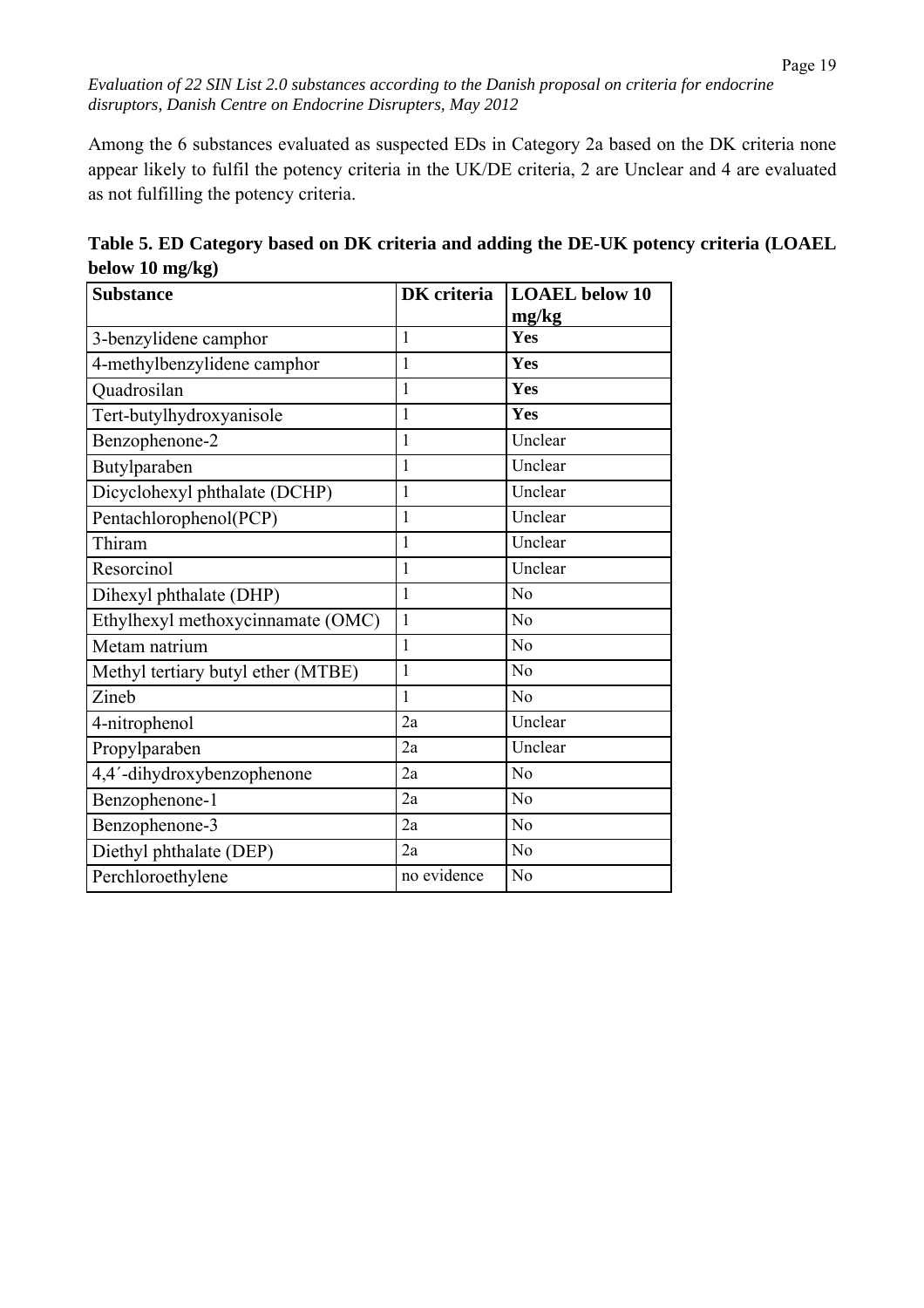## **4. Discussion**

#### **4.1 Evaluations using DK criteria**

The separate evaluations based on epidemiological data, *in vitro* data plus animal data, and ecotoxicity data in several cases showed consistency between animal data and ecotoxicity data (table 4). The separate evaluations of 3-benzylidene camphor and benzophenone-2 lead to ED Category 1 and for benzophenone-2, benzophenone-3 and propylparaben to suspected ED Category 2a based on both types of data. However, in several other cases, the separate evaluations differed e.g. the substance was preliminary evaluated as ED Category 1 based on *in vitro* and *in vivo* toxicity data and as suspected ED Category 2a based on ecotoxicity data. In these cases, it can be seen that it reflects absence of studies on relevant adverse ecotoxicity effects.

The overall evaluations illustrate that a substance can be considered an ED (Category 1) based on different kind of data. *In vivo* assays providing data on effects clearly linked to endocrine mechanisms was the background for the evaluation of the two phthalates dicyclohexylphthalate (DHCP) and dihexyl phthalate (DHP), for which the evidence for ED is similar to other endocrine disrupting phthalates (DEHP, DBP etc.). The evaluation of resorcinol illustrates the use of evidence from human cases as main basis for placing a substance in Category 1. The importance of an overall weight of evidence is illustrated by pentachlorophenol. The preliminary evaluations each lead to suspected ED in Category 2a or some evidence from humans, but the overall evaluation was ED in Category 1, because all evidence pointed in the same direction, i.e. adverse effects on thyroid system.

#### **4.2 SIN List evaluations vs. evaluation using DK criteria**

The evaluation using the DK criteria in most cases leads to the same overall conclusion as the SINList evaluation, as 15 of the 22 substances are categorized as EDs in Category 1. Among the remaining 7 compounds, 6 are categorized as suspected EDs in Category 2a.

The suspected EDs are in most cases substances for which there is sufficient evidence for endocrine mode of action *in vivo*, but absence of relevant studies on adverse effects. In such cases, we evaluate that adverse effects are very likely to be found if the optimal study design is used. Thus, the difference between the evaluations in this report and the SINList evaluations is likely due to different criteria and the way lack of data is handled.

The major difference between the two evaluations is seen on perchloroethylene, which based on the DK criteria is not categorized in any of the ED Categories due to lack of data on both relevant mode of action and effect. We found that the available human data did not substantiate endocrine disruptive effects in humans and no relevant *in vitro* data on endocrine disruption were found. The animal studies showed reproductive effects and some effects on the rat brains, but no effects pointing to endocrine disruption were seen. Also, no endocrine specific endpoints or mechanistic data have been tested for PCE in wildlife. Deformities observed in amphibians could be via some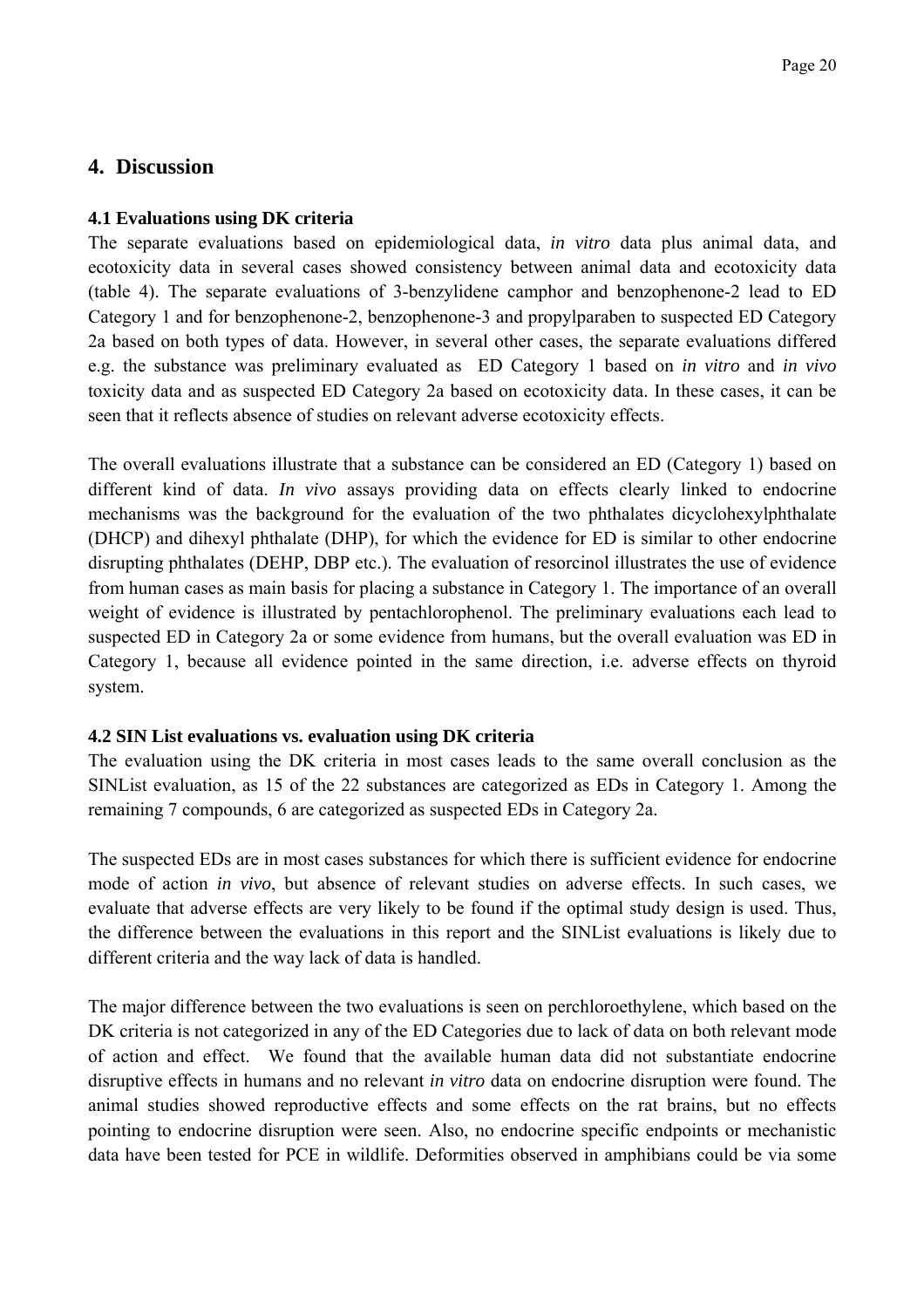kind of thyroid disruption but this needs to be further investigated. Thus, although perchloroethylene may be a reproductive toxicant, there is no available data pointing in the direction of endocrine disruption.

#### **4.3 UK/DE criteria**

Inclusion of the potency cut-off in the DE-UK criteria leads to much fewer substances considered as endocrine disrupters of very high regulatory concern than the evaluation based on the DK criteria for identification of ED (table 4). Only 4 of the 15 substances (27%) evaluated as EDs in Category 1 based on the DK criteria appear likely to fulfil the potency criteria, i.e. 3-benzylidene camphor, 4 methylbenzylidene camphor, quadrosilan and tert-butylhydroxyanisole. Actually, it can be questioned whether the two UV-filters will be considered as endocrine disrupters of very high regulatory concern, as there are some limitations in the toxicity studies on which the LOAELs are based.

The remaining 11 EDs in Category 1 include substances such as dicyclohexylphthalate (DHCP) and dihexyl phthalate (DHP), for which the evidence for ED is similar to other endocrine disrupting phthalates (DEHP, DBP etc.) that are already regulated due to adverse reproductive toxicity effects. Also, the UV-filters such as benzophenone-2 and ethylhexyl methoxycinnamate (OMC), for which human exposure potentially may be high, would most likely not be considered as endocrine disrupters of very high regulatory concern if the DE-UK potency criteria are used. Overall, this indicates that use of the potency criteria may lead to inadequate protection for some endocrine disrupting substances. In contrast, the DK criteria do not specify whether the identification of a substance as an ED should lead to high regulatory concern or not, and further evaluation of exposures can be used to prioritize which of the identified EDs or suspected EDs that are of high regulatory concern. Furthermore, some compounds identified as being of very high regulatory concern according to DE-UK criteria may not be used or lead to negligible exposures and therefore be of less regulatory concern.

None of the 6 substances evaluated as suspected EDs in Category 2a based on the DK criteria appear likely to fulfil the potency criteria in the DE-UK proposal. This is not very surprising as most of the suspected EDs were allocated to this Category based on mode of action data *in vivo* and lack of robust adverse effect data, and the DE-UK potency criteria is a cut-off in relation to adverse effects.

#### **4.4 Next steps, e.g. further testing**

For the suspected EDs in Category 2a further testing may be considered to obtain data for evaluating whether these substances are actually EDs in Category 1. For the majority of the suspected substances *in vivo* data showed endocrine mode of action, but there was a lack of *in vivo* data on adverse endocrine effects. In such cases we evaluated that adverse effects are very likely to be found if the optimal study design is used and especially for ecotoxicity adverse effects are clearly expected. We find that this is important to include when considering the need for further studies of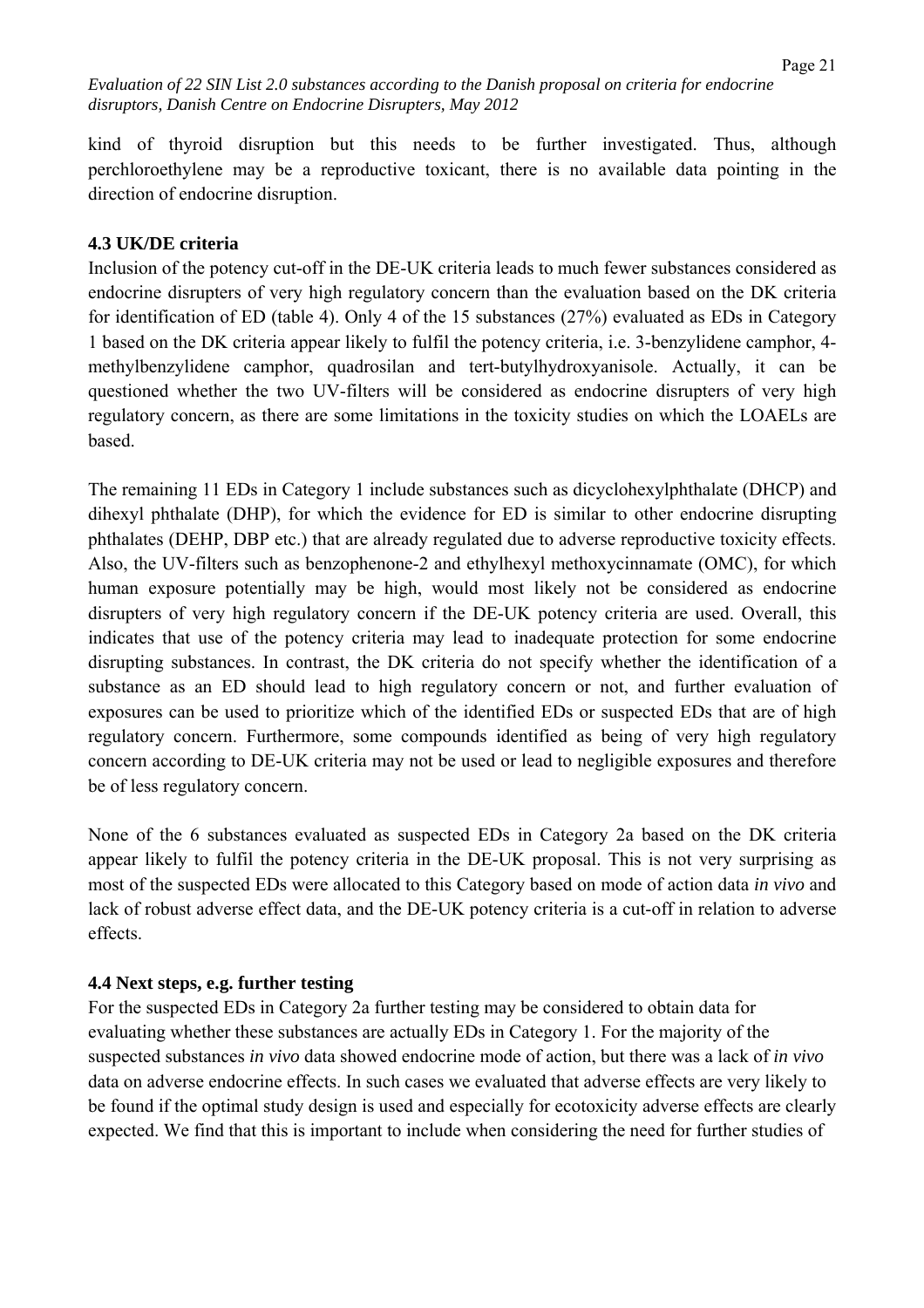these substances. However, below we give some proposals for further testing if this is considered needed for regulatory purposes.

#### *Studies in humans*

For the majority of the substances evaluated in this project, there are only few, if any, relevant human data. Therefore, the categorization of the substances lies primarily on animal experimental studies and ecotoxicological studies. This is of no surprise, as it lays inherently in the phenomenon of risk assessment that the aim is to identify risk before a situation occur where human data can unequivocally prove endocrine disrupting effects.

Still, for the substances in question, comprehensive, well-designed epidemiological investigations can indeed be used to support or contradict conclusions drawn from the available experimental studies. Epidemiological studies have the capability of associating human health outcome to certain exposure scenarios. In the analysis of epidemiological data, various known confounders can be taken into account, minimizing the risk of false associations. Still, evidence of linkage between exposures and outcomes from epidemiological data sets will always be indirect. For most of the substances investigated here, such epidemiological data are lacking.

The real life scenario, where people are exposed to a combination of substances, sometimes from the very same exposure sources, makes it extremely difficult to distinguish the contribution from a certain chemical from that of other related substances. This is for example extremely relevant for the groups of phthalates and parabens. Also, certain exposures are closely linked to certain lifestyles, which make it difficult, in spite of inclusion of confounding factors, to discern effects due to lifestyle from exposure-induced effects. Therefore, even though large and well-designed epidemiological studies are performed, these will not always be able to point at a certain chemical. This is of course also due to the fact that real life is more complex than what we are able to account for in epidemiological studies. In this respect, new types of data management, such as systems biology methodologies may prove capable of pointing out factors or combination of factors which contribute significantly to different disease trends observed in the population.

Also, to be able to compare different exposure scenarios in human studies, the included population has to be exposed to various extents. In addition, the variation of the concentration of a given chemical within a given individual has to be smaller than the concentration variation between the included subjects. This is not the case for all substances and especially not for those where exposure is more or less ubiquitous. In such cases, occupational studies, where a subgroup of people are exposed to very high levels of a given compound or group of substances, are very useful.

#### *Toxicity studies, human health*

All the substances categorized as suspected EDs in Category 2a have an expected estrogenic mode of action shown as effect in the Uterotrophic assay and/or vitellogenin (VTG) assays. However, also other modes of endocrine actions are indicated based on *in vitro* studies for a number of these substances. If further data are needed, the substances are all proposed to be tested in OECD TG 443 Extended one-generation reproductive toxicity study and not the in TG 416 Two-generation study, because both the design and the endpoints in the TG 443 in contrast to TG 416 has been enhanced with focus on detection of effects of endocrine disrupters. It is highly recommended to include the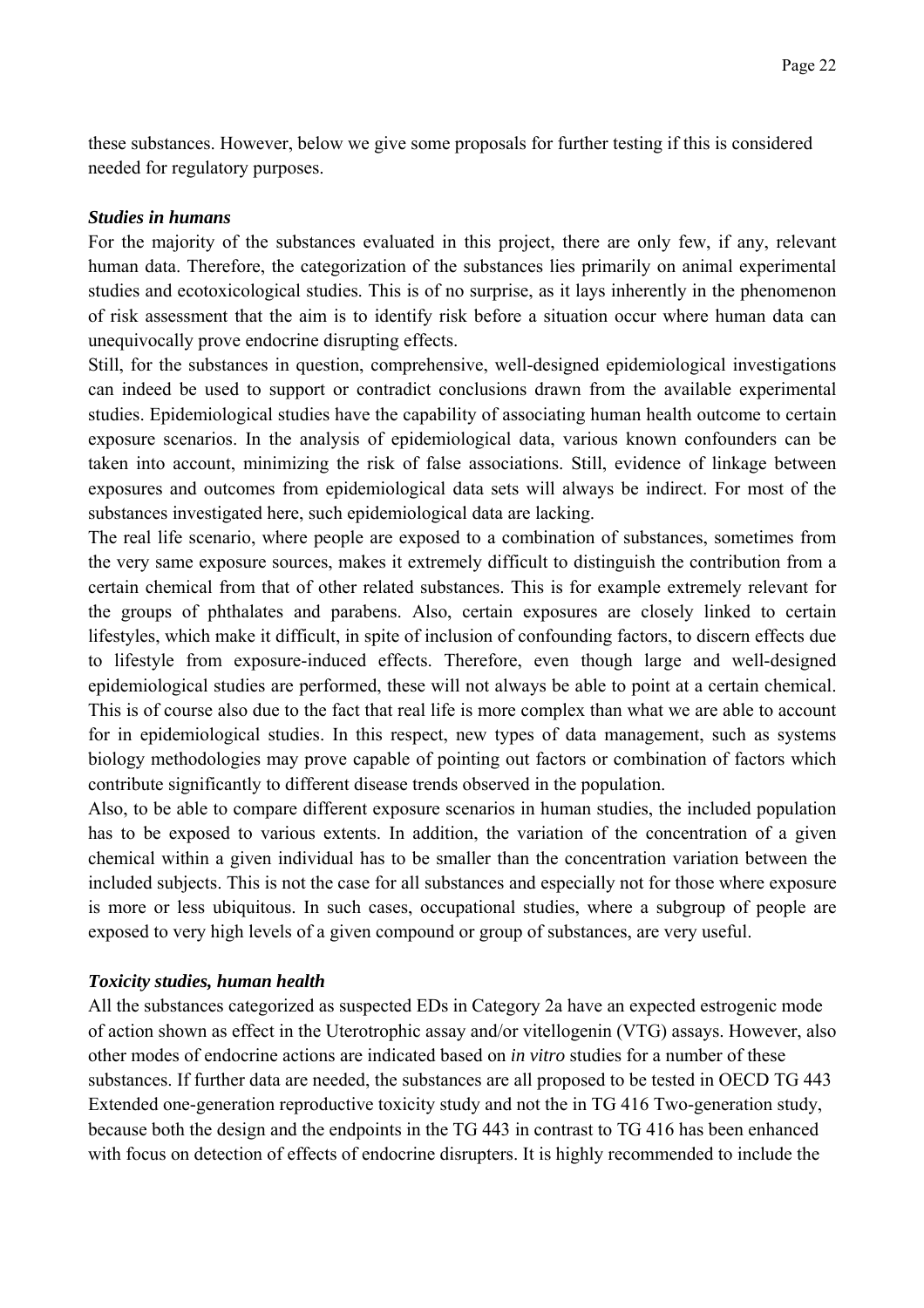optional assessment of mammary gland development in TG 443, because there are indications for high sensitivity of this endpoint for especially substances with estrogenic mode of action. Also, effects on mammary gland development may indicate increased risk for breast cancer later in life, i.e. a common disease in humans for which the incidence appears to be increasing.

## *Toxicity studies, environment*

In table 5, a simple ecotoxicity testing strategy has been proposed for the substances evaluated as suspected in Category 2a and for resorcinol, which is placed in Category 1 based mainly on human data. All these substances have an expected estrogenic mode of action except resorcinol which is an anti-thyroid. The substances which have shown vitellogenin (VTG) induction in one or more species but lack the connection to an adverse effect are all proposed to be tested in OECD TG 234 (Fish Sexual Development Test) where the VTG concentration can be linked to an adverse effect on the sex ratio. Substances with estrogenic mode of action, where VTG effects are divergent between studies or lacking, are proposed to be tested in a short term 7-days test with adult male zebrafish (not yet proposed as an OECD TG) to confirm VTG induction (if a OECD TG is required, TG 229 (Fish Short Term Reproduction Assay) or TG 230 (21-Day Fish Assay) are proposed). If the VTG induction appears it is proposed to continue with TG 234 to test the link to adverse effects. The antithyroidal acting resorcinol is proposed to be tested in TG 231 (Amphibian Metamorphosis Assay) or the LAGDA (Larval Amphibian Growth and Development Assay) still under development as a draft test guideline in OECD to confirm the adverse effects on the thyroid system observed in humans.

| <b>Chemical</b>            | <b>Overall</b> | <b>Mode of</b> | <b>Proposed testing strategy</b>  |
|----------------------------|----------------|----------------|-----------------------------------|
|                            | evaluation     | action         |                                   |
| 4-nitrophenol              | 2a             | estrogenic     | TG 234 (Fish Sexual Development   |
| 4,4'-dihydroxybenzophenone | 2a             | estrogenic     | *Short term VTG fish test. If VTG |
|                            |                |                | induction then TG 234             |
| Benzophenone-1             | 2a             | estrogenic     | <b>TG 234</b>                     |
| Benzophenone-3             | 2a             | estrogenic     | *Short term VTG fish test. If VTG |
|                            |                |                | induction then TG 234             |
| Diethyl phthalate (DEP)    | 2a             | estrogenic     | TG 234                            |
| Propylparaben              | 2a             | estrogenic     | <b>TG 234</b>                     |
| Resorcinol                 |                | anti-thyroid   | TG 231 (Amphibian Metamorphosis   |
|                            |                |                | Assay)                            |

**Table 5 Simple ecotoxicity testing strategy for substances evaluated as suspected ED in category 2a** 

\* If existing data are divergent then conduct a short term VTG fish test: e.g. 7-days in male zebrafish (not yet proposed as OECD TG) or TG 229 (Fish Short Term Reproduction Assay) or TG 230 (21-Day Fish Assay to confirm VTG induction).

# **5. Summary and conclusions**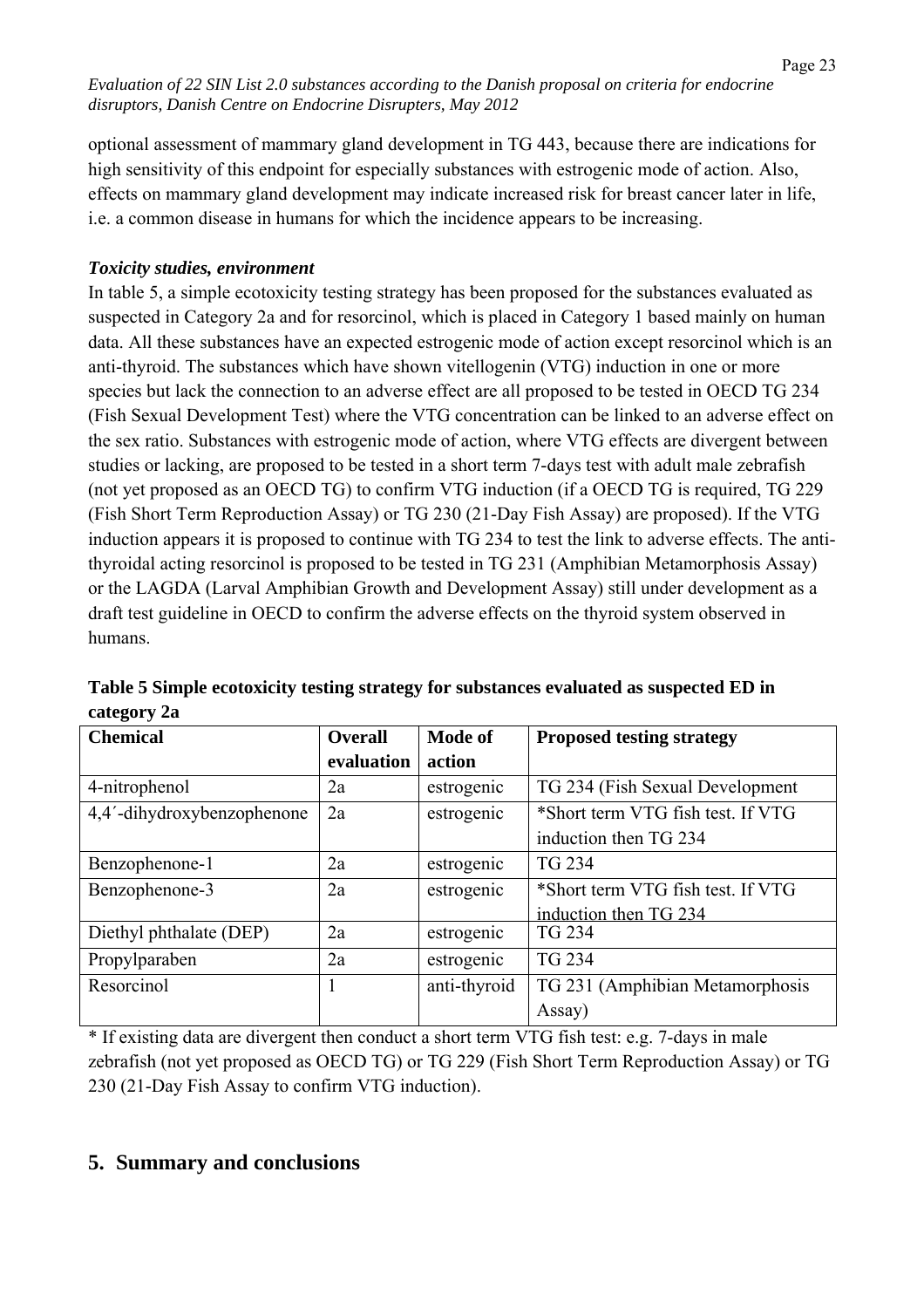DK-EPA has asked the Danish Centre for Endocrine Disrupters to assess the 22 substances on the SIN List 2.0. These substances have been identified by the NGO ChemSec as Substances of Very High Concern according to the criteria in REACH, solely due to their endocrine disrupting properties. The overall aim is to categorize the 22 substances on the basis of the Danish proposal for criteria for endocrine disrupters. This means that the evaluation is based on results from studies in humans, *in vitro* studies and *in vivo* studies related to both human toxicity and environmental effects. Furthermore, all 22 substances are evaluated according to the potency cut-off criteria of 10 mg/kg/day proposed by DE-UK for identification of endocrine disrupters (EDs) of very high regulatory concern.

The evaluation using the Danish criteria in most cases leads to the same overall conclusion as the SINList evaluation, as 15 of the 22 substances are categorized as EDs in Category 1. Among the remaining 7 compounds, 6 are categorized as suspected EDs in Category 2a. The major difference between the two evaluations is seen on perchloroethylene, which although it may be a reproductive toxicant is not categorized in any of the ED Categories based on the Danish criteria as there is no available data pointing in the direction of endocrine disruption.

Inclusion of the potency cut-off in the DE-UK criteria leads to much fewer substances considered as endocrine disrupters of very high regulatory concern than the evaluation based on the DK criteria for identification of ED, as only 4 of the 15 substances appear likely to fulfil the potency criteria.

This indicates that use of the potency criteria may lead to inadequate protection for some endocrine disrupting substances. The DK criteria do not specify whether the identification of a substance as an ED should lead to high regulatory concern or not, and further evaluation of exposures can be used to prioritize which of the identified EDs or suspected EDs that are of high regulatory concern.

# **References**

Danish EPA, 2011: Establishment of Criteria for Endocrine Disruptors and Options for Regulation, 17 May 2011. (Criteria proposal and Annex A, B and C).

DE-UK, 2011: Joint DE-UK Position Paper. Regulatory Definition of an Endocrine Disrupter in relation to Potential Threat to Human Health. Proposal applicable in the regulatory context of Plant Protection Products, Biocidial Products, and Chemicals targeted within REACH, 16 Mai 2011. www.bfr.bund.de

Hass U, Christiansen S, Boberg J, Vinggaard AM, Andersson A-M, Skakkebæk NE, Katrine Bay, Holbech H, Bjerregaard P (2011). Criteria for Endocrine Disrupters. Report from Danish Centre on Endocrine Disrupters for Danish EPA.

OECD TG 443(2001). OECD Test Guideline 443: Extended One-Generation Reproductive Toxicity Study. http://www.oecd-ilibrary.org/environment/test-no-443-extended-one-generationreproductive-toxicity-study\_9789264122550-en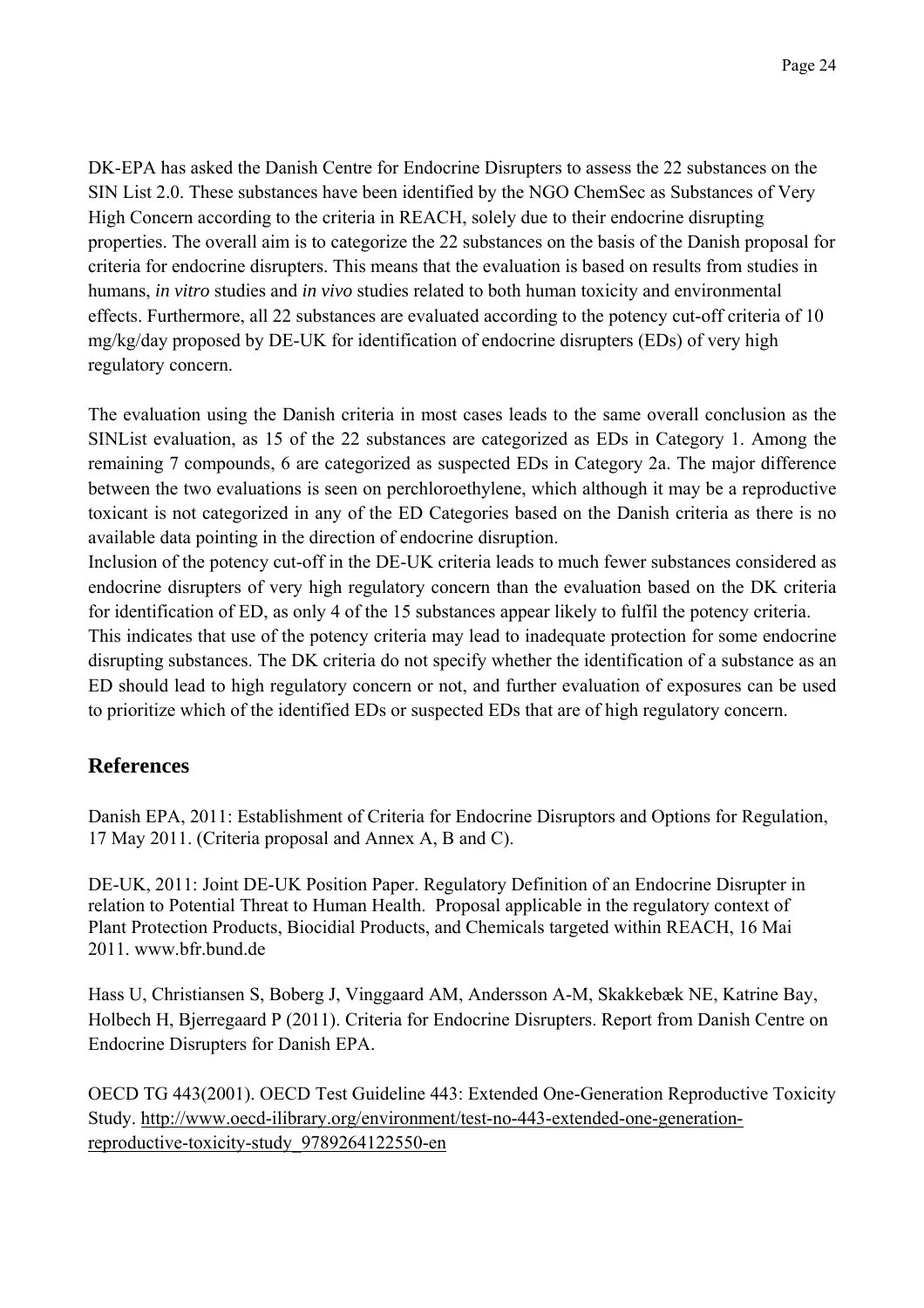WHO/IPCS 2004. IPCS Risk Assessment Terminology.

Note that references for the substance evaluations are included in each of the datasheets in the Appendix.

## **Abbreviations**

| ADME:             | Absorption, Distribution, Metabolism, and Excretion                     |
|-------------------|-------------------------------------------------------------------------|
| AGD:              | <b>Anogenital Distance</b>                                              |
| CF:               | Conceptual Framework                                                    |
| CLP:              | Classification, Labelling and Packaging                                 |
| ED:               | Endocrine disrupter/disrupting                                          |
| ED <sub>s</sub> : | <b>Endocrine disrupters</b>                                             |
| EDC:              | Endocrine disrupting chemicals                                          |
| EU:               | European Union                                                          |
| GHS:              | Globally Harmonised System of Classification and Labelling of Chemicals |
| IPCS:             | International Programme on Chemical Safety                              |
| <b>NOAEL:</b>     | No Observed Adverse Effect Levels                                       |
| NR:               | Nipple retention                                                        |
| SIN:              | Substitute It Now                                                       |
| STOT:             | Specific Target Organ Toxicity                                          |
| SVHC:             | Substance of Very High Concern                                          |
| OECD:             | Organisation for Economic Co-operation and Development                  |
| QSAR:             | Quantitative Structure-Activity Relationship                            |
| <b>REACH:</b>     | Registration, Evaluation, Authorisation and Restriction of Chemicals    |
| TG:               | <b>Test Guideline</b>                                                   |
| WHO:              | World Health Organisation                                               |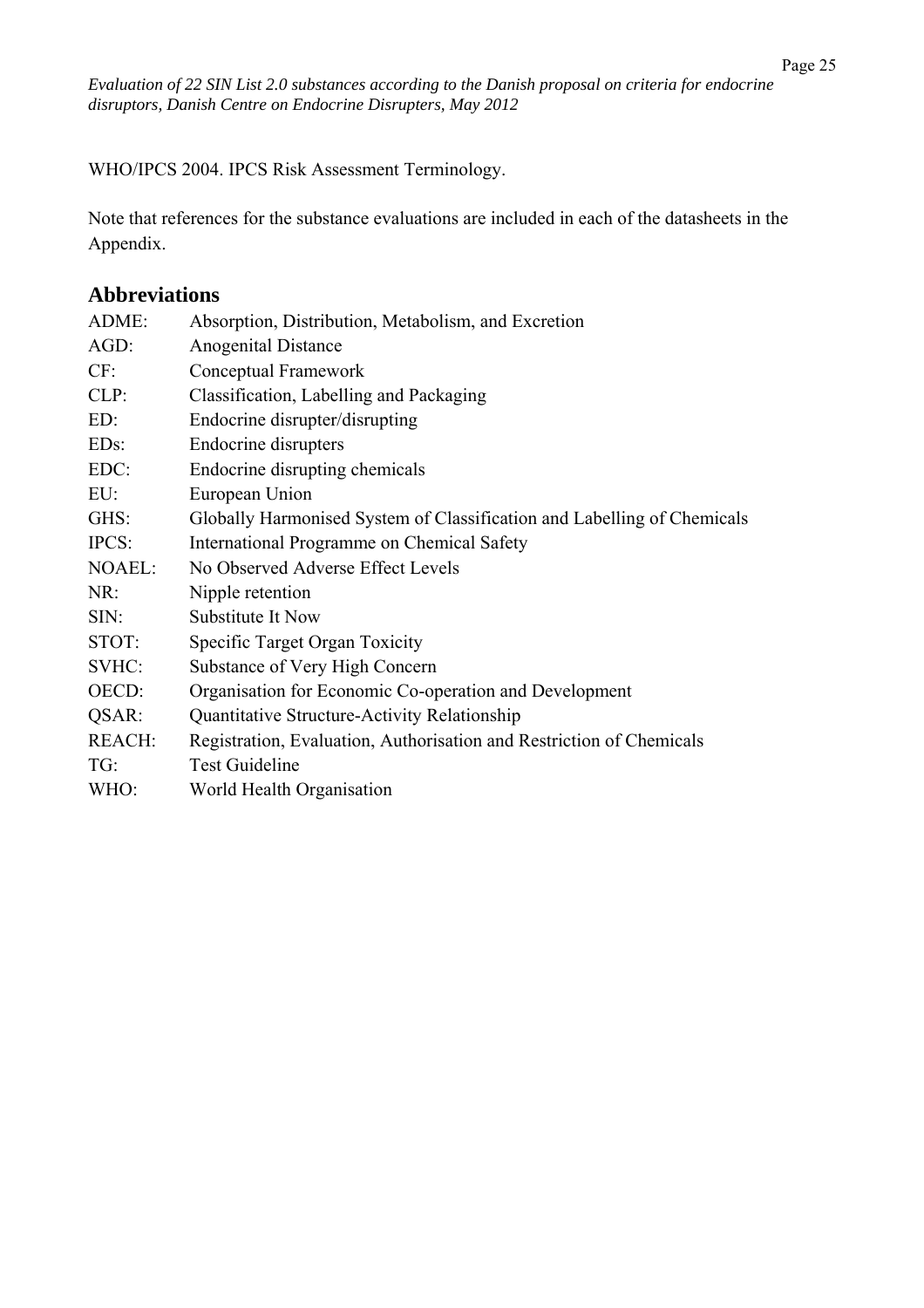**Annex Overview of the evaluations and datasheets with substance evaluations**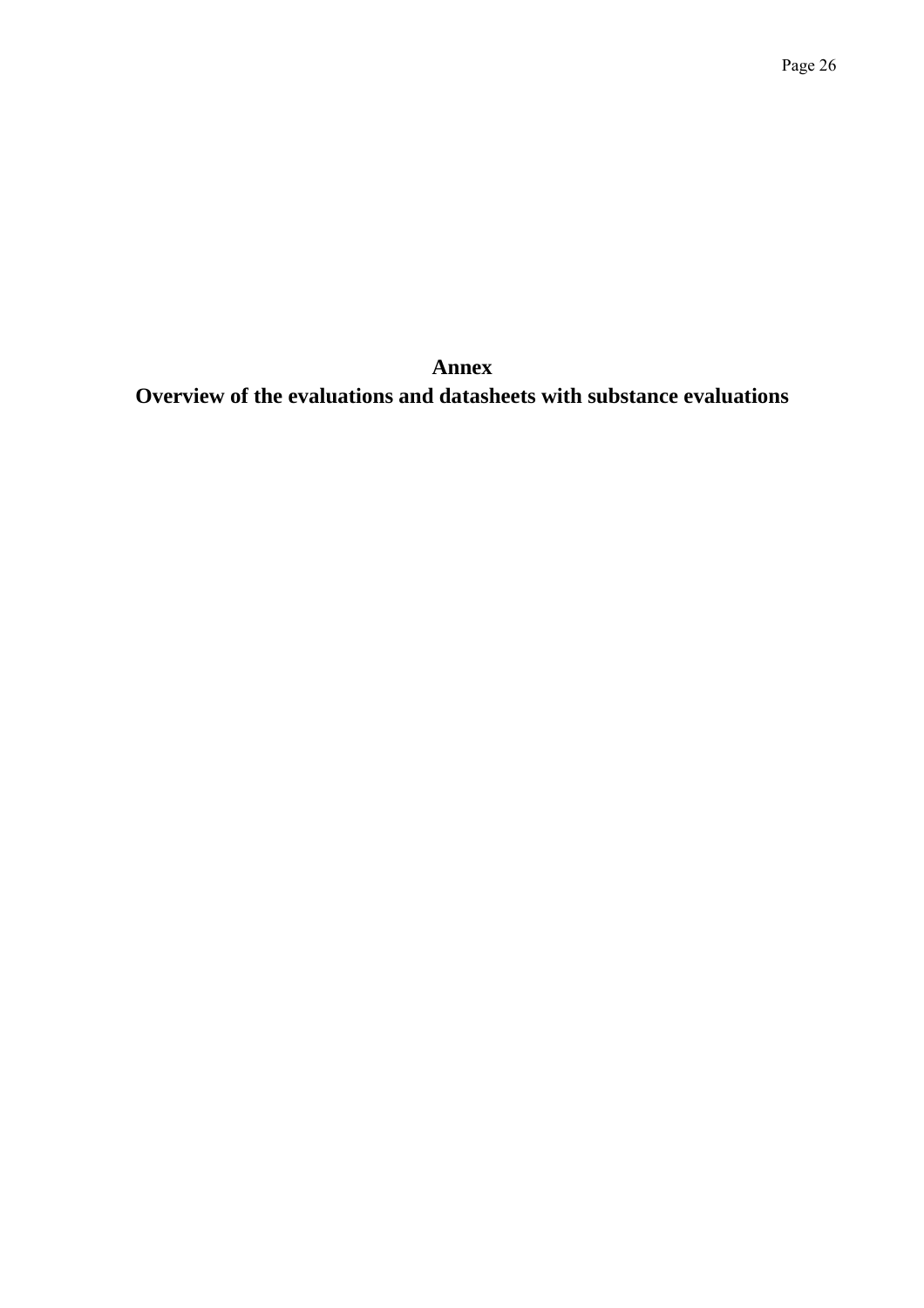#### **Overview of the evaluation of 22 SIN List 2.0 substances according to the Danish proposal on criteria for endocrine disrupters**

| <b>Substance</b>                   | Category     |
|------------------------------------|--------------|
| 3-benzylidene camphor              |              |
| 4-methylbenzylidene camphor        | 1            |
| 4-nitrophenol                      | 2a           |
| 4,4'-dihydroxybenzophenone         | 2a           |
| Benzophenone-1                     | 2a           |
| Benzophenone-2                     | $\mathbf{1}$ |
| Benzophenone-3                     | 2a           |
| Butylparaben                       | 1            |
| Dicyclohexyl phthalate (DCHP)      | 1            |
| Diethyl phthalate (DEP)            | 2a           |
| Dihexyl phthalate (DHP)            | 1            |
| Ethylhexyl methoxycinnamate        | 1            |
| Metam natrium                      | 1            |
| Methyl tertiary butyl ether (MTBE) | 1            |
| Pentachlorophenol(PCP)             | 1            |
| Perchloroethylene                  | No           |
| Propylparaben                      | 2a           |
| Quadrosilan                        | 1            |
| Resorcinol                         | 1            |
| Tert-butylhydroxyanisole           | 1            |
| Thiram                             | $\mathbf{1}$ |
| Zineb                              | 1            |

*Explanation:* 

*Category 1 - Endocrine disrupter* 

*Category 2a - Suspected ED* 

*Category 2b – Substance with indications of ED properties (indicated ED)* 

*No - The substance is placed neither in ED Category 1, 2a nor 2b as there is no available data pointing in the direction of endocrine disruption*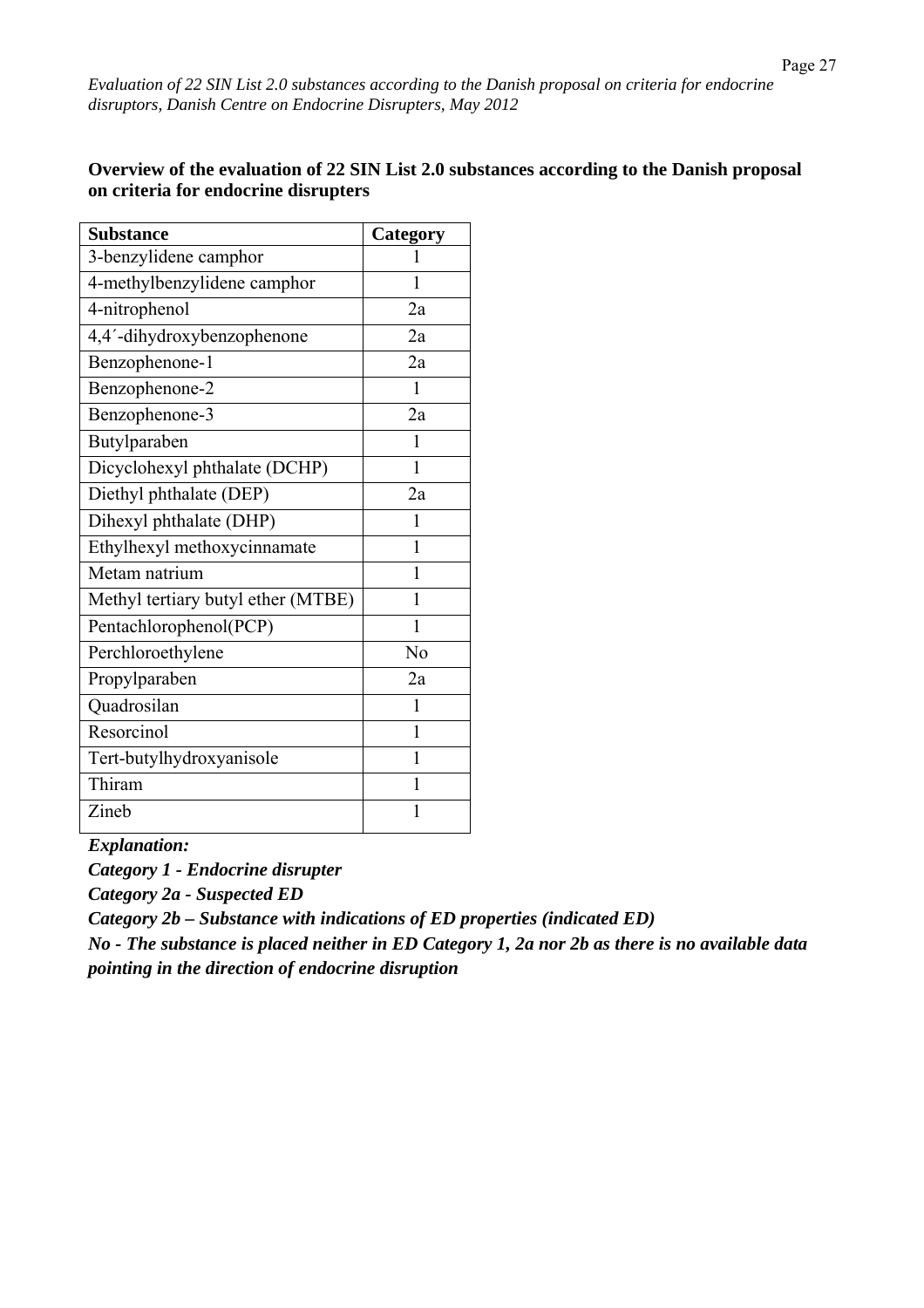# **3-benzylidene camphor, CAS 15087-24-8**

**Synonyms:** 3-BC

#### **Human data**

An exposure study based on mothers' cohorts recruited in 2004-2006 in Basel, Switzerland has recently been published (Schlumpf et al. 2010). 54 samples of human breast milk were primary collected before 30 days post partum and were analyzed for eight different UV-filters (benzophenone-2, benzophenone-3, ethyl-hexyl cinnamate, homosalate, 3-(4-methyl-benzylidene) camphor, 3-benzylidene camphor, octocrylene and octyldimethyl PABA), sixteen different synthetic musks, seven PCBs and six PBDEs. None of mothers reported use of cosmetic products containing 3-benzylidene camphor, and the compound was not detected in any milk samples. On the base of declaration list for cosmetic products, mothers in Switzerland were not exposed to 3 benzylidene camphor.

#### *In vitro* **data**

*In vitro* studies of 3-BC have shown that the compound can act as an estrogen, by causing proliferation of MCF-7 cells (Schlumpf et al 2004a), and by binding to the estrogen receptor (beta) (Schlumpf et al 2004a, Schreurs et al 2005). Furthermore a study has shown antagonism of the androgen and the progesterone receptor *in vitro* (Schreurs et al 2005), while no androgenic or anti-androgenic effect *in vitro* was seen in another study (Ma et al 2003). Nashev et al (2010) have further shown 3-BC to inhibit 17b-HSD, an enzyme that metabolizes estrogens and androgens. Overall the *in vitro* results show that 3-BC has endocrine disrupting modes of action and especially estrogenic mode of action.

#### *In vivo* **studies, human health**

In an *in vivo* screening study for estrogenic effect, 3-BC has been shown to increase uterine weight in immature LE rats (Schlumpf et al 2004a). The study was performed in 21-23 days old female rats, which were dosed for 3 days by oral gavage (n=4-9 in the dose groups and 24 in the control). 9 doses of the compound were tested  $(0.8, 2, 4, 9.4, 18.75, 37.5, 75, 150, and 300 \frac{mg}{kg}$  and significant increases in uterine weight were seen from between 2-4 mg/kg and above, depending on the statistical analysis performed. The ED50 in this study was 45 mg/kg, indicating that this compound is more potent in the uterotrophic assay than many other tested UV-filters.

Some reproductive studies, testing the developmental toxicity of 3-BC have also been performed. Different parts of the studies have been reported in different publications (Schlumpf et al 2004b, Schlumpf et al 2008a,b, Hofman et al 2008, Faass et al 2009), making it difficult to evaluate exactly how many studies have been performed and when which dose levels have been tested. The endocrine disrupting effects of perinatal 3-BC exposure on male offspring was delayed sexual maturation and decreased relative epididymis and seminal vesicle weights in adulthood, while females showed irregular estrous cyclicity and strongly impaired sexual behaviour. Depending on which endpoints were chosen, the LOAEL value for 3-BC was between 0.24 and 2.4 mg/kg/day. At the dose of 2.4 mg/kg many results pointing in the direction of endocrine disruption were seen, whereas the only effect seen 0.24 mg/kg, was irregular oestrous cycles in females. As the study was performed with only about 3 litters per dose group, and it is recommended that a group size of 20 is used for examination of oestrous cyclicity (Cooper and Goldman 1999) the significant change seen at this very low dose may not reflect a real biological effect. Therefore the LOAEL in this evaluation of 3-BC is set at 2.4 mg/kg and the NOAEL at 0.7 mg/kg/day.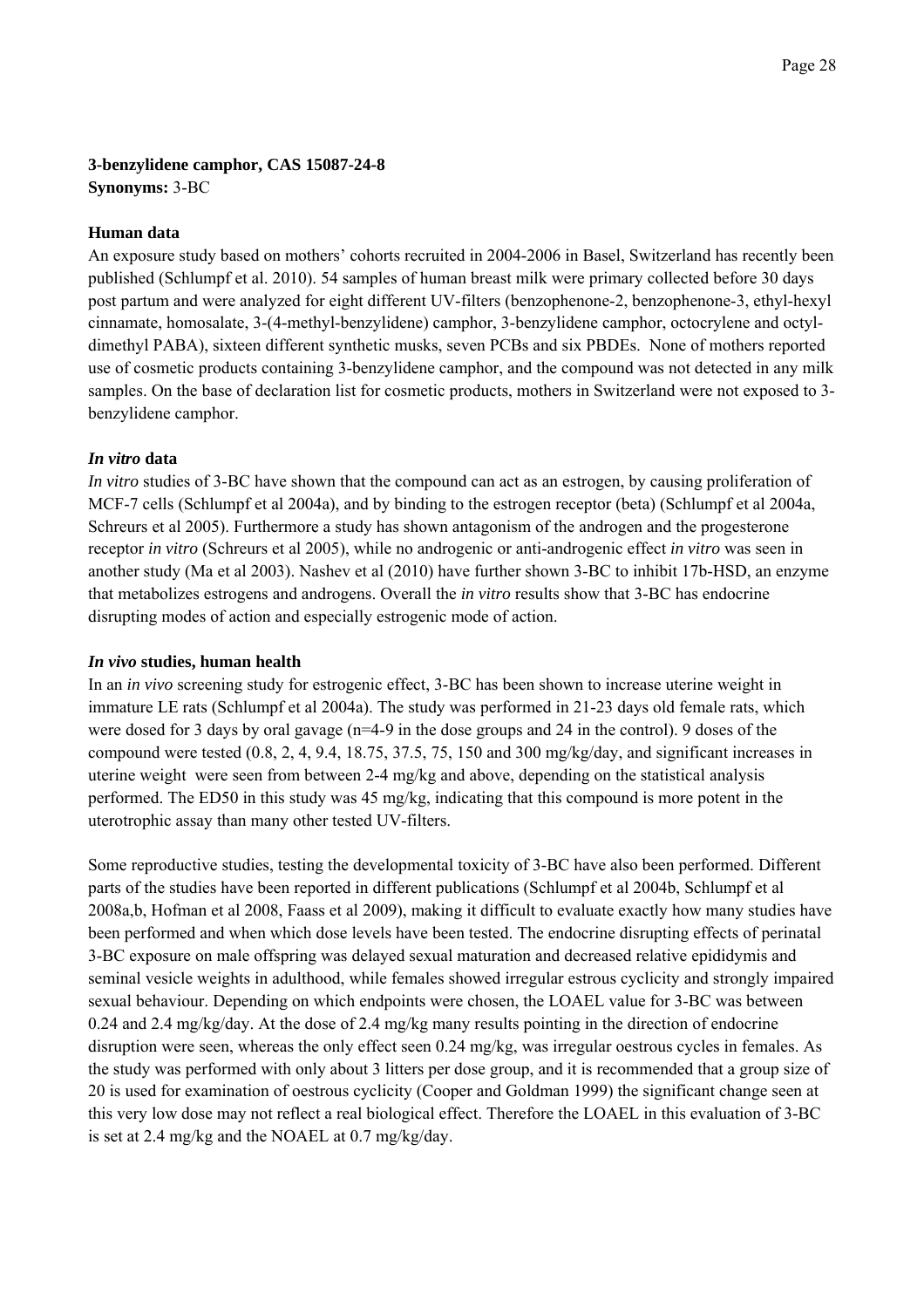Detailed summary of the methods and findings described in the following publications (**Schlumpf et al 2004b, Schlumpf et al 2008a and b, Hofman et al 2008, Faass et al 2009**), are presented below: The following experimental setup was used in each study. Male and female LE rats were dosed with the compound, by adding it to the feed. The parental generation was exposed for 10 weeks before mating, exposure of dams has continued throughout gestation and lactation, and the offspring were further dosed until adulthood. The following doses have been investigated: 0.07, 0.24, 0.7, 2.4 and 7 mg/kg/day. The number of dams in each dose group was unfortunately not been stated in the Schlumpf et al publications, where most of the results on endocrine sensitive endpoint are reported. However, in papers by Hofman et al (2008) and Faass et al (2009) it is stated that between 3-7 litters per dose group were used, and this was likely also the case for the studies described in Schlumpf et al (2004, 2008).

Doses of 0.24 and above all caused irregular oestrous cycles in the adult female offspring (Schlumpf et al 2008b, Faass et al 2009), however only between 5-11 female rat offspring were used for this study, and they only represented 3 litters each. Adult prostate weights were reduced in the 0.24 mg/kg dose group but not in any of the higher groups, indicating that this might be a chance finding. At the dose of 2.4 mg/kg/day decreased postnatal survival rate and delayed sexual maturation in male offspring was observed. Body weights at puberty were normal in dosed males, indicating that the delay of puberty did not result from nutritional effects (Schlumpf et al 2008b). In Schlumpf et al (2004) it was reported that a dose of 0.24 mg/kg/day also caused delayed puberty in males. However in a later publication from this group, delayed preputial separation was only reported to occur in the 2.4 and 7 mg/kg/day groups (Schlumpf et al 2008). Timing of sexual maturation of the female offspring was not affected by any dose of 3-BC (Schlumpf et al 2004b). The dose of 2.4 mg/kg/day also caused decreased relative epididymis and seminal vesicle weights in adult males. These effects were however not seen at the higher dose of 7 mg/kg, and might therefore be a chance finding. Adult testes weights were not affected at any dose levels and no effects on volume of accessory sex glands or prostate were seen on PND 1 (Hofkamp et al 2007). Thyroid gland weights were not reported, and it is unclear whether they were not measured or whether no significant effects were seen. The immune system of the animals was probably not affected by 3-BC exposure, as thymus weights were not different from controls. Decreased adult body weight was seen in females at the dose of 2.4 mg/kg and in adult males at 7 mg/kg. The highest dose further caused decreased litter size. Female sexual behaviour, measured both as proceptive and receptive behaviour was strongly impaired in offspring exposed to 2.4 and 7 mg/kg (Schlumpf et al 2008b, Faass et al 2009), while this endpoint was not investigated in any other dose groups. Furthermore, 3-BC caused alterations in gene expression in the uterus as well as in sexually dimorphic areas of the brain on PND 6 in all dose groups (Schlumpf et al 2008b, Schlumpf et al 2008a, Faass et al 2009).

#### *In vivo***, ecotoxicity**

3-benzylidene camphor has been shown to induce vitellogenin in fish, which shows an estrogenic mode of action. In addition to vitellogenin induction, one study also shows significant effects of 3-benzylidene camphor on the reproduction of fish. This is an adverse apical effect.

Summaries of the ecotoxicology studies are provided below:

**Holbech et al. 2002**: *In vivo* exposure of rainbow trout (*Oncorhynchus mykiss*). Two experiments were performed: Experiment 1 with intraperitoneal injections of 3-benzylidene camphor on day 0, 3, and 6 and Experiment 2 with injections on day 10 also. Experiment 1 comprised 5 groups. One group of 5 fish was injected with 683 mg/kg/injection 17β-oestradiol (positive control) and 4 groups of 10 fish each were injected with peanut oil (vehicle control), 27, 205 or 410 mg/kg/injection of 3-benzylidene camphor respectively. Experiment 2 comprised 8 groups of 10 fish each. The trout were injected with peanut oil, 683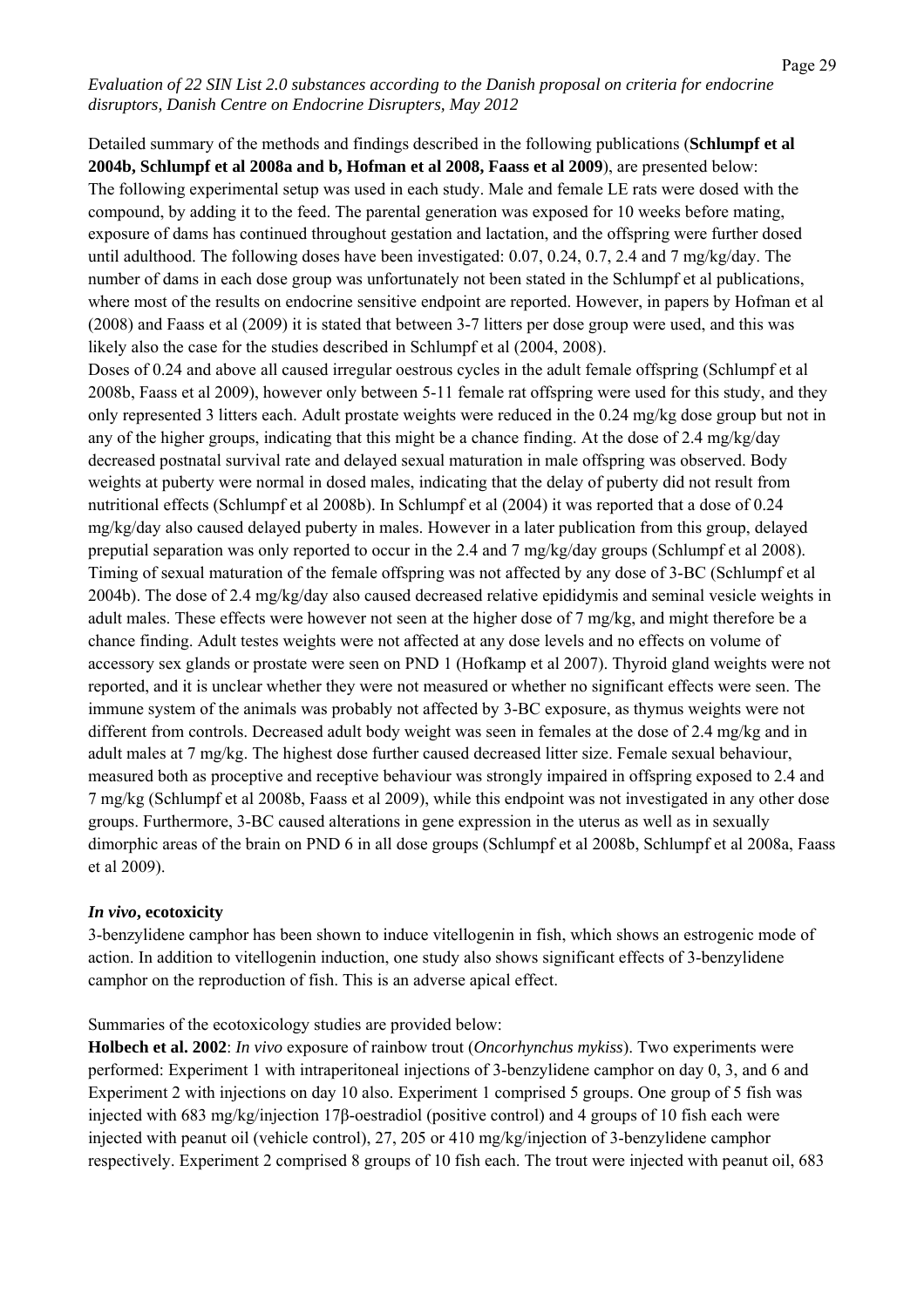mg/kg/injection 17β-oestradiol and 2.7, 8.2, 14, 27, 68 or 137 mg/kg/injection of 3-benzylidene camphor, respectively.

A clear relationship was demonstrated between the dose of injected 3-benzylidene camphor and the concentration of plasma vitellogenin with a 105-times induction from 68 mg 3-benzylidene camphor/kg/injection and above compared to the control vitellogenin level. The study shows that 3-

benzylidene camphor induces vitellogenin in fish. Induction of vitellogenin is not an adverse apical effect but a biomarker of estrogenic exposure and thus provides information about the endocrine mode of action.

**Kunz et al. 2004**: The study investigates whether 3-benzylidene camphor interferes with the thyroid and sex hormone system during frog metamorphosis. *Xenopus laevis* tadpoles were exposed to 1.5 and 50 µg/L 3 benzylidene camphor for 35 days (NF stage 52–66).

The rate of metamorphosis was not affected, and no obvious differences in body and tail length compared to controls were observed. 3-benzylidene camphor did not lead to effects on the sex ratio or gross gonad morphology of *X. laevis* at stage 66.

The results indicate that 3-benzylidene camphor does not negatively affect the thyroid system and sex ratio of frogs at the tested concentrations.

**Kunz et al. 2006**: Fathead minnows were exposed to 3-benzylidene camphor for 14 days at four different aqueous exposure concentrations: 9 µg/L (actual), 100 µg/L (nominal), 435 µg/L (actual) or 953 µg/L (actual). Vitellogenin was induced with a LOEC of 435 µg/L.

The study shows that 3-benzylidene camphor induces vitellogenin in fish. Induction of vitellogenin is not an adverse apical effect but a biomarker of estrogenic exposure and thus provides information about the endocrine mode of action.

**Kunz et al. 2006a**: This study evaluates whether 3-benzylidene camphor affects reproduction of fish *Pimephales promelas*. Reproductively mature fathead minnows were exposed to increasing concentrations of 3-benzylidene camphor for 21 days in a static-renewal procedure. Actual 3-benzylidene camphor concentrations were  $0.5$ ,  $3$ ,  $33$ ,  $74$ , and  $285 \mu$ g/l.

3-benzylidene camphor affected reproduction in a dose-dependent manner with weak effects on fecundity at 3 µg/l, a significant decrease at 74µg/l, and a cessation of reproduction at 285 µg/l. Dose-dependent demasculinization in secondary sex characteristics of male fish and dose-dependent induction of plasma vitellogenin occurred, which was significant at 74 µg/l and higher. 3-benzylidene camphor had a profound and dose-dependent effect on the histology of gonads of male and female fish at 3 µg/l and higher. At 74 and 285 µg/l, oocyte and spermatocyte development was inhibited in male and female gonads. No toxic side effects (i.e., lethargy, uncoordinated swimming, loss of equilibrium, hyperventilation) were observed. This study shows significant effects of 3-benzylidene camphor on reproduction of fish. This is an adverse apical effect but not endocrine specific. The study also shows that 3-benzylidene camphor induces vitellogenin in fish. Induction of vitellogenin is not an adverse apical effect but a biomarker of estrogenic exposure and thus provides information about the endocrine mode of action. Thus this study both shows adverse apical effects of 3-benzylidene camphor and demonstrates the endocrine mode of action.

**Scheil et al. 2008**: This study investigates the effects of 3-benzylidene camphor in the freshwater amphipod *Gammarus fossarum* at the cellular and molecular level.

Stress protein (Hsp70) responses and reactions of hepatopancreatic cells and cells of gut appendices were investigated after short-term exposure (4 days) to five different concentrations of 3-benzylidene camphor (33 ng/L, 330 ng/L, 3.3 µg/L, 33 µg/L, 330 µg/L) and two control conditions (water and solvent ethanol). Male as well as female gammarids showed increased Hsp70 levels after exposure to low concentrations of 3 benzylidene camphor, with a maximum response at 3.3 µg/L, while the higher concentrations resulted in lower Hsp70 levels. Strong cellular responses and cellular damage were obtained in epithelia of the hepatopancreas and the gut appendices after treatment with 330 µg/L 3-benzylidene camphor.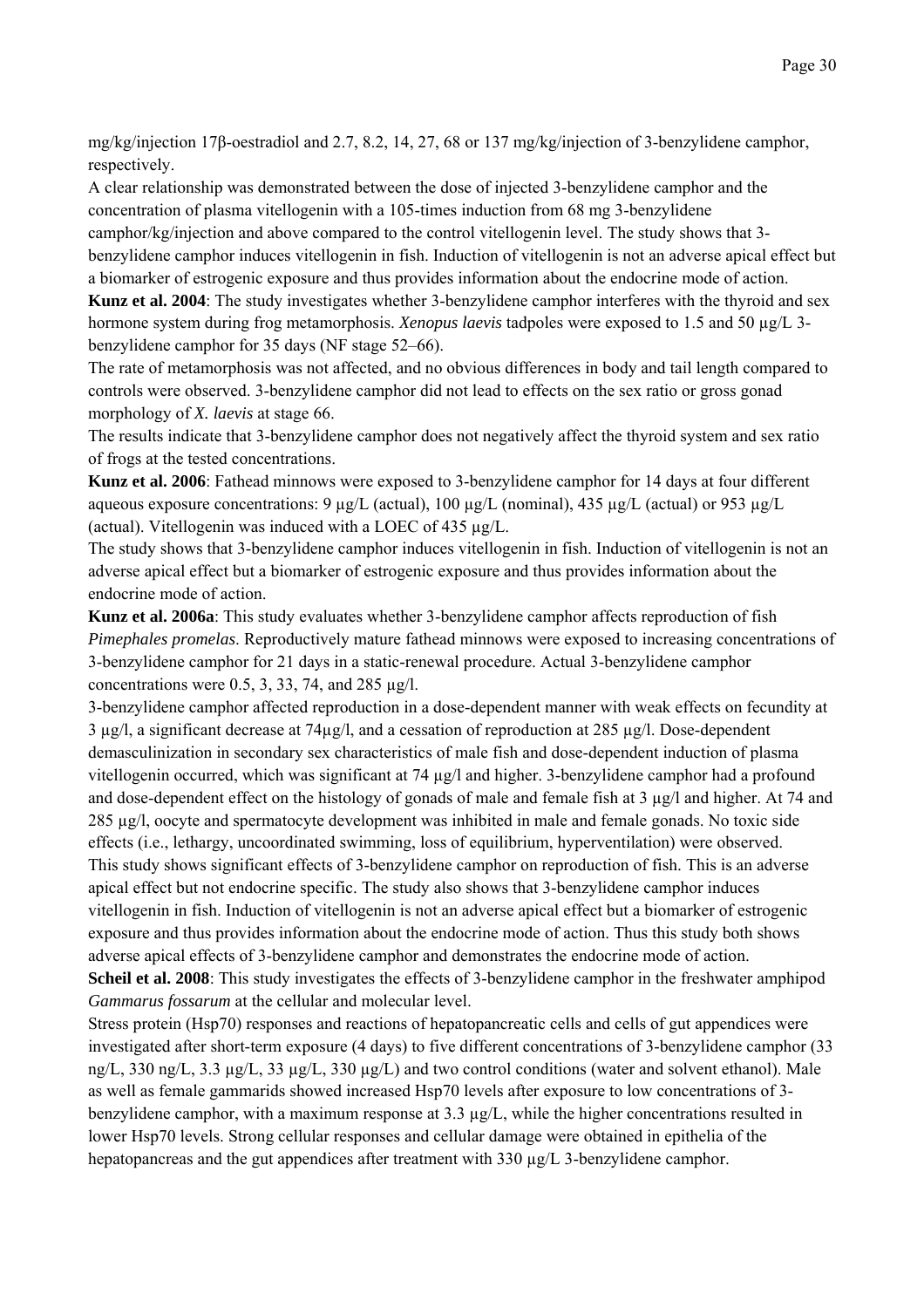The effects observed in this study may reflect a general toxic stress situation rather than a specific endocrine disrupting mode of action.

**Schmitt et al. 2008:** *In vivo* sediment tests with the mudsnail *Potamopyrgus antipodarum* and the blackworm *Lumbriculus variegatus* showed that 3-benzylidene camphor increased embryo production in the snail (NOEC: 0.06 mg/kg dry weight; LOEC: 0.28 mg/kg dry weight) but decreased the reproduction of *L. variegatus* (NOEC: 1.49 mg/kg dry weight; LOEC: 6.47 mg/kg dry weight).

The study shows that 3-benzylidene camphor affects reproduction in the mudsnail and the blackworm. This is an apical effect but not endocrine specific. At the highest concentrations tested, 3-benzylidene camphor caused increasing mortality.

**Kunz and Fent 2009:** Juvenile fathead minnows were exposed to actual concentrations of 9, 45, 83.7, 215.4, 420.5 or 412.6 µg/L 3-benzylidene camphor for 14 days to determine vitellogenin induction. Significant vitellogenin-induction occurred at 420 μg/L.

The study shows that 3-benzylidene camphor induces vitellogenin in fish. Induction of vitellogenin is not an adverse apical effect but a biomarker of estrogenic exposure and thus provides information about the endocrine mode of action.

**Sieratowicz et al. 2011**: This study determines the effects of 3-benzylidene camphor on the green alga *Desmodesmus subspicatus* and the crustacean *Daphnia magna*. Exposure to 3-benzylidene camphor resulted in growth inhibition of *D. subspicatus* with a 72 h IC10 value of 0.27 mg/L. The EC50 concentration in the acute immobilisation test with *D. magna* was 3.61 mg/L. Chronic exposure of *D. magna* (OECD guideline 211) caused a concentration dependent and significant decrease in the length of adults and the number of offspring with a NOEC of 0.1 mg/L and a LOEC of 0.2 mg/L. The study shows, that 3-benzylidene camphor affects reproduction in daphnia. This is an adverse apical effect but not endocrine specific.

#### **Weight of evidence for ED and Category**

Data with endocrine specific endpoint is missing, and 3-benzylidene camphor can therefore not be evaluated for endocrine disruption based on the present human data.

When evaluating the results from the *in vitro* assays and the *in vivo* toxicological studies related to human health, 3-benzylidene camphor fulfills the criteria of being an endocrine disrupter, as *in vivo* studies have found several adverse effects (irregular estrous cyclicity and impaired female sexual behaviour) that are compatible with the estrogenic mode of action found both in the *in vitro* studies and *in vivo* in the Uterotrophic assay. These findings lead to a categorization in Category 1.

Based on the ecotoxicological studies, 3-benzylidene camphor shows an estrogenic mode of action, as it induces vitellogenin in fish (OECD CF level 3). In addition to vitellogenin induction, one study also shows significant effects of 3-benzylidene camphor on the reproduction of fish. This is an adverse apical effect. Based on *in vivo* ecotoxicity data, 3-benzylidene camphor is categorized as an ED (Category 1) because of the combination of adverse apical effects and endocrine mode of action specific test results.

Based on the combined evidence from the ecotoxicological, *in vitro*, *in vivo* and epidemiological studies, 3 benzylidene camphor is evaluated as an endocrine disrupter in **Category 1**.

According to the DE-UK criteria, categorization as an endocrine disrupter of very high regulatory concern is based on the dose level at which effects are observed, i.e. effects need to be observed at an oral dose of 10 mg/kg/day. For 3-BC, the LOAEL is 2.4 mg/kg or lower based on the reproductive toxicity studies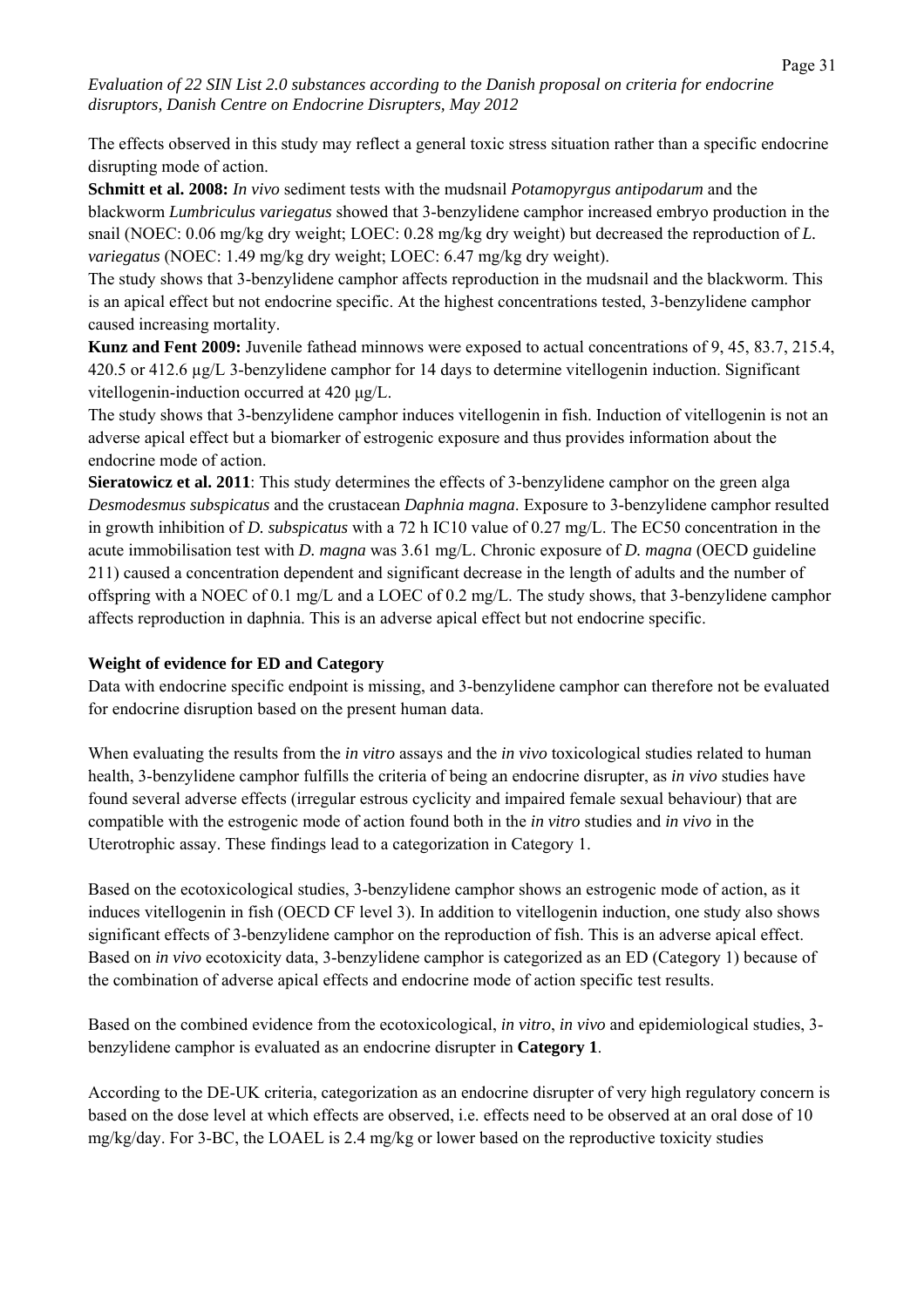performed by Schlumpf and co-workers. Therefore 3-BC is likely to be classified as an endocrine disrupter of very high regulatory concern according to DE-UK potency criteria.

#### **Referenes, human data**

Schlumpf M, Kypke K, Wittassek M, Angerer J, Mascher H, Mascher D, Vökt C, Birchler M, Lichtensteiger W. Exposure patterns of UV filters, fragrances, parabens, phthalates, organochlor pesticides, PBDEs, and PCBs in human milk: correlation of UV filters with use of cosmetics. Chemosphere. 2010 Nov;81(10):1171- 83.

#### **References** *in vitro* **and** *in vivo*

Cooper, R.L.; Goldman, J.M. (1999). Vaginal Cytology. In Daston, G. & Kimmel, C. (eds). An evaluation and interpretation of reproductive endpoints for human health risk assessment. International Life Sciences Institute, ILSI.

Faass,O., Schlumpf,M., Reolon,S., Henseler,M., Maerkel,K., Durrer,S., and Lichtensteiger,W., 2009. Female sexual behavior, estrous cycle and gene expression in sexually dimorphic brain regions after pre- and postnatal exposure to endocrine active UV filters. Neurotoxicology 30, 249-260.

Hofkamp,L., Bradley,S., Tresguerres,J., Lichtensteiger,W., Schlumpf,M., and Timms,B., 2008. Regionspecific growth effects in the developing rat prostate following fetal exposure to estrogenic ultraviolet filters. Environmental Health Perspectives 116, 867-872.

Ma,R.S., Cotton,B., Lichtensteiger,W., and Schlumpf,M., 2003. UV filters with antagonistic action at androgen receptors in the MDA-kb2 cell transcriptional-activation assay. Toxicological Sciences 74, 43-50. Nashev,L.G., Schuster,D., Laggner,C., Sodha,S., Langer,T., Wolber,G., and Odermatt,A., 2010. The UVfilter benzophenone-1 inhibits 17 beta-hydroxysteroid dehydrogenase type 3: Virtual screening as a strategy to identify potential endocrine disrupting chemicals. Biochemical Pharmacology 79, 1189-1199. Schlumpf,M., Schmid,P., Durrer,S., Conscience,M., Maerkel,K., Henseler,M., Gruetter,M., Herzog,I., Reolon,S., Ceccatelli,R., Faass,O., Stutz,E., Jarry,H., Wuttke,W., and Lichtensteiger,W., 2004b. Endocrine activity and developmental toxicity of cosmetic UV filters - an update. Toxicology 205, 113-122. Schlumpf,M., Jarry,H., Wuttke,W., and Ma,R., 2004a. Estrogenic activity and estrogen receptor beta binding of the UV filter 3-benzylidene camphor comparison with 4-methylbenzylidene camphor. Toxicology 199, 109-120.

Schlumpf,M., Kypke,K., Vot,C.C., Birchler,M., Durrer,S., Faass,O., Ehnes,C., Fuetsch,M., Gaille,C., Henseler,M., Hofkamp,L., Maerkel,K., Reolon,S., Zenker,A., Timms,B., Tresguerres,J.A.F., and Lichtensteiger,W., 2008. Endocrine active UV filters: Developmental toxicity and exposure through breast milk. Chimia 62, 345-351.

Schlumpf,M., Durrer,S., Faass,O., Ehnes,C., Fuetsch,M., Gaille,C., Henseler,M., Hofkamp,L., Maerkel,K., Reolon,S., Timms,B., Tresguerres,J.A.F., and Lichtensteiger,W., 2008. Developmental toxicity of UV filters and environmental exposure: a review. International Journal of Andrology 31, 144-150.

Schreurs,R.H.M.M., Sonneveld,E., Jansen,J.H.J., Seinen,W., and van der Burg,B., 2005. Interaction of polycyclic musks and UV filters with the estrogen receptor (ER), androgen receptor (AR), and progesterone receptor (PR) in reporter gene bioassays. Toxicological Sciences 83, 264-272.

#### **References ecotox**

Holbech,H., Norum,U., Korsgaard,B., and Bjerregaard,P., 2002. The chemical UV-filter 3-benzylidene camphor causes an oestrogenic effect in an *in vivo* fish assay. Pharmacology & Toxicology 91, 204-208. Kunz,P.Y., Galicia,H.F., and Fent,K., 2004. Assessment of hormonal activity of UV filters in tadpoles of frog Xenopus laevis at environmental concentrations. Marine Environmental Research 58, 431-435.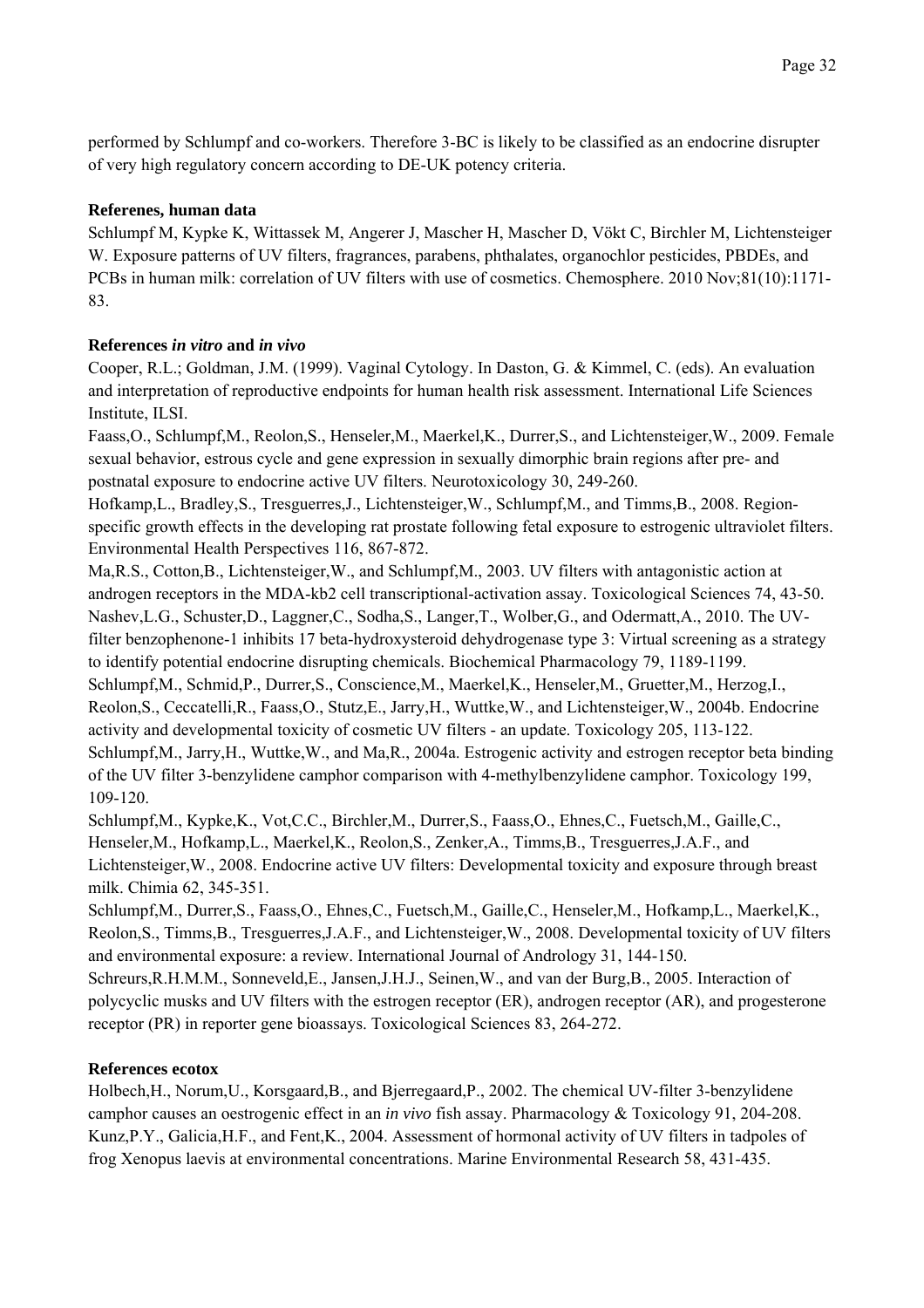Kunz,P.Y., Galicia,H.F., and Fent,K., 2006. Comparison of *in vitro* and *in vivo* estrogenic activity of UV filters in fish. Toxicological Sciences 90, 349-361.

Kunz,P.Y., Gries,T., and Fent,K., 2006a. The ultraviolet filter 3-benzylidene camphor adversely affects reproduction in fathead minnow (Pimephales promelas). Toxicological Sciences 93, 311-321.

Scheil, V., Triebskorn, R., and Kohler, H.R., 2008. Cellular and stress protein responses to the UV filter 3benzylidene camphor in the amphipod crustacean Gammarus fossarum (Koch 1835). Archives of Environmental Contamination and Toxicology 54, 684-689.

Schmitt,C., Oetken,M., Dittberner,O., Wagner,M., and Oehlmann,J., 2008. Endocrine modulation and toxic effects of two commonly used UV screens on the aquatic invertebrates Potamopyrgus antipodarum and Lumbriculus variegatus. Environmental Pollution 152, 322-329.

Kunz,P.Y. and Fent,K., 2009. Estrogenic activity of ternary UV filter mixtures in fish (Pimephales promelas) - An analysis with nonlinear isobolograms. Toxicology and Applied Pharmacology 234, 77-88.

Sieratowicz,A., Kaiser,D., Behr,M., Oetken,M., and Oehlmann,J., 2011. Acute and chronic toxicity of four frequently used UV filter substances for Desmodesmus subspicatus and Daphnia magna. Journal of Environmental Science and Health Part A-Toxic/Hazardous Substances & Environmental Engineering 46, 1311-1319.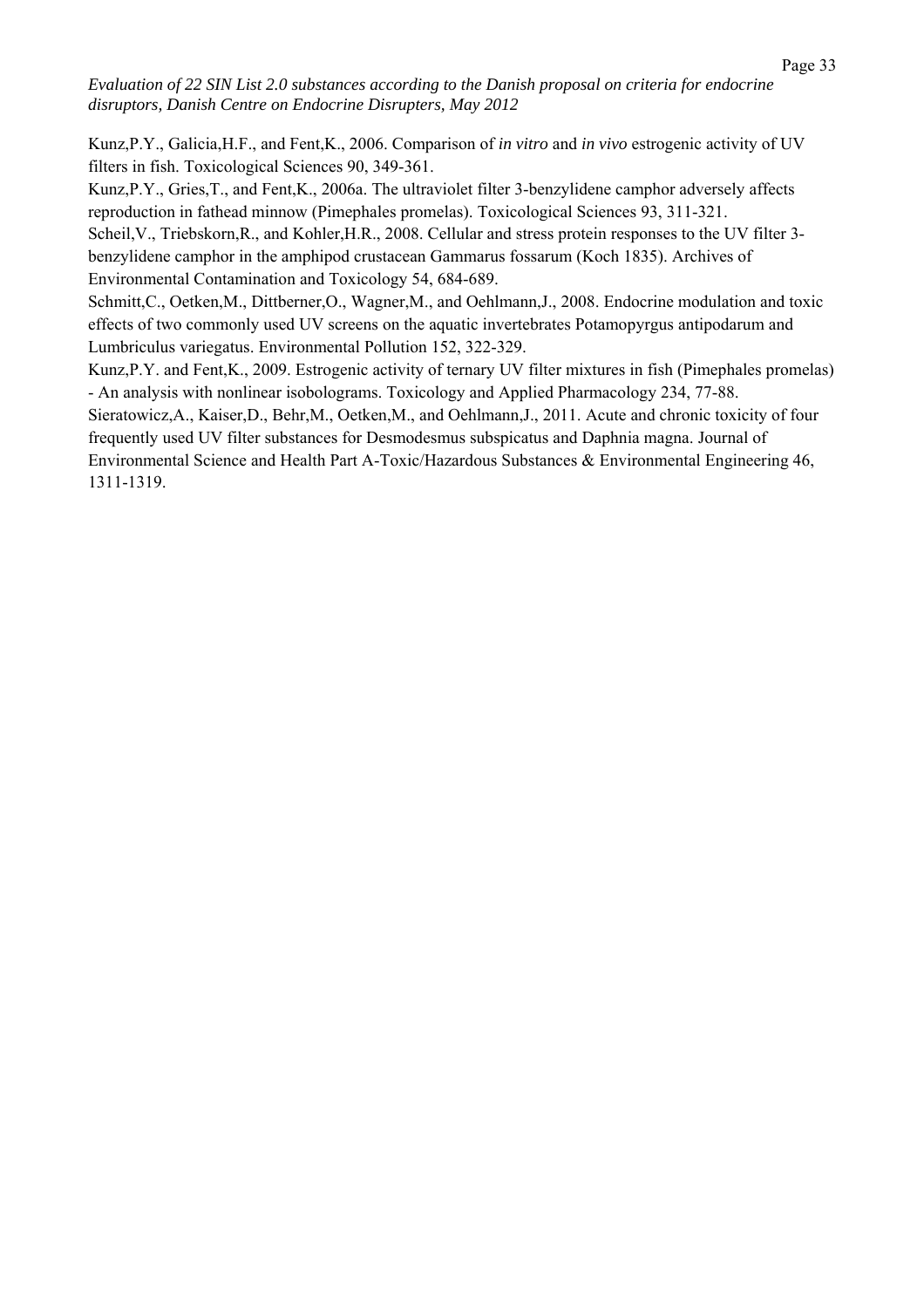#### **4-methylbenzylidene camphor, CAS 36861-47-9**

**Synonyms:** 3-(4-methylbenzylidene) camphor, 4-MBC

#### **Human data**

The effects of 4-MBC exposure in humans has been investigated in one study, and reported in two papers. It was shown that the compound permeated rapidly in human systemic circulation and reached maximum concentration 3-4 hours after dermal application. The study did not find any biologically significant effect on reproductive hormones after dermal application of a mixture of benzophenone-3, 4-methylbenzylidene camphor and 2-ethylhexyl 4-methoxy cinnamate mixture, but indicated a slight reducing effect on testosterone in males (Janjua et al 2004). The hypothalamic-pituitary-thyroid axis in humans did not show any biologically significant effects either, but results indicated a slight effect on thyroid hormones (Janjua et al 2007). However, results of this study are inconclusive due to too short duration of the experiment.

Detailed study summaries are provided below:

**Janjua et al 2004**: An experimental single blinded Danish study on Caucasian volunteers: 15 males and 17 postmenopausal females, examined effect of sunscreen mixture on reproductive hormones levels in humans. A control cream was applied daily for 4 days during the 1. week. A sunscreen formulation with 10% of benzophenone-3, 10% of 3-(4-methyl-benzylidene) camphor and with 10% of 2-ethylhexyl 4-methoxy cinnamate was applied daily for 4 days during the 2. week. Both creams were applied in recommended amount: 2 mg/cm<sup>2</sup> by staff. Maximum plasma concentration of 3-(4-methyl-benzylidene) camphor was reached 3-4 hours after application and was 20 ng/ml in both sexes. No significant alterations were seen in FSH, SHBG or LH in any sexes. Estradiol in females was unaltered between first and second week. Significant increase in Inhibin B in males and in testosterone in females was seen already at time 0 in the second week. Estradiol in males decreased significantly 2 and 4 hours, but not 3 hours after application of sunscreen formulation. Testosterone in males decreased significantly 4 hours after application of sunscreen formulation which is in a line with time for maximal plasma concentrations. No hormone levels during the first day later than 4 hours are available.

**Janjua et al. 2007**: An experimental single blinded Danish study on Caucasian volunteers: 15 males and 17 postmenopausal females, examined effect of sunscreen mixture on the hypothalamic-pituitary-thyroid axis in humans. A control cream was applied daily for 4 days during the 1. week. A sunscreen formulation with 10% of benzophenone-3, 10% of 3-(4-methyl-benzylidene) camphor and with 10% of 2-ethylhexyl 4-methoxy cinnamate was applied daily for 4 days during the 2. week. Both creams were applied in recommended amount:  $40\pm3$  g for male and  $35\pm3$  g for female. No alterations in TSH were seen in any sexes. TBG and T4 in males were unaltered between first and second week. Significant decrease in FT3 in males was seen already at time 0 in the second week. FT3, FT4 and T3 in females decreased sporadically. T3 and FT4 in males and TBG and T4 in females decreased significantly 3-4 hours after dermal application, which is in a line with time for maximal plasma concentrations (Janjua et. al. 2004). No hormone levels during the first day later than 4 hours are available.

#### *In vitro* **data**

Several *in vitro* studies with 4-MBC have been performed. The compound has been shown to act as an estrogen by altering gene transcription in (Heneweer et al 2005) and causing proliferation of MCF-7 cells (Tinwell et al 2002, Schlumpf et al 2001, Schlumpf et al 2004, Matsuomo et al 2005). It has been shown to bind to the ER (Minh et al 2008, Matsuomo et al 2005 Seidlowa-Vuttke et al 2006a, Gomez et al 2005, Schreurs et al 2005) and it has been reported to be a preferential ER-beta ligand with limited ER-alfa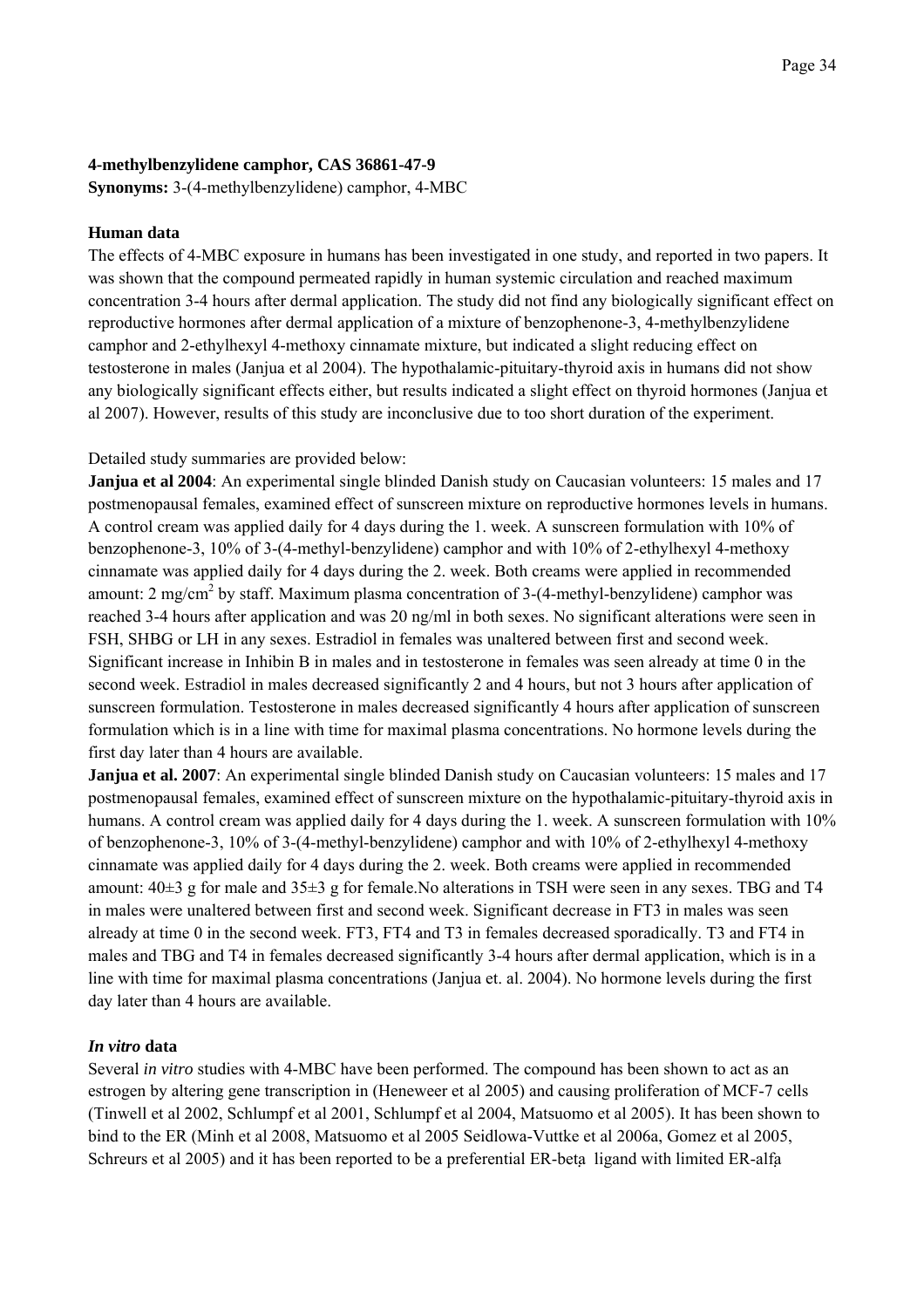binding capacity *in vitro* (Mueller et al., 2003; Schlumpf et al. 2004a). In other studies no clear-cut difference in the effect of 4-MBC on ERalfa and ERbeta was evident (Schreurs et al., 2002). Morohoshi et al 2005 also found no ER binding in the two yeast receptor assay. No androgenic or antiandrogenic effect *in vitro* was seen in a study by Ma et al 2003, while presence of weak anti-androgenic activity and strong progesterone activity was seen by Schreurs et al. 2005. Furthermore, 4-MBC can also affect the thyroid system *in vitro*, by binding to the thyroid receptor (Hoffmann et al 2009). These results show that 4-MBC probably has multiples endocrine disrupting modes of action, including estrogenic action.

#### *In vivo***, human health**

4-MBC has been shown to exert estrogenic effects *in vivo* in the uterotrophic assay (Schlumpf et al. 2001, 2004a; Tinwell et al. 2002). However, when Ashby and coworkers tried to repeat their finding of estrogenic activity in the uterotrophic assay reported in Tinwell et al 2002, they were not able to do so, and concluded that the effects they had observed previously were due to low uterine weight in their previous control group. Increases in uterine weighs have also been observed after longer exposure scenarios, as three months of dosing of adult female rats caused significant increases in uterine weights (Seidlova-Wuttke et al 2006 a,b). The effects on uterus weight were not very marked but histopathological effects in uterus and vagina were observed, and the 4MBC dosing also decreased  $T_4$  levels and increased TSH and LH in serum. Schmutzler et al 2004 showed that 4-MBC could also affect the thyroid system as T4 levels were decreased and TSH levels increased after 3 months of dosing. Carou et al 2008 treated adult male rats with sc injections of 4MBC at low doses (2-20 mg/kg/day) and found that significant decreases in the LH and FSH serum concentration, and decreases in hypothalamic GnRH release. They also performed developmental studies where doses of 100 mg/kg/day caused changes in LH, FSH and GnRH levels and earlier vaginal opening in females. A number of studies examining the developmental toxicity of 4-MBC have also been performed by Schlumpf and coworkers. Different parts of the studies have been reported in different publications (Schlumpf *et al.* 2004, Durer et al 2005, Maerkel et al 2005, Maerkel et al 2007, Durrer et al 2007, Hofkamp et al 2008, Schlumpf *et al.* 2008, Schlumpf *et al.* 2008, Faass et al 2009), making it difficult to evaluate exactly how many studies have been performed and when which doses and endpoints have been investigated. The effects of perinatal 4-MBC seen in these studies have in male offspring included alterations in reproductive organ weight at birth, on day 14 and in adulthood, delayed sexual maturation, and altered gene expression in prostate and brain, while effects observed in females include increased uterus weights, changes in gene expression of estrogen regulated genes in brain and uterus, as well as strongly impaired sexual behaviour. The LOAEL for most of these effects was 7 mg/kg/day, and the NOAEL 0.7 mg/kg/day.

Detailed study summaries of the *in vivo* studies are provided below:

**Schlumpf** *et al.* **2001**: Two uterotrophic assays were performed. In one study, immature 21-day old LE rats (n=4-19) were dosed with 66, 119, 211, 337 or 402 mg/kg/day in the feed for four days. In the other study 4MBC was dissolved in olive oil, and applied dermally to the skin of hairless rats for 6 days (n=4-11). In the feeding study a significant increase in uterine weight was seen from 119 mg/kg/day and above and the ED50 was 309 mg/kg/day, while a dermally applied dose of which was calculated to correspond to 37 mg/kg/day , significantly increase in uterine weight in the other study.

**Tinwell et al 2002:** Two uterotrophic assays in immature Wistar rats were performed. 20 day old rats (n=12) were either dosed orally with 500 or 800 mg/kg/day for three days or subcutaneously using doses of 500 or 1000 mg/kg/day for three days. Increased uterine weight was apparent in both studies at both dose levels, making 500 mg/kg/day a LOAEL while no NOAEL was found.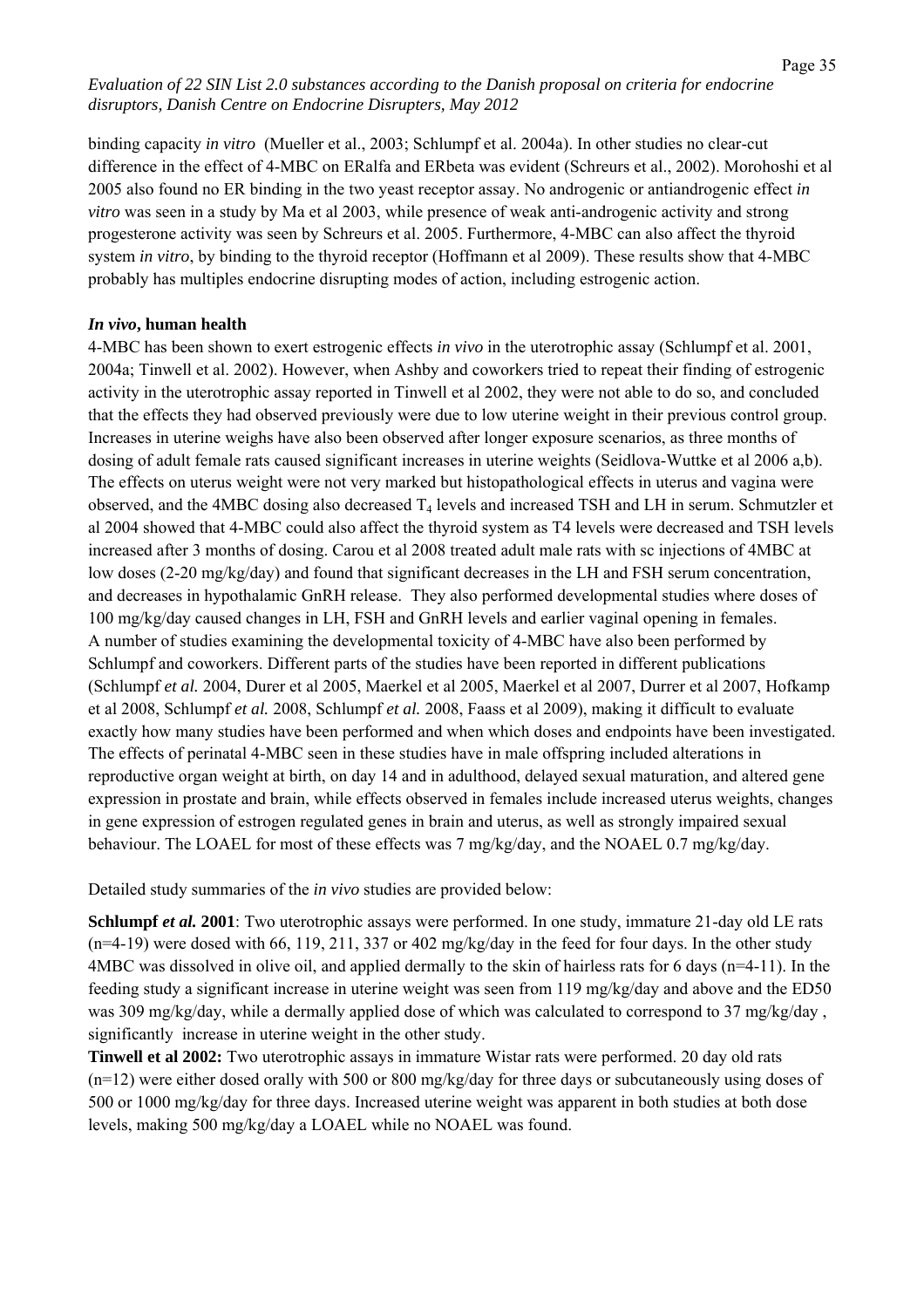**Ashby et al 2004:** An attempt to repeat their previously reported uterotrophic effects of 4MBC, (reported in the paper by Tinwell et al 2002), failed. Further evaluation led the authors to conclude that 4MBC is uterotrophic only when the control uterine weights are at the low end of their normally encountered range. **Schmutzler** *et al.* 2004: Adult ovariectomized SD rats (n=8-11) were treated with 4MBC in the feed for 12 weeks at doses of approximately 260 and 1240 mg/kg/day (only listed as 66 and 310 mg/animal/day, and no BW), and endpoints relevant for regulation via the thyroid axis were measured. At both doses thyrotropin (TSH) levels were elevated and thyroxine (T4) serum levels were decreased. In the liver, type I 5-deiodinase was decreased by all treatments, whereas the enzyme thyroid peroxidase (TPO) was not inhibited in an *in vitro* test.

**Siedlova-Wuttke** *et al.* 2006a: Adult ovariectomized SD rats (n=11) were treated with 4MBC in the feed for 12 weeks at doses of 223 and 1023 mg/kg/day. Both doses caused decreased  $T_4$  levels and increased TSH. Opposite the effect of E2, the highest dose further caused significant increased serum LH levels, 4MBC also caused reduced animal weight gain, and caused reductions in the size of fat depots and reductions in serum leptin.

**Siedlova-Wuttke** *et al.* 2006b: Adult ovariectomized SD rats (n=11) were treated with 4-MBC in the feed for 12 weeks at doses of approximately 223 and 1023 mg/kg/day. The high dose increased uterine weight and in the uterus and vagina both doses of 4MBC affected histopathology. In the bone, 4MBC shared the antiosteoporotic effects of E2 but the mechanism of action of 4MBC, appeared to be different than by E2 **Carou et al 2008**: Wistar male adult rats  $(n=10-12)$  were either injected sc with 4-MBC for 5 days (at doses of 2 or 10 mg/kg) or for 2 days (at doses of 2 and 20 mg/kg). In all rats serum prolactin, LH and FSH concentration were assayed. The hypothalamus's of rats injected during 2 days were also dissected to study GnRH release. Rats that received 2 and 10 mg/kg of 4-MBC for 5 days showed a decrease in the LH and FSH serum concentration. In rats injected for 2 days, serum LH decreased with 2 and 20 mg/kg and FSH decreased with 2 mg/kg. *In vitro* hypothalamic GnRH release also decreased in these animals. These results show that low doses of 4-MBC may inhibit the reproductive axis in adult male rats.

**Carou et al 2009a:** 4-MBC was administered (sc) to female rats from pregnancy onset in doses of 20, 100 and 500 mg/kg/ day. The litters were sacrificed at 15 or 30 days old to determine testicular weight, gonadotropin and prolactin serum levels and also GnRH and amino acids release from the hypothalamus. The exposure to 20 mg/kg/day only increased the LH serum levels in 30-day-old males. Doses of 100 and 500 mg/kg/ day caused a decrease in testicular weight and in LH, GnRH and glutamate levels, in prepubertal rats (15-day-old specimens), and an increase in, gonadotropin (LH and FSH) concentration and aspartate levels in peripubertal rats (30-day-old specimens), without changes in testicular weight. The results show that administration of4-MBC during development may affect the endocrine system in male rats during the prepubertal and pubertal stages. The study however has some shortcomings, as the number of animals used is stated as  $n=8-13$ , but it is impossible to evaluate how many litters these offspring come from, and furthermore is seems that litter effects have not been included in the statistical analysis of the data. However, the paper by Carou et al 2009b focuses on a group that received 4MBC at a dose of 100 mg/kg/day and if these are the same animals as used in the present study, then only one pup per litter has been used. **Carou et al 2009b**. The 4MBC was administered (sc) to female rats (n=10) during pregnancy, in doses of 100mg/kg every other day. Timing of vaginal opening was investigated in the female offspring and the litters were sacrificed at 70 days to determine gonadotrophin serum levels and also GnRH release from the hypothalamus. The male rats showed a decrease in serum LH and FSH concentration in adulthood, and also in GnRH secretion. The female rats showed an increase in serum LH and FSH concentrations, whereas hypothalamic GnRH release was not modified. All these changes were accompanied by an advance (3 days) on the vaginal opening in 4MBC rats group, but no change in adult uterine weight. In conclusion, prenatal administration of 4MBC disrupted the gonadal axis in a sexual dimorphic mode that could be connected with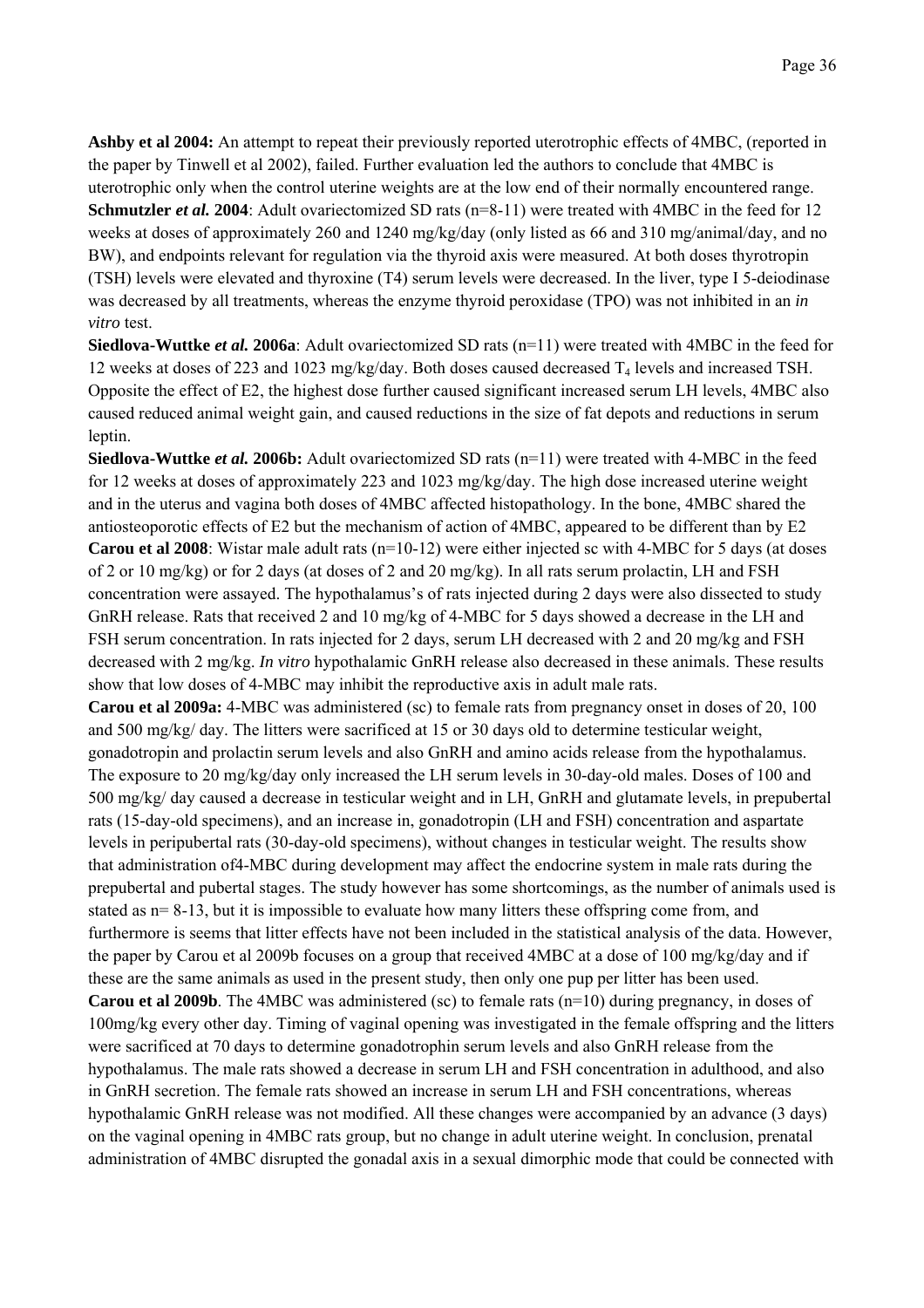the physiological sexual differences in the development of gonadotrophin secretion hypothalamic control mechanisms.

A number of developmental studies of 4MBC from the same research group have been reported in the following publications **(Schlumpf** *et al.* **2004, Durer et al 2005, Maerkel et al 2005, Maerkel et al 2007, Durrer et al 2007, Hofkamp et al 2008, Schlumpf** *et al.* **2008, Schlumpf** *et al.* **2008, Faass et al 2009)**. It is difficult to evaluate exactly how many studies have been performed, when which doses and endpoints have been investigated and when data from different studies has been investigated separately or together. However, the following experimental setup was used in each case. Male and female LE rats were dosed with the compound by adding it to the feed. The parental generation was exposed for 10 weeks before mating, exposure of dams continued throughout gestation and lactation, and the offspring were further dosed until adulthood. The following doses have been investigated: 0.7, 7, 24 and 47 mg/kg/day. A dose of 70 mg/kg was also used initially, but was discontinued because it was too high for the offspring and resulted in reduced postnatal survival. Unfortunately, the number of litters used in the studies, has not been stated in some of the publications which report many of the important results used for evaluating endocrine disrupting effects (Schlumpf et al 2004, 2008a), but in the papers that do include this information the number of litters in each dose group was between 5-8 (Maerkel et al 2007, Faass et al 2009) and in some publications data from more studies has been analyzed together yielding litter numbers between 12-17 (Durrer et al 2007). The dose of 7 mg/kg/day caused proliferative effect on prostate growth. On PND 1 an increase of 70% in accessory sex glands and prostate volume was seen, caused by increasing number and volume of ducts in the prostate (Hofkamp et al 2008). On PND 14 decreased relative testes weight was seen from the dose of 7 mg/kg and higher (Schlumpf et al 2008b), and the same was true for delayed start of puberty in males (Durrer et al 2007). Body weight at puberty was normal in males, indicating that the delay of puberty did not result from nutritional effects (Durrer et al 2007, Schlumpf et al 2008b). In adulthood, males from this group had decreased prostate weights and altered gene expression in the prostate (Durrer et al. 2007, Schlumpf et al. 2008) and in the hypothalamus (Fass et al 2009), while adult females showed increased uterus weights (Schlumpf et al 2008b) and changes in gene expression of estrogen regulated genes in brain (Fass et al 2009) and uterus (Durrer et al 2005). Sexual behaviour of female offspring exposed to 7 and 24 mg/kg was also strongly impaired as a decrease in both proceptive and receptive behavior was observed (Faass et al 2009) At the dose of 24 mg/kg/day effects were also seen on litter size and survival rate, decreased thymus and increased thyroid weights, altered levels of TSH and T3 (Maerkel et al 2007), whereas the highest dose of 47 mg/kg/day further caused increased testes weights in adulthood (Schlumpf et al 2004, 2008b). Furthermore, 4-MBC caused alterations in gene expression in sexually dimorphic areas of the brain in all dose levels (Maerkel et al 2005, Maerkel et al 2007, Schlumpf et al 2008, Fass et al 2009). Timing of sexual maturation of the female offspring was not affected by any dose of 4-MBC, nor was oestrous cyclicity (Faass et al 2009, Schlumpf et al 2008)).

### *In vivo***, ecotoxicity**

4-methylbenzylidene camphor at high concentrations induces estrogen-responsive gene products including vitellogenin in fish. This demonstrates an estrogenic mode of action (although studies with lower concentrations show no estrogenic actions). 4-methylbenzylidene camphor affects reproduction in invertebrates, which is an adverse apical effect. However, general toxic effects cannot be excluded since growth inhibition and mortality occurred.

Detailed study summaries are provided below: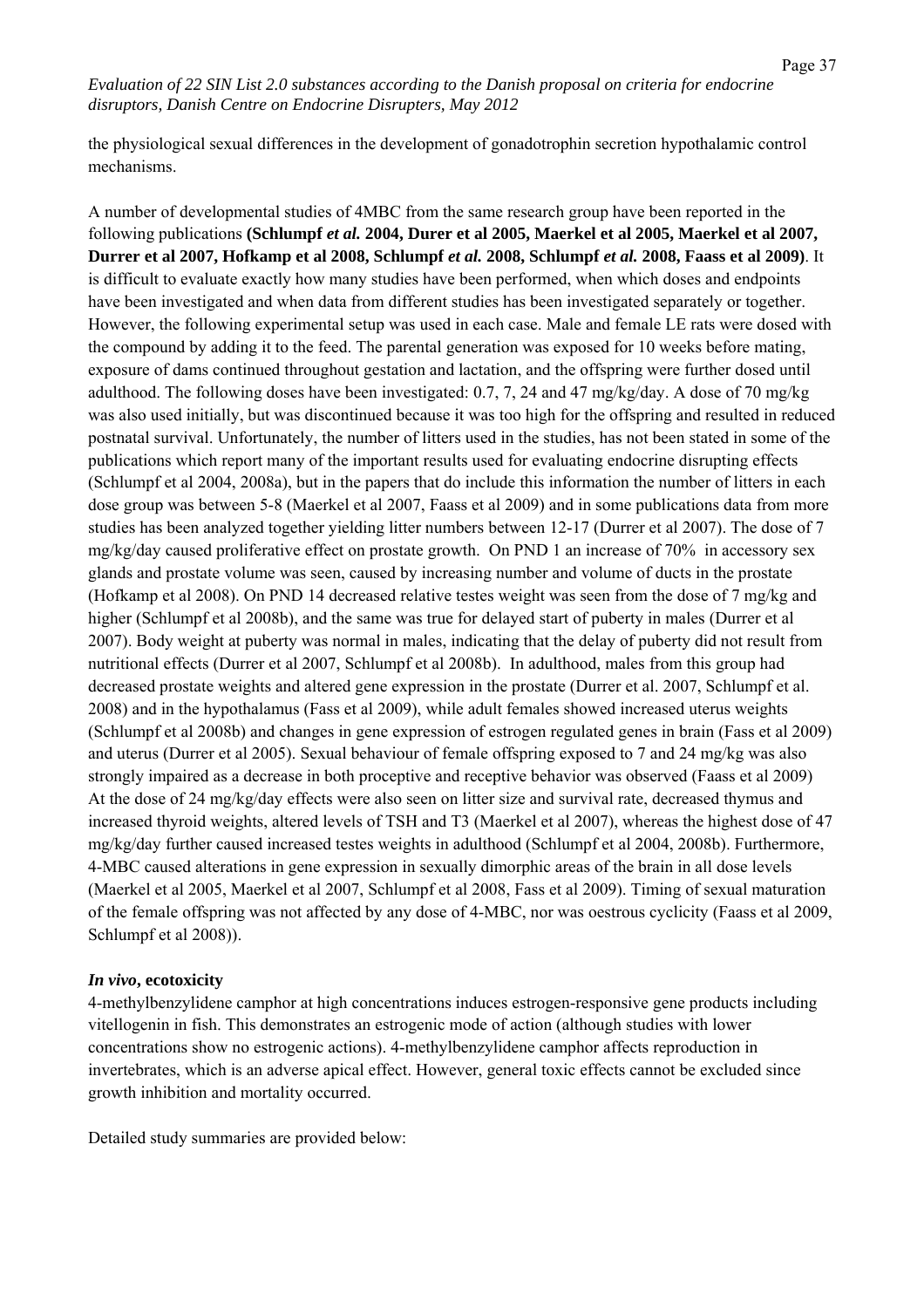**Schreurs et al. 2002**: Zebrafish, in which an estrogen responsive luciferase reporter gene has been stably introduced, were used for *in vivo* testing of UV-filters. 4-methylbenzylidene camphor showed no estrogenic activity in this transgenic zebrafish assay at the tested concentration:  $1 \mu M (254 \mu g/L)$ .

**Inui et al. 2003**: In this study, the estrogenicity of 4-methylbenzylidene camphor was examined using male medaka (*Oryzias latipes*) in regard to production of vitellogenin (VTG) and choriogenin (CHG) which are known to be estrogen-responsive gene products. Exposure concentrations were: 0.039, 0.39 and 3.9 mM. Exposure duration was 7 days. An increase in vitellogenin plasma concentrations was observed. Increase in mRNA expression levels of vitellogenin subtypes VTG-1 and VTG-2 and choriogenin subtypes CHG-L and CHG-H in liver due to exposure to 4-methylbenzylidene camphor was also seen. In addition, increased mRNA expression levels of estrogen receptor  $(ER)$   $\alpha$  in the liver due to exposure to 4-methylbenzylidene camphor were also found. LOEC in this study was 0.039 mM (9.9 mg/L).

This study shows that 4-methylbenzylidene camphor has estrogenic activity in fish - and thus gives information about the endocrine mode of action. The observed effects are not adverse apical effects. **Kunz et al. 2004:** The study investigates whether 4-methylbenzylidene camphor interferes with the thyroid and sex hormone system during frog metamorphosis. *Xenopus laevis* tadpoles were exposed to 1, 5 and 50 µg/L of 4-methylbenzylidene camphor for 35 days (NF stage 52–66).

The rate of metamorphosis was not affected, and no obvious differences in body and tail length compared to controls were observed. 4-methylbenzylidene camphor exposure did not lead to effects on the sex ratio or gross gonad morphology of *X. laevis* at stage 66.

The results indicate that 4-methylbenzylidene camphor do not negatively affect the thyroid system and sex ratio of frogs at the tested concentrations. The tested concentrations are, however, lower than the LOEC for vitellogenin induction in fish.

**Kunz et al. 2006**: In this study it was analyzed whether 4-methylbenzylidene camphor shows estrogenic activity in fathead minnows by the induction potential of vitellogenin after 14 days of aqueous exposure. Fish were exposed to four different concentrations of 4-methylbenzylidene camphor: 9 (median measured), 100 (nominal), 415 (median measured) or 753µg/L (median measured). No significant differences were found between exposed and control groups.

**Schmitt et al. 2008**: *In vivo* sediment tests with the mudsnail *Potamopyrgus antipodarum* and the blackworm *Lumbriculus variegatus* showed that 4-methylbenzylidene camphor increased embryo production in the snail (NOEC: 0.26 mg/kg dry weight; LOEC: 1.71 mg/kg dry weight) but decreased the reproduction of *L. variegatus* (NOEC: 1.47 mg/kg dry weight; LOEC: 6.18 mg/kg dry weight). The study shows that 4 methylbenzylidene camphor affects reproduction in the mudsnail and the blackworm. This is an apical effect. At the highest concentration tested, however, 4-methylbenzylidene camphor caused mortality.

**Fent et al. 2010**: This study reports on acute and chronic effects of 4-methylbenzylidene camphor on *Daphnia magna*. In the acute toxicity test (OECD guideline 202), the LC50 value (48 h) was 0.56 mg/L. The chronic toxicity of 4-methylbenzylidene camphor was determined in a 21 d reproduction study performed according to OECD guideline 211. At the highest concentration of 4-methylbenzylidene camphor, 50  $\mu$ g/L, reproduction and body length were reduced. Apparently no adverse effect on the sex of the offspring was observed.

The study shows effects of 4-methylbenzylidene camphor on the reproduction of daphnia at the highest concentration tested. However, it cannot be ruled out that this is a toxic effect not related to endocrine disruption since the growth was also reduced and apparently no effects were seen on the sex ratio of the offspring.

**Sieratowicz et al. 2011**: This study determines the effects of 4-methylbenzylidene camphor on the green alga *Desmodesmus subspicatus* and the crustacean *Daphnia magna*. Exposure to 4-methylbenzylidene camphor resulted in growth inhibition of *D. subspicatus* with a 72 h IC10 value of 0.21 mg/L. The EC50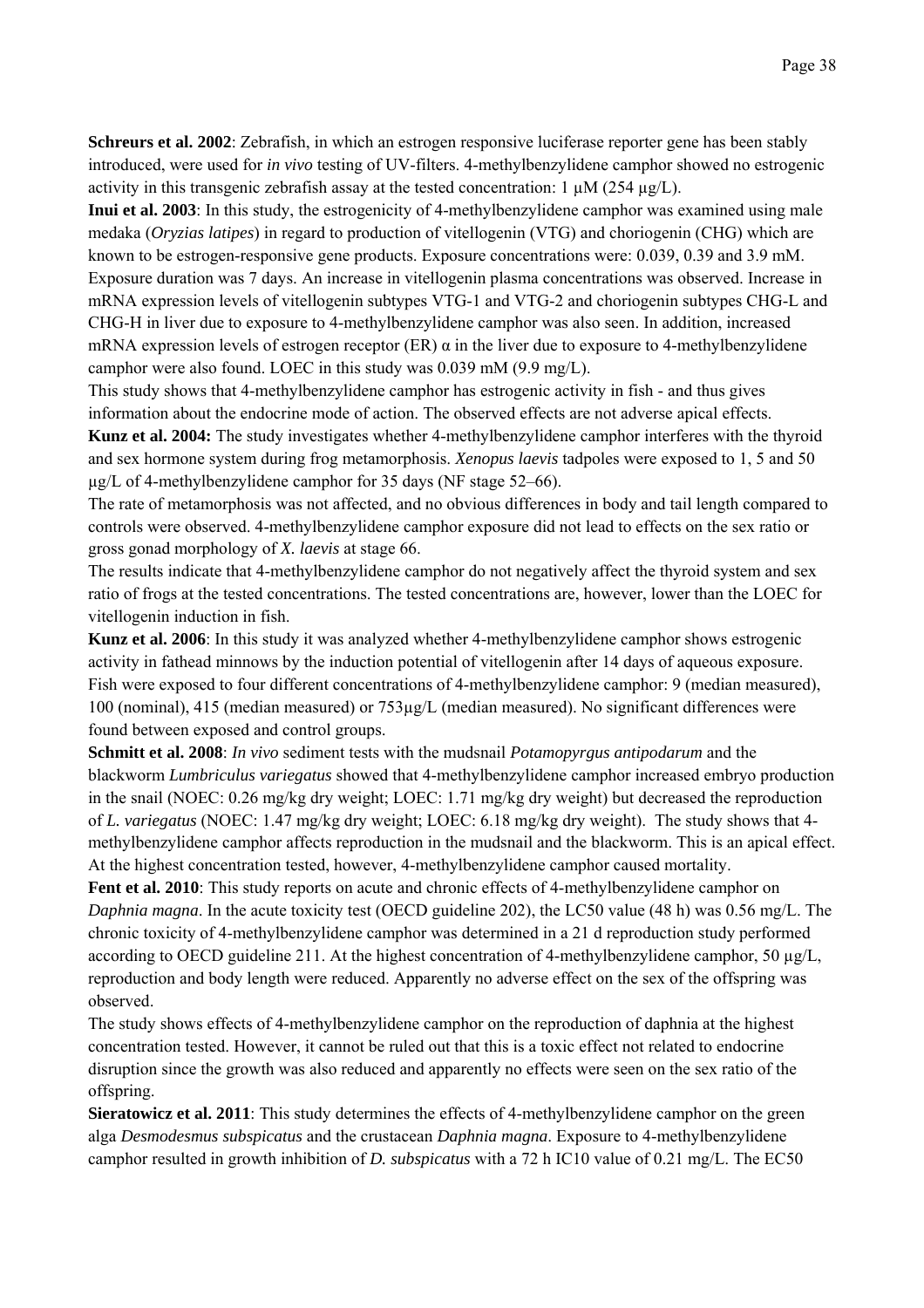concentration in the acute immobilisation test with *D. magna* was 0.80 mg/L. Chronic exposure of *D. magna*  (OECD guideline 211) caused a concentration dependent and significant decrease in the length of adults with a NOEC of 0.1 mg/L and a LOEC of 0.2 mg/L. No significant effects were seen on the number of offspring. The study provides data on the growth inhibiting and toxic concentrations of 4-methylbenzylidene camphor towards green alga and daphnia.

# **Weight of evidence for ED and Category**

The present epidemiological studies do not indicate biologically significant effect on levels of reproductive hormones or on the hypothalamic-pituitary-thyroid axis in humans following dermal treatment with a mixture of three UV-filters, including 4-MBC. The present studies are however limited in their duration and do not provide any information about the effect of dermal treatment with 4-methylbenzylidene camphor alone. The results are therefore inconclusive.

When evaluating the combined results from the *in vitro* and *in vivo* data, 4-MBC can be grouped as an endocrine disrupter in Category 1. The evidence of estrogenic activity from the short term *in vivo* studies with adult animals is conflicting, however the large number of endocrine sensitive endpoints that have been shown to be affected in the developmental studies, together with *in vitro* data showing a plausible endocrine disrupting mode of actions, makes 4-MBC fulfill the criteria of being an endocrine disrupter in Category 1.

Based on ecotoxicological studies, 4-MBC induces estrogen-responsive gene products - including vitellogenin - in fish, at high concentrations. This demonstrates an estrogenic mode of action (although studies with lower concentrations show no estrogenic actions). Furthermore, 4-MBC affects reproduction in invertebrates, which is an adverse apical effect. However, general toxic effects cannot be excluded since growth inhibition and mortality did occur. Based on *in vivo* ecotoxicity data, 4-methylbenzylidene camphor is categorized as a suspected ED (Category 2a).

Based on the combined evidence from *in vivo*, *in vitro*, ecotoxicology and epidemiological studies, 4-MBC is evaluated as an ED as **Category 1**.

According to the DE-UK criteria, categorization as an endocrine disrupter of very high regulatory concern, is based on the dose level at which effects are observed, i.e effects need to be observed at an oral dose of 10 mg/kg/day. For 4-MBC, developmental effects which were probably caused by endocrine disruption, were seen at a dose of 7 mg/kg/day, and 4-MBC can therefore also be considered an endocrine disrupter of very high regulatory concern according to DE-UK potency criteria.

# **References, human data**

Janjua,N.R., Mogensen,B., Andersson,A.M., Petersen,J.H., Henriksen,M., Skakkebaek,N.E., and Wulf,H.C., 2004. Systemic absorption of the sunscreens benzophenone-3, octyl-methoxycinnamate, and 3-(4-methylbenzylidene) camphor after whole-body topical application and reproductive hormone levels in humans. Journal of Investigative Dermatology 123, 57-61.

Janjua,N.R., Kongshoj,B., Petersen,J.H., and Wulf,H.C., 2007. Sunscreens and thyroid function in humans after short-term whole-body topical application: a single-blinded study. British Journal of Dermatology 156, 1080-1082.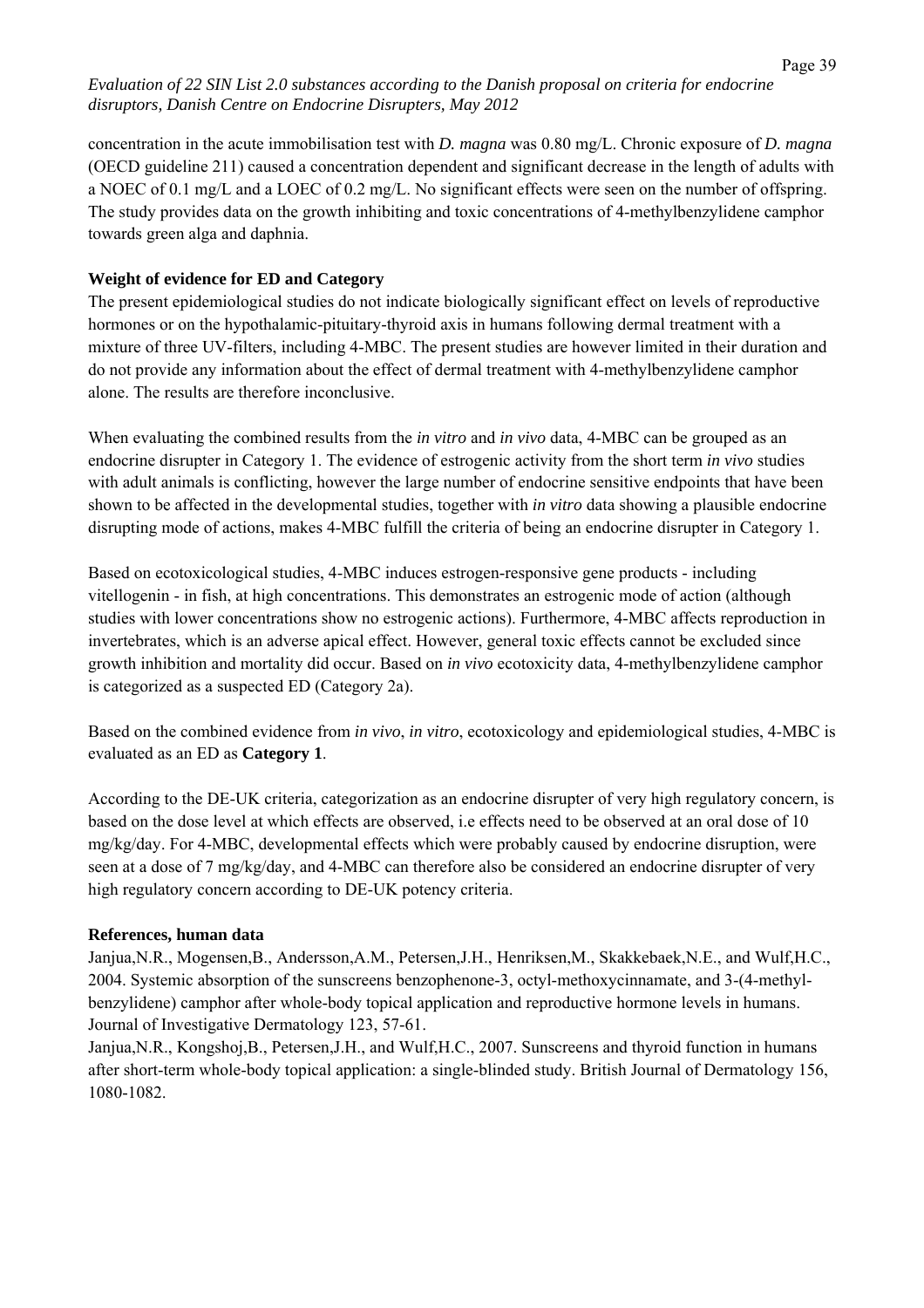# **References** *in vivo* **and** *in vitro*

Ashby,J., 2001. Confirmation of uterotrophic activity for 4-MBC in the immature rat. Environmental Health Perspectives 109, A517.

Ashby,J., Tinwell,H., Odum,J., and Lefevre,P., 2004. Natural variability and the influence of concurrent control values on the detection and interpretation of low-dose or weak endocrine toxicities. Environmental Health Perspectives 112, 847-853.

Carou,M.E., Ponzo,O.J., Gutierrez,R.P.C., Szwarcfarb,B., Deguiz,M.L., Reynoso,R., Carbone,S., Moguilevsky,J.A., and Scacchi,P., 2008. Low dose 4-MBC effect on neuroendocrine regulation of reproductive axis in adult male rats. Environmental Toxicology and Pharmacology 26, 222-224. Carou,M.E., Szwarcfarb,B., Deguiz,M.L., Reynoso,R., Carbone,S., Moguilevsky,J.A., Scacchi,P., and Ponzo,O.J., 2009. Impact of 4-Methylbenzylidene-camphor (4-MBC) during Embryonic and Fetal Development in the Neuroendocrine Regulation of Testicular Axis in Prepubertal and Peripubertal Male Rats. Experimental and Clinical Endocrinology & Diabetes 117, 449-454.

Carou,M.E., Deguiz,M.L., Reynoso,R., Szwarcfarb,B., Carbone,S., Moguilevsky,J.A., Scacchi,P., and Ponzo,O.J., 2009. Impact of the UV-B filter 4-(Methylbenzylidene)-camphor (4-MBC) during prenatal development in the neuroendocrine regulation of gonadal axis in male and female adult rats. Environmental Toxicology and Pharmacology 27, 410-414.

Durrer,S., Maerkel,K., Schlumpf,M., and Lichtensteiger,W., 2005. Estrogen target gene regulation and coactivator expression in rat uterus after developmental exposure to the ultraviolet filter 4 methylbenzylidene camphor. Endocrinology 146, 2130-2139.

Durrer,S., Ehnes,C., Fuetsch,M., Maerkel,K., Schlumpf,M., and Lichtensteiger,W., 2007. Estrogen Sensitivity of Target Genes and Expression of Nuclear Receptor Co-Regulators in Rat Prostate after Pre- and Postnatal Exposure to the Ultraviolet Filter 4-Methylbenzylidene Camphor. Environmental Health Perspectives 115, 42-50.

Faass,O., Schlumpf,M., Reolon,S., Henseler,M., Maerkel,K., Durrer,S., and Lichtensteiger,W., 2009. Female sexual behavior, estrous cycle and gene expression in sexually dimorphic brain regions after pre- and postnatal exposure to endocrine active UV filters. Neurotoxicology 30, 249-260.

Gomez,E., Pillon,A., Fenet,H., Rosain,D., Duchesne,M.J., Nicolas,J.C., Balaguer,P., and Casellas,C., 2005. Estrogenic activity of cosmetic components in reporter cell lines: Parabens, UV screens, and musks. Journal of Toxicology and Environmental Health-Part A-Current Issues 68, 239-251.

Heneweer,M., Muusse,M., van den Berg,M., and Sanderson,J.T., 2005. Additive estrogenic effects of mixtures of frequently used UV filters on pS2-gene transcription in MCF-7 cells. Toxicology and Applied Pharmacology 208, 170-177.

Hofkamp,L., Bradley,S., Tresguerres,J., Lichtensteiger,W., Schlumpf,M., and Timms,B., 2008. Regionspecific growth effects in the developing rat prostate following fetal exposure to estrogenic ultraviolet filters. Environmental Health Perspectives 116, 867-872.

Hofmann,P.J., Schomburg,L., and Koehrle,J., 2009. Interference of Endocrine Disrupters with Thyroid Hormone Receptor-Dependent Transactivation. Toxicological Sciences 110, 125-137.

Klann,A., Levy,G., Lutz,I., Muller,C., Kloas,W., and Hildebrandt,J.P., 2005. Estrogen-like effects of ultraviolet screen 3-(4-methylbenzylidene)-camphor (Eusolex 6300) on cell proliferation and gene induction in mammalian and amphibian cells. Environmental Research 97, 274-281.

Ma,R.S., Cotton,B., Lichtensteiger,W., and Schlumpf,M., 2003. UV filters with antagonistic action at androgen receptors in the MDA-kb2 cell transcriptional-activation assay. Toxicological Sciences 74, 43-50. Maerkel,K., Lichtensteiger,W., Durrer,S., Conscience,M., and Schlumpf,M., 2005. Sex- and region-specific alterations of progesterone receptor mRNA levels and estrogen sensitivity in rat brain following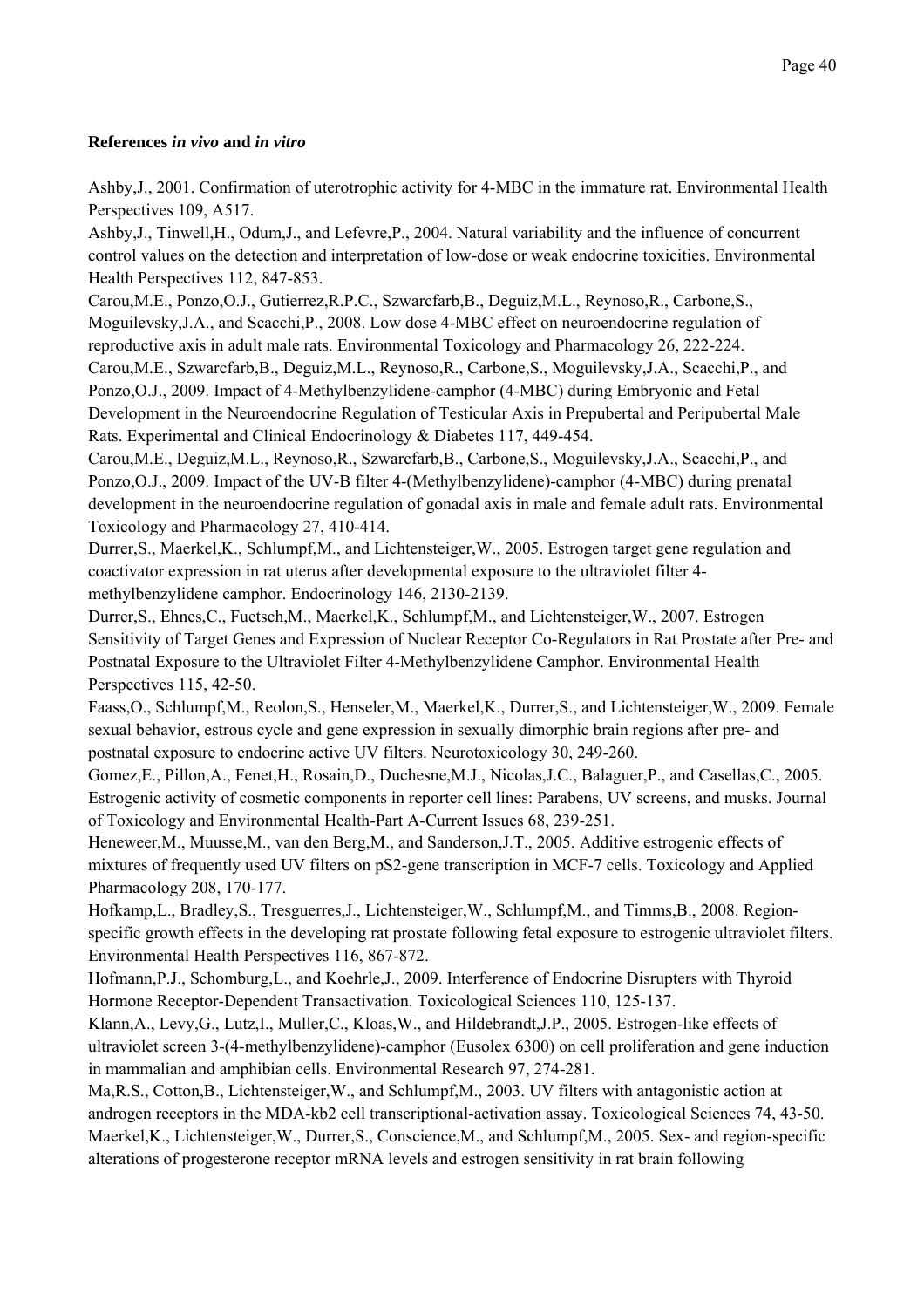developmental exposure to the estrogenic UV filter 4-methylbenzylidene camphor. Environmental Toxicology and Pharmacology 19, 761-765.

Maerkel,K., Durrer,S., Henseler,M., Schlumpf,M., and Lichtensteiger,W., 2007. Sexually dimorphic gene regulation in brain as a target for endocrine disrupters: Developmental exposure of rats to 4-

methylbenzylidene camphor. Toxicology and Applied Pharmacology 218, 152-165.

Matsumoto,H., Adachi,S., and Suzuki,Y., 2005. Estrogenic activity of ultraviolet absorbers and the related compounds. Yakugaku Zasshi-Journal of the Pharmaceutical Society of Japan 125, 643-652.

Minh,S., Below,S., Muller,C., and Hildebrandt,J.P., 2008. Novel mammalian cell lines expressing reporter genes for the detection of environmental chemicals activating endogenous aryl hydrocarbon receptors (ArhR) or estrogen receptors (ER). Toxicology *in vitro* 22, 1935-1947.

Morohoshi,K., Yamamoto,H., Kamata,R., Shiraishi,F., Koda,T., and Morita,M., 2005. Estrogenic activity of 37 components of commercial sunscreen lotions evaluated by *in vitro* assays. Toxicology *in vitro* 19, 457- 469.

Mueller,S.O., Kling,M., Firzani,P.A., Mecky,A., Duranti,E., Shields-Botella,J., Delansorne,R., Broschard,T., and Kramer,P.J., 2003. Activation of estrogen receptor alpha and ER beta by 4-methylbenzylidene-camphor in human and rat cells: comparison with phyto- and xenoestrogens. Toxicology Letters 142, 89-101.

Nashev,L.G., Schuster,D., Laggner,C., Sodha,S., Langer,T., Wolber,G., and Odermatt,A., 2010. The UVfilter benzophenone-1 inhibits 17 beta-hydroxysteroid dehydrogenase type 3: Virtual screening as a strategy to identify potential endocrine disrupting chemicals. Biochemical Pharmacology 79, 1189-1199.

Schlumpf,M., Cotton,B., Conscience,M., Haller,V., Steinmann,B., and Lichtensteiger,W., 2001. *In vitro* and *in vivo* estrogenicity of UV screens. Environmental Health Perspectives 109, 239-244.

Schlumpf,M., Schmid,P., Durrer,S., Conscience,M., Maerkel,K., Henseler,M., Gruetter,M., Herzog,I., Reolon,S., Ceccatelli,R., Faass,O., Stutz,E., Jarry,H., Wuttke,W., and Lichtensteiger,W., 2004b. Endocrine activity and developmental toxicity of cosmetic UV filters - an update. Toxicology 205, 113-122.

Schlumpf,M., Jarry,H., Wuttke,W., and Ma,R., 2004a. Estrogenic activity and estrogen receptor beta binding of the UV filter 3-benzylidene camphor comparison with 4-methylbenzylidene camphor. Toxicology 199, 109-120.

Schlumpf,M., Durrer,S., Faass,O., Ehnes,C., Fuetsch,M., Gaille,C., Henseler,M., Hofkamp,L., Maerkel,K., Reolon,S., Timms,B., Tresguerres,J.A.F., and Lichtensteiger,W., 2008. Developmental toxicity of UV filters and environmental exposure: a review. International Journal of Andrology 31, 144-150.

Schlumpf,M., Kypke,K., Vot,C.C., Birchler,M., Durrer,S., Faass,O., Ehnes,C., Fuetsch,M., Gaille,C.,

Henseler,M., Hofkamp,L., Maerkel,K., Reolon,S., Zenker,A., Timms,B., Tresguerres,J.A.F., and Lichtensteiger,W., 2008. Endocrine active UV filters: Developmental toxicity and exposure through breast milk. Chimia 62, 345-351.

Schmutzler,C., Hamann,I., Hofmann,P.J., Kovacs,G., Stemmler,L., Mentrup,B., Schomburg,L.,

Ambrugger,P., Gruters,A., Seidlova-Wuttke,D., Jarry,H., Wuttke,W., and Kohrle,J., 2004. Endocrine active compounds affect thyrotropin and thyroid hormone levels in serum as well as endpoints of thyroid hormone action in liver, heart and kidney. Toxicology 205, 95-102.

Schreurs,R.H.M.M., Sonneveld,E., Jansen,J.H.J., Seinen,W., and van der Burg,B., 2005. Interaction of polycyclic musks and UV filters with the estrogen receptor (ER), androgen receptor (AR), and progesterone receptor (PR) in reporter gene bioassays. Toxicological Sciences 83, 264-272. Schreurs et al., 2002

Seidlova-Wuttke,D., Christoffel,J., Rimoldi,G., Jarry,H., and Wuttke,W., 2006. Comparison of effects of estradiol with those of octylmethoxycinnamate and 4-methylbenzylidene camphor on fat tissue, lipids and pituitary hormones. Toxicology and Applied Pharmacology 214, 1-7.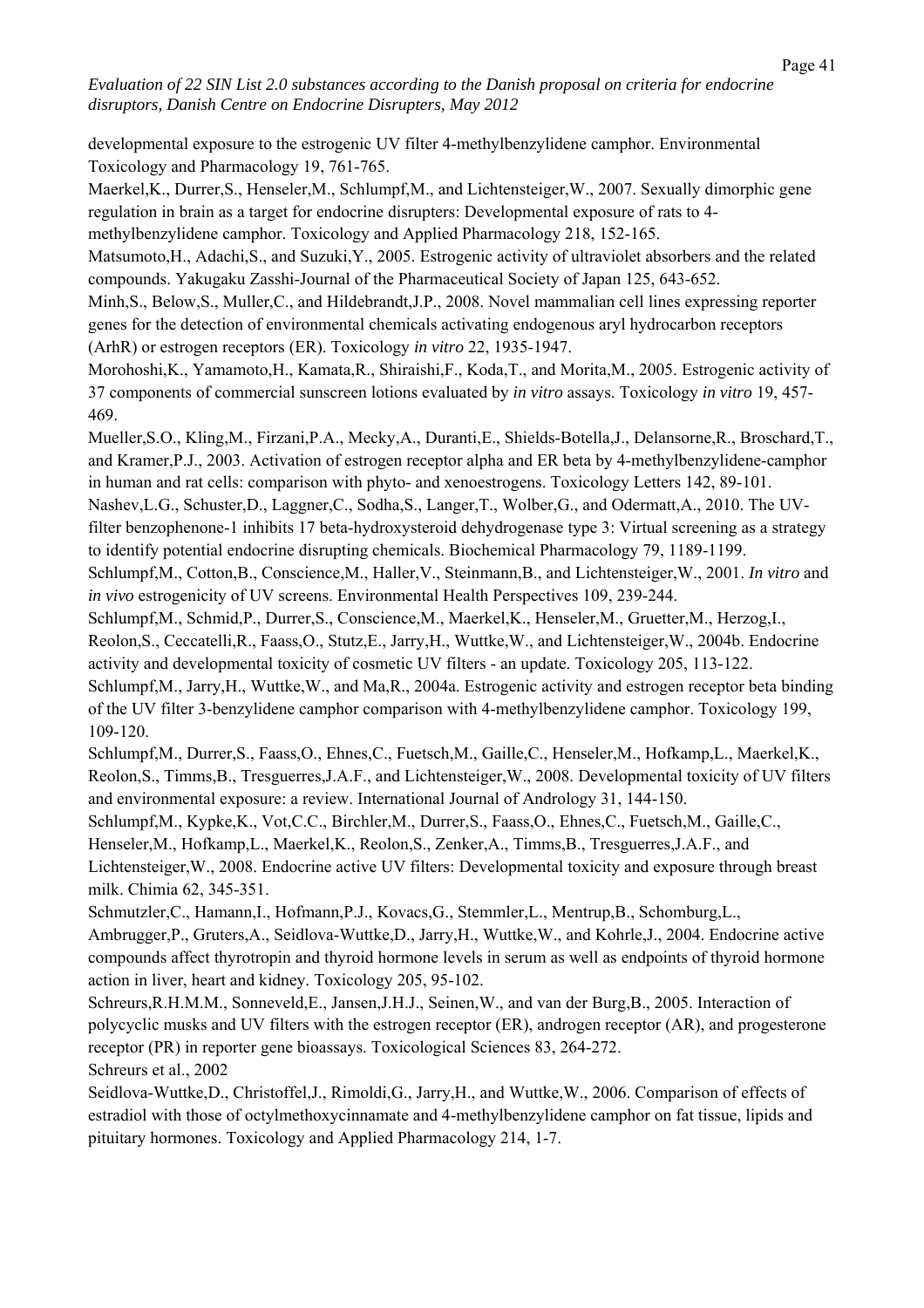Seidlova-Wuttke,D., Jarry,H., Christoffel,J., Rimoldi,G., and Wuttke,W., 2006. Comparison of effects of estradiol (E2) with those of octylmethoxycinnamate (OMC) and 4-methylbenzylidene camphor (4MBC) - 2 filters of UV light - on several uterine, vaginal and bone parameters. Toxicology and Applied Pharmacology 210, 246-254.

Tinwell,H., Lefevre,P.A., Moffat,G.J., Burns,A., Odum,J., Spurway,T.D., Orphanides,G., and Ashby,J., 2002. Confirmation of uterotrophic activity of 3-(4-methylbenzylidine)camphor in the immature rat. Environmental Health Perspectives 110, 533-536.

# **References ecotoxicology**

Schreurs,R., Lanser,P., Seinen,W., and van der Burg,B., 2002. Estrogenic activity of UV filters determined by an *in vitro* reporter gene assay and an *in vivo* transgenic zebrafish assay. Archives of Toxicology 76, 257- 261.

Inui,M., Adachi,T., Takenaka,S., Inui,H., Nakazawa,M., Ueda,M., Watanabe,H., Mori,C., Iguchi,T., and Miyatake,K., 2003. Effect of UV screens and preservatives on vitellogenin and choriogenin production in male medaka (Oryzias latipes). Toxicology 194, 43-50.

Kunz,P.Y., Galicia,H.F., and Fent,K., 2004. Assessment of hormonal activity of UV filters in tadpoles of frog Xenopus laevis at environmental concentrations. Marine Environmental Research 58, 431-435.

Kunz,P.Y., Galicia,H.F., and Fent,K., 2006. Comparison of *in vitro* and *in vivo* estrogenic activity of UV filters in fish. Toxicological Sciences 90, 349-361.

Schmitt,C., Oetken,M., Dittberner,O., Wagner,M., and Oehlmann,J., 2008. Endocrine modulation and toxic effects of two commonly used UV screens on the aquatic invertebrates Potamopyrgus antipodarum and Lumbriculus variegatus. Environmental Pollution 152, 322-329.

Fent,K., Kunz,P.Y., Zenker,A., and Rapp,M., 2010. A tentative environmental risk assessment of the UVfilters 3-(4-methylbenzylidene-camphor), 2-ethyl-hexyl-4-trimethoxycinnamate, benzophenone-3,

benzophenone-4 and 3-benzylidene camphor. Marine Environmental Research 69, S4-S6.

Sieratowicz, A., Kaiser, D., Behr M., Oetken, M., and Oehlmann, J. 2011. Acute and chronic toxicity of four frequently used UV filter substances for *Desmodesmus subspicatus* and *Daphnia magna*. Journal of Environmental Science and Health, Part A 46[12], 1311-1319. 2011.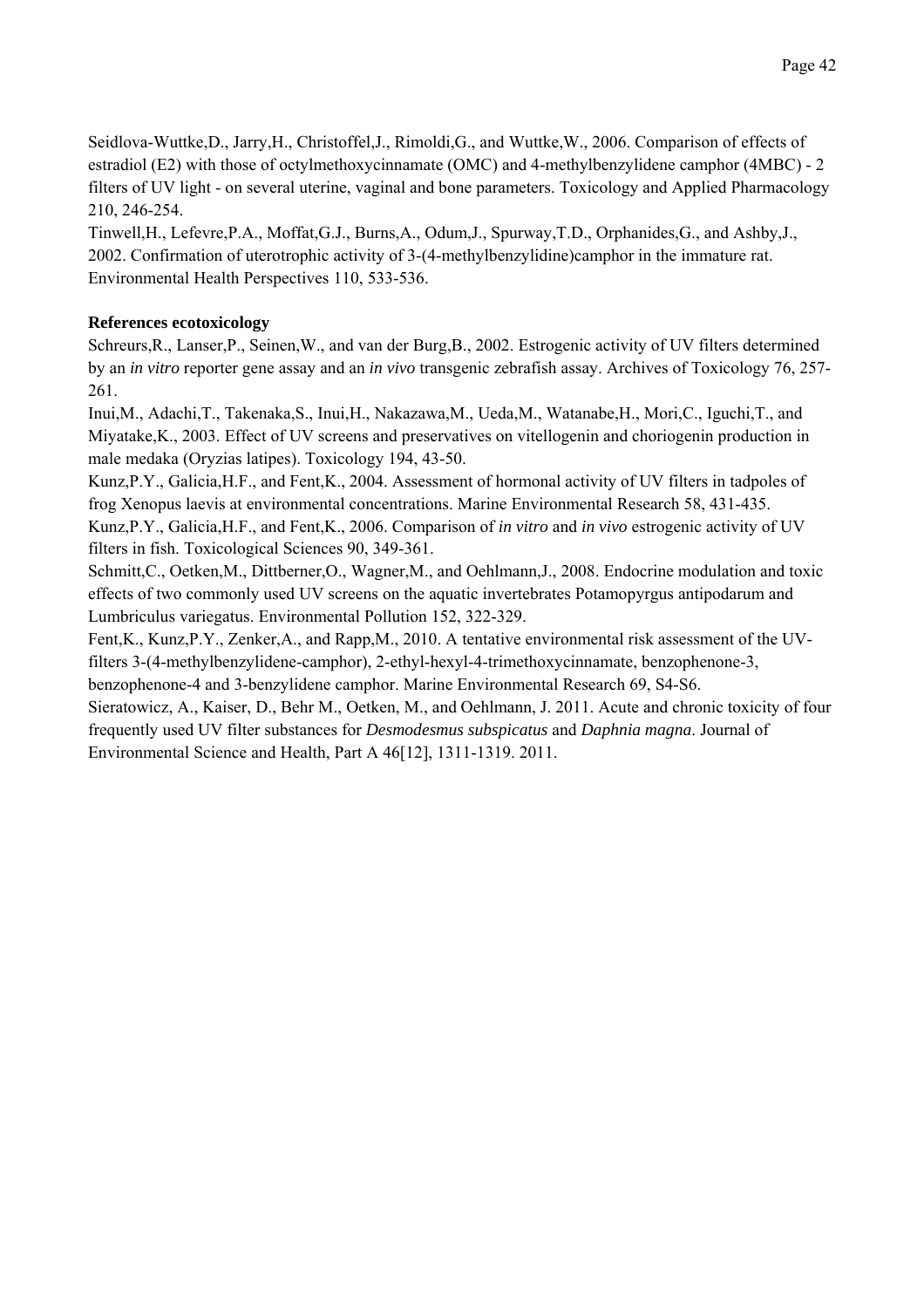**4-nitrophenol, CAS 100-02-7** 

**Synonyms:** p-nitrophenol, PNP

# **Human data**

No relevant data found.

# *In vitro* **data**

The endocrine disrupting properties of 4-nitrophenol *in vitro* have been investigated in some test systems. 4-nitrophenol has in a human estrogen receptor (hER)-yeast screen assay exhibited estrogenic activity and anti-androgenicity in a human androgen receptor (hAR)-yeast screen assay (Taneda et al 2004). Overall this study indicates that 4-nitrophenol has modes of action that are compatible with both an estrogenic and an anti-androgenic mode of action.

# *In vivo***, human health**

Overall, *in vivo* studies with 4-nitrophenol in rats have shown evidence for endocrine disrupting effects, e.g. increase in uterus weight, decrease in weights of male reproductive organs (Uterotrophic and Hershberger respectively) and changed hormone levels in immature male rats.

4-nitrophenol has been shown to affect uterus weight (weight increased) in one published study performing the uterotrophic assay and weights of reproductive organs were decreased in the Hershberger assay (Li et al 2006), indicating that the compound possesses estrogenic and anti-androgenic activity *in vivo*. The LOAEL for the study was between 0.01 and 10 mg/kg/day; while NOAELs were found at 1 mg/kg/day (no NOAEL in the Hershberger study was found). Study descriptions of this study are summarized below. In a short term study PNP has impaired reproductive function in immature male rats by disturbing the hypothalamic–pituitary–testicular axis. The present findings demonstrate that PNP has an endocrinedisruptive effect on male reproductive function in this model (Li et al 2009).

Study descriptions of the *in vivo* studies:

*Li et al (2006)* performed an uterotrophic assay in ovariectomised 25 day old immature female Wistar-Imamichi rats, which were subcutaneously injected with 1, 10, 100 mg/kg PNP for seven days. They found increased uterine weight at 10 and 100 mg/kg, giving a LOAEL of 10mg/kg/day and a NOAEL of1mg/kg/day.

In Hershberger castrated male assay the rats were exposed to 0.01, 0.1, 1 mg/kg for 5 days (with testosterone). At all doses the ventral prostate weight were decreased. At 0.1 mg/kg, seminal vesicle plus coagulating gland weights decreased. At 0.01 and 0.1 mg/kg levator ani-bulbocavernosus muscle weight decreased and at 0.1 and 1.0 mg/kg glans penis weight was decreased. Males showed increased FSH and LH with inverted-U dose responses.

*Li et al (2009)* performed a study where 28-day-old male rats were injected s.c. to the doses; 0.01, 0.1, 1.0, 10. At 0.01, 0.1, 1.0, 10 mg/kg LH decreased and corticosterone increased while at 0.1, 1.0, 10 mg/kg FSH decreased and inhibin increased. Moreover, at 10 mg/kg both testosterone and prolactin increased. 4- Nitrophenol treatment had no effect on the normal growth of rats, nor did it cause differences in the weights of the testes or the accessory reproductive organs, even though testosterone levels increased.

# *In vivo***, ecotoxicity**

No relevant data found.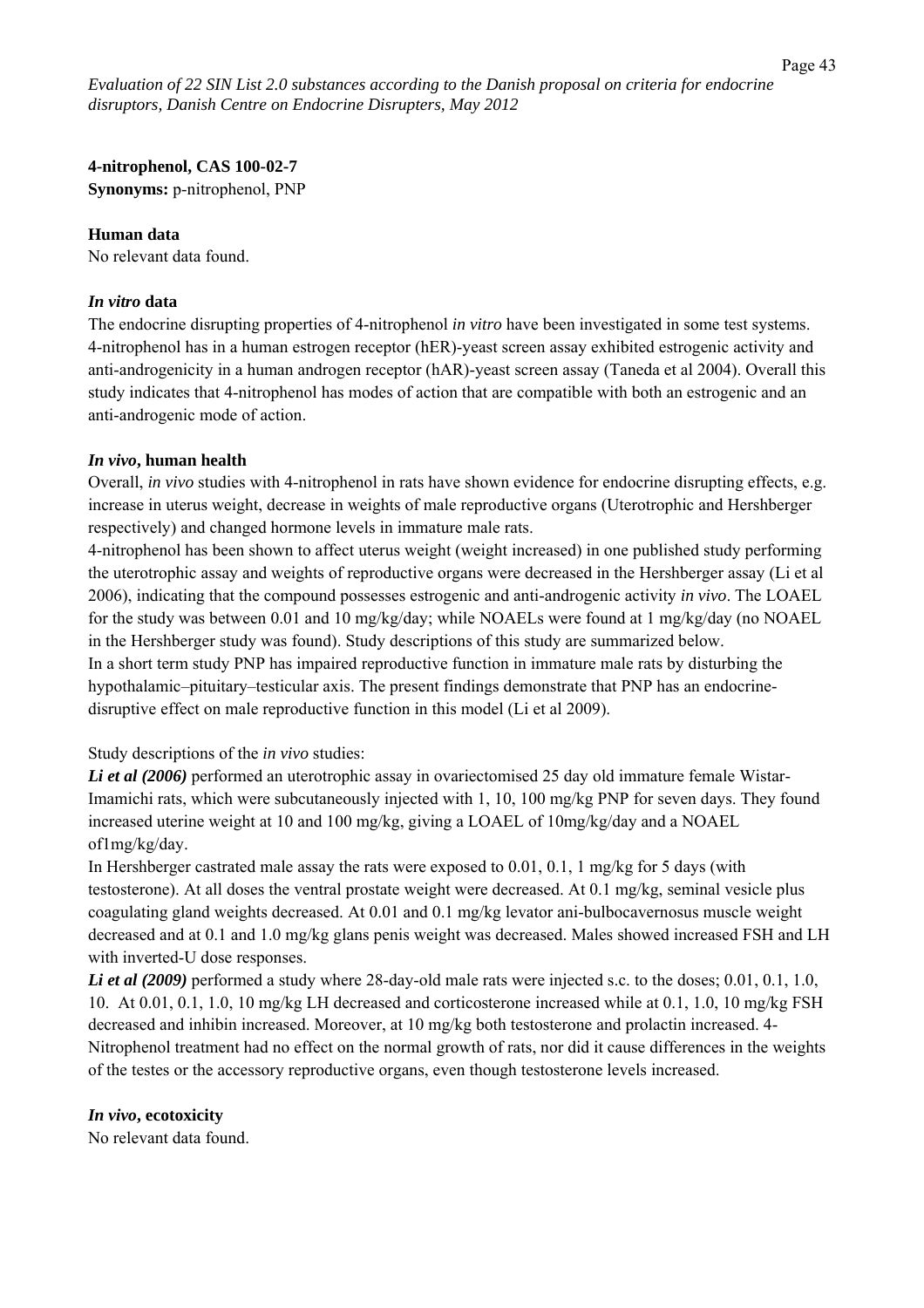# **Weight of evidence for ED and Category**

When evaluating the combined results from the *in vitro* and *in vivo* data on human health, there are arguments both for ED Category 1 and ED Category 2a. The *in vitro* study have evaluated endocrine disrupting properties showing clear sign of both estrogenic and an anti-androgenic mode of action. *In vivo* studies in rats have shown evidence for endocrine disrupting effects, e.g. increase in uterus weight, decreases in weights of reproductive organs (Uterotrophic and Hershberger assay, respectively) and changed hormone levels in immature male rats. No studies have investigated adverse *in vivo* effects and thus 4-nitrophenol is evaluated as a suspected ED in **Category 2a**.

According to the DE-UK criteria, categorization as an endocrine disrupter of very high regulatory concern is based on the dose level at which adverse effects are observed, i.e. effects need to be observed at an oral dose of 10 mg/kg/day. For 4-nitrophenol, effects on reproductive organ weights in the Uterotrophic assay and the Hershberger assay were seen at lower or exactly at 10 mg/kg. In the study with immature male rats changes in hormone levels were seen from the lowest dose observed: 0.01mg/kg. However, these effects may not be considered as adverse and thus it is unclear whether 4-nitrophenol will be considered as an endocrine disrupter of very high regulatory concern according to DE-UK criteria.

# **References, human data**

No references

# **References,** *in vitro* **and** *in vivo*

Hass U, Christiansen S, Boberg J, Vinggaard AM, Andersson A-M, Skakkebæk NE, Katrine Bay, Holbech H, Bjerregaard P (2011). Criteria for Endocrine Disrupters. Report from Danish Centre On Endocrine Disrupters for Danish EPA (submitted May  $17<sup>th</sup>$ ).

Li,C.M., Taneda,S., Suzuki,A.K., Furuta,C., Watanabe,G., and Taya,K., 2006. Estrogenic and antiandrogenic activities of 4-nitrophenol in diesel exhaust particles. Toxicology and Applied Pharmacology 217, 1-6.

Li,X.Z., Li,C.M., Suzuki,A.K., Taneda,S., Watanabe,G., and Taya,K., 2009. 4-Nitrophenol isolated from diesel exhaust particles disrupts regulation of reproductive hormones in immature male rats. Endocrine 36, 98-102.

Taneda,S., Mori,Y., Kamata,K., Hayashi,H., Furuta,C., Li,C.M., Seki,K.I., Sakushima,A., Yoshino,S., Yamaki,K., Watanabe,G., Taya,K., and Suzuki,A.K., 2004. Estrogenic and anti-androgenic activity of nitrophenols in diesel exhaust particles (DEP). Biological & Pharmaceutical Bulletin 27, 835-837.

# **References, ecotoxicology**

Mi,Y.L., Zhang,C.Q., Li,C.M., Taneda,S., Watanabe,G., Suzuki,A.K., and Taya,K., 2010. Protective Effect of Quercetin on the Reproductive Toxicity of 4-nitrophenol in Diesel Exhaust Particles on Male Embryonic Chickens. Journal of Reproduction and Development 56, 195-199.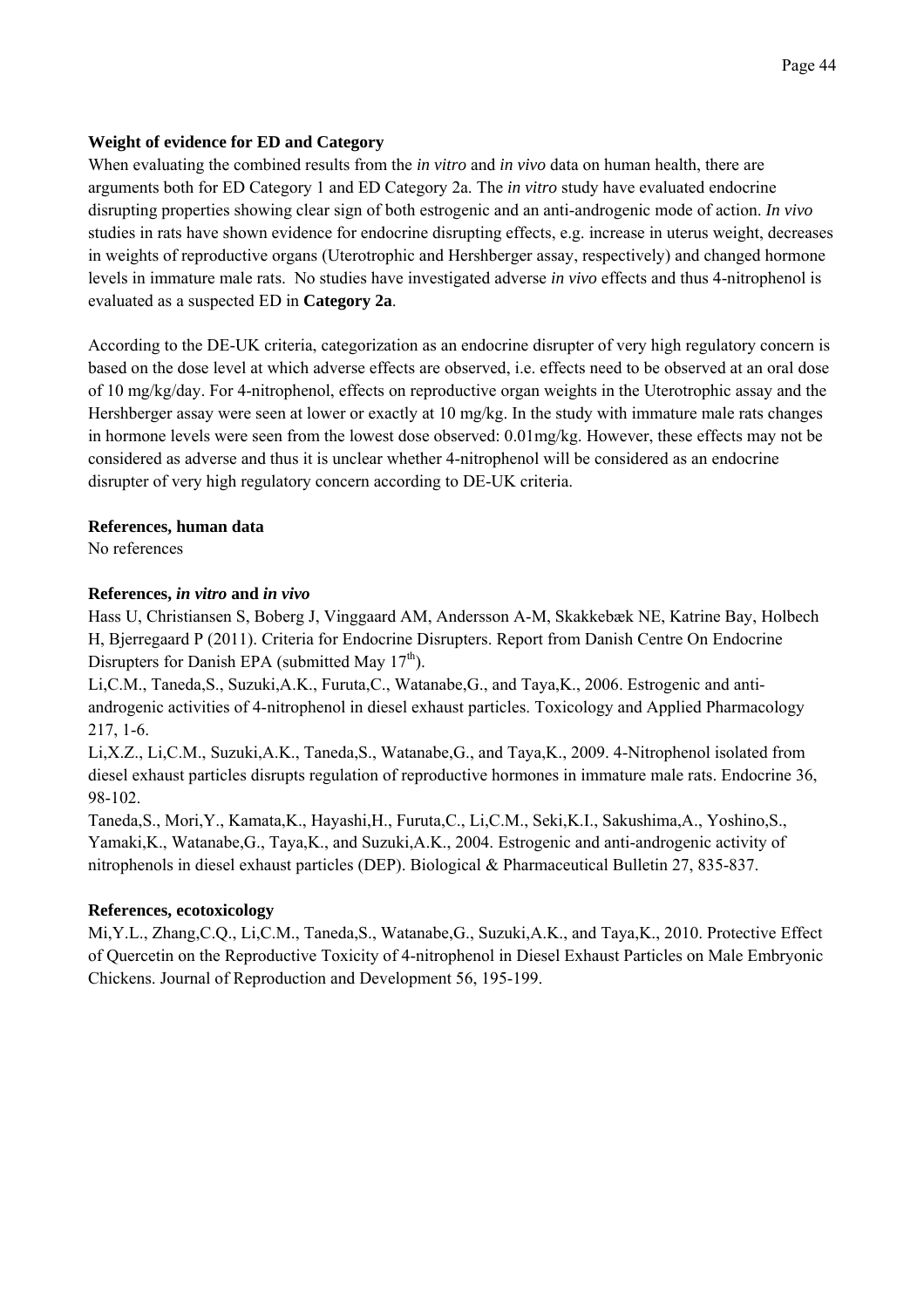# **4,4´-dihydroxybenzophenone, CA S 611-99-4**

Synonyms: 4DHB

# **Human**

No relevant data found.

# *In vitro*

The endocrine disrupting properties of 4,4'-dihyroxybenzophenone have been investigated in several *in vitro* tests systems. The compound has been shown to cause proliferation of MCF-7 cells (Suzuki et al 2005), it has been shown to display estrogenic activity in both the yeast two-hybrid system, a fluorescence polarization system and in the E-screen (Hashimoto et al 2001) and to bind to the estrogen receptor in several other *in vitro* studies (Yamasaki et al 2003, Blair et al 2000, Kawamura et al 2005, Kunz & Fent 2006), indicating estrogenic activity. Furthermore some studies have also shown antagonism of the androgen receptor *in vitro* (Kawamura et al 2005, Kunz& Fent et al 2006, Suzuki et al 2005). Overall these studies show strong evidence that 4,4'-dihyroxybenbophenone has estrogenic and possibly also anti-androgenic mode of action *in vitro*.

Dihydrobenzophenone has furthermore been shown to interact with the mitotic spindle during metaphase of cell division, and may thereby possibly be able to affect reproductive success (Pfeiffer et al 1997). This effect has however not been included in the evaluation of the endocrine disrupting effects of 4,4 dihydroxybenzophenone.

# *In vivo***, human health**

An Uterotrophic assay was performed by Yamasaki et al 2003. Immature 19-day-old SD rats (n=6) were subcutaneously injected on 3 consecutive days with 8, 40 or 200 mg/kg/day. At 200 mg/kg/day a significant increase in the uterine blotted weight was seen, indicating estrogenic effect. In a Hershberger assay doses of 50, 200 and 600 mg/kg /day were administered to male rats for 10 days, but no dose-dependent effects on male reproductive organs were seen (Yamasaki et al 2003).

# *In vivo***, ecotoxicity**

Kunz et al. 2006 exposed fathead minnows to 4,4'-dihydroxybenzophenone for 14 days at the following concentrations:  $10 \mu g/L$  (median measured),  $100 \mu g/L$  (nominal),  $500 \mu g/L$  (nominal),  $900 \mu g/L$  (median measured) or 5011 µg/L (median measured).4,4'-dihydroxybenzophenone did not result in significant vitellogenin induction in the fish.

# **Weight of evidence for ED and Category**

 Only one *in vivo* study has been performed, however here a significant increase in uterine weight was seen at 200 mg/kg in an uterotrophic assay using immature rats. Furthermore, there is strong evidence of estrogenic mode of action *in vitro* for dihydroxybenzophenone. Structurally the compound is similar to the other benzophenones, some of which have been evaluated in this report as endocrine disrupters in Category 1. The compound could therefore in principle fulfill the criteria of being an endocrine disrupter. However, the single *in vivo* assay does not give clear evidence for adverse effects and therefore the substance is evaluated as Category 2a (suspected ED).

Based on *in vivo* ecotoxicity data from one study, 4,4'-dihydroxybenzophenone there is no evidence for endocrine disrupting properties.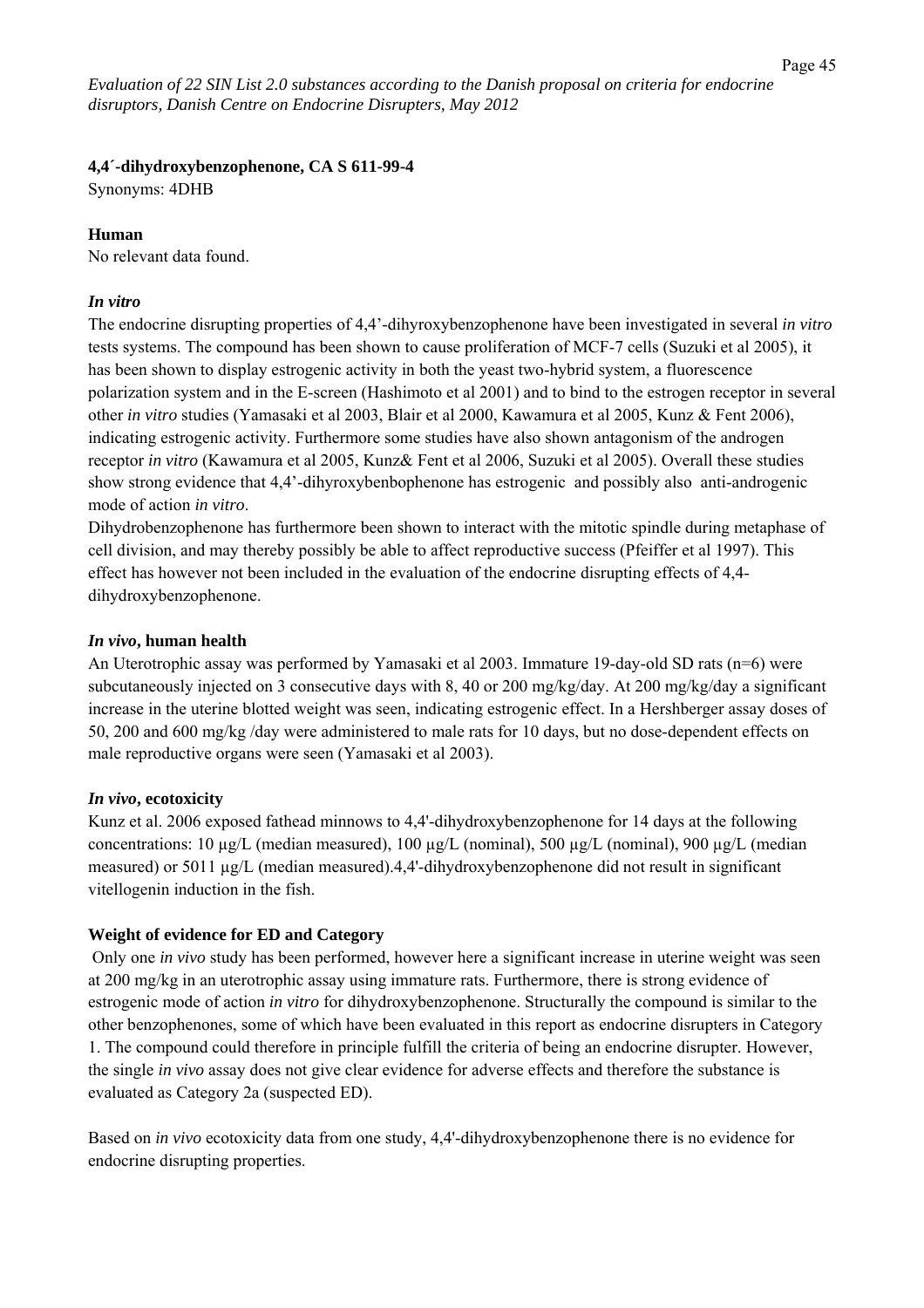Based on the combined evidence from all studies 4,4'-dihydroxy-benzophenone is evaluated as a suspected ED in **Category 2a.**

According to the DE-UK criteria, categorization as an endocrine disrupter of very high regulatory concern is based on the dose level at which effects are observed, i.e. effects need to be observed at an oral dose of 10 mg/kg/day. For 4,4-dihydroxybenzophenone, the effect on uterine weight seen in the uterotrophic assay was at 200 mg/kg, and BP-1 cannot be considered an endocrine disrupter of very high regulatory concern according to DE-UK potency criteria.

### **References** *in vivo* **and** *in vitro*

Blair,R.M., Fang,H., Branham,W.S., Hass,B.S., Dial,S.L., Moland,C.L., Tong,W.D., Shi,L.M., Perkins,R., and Sheehan,D.M., 2000. The estrogen receptor relative binding affinities of 188 natural and xenochemicals: Structural diversity of ligands. Toxicological Sciences 54, 138-153.

Hashimoto,Y., Moriguchi,Y., Oshima,H., Kawaguchi,M., Miyazaki,K., and Nakamura,M., 2001. Measurement of estrogenic activity of chemicals for the development of new dental polymers. Toxicology *in vitro* 15, 421-425.

Kawamura,Y., Mutsuga,M., Kato,T., Iida,M., and Tanamoto,K., 2005. Estrogenic and anti-androgenic activities of benzophenones in human estrogen and androgen receptor mediated mammalian reporter gene assays. Journal of Health Science 51, 48-54.

Kunz,P.Y. and Fent,K., 2006. Estrogenic activity of UV filter mixtures. Toxicology and Applied Pharmacology 217, 86-99.

Pfeiffer,E., Rosenberg,B., Deuschel,S., and Metzler,M., 1997. Interference with microtubules and induction of micronuclei *in vitro* by various bisphenols. Mutation Research-Genetic Toxicology and Environmental Mutagenesis 390, 21-31.

Suzuki,T., Kitamura,S., Khota,R., Sugihara,K., Fujimoto,N., and Ohta,S., 2005. Estrogenic and antiandrogenic activities of 17 benzophenone derivatives used as UV stabilizers and sunscreens. Toxicology and Applied Pharmacology 203, 9-17.

Yamasaki,K., Takeyoshi,M., Sawaki,M., Imatanaka,N., Shinoda,K., and Takatsuki,M., 2003. Immature rat uterotrophic assay of 18 chemicals and Hershberger assay of 30 chemicals. Toxicology 183, 93-115.

# **References ecotoxicology**

Kunz,P.Y., Galicia,H.F., and Fent,K., 2006. Comparison of *in vitro* and *in vivo* estrogenic activity of UV filters in fish. Toxicological Sciences 90, 349-361.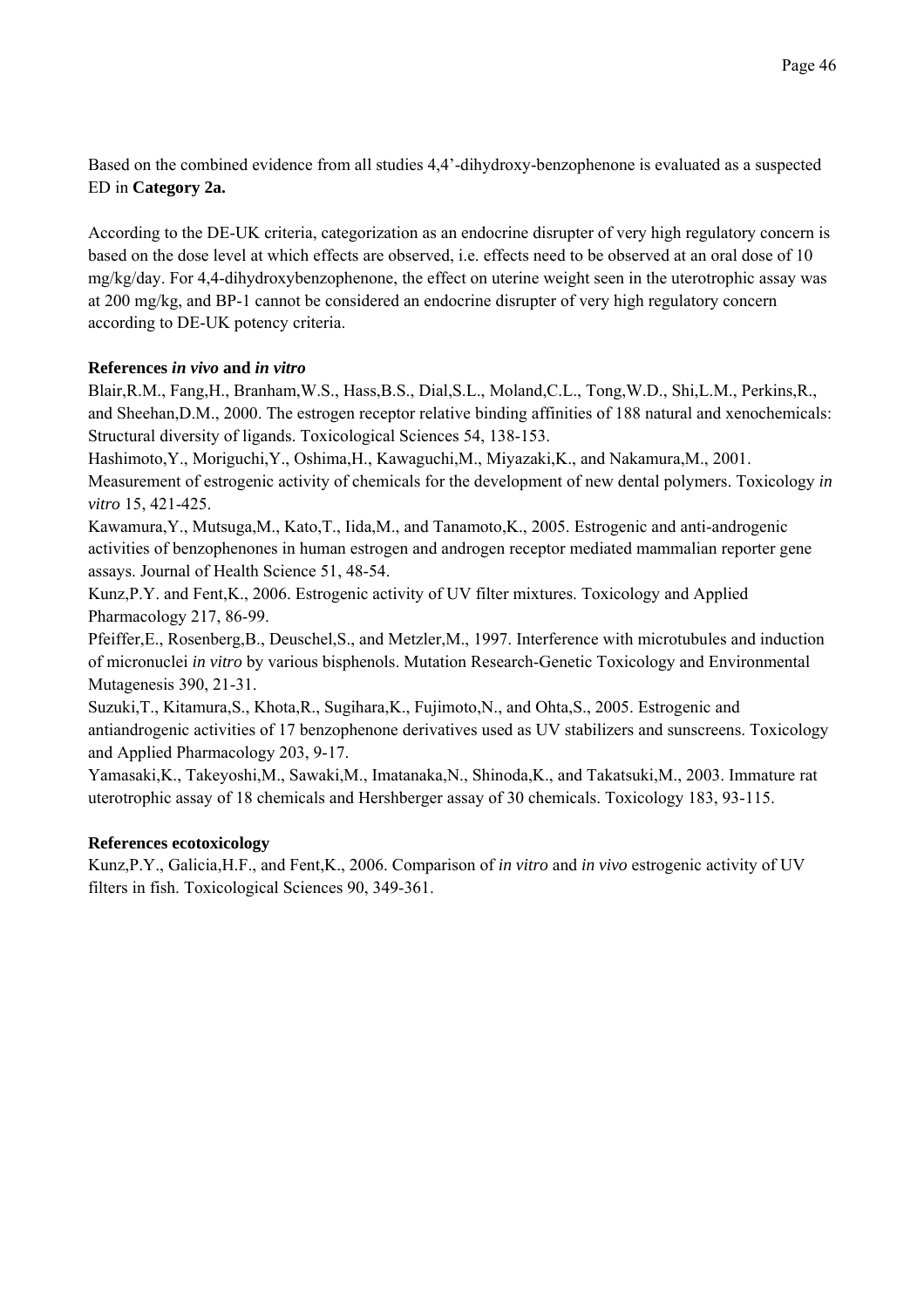#### **Benzophenone-1, CAS 131-56-6**

**Synonyms:** BP-1, 2,4-dihydroxybenzophenone, resbenzophenone

#### **Human data**

No relevant data found.

### *In vitro* **data**

The endocrine disrupting properties of BP-1 *in vitro* have been investigated in a number of test systems. BP-1 has been shown to act as an estrogen by altering gene transcription (Heneweer et al 2005) and causing proliferation of MCF-7 cells (Nakagawa et al 2002, Suzuki et al 2005, Schlumpf et al 2004, Matsuomo et al 2005), by showing estrogenic activity in the yeast two-hybrid assay (Kawamura et al 2003, Takatori et al 2003) and by binding to the estrogen receptor (Molina-Molina et al 2008, Nakagawa et al 2002,Kunz et al 2006, Yamasaki et al 2004, Blair et al 2000, Matsuomo et al 2005). Furthermore some studies have also shown antagonism of the androgen receptor *in vitro* (Molina-Molina et al 2008, Suzuki et al 2005, Nashev et al 2010), while others have not seen this anti-androgenic effect (Kawamura et al 2005). Overall the *in vitro* results show strong evidence that BP-1 has an estrogenic mode of action, while *in vitro* data for antiandrogenicity are conflicting.

#### *In vivo***, human health**

Benzophenone-1 has been shown to increase uterine weight in several uterothrophic assays in rats, indicating an estrogenic effect *in vivo*. In a study by Schlumpf et al (2004) the chemical was administered for three days by oral gavage to immature female LE rats. The authors found increased uterine weight after three days of exposure. However, the investigated dose levels were not reported. In a study by Yamasaki et al 2004, immature female SD rats were treated for three days with subcutaneous injections of BP1, and here all three investigated doses (100, 300 and 1000 mg/kg/day) caused an increase in uterine weight, giving a LOAEL of 100 and no NOAEL. Suzuki et al (2005) treated ovariectomized 6 week old female F344 rats with intraperitoneal doses of BP1 for three days and found that doses of 500 mg/kg resulted in significantly increased uterine weights, while the increase seen at a dose of 100 mg/kg/day was not statistically significant, and was therefore the NOAEL. Finally Koda et al (2005) investigated the effects of BP1 in ovariectomized 13 week old female SD rats injected subcutaneously for three days, and reported increased relative uterine weight at 625 mg/kg/day with a NOAEL of 250 mg/kg/day. In summary, LOAELs between 100-625 mg/kg and NOAELs between 100-250 mg/kg have been found for increased uterus weight in the uterus assay, with the differences probably illustrating the differences in animals strain and dosing scheme being used. No developmental toxicity studies with benzophenone-1 have been found in the open literature.

#### *In vivo***, ecotoxicity**

Two ecotoxicology studies have shown that benzophenone-1 induces vitellogenin in fish. Kunz et al. (2006) have shown that when fathead minnows were exposed to benzophenone-1 for 14 days at five different aqueous exposure concentrations:  $9 \mu g/L$  (actual),  $100 \mu g/L$  (nominal),  $500 \mu g/L$  (nominal),  $981 \mu g/L$ (actual) or 4919 µg/L (actual), vitellogenin was induced with a LOEC of 4919 µg/L. Kunz and Fent (2009) exposed juvenile fathead minnows to actual concentrations of 95, 593, 1202, 2668, 3666 or 5384 µg/L benzophenone-1 for 14 days to determine vitellogenin induction. Significant vitellogenin-induction occurred at 2668 μg/L.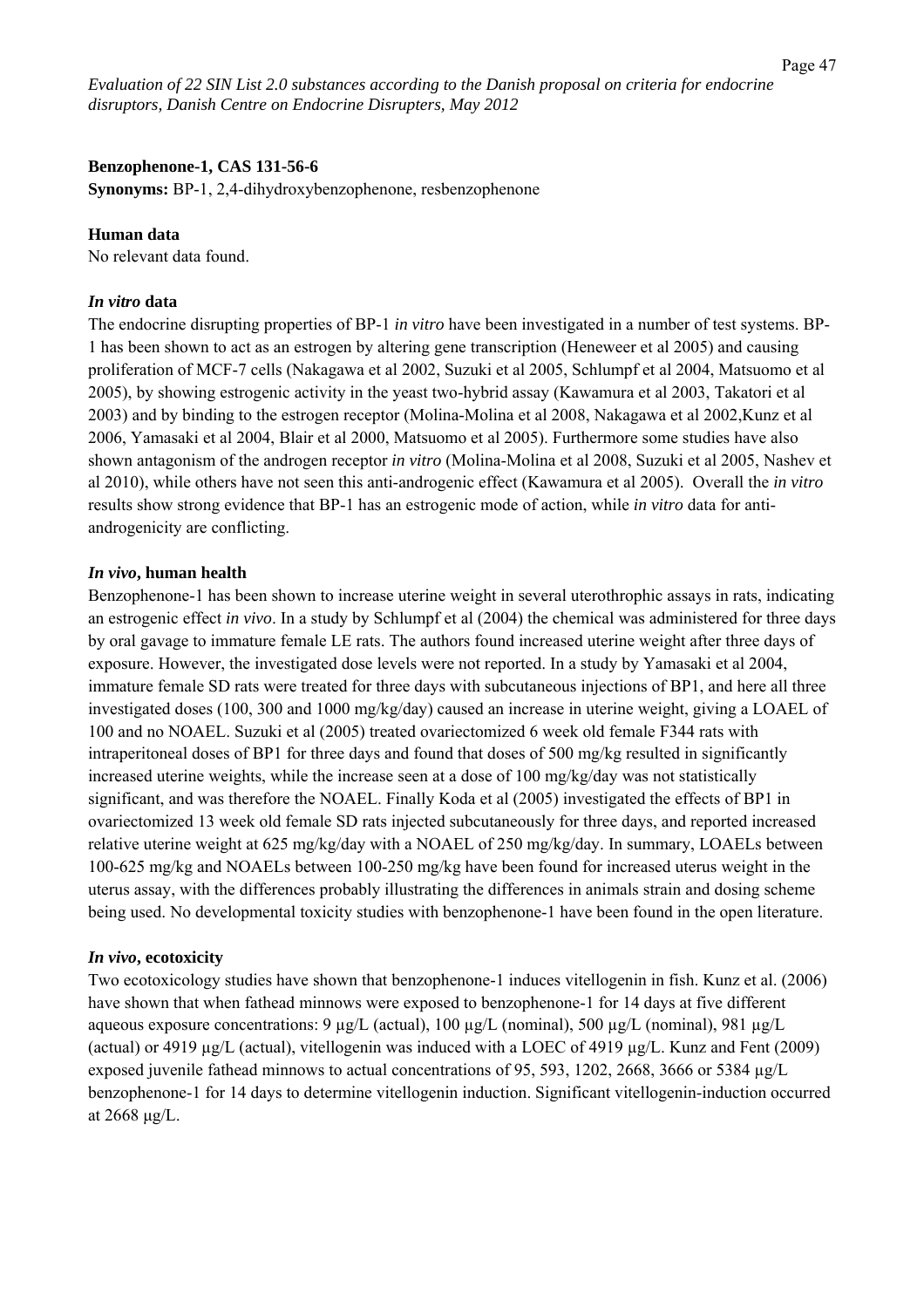# **Weight of evidence for ED and Category**

*In vivo* studies in both immature and adult ovariectomized animals have shown effects, e.g. increased uterus weight, demonstrating ED mode of action, and *in vitro* data show estrogenic activity. However, the fact that all of the studies are screening studies without endpoints for clearly adverse effects, indicates that the evidence from the experimental animals is not sufficiently convincing to place the substance in Category 1, but rather in a Category 2a (suspected ED).

The two ecotoxicology studies showed that benzophenone-1 induces vitellogenin in fish. Induction of vitellogenin is not an adverse apical effect but a biomarker of estrogenic exposure and thus provides information about the endocrine mode of action. Based on *in vivo* ecotoxicity data, benzophenone-1 is categorized as a suspected ED (Category 2a).

Based on the combined evidence from the ecotoxicological studies, the *in vitro* and the *in vivo* studies, benzophenone-1, is evaluated as a suspected endocrine disrupter in **Category 2a.**

According to the DE-UK criteria, categorization as an endocrine disrupter of very high regulatory concern is based on the dose level at which adverse effects are observed, i.e. adverse effects need to be observed at an oral dose of 10 mg/kg/day. For BP-1, effects on uterine weight in the Uterotrophic assay may not be considered as adverse and the effects were seen at 100-625 mg/kg. Consequently, BP-1 cannot be considered an endocrine disrupter of very high regulatory concern according to DE-UK potency criteria.

### **References** *in vitro* **and** *in vivo*

Blair,R.M., Fang,H., Branham,W.S., Hass,B.S., Dial,S.L., Moland,C.L., Tong,W.D., Shi,L.M., Perkins,R., and Sheehan,D.M., 2000. The estrogen receptor relative binding affinities of 188 natural and xenochemicals: Structural diversity of ligands. Toxicological Sciences 54, 138-153. Danish EPA 2011,

http://www.mst.dk/English/Chemicals/endocrine\_disruptors/danish\_proposal\_for\_criteria\_for\_endocrine\_dis ruptors submitted to the EU/

Heneweer,M., Muusse,M., van den Berg,M., and Sanderson,J.T., 2005. Additive estrogenic effects of mixtures of frequently used UV filters on pS2-gene transcription in MCF-7 cells. Toxicology and Applied Pharmacology 208, 170-177

Kawamura,Y., Ogawa,Y., Nishimura,T., Kikuchi,Y., Nishikawa,J., Nishihara,T., and Tanamoto,K., 2003. Estrogenic activities of UV stabilizers used in food contact plastics and benzophenone derivatives tested by the yeast two-hybrid assay. Journal of Health Science 49, 205-212

Kawamura,Y., Mutsuga,M., Kato,T., Iida,M., and Tanamoto,K., 2005. Estrogenic and anti-androgenic activities of benzophenones in human estrogen and androgen receptor mediated mammalian reporter gene assays. Journal of Health Science 51, 48-54

Koda,T., Umezu,T., Kamata,R., Morohoshi,K., Ohta,T., and Morita,M., 2005. Uterotrophic effects of benzophenone derivatives and a p-hydroxybenzoate used in ultraviolet screens. Environmental Research 98, 40-45.

Kunz,P.Y. and Fent,K., 2006. Estrogenic activity of UV filter mixtures. Toxicology and Applied Pharmacology 217, 86-99.

Matsumoto,H., Adachi,S., and Suzuki,Y., 2005. Estrogenic activity of ultraviolet absorbers and the related compounds. Yakugaku Zasshi-Journal of the Pharmaceutical Society of Japan 125, 643-652.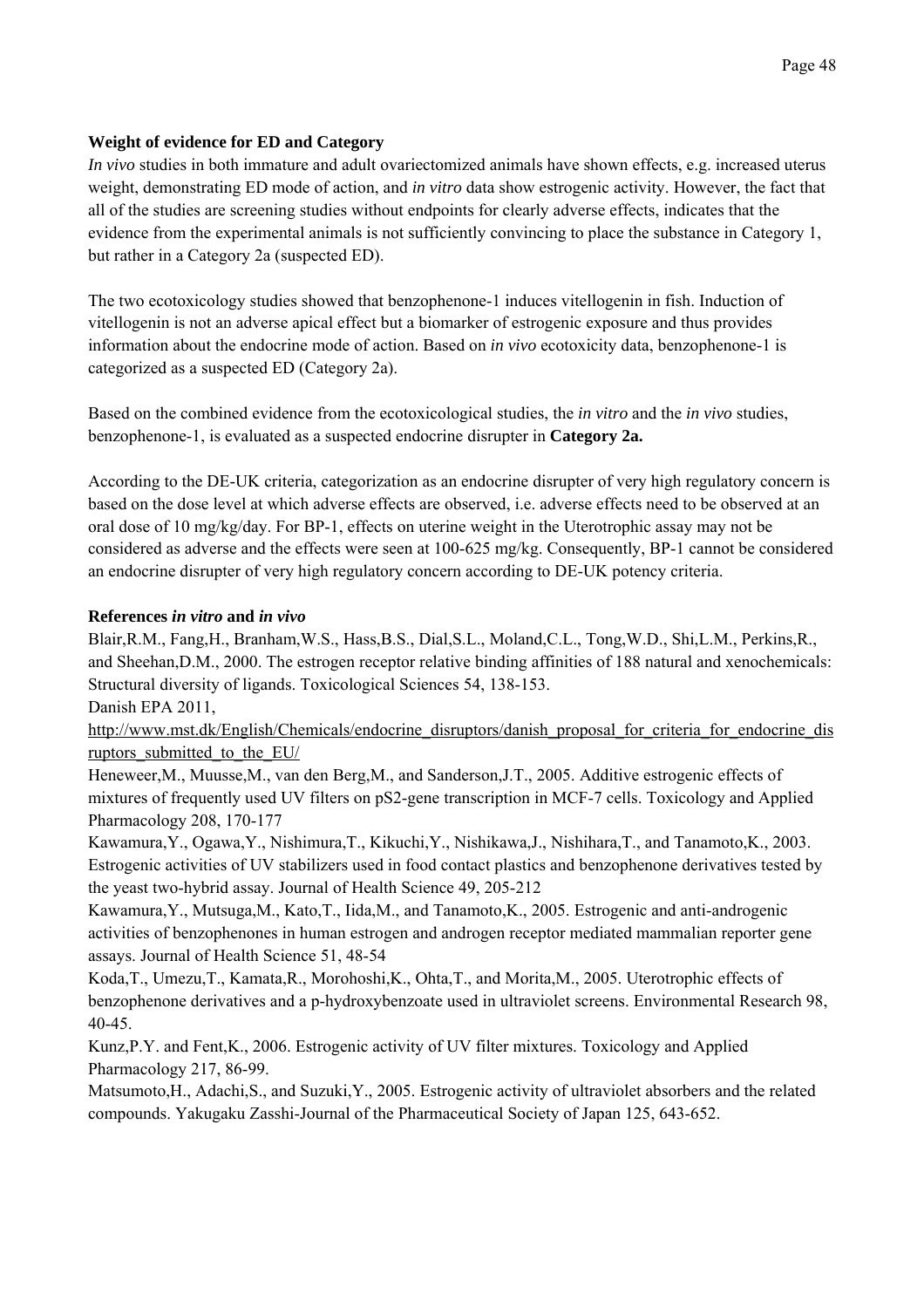Molina-Molina,J.M., Escande,A., Pillon,A., Gomez,E., Pakdel,F., Cavailles,V., Olea,N., Ait-Aissa,S., and Balaguer,P., 2008. Profiling of benzophenone derivatives using fish and human estrogen receptor-specific *in vitro* bioassays. Toxicology and Applied Pharmacology 232, 384-395

Nakagawa,Y. and Suzuki,T., 2002. Metabolism of 2-hydroxy-4-methoxybenzophenone in isolated rat hepatocytes and xenoestrogenic effects of its metabolites on MCF-7 human breast cancer cells. Chemico-Biological Interactions 139, 115-128

Nashev,L.G., Schuster,D., Laggner,C., Sodha,S., Langer,T., Wolber,G., and Odermatt,A., 2010. The UVfilter benzophenone-1 inhibits 17 beta-hydroxysteroid dehydrogenase type 3: Virtual screening as a strategy to identify potential endocrine disrupting chemicals. Biochemical Pharmacology 79, 1189-1199.

Schlumpf,M., Schmid,P., Durrer,S., Conscience,M., Maerkel,K., Henseler,M., Gruetter,M., Herzog,I., Reolon,S., Ceccatelli,R., Faass,O., Stutz,E., Jarry,H., Wuttke,W., and Lichtensteiger,W., 2004. Endocrine activity and developmental toxicity of cosmetic UV filters - an update. Toxicology 205, 113-122. Suzuki,T., Kitamura,S., Khota,R., Sugihara,K., Fujimoto,N., and Ohta,S., 2005. Estrogenic and antiandrogenic activities of 17 benzophenone derivatives used as UV stabilizers and sunscreens. Toxicology and Applied Pharmacology 203, 9-17.

Takatori,S., Kitagawa,Y., Oda,H., Miwa,G., Nishikawa,J., Nishihara,T., Nakazawa,H., and Hori,S., 2003. Estrogenicity of metabolites of benzophenone derivatives examined by a yeast two-hybrid assay. Journal of Health Science 49, 91-98

Yamasaki,K., Noda,S., Imatanaka,N., and Yakabe,Y., 2004. Comparative study of the uterotrophic potency of 14 chemicals in a uterotrophic assay and their receptor-binding affinity. Toxicology Letters 146, 111-120

### **References ecotoxicology**

Kunz,P.Y., Galicia,H.F., and Fent,K., 2006. Comparison of *in vitro* and *in vivo* estrogenic activity of UV filters in fish. Toxicological Sciences 90, 349-361.

Kunz,P.Y. and Fent,K., 2009. Estrogenic activity of ternary UV filter mixtures in fish (Pimephales promelas) - An analysis with nonlinear isobolograms. Toxicology and Applied Pharmacology 234, 77-88.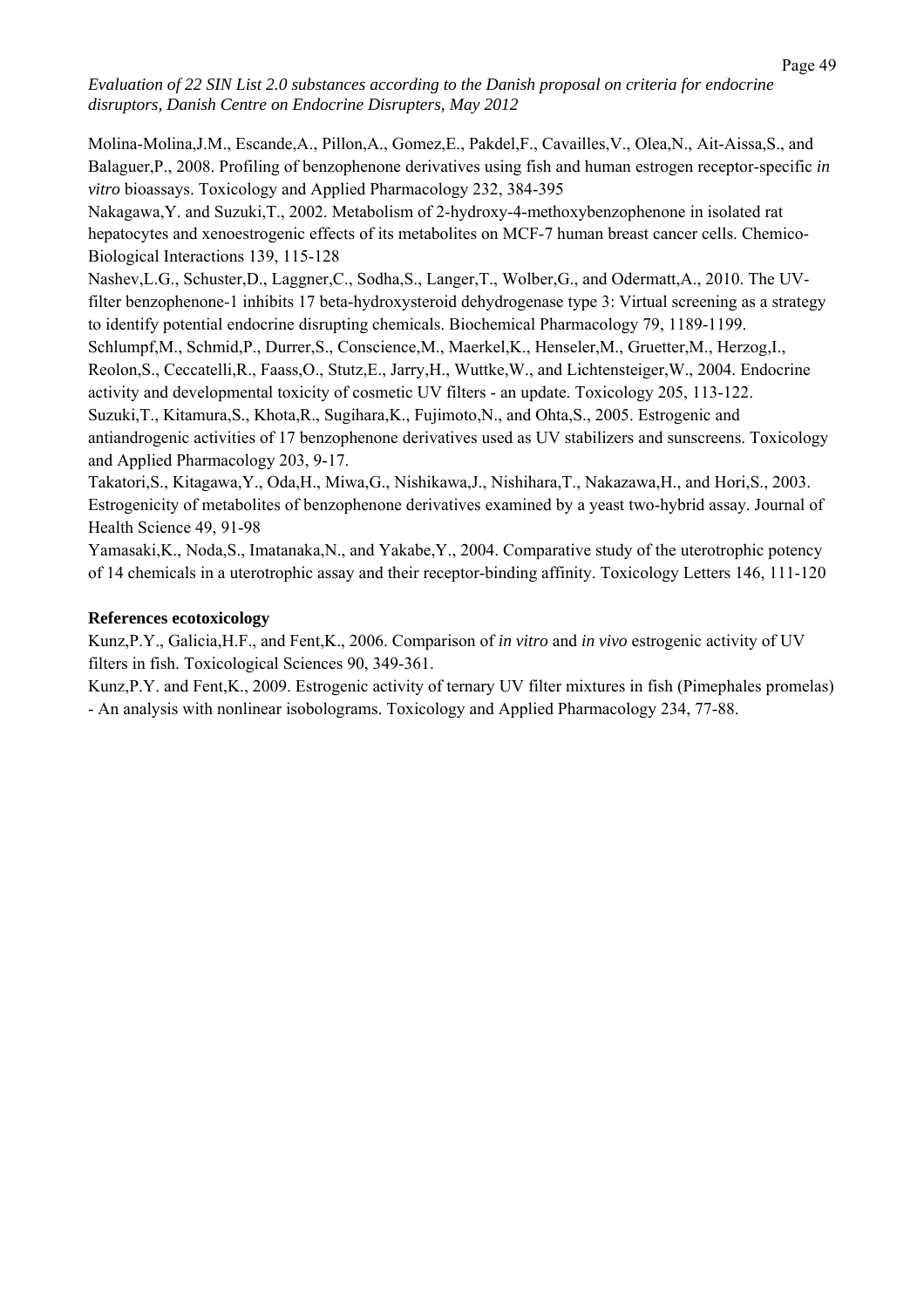### **Benzophenone-2, CAS 131-55-5**

**Synonyms:** BP-2, 2,2',4,4'-tetrahydroxybenzophenone

### **Human data**

No relevant data found.

## *In vitro* **data**

The endocrine disrupting properties of BP-2 *in vitro* have been investigated in a number of test systems. BP-2 has been shown to cause proliferation of MCF-7 cells (Suzuki et al 2005, Schlumpf et al 2004, Matsuomo et al 2005), and to bind to the estrogen receptor (Kawamura et al 2005, Schlecht et al 2004, Morohoshi et al 2005, Molina-Molina et al 2008, Kunz & Fent 2006, Yamasaki et al 2003a, Matsuomo et al 2005 Seidlowa-Vuttke et al 2004, 2005), showing strong evidence of estrogenic activity. Furthermore some studies have also shown antagonism of the androgen receptor *in vitro* (Kawamura et al 2005, Molina-Molina et al 2008). Overall these studies show that BP-2 has estrogenic and possibly also an anti-androgenic mode of action *in vitro*. Furthermore, BP2 can also affect the thyroid system *in vitro*, by inhibiting the enzyme thyroid peroxidase (TPO) (Schmutzler et al 2007), by binding to the thyroid receptor (Hoffmann et al 2009) and by affecting thyroid hormone signalling in the testes (Kim et al 2011).

### *In vivo***, human health**

BP-2 has been shown to affect uterus weight in all published studies performing the uterotrophic assay (Schlumpf et al 2004, Yamasaki et al 2003a, Koda et al 2005, Seidlova-Wuttke et al 2004, Jarry et al 2005, Schlecht et al 2004, Schlecht et al 2006), giving strong evidence for estrogenic activity *in vivo*. The LOAEL for all studies was between 100 and 250 mg/kg/day irrespective of rat strain and study design, while NOAELs were found at values between 33 and 40 mg/kg/day. Study descriptions of each of the studies showing increased uterine weight are summarized on the next page. No significant effects on male reproductive organs have been seen in the Hershberger assay (Yamasaki et al 2003b). Only one developmental study of BP-2 has been described in the open literature. It was performed in mice  $(n=16-20)$ , and showed that in utero exposure to 6.25 mg BP2 /kg/day by oral gavage to pregnant dams from GD12-17, significantly increased incidence of hypospadias in male foetuses, when investigated on GD18 (Hsieh et al 2007). 8 male foetuses (from 6 of the 20 litters present in this dose group) showed hypospadias, while no offspring in the control group showed any genital malformations. Furthermore, the study included a group of mice that were treated with BP-2 together with the estrogen receptor antagonist ( $EM-800$ ) ( $n=7$ ) and a group that only received EM-800 (n=5) and in both groups, no hypospadias were observed. As male genital tubercles had significantly higher levels of ER-beta than controls, the authors suggested that the increased incidence of genital malformations was mediated through an estrogen receptor dependent mechanism. No effect on anogenital distance in the male offspring was seen, indicating that the effect was not mediated by an anti-androgenic mechanism. Only one dose levels was investigated in the present study, why no dose-response relationship was established. The LOAEL for this study was 6.25 mg/kg/day. BP2 can also affect the thyroid hormone system *in vivo*, which was shown in the study by Jarry et al (2004). Here five days of BP-2 dosing resulted in significant decreases in T4 at both tested dose levels (250 and 1000 mg/kg/day) and a decrease in T3 was seen at 1000 mg/kg. Similarly Seidlova-Wuttke et al (2005) showed that a dose of 677 mg/kg for three months mixed in the feed of adult ovariectomised rat decreased T3 and T4 levels, with a NOAEL of 153 mg/kg. In 2007 Schmutzler et al further showed a decrease in T4 and elevated TSH levels in 2 months old ovariectomised SD rat (n=12) exposed to BP2 by oral gavage for 5 days. The NOAEL for the thyroid effects *in vivo* was 100 mg/kg/day, while significant effects on T4 and TSH levels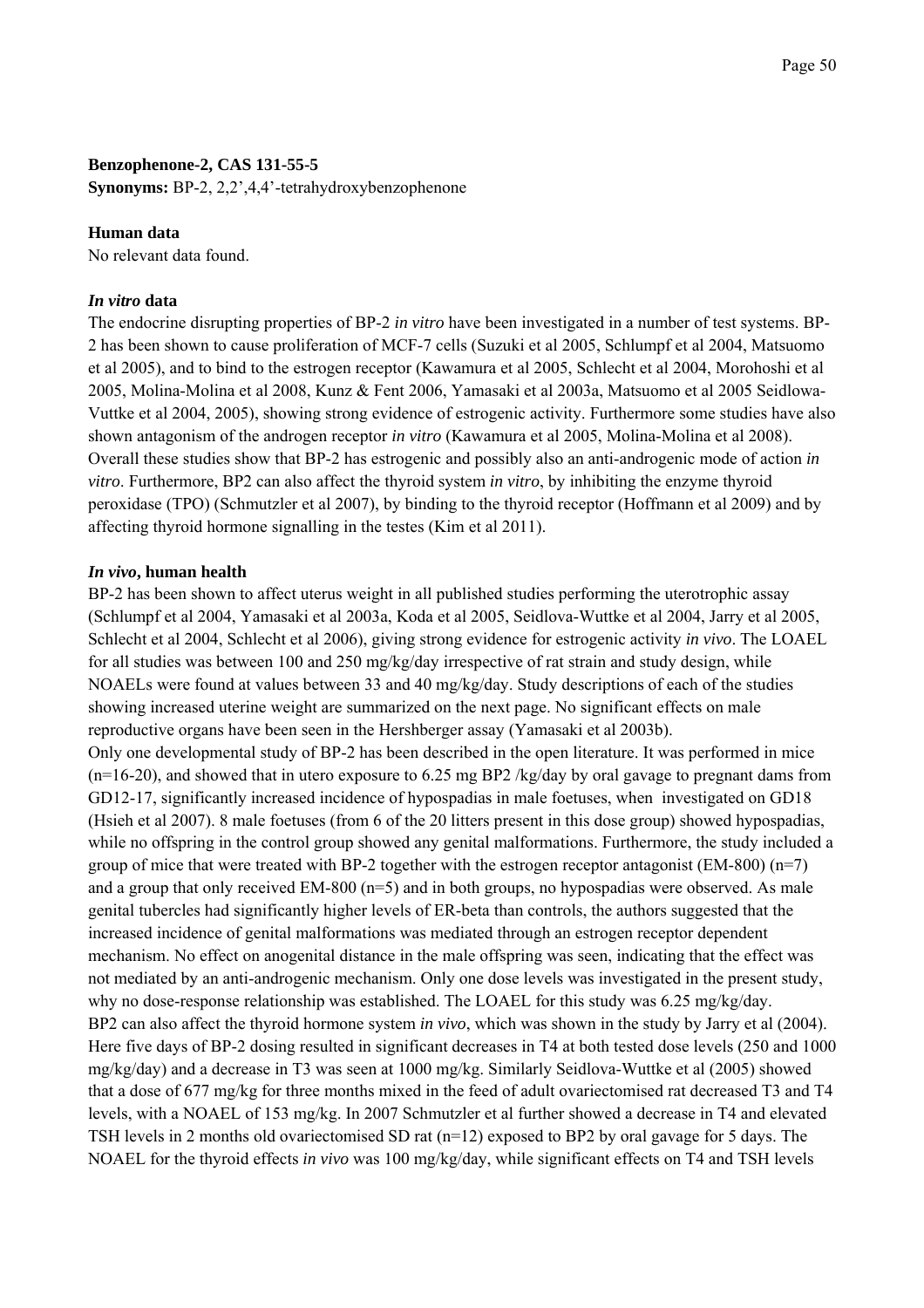were seen at 333 mg/kg and above. In summary, NOAELs for effects on the thyroid hormone system were between 100-153 mg/kg/day, while LOAELs were between 250-677 mg/kg/day.

Study descriptions of each of the studies showing increased uterine weight:

**Schlumpf et al (2004)** administered BP2 by oral gavage to immature female LE rats for three days. The authors found increased uterine weight after three days of exposure, however, the investigated dose levels were not reported.

**Yamasaki et al (2003a)** dosed immature female SD rats for three days with subcutaneous injections of BP2, and here the two highest doses (200 and 800 mg/kg/day) caused an increase in uterine weight, while a NOAEL of 40 mg/kg/day was seen.

**Koda et al (2005)** performed an uterotrophic assay in ovariectomised 13 week old female SD rats, which were subcutaneously injected with BP-2 for three days. They found increased relative uterine weight at all three tested doses (100, 250 and 625 mg/kg/day), giving a LOAEL of 100mg/kg/day and no NOAEL. **Seidlova-Wuttke et al (2004)** showed that dosing of ovariectomised female SD rats (n=12) with BP-2 at doses of 185 or 925 mg/kg/day for three months in the feed, caused increased uterus weight, histological changes in the uterus, vaginal cornification and altered expression of estrogen receptor in the vagina at both dose levels. All effects were comparable to the effects of their positive control, estradiol benzoate, indicating clear estrogenic effects of BP2. The LOAEL was 185 mg/kg/day, while no NOAEL was found. **Jarry et al (2005)** dosed two months old ovariectomised female SD rats (n=11) with BP-2 at dose levels of

250 or 1000 mg/kg/day by gavage. After five days the rats had increased uterine weights at both dose levels, again yielding no NOAEL whereas the LOAEL was 250 mg/kg/day. In the highest dose group a significant decreased in serum LH levels was also seen. This finding was seen again in a later publication from the same group, which showed that dosing of adult ovariectomised female SD rats with BP-2 at doses of 153 or 677 mg /kg/ day in the feed for three months, lead to significantly decreased LH levels, compared to controls (Seidlova-Wuttke et al 2005).

**Schlecht et al (2004**) used ovariectomised adult female SD rats, and showed increased uterine weight and altered gene-expression of estrogen receptors in the uterus after 5 days of gavage dosing, with doses of 250 and 1000 mg/kg /day. Both doses gave results comparative to what was seen after a dose 0.6 mg/kg/ day of 17-beta-estrdiol. Again no NOAEL was found, while the LOEAL in this study was 250 mg/kg. **Schlecht et al (2006)** investigated five doses of BP2 using the same study design  $(n=12)$ , and again found increased uterine weights and altered gene expression in the uterus, at doses of 100 mg/kg/day and above, while the NOAEL for both endpoint was 33 mg/kg/day.

### *In vivo***, ecotoxicity**

Four relevant ecotoxicological studies were found in the open literature. Studies by Kunz et al. (2006) and Kunz and Fent (2009) showed that benzophenone-2 induces vitellogenin in fish. Induction of vitellogenin is not an adverse apical effect but a biomarker of estrogenic exposure and thus provides information about the endocrine mode of action. Weisbrod et al. (2007) showed significant estrogenic effects of benzophenone-2 on vitellogenin induction, secondary sex characteristics, gonadal development, and reproduction in fish. The induction of vitellogenin again demonstrates an estrogenic mode of action. Cessation of spawning (and thereby reproduction) is an adverse apical effect. Thus this study showed both adverse apical effects of benzophenone-2 and demonstrated an endocrine mode of action. Thienpont et al. (2011) have furthermore shown that benzophenone-2 decreases intrafollicular T4-content in fish which provides information on the endocrine mode of action of benzophenone-2, and classifies BP-2 as a thyroid gland function disruptor in fish.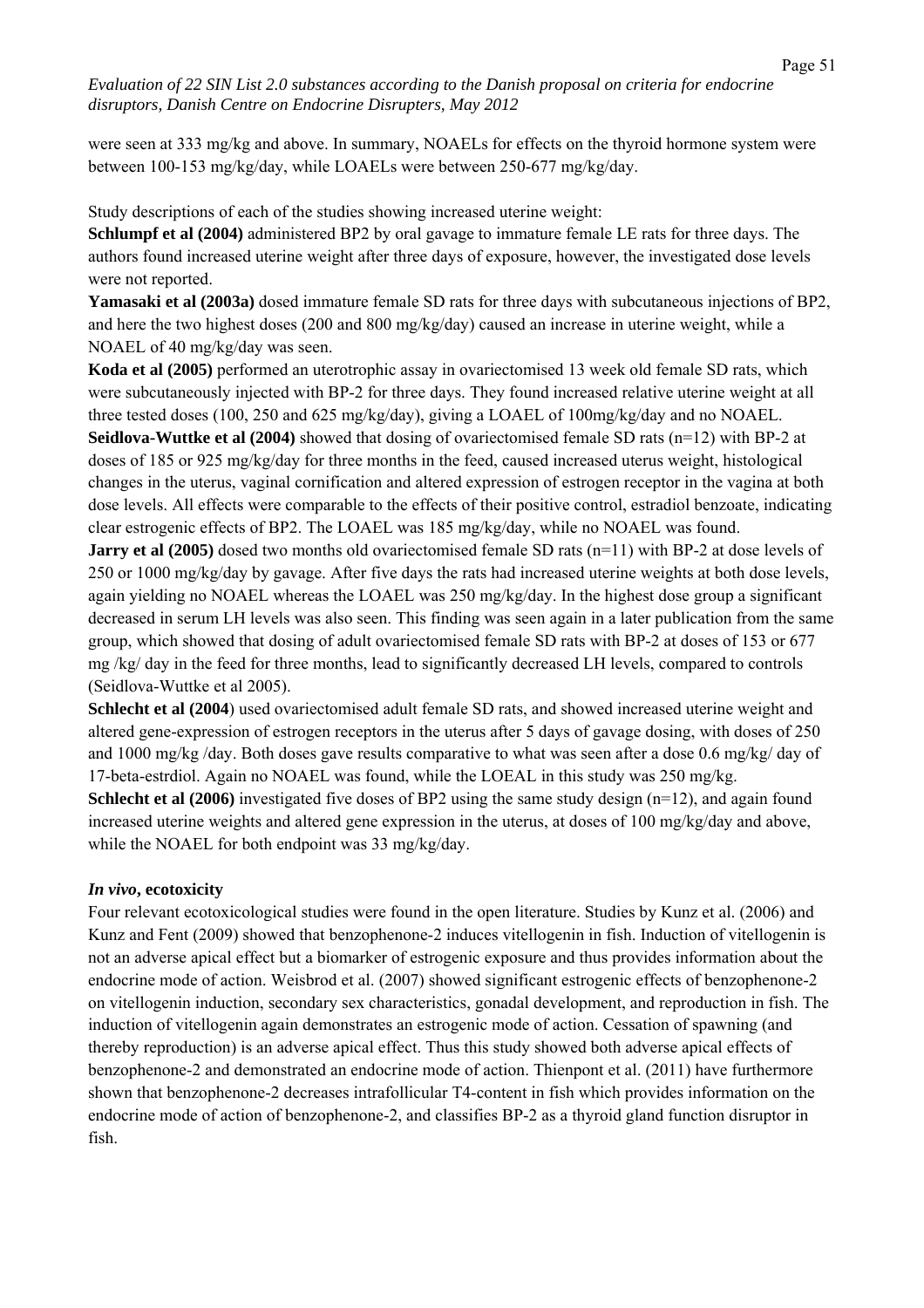Study descriptions of each of the ecotoxicolocy studies are presented below:

**Kunz et al. 2006**: Fathead minnows (Pimephales promelas) were exposed to benzophenone-2 for 14 days at five different aqueous exposure concentrations:  $10\mu g/L$  (actual),  $100 \mu g/L$  (nominal),  $500 \mu g/L$  (nominal), 1067 µg/L (actual) or 8783 µg/L (actual). Vitellogenin was induced with a LOEC of 8783 µg/L.

**Weisbrod et al. 2007**: In this study, it was evaluated whether benzophenone-2 affects important reproductive parameters such as fecundity, gametogenesis and secondary sex characteristics. Reproductively mature fathead minnows (Pimephales promelas) were exposed to 0.002, 0.1, 1.2, 5.0 and 9.7 mg/L benzophenone-2 for 15 days.

In males, a dose-dependent vitellogenin induction and decrease in the number of nuptial tubercles occurred. LOECs for both parameters were 1.2 mg/L benzophenone-2. Moreover, significant dose-related effects on gonads of male and female fish were observed. At concentrations of 1.2 mg/L and higher, spermatocyte and oocyte development was significantly inhibited in male and female fish, respectively. Testes of exposed males had much fewer spermatocytes; and ovaries of exposed females had much fewer mature and more atretic follicles. Reproduction was negatively affected in a dose-dependent manner with a decrease in egg production at 1.2 mg/L and a complete cessation of spawning activity at 5.0 and 9.7 mg/L benzophenone-2. Although the mortality of fish exposed to 5.0 and 9.7 mg/L benzophenone-2 was slightly, but not statistically significant, increased the authors assume that toxicity can be disregarded as the main reason, as no indication on the condition factor for a toxic effect at 9.7 mg/L was found in the females.

**Kunz and Fent 2009**: Juvenile fathead minnows were exposed to actual concentrations of 91, 483, 980, 2228, 4715 or 9356 µg/L benzophenone-2 for 14 days to determine vitellogenin induction. Significant vitellogenin-induction occurred at 4715μg/L.

**Thienpont et al. 2011**: This study utilizes a T4 immunofluorescence quantitative disruption test (TIQDT) to measure impairment of the thyroid function as a decrease in the intrafollicular T4-content in zebrafish eleutheroembryos. Zebrafish eleutheroembryos were exposed to benzophenone-2 from 48 to 120 hpf and intrafollicular T4-content was measured using TIQDT.

Benzophenone-2 caused a significant decrease in intrafollicular T4-content and was thus classified as a thyroid gland function disruptor.

# **Weight of evidence for ED and Category**

When evaluating the combined results from the *in vitro* and *in vivo* data on human health, benzophenone-2 fulfils the criteria of being an endocrine disrupter, as increased uterine weight has been seen in several *in vivo* studies and there is strong evidence of estrogenic activity *in vitro.* Also, adverse effects (genital malformations) likely to be mediated through an estrogen receptor dependent mechanism have been found in one study. Furthermore both *in vitro* and *in vivo* studies point to interference with thyroid function. These findings lead to ED in Category 1.

Based on *in vivo* ecotoxicity studies, benzophenone-2 induces vitellogenin in fish which shows an estrogenic mode of action. In addition to vitellogenin induction, one study also shows significant effects of benzophenone-2 on the reproduction of fish. This is an adverse apical effect. Moreover, one study demonstrates that benzophenone-2 decreases thyroid hormone content in fish, thereby suggesting that benzophenone-2 also shows a thyroid-disrupting mode of action. Based on *in vivo* ecotoxicity data, benzophenone-2 is categorized as an ED (Category 1) because of the combination of adverse apical effects and endocrine mode of action specific test results.

Based on the combined evidence from all studies, benzophenone-2 is evaluated as an ED in **Category 1**.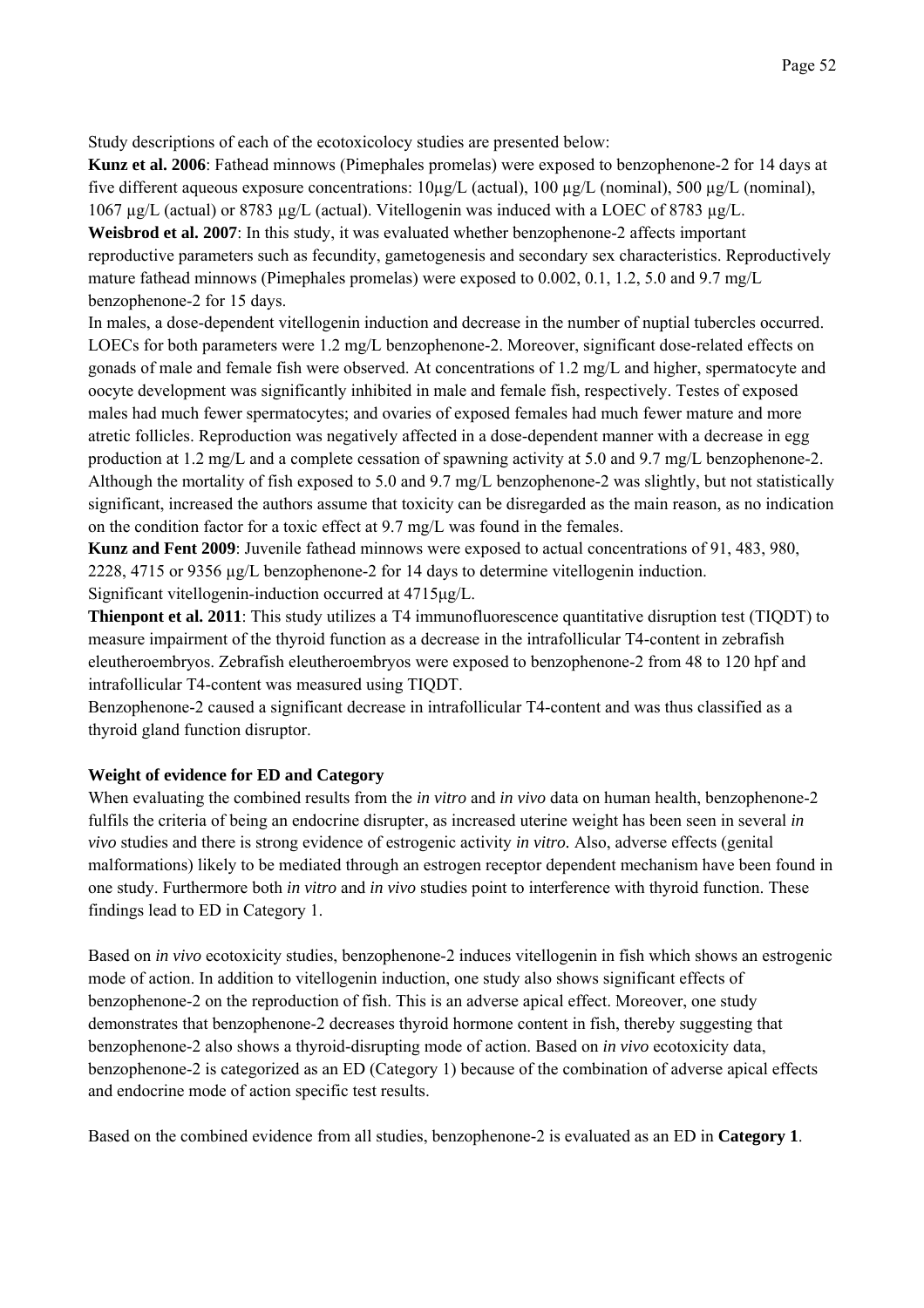According to the DE-UK criteria, categorization as an endocrine disrupter of very high regulatory concern is based on the dose level at which effects are observed, i.e. effects need to be observed at an oral dose of 10 mg/kg/day. For BP-2, effects on uterine weight in the uterotrophic assay were seen at much higher dose levels. In the reproductive study in mice, increased incidence of hypospadias were seen at a dose of 6,25 mg/kg/day, however only one dose was tested, and no other studies confirm this finding. Whether this finding is enough to evaluate BP-2 an endocrine disrupter of very high regulatory concern according to DE-UK potency criteria is unclear.

# **References,** *in vitro* **and** *in vivo*

Hsieh,M.H., Grantham,E.C., Liu,B., Macapagal,R., Willingham,E., and Baskin,L.S., 2007. In utero exposure to benzophenone-2 causes hypospadias through an estrogen receptor dependent mechanism. Journal of Urology 178, 1637-1642.

Hofmann,P.J., Schomburg,L., and Koehrle,J., 2009. Interference of Endocrine Disrupters with Thyroid Hormone Receptor-Dependent Transactivation. Toxicological Sciences 110, 125-137.

Jarry,H., Christoffel,J., Rimoldi,G., Koch,L., and Wuttke,W., 2004. Multi-organic endocrine disrupting activity of the UV screen benzophenone 2 (BP2) in ovariectomized adult rats after 5 days treatment. Toxicology 205, 87-93.

Kawamura,Y., Mutsuga,M., Kato,T., Iida,M., and Tanamoto,K., 2005. Estrogenic and anti-androgenic activities of benzophenones in human estrogen and androgen receptor mediated mammalian reporter gene assays. Journal of Health Science 51, 48-54.

Kim, Y., Ryu, J.C., Choi, H.S., and Lee, K., 2011. Effect of 2,2 ', 4,4'-tetrahydroxybenzophenone (BP2) on steroidogenesis in testicular Leydig cells. Toxicology 288, 18-26.

Koda,T., Umezu,T., Kamata,R., Morohoshi,K., Ohta,T., and Morita,M., 2005. Uterotrophic effects of benzophenone derivatives and a p-hydroxybenzoate used in ultraviolet screens. Environmental Research 98, 40-45.

Kunz,P.Y. and Fent,K., 2006. Estrogenic activity of UV filter mixtures. Toxicology and Applied Pharmacology 217, 86-99.

Matsumoto,H., Adachi,S., and Suzuki,Y., 2005. Estrogenic activity of ultraviolet absorbers and the related compounds. Yakugaku Zasshi-Journal of the Pharmaceutical Society of Japan 125, 643-652

Molina-Molina,J.M., Escande,A., Pillon,A., Gomez,E., Pakdel,F., Cavailles,V., Olea,N., Ait-Aissa,S., and Balaguer,P., 2008. Profiling of benzophenone derivatives using fish and human estrogen receptor-specific *in vitro* bioassays. Toxicology and Applied Pharmacology 232, 384-395.

Morohoshi,K., Yamamoto,H., Kamata,R., Shiraishi,F., Koda,T., and Morita,M., 2005. Estrogenic activity of 37 components of commercial sunscreen lotions evaluated by *in vitro* assays. Toxicology *in vitro* 19, 457- 469.

Schlecht,C., Klammer,H., Jarry,H., and Wuttke,W., 2004. Effects of estradiol, benzophenone-2 and benzophenone-3 on the expression pattern of the estrogen receptors (ER) alpha and beta, the estrogen receptor-related receptor I (ERR1) and the aryl hydrocarbon receptor (AhR) in adult ovariectomized rats. Toxicology 205, 123-130.

Schlecht,C., Klammer,H., Wuttke,W., and Jarry,H., 2006. A dose-response study on the estrogenic activity of benzophenone-2 on various endpoints in the serum, pituitary and uterus of female rats. Archives of Toxicology 80, 656-661.

Schlecht,C., Klammer,H., Frauendorf,H., Wuttke,W., and Jarry,H., 2008. Pharmacokinetics and metabolism of benzophenone 2 in the rat. Toxicology 245, 11-17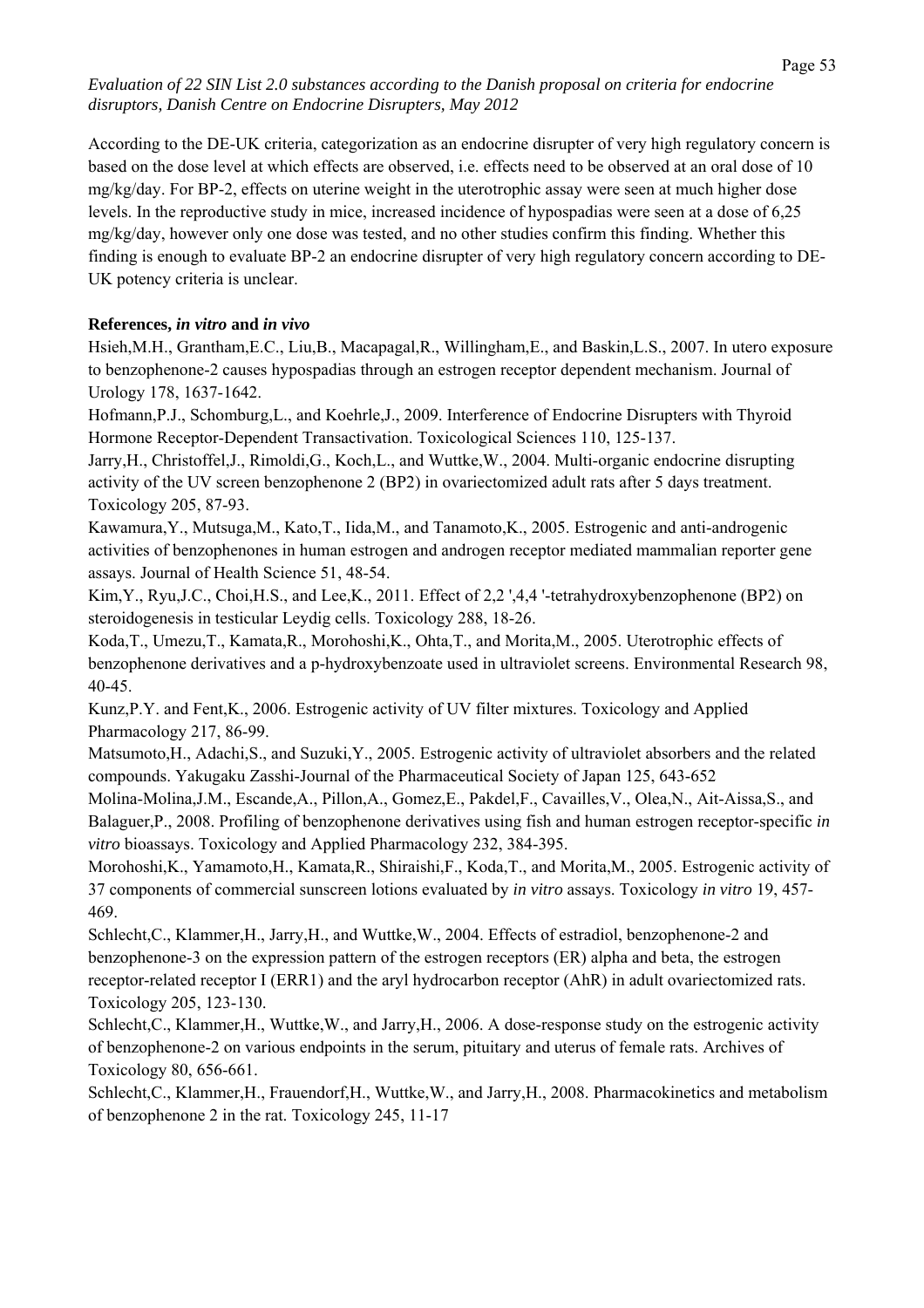Schlumpf,M., Schmid,P., Durrer,S., Conscience,M., Maerkel,K., Henseler,M., Gruetter,M., Herzog,I., Reolon,S., Ceccatelli,R., Faass,O., Stutz,E., Jarry,H., Wuttke,W., and Lichtensteiger,W., 2004. Endocrine activity and developmental toxicity of cosmetic UV filters - an update. Toxicology 205, 113-122. Schmutzler,C., Bacinski,A., Gotthardt,I., Huhne,K., Ambrugger,P., Klammer,H., Schlecht,C., Hoang-Vu,C., Gruters,A., Wuttke,W., Jarry,H., and Kohrle,J., 2007. The ultraviolet filter benzophenone 2 interferes with the thyroid hormone axis in rats and is a potent *in vitro* inhibitor of human recombinant thyroid peroxidase. Endocrinology 148, 2835-2844.

Seidlova-Wuttke,D., Jarry,H., and Wuttke,W., 2004. Pure estrogenic effect of benzophenone-2 (BP2) but not of bisphenol A (BPA) and dibutylphtalate (DBP) in uterus, vagina and bone. Toxicology 205, 103-112. Seidlova-Wuttke,D., Jarry,H., Christoffel,J., Rimoldi,G., and Wuttke,W., 2005. Effects of bisphenol-A (BPA), dibutylphtalate (DBP), benzophenone-2 (BP2), procymidone (Proc), and linurone (Lin) on fat tissue, a variety of hormones and metabolic parameters: A 3 months comparison with effects of estradiol (E2) in ovariectomized (ovx) rats. Toxicology 213, 13-24.

Suzuki,T., Kitamura,S., Khota,R., Sugihara,K., Fujimoto,N., and Ohta,S., 2005. Estrogenic and antiandrogenic activities of 17 benzophenone derivatives used as UV stabilizers and sunscreens. Toxicology and Applied Pharmacology 203, 9-17

Yamasaki,K., Takeyoshi,M., Yakabe,Y., Sawaki,M., and Takatsuki,M., 2003a. Comparison of the reporter gene assay for ER-alpha antagonists with the immature rat uterotrophic assay of 10 chemicals. Toxicology Letters 142, 119-131.

Yamasaki,K., Takeyoshi,M., Sawaki,M., Imatanaka,N., Shinoda,K., and Takatsuki,M., 2003b. Immature rat uterotrophic assay of 18 chemicals and Hershberger assay of 30 chemicals. Toxicology 183, 93-115.

# **References, ecotoxicology**

Kunz,P.Y., Galicia,H.F., and Fent,K., 2006. Comparison of *in vitro* and *in vivo* estrogenic activity of UV filters in fish. Toxicological Sciences 90, 349-361.

Weisbrod,C.J., Kunz,P.Y., Zenker,A.K., and Fent,K., 2007. Effects of the UV filter benzophenone-2 on reproduction in fish. Toxicology and Applied Pharmacology 225, 255-266.

Kunz,P.Y. and Fent,K., 2009. Estrogenic activity of ternary UV filter mixtures in fish (Pimephales promelas) - An analysis with nonlinear isobolograms. Toxicology and Applied Pharmacology 234, 77-88. Thienpont,B., Tingaud-Sequeira,A., Prats,E., Barata,C., Babin,P.J., and Raldua,D., 2011. Zebrafish Eleutheroembryos Provide a Suitable Vertebrate Model for Screening Chemicals that Impair Thyroid Hormone Synthesis. Environmental Science & Technology 45, 7525-7532.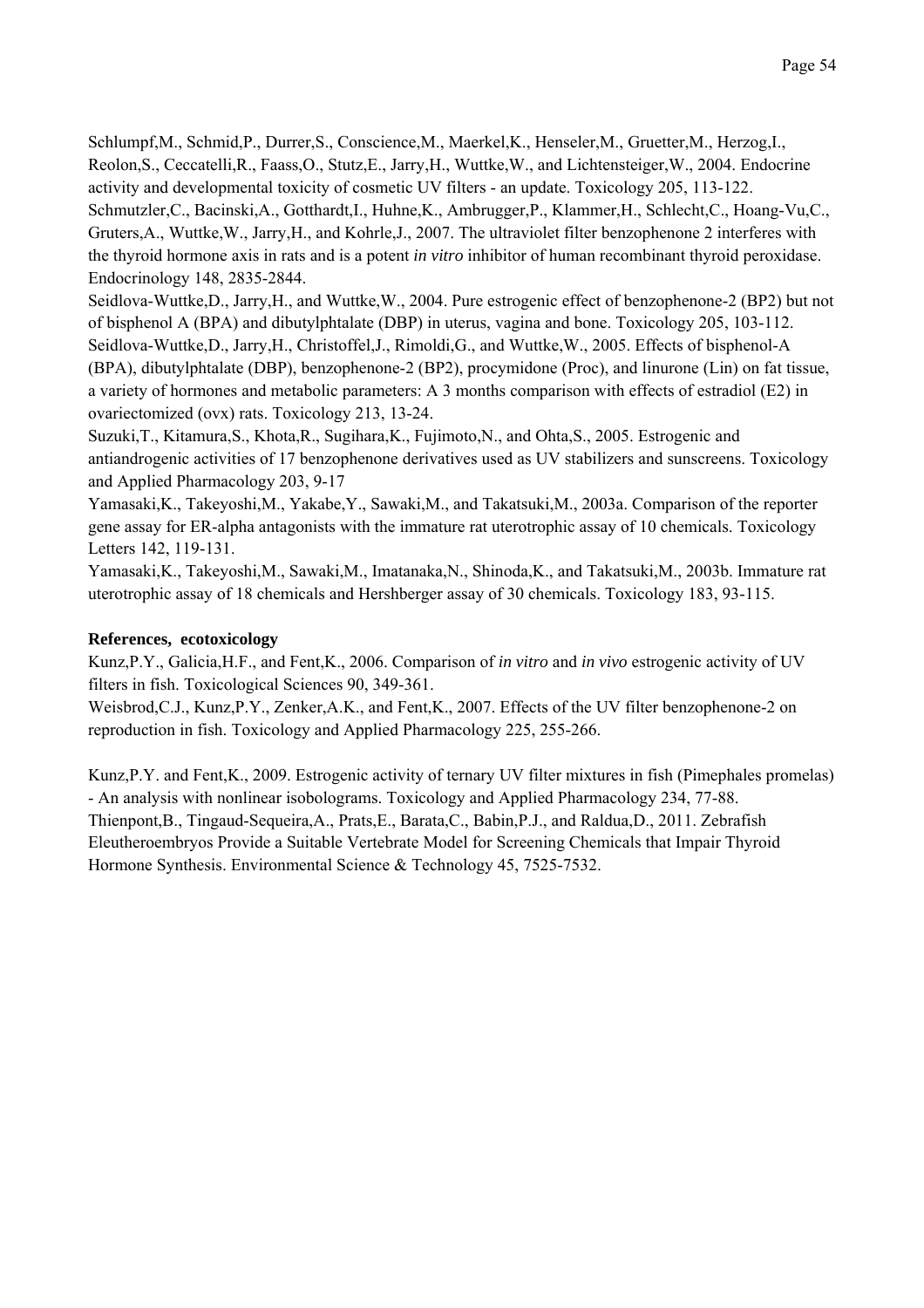#### **Benzophenone-3, CAS 131-57-7**

**Synonyms:** BP-3, oxybenzone, 2-hydroxy-4-methoxybenzophenone

#### **Human data**

Benzophenone-3 is permeated rapidly in human systemic circulation and reached maximum concentration 3- 4 hours after dermal application. No biologically significant effect of dermal application of a mixture of UVfilters incl. BP-3 was seen on reproductive hormones but indicated a slight reducing effect on testosterone in males (Janjua et al 2004). The mixture also did not cause any biologically significant effect on the hypothalamic-pituitary-thyroid axis in humans, but indicated a slight effect on thyroid hormones. (Janjua et al 2007). However, results of this study are inconclusive due to too short duration of the experiment. Wolff et al (2008) showed that the majority of pregnant women in USA are exposed to benzophenone-3. Maternal exposure to benzophenone-3 during pregnancy, was significantly associated with decrease in birth weight among girls and with increase in birth weight among boys. Alteration in birth weight of infants is a marker for general toxicity/reproductive toxicity, but is not endocrine specific. Intersex variation indicates hormone mediated effect. A study by Wolf et al (2010) indicates that benzophenone-3 might interfere with pubertal breast development in girls in cooperation with BMI, a known endogenous hormonal factor for pubertal development. Finally, a study by Philippat et al (2011) showed that pregnant women in France were widely exposed to benzophenone-3. Maternal exposure to benzophenone-3 during pregnancy, was associated with increase in birth weight and increase in head circumference at birth among boys, but was not significant. Alteration in birth weight of infants is a marker for general toxicity/reproduction toxicity, but is not endocrine specific.

Detailed study summaries are provided below:

**Janjua et al. 2004**: An experimental single blinded Danish study on Caucasian volunteers: 15 males and 17 postmenopausal females, examined effect of sunscreen mixture on reproductive hormones levels in humans. A control cream was applied daily for 4 days during the 1. week. A sunscreen formulation with 10% of benzophenone-3, 10% of 3-(4-methyl-benzylidene) camphor and with 10% of 2-ethylhexyl 4-methoxy cinnamate was applied daily for 4 days during the 2. week. Both creams were applied in recommended amount: 2 mg/cm<sup>2</sup> by staff. Maximum plasma concentration of benzophenone-3 was reached 3-4 hours after application and was 200 ng/ml in females and 300 ng/ml in males. No significant alterations were seen in FSH, SHBG or LH in any sexes. Estradiol in females was unaltered between first and second week. Significant increase in Inhibin B in males and in testosterone in females was seen already at time 0 in the second week. Estradiol in males decreased significantly 2 and 4 hours, but not 3 hours after application of sunscreen formulation. Testosterone in males decreased significantly 4 hours after application of sunscreen formulation which is in a line with time for maximal plasma concentrations. No hormone levels during the first day later than 4 hours are available.

**Janjua et al. 2007**: An experimental single blinded Danish study on Caucasian volunteers: 15 males and 17 postmenopausal females, examined effect of sunscreen mixture on the hypothalamic-pituitary-thyroid axis in humans. A control cream was applied daily for 4 days during the 1. week. A sunscreen formulation with 10% of benzophenone-3, 10% of 3-(4-methyl-benzylidene) camphor and with 10% of 2-ethylhexyl 4-methoxy cinnamate was applied daily for 4 days during the 2. week. Both creams were applied in recommended amount:  $40\pm3$  g for male and  $35\pm3$  g for female. No alterations in TSH were seen in any sexes. TBG and T4 in males were unaltered between first and second week. Significant decrease in FT3 in males was seen already at time 0 in the second week. FT3, FT4 and T3 in females decreased sporadically. T3 and FT4 in males and TBG and T4 in females decreased significantly 3-4 hours after dermal application which is in a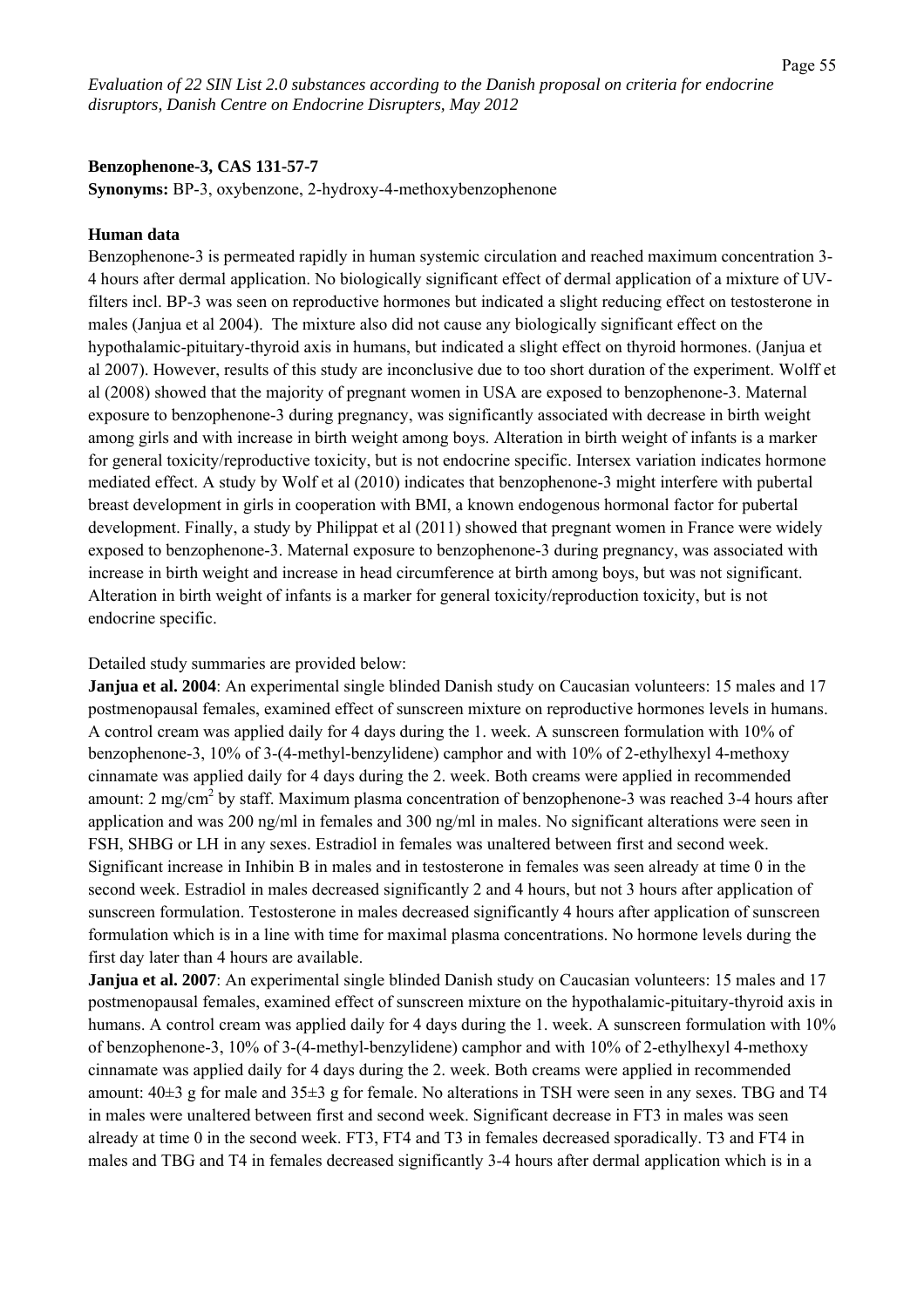line with time for maximal plasma concentrations (Janjua et.al., 2004). No hormone levels during the first day later than 4 hours are available.

**Wolff et al. 2008:** Epidemiological study of multiethnic prospective cohort of 404 pregnant women-infant pairs in New York, recruited from Martch 1998 to Martch 2002. Maternal urine samples, collected mostly during the third trimester were analyzed for five phenols (benzophenone-3, triclosan, benzophenol A, 2,5 dichlorophenol, 2,4-dichlorophenol), ten different phthalates and sums of di(2-ethylhexyl) metabolites, monoester metabolites of high-molecular weight and monoester metabolites of low molecular-weight. Benzophenone-3 was detected in 97.8% of urine samples. Median concentration was 7.5 µg/l. The third tertile of benzophenone-3 concentrations in maternal urine (26-104,000μg/g Creatinine or 7-92,700 μg/l urine) were significantly positive correlated with adjusted mean birth weight for boys ( $p=0.026$ ) but inversely correlated with adjusted mean birth weight for girls  $(p=0.021)$  compared to first tertile. Birth weight predicting model showed significant sex-specific difference in association between birth weight and maternal benzophenone-3 concentrations (44 g; 95% CI: 5.4-84g; p<0.05). Results were adjusted for race, gestational age, In-creatinine, prenatal smoking, maternal education, maternal marital status and prepregnancy BMI. Only samples with > 20 mg/dl creatinine were used in analyzes.

**Wolff et. al. 2010**: Multiethnic longitudinal study of 1,151 girls without underlying endocrinological conditions, recruited at 6-8 years of age from New York, Ohio and northern California during 2004-2007. Urine samples, collected at enrollment, were analyzed for seven phenols (benzophenone-3, bisphenol A, 2,5 dichlorophenol, triclosan, methyl-, butyl- and propyl parabens), nine phthalates and three phytoestrogens. Concentrations were creatinine corrected to adjust for urine dilution. Girls were examined for breast developmental (n=985) and presents of pubic hair (n=967) at the time of urine collection and one year later. Age and sex specific BMI. No association between urinary benzophenone-3 concentration and breast development or pubic hair stage were seen when adjusted for age, race, guardian education, seaso of urine collection, site and sex- and age specific BMI%. However, benzophenone-3 concentrations in the fifth quintile were positively associated with breast stage in girls with low BMI (n=469) (adjusted prevalence ratio (PR): 1.08; 95% CI 0.97-1.20; p-trend 0.15) and inverse associated with breast stage in the girls with high BMI (p-trend 0.38) compared to benzophenone-3 concentrations in the first quintile.

**Philippat et al. 2011**: Case-control study of Eden mother-child cohort, recruited before gestational week 28 during 2003-2006 in France. Only male infants were included in the study: 48 Cases: boys with hypospadias and cryptorchidism. 143 Controls: boys without genital malformations. 191 maternal urine samples, collected between gestational week 24 and 30, were analyzed for five phenols (2,4-dichlorophenol, 2,5 dichlorophenol, Bisphenol A, benzophenone 3, triclosan), four parabens and eleven phthalates. Benzophenone-3 was detected in 80.5% of urine samples. Median concentration was 1.3 µg/l. The third tertile of benzophenone concentrations in maternal urine was positively associated with birth weight (105g; 95% CI -40 – 250g) and with head circumference at birth (0.5cm 95% CI: -0.0-1.0) in boys compared to the first tertile. There was no difference in results after exclusion of cases. Results were adjusted for maternal pre-pregnancy weight and height, gestational age, In-creatinine, prenatal smoking, maternal education, parity, recruitment center and sampling conditions. Head circumference was adjusted for mode of delivery.

### *In vitro* **data**

A large number of *in vitro* studies with BP-3 have been performed, most of which show estrogenic but also other modes of action for this compound. BP-3 has been shown to act as an estrogen by altering gene transcription (Heneweer et al 2005) and causing proliferation of MCF-7 cells (Schlumpf et al 2001, Suzuki et al 2005, Matsuomo et al 2005), by showing estrogenic activity in the yeast two-hybrid assay after incubation with S9 extract (Kawamura et al 2003, Ogawa et al 2006, Takatori et al 2003) and by binding to the estrogen receptor in other test systems ( Morohoshi et al 2005, Schreurs et al 2005, Matsuomo et al 2005, Kawamura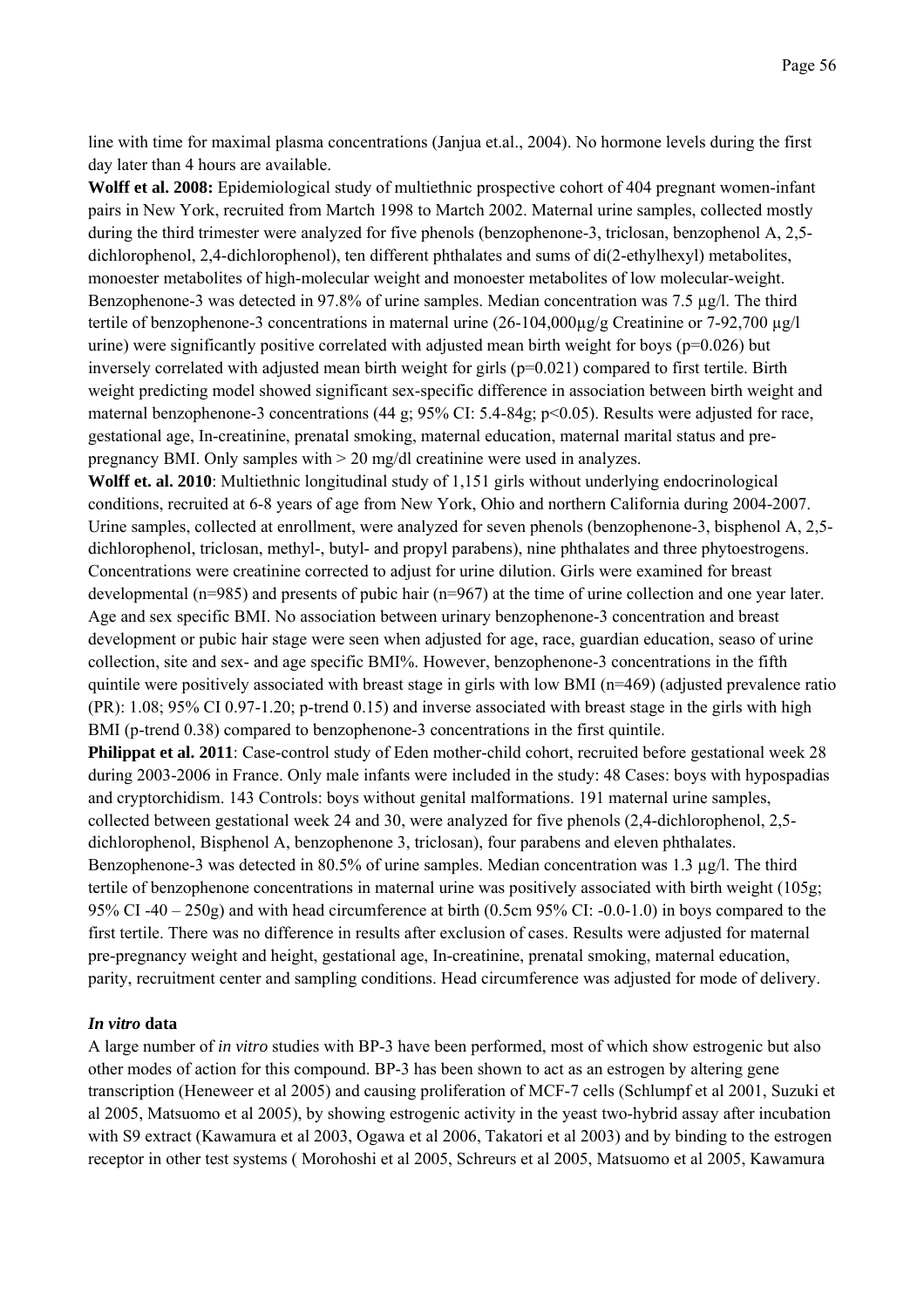et al 2005, Kunz & Fent 2006).There are however also studies which have not found *in vitro* estrogenic action of BP-3 (Gomez et al 2005, Blair et al 2000, Molina-Molina et al 2008, Nakagawa et al 2002). Despite the studies showing weak or no estrogenic activity of BP3 itself, it is likely that the chemical is metabolized *in vivo* to the more potent estrogenic benzophenone-1 as it occurs *in vitro* after incubation with the liver S9 extract (Takatori et al., 2003).

Furthermore some studies have shown antagonism of the androgen receptor *in vitro* (Araki et al 2005, Schreurs et al 2005, Ma et al 2003, Kawamura et al 2005, Kunz & Fent 2006,Molina-Molina et al 2008, Suzuki et al 2005) and the progesterone receptor (Schreurs et al 2005). Furthermore, BP-3 has been shown to affect the thyroid system *in vitro*, by binding to the thyroid receptor (Hofmann et al 2009), to increase baseline corticosterone production in adrenocortical cell suspensions from female rats (Ziolkowska et al 2006) and to dose-dependently inhibit prostaglandin production in human embryo palatal mesenchyme cell (Jannesson et al 2004). Overall these studies indicate that BP-3 has modes of action that are compatible with an estrogenic mode of action and possibly also other endocrine modes of action *in vitro*.

### *In vivo***, human health**

Relatively few *in vivo* studies with BP-3 have been performed. The compound was shown to yield a weak uterotrophic response, by causing a slight increase in uterine weight in immature LE rats (n=5-9) treated for three days by oral gavage (Schlumpf et al 2001). The LOAEL was 1525 mg/kg/day, while a dose of 937 mg/kg did not cause any significant changes in uterine weight, and was therefore the NOAEL in this study. In response to these data, Bolt et al (2001) refer to an unpublished industry study performing an uterotrophic assay. Here immature Wistar rats were dosed orally with daily doses of 500 or 1000 mg/kg of BP-3, and no significant effects on uterine weight were seen. Number of animals used was not stated. In another uterotrophic assay performed with BP-3, no significant changes in uterine weights were seen at doses of 250 and 1000 mg/kg /day (Schlecht et al 2004). In this study ovariectomized adult female SD rats (n=11) were dosed by gavage for 5 days. The authors also investigated gene-expression of estrogen receptors indifferent tissues. They found significant decrease in ERβ mRNA expression in the uterus and ERα mRNA expression in pituitary, at both investigated dose levels, and concluded that it was still unknown whether these changes had any functional significance. An uterotrophic study was also performed by Suzuki et al (2005). They dosed adult ovariectomized F344 rats (n=5) for 3 days with 20, 100 or 500 mg/kg/day and found no effect on uterine weight. Giving that the NOAEL was set to 937 mg/kg/day in the first study, the fact that no effects on uterine weight were seen in the following studies is not surprising.

A study has also examined the effects of BP-3 on male reproduction parameters. Daston et al (1993) dosed male mice ( $n=10$ ) topically with 10, 20, 100 or 400 mg/kg/day for 90 days, and reproductive organ weights, testicular histology and different sperm quality parameters were assessed. None of the had any significant effects on the investigated endpoints.

# *In vivo***, ecotoxicity**

Benzophenone-3 induces vitellogenin in fish in one study (rainbow trout and Japanese medaka) but not in another study (fathead minnow).This may be related to species-specific differences in vitellogenin induction and/or metabolism of benzophenone-3. The study showing a response on vitellogenin also shows reduced percentage of hatching of fish eggs.

# Study summaries are provided below:

**Schreurs et al. 2002**: Zebrafish, in which an estrogen responsive luciferase reporter gene has been stably introduced, were used for *in vivo* testing of UV-filters.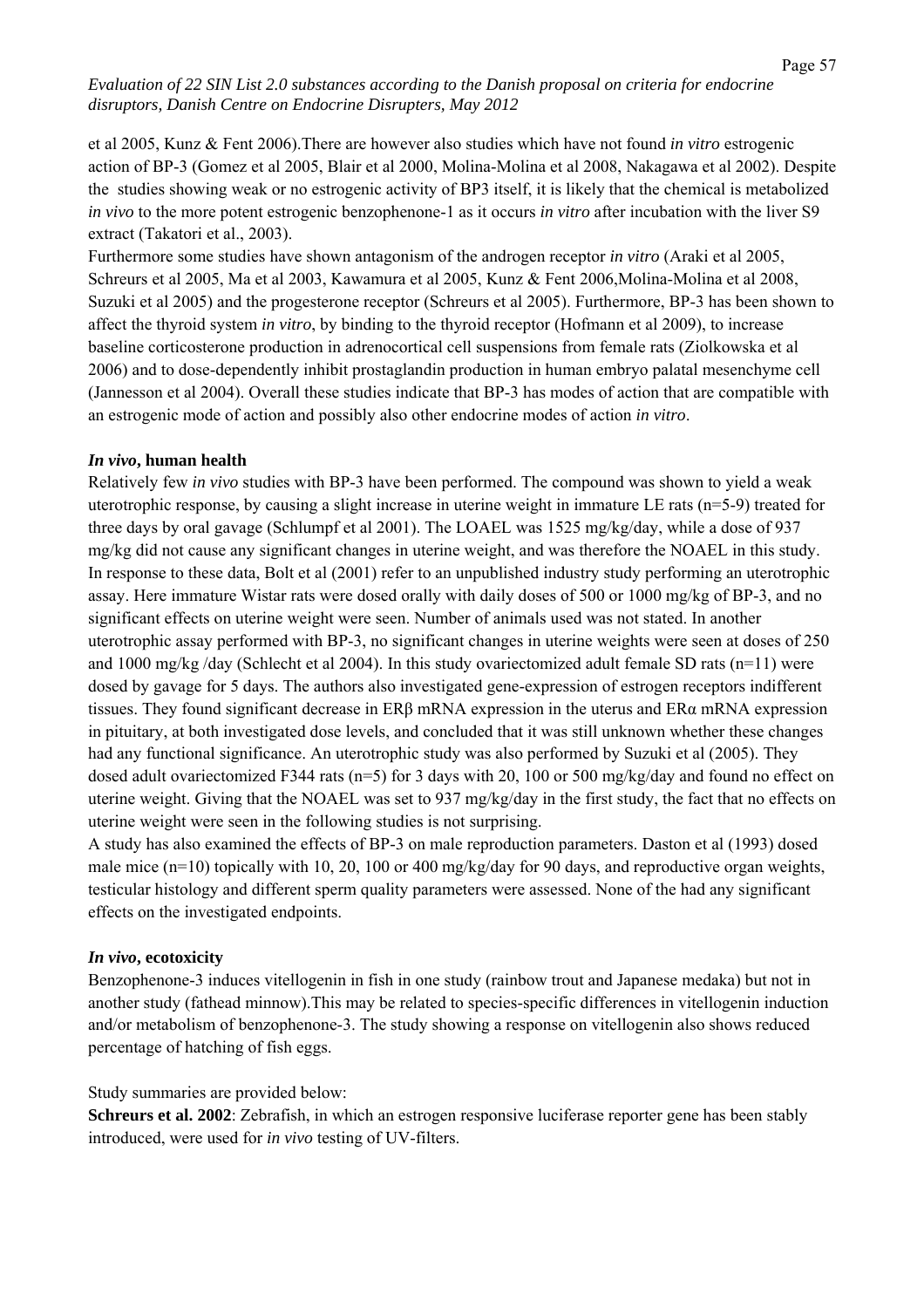Benzophenone-3 showed no estrogenic activity in this transgenic zebrafish assay at the tested concentration: 10 µM (2282 µg/L).

**Kunz et al. 2006**: In this study it was analyzed whether benzophenone-3 shows estrogenic activity in fathead minnows by the induction potential of vitellogenin after 14 days of aqueous exposure. Fish were exposed to five different concentrations of benzophenone-3: 12 (median measured), 100 (nominal), 500 (nominal), 766 (median measured) or 3900 µg/L (median measured).

No significant differences were found between exposed and control groups.

**Coronado et al. 2008**: The effects of benzophenone-3 on estrogenic activity and reproduction were evaluated using a 14-day juvenile rainbow trout assay for plasma vitellogenin and a subsequent 21-day Japanese medaka reproduction assay.

Significant induction of vitellogenin was observed in the rainbow trout at the  $1000 \mu g/L$  nominal concentration (749 µg/L median measured concentration) of benzophenone-3. Vitellogenin induction was also observed in the 1000  $\mu$ g/L nominal concentration (620  $\mu$ g/L median measured) of benzophenone-3 in male Japanese medaka (*Oryzias latipes*) after 21 days of exposure. The number of eggs produced per female per day exposed to the same concentration (620  $\mu$ g/L) was significantly lower after 7 days, but returned to control values after 21 days. The overall percentage of fertilized eggs collected during the 21-day exposure that hatched was significantly lower in the 620 µg/L benzophenone-3 concentration.

These data show that benzophenone-3 induces vitellogenin in two fish species and reduces the percentage of hatching of fish eggs.

**Sieratowicz et al. 2011**: This study determines the effects of benzophenone-3 on the green alga *Desmodesmus subspicatus* and the crustacean *Daphnia magna*. Exposure to benzophenone-3 resulted in growth inhibition of *D. subspicatus* with a 72 h IC10 value of 0.56 mg/L. The EC50 concentration in the acute immobilisation test with *D. magna* was 1.67 mg/L. In a chronic exposure test with *D. magna* (OECD guideline 211), benzophenone-3 showed no effects on neonate production or the length of adults. The study provides data on the growth inhibiting and toxic concentrations of benzophenone-3 towards green alga and daphnia.

# **Weight of evidence for ED and Category**

The studies examining effect of dermal treatment with benzophenone-3 on levels of reproductive hormones and on the hypothalamic-pituitary-thyroid axis in humans are inconclusive due to their limited duration, but indicate some effect. Epidemiological studies indicate wide human exposure to benzophenone-3, intersex difference of effect, possible correlation with BMI on pubertal development and alterations in birth parameters following perinatal exposure to benzophenone-3. Reduced birth weight, was the only significant effect found in humans, which is an apical endpoint, but not endocrine specific. Benzophenone-3 is evaluated as ED Category 2b based on human data.

Based on the relatively few number of studies investigating *in vivo* effects, and the fact that only one study has shown estrogenic effects in the uterotrophic assay at a dose of 1525 mg/kg/day, evidence from the experimental animals is not sufficiently convincing evidence to place the substance in Category 1. There is however a large number of *in vitro* studies showing estrogenic activity as well as other modes of action which could affect the endocrine system. Changes in gene expression of the estrogen receptors have also been observed *in vivo*, after a few days of dosing with 250 mg/kg/day. Furthermore, the compound is metabolized to benzopheone-1, a compound which has been shown to affect the endocrine system *in vivo*. Based on this information, according to the Danish criteria, benzophenone-3 is evaluatewd as a suspected endocrine disrupter in Category 2a.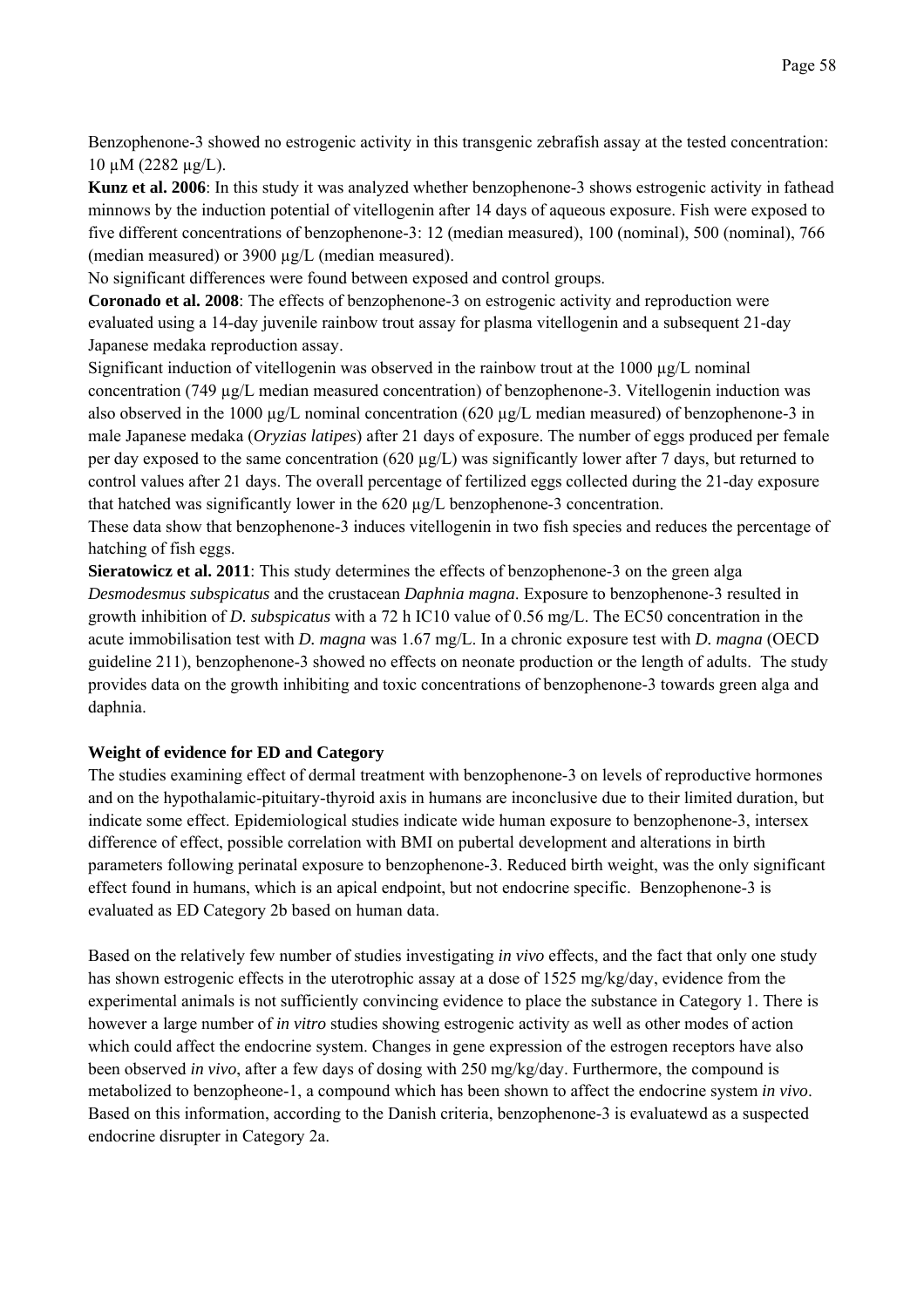Based on *in vivo* ecotoxicity studies, benzophenone-3 induces vitellogenin in fish in one study but not in another study. The study showing a response on vitellogenin also shows reduced percentage of hatching of fish eggs. Based on *in vivo* ecotoxicity data, benzophenone-3 is evaluated as a suspected ED in Category 2a because vitellogenin induction reveals an endocrine mode of action. Whether the reduced hatching of fish eggs is an adverse effect needs to be established.

Based on the combined evidence from the ecotoxicological studies, *in vitro* and *in vivo* data from human health, benzophenone-3 is evaluated as a suspected ED in **Category 2a**.

According to the DE-UK criteria, categorization as an endocrine disrupter of very high regulatory concern is based on the dose level at which effects are observed, i.e. effects need to be observed at an oral dose of 10 mg/kg/day. For BP-3, effects on uterine weight in the uterotrophic assay were seen at much higher dose levels and BP-3 is therefore not evaluated as an endocrine disrupter of very high regulatory concern according to DE-UK potency criteria.

# **References, human data**

Janjua,N.R., Mogensen,B., Andersson,A.M., Petersen,J.H., Henriksen,M., Skakkebaek,N.E., and Wulf,H.C., 2004. Systemic absorption of the sunscreens benzophenone-3, octyl-methoxycinnamate, and 3-(4-methylbenzylidene) camphor after whole-body topical application and reproductive hormone levels in humans. Journal of Investigative Dermatology 123, 57-61.

Janjua,N.R., Kongshoj,B., Petersen,J.H., and Wulf,H.C., 2007. Sunscreens and thyroid function in humans after short-term whole-body topical application: a single-blinded study. British Journal of Dermatology 156, 1080-1082

Wolff,M.S., Engel,S.M., Berkowitz,G.S., Ye,X., Silva,M.J., Zhu,C., Wetmur,J., and Calafat,A.M., 2008. Prenatal phenol and phthalate exposures and birth outcomes. Environmental Health Perspectives 116, 1092- 1097.

Wolff MS, Teitelbaum SL, Pinney SM, Windham G, Liao L, Biro F, Kushi LH, Erdmann C, Hiatt RA, Rybak ME, Calafat AM; Breast Cancer and Environment Research Centers. Investigation of relationships between urinary biomarkers of phytoestrogens, phthalates, and phenols and pubertal stages in girls. Environ Health Perspect. 2010 Jul;118(7):1039-46.

Philippat C, Mortamais M, Chevrier C, Petit C, Calafat AM, Ye X, Silva MJ, Brambilla C, Pin I, Charles MA, Cordier S, Slama R. Exposure to phthalates and phenols during pregnancy and offspring size at birth. Environ Health Perspect. 2012 Mar;120(3):464-70. Epub 2011 Sep 7. Erratum in: Environ Health Perspect. 2012 Mar;120(3):470.

# **References,** *in vitro* **and** *in vivo*

Araki,N., Ohno,K., Nakai,M., Takeyoshi,M., and Iida,M., 2005. Screening for androgen receptor activities in 253 industrial chemicals by *in vitro* reporter gene assays using AR-EcoScreen (TM) cells. Toxicology *in vitro* 19, 831-842.

Blair,R.M., Fang,H., Branham,W.S., Hass,B.S., Dial,S.L., Moland,C.L., Tong,W.D., Shi,L.M., Perkins,R., and Sheehan,D.M., 2000. The estrogen receptor relative binding affinities of 188 natural and xenochemicals: Structural diversity of ligands. Toxicological Sciences 54, 138-153.

Bolt,H.M., Guhe,C., and Degen,G.H., 2001. Comments on "*In vitro* and *in vivo* estrogenicity of UV screens". Environmental Health Perspectives 109, A358-A359.

Daston,G.P., Gettings,S.D., Carlton,B.D., Chudkowski,M., Davis,R.A., Kraus,A.L., Luke,C.F., Oellette,R.E., Re,T.A., and Hoberman,A.M., 1993. Assessment of the reproductive toxic potential of dermally applied 2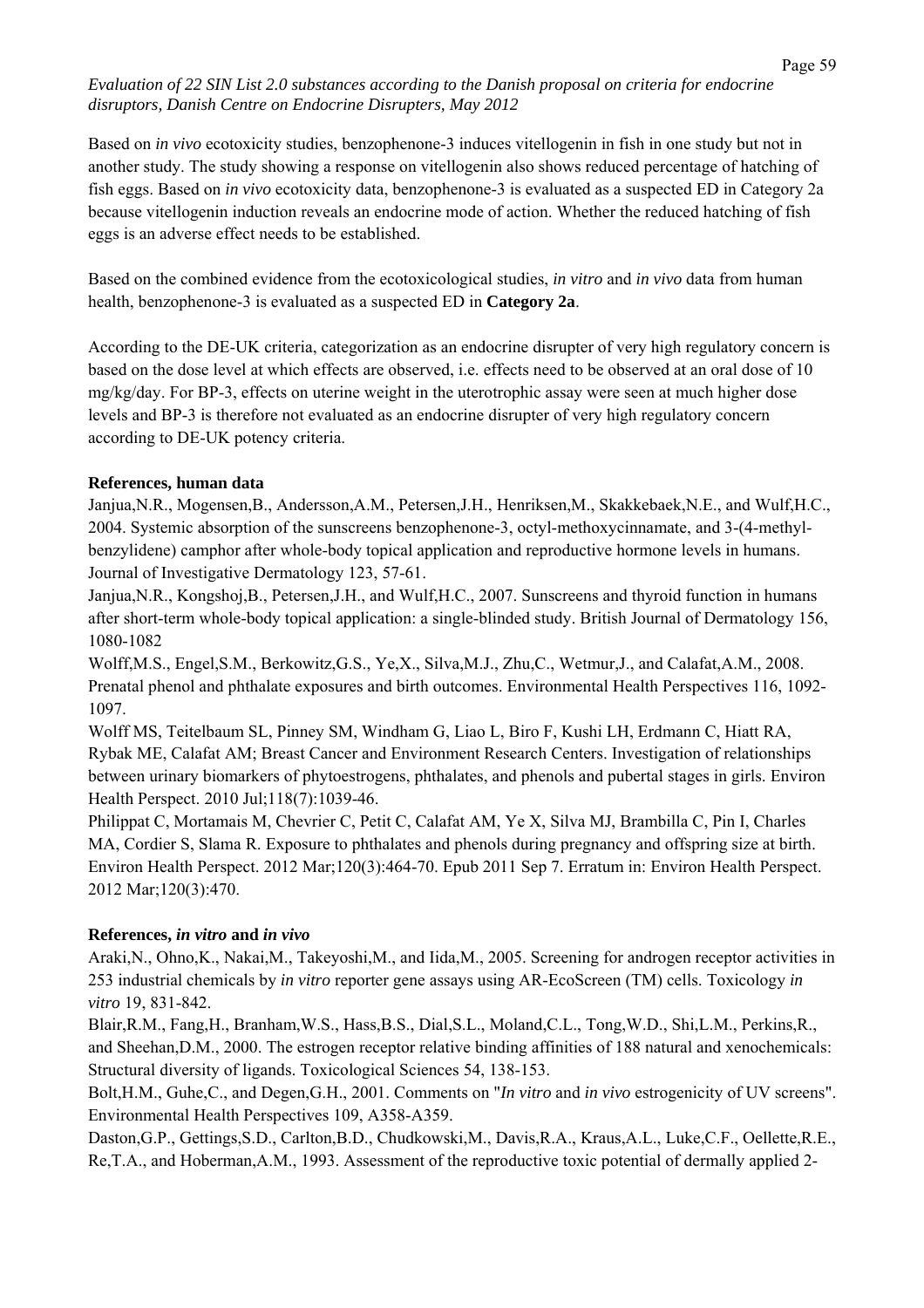hydroxy-4-methoxybenzophenone to male B6C3F1 mice. Fundamental and applied toxicology : official journal of the Society of Toxicology 20, 120-124.

Gomez,E., Pillon,A., Fenet,H., Rosain,D., Duchesne,M.J., Nicolas,J.C., Balaguer,P., and Casellas,C., 2005. Estrogenic activity of cosmetic components in reporter cell lines: Parabens, UV screens, and musks. Journal of Toxicology and Environmental Health-Part A-Current Issues 68, 239-251.

Heneweer,M., Muusse,M., van den Berg,M., and Sanderson,J.T., 2005. Additive estrogenic effects of mixtures of frequently used UV filters on pS2-gene transcription in MCF-7 cells. Toxicology and Applied Pharmacology 208, 170-177.

Hofmann,P.J., Schomburg,L., and Kohrle,J., 2009. Interference of Endocrine Disrupters with Thyroid Hormone Receptor-Dependent Transactivation. Toxicological Sciences 110, 125-137.

Jannesson,L., Birkhed,D., Scherl,D., Gaffar,A., and Renvert,S., 2004. Effect of oxybenzone on PGE(2) production *in vitro* and on plaque and gingivitis *in vivo*. Journal of Clinical Periodontology 31, 91-94. Kawamura,Y., Ogawa,Y., Nishimura,T., Kikuchi,Y., Nishikawa,J., Nishihara,T., and Tanamoto,K., 2003. Estrogenic activities of UV stabilizers used in food contact plastics and benzophenone derivatives tested by

the yeast two-hybrid assay. Journal of Health Science 49, 205-212.

Kawamura,Y., Mutsuga,M., Kato,T., Iida,M., and Tanamoto,K., 2005. Estrogenic and anti-androgenic activities of benzophenones in human estrogen and androgen receptor mediated mammalian reporter gene assays. Journal of Health Science 51, 48-54.

Kunz,P.Y. and Fent,K., 2006. Estrogenic activity of UV filter mixtures. Toxicology and Applied Pharmacology 217, 86-99.

Ma,R.S., Cotton,B., Lichtensteiger,W., and Schlumpf,M., 2003. UV filters with antagonistic action at androgen receptors in the MDA-kb2 cell transcriptional-activation assay. Toxicological Sciences 74, 43-50. Matsumoto,H., Adachi,S., and Suzuki,Y., 2005. Estrogenic activity of ultraviolet absorbers and the related compounds. Yakugaku Zasshi-Journal of the Pharmaceutical Society of Japan 125, 643-652.

Molina-Molina,J.M., Escande,A., Pillon,A., Gomez,E., Pakdel,F., Cavailles,V., Olea,N., Ait-Aissa,S., and Balaguer,P., 2008. Profiling of benzophenone derivatives using fish and human estrogen receptor-specific *in vitro* bioassays. Toxicology and Applied Pharmacology 232, 384-395.

Morohoshi,K., Yamamoto,H., Kamata,R., Shiraishi,F., Koda,T., and Morita,M., 2005. Estrogenic activity of 37 components of commercial sunscreen lotions evaluated by *in vitro* assays. Toxicology *in vitro* : an international journal published in association with BIBRA 19, 457-469.

Nakagawa,Y. and Suzuki,T., 2002. Metabolism of 2-hydroxy-4-methoxybenzophenone in isolated rat hepatocytes and xenoestrogenic effects of its metabolites on MCF-7 human breast cancer cells. Chemico-Biological Interactions 139, 115-128.

Ogawa,Y., Kawamura,Y., Wakui,C., Mutsuga,M., Nishimura,T., and Tanamoto,K., 2006. Estrogenic activities of chemicals related to food contact plastics and rubbers tested by the yeast two-hybrid assay. Food Additives and Contaminants 23, 422-430.

Schlecht,C., Klammer,H., Jarry,H., and Wuttke,W., 2004. Effects of estradiol, benzophenone-2 and benzophenone-3 on the expression pattern of the estrogen receptors (ER) alpha and beta, the estrogen receptor-related receptor I (ERR1) and the aryl hydrocarbon receptor (AhR) in adult ovariectomized rats. Toxicology 205, 123-130.

Schlumpf,M., Cotton,B., Conscience,M., Haller,V., Steinmann,B., and Lichtensteiger,W., 2001. *In vitro* and *in vivo* estrogenicity of UV screens. Environmental Health Perspectives 109, 239-244.

Schreurs,R.H.M.M., Sonneveld,E., Jansen,J.H.J., Seinen,W., and van der Burg,B., 2005. Interaction of polycyclic musks and UV filters with the estrogen receptor (ER), androgen receptor (AR), and progesterone receptor (PR) in reporter gene bioassays. Toxicological Sciences 83, 264-272.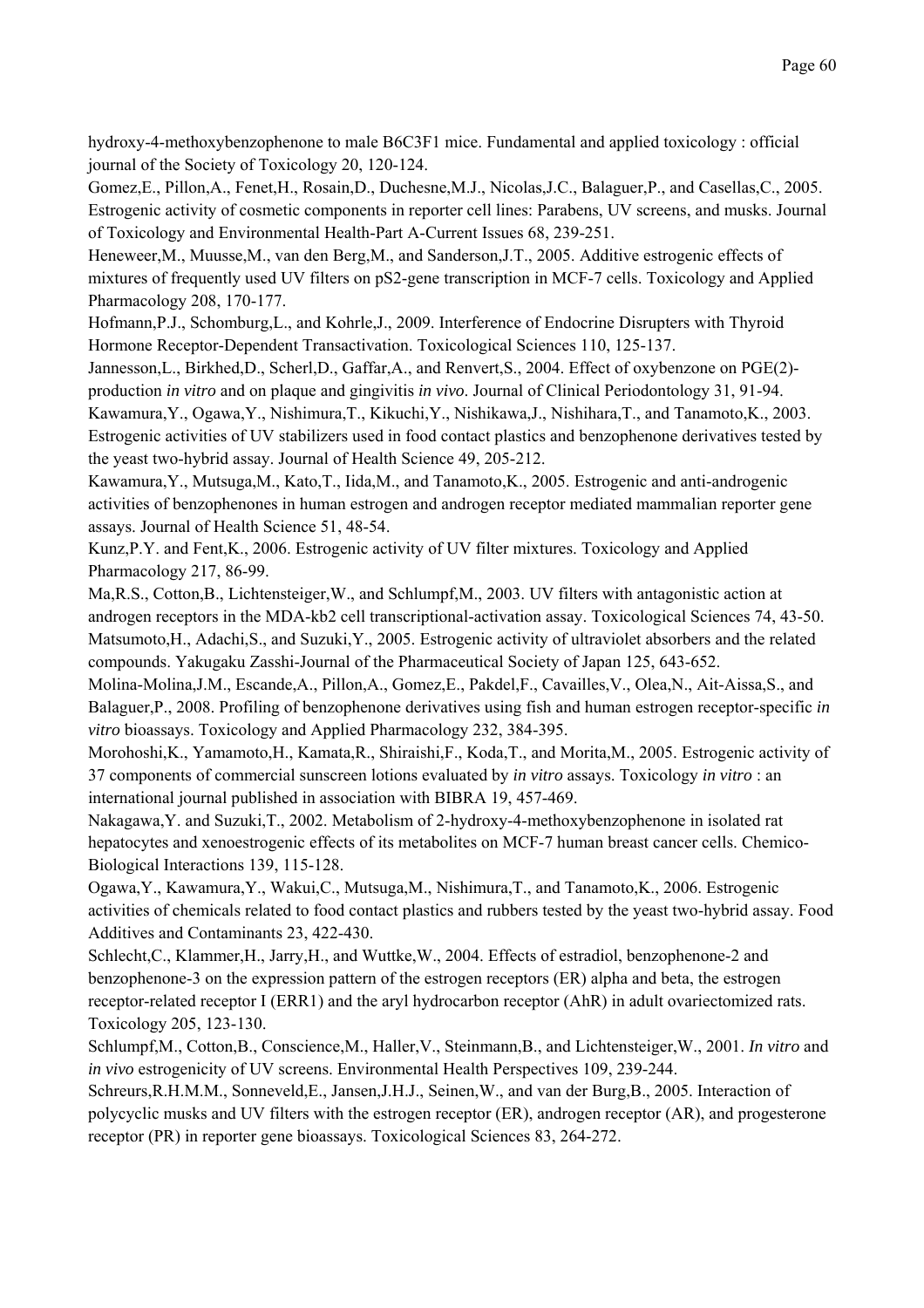Suzuki,T., Kitamura,S., Khota,R., Sugihara,K., Fujimoto,N., and Ohta,S., 2005. Estrogenic and antiandrogenic activities of 17 benzophenone derivatives used as UV stabilizers and sunscreens. Toxicology and Applied Pharmacology 203, 9-17.

Takatori,S., Kitagawa,Y., Oda,H., Miwa,G., Nishikawa,J., Nishihara,T., Nakazawa,H., and Hori,S., 2003. Estrogenicity of metabolites of benzophenone derivatives examined by a yeast two-hybrid assay. Journal of Health Science 49, 91-98.

Ziolkowska,A., Belloni,A.S., Nussdorfer,G.G., Nowak,M., and Malendowicz,L.K., 2006. Endocrine disruptors and rat adrenocortical function: Studies on freshly dispersed and cultured cells. International Journal of Molecular Medicine 18, 1165-1168.

# **Ecotoxicology references**

Schreurs,R., Lanser,P., Seinen,W., and van der Burg,B., 2002. Estrogenic activity of UV filters determined by an *in vitro* reporter gene assay and an *in vivo* transgenic zebrafish assay. Archives of Toxicology 76, 257- 261.

Kunz,P.Y., Galicia,H.F., and Fent,K., 2006. Comparison of *in vitro* and *in vivo* estrogenic activity of UV filters in fish. Toxicological Sciences 90, 349-361.

Coronado,M., De Haro,H., Deng,X., Rempel,M.A., Lavado,R., and Schlenk,D., 2008. Estrogenic activity and reproductive effects of the UV-filter oxybenzone (2-hydroxy-4-methoxyphenyl-methanone) in fish. Aquatic Toxicology 90, 182-187.

Sieratowicz, A., Kaiser,D., Behr,M., Oetken,M., and Oehlmann,J., 2011. Acute and chronic toxicity of four frequently used UV filter substances for Desmodesmus subspicatus and Daphnia magna. Journal of Environmental Science and Health Part A-Toxic/Hazardous Substances & Environmental Engineering 46, 1311-1319.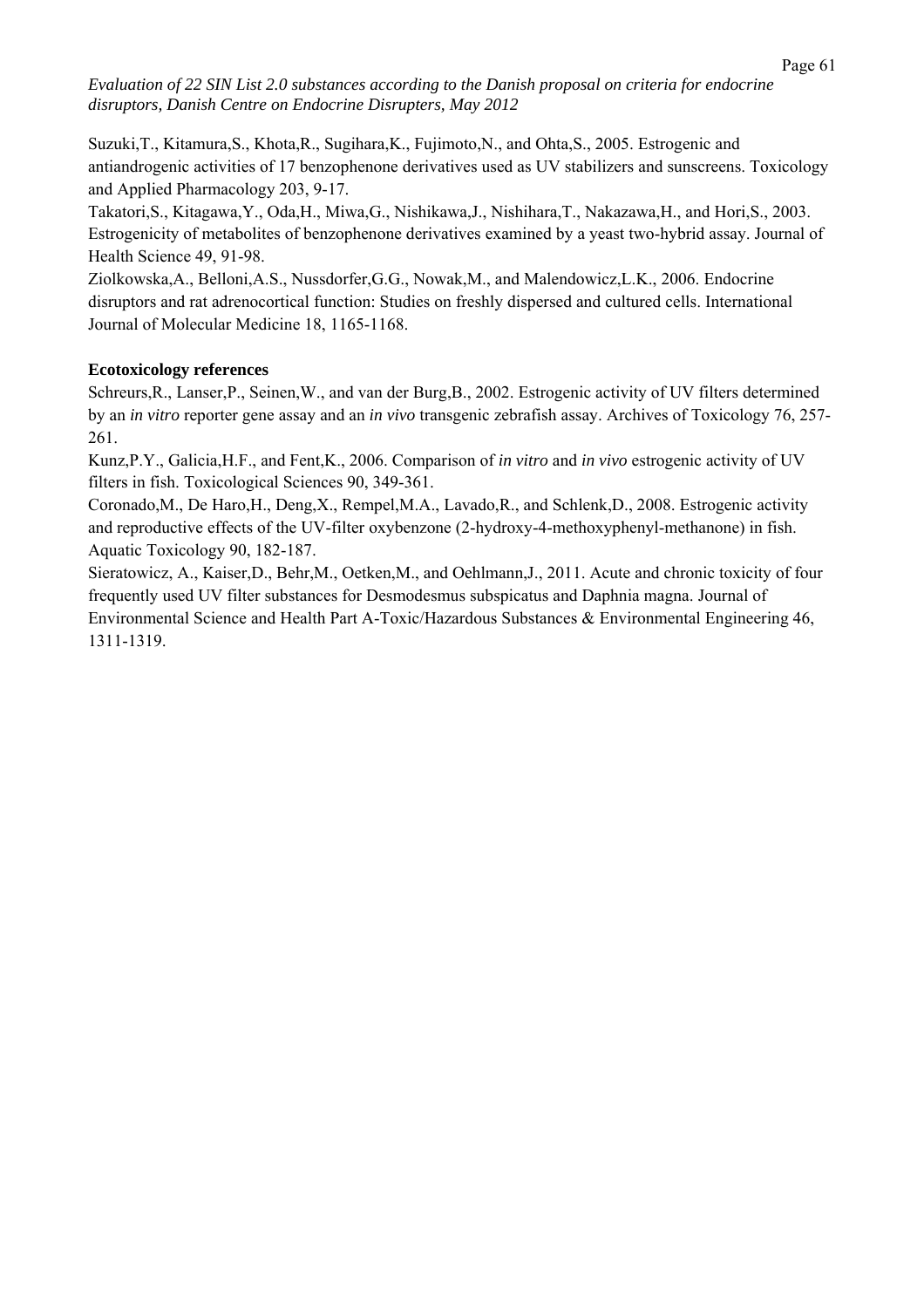### **Butylparaben, CAS 94-26-8**

**Synonyms**:. n-Butyl-4-hydroxybenzoat

### **Human data**

Humans are exposed to several different parabens. In urine samples from 60 young Danish men four common parabens were measured in nearly all samples: methyl paraben (MP) in 98% of the samples (median level = 18 ng/ml); propyl paraben (PB) in 98% of the samples (median level = 3.6 ng/ml); ethyl paraben (EP) in 80% of the samples (median level  $= 2.0$  ng/ml); butyl paraben (BP) in 83% of the samples (median level = 0.2 ng/ml ) (Frederiksen et al., 2911). Similar trend was observed in an U.S. population (NHANES 2005-2006), although MP and PB were observed in about a threefold higher level in the U.S. samples compared to the Danish samples and furthermore EP and BP were detected less frequently than in Danish samples, 42% and 47%, respectively (Calafat et al., 2010).

Only few human studies have investigated possible endocrine disrupting effects of parabens. One study analysed the association between urinary concentration of MP, PP and BP and markers for male reproduction health (Meeker et al., 2011). No associations were observed between the three parabens and serum hormone levels or semen quality parameters. However even though BP only was detected in 32% of samples, a positive association between urinary BP concentration and sperm DNA damage was observed. Similar association was not found for MP or PP, but for bisphenol A (BPA) in same study group. Thus it was suggested that combined exposure to BP and BPA may have an additive effect on DNA damage. Another study found no associations between the urinary concentration of parabens (MP, PP and BP) and pubertal stage; breast development and pubarche in U.S. girls (Wolff et al., 2010). Finally two unpublished studies "Urinary paraben concentrations and *in vitro* ferterlization (IVF) outcomes" (Sabatini et al,. 2011) and "The association of urinary paraben concentrations with measures of ovarian reserve among patients from a fertility canter" (Smith et al., 2011), both presented as poster abstracts indicated that 1) increased urinary MP and PP were associated with increased incidence of poor embryo quality and 2) that there was a suggestive evidence for an association between PP and higher serum follicle stimulating hormone (FSH) and lower antral follicle count (AFC) on day three of the menstrual cycle.

In conclusion, a few human studies have indicated weak associations between increased paraben exposure and markers for human reproductive health. However, our knowledge in this area is very limited.

# *In vitro* **data**

The available data for butylparaben show strong evidence that this compound has estrogenic effects *in vitro*. In general, references to these statements can be found in the review by Boberg et al., 2010. There are also reports of weak antiandrogenic effects *in vitro* (Chen et al., 2007, Kjaerstad et al., 2010). The literature review for butylparaben is based on comprehensive paraben reviews published from 2008 to 2010 (CIR review 2008, Darbre and Harvey, 2008, Boberg et al., 2010, Cowan-Ellsbury et al., 2009) and detailed study descriptions are therefore limited to reviews of the most important studies on endocrine disrupting effects. The following table from Boberg et al., 2010, collects information from studies on estrogenic and androgenic activity *in vitro*.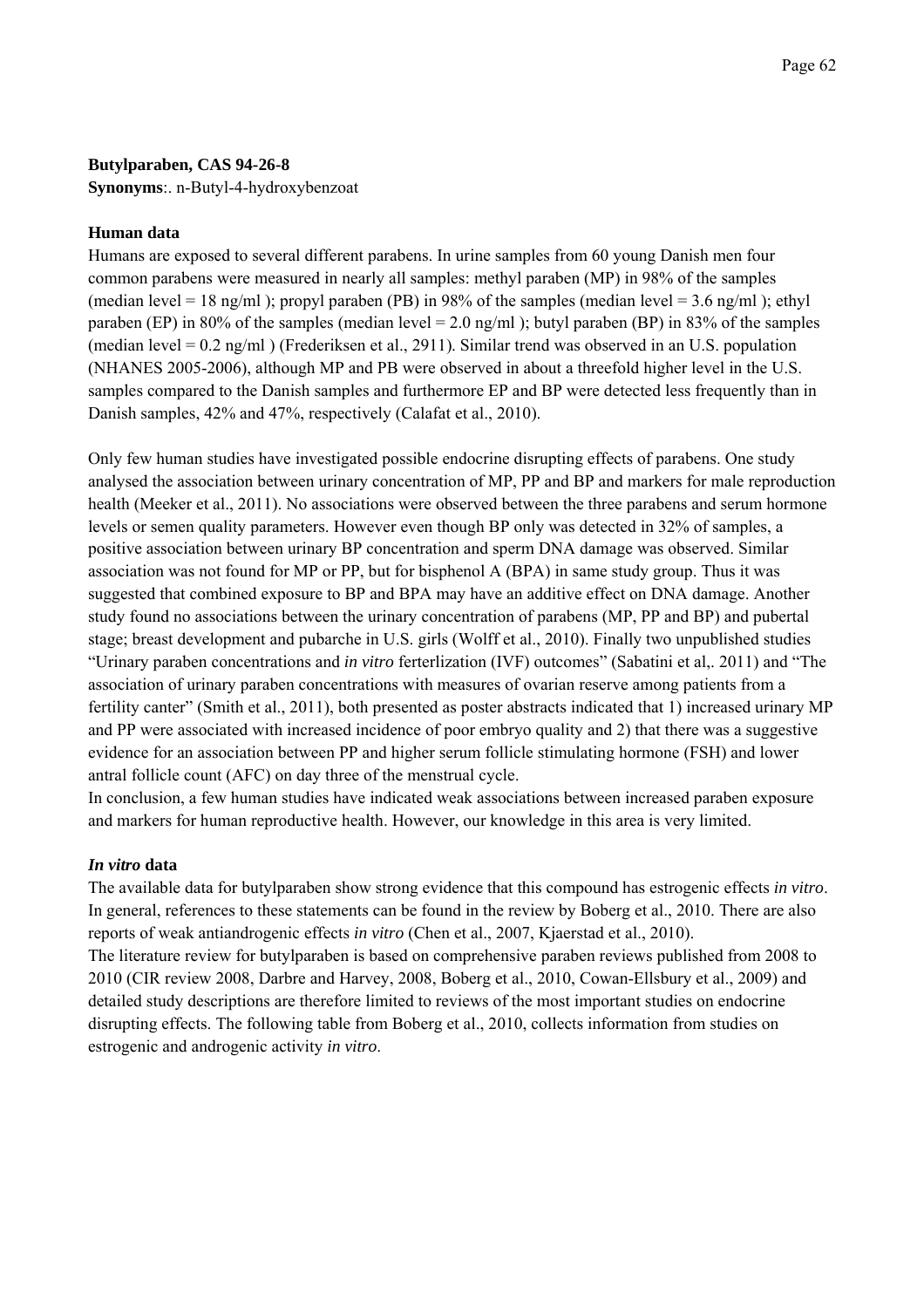Page 63

*Evaluation of 22 SIN List 2.0 substances according to the Danish proposal on criteria for endocrine disruptors, Danish Centre on Endocrine Disrupters, May 2012* 

**Table 1** *In vitro* studies published on the estrogenic and antiandrogenic activity of parabens. Boberg et al., 2010. +ve refers to positive effect in an assay

| Estrogenic effect in vitro                               | Antiandrogenic effect in vitro              |
|----------------------------------------------------------|---------------------------------------------|
| $+ve$ (yeast + receptor binding) (Routledge 1998, Miller | +ve (recombinant hAR) (Sato 2005)           |
| 2001, Schultis and Metzger 2004, Morohoshi 2005)         | +ve (transfected CHO-K1 cells) (Sato 2005)  |
| +ve (human MCF7) (Okubo 2001, Byford 2002, Schultis      | +ve (transfected HEK 293 cells) (Chen 2007) |
| and Metzger 2004, Vanapyris 2006, Pugazhendhi 2005)      |                                             |
| +ve (rat uterus receptor binding) (Blair 2000, Lemini    |                                             |
| 2003)                                                    |                                             |
| +ve (human HeLa overexpressing ER) (Gomez 2005)          |                                             |

The evidence of estrogenic effects is based on several reports of weak estrogenic effects *in vitro* using MCF-7 assay, reporter gene assay, or recombinant yeast screen assay (Byford et al., 2002, Gomez et al., 2005, Routledge et al., 1998, Kang et al., 2002b, Vo et al., 2011). Antiandrogenic effects have also been shown in a few *in vitro* studies (for references see Table 1).

### *In vivo***, human health**

The available data for butylparaben show strong evidence that this compound has estrogenic effects *in vivo*. In general, references to these statements can be found in the review by Boberg et al., 2010. The literature review for butylparaben is based on comprehensive paraben reviews published from 2008 to 2010 (CIR review 2008, Darbre and Harvey, 2008, Boberg et al., 2010, Cowan-Ellsbury et al., 2009) and detailed study descriptions are therefore limited to reviews of the most important studies on endocrine disrupting effects. The following table from Boberg et al., 2010, collects information from *in vivo* studies on uterotrophic effects.

| Study            | Response in immature rats<br>(effective doses in mg/kg) | Response in immature mice<br>(effective doses in mg/kg) | Response in<br>ovariectomized mice<br>(effective doses in |
|------------------|---------------------------------------------------------|---------------------------------------------------------|-----------------------------------------------------------|
|                  |                                                         |                                                         | mg/kg)                                                    |
| Routledge 1998   | <b>LOEL 400</b>                                         |                                                         |                                                           |
|                  | <b>NOEL 200</b>                                         |                                                         |                                                           |
| Hossaini 2000    | LOEL $100$ , sc                                         | No effect at 100                                        |                                                           |
| Lemini 2003      | LOEL <sub>70</sub>                                      | LOEL <sub>7</sub>                                       | LOEL <sub>21</sub>                                        |
|                  | <b>NOEL 20</b>                                          | <b>NOEL 0.7</b>                                         | NOEL 7                                                    |
| Lemini 2004      |                                                         |                                                         | LOEL 70                                                   |
| <b>Shaw 2009</b> |                                                         |                                                         | No effect up to 1000                                      |
| Vo 2009          | <b>LOEL 1000</b>                                        |                                                         |                                                           |
|                  | <b>NOEL 250</b>                                         |                                                         |                                                           |
| Vo 2010          | <b>LOEL 62.5</b>                                        |                                                         |                                                           |

**Table 2**. Summary of results of uterotrophic assays. Modified from Boberg et al., 2010. Route: subcutaneous (SC) unless otherwise stated.

The evidence of estrogenic effects is based on several reports of weak estrogenic effects *in vivo*, using uterotrophic assays or exposure of immature females (Lemini et al., 2004, Routledge et al., 1998, Vo et al., 2009, Vo et al., 2010) (Table 2). One study by Vo et al., 2010, showing estrogenic effects of butylparaben is presented in detail below, as this was performed in immature female rats and thus a relevant model for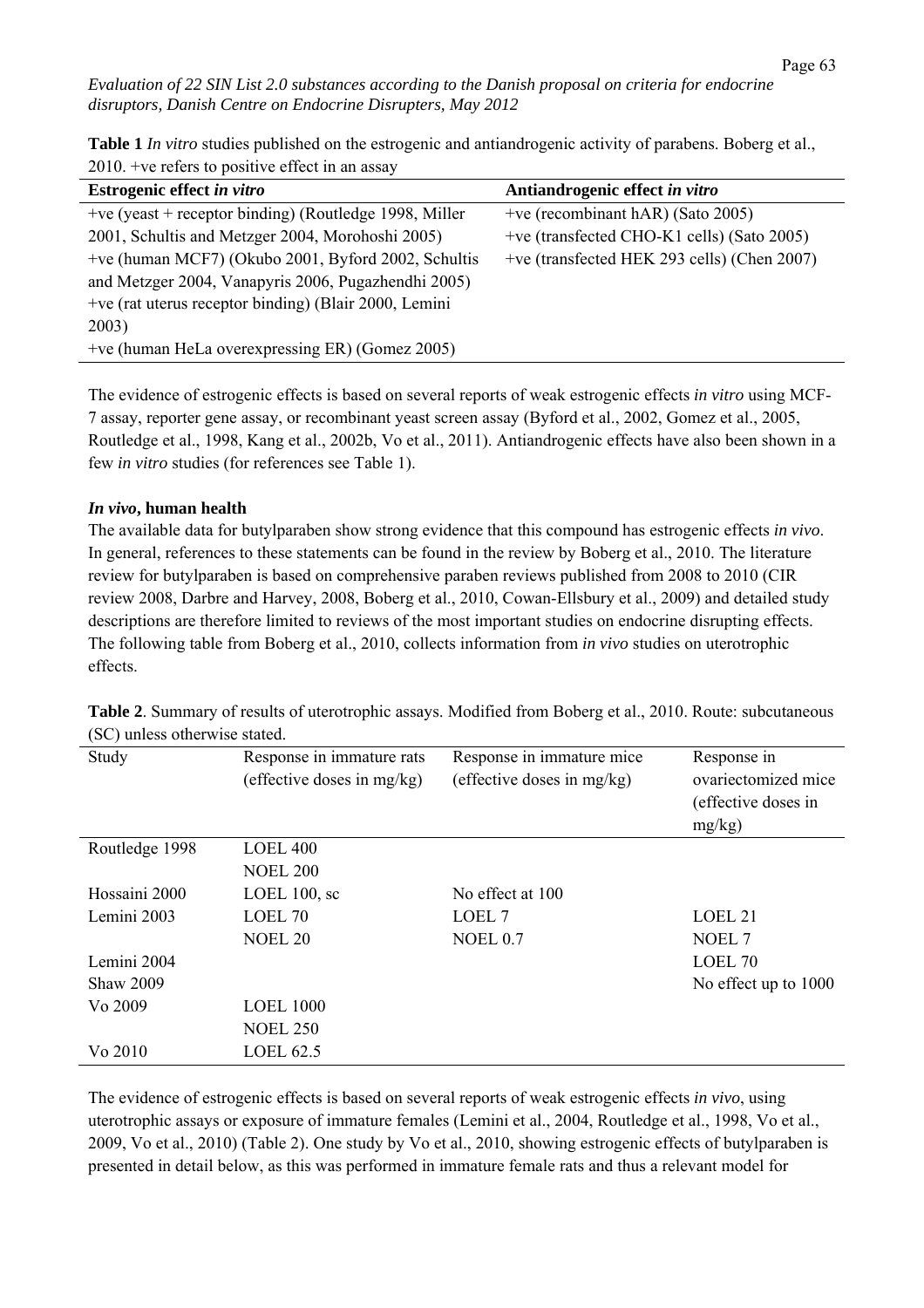exposure of developing humans, i.e. more relevant than uterotrophic assays in ovariectomized animals. No NOAEL was determined in that study but a LOAEL of 62.5 mg/kg bw/day was determined for effects on uterine and ovarian histology. One *in vivo* study has shown adverse effects on sperm counts following subcutaneous exposure in the perinatal period (Kang et al., 2002a), while there are conflicting results on the influence of butylparaben on sperm count/quality following dietary exposure of young males (Hoberman et al., 2008, Oishi et al., 2001). No effects on antiandrogenic endpoints such as fetal anogenital distance were seen in rat studies using fetal exposure (Kang et al., 2002a, Boberg et al., 2008, Taxvig et al., 2008). There are no consistent signs of thyroid toxicity (Vo et al., 2010).

The evidence of effects on male reproduction is based primarily on the findings by Kang et al., 2002a, showing effects on semen quality following perinatal exposure. In contrast, the studies by Oishi et al., 2001 and Hoberman et al., 2008, are not considered sufficient to reach conclusions on whether butylparaben can affect male rat reproduction following peripubertal exposure. Subcutaneous exposure was applied in the study by Kang et al., 2002, and this is considered a relevant exposure route as humans are exposed to parabens by dermal application. However, when evaluating studies using subcutaneous as well as oral exposure it should be noted that internal doses in the experimental animal will be different from internal doses in humans following dermal application. In general, however, effects seen at either exposure route can be considered relevant in the hazard identification.

### Detalied study summaries are provided below:

**Kang et al., 2002**. Pregnant SD rats were exposed subcutaneously to 100 or 200 mg/kg bw/day of butylparaben from GD 6 to PND 20. Reduced sperm count and reduced motility of sperm was observed in both dose groups, and no NOAEL could be determined. Testis and prostate weights relative to brain weights were reduced, but not in a dose-related manner and the authors did not list organ weights relative to body weights. No effects on male or female anogenital distance were observed. The age of vaginal opening was significantly earlier in the 100 mg/kg group than in controls, but only slightly earlier in the 200 mg/kg group compared to controls. This study shows clear adverse reproductive effects of butylparaben. The lack of effect on anogenital distance and the possible effect on vaginal opening may point to the mode of action being estrogenic rather than anti-androgenic.

**Oishi et al., 2001**. Three-week old male Wistar rats were exposed to dietary doses of 0.01%, 0.1% and 1.0% of butylparaben corresponding to approximately 10, 100 and 1000 mg/kg bw/day for 8 weeks. Daily sperm production (testis sperm counts) as well as epididymal cauda sperm counts were reduced in a dose-related manner at all applied doses. Serum testosterone was reduced at 100 and 1000 mg/kg bw/day showing a doseresponse relationship. Body weight was not statistically significantly reduced. Relative epididymis weight was reduced at 100 and 1000 mg/kg bw/day with a dose-response relationship. Absolute, but not relative weight of the seminal vesicle was reduced at 1000 mg/kg. Thus, the LOAEL was 10 mg/kg bw/day, and no NOAEL could be determined. This study has some shortcomings as rat body weights at study start were unusually high; 50–52 g at PND 19–21 compared to the expected 40 g at that age. Standard deviations for testosterone measurements were unusually low and mean sperm counts in rats were in the high end of historical control data. As the raw data were not available for review by the European Union Scientific Committee on Consumer Products (SCCP), they acknowledge some doubt about the result of this study (SCCP 2006).

**Hoberman et al., 2008.** Hoberman et al. performed a repeat study of the study by Oishi from 2001 by exposing 3-week old male Wistar rats to dietary doses of 10, 100 and 1000 mg/kg bw/day of butylparaben for 8 weeks. This study was performed under GLP conditions and included a higher number of animals than the Oishi study. The authors reported "no adverse effects" at all dose levels concluding a NOAEL of 1000 mg/kg bw/day. However, serum testosterone was reduced significantly after 3 weeks of dosing at 100 and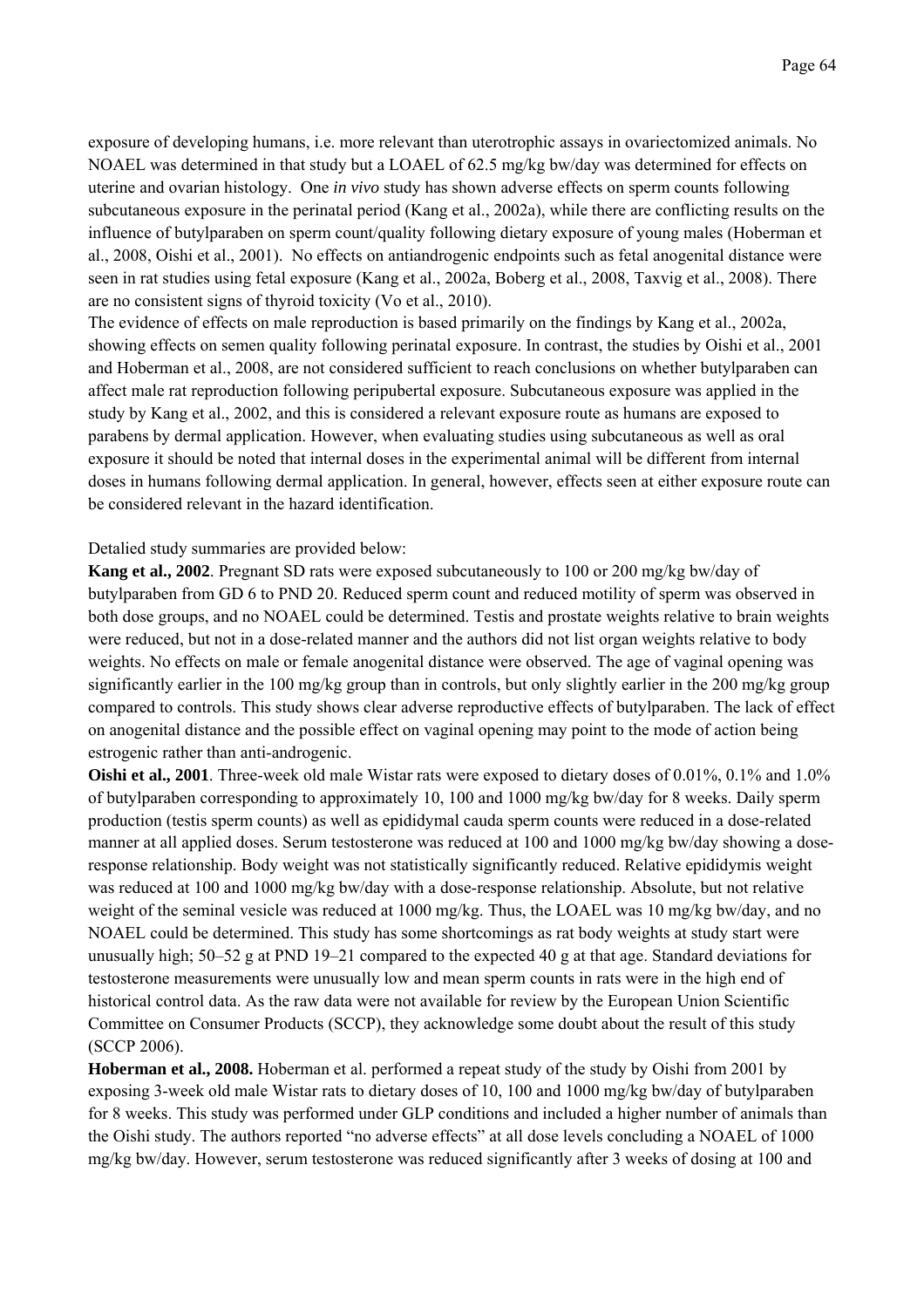1000 mg/kg bw/day. In the paper is stated that this was due to two high outliers in the control group, but examination of raw data reveals that the effect is still statistically significant in the highest dose group after removing the two outliers from the control group. The effects on testosterone levels at week 3 may be important to the masculinization of the rats taking place at this age (prepuberty, 6 weeks of age) and may be regarded as adverse. The SCCP have evaluated the study report on this butylparaben study and conclude that due to several shortcomings the study "cannot be considered as scientifically valid" (SCCP 2006). **Taxvig et al., 2008**.Pregnant Wistar rats were orally exposed to 200 or 400 mg/kg bw/day of butylparaben from gestation day 7 to 21. No changes in anogenital distance or serum levels of testosterone or progesterone were observed in fetuses, and no changes in plasma T3, T4, 17alpha-hyroxyprogesterone or progesterone levels were detected. Butylparaben increased growth in the T-screen assay indicating interference with thyroid receptors. Progesterone levels were elevated at the highest tested dose (30 uM) in an *in vitro* assay investigating influences on hormone production in adrenal cells (H295R assay), whereas no effects on estradiol or testosterone production were seen.

**Vo et al., 2010**. Effects of 6 parabens were compared in a female pubertal assay in rats. Female SD rats were orally exposed to 62.5, 250 or 1000 mg/kg bw/day of butylparaben from postnatal day 21 to 40 (4 weeks), and reproductive endpoints were examined at postnatal day 40. No changes in age at vaginal opening or changes in estrous cycles were observed for butylparaben, but the uterine epithelium was thickened at all three doses. This was also seen for isobutylparaben, propylparaben and isopropylparaben but not for the short-chain parabens methyl- and ethylparaben. Liver weights were increased at all doses and relative thyroid weight was increased at the lowest dose only, but serum T4 was not significantly altered. Histological evaluation of ovaries showed increased numbers of cystic follicles, and decreased numbers of corpora lutea.

### *In vivo***, ecotoxicity**

Three relevant ecotoxicology studies with butylparaben have been performed. Increases in average plasma vitellogenin levels were seen at oral exposure to 9 mg butylparaben/kg/2 day in rainbow trout. Vtg induction after injection of butylparaben had a LOEC of 100 mg/kg and Vtg induction after water exposure to BP had a LOEC of 201 µg/l. Daphnia magna reproduction declined with a LOEC of 2.6 mg/l.

### Study summaries are provided below:

**Pedersen et al 2000**: The widely used phenolic preservative butylparaben was tested for the ability to evoke an oestrogenic response *in vivo*. Vitellogenin induction in sexually immature rainbow trout (*Oncorhynchus mykiss*) was used as an oestrogen-specific endpoint after two injections of the compound (day 0 and 6). Vitellogenin was measured in blood at day 0, 6 and 12. Butylparaben had oestrogenic potency comparable to bisphenol A with a LOEC of 100 mg/kg.

**Alslev et al 2005**: The estrogenic effect of butylparaben was investigated in a rainbow trout *Oncorhynchus mykiss* test system. Butylparaben was administered orally to sexually immature rainbow trout every second day for up to 10 days in doses between 4 and 74 mg/kg/2 day and in the water at 35 and 201 mg/l for 12 days. Plasma vitellogenin was measured before and during the exposures and the concentrations of butylparaben in liver and muscle were determined at the end of experiments. Increases in average plasma vitellogenin levels were seen at oral exposure to 9 mg butylparaben/kg /2 day. The ED50 values for increase in vitellogenin synthesis were 46, 29 and 10.5 mg butylparaben/kg/2 day, respectively, at day 3, 6 and 12. Exposure to 201 µg butylparaben/l increased vitellogenin synthesis, but exposure to 35 µg/l did not. Butylparaben showed little tendency to bioaccumulation in rainbow trout; less than 1‰ of the total amount of butylparaben administered orally at 51 mg/kg/2 day over the 12 days experimental period was retained in liver at the end of the experiment. After 12 days exposure to 35 and 201 µg butylparaben/l, plasma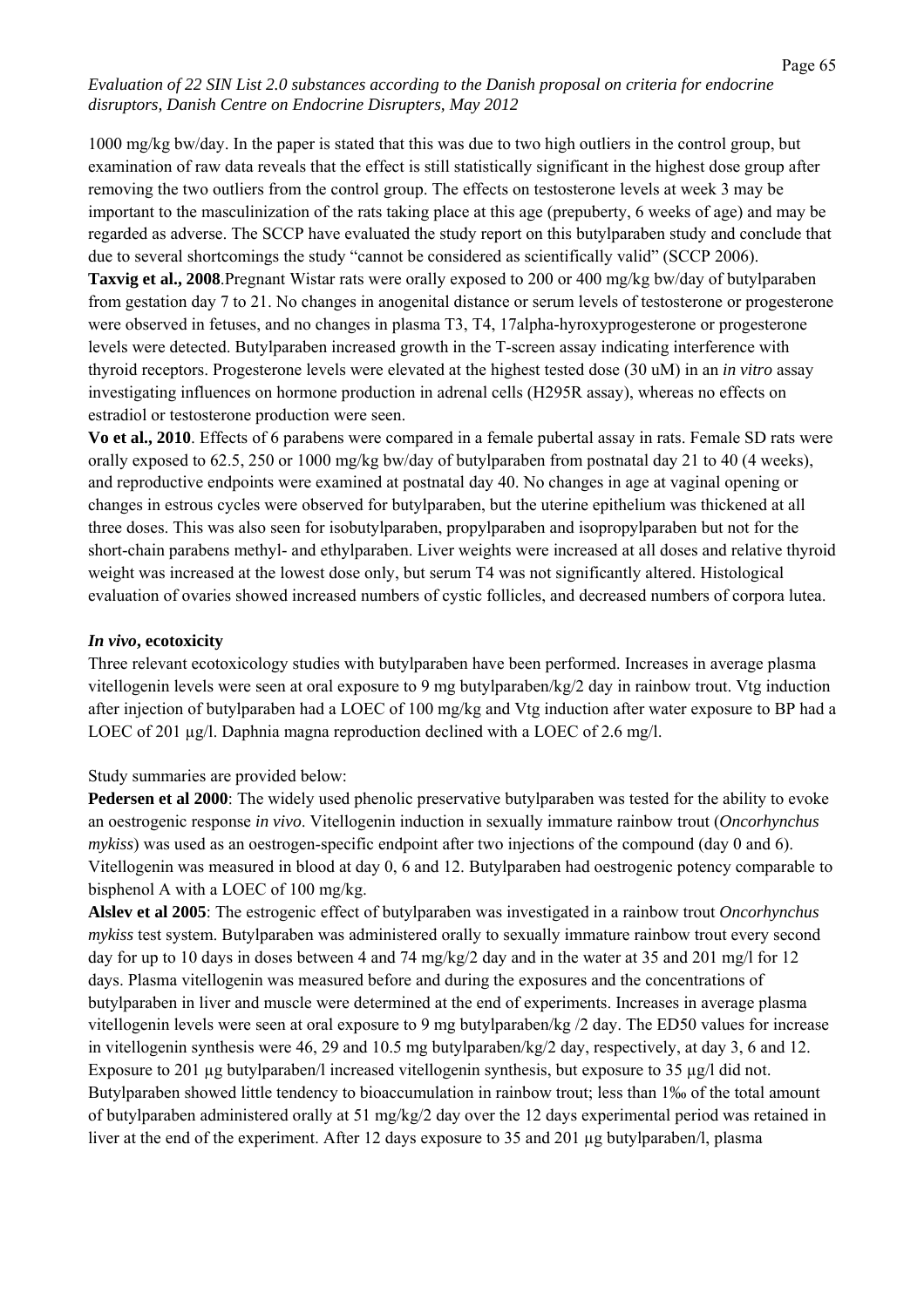concentrations were 9 and 183  $\mu$ g/l, respectively, and for the fish exposed to 201  $\mu$ g/l there was a positive correlation between concentrations of vitellogenin and butylparaben in the plasma.

**Dobbins et al 2009**: Standardized acute and subchronic endpoints in larval fish (*Pimephales promelas*) and cladoceran (*Daphnia magna*) models were examined for seven different parabens (methyl-, ethyl-, isopropyl- , propyl-, isobutyl-, butyl-, benzylparaben), which encompassed a range of log P values. Butylparaben 48 h median lethal concentration values (LC50) were 5.3 mg/L in D. magna and 4.2 mg/L in fathead minnow. Growth and reproduction in D. magna had lowest-observed-effect concentrations (LOECs) of 0.2 mg/L and 2.6 mg/L, respectively. Fathead minnow growth was adversely affected at 1.0 mg/L.

# **Weight of evidence for ED and Category**

A few human studies have indicated weak associations between increased paraben exposure and markers for human reproductive health. However the knowledge in this area is very limited.

Based on *in vivo* and *in vitro* studies, butylparaben can be placed in Category 2a, as a suspected endocrine disrupter, as there is evidence of an estrogenic mode of action *in vivo* that is suspected to be linked to adverse effects *in vivo*. However, the findings of reduced sperm counts following perinatal exposure is considered as an adverse effect where an ED mode of action is highly plausible and therefore Category 1 is considered appropriate.

In ecotoxicological studies, based on the confirmed Vtg induction in multiple studies and the adverse effect on daphnia reproduction, butylparaben could be evaluated as an ED in Category 1 but as reproduction is not endocrine specific, a test with an endocrine specific adverse endpoint is needed (e.g. sex ratio) before this paraben could be evaluated as an ED in category 1. Therefore, butylparaben is evaluated as suspected ED (Category 2A).

Based on the combined evidence from *in vivo*, *in vitro*, ecotoxicological and human studies, butylparaben is evaluated as an ED in **Category 1**.

According to the DE-UK criteria, categorization as an endocrine disrupter of very high regulatory concern is based on the dose level at which severe adverse effects are observed. For subchronic studies with oral dosing, effects at 10 mg/kg bw/day and below leads to a classification as an endocrine disrupter of very high regulatory concern. No NOAEL can be determined for butylparaben. A LOAEL of 100 mg/kg bw/day in the study by Kang et al., 2002, provides the main evidence of adverse effects, but as no NOAEL is determined in that study, this study cannot be used for a robust conclusion on potency. A study by Oishi et al., 2001, showed effects on semen quality at 10 mg/kg bw/day after 4 weeks dosing, but uncertainties on this study makes it impossible to judge whether this LOAEL can be regarded as an overall LOAEL. If this LOAEL for an adverse reproductive effect related to endocrine disruption is used, then this fulfills the DE/UK pontency criteria for an endocrine disrupter of high regulatory concern. However, this is regarded as unclear.

# **References, human data**

Calafat AM, Ye X, Wong LY, Bishop AM, Needham LL (2010) Urinary concentrations of four parabens in the U.S. population: NHANES 2005-2006. *Environ Health Perspect* **118**: 679-685 Frederiksen H, Jorgensen N, Andersson AM (2011) Parabens in urine, serum and seminal plasma from healthy Danish men determined by liquid chromatography-tandem mass spectrometry (LC-MS/MS). *J Expo Sci Environ Epidemiol* **21**: 262-271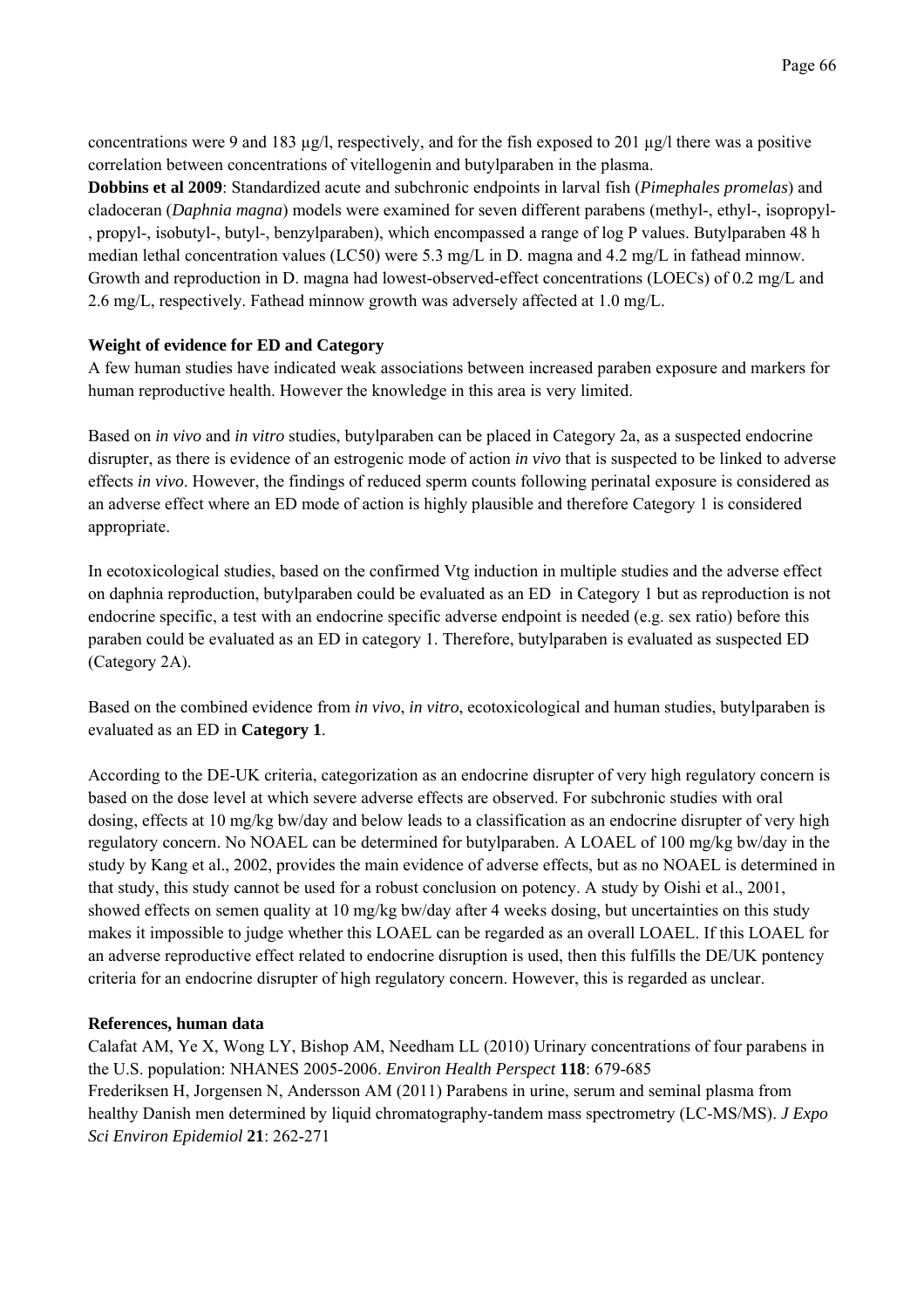Meeker JD, Yang T, Ye X, Calafat AM, Hauser R (2011) Urinary concentrations of parabens and serum hormone levels, semen quality parameters, and sperm DNA damage. *Environ Health Perspect* **119**: 252-257 Wolff MS, Teitelbaum SL, Pinney SM, Windham G, Liao L, Biro F, Kushi LH, Erdmann C, Hiatt RA, Rybak ME, Calafat AM (2010) Investigation of relationships between urinary biomarkers of phytoestrogens, phthalates, and phenols and pubertal stages in girls. *Environ Health Perspect* **118**: 1039-1046 Unpublished data (poster abstracts):

Sabatini ME, Smith KW, Ford J, Ehrlich SR, Toth TL, Hauser R (2011) Urinary paraben concentrations and *in vitro* ferterlization (IVF) outcomes. Fertility and Sterility **96** (3), **Suppl.:** 1, S154-S154 Smith KW, Dimitriadis I, Ehrlich S, Ford J, Berry KF, Souter I (2011) The association of urinary paraben concentrations with measures of ovarian reserve among patients from a fertility center. Fertility and Sterility **96** (3), **Suppl.:** 1, S197-S197

# **References,** *in vitro* **and** *in vivo*

Blair RM, Fang H, Branham WS, Hass BS, Dial SL, Moland CL, Tong W, Shi L, Perkins R, Sheehan DM. The estrogen receptor relative binding affinities of 188 natural and xenochemicals: structural diversity of ligands. Toxicol Sci 2000; 54(1):138-153.

Boberg, J., Taxvig, C., Christiansen, S., and Hass, U., 2010. Possible endocrine disrupting effects of parabens and their metabolites. Reproductive Toxicology 30, 301-312.

Byford JR, Shaw LE, Drew MG, Pope GS, Sauer MJ, Darbre PD. Oestrogenic activity of parabens in MCF7 human breast cancer cells. J Steroid Biochem Mol Biol 2002; 80(1):49-60.

Chen J, Ahn KC, Gee NA, Gee SJ, Hammock BD, Lasley BL. Antiandrogenic properties of parabens and other phenolic containing small molecules in personal care products. Toxicol Appl Pharmacol 2007; 221(3):278-284.

CIR review 2008. Cosmetic Ingredient Review. Final amended report on the safety assessment of Methylparaben, Ethylparaben, Propylparaben, Isopropylparaben, Butylparaben, Isobutylparaben, and Benzylparaben as used in cosmetic products. Int J Toxicol 2008; 27 Suppl 4:1-82.

Cowan-Ellsberry CE, Robison SH. Refining Aggregate Exposure: Example using Parabens. Regul Toxicol Pharmacol 2009.

Darbre, P.D. and Harvey, P.W., 2008. Paraben esters: review of recent studies of endocrine toxicity, absorption, esterase and human exposure, and discussion of potential human health risks. Journal of Applied Toxicology 28, 561-578.

Gomez E, Pillon A, Fenet H, Rosain D, Duchesne MJ, Nicolas JC, Balaguer P, Casellas C. Estrogenic activity of cosmetic components in reporter cell lines: parabens, UV screens, and musks. J Toxicol Environ Health A 2005; 68(4):239-251.

Hossaini A, Larsen JJ, Larsen JC. Lack of oestrogenic effects of food preservatives (parabens) in uterotrophic assays. Food Chem Toxicol 2000; 38(4):319-323.

Lemini C, Jaimez R, Avila ME, Franco Y, Larrea F, Lemus AE. *In vivo* and *in vitro* estrogen bioactivities of alkyl parabens. Toxicol Ind Health 2003; 19(2-6):69-79.

Lemini C, Hernandez A, Jaimez R, Franco Y, Avila ME, Castell A. Morphometric analysis of mice uteri treated with the preservatives methyl, ethyl, propyl, and butylparaben. Toxicol Ind Health 2004; 20(6- 10):123-132.

Lemini C, Silva G, Timossi C, Luque D, Valverde A, Gonzalez-Martinez M, Hernandez A, Rubio-Poo C, Chavez LB, Valenzuela F. Estrogenic effects of p-hydroxybenzoic acid in CD1 mice. Environ Res 1997; 75(2):130-134.

Miller D, Wheals BB, Beresford N, Sumpter JP. Estrogenic activity of phenolic additives determined by an *in vitro* yeast bioassay. Environ Health Perspect 2001; 109(2):133-138.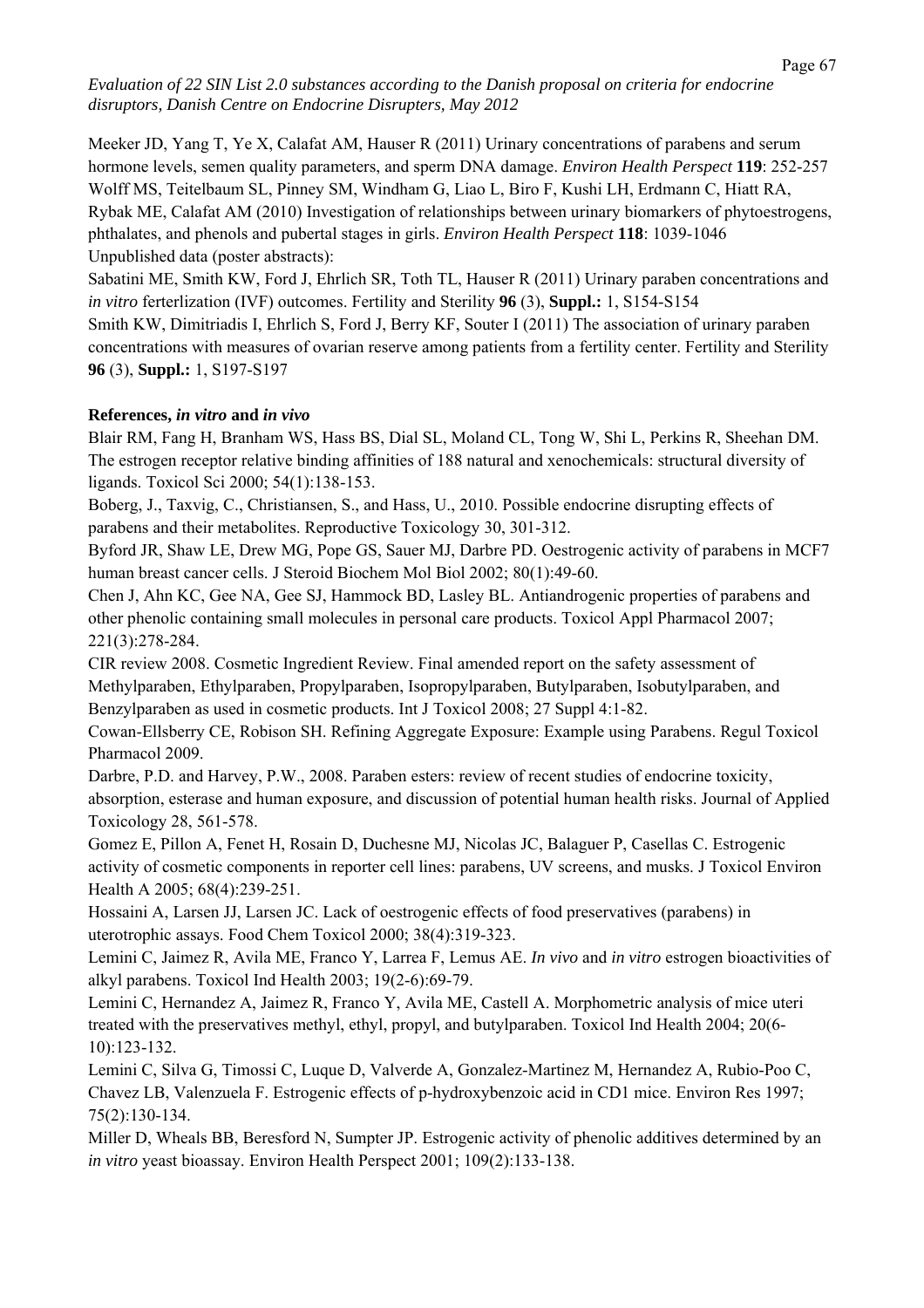Morohoshi K, Yamamoto H, Kamata R, Shiraishi F, Koda T, Morita M. Estrogenic activity of 37 components of commercial sunscreen lotions evaluated by *in vitro* assays. Toxicol *In vitro* 2005; 19(4):457- 469.

Oishi S. Effects of propyl paraben on the male reproductive system. Food Chem Toxicol. 2002 Dec; 40(12): 1807-13.

Okubo T, Yokoyama Y, Kano K, Kano I. ER-dependent estrogenic activity of parabens assessed by proliferation of human breast cancer MCF-7 cells and expression of ERalpha and PR. Food Chem Toxicol 2001; 39(12):1225-1232.

Routledge EJ, Parker J, Odum J, Ashby J, Sumpter JP. Some alkyl hydroxy benzoate preservatives (parabens) are estrogenic. Toxicol Appl Pharmacol 1998; 153(1):12-19.

Satoh K, Nonaka R, Ohyama K, Nagai F. Androgenic and antiandrogenic effects of alkylphenols and parabens assessed using the reporter gene assay with stably transfected CHO-K1 cells (AR-EcoScreen System). J Health Sci 2005; 51(5):557-568.

Schultis T, Metzger JW. Determination of estrogenic activity by LYES-assay (yeast estrogen screen-assay assisted by enzymatic digestion with lyticase). Chemosphere 2004; 57(11):1649-1655.

Taxvig C, Vinggaard AM, Hass U, Axelstad M, Boberg J, Hansen PR, Frederiksen H, Nellemann CL. Do parabens have the ability to interfere with steroidogenesis? Toxicological Sciences 2008; 106(1): 206-13 Vanparys C, Maras M, Lenjou M, Robbens J, Van BD, Blust R, De CW. Flow cytometric cell cycle analysis allows for rapid screening of estrogenicity in MCF-7 breast cancer cells. Toxicol *In vitro* 2006; 20(7):1238- 1248.

Vo, T.T.B., Yoo, Y.M., Choi, K.C., and Jeung, E.B., 2010. Potential estrogenic effect(s) of parabens at the prepubertal stage of a postnatal female rat model. Reproductive Toxicology 29, 306-316.

# **References, ecotoxicology**

Alslev, B., Korspaard, B., and Bjerregaard, P., 2005. Estrogenicity of butylparaben in rainbow trout Oncorhynchus mykiss exposed via food and water. Aquatic Toxicology 72, 295-304.

Dobbins, L.L., Usenko, S., Brain, R.A., and Brooks, B.W., 2009. Probabilistic Ecological Hazard Assessment of Parabens Using Daphnia Magna and Pimephales Promelas. Environmental Toxicology and Chemistry 28, 2744-2753.

Pedersen, K.L., Pedersen, S.N., Christiansen, L.B., Korsgaard, B., and Bjerregaard, P., 2000. The preservatives ethyl-, propyl- and butylparaben are oestrogenic in an *in vivo* fish assay. Pharmacology & Toxicology 86, 110-113.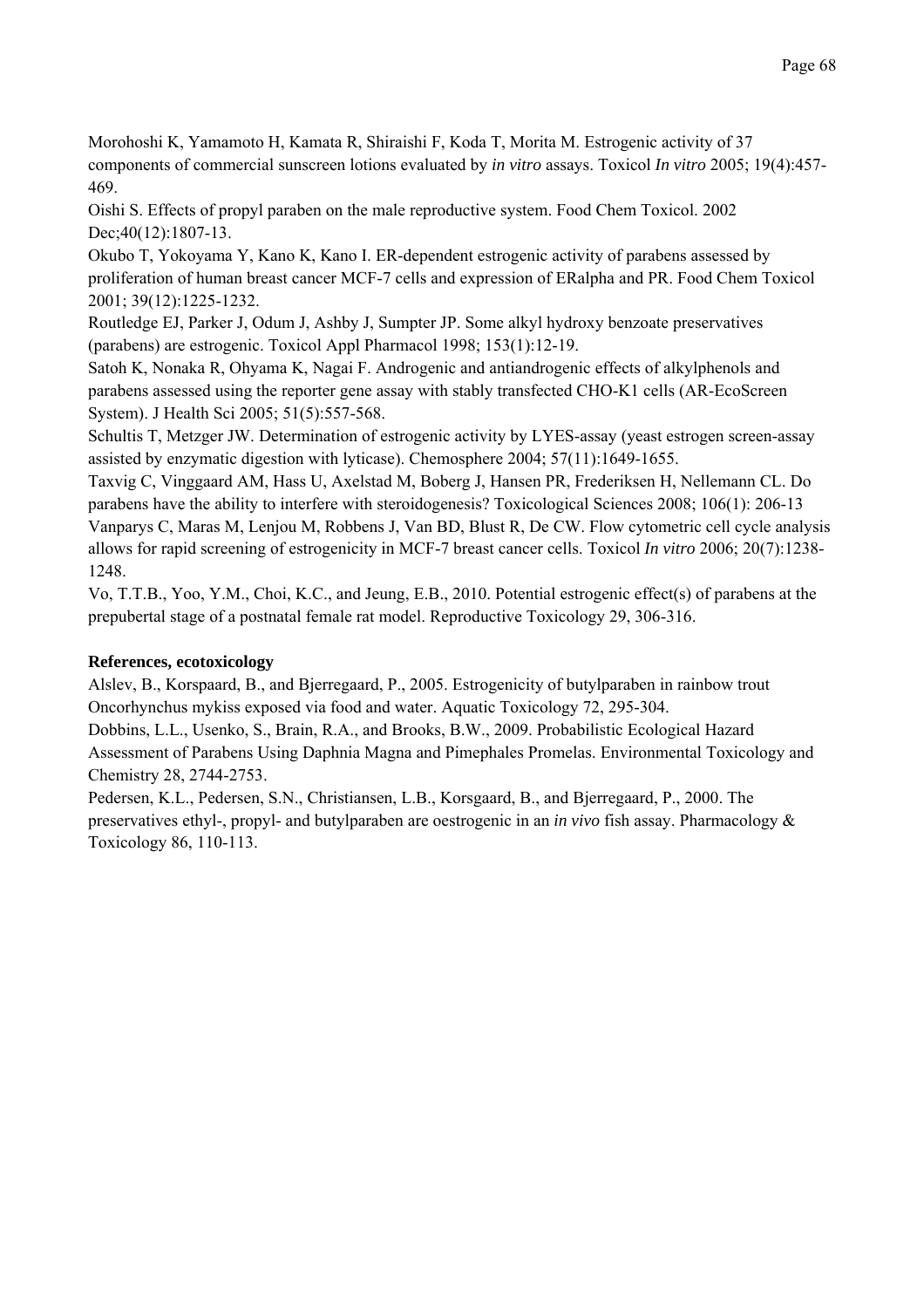## **Dicyclohexyl phthalate (DCHP), CAS No: 84-61-7**

**Synonyms**: Phthalic acid, dicyclohexyl ester; 1,2-Benzenedicarboxylic acid, Dicyclohexyl ester; Benzene-1,2-dicarboxylic acid, Dicyclohexyl ester;

### **Human data**

No relevant human data were found.

### *In vitro* **data**

*In vitro* studies have shown estrogenic effects of DCHP in an assay evaluating growth of estrogen-sensitive MCF-7 cells (Obuko et al., 2003, Hong et al., 2005), whereas studies on estrogen receptor alpha binding did not support an estrogenic mode of action (Yamasaki et al., 2002). A study in H295R adrenal cells revealed that DCHP inhibited CYP21B activity and decreased cortisol secretion (Nakajin et al., 2001). This enzyme is responsible for conversion of 17-OH progesterone to cortisol, and as such is not involved in sex hormone synthesis. It is known that other phthalates can inhibit CYP17, which converts 17-OH progesterone to androstenedione before its conversion to testosterone. CYP17 activity was possibly slightly inhibited by DCHP (Nakajin et al., 2001) and this could further support the proposed mechanism of action that DCHP can inhibit testosterone production.

### *In vivo***, human health**

An overall evaluation of the available literature on DCHP leads to the conclusion that DCHP is an antiandrogen comparable to e.g. DEHP, DBP, DiBP and BBP. Impaired masculinization of male pups is observed following perinatal exposure. Fetal/neonatal anogenital distance is reduced in males, the prevalence of nipple retention is increased, male puberty is delayed, and in adults weights of male reproductive organs are decreased, and altered testis histology and sperm quality is observed (Hoshino et al., 2005, Saillenfait et al., 2009; Yamasaki et al., 2009). In adult animals (F0 of a two-generation study), estrous cycle duration was increased (Hoshino et al., 2005), and this could be interpreted as either an estrogenic or anti-androgenic effect. Exposure of immature rats to DCHP (or other phthalates) did not alter gene and protein levels of the estrogen-regulated protein CaBP-9k, whereas known estrogenic compounds did (Hong et al., 2005), indicating that effects of DCHP are not likely to be related to an estrogenic mode of action. The lowest LOAEL of the studies examining antiandrogenic effects is 20 mg/kg bw/day as observed in the study by Yamasaki et al., 2009. No NOAEL could be determined. No studies have examined whether DCHP impairs testosterone production in fetal testes, but this is suggested to be the mode of action as judged by read-across to compounds such as DEHP, DBP, DiBP and BBP.

In adult animals (F0 of a two-generation study), DCHP was found to increase thyroid and liver weights (Hoshino et al., 2005). This increase in thyroid weight may indicate interference with thyroid hormone system and based on read-across to other structurally comparable phthalates that have also been found to disrupt thyroid function (DEHP, DnOP, DnHexylP), it is likely that DCHP is also a disrupter of the thyroid hormone system. The overall LOAEL for endocrine disrupting effects is 20 mg/kg bw/day based on the study by Yamasaki et al., 2009.

# Detailed study descriptions are provided below:

**Hoshino et al., 2005**. A two-generation study tested the reproductive toxicity of DCHP. Dietary doses of 0, 240, 1200, 6000 ppm were applied corresponding to 0, 14, 70 and 349 mg/kg bw/day during gestation (F0 females) and 0, 21, 104, and 511 for the total study period (F0 females). At 1200 and 6000 ppm, reduced testicular sperm numbers were observed (F1 males), anogenital distance was reduced and nipple retention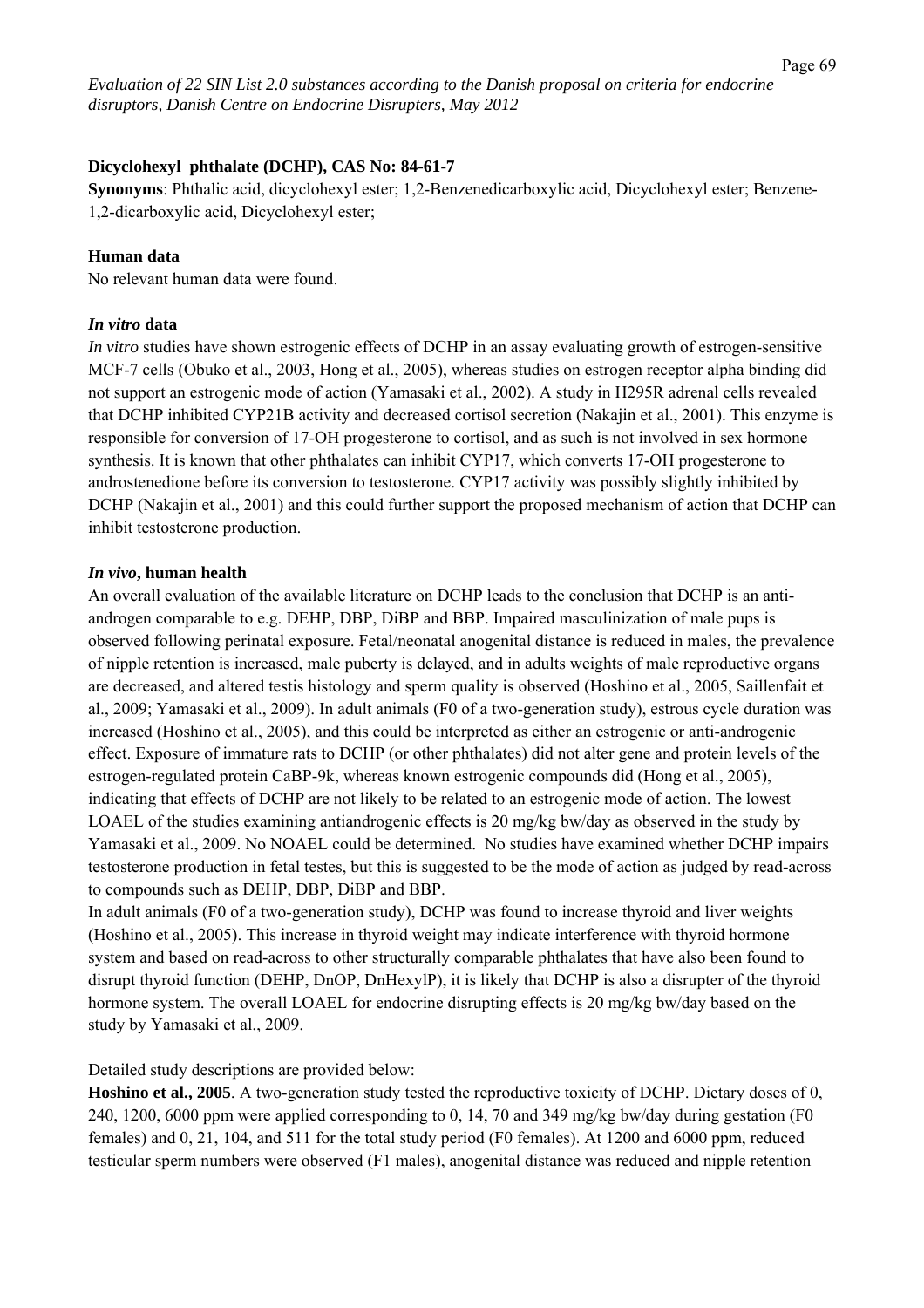increased (F2 males). Anogenital distance and nipple retention was also altered in F1 males at the highest dose level. In the high dose group, increased thyroid weights were seen in d F0 and F1 males, and reduced protstate weight and diffuse or focal atrophy of seminiferous tubules were seen in F1 males. In females, prolonged estrous cycle was noted in the high dose group. This study indicates adverse reproductive effects related to endocrine disruption that can be attributed to an anti-androgenic mode of action. Also the observed effect on thyroid weight indicates that DCHP may be a disrupter of the thyroid.

**Saillenfait et al., 2009.** A developmental study in SD rats was applied to test for developmental toxicity of DnHP and DCHP and included assessment of anogenital distance as an endocrine sensitive endpoint and evaluation of the degree of trans-abdominal testicular migration. Dams were exposed to 0, 250, 500 or 750 mg/kg bw/day of test compounds from gestation day 6 to 20, and fetuses were examined at gestation day 21. Anogenital distance of male fetuses was reduced by DCHP in all dose groups, and this was statistically significant with and without correction for body weight. Decreased body weight of fetuses was only present at the highest dose of DCHP. Testicular migration was not affected by DCHP. This study indicates that

DCHP affects masculinization in a similar way as the known endocrine disrupters DEHP, DBP and BBP. **Yamasaki et al., 2009**. A study using perinatal exposure to DCHP was applied to investigate endocrinemediated effects in offspring. SD rats were exposed by oral gavage to 0, 20, 100, or 500 mg/kg bw/day of DCHP from gestation day 6 to postnatal day 20 (n=10 dams per dose group). In adult offspring, relative prostate weight was decreased in all dose groups, but the effect was only statistically significant at 20 and 500 mg/kg bw/day. Weight of levator ani/bulbocavernosus muscle (LABC) was decreased at 500 mg/kg bw/day. Histological changes in the testis were described in the high dose group (data not shown). Hypospadia was seen in two males of the high dose group. Delayed preputial separation, reduced andogenital distance and an increase in nipple retention were seen in the high dose group. For females, no abnormalities in age of vaginal opening or estrous cycle were observed. No effects on thyroid weights were observed. This study does not deliver a complete set of data, but the evidence of endocrine disrupting effects at the highest dose appears strong. However, it is less clear if any lower dose group also has endocrine disrupting effects. **Yamasaki et al., 2002**. A reporter gene assay was performed for evaluating ERalpha mediated transcriptional activation by 23 chemicals. DCHP did not alter transcriptional activity of ERalpha, i.e. did not appear to be an ER alpha agonist. An immature rat uterotrophic assay was applied to examine estrogenic effects of 23 chemicals including DBP and DCHP. Female SD rats were exposed to subcutaneous doses of 2, 20, and 200 mg/kg bw/day of chemicals at postnatal day 20, 21 and 22 (n=6 rats per dose group). Uterus weight was determined on postnatal day 23. No statistically significant change in uterus weight was seen for DCHP or DBP.

**Yamasaki et al., 2005** reviews a set of parallel two-generation studies on potential endocrine disrupters including the study by Hoshino et al., 2005, and concludes that DCHP is tested positive for endocrine disrupting activity in that study. The observed effects are considered indicative of endocrine disrupting activity (thyroid hypertrophy and increased thyroid weights, reduction of prostate weight, atrophy of seminiferous tubules, decreased male anogenital distance and increased male nipple retention).

**Lake et al., 1982**. (only abstract available for review) A study in young SD rats was performed to examine hepatic and testicular toxicity of DCHP. Rats were exposed to 500-2500 mg/kg bw/day of DCHP for 7 days resulting in hepatic enzyme induction and liver enlargement. Histological examination of the testes revealed testicular damage at 2500 mg/kg bw/day. The metabolite MCHP was found to produce marked testicular atrophy. This study supports that DCHP is a reproductive toxicant and the observed effect are known to be in compliance with an endocrine disrupting mode of action.

**Obuko et al., 2003.** *In vitro* studies in human breast cancer estrogen-sensitive MCF-7 cells were applied to test for estrogenic activity of 19 phthalate diesters or monoesters. 17beta-estradiol and 4OH-tamoxifen were included as positive controls. DCHP showed an inverted-U shaped dose response curve similarly to the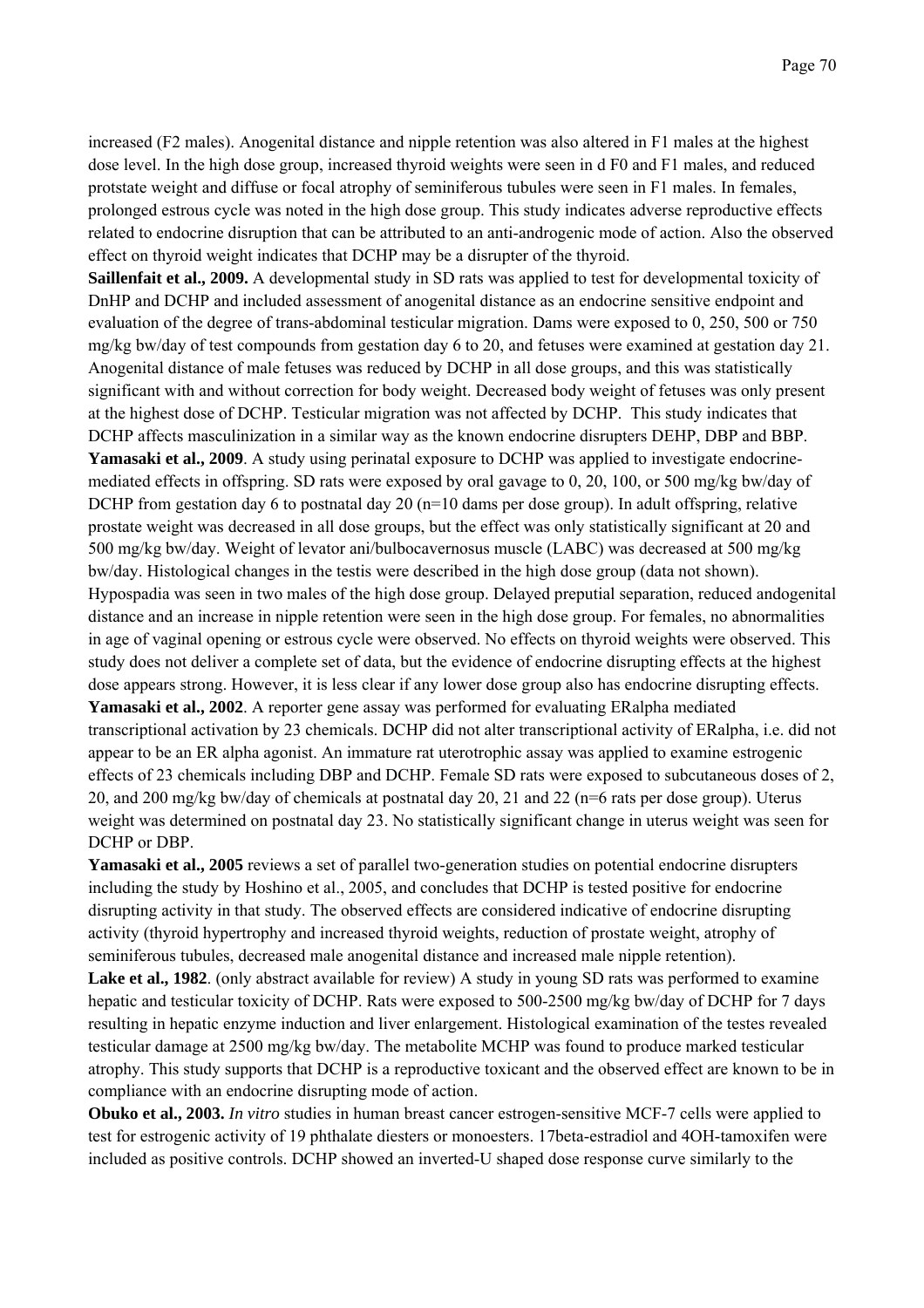known estrogen tamoxifen, but at higher dose level than tamoxifen. Increased proliferation was observed from 10 uM and peaked at 100 uM of DCHP. The monoester for DCHP, MCHP did not induce cell proliferation in that assay. DEHP and BBP were the only other tested phthalates that induced cell proliferation, and this was with lower potency than DCHP. Exposure of cells to the anti-estrogenic compound ICI 182,780 concomitantly with DCHP revealed that DCHP induced cell proliferation could be inhibited by ICI 182,780. This study supports an endocrine disrupting mode of action (estrogen-like effects). **Hong et al., 2005**. An *in vitro* study in human breast cancer estrogen-sensitive MCF-7 cells was applied to test for estrogenic activity of 5 phthalates. DCHP induced cell proliferation from 10 uM, whereas DEHP and DBP induced cell proliferation at 100 uM, and BBP induced cell proliferation already at 1 uM. An *in vivo* study in immature female SD rats was applied to test for influences of estrogenic phthalates on expression of the estrogen-regulated protein CaBP-9k. Females were exposed to test compounds including DCHP at 600 mg/kg bw/day in corn oil by gavage on days 14, 15 and 16 after birth (n=5 rats per dose group). Rats were euthanized at day 17 and uteri collected for Northern blot and Western blot examination of CaBP-9k mRNA and protein expression levels. Results showed that positive controls Ethinyl estradiol and Diethylstilbestrol as well as the weak estrogens Octylphenol and Bisphenol A induced expression of CaBP-9k mRNA and protein levels, whereas none of the tested phthalates including DCHP altered expression of CaBP-9k. This study supports that DCHP may be estrogenic *in vitro* whereas *in vivo* effects were not detected. **Nakajin et al., 2001**. An *in vitro* study in human adrenocortical H295R cells was applied to test for influence of several phthalate esters and alkylphenols on adrenocortical steroidogenesis. Levels of cortisol were measured along with enzyme activity measurements for selected enzymes involved in steroidogenesis, but no assessment of sex hormone levels (estrogen, testosterone, progesterone) were made. Among the phthalates, only DCHP reduced cortisol secretion at the applied concentration of 30 uM (to 76% of control). Furthermore, DCHP inhibited the activity of 21-hydroxylase, CYP21B (to 80% of control), but did not affect any other CYP-family enzymes investigated. A slight but not statistically significant decrease in CYP17 activity was observed at the applied concentration levels up to 25 uM (reduction to 85% of control). This study supports and endocrine disrupting effect of DCHP *in vitro*.

# *In vivo***, ecotoxicity**

In a study by Sugiyama et al., 2005, interference of dicyclohexyl phthalate with the thyroid system of *Xenopus laevis* was investigated. Dicyclohexyl phthalate showed  $T_3$ -antagonistic activity in two *in vitro* assays with *Xenopus laevis* cells. However, dicyclohexyl phthalate did not exhibit T<sub>3</sub>-antagonistic activity in an *in vivo* metamorphosis-based assay.

# **Weight of evidence for ED and Category**

An overall evaluation of the available literature on DCHP leads to the conclusion that DCHP is an antiandrogen comparable to e.g. DEHP, DBP, DiBP and BBP. Impaired masculinization of male pups is observed following perinatal exposure. Thus DCHP fulfills the criteria of being an endocrine disrupter, as several *in vivo* studies have found adverse effects related to an anti-androgenic mode of action, and as a few studies further point to estrogenicity and interference with thyroid function. These findings *in vivo* lead to ED in Category 1.

The *in vivo* ecotoxicity data on dicyclohexyl phthalate does not clearly indicate endocrine disrupting properties.

Based on the combined evidence from the ecotoxicological studies and the *in vitro*, *in vivo* and epidemiological studies, DCHP is evaluated as an ED in **Category 1**.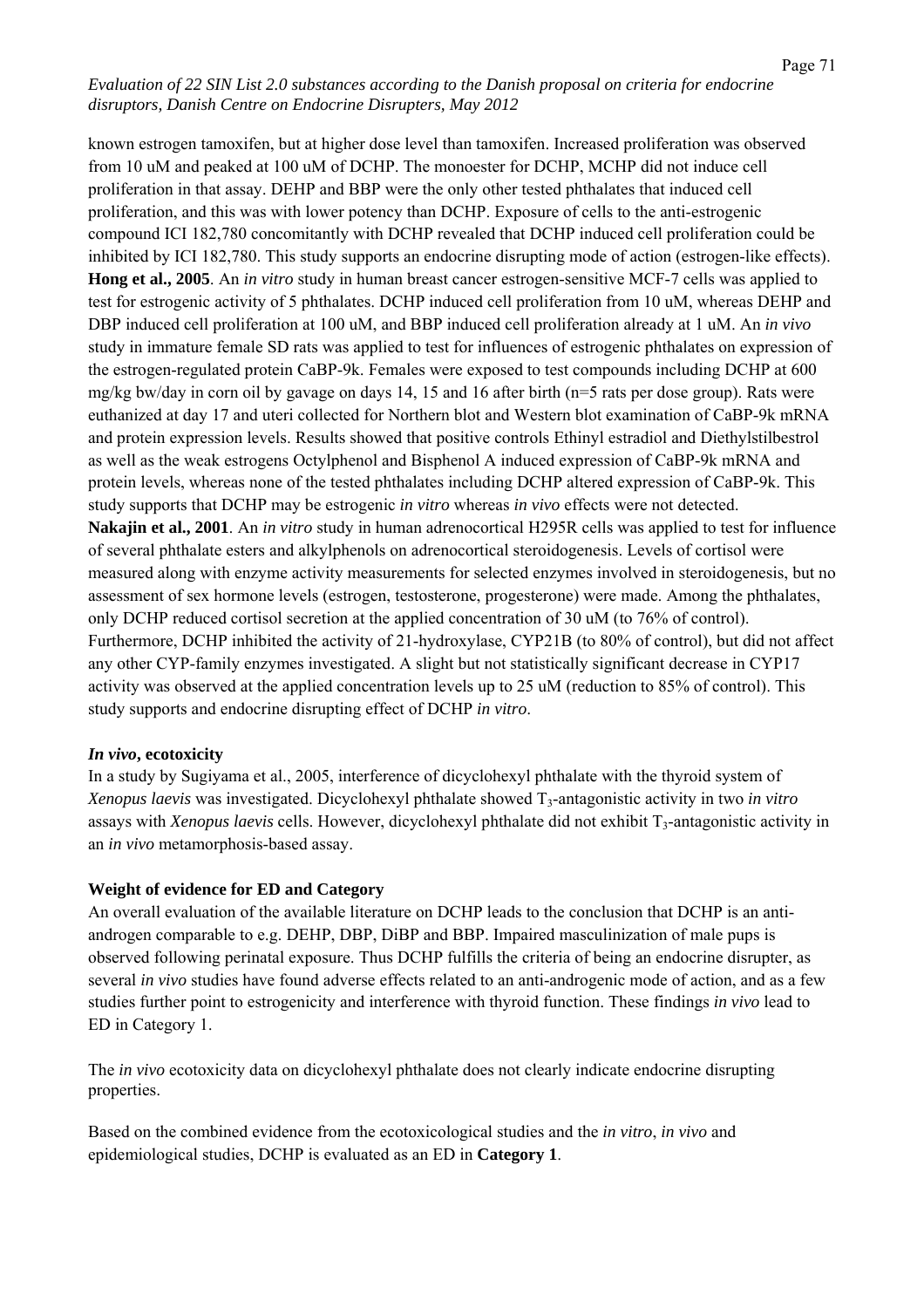According to the DE-UK criteria, categorization as an endocrine disrupter of very high regulatory concern is based on the dose level at which severe adverse effects are observed. For studies with oral dosing, effects at 10 mg/kg bw/day and below leads to a categorization as an endocrine disrupter of very high regulatory concern. As DCHP shows endocrine disrupting effects (reduced prostate weight) at 20 mg/kg bw/day, DCHP may not be categorized as an endocrine disrupter of very high regulatory concern according to DE-UK criteria. However, as the lower end of the dose-response curve is poorly examined for DCHP and no NOAEL has been determined, it is possible that relevant effects may be seen at 10 mg/kg bw/day or lower doses. If an uncertainty factor can be included because no NOAEL is determined, then DCHP can be considered an endocrine disrupter of very high regulatory concern according to the DE-UK potency criteria. Overall, it is evaluated as unclear, whether DHCP will be categorized as an endocrine disrupter of very high regulatory concern according to DE-UK potency criteria.

# **References,** *in vivo* **and** *in vitro*

Hong EJ, Ji YK, Choi KC, Manabe N, Jeung EB. Conflict of estrogenic activity by various phthalates between *in vitro* and *in vivo* models related to the expression of Calbindin-D9k. J Reprod Dev. 2005 Apr; 51(2): 253-63.

Hoshino N, Iwai M, Okazaki Y. A two-generation reproductive toxicity study of dicyclohexyl phthalate in rats. J Toxicol Sci. 2005 Dec;30 Spec No.:79-96.

Lake BG, Foster JR, Collins MA, Stubberfield CR, Gangolli SD, Srivastava SP. Studies on the effects of orally administered dicyclohexyl phthalate in the rat. Acta Pharmacol Toxicol (Copenh). 1982 Sep; 51(3): 217-26.

Nakajin S, Shinoda S, Ohno S, Nakazawa H, Makino T. Effect of phthalate esters and alkylphenols on steroidogenesis in human adrenocortical H295R cells. Environ Toxicol Pharmacol. 2001 Jul;10(3):103-10. Okubo T, Suzuki T, Yokoyama Y, Kano K, Kano I. Estimation of estrogenic and anti-estrogenic activities of some phthalate diesters and monoesters by MCF-7 cell proliferation assay *in vitro*. Biol Pharm Bull. 2003 Aug;26(8):1219-24.

Saillenfait AM, Gallissot F, Sabaté JP. Differential developmental toxicities of di-n-hexyl phthalate and dicyclohexyl phthalate administered orally to rats. J Appl Toxicol. 2009 Aug;29(6):510-21.

Yamasaki K, Okuda H, Takeuchi T, Minobe Y. Effects of in utero through lactational exposure to dicyclohexyl phthalate and p,p'-DDE in Sprague-Dawley rats. Toxicol Lett. 2009 Aug 25;189(1):14-20. Epub 2009 May 3.

Yamasaki K, Takahashi M, Yasuda M. Two-generation reproductive toxicity studies in rats with extra parameters for detecting endocrine disrupting activity: introductory overview of results for nine chemicals. J Toxicol Sci. 2005 Dec;30 Spec No.:1-4.

Yamasaki K, Takeyoshi M, Yakabe Y, Sawaki M, Imatanaka N, Takatsuki M. Comparison of reporter gene assay and immature rat uterotrophic assay of twenty-three chemicals. Toxicology. 2002 Jan 15;170(1-2):21- 30.

# **References, ecotoxicology**

Sugiyama,S., Shimada,N., Miyoshi,H., and Yamauchi,K., 2005. Detection of thyroid system-disrupting chemicals using in vitro and in vivo screening assays in Xenopus laevis. Toxicological Sciences 88, 367-374.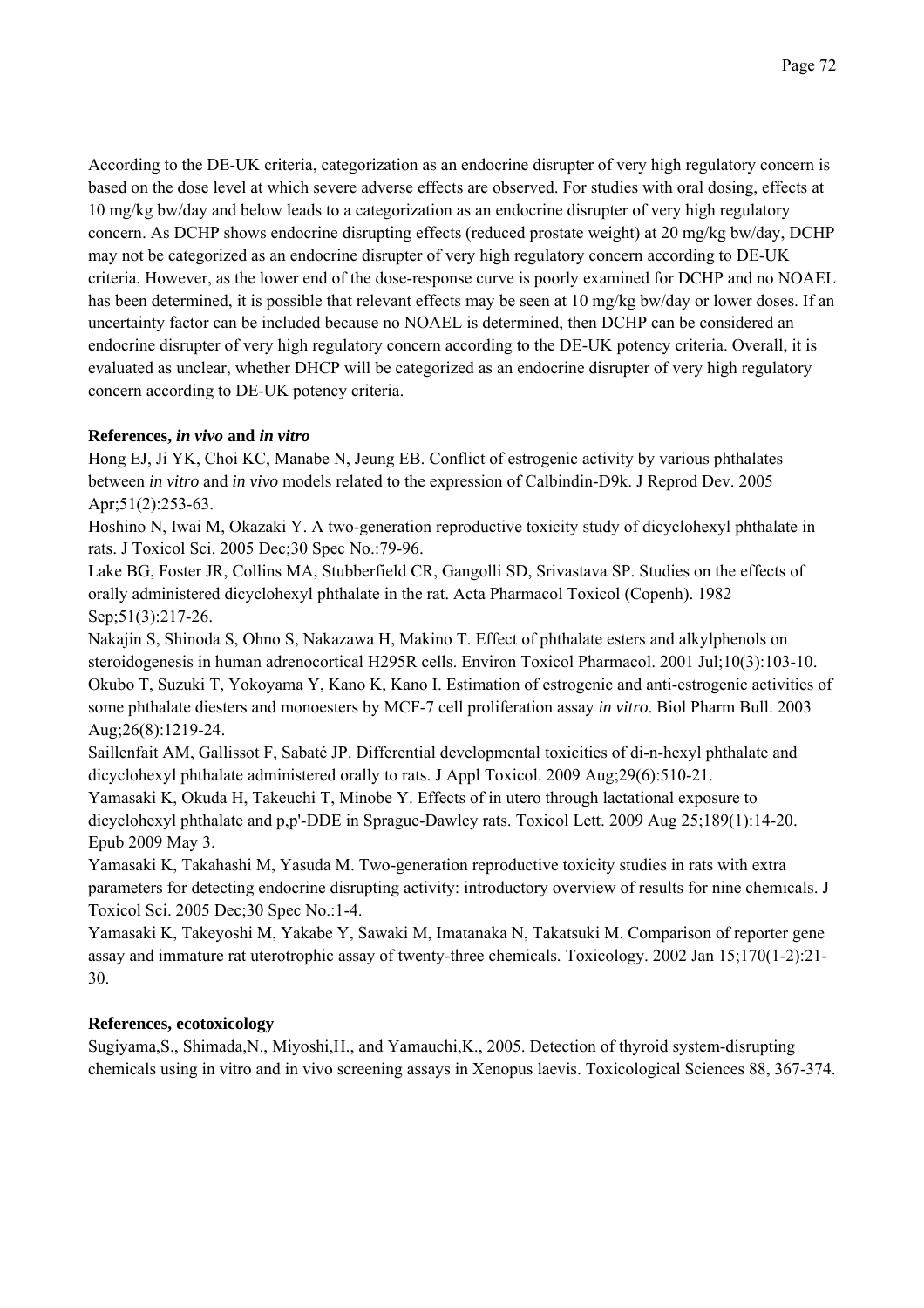# **Di-ethyl phthalate (DEP), CAS 84-66-2**

Synonyms: 1,2-Benzenedicarboxylic acid, diethyl ester; o-Benzenedicarboxylic acid diethyl ester; o-Bis(ethoxycarbonyl)benzene; Diethyl 1,2-benzenedicarboxylate; Diethyl o-phenylenediacetate; Diethyl ophthalate; Di-n-ethyl phthalate; DPX-F5384; Ethyl phthalate; Phthalic acid, diethyl ester

## **Human data**

Associations between DEP exposure and clinical outcomes have been studied in several human studies as summarised in the table below:

| Study                       | Study group                                                                | findings                                                                                                                                                                                                                                                                                                           |
|-----------------------------|----------------------------------------------------------------------------|--------------------------------------------------------------------------------------------------------------------------------------------------------------------------------------------------------------------------------------------------------------------------------------------------------------------|
| Swan et al. 2005 (and 2008) | Prenatal maternal spot<br>urine samples $(n=85)$                           | Maternal prenatal urinary MEP concentrations<br>negatively associated (p=0.017) with AGD in<br>the newborn sons. Same association observed<br>for MBP                                                                                                                                                              |
| Main et al. 2006            | Breast milk ( $n=130$ ) from<br>mothers of cryptorchid and<br>control boys | No difference between cases and controls. MEP<br>concentration in breast milk correlated to<br>increased SHBG, decreased free testosterone<br>and increased LH/free testosterone ratio. Same<br>trends were seen for MBP                                                                                           |
| Boas et al. 2010            | Spot urine, children aged<br>4-9 years $(n=845)$                           | MEP urine concentration negatively associated<br>with total $T_3$ serum levels in girls but not boys.<br>Also negatively associated with free $T_3$ when<br>unadjusted but this association is no longer<br>significant after creatinin adjustment                                                                 |
| Frederiksen et al. 2012     | First morning urine, girls<br>aged 6-19 years                              | No association between urinary MEP<br>concentrations and timing of breast<br>development or pubic hair were observed<br>although association to delayed pubic hair<br>development were seen for several of the other<br>phthalate metabolites measured.                                                            |
| Stahlhut et al. 2007        | NHANES men $> 18$ y<br>$(n=+650)$                                          | Urinary MEP concentration significantly<br>positively associated with waist circumference<br>and with insulin resistance (HOMA). Urinary<br>MEP levels explained 0.4% of the variation in<br>waist circumference and 1.5% of the variation<br>of HOMA. Other phthalate metabolites showed<br>similar associations. |
| Duty et al. 2003            | Spot urine, men (n=168)                                                    | Urinary MEP concentration (gravidity adjusted)<br>was significantly positively associated with<br>DNA damage of sperm (comet assay). The<br>association was only seen for MEP and not for<br>other phthalates measured.                                                                                            |
| López-Carrillo et al. 2010  | First morning urine from                                                   | Urinary MEP concentration significantly higher                                                                                                                                                                                                                                                                     |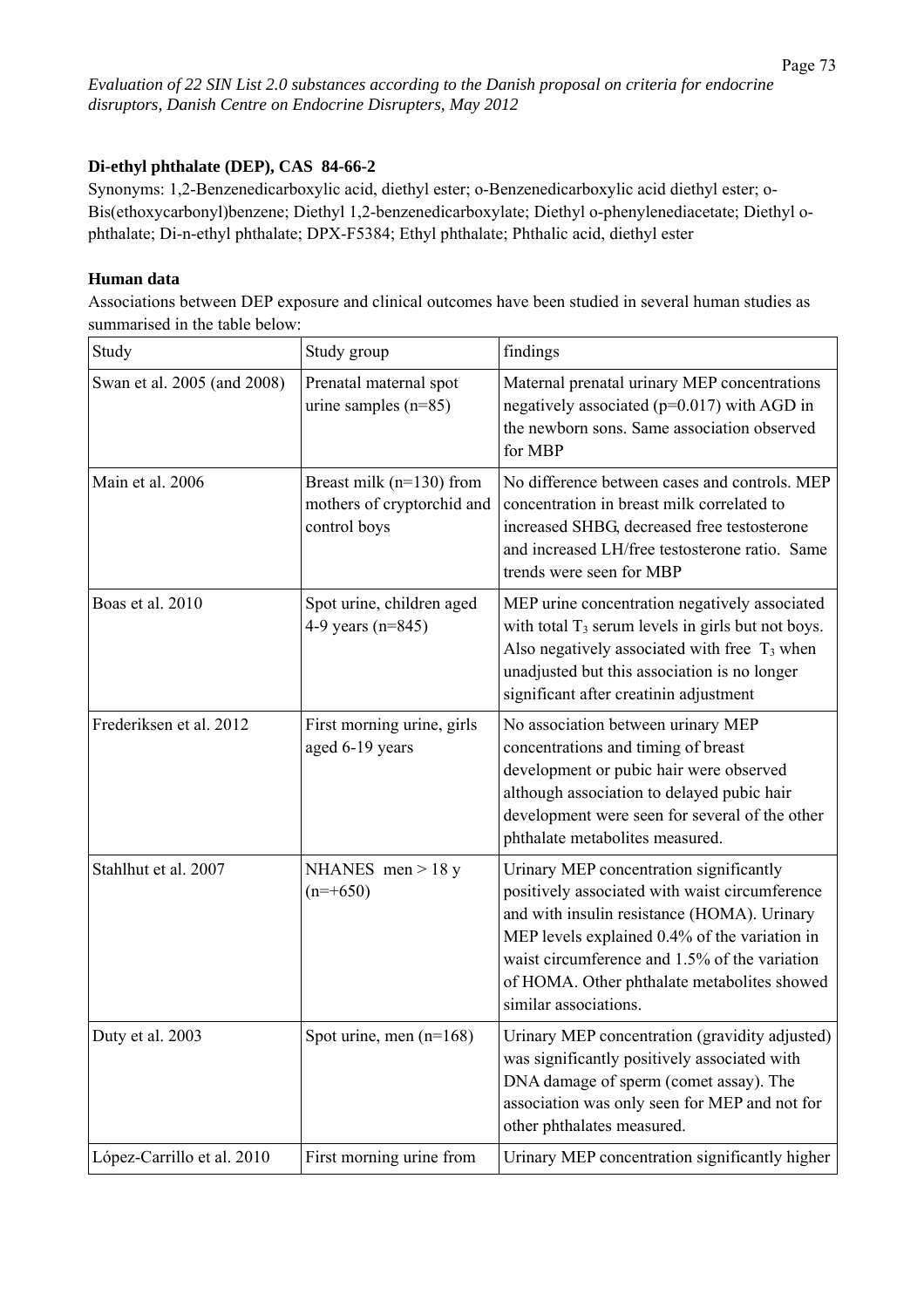|                    | 233 women with breast<br>cancer and 221 aged and<br>area matched controls.<br>Urine sample obtained<br>before start of treatment | in the case group compared to controls.<br>For some of the other phthalate metabolites<br>(e.g. MBP) the reverse is seen.                                                                                                                                                                                                                                   |
|--------------------|----------------------------------------------------------------------------------------------------------------------------------|-------------------------------------------------------------------------------------------------------------------------------------------------------------------------------------------------------------------------------------------------------------------------------------------------------------------------------------------------------------|
| Tranfo et al. 2012 | Spot urine from 56 infertile<br>couples and 56 fertile<br>couples                                                                | Higher urinary levels of MEP were found in the<br>infertile couples compared to the fertile<br>couples. Both the male and the female partners<br>contributed to this difference.<br>Causes of infertility in the case group were:<br>endometriosis 32%, unknown female factor<br>57%, tubal disease 20%, anovulation 32%,<br>abnormalities in the semen 14% |
| Rozati et al. 2008 | Serum from infertile<br>women with and without<br>endometriosis (n=99 cases<br>and 135 age-matched<br>controls)                  | Authors claim they found significantly higher<br>levels of several diester phthalates including<br>DEP in serum of the women with endometriosis<br>- however, it seems as they used wrong<br>statistics. Also potentially problems with<br>measuring diesters in serum samples. This is<br>not a good study and the results should be<br>excluded.          |

In addition, there are also studies with negative findings in relation to sperm quality.

For some of the observed MEP exposure - out-come associations there is no clear explanatory mechanism, e.g. there is no experimental data showing that DEP/MEP cause DNA damage. Also for some out-comes the same associations were seen as well for other phthalate metabolites present at the same time. Often good correlation can be seen between the concentrations of different phthalates in the same sample although generally MEP is less correlated than the metabolites of the more lipophilic phthalates. This could be due to a different exposure pattern of DEP or a different pharmacokinetics of DEP compared to the more lipophilic phthalates. Nevertheless, as MEP is present together with other phthalates showing same associations it may be difficult to differentiate between the contributions of the different metabolites. However, in Stahlhut et al. they modelled the effect of the individual metabolites and MEP in it self seemed to have the strongest association to increased insulin resistance. In Swan et al. and Main et al. very similar associations were seen for MEP and MBP.

# *In vitro* **data**

*In vitro* studies showing weak estrogenic effects of some phthalate esters such as DEHP, DBP, BBP and DCHP do not show estrogenic effects of DEP (Hong et al., 2005, Obuko et al., 2003). However, other studies show weak estrogenic effect of DEP *in vitro* at high concentrations (Harris et al., 1997, Oh et al., 2006, Parveen et al., 2008). Examination of estrogen responsive genes in an MCF-7 cell proliferation assay show estrogenic activity of DEP and correlations in gene expression patterns were seen for DEP and 17betaestradiol (Parveen et al., 2008). Reporter gene assays for ERalpha and ERbeta did not show activation by DEP. Thus, DEP may have a weakly estrogenic mode of action, although results are conflicting.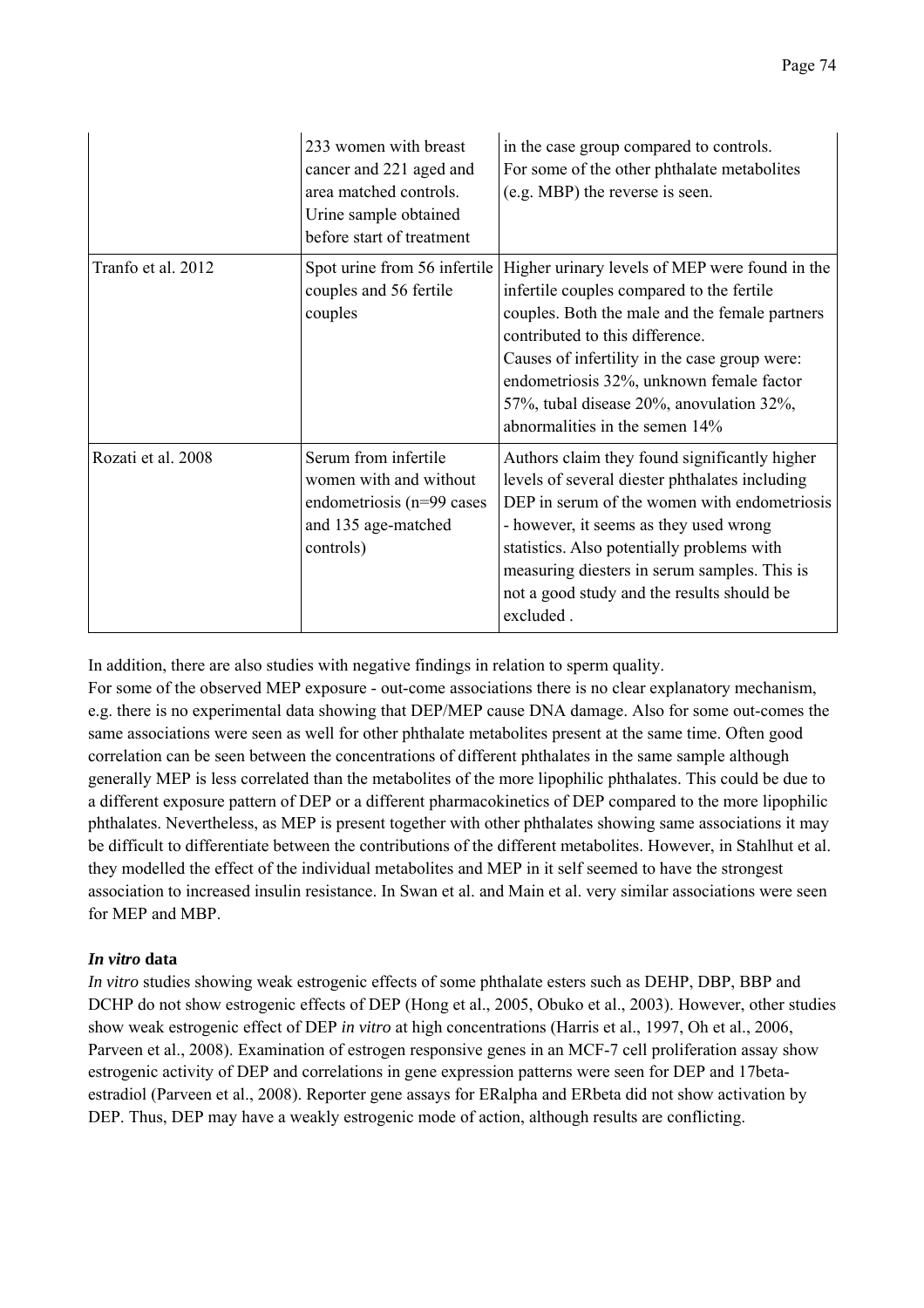### *In vivo* **human health**

A large number of studies on endocrine related endpoints have been performed for DEP, and as results are unequivocal, a comprehensive (though not necessarily complete) review of the available literature is presented. Overall, findings of reduced testosterone levels, delayed vaginal opening and increased incidence of abnormal sperm in a two-generation study (Fujii et al., 2005) point to endocrine disruption, but several other studies show that DEP does not share the same anti-androgenic mode of action as DEHP, DBP, BBP, DPP and DiBP and does not affect e.g. anogenital distance, fetal testosterone production, fetal testicular gene expression, nipple retention, and reproductive organ weights. Two other studies describe effects of DEP on semen quality, but it is not the same parameters that are altered in the three studies. Sperm concentration is affected in the one generation study described by Lamb et al., 1987; sperm linearity is altered in the 28-daystudy by Kwack et al., 2009, and incidence of abnormal sperm is increased in the two-generation study by Fujii et al., 2005. Other studies including an enhanced 28-day study (Shiraishi et al., 2006) did not detect any sperm quality changes, but as data were not presented in the manuscript, the possibility of effects of DEP on sperm quality remains controversial.

Detailed study summaries are provided below.

**Brown et al., 1978**: A study on dietary exposure of rats showed increased relative testis weights in males exposed for 2, 6 or 16 weeks to 5% DEP in the diet. As these males also had significantly lower absolute weights this was not considered dose related.

**Foster et al., 1980**: This study compared the effects of large doses of 6 phthalate esters including DEP in male rats exposed orally to 2 g/kg bw/day for 4 days. No testicular damage (histology or zink content) was found for DEP, whereas DnPentyl phthalate and DnHP produced testicular atrophy and lowered testicular zink content.

**Foster et al., 1983**. A study comparing the reproductive toxic phthalate DPP with DEP showed that DEP did not alter testicular levels of various CYP450 enzymes (17alpha-hydroxylase, 17-20 lyase, 17beta dehydrogenase), whereas DPP did. In that study, young SD rats were exposed for 2 or 4 days with 7.2 mmol/kg bw/day of DEP or DPP (approximately 1600 and 2200 mg/kg bw/day, respectively). The number of animals per dose group is not noted. This study using high doses further supports the evidence that DEP does not share the same mode of action as other reproductive toxic phthalates. In several subsequent studies, low levels of testicular CYP450 enzymes have been shown in fetal testes of rats exposed to antiandrogenic phthalates by using gene expression analysis or immunohistochemistry.

**Fujii et al., 2005**: A large (n=24) two generation study was performed using dietary exposure to DEP at 600, 3000, and 15000 ppm (dam intake 51, 255, 1297 mg/kg bw/day). An increased incidence of abnormal sperm and tailless sperm was observed in F0 males at 3000 ppm, but not 15000 ppm, and in F1 males at 3000 and 15000 ppm (showing dose-response relationship). No other changes in sperm quality or testicular or epdididymal sperm number were seen.

Body weights of offspring during lactation and age at pinna detachment and incisor eruption was reduced at 15000 ppm. Age at vaginal opening was delayed at 15000 ppm in females, and no change in preputial separation was observed in males. In F0 males, epididymis weight (absolute but not relative) was reduced, and liver weights (relative but not absolute) were increased. In F1 parental males liver weights (abs and rel) were increased at 15000 ppm, thyroid weights (abs and rel) were increased at 3000 ppm, but not at 15000 ppm. Adrenal gland weight was decreased at 15000 ppm in F0 (absolute weight), but decreased in F1 males (relative weight). No changes in reproductive organ weights of adult F1 males were observed. Females had increased liver weights at 15000 ppm (abs and rel, F0 and F1). F1 females had increased kidney weights (abs and rel). Analyses of liver enzymes in F0 males showed significant increases in microsomale CYP3a2 and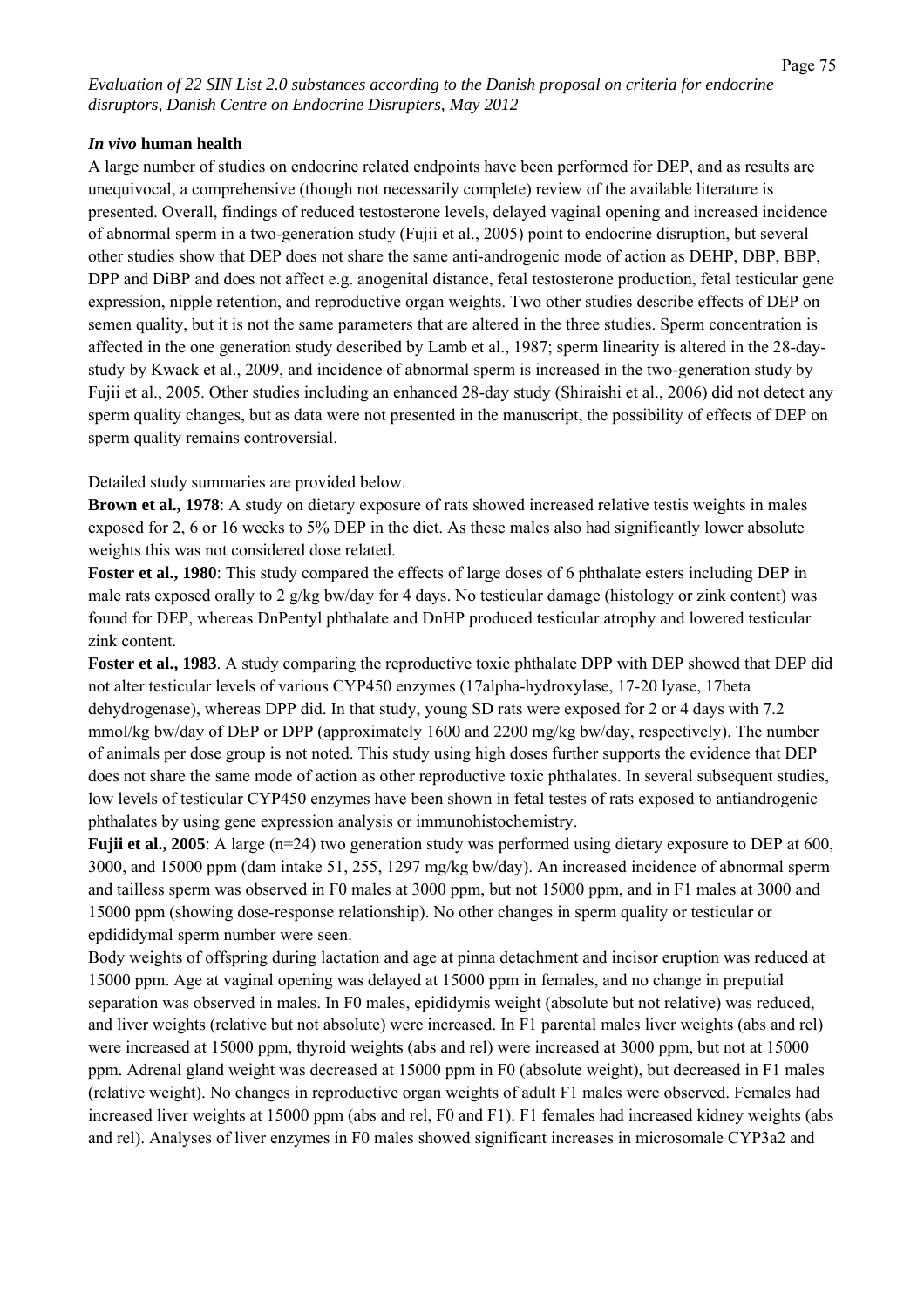CYP4a1 content at 15000 ppm. Hormone analyses showed decreased testosterone in F0 males at 3000 ppm and 15000 ppm, but showing no clear dose-response relationships.

At weaning, body weight was reduced in the highest dose group (F1 and F2), and several organ weights were changed, possibly due to the general reduction in body weight. Among these, it is noted that in F1 males absolute prostate weight was significantly reduced, whereas a slight decrease in relative prostate weight was not statistically significant. In F2 males, only slight reductions in absolute and relative prostate weights were seen, and this was not statistically significant. Weights of thyroids, epididymides, testes and seminal vesicles were not reduced. For females, in should be noted that uterus weight at weaning was reduced in F1 (absolute, not relative), and F2 (abs and rel) in the highest dose group. F2 females also had significantly lower relative uterus weights at weaning in the 3000 ppm group.

This study appears to be robust and shows that if DEP has any effect on reproductive development, then these effects are subtle, but could be related to an endocrine disrupting mode of action. It is noted in the discussion, that a preliminary study showed decreased prostate weight and increased liver weights and attributed this to enhanced activity of steroid-metabolic enzymes in the liver. The authors also note that the increase in CYP3a2 content could be related to changes in steroid metabolism. The decrease in serum testosterone levels, however, is not regarded as an adverse effect by the authors, as no change in reproductive capacity is seen (Fujii et al., 2005). However, it is well known that rats have a better reproductive capacity than humans, and that effects on rat semen quality does not necessarily affect rat reproduction. The observed slight changes in semen quality (increased incidence of abnormal sperm) at the top dose in F0 and F1 males, the reduction of testosterone levels in F0 males, and the subtle changes in prostate weights (F1 males and reported preliminary study) could be dose related and attributed to slight anti-androgenic activity of DEP. This is possibly due to enzyme induction in the liver at the top dose. It should be noted that the possible effect of DEP is seen at much higher doses than effects of other anti-androgenic phthalates, and that effects such as decreased AGD were not found, indicating much lower potency of DEP than e.g. DEHP, DBP, and BBP.

**Gray et al., 2000,** examined the effects of perinatal exposure to 6 phthalates on several endpoints known to be affected by anti-androgens. DEHP, BBP, DINP, DEP, DMP and DOTP were administered at 750 mg/kg bw/day from GD 14 to PND 3 (n=3 for DEP). DEP did not alter male AGD, reproductive organ weights, incidence of reproductive malformations, or induce nipple retention in males, whereas changes in these parameters were seen with DEHP and BBP, and nipple retention and increased incidence of malformations were seen with DINP. It should be noted that only 12 males from 3 litters exposed to DEP were examined in this study, and that this number may be too low to give any useful information on changes in rare findings such as changes in the incidence of malformations. In comparison, the weakly antiandrogenic phthalate DINP induced reproductive malformations in a low number of animals (4 of 52 examined males), but did not have any effects on anogenital distance or reproductive organ weights (similarly to DEP). This study is not sufficiently large to conclude on effects of DEP on the incidence of reproductive

malformations, but clearly does contribute to the evidence that DEP does not have the same reproductive effects as DEHP and BBP at the applied dose.

**Harris CA, et al., 1997**. The estrogenic activity of phthalate esters was tested *in vitro* in a yeast recombinant assay, expressing hER and lac-Z reporter gene. An estrogenic response was seen for five tested phthalate diesters (BBP, DBP, DIBP, DEP and DINP), whereas some monoester metabolites were inactive. The estrogenic potency of DEP was 0.0000005 compared to the potency of 1 for 17beta-estradiol. Maximum response was 30% at 1 mM compared with 17beta-estradiol and thus the maximum response was comparable to that of DBP and DiBP. This study shows that DEP is has weak estrogenic effects *in vitro*.

**Hong et al., 2005.** An *in vitro* study in human breast cancer estrogen-sensitive MCF-7 cells was applied to test for estrogenic activity of 5 phthalates. DEP did not induce cell proliferation, whereas BBP, DCHP,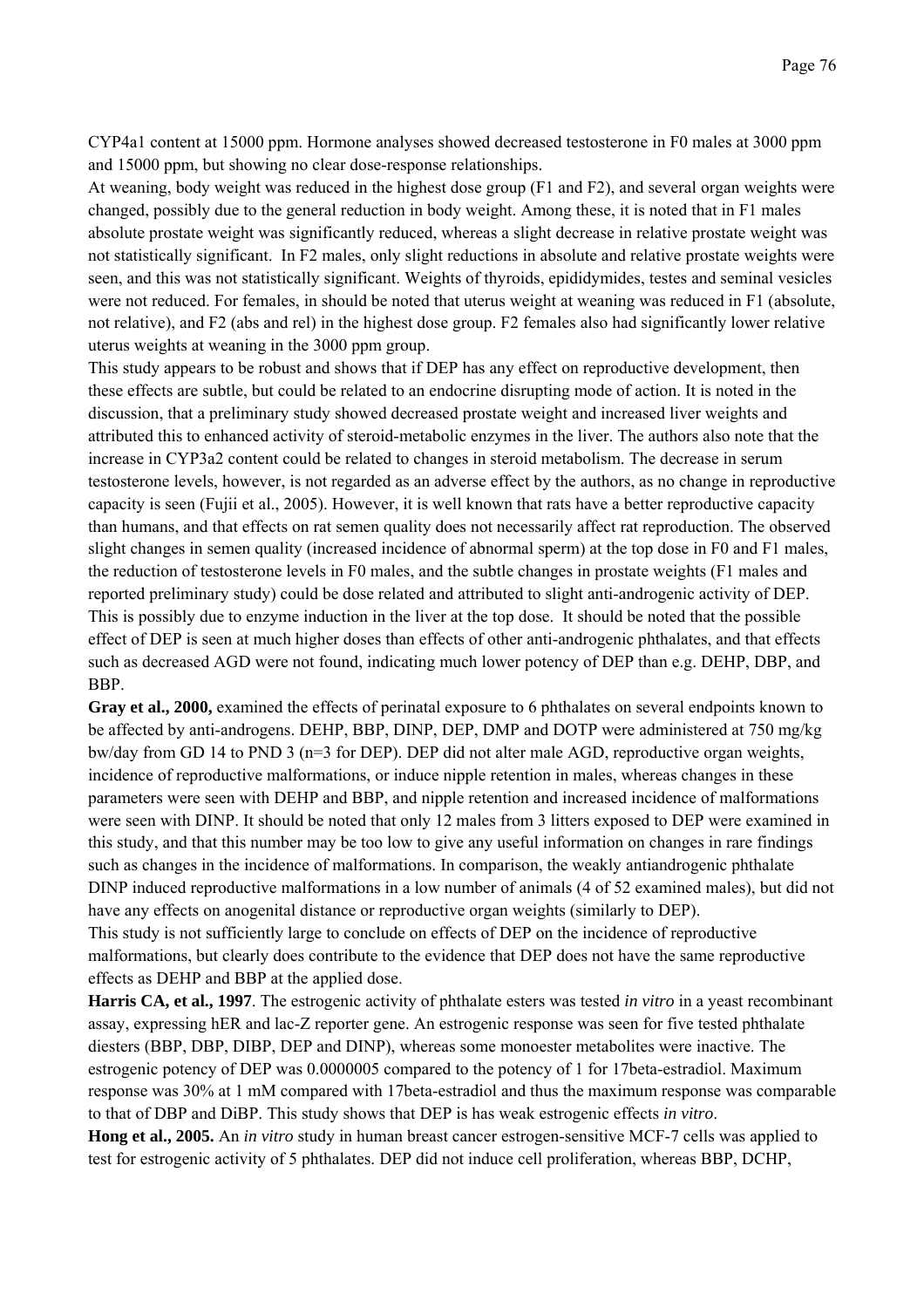DEHP, and DBP induced cell proliferation from 1, 10, 10, and 100 uM, respectively. An *in vivo* study in immature female SD rats was applied to test for influences of estrogenic phthalates on expression of the estrogen-regulated protein CaBP-9k. Females were exposed to test compounds including DEP at 600 mg/kg bw/day in corn oil by gavage on days 14, 15 and 16 after birth (n=5 rats per dose group). Rats were euthanized at day 17 and uteri collected for Northern blot and Western blot examination of CaBP-9k mRNA and protein expression levels. Results showed that positive controls Ethinyl estradiol and Diethylstilbestrol as well as the weak estrogens Octylphenol and Bisphenol A induced expression of CaBP-9k mRNA and protein levels, whereas none of the tested phthalates including DEP altered expression of CaBP-9k. These studies indicate no estrogenic activity of DEP.

**Howdeshell et al., 2008**. Pregnant SD rats were exposed to six different phthalates (BBP, DEHP, DBP, DiBP, DPP, or DEP) from GD 8 to 18 ( $n=3$  for DEP in the two highest dose groups). DEP did not affect testosterone production in fetal rats at doses of 100, 300, 600, or 900 mg/kg/day.

This study indicates that DEP does not share the same mode of action as reproductive toxic phthalates, i.e. reducing fetal testicular testosterone production. It may be noted that the study includes a low number of litters, and that only one parameter, testicular testosterone production is investigated, whereas e.g. blood or testis levels of testosterone, anogenital distance or gene expression of enzymes involved in steroidogenesis were not measured.

**Kwack et al., 2009.** This 28-day study in 4-week-old rats compared the toxicity of several phthalate esters and their monoester metabolites at a dose level of 500 mg/kg bw/day for both diesters and monoesters. DEP was found to induce a significant reduction in sperm linearity, but although slight decreases in sperm concentrations and sperm motility were also seen, these apparent decreases were not statistically significant (reduction to 84% and 76% of control values, respectively). However, exposure to the metabolite MEP did reduce sperm concentration and sperm motility significantly (reduction to 59% and 44% of control values, respectively). Sperm linearity was reduced to 82% (\*) and 88% (NS) of control values by DEP and MEP, respectively. Weights of testes or epididymides were not changed by DEP or MEP in that study. It may be noted that the molar weight of MEP (194 g/mol) is much lower than the molar weight of DEP (282 g/mol) so that the molar dose is higher for MEP than for DEP, and that this could in part explain the more marked effect of MEP than DEP on sperm count and sperm motility, although differences in bioavailability of the active metabolite (probably MEP) and kinetics may also contribute to the observed differences.

**Lamb et al., 1987**. Toxicities of four phthalates were compared in continuous breeding studies. Increased absolute prostate weight and decreased sperm concentration was seen in adult offspring (F1) exposed to 2.5 % DEP in the diet corresponding to estimated 2500 mg/kg bw/day. No changes in other sperm parameters were affected, whereas other phthalate esters affected several sperm parameters. These measures were only made for the highest dose group. This study shows possible effects of DEP on sperm concentration at high doses, but the pattern of effects is not comparable to the other tested phthalates (DBP, DnHP, DEHP), which also affected sperm motility and abnormality rate, and decreased rather than increased weights of reproductive organs including prostate. This may point to a different mechanism of action of DEP compared to the known potent reproductive toxic phthalates.

Liu et al., 2005. A study of gene expression changes in fetal rat testes after exposure to different phthalates revealed that DEP (and DMP and DOTP) did not induce the same changes in gene expression as DEHP, DBP, BBP and DPP. DEP did not change anogenital distance in male fetuses, whereas DEHP, DBP, BBP and DPP did. In that study, pregnant SD rats were exposed to 500 mg/kg bw/day of the respective phthalates from GD 12 to 19, and testicular gene expression was examined by microarray and RT-PCR at GD 19 (n= 5 in phthalate groups and n=10 in control group).

This study supports the evidence that DEP does not influence fetal testicular development in the same manner as the known reproductive toxic phthalates. This study may not be the most sensitive to detect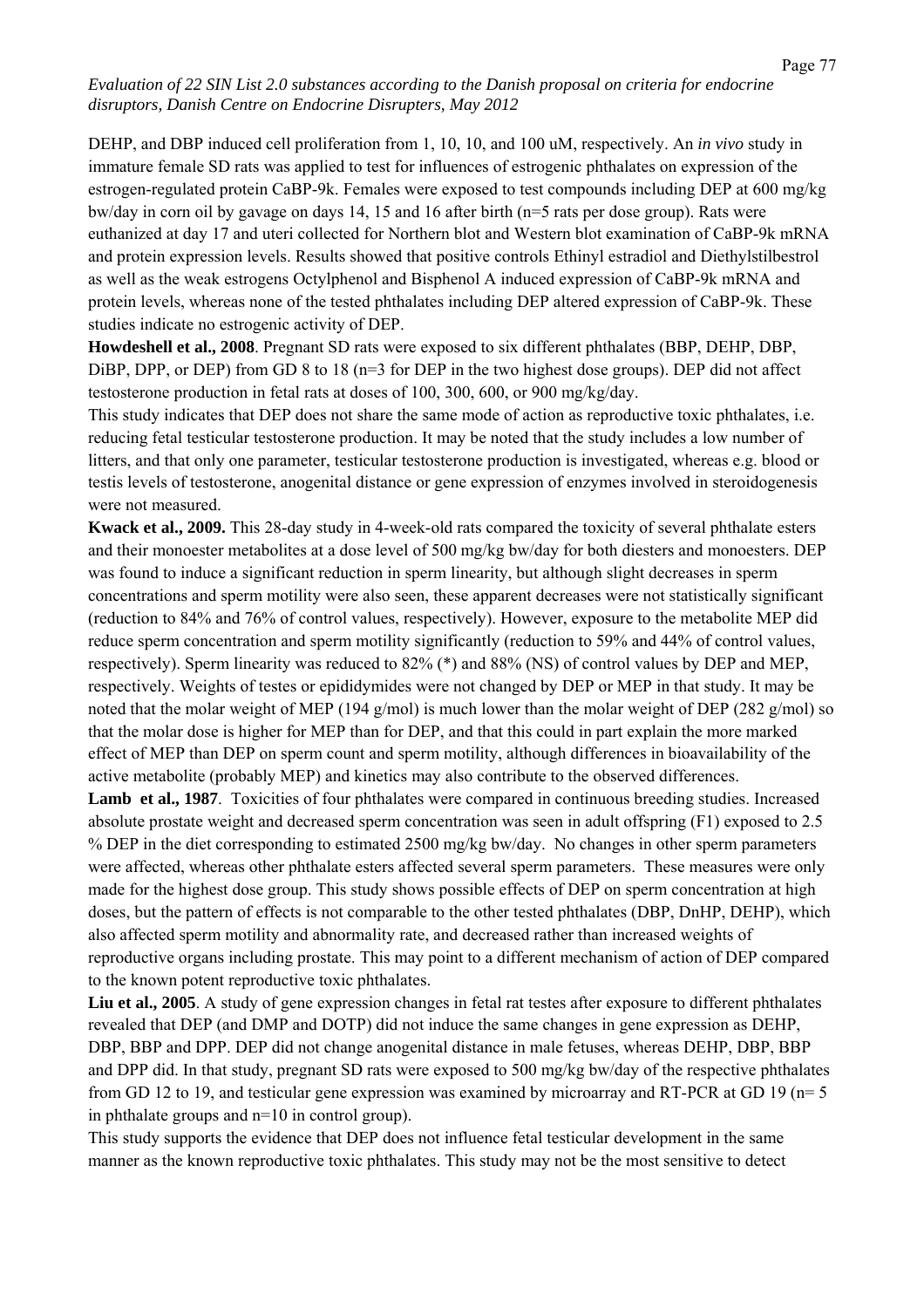endocrine disrupting activities, but does show that DEP does not act as an endocrine disrupter when using the applied study design.

**Okubo et al., 2003**. *In vitro* studies in human breast cancer estrogen-sensitive MCF-7 cells were applied to test for estrogenic activity of 19 phthalate diesters or monoesters. 17beta-estradiol and 4OH-tamoxifen were included as positive controls. DEP and the monoester for DEP, MEP did not induce cell proliferation in that assay. DCHP, DEHP and BBP were the only tested phthalates that induced cell proliferation.

**Oh et al., 2006**. An *in vitro* study in the E-screen study in MCF-7 cells showed high proliferation indicating an estrogenic effect. The effect was seen only in the highest tested concentration of 100 uM. This study indicates that DEP has weak estrogenic effects *in vitro*

**Parvee en et al. 2008**. An MCF-7 cell assay was applied to examine the effects of phthalates on estrogenresponsive genes. This assay is normally used as a proliferation assay but here, a DNA microarray was applied to compare the patterns observed and to test whether responses were related to their estrogenic activity. This study is one of several studies showing weak estrogenic effects of DEP *in vitro*.

**Pereira et al, 2007**. A two-generation study of DEP, polychlorinated biphenyls (Clophen A60), or a mixture of Clophen A60 and DEP was perfomed to study effects on adrenal and thyroid gland. 50 mg/kg feed per day was mixed in corn oil into the diet (equal to 2.85 mg/kg bw/day?). All three exposure groups showed shrinkage of thyroid follicles, loss of thyroglobulin and fibrosis of interfollicular epithelium in the parental and F1 generation. No quantitative measures or statistical analyses were presented. It is not clear whether these results do indeed indicate a thyrotoxic effect of DEP.

**Shiraishi et al., 2006**, investigated the effects of DEP in a study based on a draft protocol for the enhanced OECD test guideline 407 (28-day study) including endpoints intended to detect endocrine-mediated effects (n=10 males and 10 females per group). Oral doses of 40, 200 and 1000 mg/kg bw/day of DEP did not lead to changes in sperm quality or estrous cyclicity (data not listed). Adrenal weight was increased in the high dose group in females, but not in males, and estradiol levels were reduced in the high dose group in males, but not in females. No other dose-related changes were seen in organ weights or hormone levels.

**Takeuchi et al., 2005**. Reporter gene assays were applied to test for agonistic or antagonistic activity of serveral phthalate esters on human ERalpha, ERbeta and AR. No effect of DEP was detected, whereas other phthalates did show estrogenic, antiestrogenic and/or antiandrogenic effect.

**Taxvig et al., 2011**. An *in vitro* T-screen assay was applied to test for the ability of selected phthalates and pesticides to bind and activate the thyroid receptor. No effect of DEP was detected indicating that DEP does not bind and activate the thyroid receptor.

**Yamasaki et al 2005** reviews a set of parallel two-generation studies on potential endocrine disrupters including the study by Fujii et al., 2005, and concludes that DEP is tested positive for endocrine disrupting activity in that study. The decreased testosterone levels in males and the delayed vaginal opening in females is considered indicative of endocrine disrupting activity.

# *In vivo***, ecotoxicity**

Many ecotoxicological studies have examined the endocrine disrupting effects of Diethylphtalat. Daphnids exposed to the compound took significantly more time to complete four molts than did the controls with NOEC/LOEC of 11.2/22.4 mg/l. Inhibited the activity of chitobiase (also known as N-acetyl-bglucosaminidase) in the epidermis and hepatopancreas of fiddler crab. Inhibition of larval development to the metamorphosis stage in abalone *Haliotis diversicolor supertexta*. Vitellogenin induction in fish (LOEC =  $100 \mu g/l$ ).

Detailed study summaries are provided below: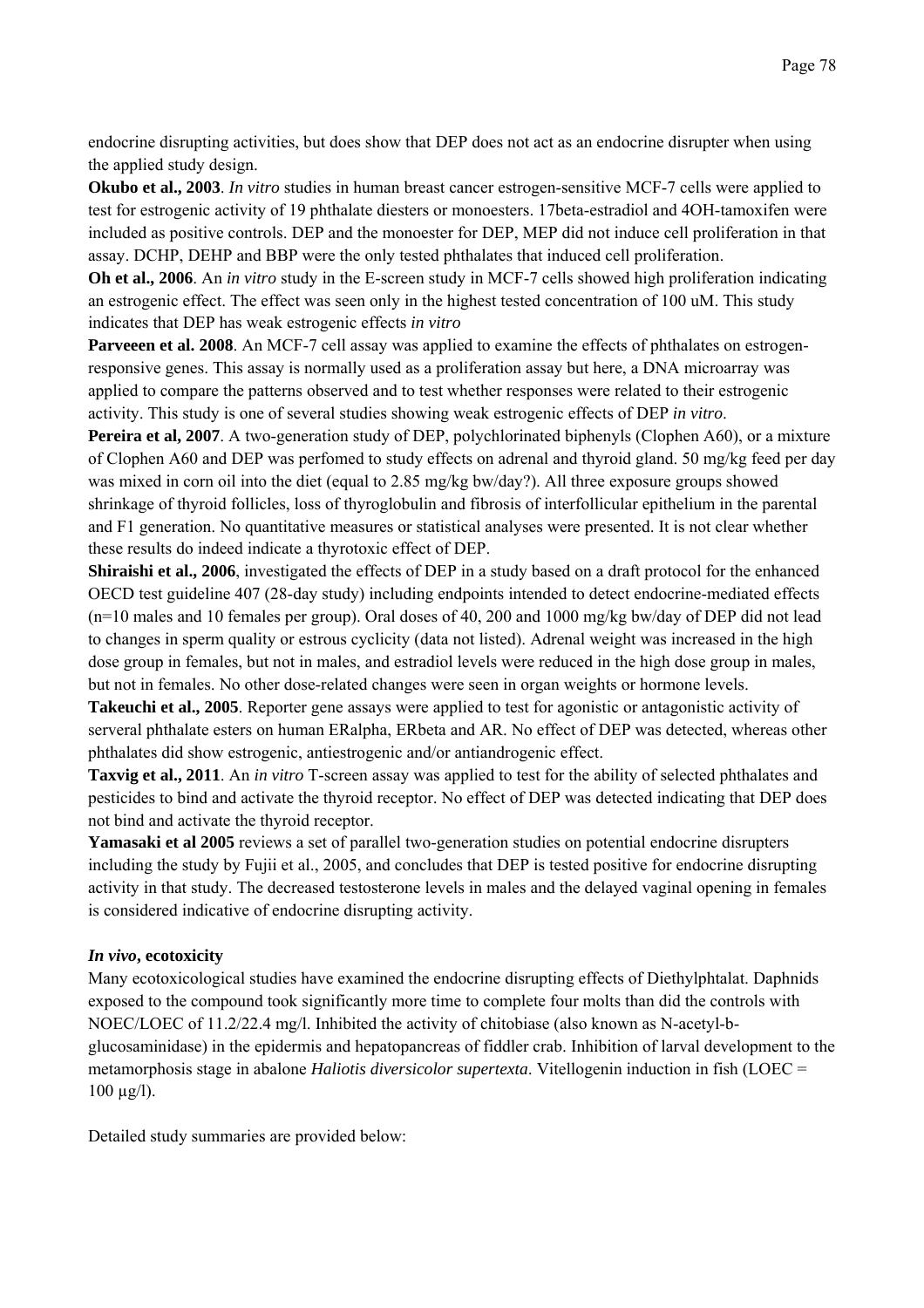**Zou et al 1997**: The effects of diethyl phthalate, on molting of Daphnia magna were investigated. Daphnids exposed to diethyl phthalate took significantly more time to complete four molts than did the controls with NOEC/LOEC of 11.2/22.4 mg/l. The results support the hypothesis that some xenobiotics which disrupt endocrine processes in vertebrates can also interfere with the hormonally regulated molting process in arthropods through acting as antagonists of endogenous ecdysteroids by binding to and thereby blocking the ecdysteroid receptor.

**Zou et al 1999:** Seven-day exposure of fiddler crabs, Uca pugilator, to diethyl phthalate at 50.0 mg/l significantly inhibited the activity of chitobiase (also known as N-acetyl-b-glucosaminidase) in the epidermis and hepatopancreas. The inhibitory effects rendered by diethyl phthalate and PCB29 can at least partly account for the delayed molting they cause because chitobiase is needed to break down the old exoskeleton of crustaceans prior to ecdysis. Since chitinolytic enzymes are apparently the products of ecdysteroid regulated genes in arthropods, the decline in chitobiase activity after exposure to diethyl phthalate, 4-(tert) octylphenol, and PCB29 along with the delayed molting they cause strongly suggests that these xenobiotics disturb the Y-organ–ecdysteroid receptor axis. Such disturbance may involve an interaction between ecdysteroid receptors and steroid mimics where the steroid mimics act as antagonists of endogenous steroid molting hormones, and/or arise from the interference with synthesis and excretion of ecdysteroids by these compounds.

**Lutz et al 1999**. Binding to liver estrogen receptor in *Xenopus laevis* was investigated *in vitro*. The specificity of estrogen receptors as shown by competitive displacement experiments demonstrated receptors being highly specific just for estrogens, but not for other endogenous steroids having the following ranking of binding affinities: E2 > estrone > dehydroepiandrosterone > aldosterone> testosterone> corticosterone> progesterone. The affinity ranking of environmental chemicals compared to E2 was: E2> tetrachlorbiphenyl> diethylphthalate> 2,2-bis-4-hydroxyphenyl-propan bisphenol A > 4-nonylphenol> 3-t-butyl-4 hydroxyanisole>4-octylphenol> dichlor-diphenyl-trichlor-ethan (4,4'-DDT). Taken together the established radioreceptorassay for <sup>3</sup>H-E2 binding in *Xenopus laevis* liver cytosol is useful to screen estrogen receptor binding of pure compounds or complex mixtures of them, which is the prerequisite for causing either estrogenic or antiestrogenic effects.

**Liu et al 2009**. In the present study, abalone Haliotis diversicolor supertexta larvae were exposed to DEP. The inhibition of larval development to the metamorphosis stage following exposure to PAEs was a more sensitive endpoint than that of embryonic development to the blastula stage. As stated in the introduction, PAEs are regarded as potential EDCs. Therefore the greater sensitivity is possibly due to the disrupting effects of PAEs on the hormonal system of the tested embryos, which plays an important role in the metamorphosis of abalone LOEC for metamorphosis disruption was 0.2 mg/l.

**Dinan et al 2001**. The  $B<sub>II</sub>$  bioassay was developed as a rapid and reliable tool for detecting potential insect growth regulators acting as ecdysteroid receptor (ant)agonists. Based on an ecdysteroid-responsive cell line from *Drosophila melanogaster*, this microplate assay is ideally suited to the evaluation of environmental contaminants as potential endocrine disrupters. Among the industrial chemicals, antagonistic activity was observed for bisphenol A median effective concentration (EC50) of 1.0 x  $10^{-4}$  M and diethylphthalate (EC50 of  $2.0 \times 10^{-4}$  M (44 mg/l)).

**Barse et al 2007**.. This experiment evaluated effects of DEP in adult male (89 g) common carp (*Cyprinus carpio*) by exposing them to fractions of LC50 (1/500–1/2.5) doses with every change of water for 28 days. Vitellogenin induction metabolic enzymes, somatic indices and bioaccumulation were studied on 7th, 14th, 21st and 28th day. The 96th hour LC50 of DEP in fingerlings was found to be 48 mg/L. Compared to control, except increase  $(P< 0.01)$  in alkaline phosphatase activity (EC 3.1.3.1) and liver size, there was decrease (P<0.01) in activity of acid phosphatase (EC 3.1.3.2), aspartate aminotransferase (EC 2.6.1.1), alanine aminotransferase (EC 2.6.1.2) and testiculosomatic index following exposure to 1, 5 and 20 ppm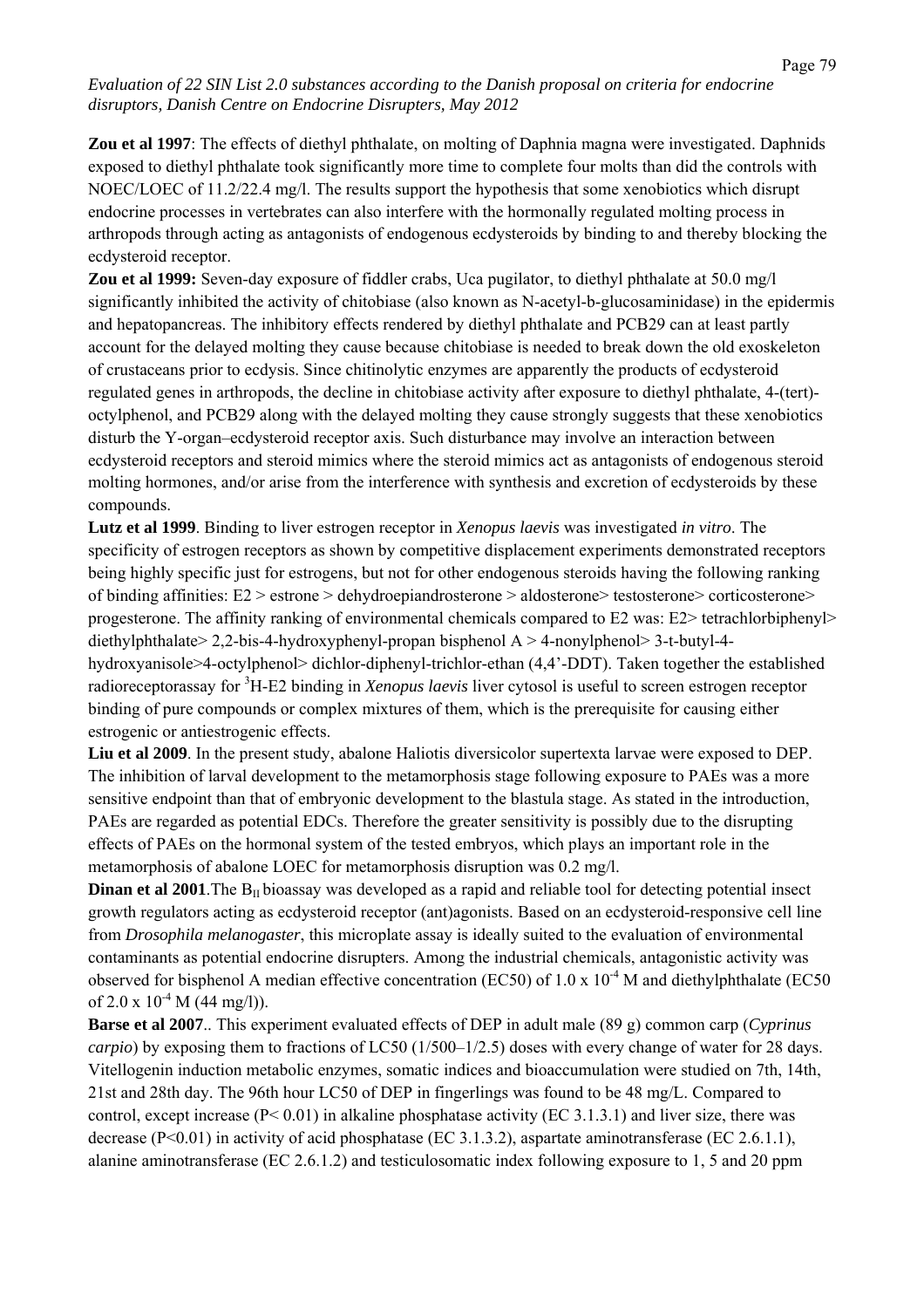DEP. Significant  $(P<0.01)$  dose dependant vitellogenin induction (in muscle tissue) was observed with exposure of fish to 0.1, 1 and 5 ppm DEP. The bioaccumulation of DEP in testis, liver, brain, gills and more importantly in muscle tissues of fish increased significantly  $(P \le 0.01)$  with increase of dose from 1 to 5 ppm. Significant interaction (P< 0.01) of dose and duration of exposure indicated that exposure period of a week to two was sufficient to bring about changes in quantifiable parameters studied. Fish exposed to 20 ppm DEP became lethargic and discolored during onset of the 4th week. This is the first report describing metabolic changes and vitellogenin induction following exposure of *C. carpio* to DEP dose that is as low as 1/500th fraction of LC50. The observed vitellogenin induction shows endocrine disrupting activity of DEP. Vitellogenin induction is endocrine specific but not defined as adverse.

### **Weight of evidence for ED and Category**

Based on human data DEP is evaluated as a suspected ED in Category 2a.

The delayed vaginal opening and increased incidence of abnormal sperm found in a two-generation study (Fujii et al., 2005), and the decreased sperm concentration and prostate weight seen in a one-generation study (Lamb et al., 1987) are adverse effects that may be induced by endocrine disruption. Reports of estrogenic activity are conflicting, and DEP does not appear to act via the same mode of action as other endocrine disrupting phthalates. Therefore, no mode of action has been shown for DEP. DEP can be evaluated as a suspected ED in Category 2a based on adverse effects on sperm quality, but lack of knowledge on mode of action.

The results from the ecotoxicological studies showed that daphnids exposed to diethyl phthalate took significantly more time to complete four molts than did the controls. DEP also caused vitellogenin induction in fish, inhibited the activity of chitobiase in the epidermis and hepatopancreas of fiddler crab, and inhibition of larval development to the metamorphosis stage in abalone *Haliotis diversicolor supertexta* was seen. Some of the invertebrate effects could be characterized as adverse but not as endocrine specific. Vitellogenin induction is endocrine specific but not defined as adverse. DEP is therefore evaluated as belonging to Category 2a (suspected ED).

Based on the combined evidence from the ecotoxicological studies and the *in vitro*, *in vivo* and epidemiological studies showing adverse effects in rodents and estrogenic mode of action in fish, DEP could be considered as an ED in category 1. However, the relationship between these two findings is somewhat unclear and consequently DEP is evaluated as a suspected ED in **Category 2a**.

According to DE-UK criteria, categorization as an endocrine disrupter of very high regulatory concern is based on the dose level at which effects are observed, i.e. effects need to be observed at an oral dose of 10 mg/kg bw/day. For DEP, effects on sperm quality were seen at doses of 250 mg/kg or much higher, and DEP cannot be considered an endocrine disrupter of very high regulatory concern according to DE-UK potency criteria.

#### **References, human data**

Boas et al. Childhood exposure to phthalates: associations with thyroid function, insulin-like growth factor I , and growth. EHP 118:1458-64, 2010

Duty et al. The relationship between environmental exposures to phthalates and DNA damage in human sperm using the neutral comet assay. EHP, 111(9):1164-9, 2003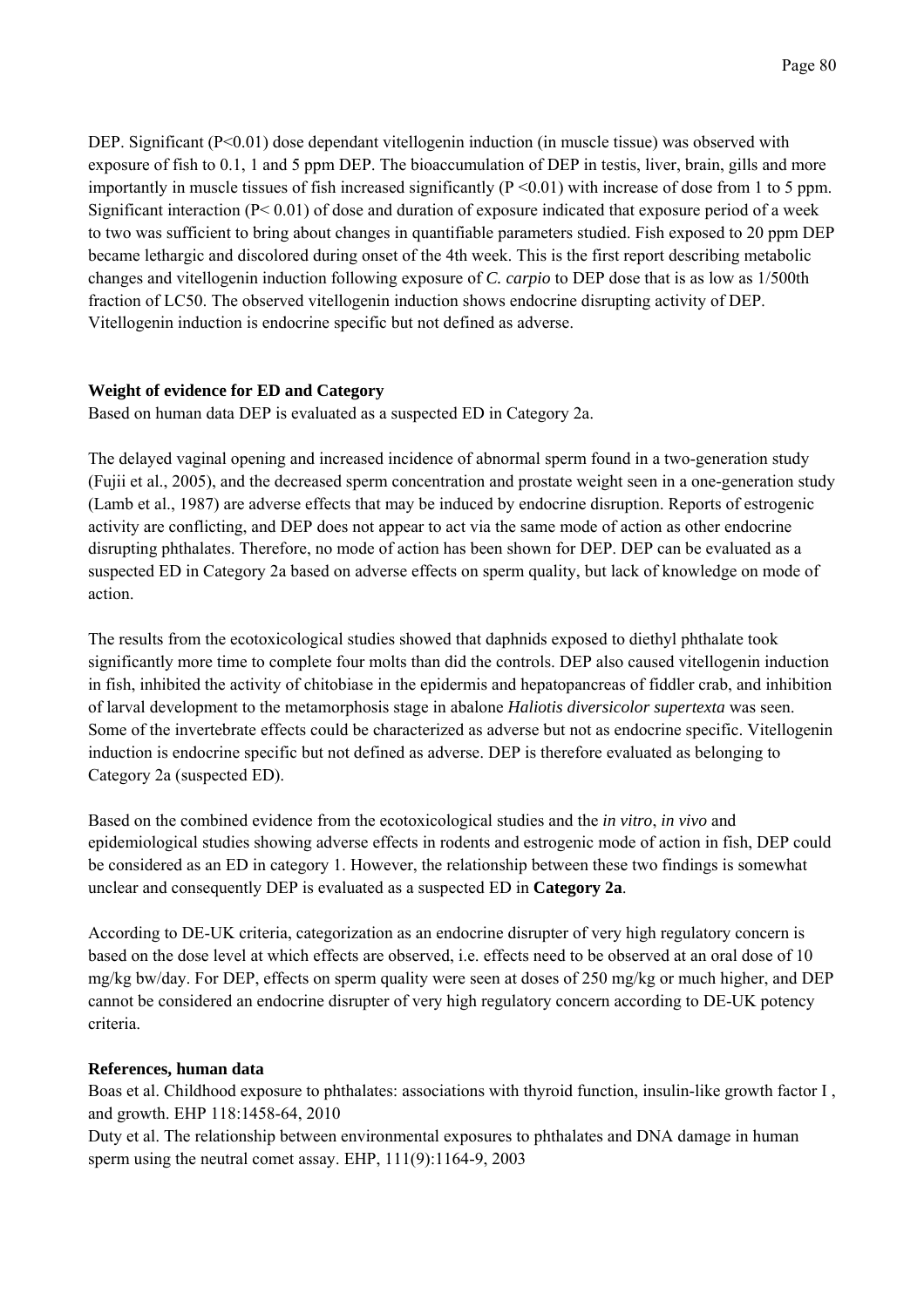Frederiksen et al. High Urinary phthalate concentration associated with delayed pubarche in girls. IJA in press. 2012

López-Carrillo et al. Exposure to phthalates and breast cancer risk in Northern Mexico. EHP 118: 539-44, 2009

Main et al. Human breast milk contamination with phthalates and alteration of endogenous reproductive hormones in infants three months of age. EHP 114: 270-76, 2006

Rozati et al. Evaluation of the phthalate esters in south indian women with endometriosis. Int. J. of Fertil. Steril. 1:165-170, 2008.

Stahlhut et al. Concentrations of urinary phthalate metabolites are associated with increased waist circumference and insulin resistance in adult U.S. males. EHP 115:876-82, 2007

Swan et al. Decrease in anogenital distance among male infants with prenatal phthalate exposure. EHP 113:1056-61, 2005

Tranfo et al. Urinary phthalate monoesters concentration in couples with infertility problems. Toxicology letters in press 2012

# **References,** *in vivo* **and** *in vitro*

Brown, D., Butterworth, K.R., Gaunt, I.F., Grasso, P., and Gangolli, S.D., 1978. Short-Term Oral Toxicity Study of Diethyl Phthalate in Rat. Food and Cosmetics Toxicology 16, 415-422.

Field, E.A., Price, C.J., Sleet, R.B., George, J.D., Marr, M.C., Myers, C.B., Schwetz, B.A., and Morrissey, R.E., 1993. Developmental Toxicity Evaluation of Diethyl and Dimethyl Phthalate in Rats. Teratology 48, 33-44.

Foster P MD, Thomas LV, Cook MW, et al. 1983. Effect of di-n-pentyl phthalate treatment on testicular steroidogenic enzymes and cytochrome p-450 in the rat. Toxicol Lett (AMST) 15(2-3):265-272.

Fujii, S., Yabe, K., Furukawa, M., Hirata, M., Kiguchi, M., and Ikka, T., 2005. A two-generation reproductive toxicity study of diethyl phthalate (DEP) in rats. The Journal of toxicological sciences 30 Spec No., 97-116.

Gray, L.E., Ostby, J., Furr, J., Price, M., Veeramachaneni, D.N.R., and Parks, L., 2000. Perinatal exposure to the phthalates DEHP, BBP, and DINP, but not DEP, DMP, or DOTP, alters sexual differentiation of the male rat. Toxicological Sciences 58, 350-365.

Harris, C.A., Henttu, P., Parker, M.G., and Sumpter, J.P., 1997. The estrogenic activity of phthalate esters *in vitro*. Environmental Health Perspectives 105, 802-811.

Hong, E.J., Ji, Y.K., Choi, K.C., Manabe, N., and Jeung, E.B., 2005. Conflict of estrogenic activity by various phthalates between *in vitro* and *in vivo* models related to the expression of Calbindin-D-9k. Journal of Reproduction and Development 51, 253-263.

Howdeshell, K.L., Wilson, V.S., Furr, J., Lambright, C.R., Rider, C.V., Blystone, C.R., Hotchkiss, A.K., and Gray, L.E., 2008. A mixture of five phthalate esters inhibits fetal testicular testosterone production in the sprague-dawley rat in a cumulative, dose-additive manner. Toxicological Sciences 105, 153-165.

Hwang, D.Y., Cho, J.S., Oh, J.H., Shim, S.B., Jee, S.W., Lee, S.H., Seo, S.J., Kang, H.G., Sheen, Y.Y., Lee, S.H., and Kim, Y.K., 2005. An *in vivo* bioassay for detecting antiandrogens using humanized transgenic mice coexpressing the tetracycline-control led transactivator and human CYP1B1 gene. International Journal of Toxicology 24, 157-164.

Jones, H.B., Garside, D.A., Liu, R., and Roberts, J.C., 1993. The Influence of Phthalate-Esters on Leydig-Cell Structure and Function In-Vitro and In-Vivo. Experimental and Molecular Pathology 58, 179-193. Kuhl, A.J., Ross, S.M., and Gaido, K.W., 2007. CCAAT/enhancer binding protein beta, but not steroidogenic factor-1, modulates the phthalate-induced Dysregulation of rat fetal testicular steroidogenesis. Endocrinology 148, 5851-5864.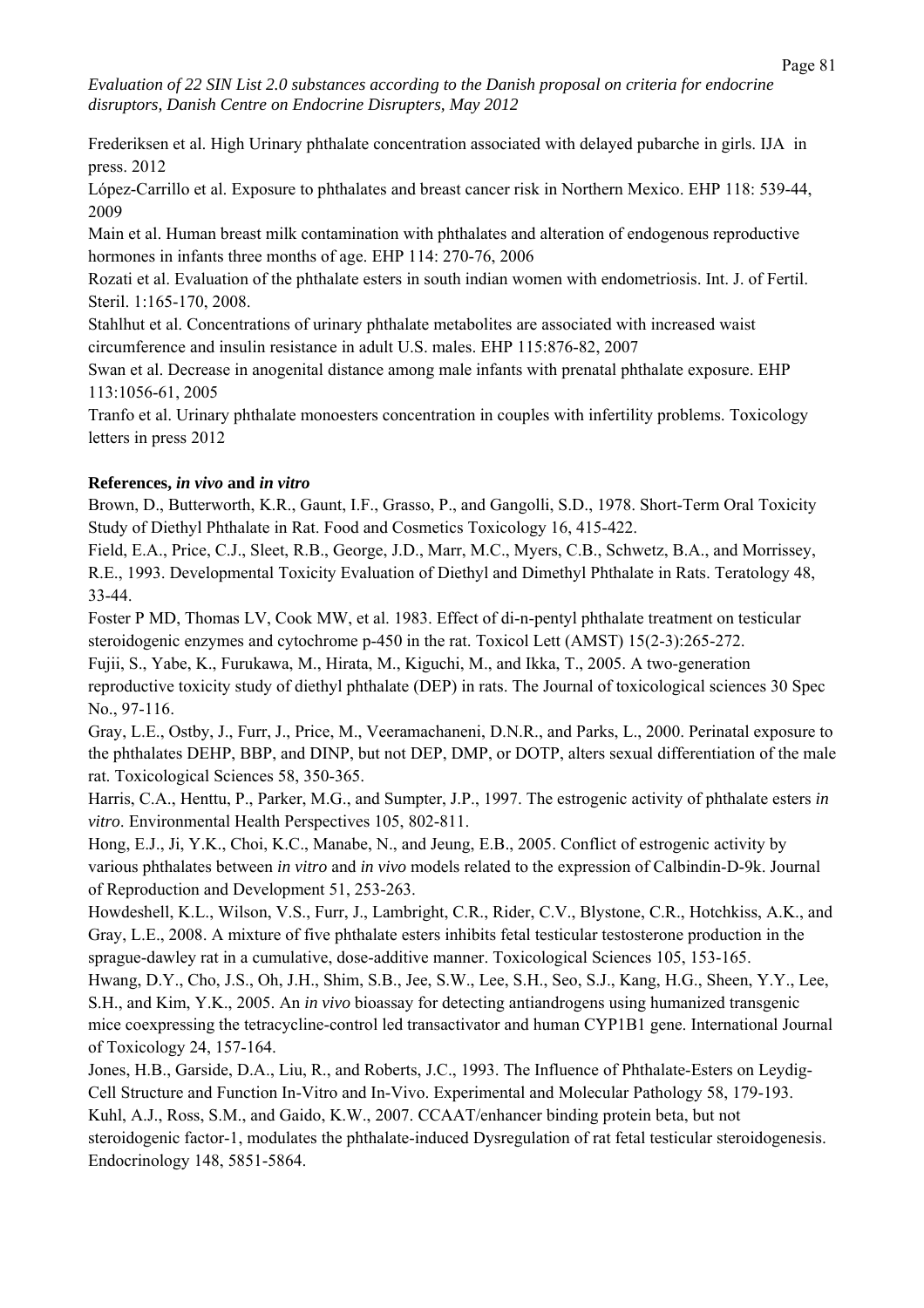Kwack, S.J., Kim, K.B., Kim, H.S., and Lee, B.M., 2009. Comparative Toxicological Evaluation of Phthalate Diesters and Metabolites in Sprague-Dawley Male Rats for Risk Assessment. Journal of Toxicology and Environmental Health-Part A-Current Issues 72, 1446-1454.

Lamb, J.C., Chapin, R.E., Teague, J., Lawton, A.D., and Reel, J.R., 1987. Reproductive Effects of 4 Phthalic-Acid Esters in the Mouse. Toxicology and Applied Pharmacology 88, 255-269.

Liu, K.J., Lehmann, K.P., Sar, M., Young, S.S., and Gaido, K.W., 2005. Gene expression profiling following in utero exposure to phthalate esters reveals new gene targets in the etiology of testicular dysgenesis. Biology of Reproduction 73, 180-192.

Okubo T, Suzuki T, Yokoyama Y, Kano K, Kano I. Estimation of estrogenic and anti-estrogenic activities of some phthalate diesters and monoesters by MCF-7 cell proliferation assay *in vitro*. Biol Pharm Bull. 2003 Aug;26(8):1219-24.

Oh, B.S., Jung, Y.J., Oh, Y.J., Yoo, Y.S., and Kang, J.W., 2006. Application of ozone, UV and ozone/UV processes to reduce diethyl phthalate and its estrogenic activity. Science of the Total Environment 367, 681- 693.

Parveen, M., Inoue, A., Ise, R., Tanji, M., and Kiyama, R., 2008. Evaluation of estrogenic activity of phthalate esters by gene expression profiling using a focused microarray (EstrArray (R)). Environmental Toxicology and Chemistry 27, 1416-1425.

Pereira, C., Mapuskar, K., and Rao, C.V., 2007a. A two-generation chronic mixture toxicity study of Clophen A60 and diethyl phthalate on histology of adrenal cortex and thyroid of rats. Acta Histochemica 109, 29-36.

Pereira, C., Mapuskar, K., and Rao, C.V ., 2007b. Chronic toxicity of diethyl phthalate - A three generation lactational and gestational exposure study on male Wistar rats. Environmental Toxicology and Pharmacology 23, 319-327.

Pereira, C., Mapuskar, K., and Rao, C.V., 2008. Effect of diethyl phthalate on rat testicular antioxidant system: A dose-dependent toxicity study. Pesticide Biochemistry and Physiology 90, 52-57.

Pereira, C. and Rao, C., V, 2007c. Toxicity study of maternal transfer of polychlorinated biphenyls and diethyl phthalate to 21-day-old male and female weanling pups of Wistar rats. Ecotoxicology and Environmental Safety 68, 118-125.

Shiraishi, K., Miyata, K., Houshuyama, S., Imatanaka, N., Umano, T., Minobe, Y., and Yamasaki, K., 2006. Subacute oral toxicity study of diethylphthalate based on the draft protocol for "Enhanced OECD Test Guideline no. 407". Archives of Toxicology 80, 10-16.

Takeuchi, S., Iida, M., Kobayashi, S., Jin, K., Matsuda, T., and Kojima, H., 2005. Differential effects of phthalate esters on transcriptional activities via human estrogen receptors alpha and beta, and androgen receptor. Toxicology 210, 223-233.

Taxvig, C., Olesen, P.T., and Nellemann, C., 2011. Use of external metabolizing systems when testing for endocrine disruption in the T-screen assay. Toxicology and Applied Pharmacology 250, 263-269. Yamasaki, K., Takahashi, M., and Yasuda, M., 2005. Two-generation reproductive toxicity studies in rats with extra parameters for detecting endocrine disrupting activity: introductory overview of results for nine

chemicals. The Journal of toxicological sciences 30 Spec No., 1-4.

# **References, ecotoxicology**

Barse, A.V., Chakrabarti, T., Ghosh, T.K., Pal, A.K., and Jadhao, S.B., 2007. Endocrine disruption and metabolic changes following exposure of Cyprinus carpio to diethyl phthalate. Pesticide Biochemistry and Physiology 88, 36-42.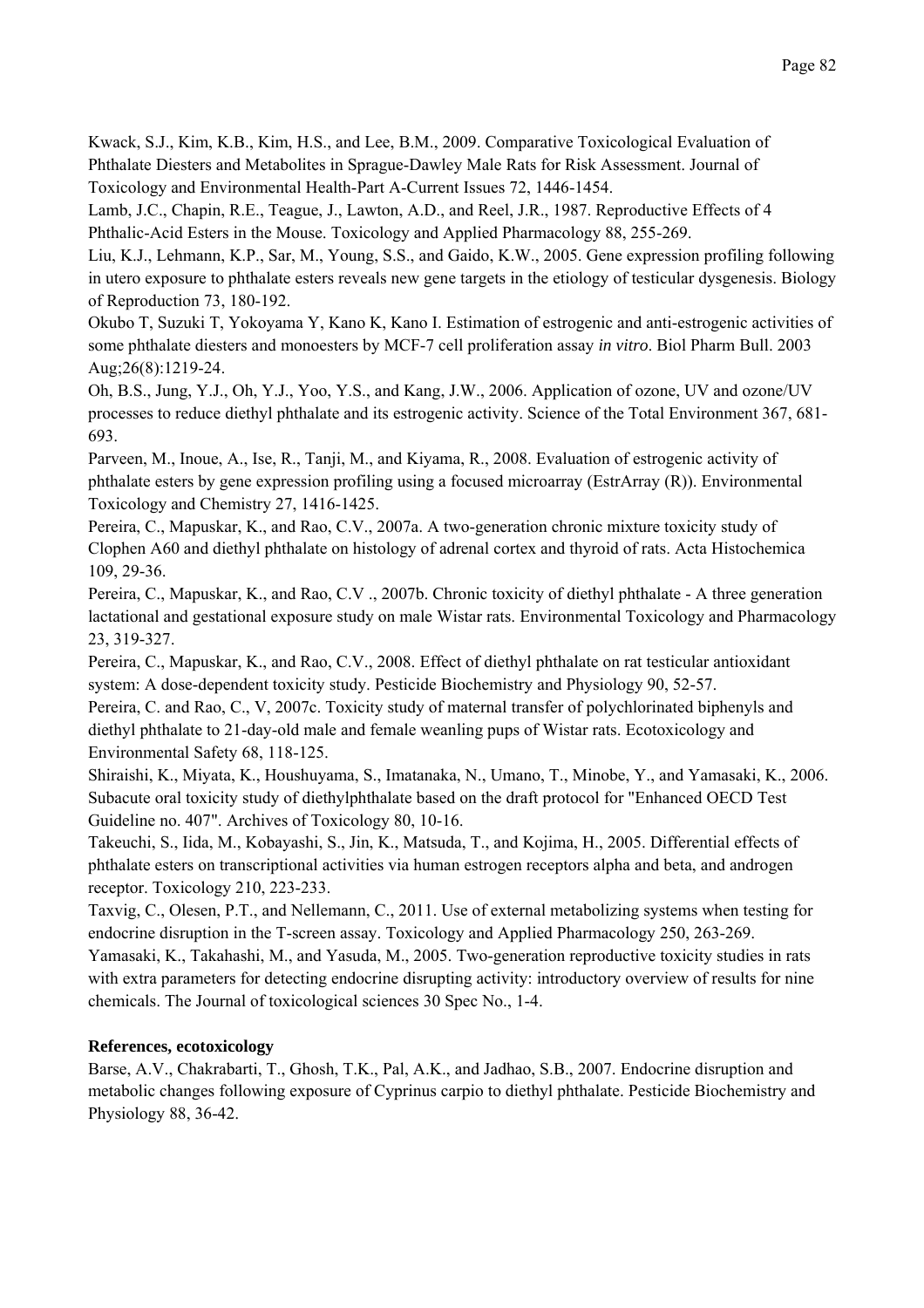Dinan, L., Bourne, P., Whiting, P., Dhadialla, T.S., and Hutchinson, T.H., 2001. Screening of environmental contaminants for ecdysteroid agonist and antagonist activity using the Drosophila melanogaster B(II) cell *in vitro* assay. Environmental Toxicology and Chemistry 20, 2038-2046.

Liu, Y., Guan, Y.T., Yang, Z.H., Cai, Z.H., Mizuno, T., Tsuno, H., Zhu, W.P., and Zhang, X.H., 2009. Toxicity of seven phthalate esters to embryonic development of the abalone Haliotis diversicolor supertexta. Ecotoxicology 18, 293-303.

Lutz, I. and Kloas, W., 1999. Amphibians as a model to study endocrine disruptors: I. Environmental pollution and estrogen receptor binding. Science of the Total Environment 225, 49-57.

Zou, E.M. and Fingerman, M., 1997. Effects of estrogenic xenobiotics on molting of the water flea, Daphnia magna. Ecotoxicology and Environmental Safety 38, 281-285.

Zou, E.M. and Fingerman, M., 1999. Effects of exposure to diethyl phthalate, 4-(tert)-octylphenol, and 2,4,5 trichlorobiphenyl on activity of chitobiase in the epidermis and hepatopancreas of the fiddler crab, Uca pugilator. Comparative Biochemistry and Physiology C-Pharmacology Toxicology & Endocrinology 122, 115-120.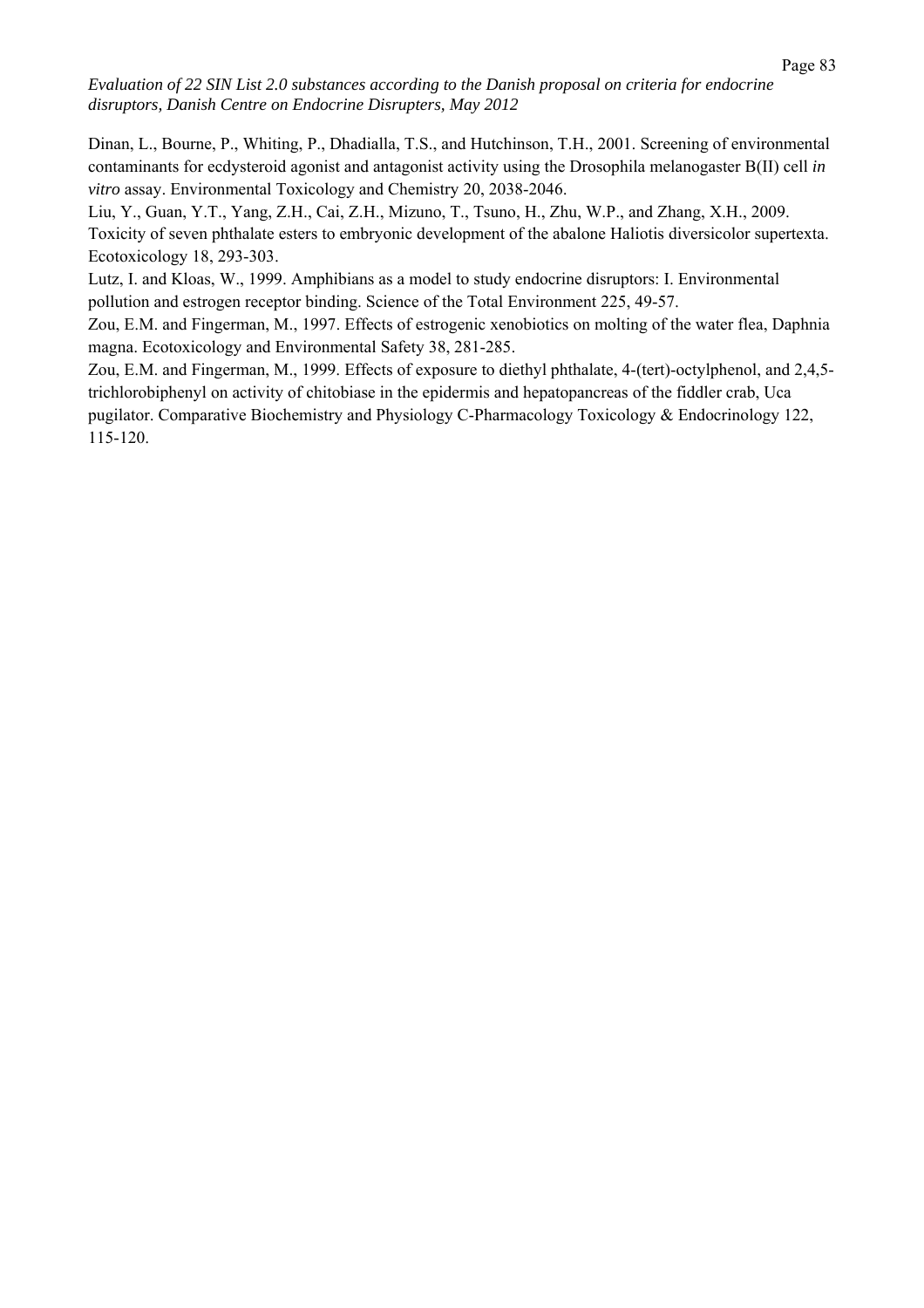### **Dihexyl phthalate (DHP), CA S 84-75-3**

**Synonyms:** Di-n-hexylphthalate (DnHP),

#### **Human data**

No relevant data found.

#### *In vitro* **data**

No relevant data found.

#### *In vivo* **data, human health**

An overall evaluation of the available literature on DnHP leads to the conclusion that DnHP is an antiandrogen comparable to e.g. DEHP, DBP, DiBP and BBP. Impaired masculinization of male pups is observed following fetal exposure (Saillenfait et al., 2009a, Saillenfait et al., 2009b). Fetal/neonatal anogenital distance is reduced in males, the prevalence of nipple retention is increased, and reproductive tract malformations and altered testis histology is observed in adults (Saillenfait et al., 2009a, Saillenfait et al., 2009b). An older continuous breeding study showed male infertility, impaired semen quality and reduced weight of reproductive organs at high doses (Lamb et al., 1987), and these effects are compatible with an antiandrogenic mode of action. A NOAEL of 50 mg/kg bw/day and a LOAEL of 125 mg/kg bw/day could be determined for antiandrogenic effects based on reduced anogenital distance and an increased incidence of malformations (Saillenfait et al., 2009b). Two studies showed histological changes in thyroids of rats following short-term exposure. In a rat study, 3 to 21 days of dietary exposure to DnHP induced histological changes in thyroids and suppressed serum T4 levels (Hinton et al., 1986). In a NTP monograph on DnHP this finding is considered as "sufficient data" to show that DnHP can cause thyroid toxicity (NTP 2003 and Kavlock et al., 2002).

An overall NOAEL of 50 mg/kg bw/day and a LOAEL of 125 mg/kg bw/day for endocrine disrupting effects is based on the study by Saillenfait et al., 2009b.

Detailed study descriptions are provided below.

**Foster et al., 1980**. In a study comparing several phthalate diesters, testicular atrophy was seen following 4 days of oral exposure to DnHP (2400 mg/kg bw/day). Relative testis weights were reduced compared to controls and histological examination showed atrophy of seminiferous tubules and complete loss of spermatocytes and spermatids. The histological effects of DnHP were slightly less severe than DBP and dipentyl phthalate. Zinc content was reduced compared to controls. This study shows evidence of reproductive toxicity of DnHP at a very high dose level in rats.

**Hinton et al., 1986.** In a rat study on short- and long-term exposure to DEHP clear signs of thyroid hyperactivity were shown. For DnHP a reduction in serum T4 levels was evident after 3, 10 and 21 days of dietary exposure (20,000 ppm) and ultrastructural changes in thyroids were seen and were comparable to effects of DEHP and DnOP. Hepatic peroxisome proliferation seen for DEHP was not seen for DnHP. This study shows evidence of a thyroid-disrupting effect of DnHP comparable to the effect of some other phthalates.

**Howarth et al., 2001.** Male Wistar rats were exposed to DnHP or DEHP or a mixture of DnHP and DEHP for 14 days and parameters for liver and thyroid toxicity were evaluated. Thyroid evaluation showed histological changes as an evidence of hyperactivity, i.e. reduction of follicular size and an increase in the proportion of follicular cells with a columnar appearance. These changes may be associated with an increased rate of thyroglobulin turnover, i.e. changes that may be secondary to liver toxicity. These thyroid changes are sometimes related to the hepatic peroxisome proliferation known for several phthalates, but no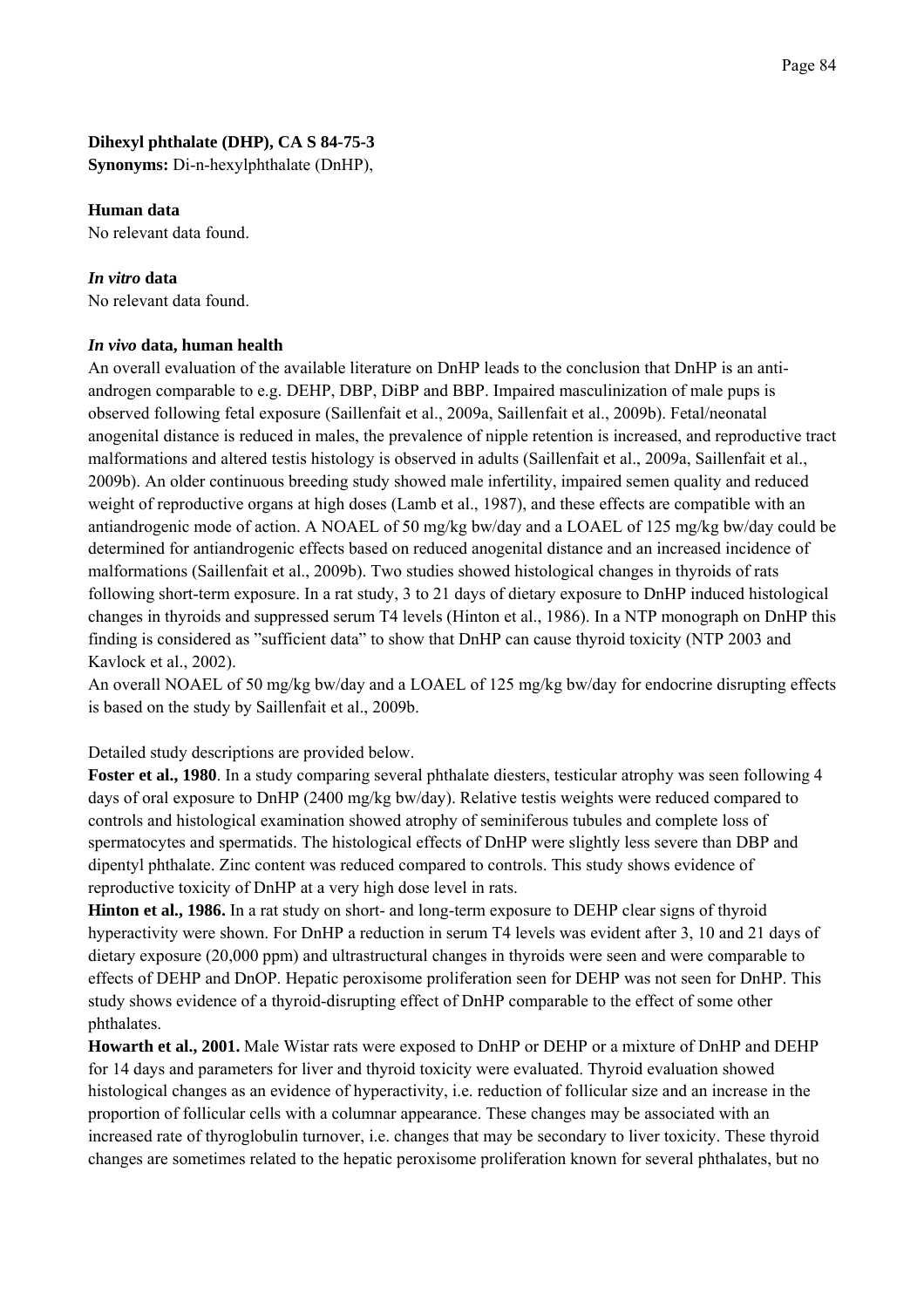peroxisome proliferation was seen for DnHP. This study points to thyroid hormone disrupting effects of DnHP.

**Kavlock et al., 2002**. See NTP 2003.

**Lamb et al., 1987**. Toxicities of four phthalates were compared in continuous breeding studies in CD-1 mice. For DnHP three dietary doses of 0.3, 0.6, and 1.2 % were applied. A dose-related decrease in infertility was observed and significant adverse reproductive effects were seen at the lowest dose tested. Semen quality and sperm concentrations were significantly decreased at the highest dose group, which also had extensive atrophy of seminiferous tubules. This study shows clear evidence of reproductive toxicity of DnHP in mice. **Lamb et al., 1997**. This is a short summary of the findings in the study by Lamb et al., 1987, thus reaching the same conclusion that DnHP is a reproductive toxicant in mice.

**NTP 2003**. This comprehensive report by the NTP Centre for the evaluation of risks to human reproduction reviews all available toxicity studies on DnHP and compares human exposure levels to levels at which adverse effects can be seen. The same report is published in a peer reviewed journal with the reference Kavlock et al., 2002. The review concludes that there is "clear evidence of adverse effects" regarding reproductive toxicity and "limited evidence of adverse effects" regarding developmental toxicity. The conclusions on reproductive toxicity are mainly based on the studies by Lamb et al., 1987 and Foster et al., 1980. Further, it is stated that there is not sufficient hazard and exposure information to reach a concluding regarding the potential for DnHP to adversely affect human development or reproduction; and specifically no NOAEL can be determined.

**Saillenfait et al., 2009a**. A developmental study in SD rats was applied to test for developmental toxicity of DnHP and DCHP and included assessment of anogenital distance as an endocrine sensitive endpoint and evaluation of the degree of trans-abdominal testicular migration. Dams were exposed to 0, 250, 500 or 750 mg/kg bw/day of test compounds from gestation day 6 to 20, and fetuses were examined at gestation day 21. Anogenital distance of male fetuses was reduced by DnHP in all dose groups, and this was statistically significant with and without correction for body weight. Decreased body weight of fetuses was only present at the highest dose of DnHP. Testicular migration was affected by DnHP, as malpositioned testes were observed in 2 of 24 litters at the lowest dose, 9 of 21 litters at the middle dose, and in 11 of 17 litters at the highest dose. This study indicates that DnHP affects masculinization in a similar way as the known endocrine disrupters DEHP, DBP and BBP.

**Saillenfait et al., 2009b**. An in utero study was conducted to examine the effects of DnHP on male rat reproductive development. Pregnant SD rats (n=8-11 litters) were exposed to 500 mg/kg bw/day of DEHP or 50, 125, 250 or 500 mg/kg bw/day of DnHP from GD 12 to 21 and male pups were necropsied at PND 70-78 or PND 111-120. At doses from 125 mg/kg bw/day anogenital distance was reduced and malformations of the reproductive tract were observed (hypospadias, underdeveloped testes, undescended testes). At 250 and 500 mg/kg bw/day degeneration of seminiferous tubules and nipple retention were seen. In a preliminary study, reproductive tract malformations (including small penis, cleft prepuce, cleft phallus, vaginal pouch in addition to the above) were observed at 500 and 625 mg/kg bw/day of DnHP. This study shows that DnHP has comparable effects to DEHP and a NOAEL of 50 mg/kg bw/day can be determined.

#### *In vivo***, ecotoxicity**

In an ecotoxicology by Rhodes et al. (1995) effects of dihexylphtalate was examined in two species. The chronic toxicity studies were performed with *Daphnia magna* (0.008-0.15 mg/L, mean measured concentrations) and rainbow trout (*Oncorhynchus mykiss*) (0.014-0.22 mg/L, mean measured concentrations). In the daphnia test NOEC was 0.084 mg/L and LOEC was 0.15 mg/L for both survival and reproduction. In early life-stage studies with rainbow trout, no effects were observed on hatchability, survival, or growth at the tested concentrations of dihexyl phthalate.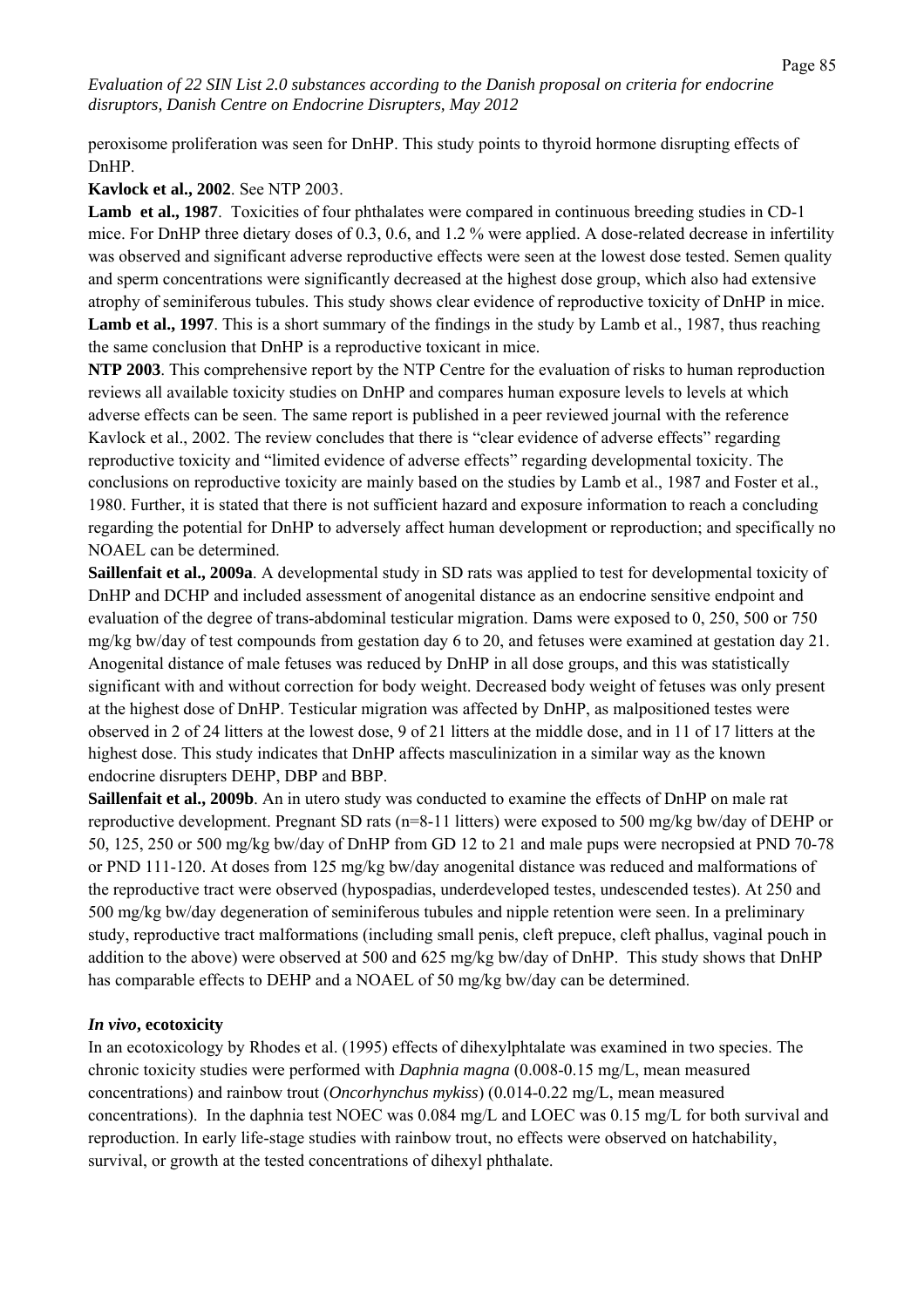# **Weight of evidence for ED and Category**

An overall evaluation of the available literature on DnHP leads to the conclusion that DnHP is an antiandrogen comparable to e.g. DEHP, DBP, DiBP and BBP. Impaired masculinization of male pups is observed following fetal exposure Based on this, DnHP fulfills the criteria of being an endocrine disrupter, as several in vivo studies have found adverse effects on male sexual development and an anti-androgenic mode of action is highly plausible. A few studies also further point to interference with thyroid function. Based on these findings DnHP is evalued as an ED in Category 1.

Dihexyl phthalate affects reproduction in daphnia. However, survival is affected at the same concentration. Thus a general toxic effect cannot be excluded. At the tested concentrations, dihexyl phthalate has no effect on hatchability in early life stage studies with rainbow trout. Based on the *in vivo* ecotoxicity data there are no indications of endocrine disrupting properties.

Based on the combined evidence from *in vivo* and ecotoxicological studies, DnHP is evaluated as an ED in **Category 1**.

According to the DE-UK criteria, categorization as an endocrine disrupter of very high regulatory concern is based on the dose level at which severe adverse effects are observed. For studies with oral dosing, effects at 10 mg/kg bw/day and below leads to a classification as an endocrine disrupter of very high regulatory concern. As DnHP shows endocrine disrupting effects (reduced anogenital distance and malformations of male reproductive organs) at 125 mg/kg bw/day, DnHP would not be evaluated as an endocrine disrupter of very high regulatory concern according to DE-UK potency criteria.

# **References,** *in vivo*

Foster, P. M. D., Thomas, L. V., Cook, M. W., and Gangolli, S. D. (1980). Study of the testicular effects and changes in zinc excretion produced by some n-alkyl phthalates in the rat. *Toxicol. Appl. Pharmacol.* 54,, 392-398.

Hinton, R.H., Mitchell, F.E., Mann, A., Chescoe, D., Price, S.C., Nunn, A., Grasso, P., and Bridges, J.W., 1986. Effects of phthalic acid esters on the liver and thyroid. Environmental Health Perspectives 70, 195- 210.

Howarth,J.A., Price,S.C., Dobrota,M., Kentish,P.A., and Hinton,R.H., 2001. Effects on male rats of di-(2 ethylhexyl) phthalate and di-n-hexylphthalate administered alone or in combination. Toxicology Letters 121, 35-43.

Kavlock,R., Boekelheide,K., Chapin,R., Cunningham,M., Faustman,E., Foster,P., Golub,M., Henderson,R., Hinberg,I., Little,R., Seed,J., Shea,K., Tabacova,S., Tyl,R., Williams,P., and Zacharewski,T., 2002. NTP Center for the Evaluation of Risks to Human Reproduction: phthalates expert panel report on the reproductive and developmental toxicity of di-n-hexyl phthalate. Reproductive toxicology (Elmsford, N. Y. ) 16, 709-719.

Lamb,J., Reel,J., Lawton,A.D., and Myers,C., 1997. Reproductive toxicology. Di-n-hexylphthalate. Environmental health perspectives 105 Suppl 1, 251-252.

Lamb,J.C., Chapin,R.E., Teague,J., Lawton,A.D., and Reel,J.R., 1987. Reproductive effects of four phthalic acid esters in the mouse. Toxicology and applied pharmacology 88, 255-269.

National Toxicology Program, 2003. NTP-CERHR Monograph on the Potential Human Reproductive and Developmental Effects of Di-n-Hexyl Phthalate (DnHP). Ntp Cerhr Mon i-III90.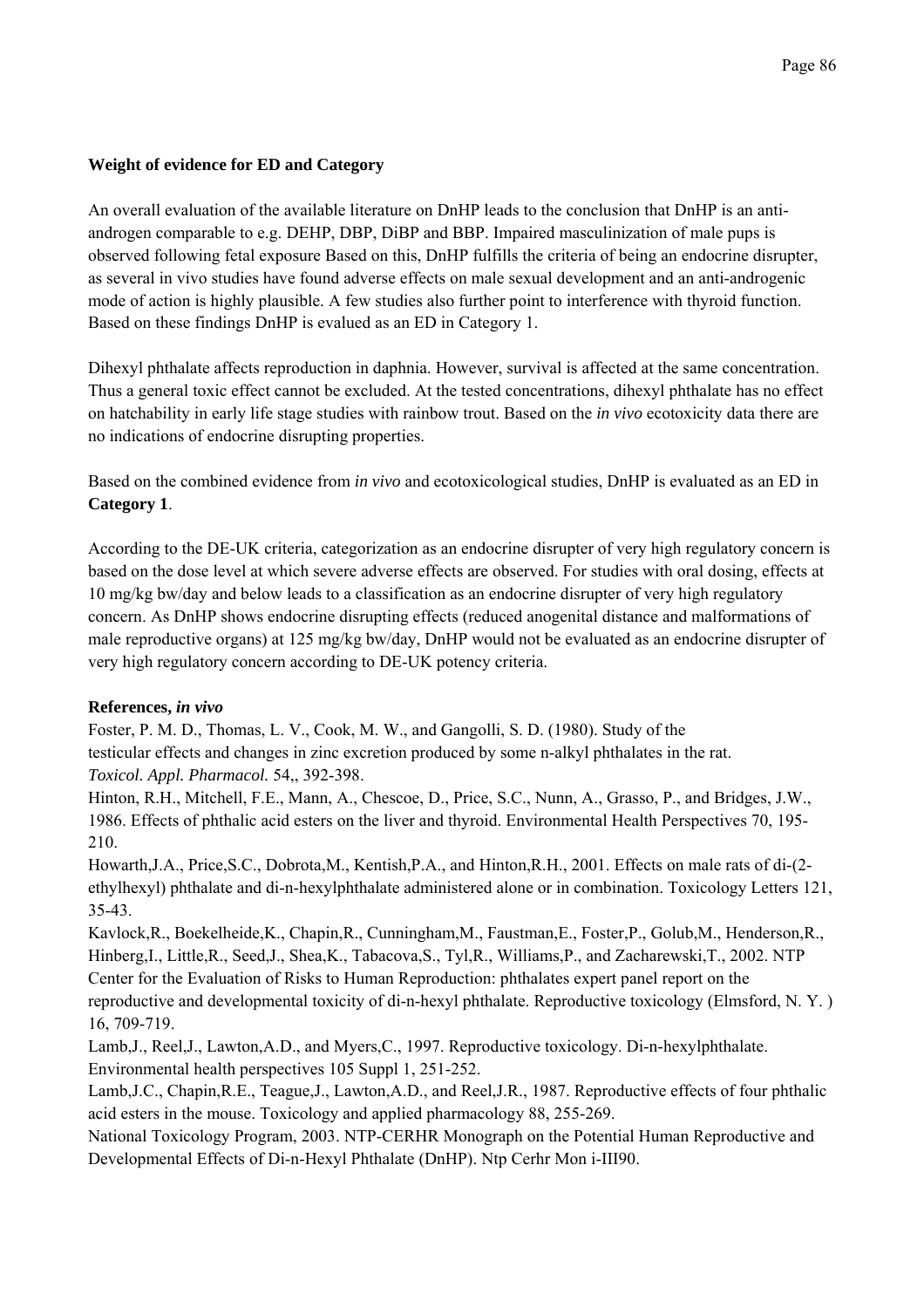Saillenfait,A.M., Gallissot,F., and Sabate,J.P., 2009a. Differential developmental toxicities of di-n-hexyl phthalate and dicyclohexyl phthalate administered orally to rats. Journal of Applied Toxicology 29, 510-521. Saillenfait,A.M., Sabate,J.P., and Gallissot,F., 2009b. Effects of in utero exposure to di-n-hexyl phthalate on the reproductive development of the male rat. Reproductive Toxicology 28, 468-476.

### **References ecotoxicology**

Rhodes,J.E., Adams,W.J., Biddinger,G.R., Robillard,K.A., and Gorsuch,J.W., 1995. Chronic Toxicity of 14 Phthalate-Esters to Daphnia-Magna and Rainbow-Trout (Oncorhynchus-Mykiss). Environmental Toxicology and Chemistry 14, 1967-1976.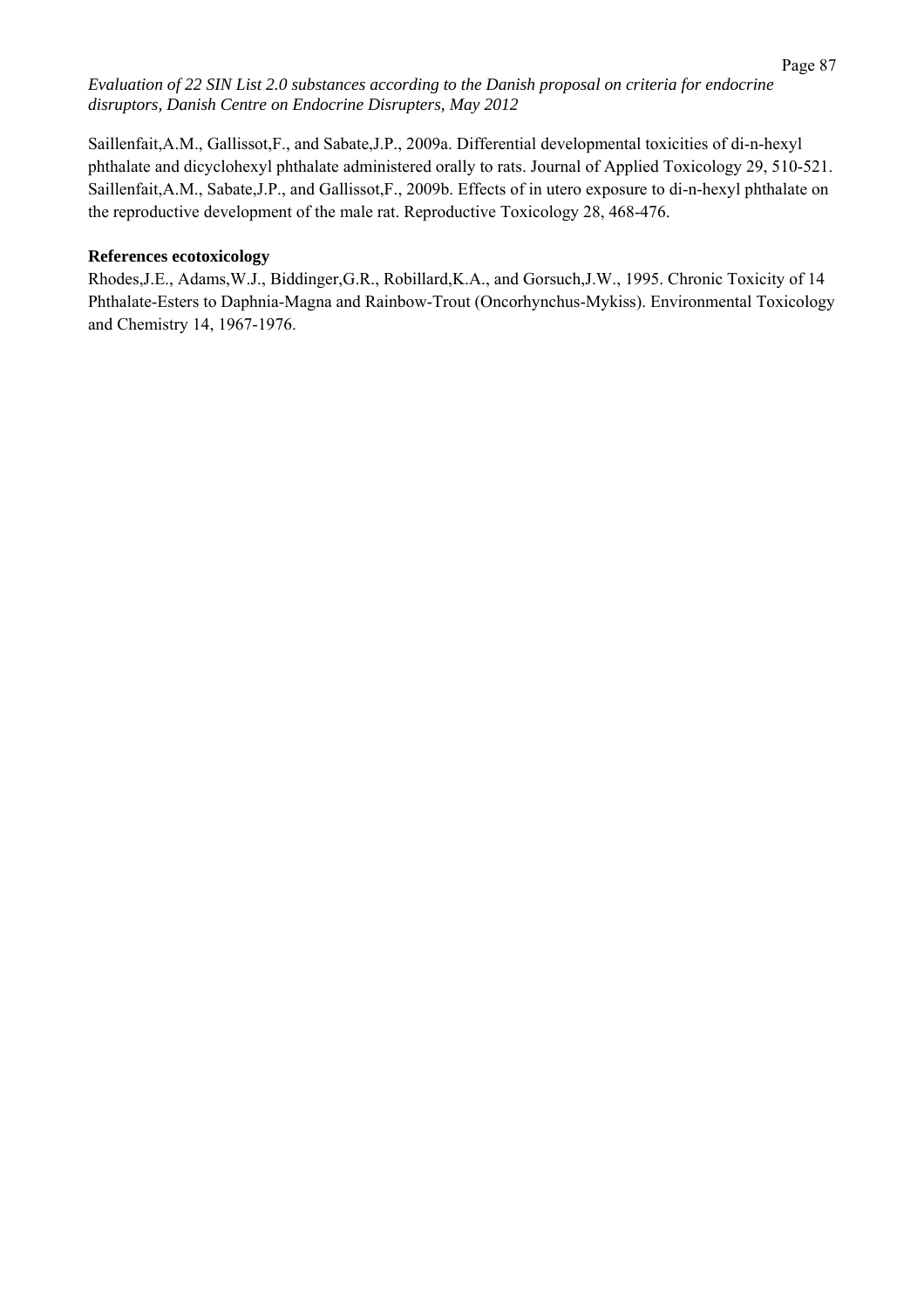### **Ethylhexyl methoxycinnamate, CAS 5466-77-3**

**Synonyms: OMC,** Octyl methoxycinnamate 2-ethyl-hexyl-4methoxycinnamate, Octinoxate, EHMC

### **Human data**

Two epidemiological studies with ethylhexyl methoxycinnamate have been performed. OMC permeated rapidly in human systemic circulation and reached maximum concentration 3-4 hours after dermal application (Janjua et al 2004). Dermal application of a mixture of benzophenone-3, 4-methylbenzylidene camphor and 2-ethylhexyl 4-methoxy cinnamate did not cause any biologically significant effect on reproductive hormones, but indicated a slight reducing effect on testosterone in males (Janjua et al 2004), nor did it cause any biologically significant effect on the hypothalamic-pituitary-thyroid axis in humans, but indicated a slight effect on thyroid hormones. However, results of the study are inconclusive due to too short duration of the experiment.

Detailed study summaries are provided below:

**Janjua et al. 2004**: An experimental single blinded Danish study on Caucasian volunteers: 15 males and 17 postmenopausal females, examined effect of sunscreen mixture on reproductive hormones levels in humans. A control cream was applied daily for 4 days during the 1. week. A sunscreen formulation with 10% of benzophenone-3, 10% of 3-(4-methyl-benzylidene) camphor and with 10% of 2-ethylhexyl 4-methoxy cinnamate was applied daily for 4 days during the 2. week. Both creams were applied in recommended amount: 2 mg/cm<sup>2</sup>. Maximum plasma concentration of 2-ethylhexyl 4-methoxy cinnamate was reached 3-4 hours after application and was 10 ng/ml in females and 20 ng/ml in males. No significant alterations were seen in FSH, SHBG or LH in any sexes. Estradiol in females was unaltered between first and second week. Significant increase in Inhibin B in males and in testosterone in females was seen already at time 0 in the second week. Estradiol in males decreased significantly 2 and 4 hours, but not 3 hours after application of sunscreen formulation. Testosterone in males decreased significantly 4 hours after application of sunscreen formulation which is in a line with time for maximal plasma concentrations. No hormone levels during the first day later than 4 hours are available.

**Janjua et al. 2007**: An experimental single blinded Danish study on Caucasian volunteers: 15 males and 17 postmenopausal females, examined effect of sunscreen mixture on the hypothalamic-pituitary-thyroid axis in humans. A control cream was applied daily for 4 days during the 1. week. A sunscreen formulation with 10% of benzophenone-3, 10% of 3-(4-methyl-benzylidene) camphor and with 10% of 2-ethylhexyl 4-methoxy cinnamate was applied daily for 4 days during the 2. week. Both creams were applied in recommended amount:  $40\pm3$  g for male and  $35\pm3$  g for female. No alterations in TSH were seen in any sexes. TBG and T4 in males were unaltered between first and second week. Significant decrease in FT3 in males was seen already at time 0 in the second week. FT3, FT4 and T3 in females decreased sporadically. T3 and FT4 in males and TBG and T4 in females decreased significantly 3-4 hours after dermal application, which is in a line with the time for maximal plasma concentrations (Janjua et. al., 2004). No hormone levels during the first day later than 4 hours are available.

#### *In vitro* **data**

*In vitro* studies of OMC have shown evidence of estrogenic but also other modes of action for this compound. OMC has been shown to act as an estrogen by altering gene transcription of (Heneweer et al 2005) and causing proliferation of MCF-7 cells (Schlumpf et al 2001, Schlumpf et al 2004), and by binding to the estrogen receptor (Schreurs et al 2005, Gomez et al 2005), whereas a study by Morohoshi et al (2005)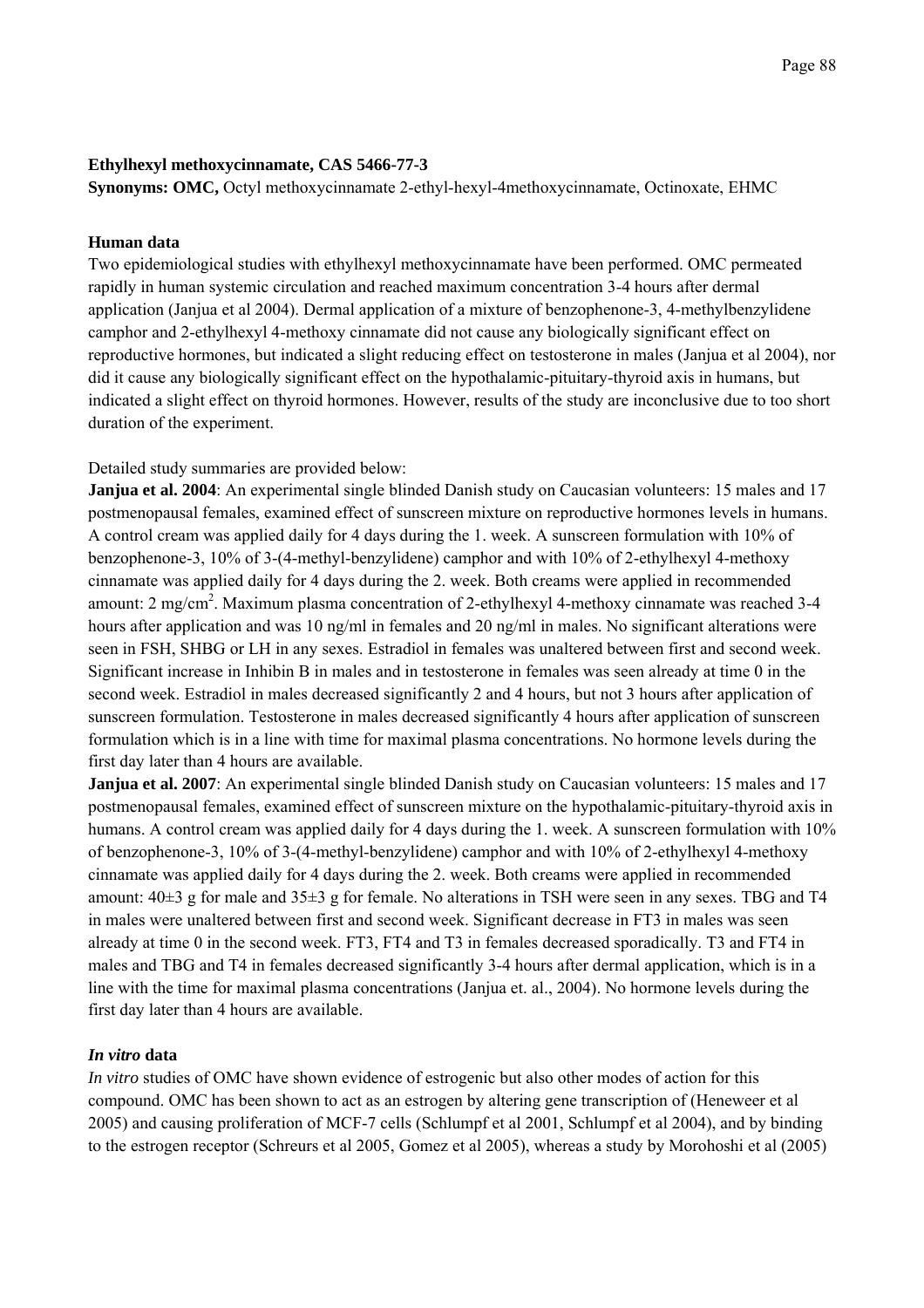showed no binding to the estrogen receptor in a yeast two-hybrid assay, and Seidlova-Wuttke et al (2006a) did not find binding of OMC to either the ERα the ERβ or cytosolic E2 binding sites. Androgen receptor antagonism has been tested in two studies, and has not been seen in any of them (Ma et al 2003, Schreurs et al 2005). On the other hand, binding to the thyroid receptor *in vitro* has been reported (Hofmann et al 2009) and so has binding to the progesterone receptor, which was strong compared to ER binding (Schreurs et al 2005). Furthermore, OMC may affect neurotransmitters involved in GnRH release, as it has been shown to decreases GnRH release (Carbone et al 2010), and affect LHRH and amino acid neurotransmitters release from the rat hypothalamus *in vitro* (Szwarcfarb et al 2008). OMC may also affect the immune responses, as it has been shown to affect interferon-gamma and interleukin-10 *in vitro* in a mouse spleen test system (Rachon et al 2006).

# *In vivo***, human health**

OMC has been shown to affect the endocrine system *in vivo*. Slight but significant increases in uterine weights have been seen in different experimental setups, using both intact immature and adult ovariectomized rats of different strains (Schlumpf *et al.* 2001, Klammer *et al.* 2005, Siedlová-Wuttke *et al.* 2006b). However, OMC also showed effects, which were opposite those seen after estradiol treatment, as increased serum LH levels (Siedlová-Wuttke *et al.* 2006a) and upregulated expression of the estrogen receptor beta (Klammer *et al.* 2005). In a 2-generation study, developmental exposure to OMC resulted in few adverse effects on reproduction, but a significant decrease in sperm cell number was seen (Schneider et al 2005). Another reproductive study has shown developmental OMC exposure to cause several adverse reproductive effects in the offspring, including reduced reproductive organ weights and reduced reproductive hormone levels, reduced sperm counts and neurobehavioural effects (Axelstad et al 2011). The LOAELs for the effects on reproductive endpoints have been between 333-1035 mg/kg/day and the NOEALs between 100-522 mg/kg/day.

OMC can also interfere with the hypothalamo-pituitary-thyroid (HPT) axis *in vivo*, as a number of studies have shown reduced levels of thyroxine in the blood. This effect has been seen in adult females rats treated with OMC for different periods of time (Axelstad et al 2011, Schmutzler *et al.* 2004, Siedlova-Wuttke *et al.* 2006a, Klammer *et al.* 2007), and in male offspring treated in the perinatal period (Axelstad et al 2011). The LOAELs for reduced T4 levels were between 200-500 mg/kg/day, and the NOAEL was 100 in the study by Klammer et al (2007), and NOAEL has not been determined in the other studies looking at thyroid endpoints *in vivo*.

Summaries of the *in vivo* studies are provided below:

**Schlumpf** *et al.* **2001**: An uterotrophic assay was performed with immature 21 day old LE rats. The animals  $(n=5-13)$  were dosed with 0, 268, 522, 1035, 1518 or 2667 mg/kg/day in the feed for 4 days. A significant increase in uterine weight was seen in the three highest dose group, and the ED50 was 935 mg/kg/day. **Klammer et al. 2005**: Adult ovariectomized SD rats (n= 8-12) were treated for 5 days by gavage, with 10, 33, 100, 333 or 1000 mg OMC/kg bw/day. Doses of 333 and above increased uterus weight and altered gene expression in the pituitary. At the highest dose also gene expression of C3 in the uterus was altered in an estrogenic manner. However, the high dose also upregulated expression of the estrogen receptor beta, an effect opposite of what is seen after estradiol treatment.

**Schmutzler et al. 2004**: Adult ovariectomized SD rats (n=8-11) were treated with OMC in the feed for 12 weeks at doses of 200 and 1100 mg/kg/day. Both doses reduced activity of 5'-deiodinase (the enzyme that converts  $T_4$  to triiodothyronine  $(T_3)$ ) in the liver, and the low dose also reduced thyroxine  $(T_4)$  levels in the blood (in the high dose the reduction was not significant).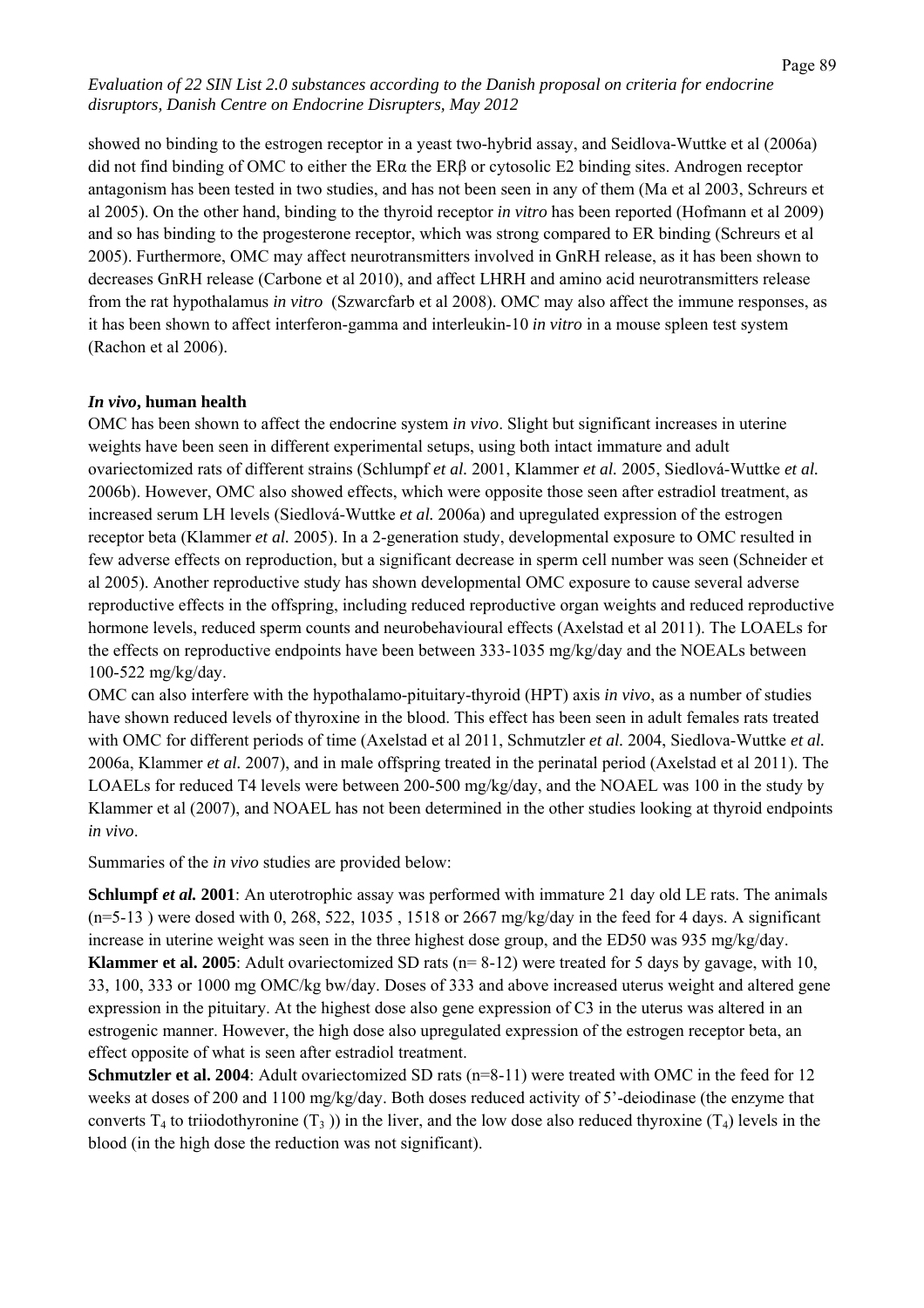**Siedlova-Wuttke et al. 2006a**: Adult ovariectomized SD rats were treated with OMC in the feed for 12 weeks at doses of 200 and 1100 mg/kg/day. Both doses caused decreased  $T_4$  levels, although a statistically significant effect was only observed in the low dose group. The highest dose further caused significantly increased serum LH levels and decreased serum leptin and cholesterol levels in a manner similar to E2.

**Siedlova-Wuttke et al. 2006b:** Adult ovariectomized SD rats (n=11) were treated with OMC in the feed for 12 weeks at doses of approximately 200 and 1100 mg/kg/day. The higher dose stimulated uterine growth and increased thickness of the endometrial epithelium, while both doses increased progesterone receptor transcripts in the uterus and vagina similarly to E2.

**Klammer et al. 2007**: Adult ovariectomized SD rats (n=12) were treated for 5 days with 10, 33, 100, 333 or 1000 mg OMC/kg bw/day. The two highest doses reduced  $T_4$  levels in serum which probably caused the observed reduction in deiodinase activity in the liver. The highest dose also caused reductions in T3 levels in serum and increased TSH receptor gene expression in the thyroid. No effect on the enzyme thyroid peroxidase was observed.

**Schneider** *et al.* 2005: A two-generation study where pregnant dams (n=20-25) were treated with OMC in doses of 150, 450 or 1000 mg/kg bw/day in the feed. Exposure began before mating and continued throughout gestation, lactation, adolescence, mating of the F1 generation and until weaning of the F2 generation. Exposure caused no adverse effects on reproduction and development, as no significant change in weights of the reproductive organs was seen. Based on this, the authors concluded that OMC displayed no estrogenic potential *in vivo*. However, the total number of spermatids/g cauda epididymis in the F1 generation was actually significantly reduced in animals receiving 1000 mg/kg bw/day. The authors inferred that the effects were caused by anomalously high control values, exceeding historical controls. No behavioral or thyroid endpoints were included in this study.

**Axelstad** *et al***. 2011**: A developmental reproductive toxicity study, where Wistar rats (n=14-18) were dosed with OMC (500, 750 or 1000 mg/kg bw/day) during gestation and lactation. Thyroxine  $(T_4)$  levels showed a very marked decrease during the dosing in dams from all dose groups. T4 reductions were much less severe in the offspring, but significant in the male pups on postnatal day 16 in all three dose groups. ON day 16 males from the high dose group also showed reduced relative prostate and testis weights, and a dosedependent decrease in testosterone levels. At eight months of age, sperm counts were reduced in all three OMC-dosed groups, and prostate weights were reduced in the highest dose group. The reproductive system of the female offspring was also affected, as both estradiol and progesterone levels were significantly lowered in PND 28 offspring. Behavioral changes were also observed in both male and female adult offspring, and these were probably not mediated solely by early  $T_4$  deficiencies, as the observed effects differed from those seen in other studies of developmental hypothyroxinemia.

#### *In vivo***, ecotoxicity**

Ethylhexyl methoxycinnamate affects the transcription of genes involved in hormonal pathways including vitellogenin in most fish studies. Two studies examine the effects of ethylhexyl methoxycinnamate on daphnia reproduction. In one of the studies, ethylhexyl methoxycinnamate reduces reproduction, which is an adverse apical effect. However, general toxic effects cannot be excluded since growth inhibition also occurred.

#### Detailed study summaries are provided below.

**Schreurs et al. 2002**: Zebrafish, in which an estrogen responsive luciferase reporter gene has been stably introduced, were used for *in vivo* testing of UV-filters. Ethylhexyl methoxycinnamate (OMC) showed no estrogenic activity in this transgenic zebrafish assay at the tested concentration:  $10 \mu M (2.9 \text{ mg/L})$ .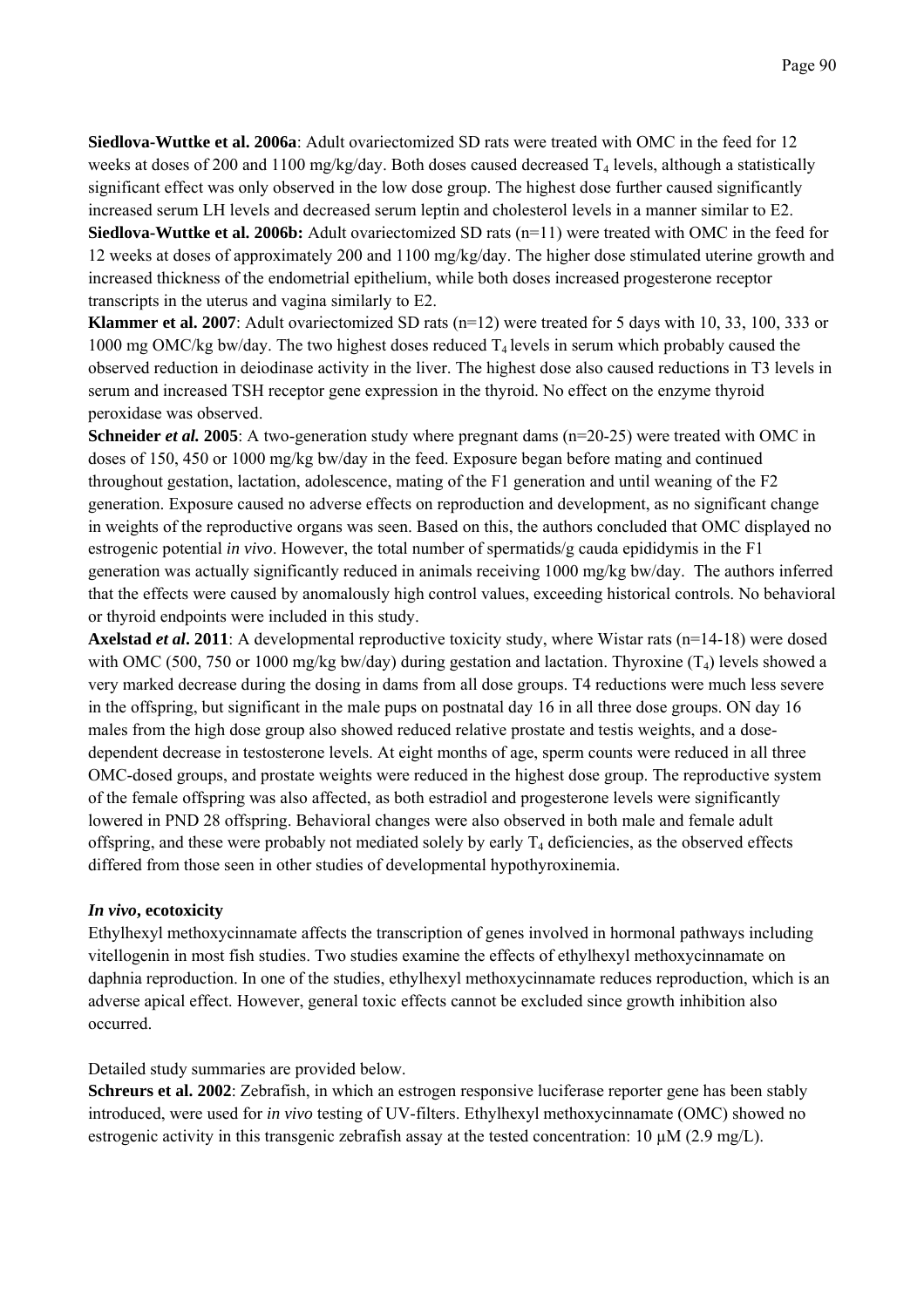**Inui et al. 2003**: In this study, the estrogenicity of ethylhexyl methoxycinnamate (OMC) was examined using male medaka (*Oryzias latipes*) in regard to production of vitellogenin (VTG) and choriogenin (CHG) which are known to be estrogen-responsive gene products. Exposure concentrations were: 0.034, 0.34, 3.4 and 34 mM. Exposure duration was 7 days.

An increase in vitellogenin plasma concentrations was observed. Increase in mRNA expression levels of vitellogenin subtypes VTG-1 and VTG-2 and choriogenin subtypes CHG-L and CHG-H in liver due to exposure to ethylhexyl methoxycinnamate was also seen. In addition, increased mRNA expression levels of estrogen receptor (ER)  $\alpha$  in the liver due to exposure to ethylhexyl methoxycinnamate were also found. LOEC in this study was 0.034 mM (9.87 mg/L). This study shows that ethylhexyl methoxycinnamate has estrogenic activity in fish - and thus provides information about the endocrine mode of action. The observed effects are not adverse apical effects.

**Kunz et al. 2006**: In this study it was analyzed whether ethylhexyl methoxycinnamate (OMC) shows estrogenic activity in fathead minnows by the induction potential of vitellogenin after 14 days of aqueous exposure. Fish were exposed to five different concentrations of ethylhexyl methoxycinnamate: 8 (median measured), 100 (nominal), 500 (nominal), 889 (median measured) or 5025 µg/L (median measured). No significant differences were found between exposed and control groups.

**Fent et al. 2010**: This study reports on acute and chronic effects of ethylhexyl methoxycinnamate (EHMC) on *Daphnia magna*. In the acute toxicity test (OECD guideline 202), the LC50 value (48 h) was 0.29 mg/L. The chronic toxicity of ethylhexyl methoxycinnamate was determined in a 21 d reproduction study performed according to OECD guideline 211 with exposure concentrations of 1.28, 3.2, 8 and 20 µg/L. No adverse effects on either the number or sex of the offspring, or body size were observed after exposure to ethylhexyl methoxycinnamate.

**Christen et al. 2011**: This study evaluates the effects of measured water concentrations of 5.4, 37.5, 244.5 and 394 µg/L ethylhexyl methoxycinnamate (EHMC) on the expression of genes involved in hormonal pathways in the liver, testis and brain of male and female fathead minnows (*Pimephales promelas*). The transcription profile is compared with the plasma vitellogenin content, secondary sex characteristics, and gonad histology. Transcripts of the androgen receptor were significantly down-regulated in the liver of females with a LOEC of 37.5 µg/L ethylhexyl methoxycinnamate. In the liver of females, estrogen receptor  $\alpha$  expression was down-regulated in a concentration-dependent manner, being significant at 394  $\mu$ g/L ethylhexyl methoxycinnamate. Additionally, the 3β-hydroxysteroid dehydrogenase transcript was significantly decreased in the liver with a LOEC of 37.5 µg/L ethylhexyl methoxycinnamate in males and a LOEC of 244.5  $\mu$ g/L ethylhexyl methoxycinnamate in females. The expressional changes were tissuespecific in most cases, being most significant in the liver. Vitellogenin plasma concentration was significantly increased at 244.5µg/L ethylhexyl methoxycinnamate in males. Ethylhexyl methoxycinnamate induced significant histological changes in testes and ovaries at 394 µg/L. Testes displayed a decrease in spermatocytes, and ovaries a decrease in previtellogenic oocytes. The induction of vitellogenin plasma concentrations and the histological changes in gonads suggest an estrogenic and/or antiandrogenic activity of ethylhexyl methoxycinnamate. On the other hand, the gene expression profile also shows an antiestrogenic (e.g.: downregulation of estrogen receptor  $\alpha$ ) activity of ethylhexyl methoxycinnamate. In conclusion, the data demonstrate that ethylhexyl methoxycinnamate displays multiple hormonal activities in fish and thus provide information on the endocrine modes of action. The observed effects are not adverse apical effects. **Sieratowicz et al. 2011**: This study examines the effects of ethylhexyl methoxycinnamate on the green alga *Desmodesmus subspicatus* and the crustacean *Daphnia magna*. Exposure to ethylhexyl methoxycinnamate resulted in growth inhibition of *D. subspicatus* with a 72 h IC10 value of 0.24 mg/L. The EC50 concentration in the acute immobilisation test with *D. magna* was 0.57 mg/L. Chronic exposure of *D. magna* (OECD guideline 211) caused a concentration dependent and significant decrease in the length of adults and the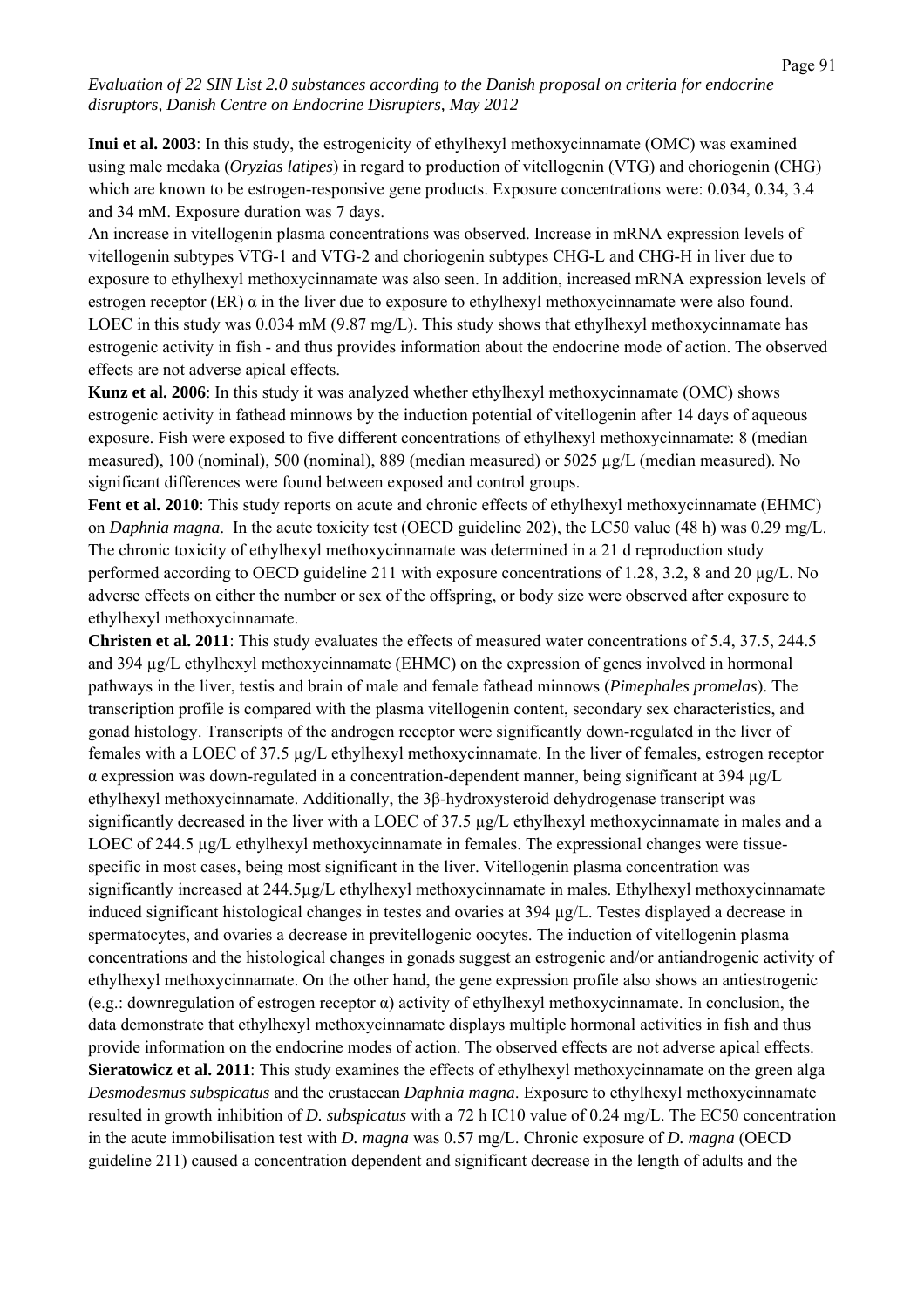number of offspring with a NOEC of 0.04 mg/L and a LOEC of 0.08 mg/L. The study shows, that ethylhexyl methoxycinnamate affects reproduction in daphnia. This is an adverse apical effect - but not endocrine specific.

**Zucchi et al. 2011**: To identify molecular effects and modes of action of ethylhexyl methoxycinnamate a gene expression profiling in zebrafish using whole genome microarrays was applied. Transcriptome analysis and validation of targeted genes were performed after 14 days of exposure of male zebrafish. Concentrations of 2.2 µg/L and 890 µg/L ethylhexyl methoxicinnamate lead to alteration of 1096 and 1137 transcripts, respectively, belonging to many pathways. Genes involved in lipid metabolism and estrogenic pathway (vitellogenin 1), lipid biosynthesis (ptgds), vitamin A metabolic process (rbp2a), DNA damage and apoptosis (gadd45b), and regulation of cell growth (igfbp1a) were investigated by qRT-PCR analysis in whole body, liver, brain and testis.

The analysis showed tissue-specific gene profiles and revealed that ethylhexyl methoxycinnamate affects the transcription of genes involved in hormonal pathways including vitellogenin 1, estrogen receptor α, estrogen receptor β, androgen receptor, P450 aromatase B (cyp19b) and hydroxysteroid 17-β dehydrogenase-3. This study provides information on the endocrine modes of action of ethylhexyl methoxycinnamate. The observed effects are not adverse apical effects.

# **Weight of evidence for ED and Category**

The present epidemiological study indicates some, but no biologically significant effect on levels of reproductive hormones and on the hypothalamic-pituitary-thyroid axis in humans following dermal treatment with a mixture of benzophenone-3, 4-methylbenzylidene camphor and 2-ethylhexyl 4-methoxy cinnamate in the recommended amount. The study is limited in its duration and does not provide any information about the effect of dermal treatment with ethylhexyl methoxycinnamate alone. The results are therefore inconclusive.

When evaluating the results from the *in vivo* data on human health, ethylhexyl methoxycinnamate fulfills the criteria of being an endocrine disrupter. The effects include increased uterine weight in short term studies and adverse reproductive effects, including decreased reproductive organ weights and decreased sperm count and altered hormone levels in developmental studies. As some of the *in vitro* studies have shown estrogenic mode of action, and furthermore both *in vivo* and *in vitro* studies have shown effects on the thyroid hormone system, OMC is evaluated as an ED in Category 1.

Ethylhexyl methoxycinnamate affects the transcription of genes involved in hormonal pathways including vitellogenin in most fish studies. Two studies examine the effects of ethylhexyl methoxycinnamate on daphnia reproduction. In one of the studies, ethylhexyl methoxycinnamate reduces reproduction, which is an adverse apical effect. However, general toxic effects cannot be excluded since growth inhibition also occurred. Based on *in vivo* ecotoxicity data, ethylhexyl methoxycinnamate is categorized as a suspected ED (Category 2a).

Based on the combined evidence from all the studies, ethylhexyl methoxycinnamate is evaluated as an endocrine disrupter in **Category 1.**

According to the DE-UK criteria, categorization as an endocrine disrupter of very high regulatory concern is based on the dose level at which effects are observed, i.e. effects need to be observed at an oral dose of 10 mg/kg/day. For OMC the dose levels needed for observation of adverse effects on the endocrine system are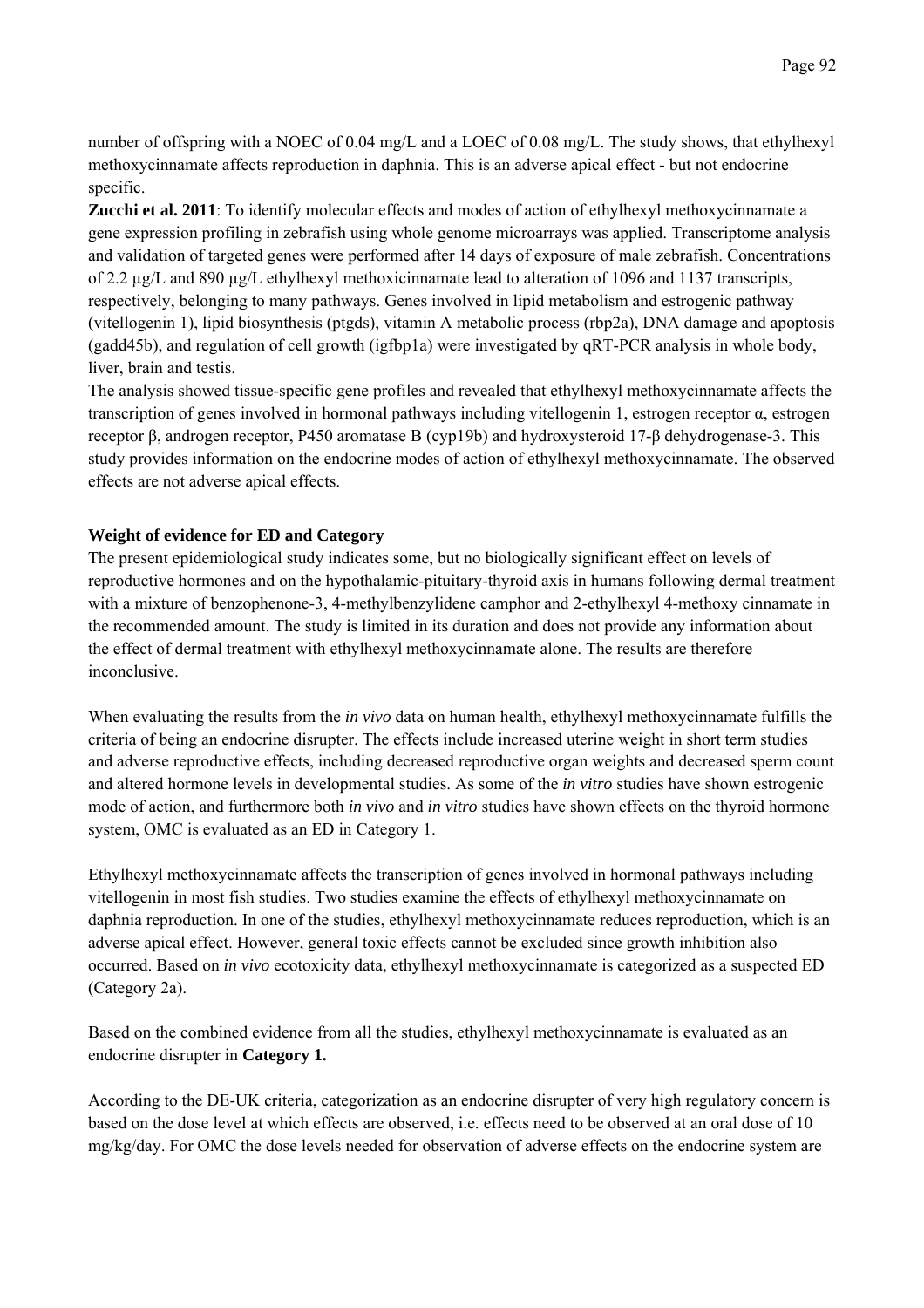200 mg/kg or higher, and OMC can therefore not be classified as an endocrine disrupter of very high regulatory concern according to DE-UK criteria.

# **References, epidemiology**

Janjua,N.R., Mogensen,B., Andersson,A.M., Petersen,J.H., Henriksen,M., Skakkebaek,N.E., and Wulf,H.C., 2004. Systemic absorption of the sunscreens benzophenone-3, octyl-methoxycinnamate, and 3-(4-methylbenzylidene) camphor after whole-body topical application and reproductive hormone levels in humans. Journal of Investigative Dermatology 123, 57-61.

Janjua,N.R., Kongshoj,B., Petersen,J.H., and Wulf,H.C., 2007. Sunscreens and thyroid function in humans after short-term whole-body topical application: a single-blinded study. British Journal of Dermatology 156, 1080-1082.

### **References,** *in vitro* **and** *in vivo*

Axelstad, M., Boberg, J., Hougaard,K.S., Christiansen,S., Jacobsen,P.R., Mandrup,K.R., Nellemann,C., Lund,S.P., and Hass,U., 2011. Effects of pre- and postnatal exposure to the UV-filter Octyl Methoxycinnamate (OMC) on the reproductive, auditory and neurological development of rat offspring. Toxicology and Applied Pharmacology 250, 278-290.

Carbone,S., Szwarcfarb,B., Reynoso,R., Ponzo,O.J., Cardoso,N., Ale,E., Moguilevsky,J.A., and Scacchi,P., 2010. *In vitro* Effect of Octyl-Methoxycinnamate (OMC) on the Release of Gn-RH and Amino Acid Neurotransmitters by Hypothalamus of Adult Rats. Experimental and Clinical Endocrinology & Diabetes 118, 298-303.

Gomez,E., Pillon,A., Fenet,H., Rosain,D., Duchesne,M.J., Nicolas,J.C., Balaguer,P., and Casellas,C., 2005. Estrogenic activity of cosmetic components in reporter cell lines: Parabens, UV screens, and musks. Journal of Toxicology and Environmental Health-Part A-Current Issues 68, 239-251.

Heneweer,M., Muusse,M., van den Berg,M., and Sanderson,J.T., 2005. Additive estrogenic effects of mixtures of frequently used UV filters on pS2-gene transcription in MCF-7 cells. Toxicology and Applied Pharmacology 208, 170-177.

Hofmann,P.J., Schomburg,L., and Kohrle,J., 2009. Interference of Endocrine Disrupters with Thyroid Hormone Receptor-Dependent Transactivation. Toxicological Sciences 110, 125-137.

Klammer,H., Schlecht,C., Wuttke,W., and Jarry,H., 2005. Multi-organic risk assessment of estrogenic properties of octyl-methoxycinnamate *in vivo* - A 5-day sub-acute pharmacodynamic study with ovariectomized rats. Toxicology 215, 90-96.

Klammer,H., Schlecht,C., Wuttke,W., Schmutzler,C., Gotthardt,I., Kohrle,J., and Jarry,H., 2007. Effects of a 5-day treatment with the UV-filter octyl-methoxycinnamate (OMC) on the function of the hypothalamopituitary-thyroid function in rats. Toxicology 238, 192-199.

Ma,R.S., Cotton,B., Lichtensteiger,W., and Schlumpf,M., 2003. UV filters with antagonistic action at androgen receptors in the MDA-kb2 cell transcriptional-activation assay. Toxicological Sciences 74, 43-50. Morohoshi,K., Yamamoto,H., Kamata,R., Shiraishi,F., Koda,T., and Morita,M., 2005. Estrogenic activity of 37 components of commercial sunscreen lotions evaluated by *in vitro* assays. Toxicology *in vitro* 19, 457- 469.

Rachon,D., Rimoldi,G., and Wuttke,W., 2006. *In vitro* effects of benzophenone-2 and octylmethoxycinnamate on the production of interferon-gamma and interleukin-10 by murine splenocytes. Immunopharmacology and Immunotoxicology 28, 501-510.

Schlumpf,M., Cotton,B., Conscience,M., Haller,V., Steinmann,B., and Lichtensteiger,W., 2001. *In vitro* and *in vivo* estrogenicity of UV screens. Environmental Health Perspectives 109, 239-244.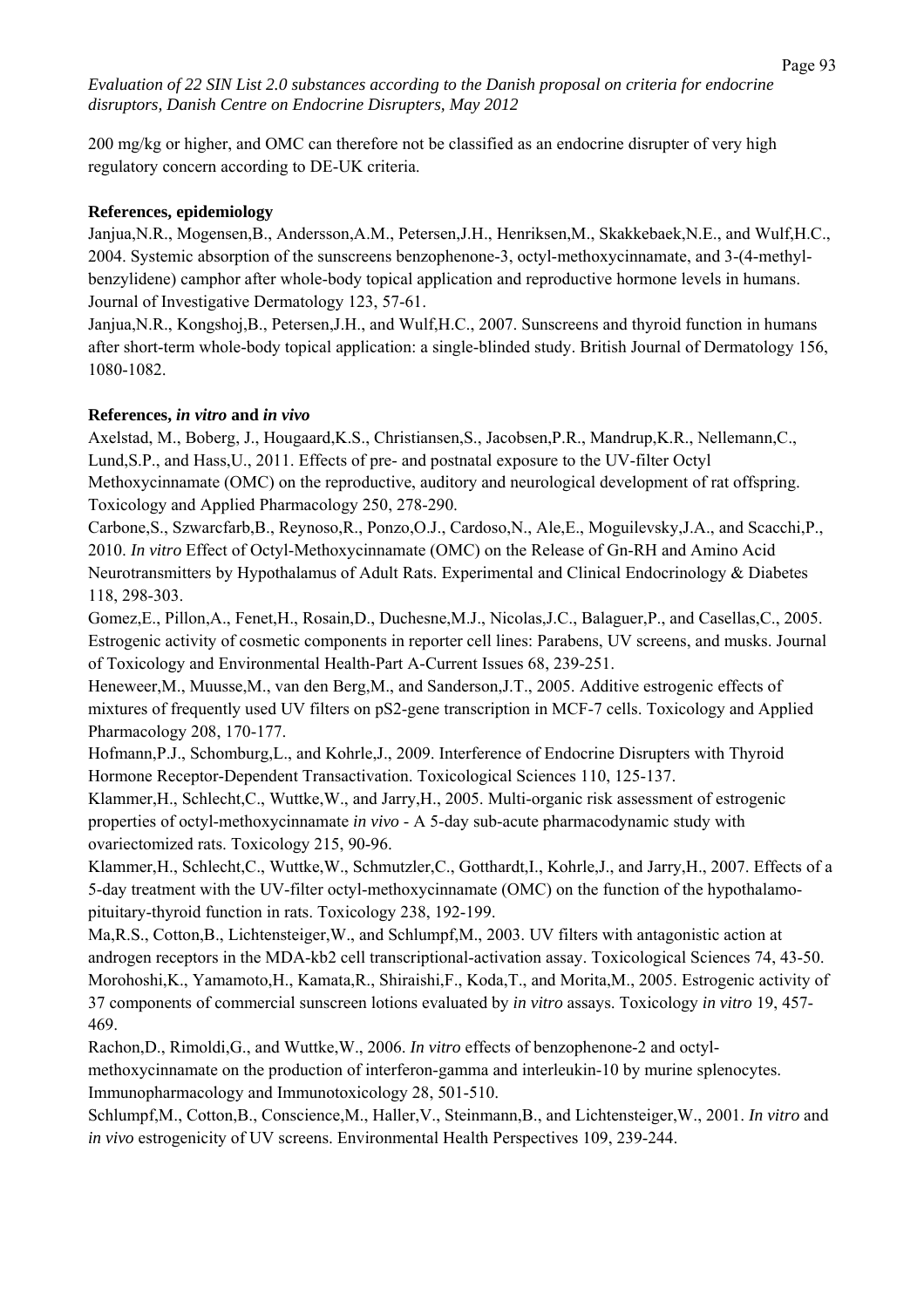Schlumpf,M., Schmid,P., Durrer,S., Conscience,M., Maerkel,K., Henseler,M., Gruetter,M., Herzog,I., Reolon,S., Ceccatelli,R., Faass,O., Stutz,E., Jarry,H., Wuttke,W., and Lichtensteiger,W., 2004. Endocrine activity and developmental toxicity of cosmetic UV filters--an update. Toxicology 205, 113-122. Schmutzler,C., Hamann,I., Hofmann,P.J., Kovacs,G., Stemmler,L., Mentrup,B., Schomburg,L.,

Ambrugger,P., Gruters,A., Seidlova-Wuttke,D., Jarry,H., Wuttke,W., and Kohrle,J., 2004. Endocrine active compounds affect thyrotropin and thyroid hormone levels in serum as well as endpoints of thyroid hormone action in liver, heart and kidney. Toxicology 205, 95-102.

Schneider,S., Deckardt,K., Hellwig,J., Kuttler,K., Mellert,W., Schulte,S., and van Ravenzwaay,B., 2005. Octyl methoxycinnamate: Two generation reproduction toxicity in Wistar rats by dietary administration. Food and Chemical Toxicology 43, 1083-1092.

Schreurs,R.H.M.M., Sonneveld,E., Jansen,J.H.J., Seinen,W., and van der Burg,B., 2005. Interaction of polycyclic musks and UV filters with the estrogen receptor (ER), androgen receptor (AR), and progesterone receptor (PR) in reporter gene bioassays. Toxicological Sciences 83, 264-272.

Seidlova-Wuttke,D., Christoffel,J., Rimoldi,G., Jarry,H., and Wuttke,W., 2006. Comparison of effects of estradiol with those of octylmethoxycinnamate and 4-methylbenzylidene camphor on fat tissue, lipids and pituitary hormones. Toxicology and Applied Pharmacology 214, 1-7.

Seidlova-Wuttke,D., Jarry,H., Christoffel,J., Rimoldi,G., and Wuttke,W., 2006. Comparison of effects of estradiol (E2) with those of octylmethoxycinnamate (OMC) and 4-methylbenzylidene camphor (4MBC) - 2 filters of UV light - on several uterine, vaginal and bone parameters. Toxicology and Applied Pharmacology 210, 246-254.

Szwarcfarb,B., Carbone,S., Reynoso,R., Bollero,G., Ponzo,O., Moguilevsky,J., and Scacchi,P., 2008. Octylmethoxycinnamate (OMC), an ultraviolet (UV) filter, alters LHRH and amino acid Neurotransmitters release from hypothalamus of immature rats. Experimental and Clinical Endocrinology & Diabetes 116, 94-98.

# **References, ecotoxicology**

Schreurs,R., Lanser,P., Seinen,W., and van der Burg,B., 2002. Estrogenic activity of UV filters determined by an *in vitro* reporter gene assay and an *in vivo* transgenic zebrafish assay. Archives of Toxicology 76, 257- 261.

Inui,M., Adachi,T., Takenaka,S., Inui,H., Nakazawa,M., Ueda,M., Watanabe,H., Mori,C., Iguchi,T., and Miyatake,K., 2003. Effect of UV screens and preservatives on vitellogenin and choriogenin production in male medaka (Oryzias latipes). Toxicology 194, 43-50.

Kunz,P.Y., Galicia,H.F., and Fent,K., 2006. Comparison of *in vitro* and *in vivo* estrogenic activity of UV filters in fish. Toxicological Sciences 90, 349-361.

Fent,K., Kunz,P.Y., Zenker,A., and Rapp,M., 2010. A tentative environmental risk assessment of the UVfilters 3-(4-methylbenzylidene-camphor), 2-ethyl-hexyl-4-trimethoxycinnamate, benzophenone-3, benzophenone-4 and 3-benzylidene camphor. Marine Environmental Research 69, S4-S6.

Christen,V., Zucchi,S., and Fent,K., 2011. Effects of the UV-filter 2-ethyl-hexyl-4-trimethoxycinnamate (EHMC) on expression of genes involved in hormonal pathways in fathead minnows (Pimephales promelas) and link to vitellogenin induction and histology. Aquatic Toxicology 102, 167-176.

Sieratowicz,A., Kaiser,D., Behr,M., Oetken,M., and Oehlmann,J., 2011. Acute and chronic toxicity of four frequently used UV filter substances for Desmodesmus subspicatus and Daphnia magna. Journal of environmental science and health. Part A, Toxic/hazardous substances  $\&$  environmental engineering 46, 1311-1319.

Zucchi,S., Oggier,D.M., and Fent,K., 2011. Global gene expression profile induced by the UV-filter 2-ethylhexyl-4-trimethoxycinnamate (EHMC) in zebrafish (Danio rerio). Environmental Pollution 159, 3086-3096.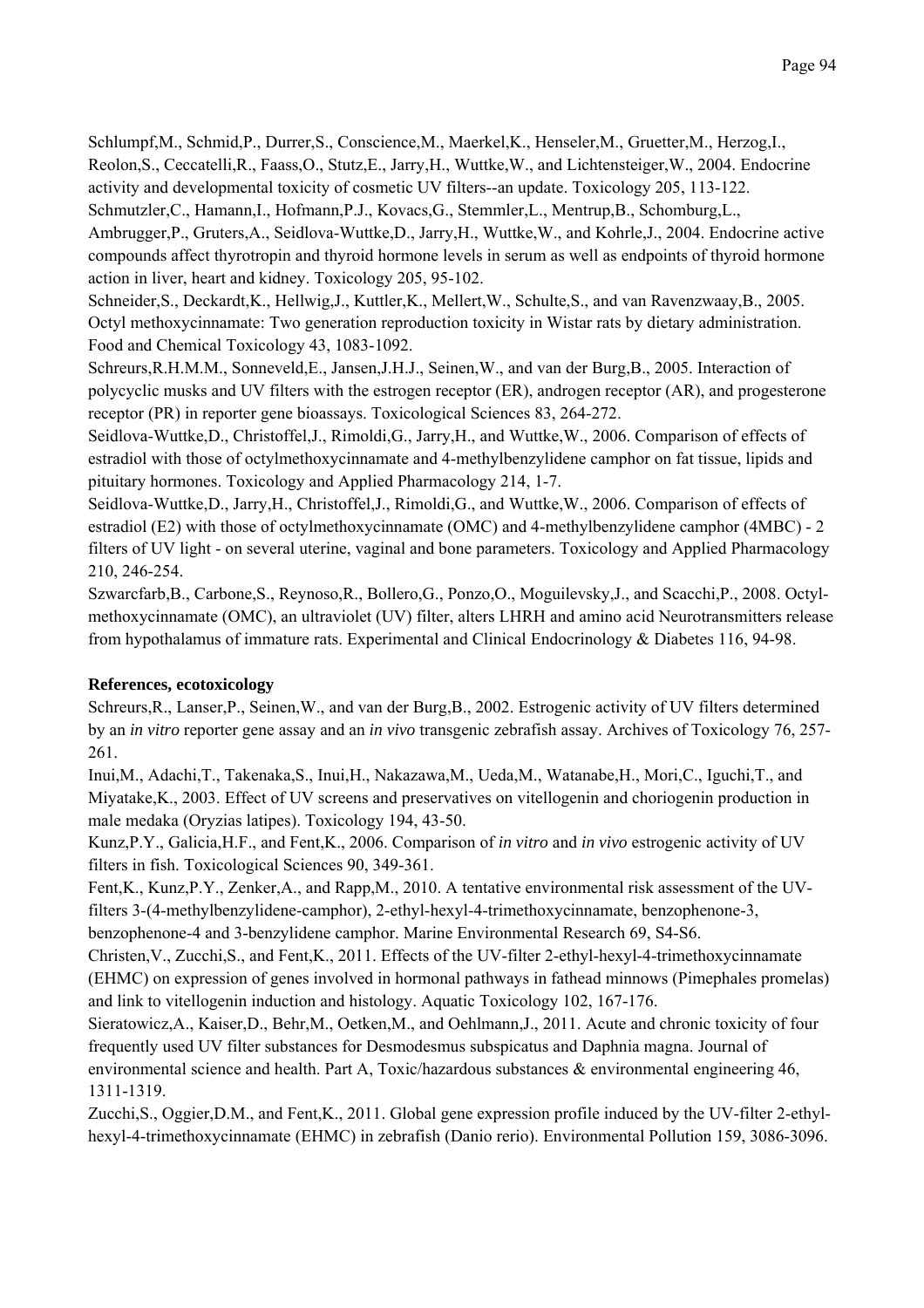#### **Metam natrium, CAS 137-42-8.**

Synonyms: metam sodium (MS), Vapam, sodium methyldithiocarbamate (SMD) Its metabolite = MITC

#### **Human data**

The only study on human data does not deal with an endocrine specific endpoint. No direct exposure measurement is provided. Thus the study is unsuitable for inclusion in the evaluation of metam natrium.

**Reynolds et al, 2005:** A population-based case-control study investigated the potential correlation between incidences of childhood cancers and mothers residential proximity to agricultural applications of pesticides at the time of the child's birth. Agricultural application of the pesticide metam natrium was associated with higher leukemia risk when comparing the highest and the lowest category of metam sodium use density (OR  $= 2.05$ ; 95% confidence interval  $= 1.01 - 4.17$ ).

# *In vitro* **data**

No relevant data found.

### *In vivo***, human health**

Overall, metam sodium (SMD) have been shown to block ovulation in rats, however there is probably a temporal window in the day of prooestrous during which SMD is most effective in blocking ovulation. A study in rats have demonstrated a dose dependent suppression of the rise in LH, a dose related decrease in serum prolactin and a decrease in percentage of ovulating rats. MITC (the metabolite of sodium natrium) produce a decrease in foetal body weight and size. Moreover doses below those resulting in maternal toxicity produce pre- and post-implantation loss of embryos.

In a study by Goldman et al. 2007 oral administration of 50-200 mg SMD/kg to 60-day old female Sprague-Dawley rats was found to suppress hypothalamic norepinephrine following single exposure and cause increasing incidence of segments of persistent dioestrus (possibly reflecting pseudo pregnancy) following 3 weeks exposure. No significant changes in LH surge and oocyte release were present in normal cycling animals. Intraperitoneal (i.p.) administration on prooestrous of 25-300 mg SMD/kg to 90-day old female Long Evans rats (Goldman et al. 1994) demonstrated a dose dependent suppression of the rise in LH, a dose related decrease in serum prolactin and a decrease in percentage of ovulating rats (prevented by prior GnRH administration). The authors find it likely that SMD do not block the LH surge but causes a shift in the time of its appearance on prooestrous. Myers et al. (2005) studied the mechanism of thymic atrophy caused by SMD by administering 100-300 mg SMD/kg by oral gavage to 8-12 week old female B6C3F1 mice. Thymic cellularity decreased dose dependently and CD4<sup>+</sup>CD8<sup>+</sup> thymocytes (immature thymocytes) were most significantly depressed. Serum corticosterone was increased and returned to baseline levels within 6-8 hours. Adrenalectomy and aminoglutethimide treatment (inhibit synthesis of nascent corticosterone) prevented thymic atrophy, indicating that SMD causes thymic atrophy by an adrenal mediated mechanism. The immunotoxic effect of SMD has been confirmed by others (Pruett et al. 1992, 2001, 2005, 2006 and 2009) who demonstrate that oral or dermal administration of 50-300 mg SMD/kg to mice elevate corticosterone levels which cause thymic atrophy with a rapid selective depletion of  $CD4^+CD8^+$  cells (immature thymocytes) and a more slowly depletion of mature thymocytes. Pruett et al. also suggest three potential mechanisms of action in inhibiting inflammation and decreasing resistance to infection: 1) acting as a free radical scavenger, 2) acting as a potent copper chelator (affecting signal molecules) and 3) induces a classical neuroendocrine stress response characterized by elevated serum corticosterone concentrations which could affect cytokine production.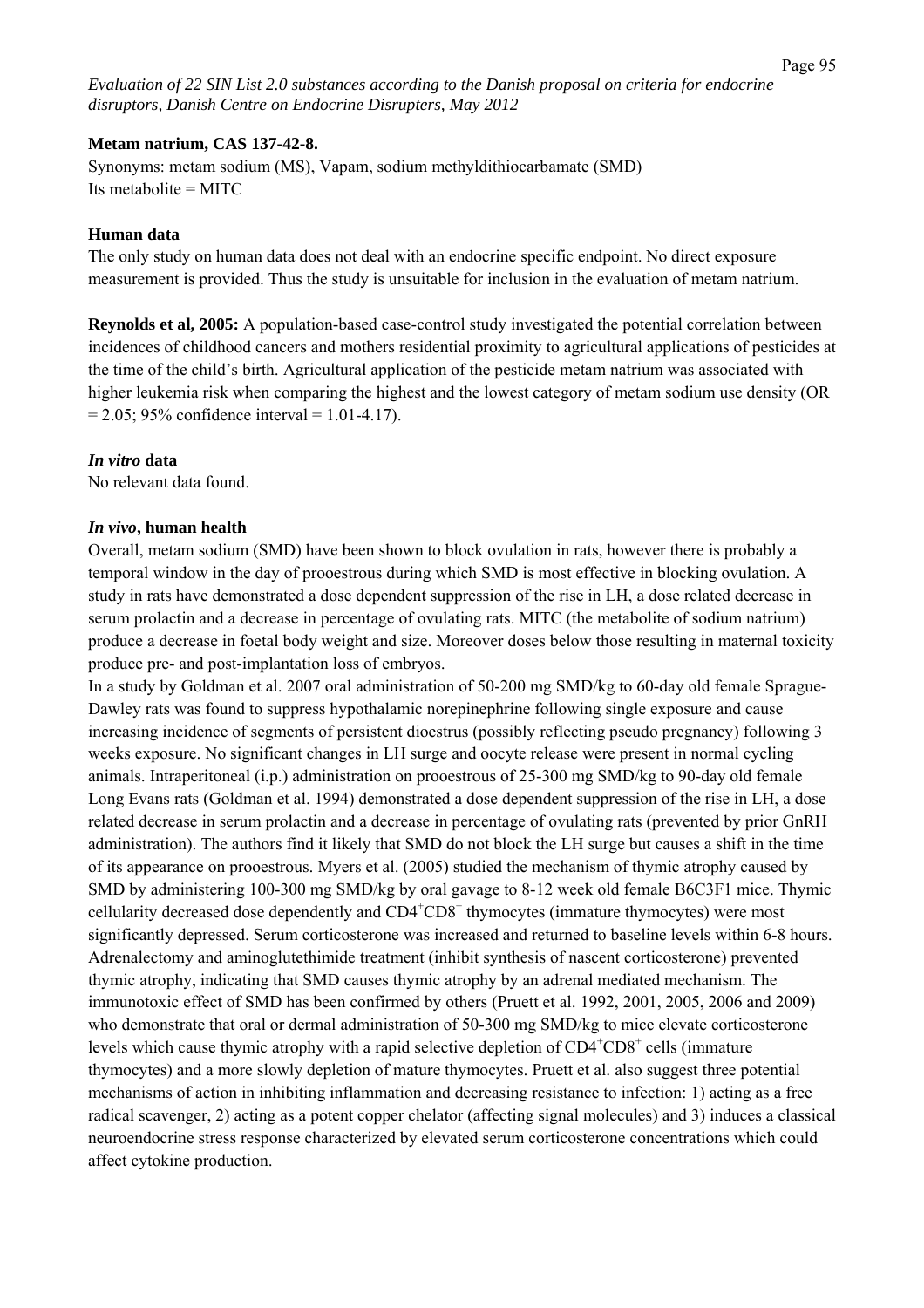Study summaries are reported below.

**Goldman et al. 2007**. This study use 60-day old female Sprague Dawley-rats and administer a single oral exposure of metam sodium (MS) (200 mg MS/kg) at prooestrous or 3 week oral exposure (0, 50, 100 or 200 mg MS/kg). Outcomes measured are: oestrous cyclicity, LH surge, ovulation and hypothalamic and caudate catecholamine (CA) (norepinephrine, NE and dopamine, DA and DOPAC (3,4-dihydroxy-phenylacetic acid) reflecting DA turnover). A single oral administration at prooestrous significantly suppressed hypothalamic (anterior and posterior) NE. With 3 week oral exposure an increasing incidence of segments of persistent dioestrus (possibly reflecting pseudo pregnancy) was observed with 100 and 200 mg MS/kg. Body weights decreased slightly according to dose (for 50, 100 and 200 mg MS/kg BW were 96%, 96% and 92% of controls respectively). No significant changes in LH surge and oocyte release were present in normally cycling animals. A significant decrease in DA turnover of the hypothalamus and a significant fall in ratios of DOPAC to DA in the caudate were found. The authors discuss that MS would not be expected to cause an alteration in the endocrine regulation of reproductive activity in two-generation reproductive tests, 90-day oral toxicity protocol or chronic bioassay because of homeostatic adjustment by the hypothalamus (refers to colleagues showing homeostatic readjustment of reproductive functions in response to extended chemical exposure), however adaptability of CNS regulatory activity depends upon the nature of the insult. **Goldman et al. 1994**. This study uses 90-day old Long Evans female rats (4-5 months old at time of experimentation) and investigates effect of IP SMD on hormonal control of ovulation. 3 experiments are described. *Experiment 1 (effect of SMD on LH surge)*: bilateral ovariectomies were performed on regularly cycling rats. IP injections of 0, 25, 50 or 100 mg SMD/kg were administered at 1100 h (prior to anticipated rise in serum LH) and LH determined at 1300, 1500, 1700 and 1900 h. Rats were decapitated at 2100 h and pituitary weight and hypothalamic catecholamine (norepinephrine (NE) and dopamine (DA)) concentrations measured. In addition several rats receiving 100 mg SMD/kg were injected with adrenergic receptor agonist clonidine at 1200 h. *Experiment 2 (effect of SMD on ovulation)*: IP injections of 0, 50, 100, 200 or 300 mg SMD/kg were administered at 1300 h on prooestrous. Animals were euthanized the following day between 1200 and 1300 h. In addition a group was also injected with gonadotropin-releasing hormone 1 h prior to SMD (200 mg/kg) administration and a group was given 300 mg SMD/kg at different times over the day of vaginal prooestrous. Oocytes were collected and quantified. *Experiment 3 (SMD effects on changes in brain catecholamines during presurge periode)*: IP injections of 0, 50, 100, 200 or 300 mg SMD/kg at 1300 h on prooestrous, decapitation 1 or 3 hours later. Determination of serum LH, serum estradiol and hypothalamic catecholamines. In addition a group was dosed PO at 1300 h prooestrous with MITC (and vehicle control and SMD) representing 300 mg SMD/kg. Either determination of changes in hypothalamic catecholamines at 3 h post-treatment or ovulation evidence at 1200 h the following day. IP injections of SMD suppress the rise in LH dose-dependently (100 mg SMD/kg completely suppresses LH). Additional clonidine injection causes a pulsatile reelevation of LH. Hypothalamic NE concentrations decline with increasing dose. A dose-related decrease in percentage of ovulating rats for 50-300 mg SMD/kg was prevented by prior GnRH administration. No differences in serum estradiol but a dose-related suppression in serum prolactin. Hypothalamic epinephrine declines comparably with NE accompanied by a prompt elevation in DA (consistent with suppression in the conversion of DA to NE). PO administration of SMD and MITC showed similar alterations in hypothalamic catecholamine but did not block ovulation. There is probably a temporal window in the day of procestrous during which SMD is most effective in blocking ovulation. It seems likely that SMD do not block the LH surge but causes a shift in the time of its appearance on prooestrous. Compares SMD with disulfiram and its metabolite diethyldithiocarbamate with regard to interfering with catecholamine neurotransmitter metabolism.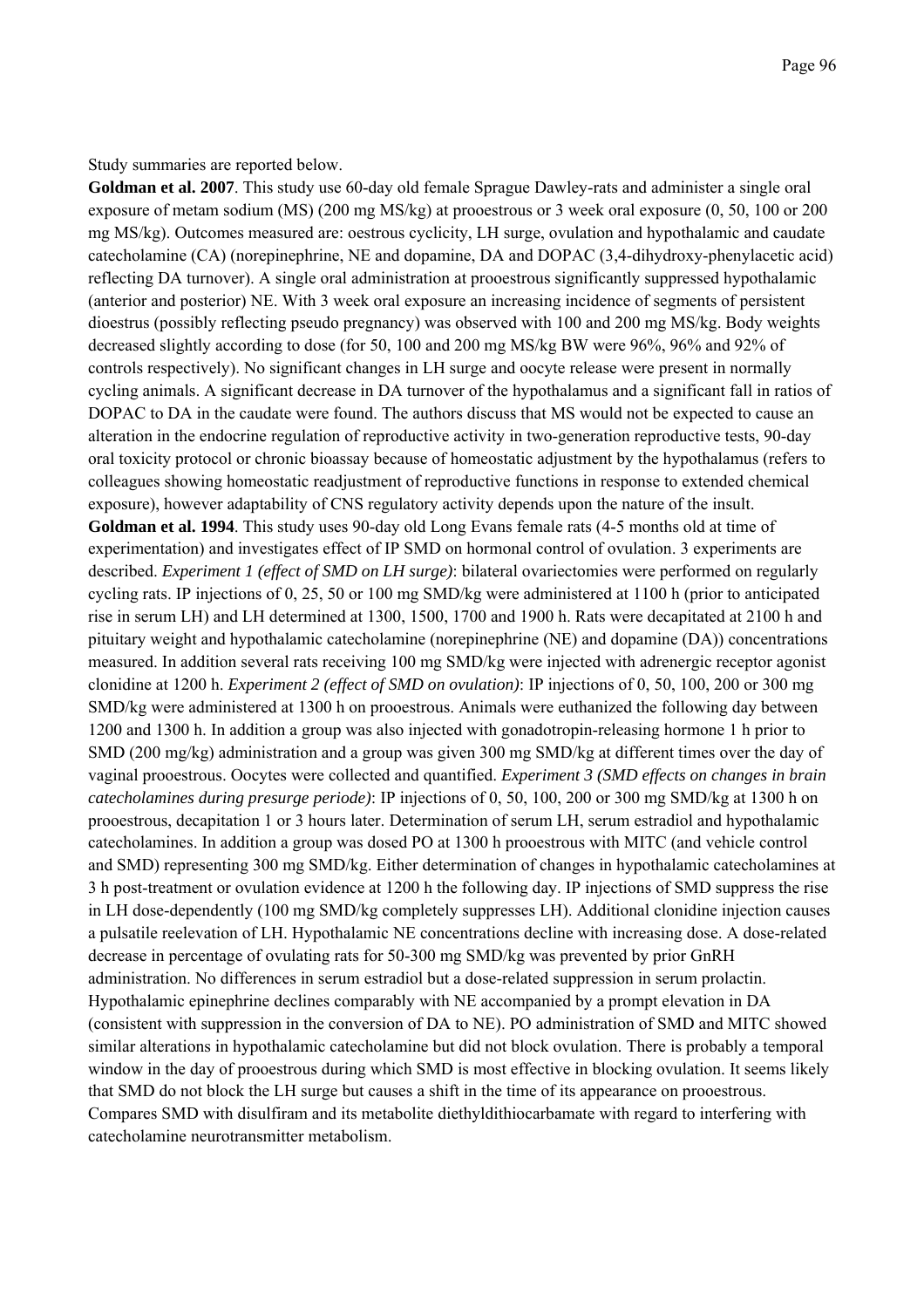**Myers et al. 2005**. This study investigates the mechanism by which SMD causes thymic atrophy in mice. Eight-twelve weeks old female B6C3F1 mice received 300, 200 or 100 mg SMD/kg by oral gavage, restraint for 2 hours and adrenalectomy or administration of aminoglutethimide SC (30mg/kg) (to inhibit synthesis of nascent corticosterone). Cell populations in thymic and splenic tissues were quantified by flow cytometry and serum corticosterone was measured. Thymic cellularity decreased in a dose dependent manner with maximum atrophy at 300 mg SMD/kg. DP thymocytes (CD4+CD8+) were most sensitive and most significantly depressed. 300 mg SMD/kg caused an increase in serum corticosterone which returned to baseline levels by 6-8 hours. Aminoglutethimide treatment and adrenalectomy prevented thymic atrophy by corticosterone in mice receiving 200 mg SMD/kg. Results indicate that SMD causes thymic atrophy by an adrenal mediated mechanism, both peak of serum corticosterone and duration of exposure seem to be important in the induction of thymic atrophy by a stressor.

**Pruett 1992.** In this study female B6C3F1 mice, 6-10 weeks of age, received 300 mg SMD/kg by daily gavage for 3, 5, 10 or 14 days (n=6) or 50, 100, 150, 200, 225 or 300 mg SMD/kg for 7 days and were euthanized 24h after the last dose. In one experiment SMD was administered dermally for 4 days (n=5) with euthanasia at day 5. Oral administration of 300 mg SMD/kg resulted in transient behavioral changes shortly after administration and decreases in body weights by all durations of 300 mg SMD/kg administration (10% or greater at 10 days of treatment indicating generalized toxicity). Oral administration of SMD resulted in a rapid selective depletion of the major subpopulation of thymocytes (CD4+CD8+) and a more slowly depletion of mature lymphocytes in thymus and spleen. Thymus weight were decreased for all durations and doses of SMD, haemoglobin and hematocrit decreased following 10 and 14 days of 300 mg SMD/kg (neutrophils increased and lymphocytes decreased), spleen weight and number of macrophage forming colonies in the bone marrow increased dose dependently which is interpreted as a homeostatic mechanism to compensate for the loss of lymphocytes. Liver and kidney weights were unaffected. *In vivo* antibody response was not affected. Splenic NK activity was significantly and dose-dependently decreased following 7 daily doses. Dermal administration significantly suppressed NK activity at 200 and 300 mg SMD/kg/day and an increase in spleen weight at 200 mg/kg/day and decrease in thymus weight at 300 mg/kg/day was observed. Body weight decreased dose dependently and was significant at 300 mg/kg/day. The group concludes that most of the immunological effects of SMD are not secondary to generalized toxicity as only high doses significantly decreased body weight. Humoral immune responses are not the major target for the acute effects of SMD. Surviving lymphocytes are able to proliferate and differentiate in response to mitogen or antigen. NK cell function is sensitive to SMD but whether it is due to elimination or dysfunction is not known.

**Pruett 2001**. Summary and review regarding toxicology of metam sodium.

Immune system toxicity: Allergic hypersensitivity due to occupational exposure has been reported in humans, with the characteristics typical of a specific delayed hypersensitivity response (Richter 1980). MITC is a known skin and respiratory irritant (Richter 1980). Immunosuppressive effects after oral exposure in mice with targeting of lymphocytes in spleen, peripheral blood and thymus. Route of exposure is not a critical factor in targeting immune function, same effect with oral and dermal exposure. Effects on immunological parameters differ between mice and rats. Comparable decreases in thymus weight and cellularity occurred in rats and mice when rats received approximately one third of the SMD dosage given to mice (Keil et al. 1996). Suppressed NK activity and increased spleen weight was not observed in rats. Cytotoxic effect of dithiocarbamates *in vitro* does not correlate with immunological effects *in vivo*. Developmental toxicity: MITC produce decrease in fetal body weight and size and dosages below those resulting in maternal toxicity produces pre- and post-implantation loss of embryos (Alexeeff et al. 1994). A greater than expected rate of unconfirmed spontaneous abortions in humans exposed during the third trimester in relation to the Sacramento River spill has been reported.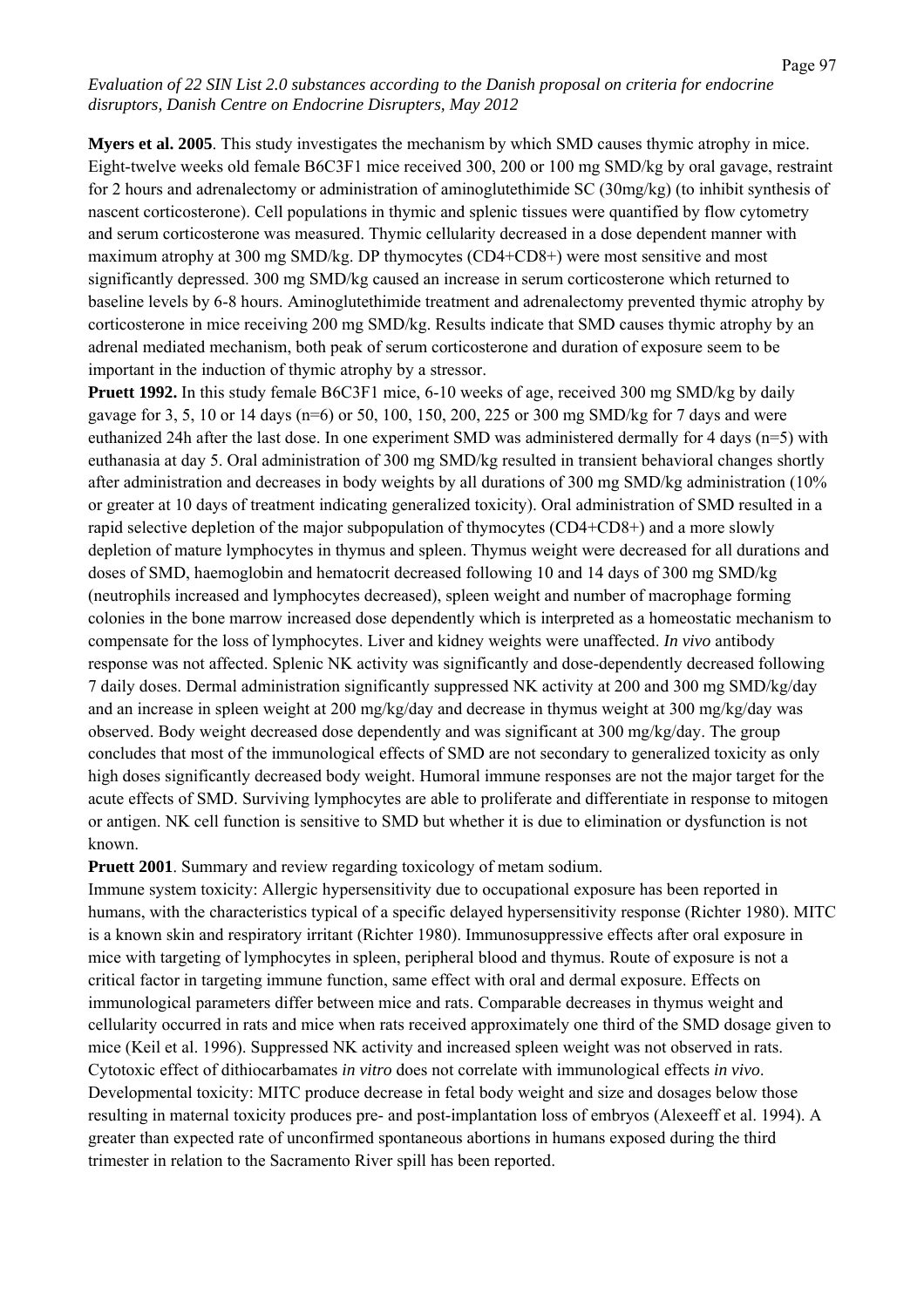**Pruett 2005**. In this study 50, 100, 200 or 300 mg SMD/kg administered by oral gavage to 8-12 week old mice (B6C3F1) resulted in a dose dependent decrease in IL-12 production and increased IL-10 production. Dermal application of 300 mg SMD/kg induces similar cytokine and stress response. Both oral and dermal application affects a LPS-induced cytokine response, and oral administration of 200 and 300 mg SMD/kg decreases resistance to E. Coli peritonitis.

**Pruett 2009**. In this study, mice 8-14 weeks old received 50-300 mg SMD/kg which resulted in a decreased concentration of glutathione, suggesting oxidative stress, in peritoneal cells (mainly macrophages). It is demonstrated that this modulates the effects of SMD on IL-6 and IL-12 production and the LPS-induced IL-6 production.

**Thompson 2002.** Oral exposure to adult male rats showed hepatotoxic effects of SMD (2 mmol/kg).

# *In vivo***, ecotoxicity**

Overall, sodium metam shows teratogenic effects in embryonic zebrafish. *In vivo* ecotoxicity studies on endocrine related endpoints are needed for evaluation of the endocrine disrupting potential of sodium metam in wildlife.

# Study summaries are reported below.

*Haendel et al. 2004*: Embryonic zebrafish were exposed to sodium metam from 4 hours post-fertilization (hpf) to 24 hpf and allowed to develop in clean water. The lowest observed adverse effect level (LOAEL) for both notochord defects and decreased hatching rate was 0.2 µM (26 µg/L). At 120 hpf, 98% of the control animals hatched from their chorions, compared to 5% at 0.8 µM.

This study shows adverse effects of sodium metam on embryonic zebrafish (notochord defects and decreased hatching). However, it is not known if these effects are endocrine related.

*Tilton and Tanguay 2008:* Embryonic zebrafish were exposed to 1.0 µM (129 µg/L) sodium metam from 4 hours post-fertilization (hpf) to 24 hpf and total RNA was isolated at 11, 14, 18 and 24 hpf. Abnormal somitogenesis; muscle and neuronal gene expression were affected at 18 hpf, when notochord distortion started. Primary motor neurons were irregular and slightly malformed, secondary motor neurons in areas of distorted notochord did not reach the developing muscle and exhibited stunted neuronal tracts and irregular branching.

This study shows effects of sodium metam on embryonic zebrafish (distortion of notochord, muscular system and nervous system). However, it is not known if these effects are endocrine related.

*Tilton et al. 2008:* In this study it was investigated whether cell death plays a role in the manifestation of sodium metam-induced notochord distortions in the developing zebrafish and if thiol-containing compounds or antioxidants could modify this developmental toxicity.

The results show that induction of apoptotic pathways and widespread cell death are not involved in the manifestation of the adverse developmental outcomes following sodium metam exposure. However, cellular thiol status or critical sulfhydryl moieties are important considerations in the mechanisms of sodium metam developmental toxicity.

This study shows notochord distortion after sodium metam exposure of embryonic zebrafish. The mechanism of this distortion is investigated. However, endocrine related mechanisms are not considered. *van Boxtel et al. 2010:* In this study, it was shown that exposure to sodium metam from 3 hpf until 6.5 dpf leads to craniofacial abnormalities in developing zebrafish. The effects observed on craniofacial development were dose dependent with an EC50 value around  $1 \mu$ M (129  $\mu$ g/L).

Like the other studies, this study shows teratogenic effects of sodium metam on embryonic zebrafish.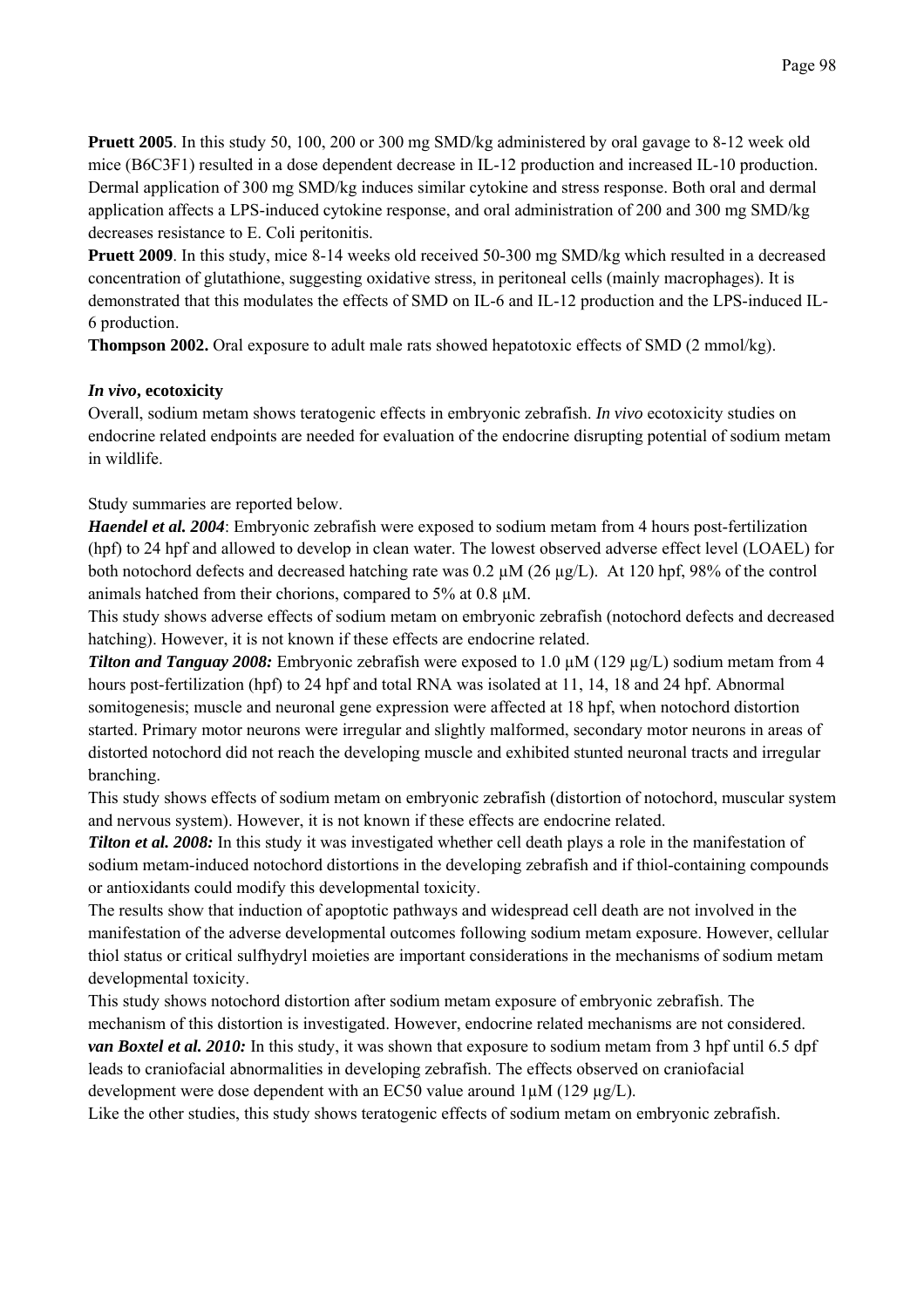# **Weight of evidence for ED and Category**

*In vivo* studies in rats have shown adverse effects, e.g. blocked ovulation and persistent dioestrus, as well as relevant endocrine modes of action such as rise in LH and a dose related decrease in serum prolactin. Thus, metam natrium fulfil the criteria of being an endocrine disrupter in Category 1. The substance is a dithiocarbamate and some of the effects are like the effects of thiram, so read across to thiram also support this evaluation.

Based on the combined evidence from all studies, metam natirum is evaluated as an ED in **Category 1**.

According to the DE-UK criteria, categorization as an endocrine disrupter of very high regulatory concern is based on the dose level at which adverse effects are observed, i.e. effects need to be observed at an oral dose of 10 mg/kg/day or lower. Adverse effects of metam natrium has been found at 100 mg/kg or higher and consequently metam natrium can not be considered an endocrine disrupter of very high regulatory concern according to the DE-UK potency criteria.

# **References, epidemiology**

Reynolds, P., Von Behren, J., Gunier, R.B., Goldberg, D.E., Harnly, M., and Hertz, A., 2005. Agricultural pesticide use and childhood cancer in California. Epidemiology 16, 93-100.

# **References,** *in vitro* **and** *in vivo*

Goldman JM, Stoker TE, Cooper RL, McElroy WK, Hein JF. Blockade of ovulation in the rat by the fungicide sodium N-Methyldithiocarbamate: Relationship between effects on the luteinizing hormone surge and alterations in hypothalamic catecholamines. Neurotoxicol Teratol. 1994; 16(3):257-268. Goldman JM, Cooper RL, Murr AS. Reproductive functions and hypothalamic catecholamines in response to

the soil fumigant metam sodium: Adaptations to extended exposures. Neurotoxicol Teratol. 2007; 29:368- 376.

Pruett SB, Barnes DB, Han YC, Munson AE. Immunotoxicological characteristics of sodium methyldithiocarbamate. Fund Appl Toxicol. 1992;18:40-47.

Pruett SB, Myers LP. Toxicology of metam sodium. J Toxicol Environ Health, Part B. 2001; 4:207-222. Pruett SB, Zheng Q, Schwab C, Fan R. Sodium methyldithiocarbamate inhibits MAP kinase activation through Toll-like receptor 4, alters cytokine production by mouse peritoneal macrophages and suppresses innate immunity. J Toxicol Sci. 2005;87(1):75-85.

Pruett SB, Fan R, Zheng Q. Involvement of three mechanisms in the alteration of cytokine responses by sodium methyldithiocarbamate. Toxicol Appl Pharmacol. 2006; 213:172-178.

Pruett SB, Cheng B, Fan R, Tan W, Sebastian T. Oxidative stress and sodium methyldithiocarbamateinduced modulation of the macrophage response to lipopolysaccharide *in vivo*. J. Toxicol Sci. 2009; 109(2):237-246.

Myers LP, Fan R, Zheng Q, Pruett SB. Sodium methyldithiocarbamate causes thymic atrophy by en indirect mechanism of corticosterone up-regulation. J Immunotoxicol. 2005 Apr;2:97-106.

Thompson RW, Valentine HL, Valentine WM. *In vivo* and *in vitro* hepatotoxicity and glutathione interactions of N-methyldithiocarbamate and N,N-dimethyldithiocarbamate in the rat. J Toxicol Sci. 2002; 70:269-280.

# **References, ecotoxicology**

Haendel, M.A., Tilton, F., Bailey, G.S., and Tanguay, R.L., 2004. Developmental toxicity of the dithiocarbamate pesticide sodium metam in zebrafish. Toxicological Sciences 81, 390-400.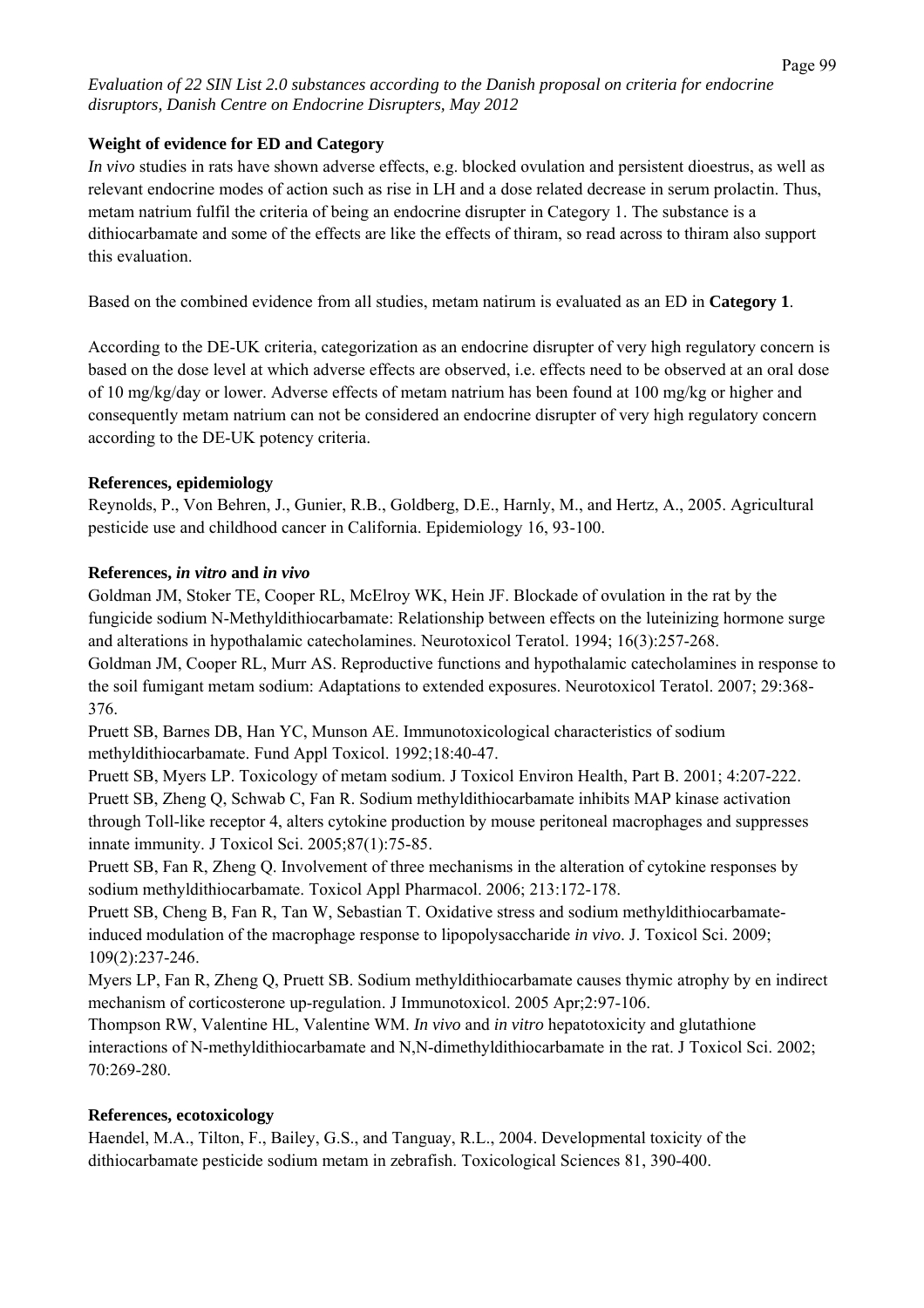Tilton, F., La Du, J.K., and Tanguay, R.L., 2008a. Sulfhydryl systems are a critical factor in the zebrafish developmental toxicity of the dithiocarbamate sodium metam (NaM). Aquatic Toxicology 90, 121-127. Tilton, F. and Tanguay, R.L., 2008b. Exposure to sodium metam during zebrafish somitogenesis results in early transcriptional indicators of the ensuing neuronal and muscular dysfunction. Toxicological Sciences 106, 103-112.

van Boxtel, A.L., Pieterse, B., Cenijn, P., Kamstra, J.H., Brouwer, A., van Wieringen, W., de Boer, J., and Legler, J., 2010. Dithiocarbamates Induce Craniofacial Abnormalities and Downregulate sox9a during Zebrafish Development. Toxicological Sciences 117, 209-217.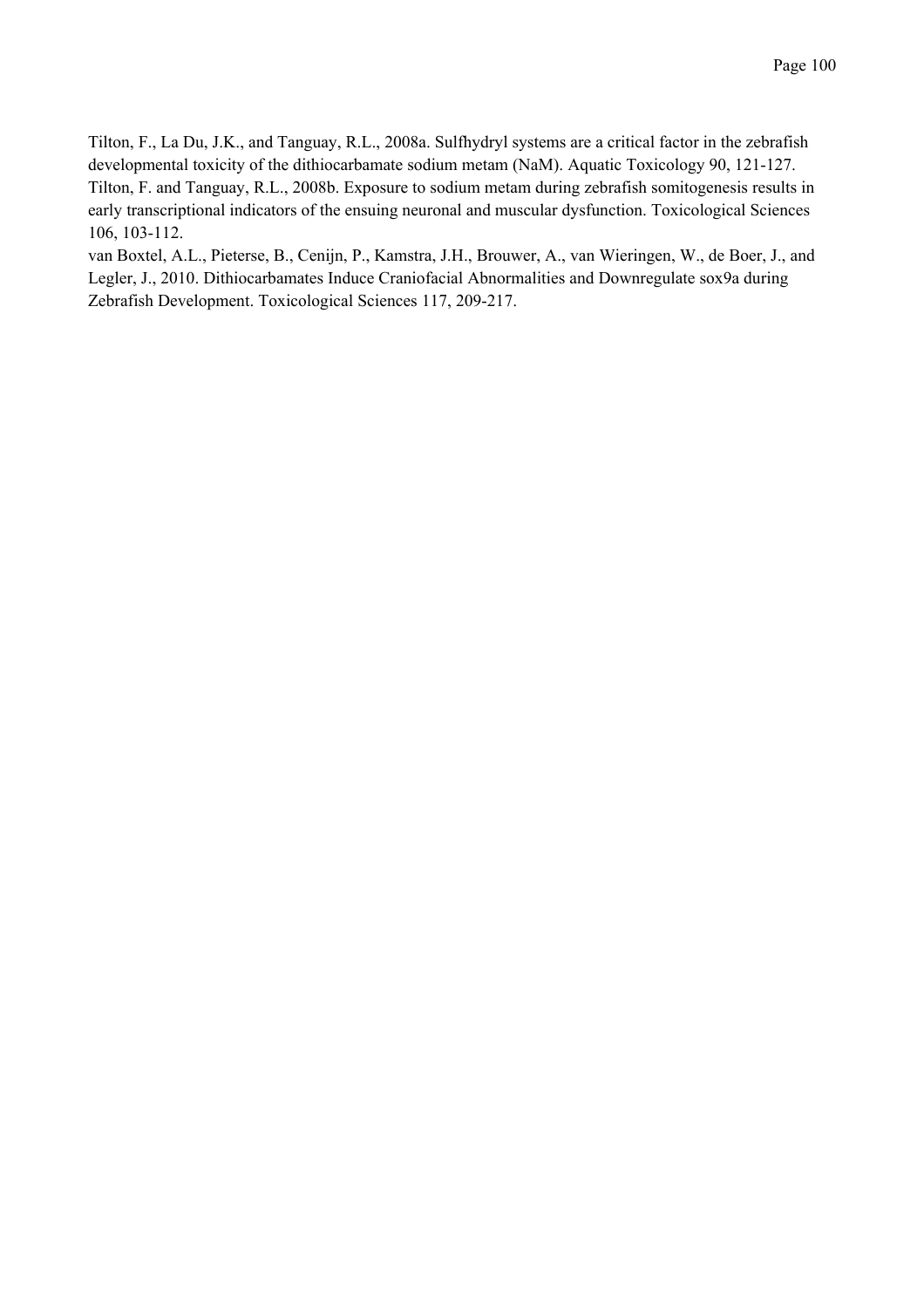### **Methyl tertiary butyl ether (MTBE), CAS 1634-04-4**

**Synonyms:** 2-Methoxy-2-methylpropane.

#### **Human data**

Three human studies have been found on MTBE, they are, however, unsuitable for inclusion in an evaluation of the endocrine disrupting potential of MTBE as none of them include endpoints related to endocrine function.

Study summaries are provided below.

**Zhou et al, 1999**: The potential health effects of MTBE were investigated among 96 occupationally exposed workers from Chinese petroleum factories. Controls constituted 102 unexposed subjects working in the same factories. Data from questionnaires showed a higher incidence of various health complaints (eye irritation, dizziness, insomnia, nausea or vomiting etc.) among the exposed group as compared to the unexposed group. Data does not deal with endpoints related to endocrine function. No direct exposure data are available. Thus, the study is unsuitable for inclusion in an evaluation of the endocrine disrupting potential of MTBE. **Ahmed, 2001**: A part of this review deals with studies on human effects of MTBE exposure. The original studies referred to focuses on health effects like headache, eye irritation, nose/throat burning, nausea, dizziness etc. Human data referred to in the review does not deal with endocrine related endpoints. Thus, the studies referred to as well as the review itself are unsuitable for inclusion in an evaluation of the human data

on endocrine disrupting potential of MTBE.

**McGregor, 2006**: A part of this review deals with studies on human effects of MTBE exposure. The original studies referred to focuses on health effects (seven key symptoms) like headache, eye irritation, nose/throat burning, cough, nausea, dizziness and disorientation. No studies deal with testicular or thyroid effects, which have been dealt with in animal studies. One study dealing with immunological effects provided negative results. Human data referred to in the review does not deal with endocrine related endpoints. Thus, the studies referred to as well as the review itself are unsuitable for inclusion in an evaluation of the human data on endocrine disrupting potential of MTBE.

# *In vitro*

Li et al (2006) investigated the toxicity of methyl tert-butyl ether (MTBE) on mouse spermatogenic cells *in vitro*. The results suggest that a high dose MTBE could exert a direct toxic effect on Sertoli cells that would impair their function and subsequently impair spermatogenesis or even cause cell death. The Sertoli cell is a terminally differentiated testicular cell in the adult that is required to maintain the process of spermatogenesis. Sertoli cells have multiple functions such as providing the cytoarchitectural support and microenvironment for developing spermatogenic cells.

# *In vivo*

The effects observed in animal studies of adult rats include: decreased relative ovary and pituitary weights and increased oestrous cycle length (Moser et al 1998), decreased serum testosterone, DHT, LH, prolactin and T3 levels (Williams et al 2009), increased abnormal sperm percent and irregular histopathology of testes and altered levels of testosterone, LH, FSH (Li et al 2008). Thus the effects observed in adult rats include both adverse effects (increased abnormal sperm percent, irregular histopathology of testes) and relevant mode of action data (altered levels of testosterone, LH and FSH).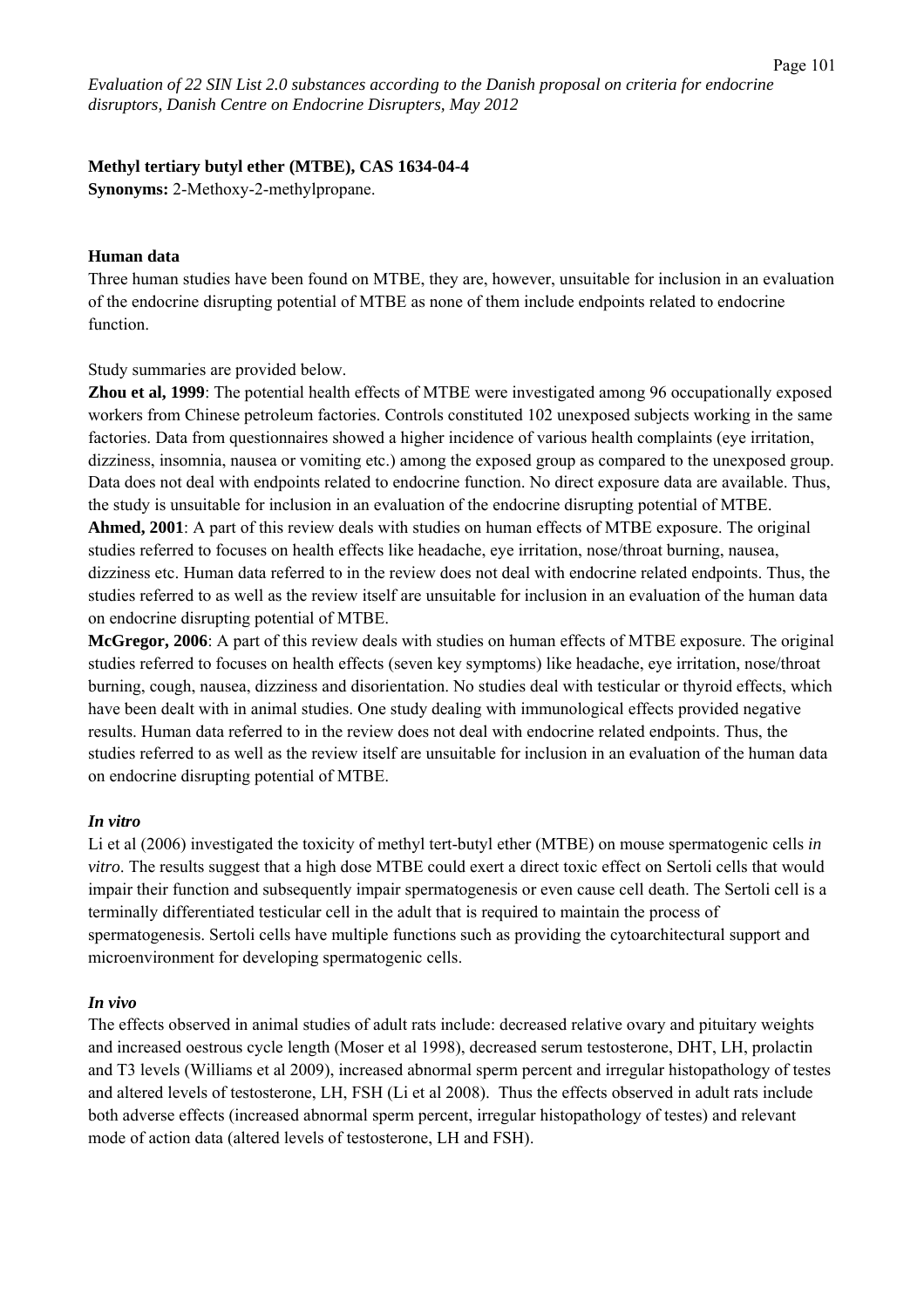Detailed study summaries are provided below:

**Moser et al 1998**: After female B6C3F1 mice (12 per group) were exposed through vapour to 8,000 ppm MTBE for either 3 or 21 days or 4 or 8 months, their body weight gain and ovary and uterine weights significantly decreased, and the number of uterine glands and epithelial layers in their cervix and vagina also decreased and the oestrus cycle length was increased (Moser *et al.*, 1998). Authors note that effects were not mediated through the oestrogen receptor (ER). The dose used in this study is very high. The general US public is routinely exposed to a maximum of 2.6 ppm in the area where customers or attendants pump gas and 0.2 ppm at the perimeters of gas stations (Anderson et al, 1993 in Moser et al 1998).

**Williams et al 2000a**: 9 week old males SD rats, dosed for 15 or 28 days with 250, 500, 1000, 1500 mg/kg/day. The relative organ weights increased at various doses for the adrenal gland, pituitary gland, kidneys, liver and testes; decreased serum testosterone, DHT, LH, prolactin and T3 at highest dose after either 15 or 28 days. For instance the testicular weights of these rats increased significantly following oral administration of 1500 mg/kg bw MTBE for 28 days.

**Williams et al 2000b**: 9 week old males SD rats, dosed for 15 or 28 days with 250, 500, 1000, 1500 mg/kg/day. Hepatic microsomal cytochrome P450(CYP), such as CYP2B1/2 CYP1A1/2, CYP2A1 and CYP2E1,increased in 15 day-treated and 28 day-treated rats orally administered with 1,500 mg MTBE/kg/day, indicating that the decrease in serum testosterone with MTBE may be the result of enhanced testosterone metabolism and subsequent clearance (Williams *et al.*, 2000b).

Li et al 2008: Mild hormonal level changes occurred in Sprague–Dawley rats orally administered with high MTBE doses (400, 800, 1600 mg/kg/day) for 15 or 28 days (Williams *et al.*, 2000a; Li *et al.*, 2008). Serum testosterone levels were decreased in rats treated for 15 days but not 28 days, and increased luteinizing hormone (LH) and follicle stimulating hormone (FSH) levels were commonly observed following exposure to chemicals for 15 days. This was linked with oxidative stress and an enzyme related to DNA repair. In conclusion, the data indicates that relatively high doses of MTBE can exert reproductive system toxicity of male rats. The authors report that MTBE could disturb the secretions of testosterone, LH and FSH; influence the production of sperm; damage the seminiferous tubule and Sertoli cells; and induce oxidative stress **Li et al 2009a**: In subchronic studies by gavage, the relative testicular weights of male Sprague–Dawley rats decreased significantly after exposure to 400, 800 and 1600 mg/kg body weight MTBE for 14 days. In addition, their testicular histology changed significantly only at 1600 mg/kg body weight MTBE after treatment for 28 days.

**Zheng et al 2009:** Adult Sprague–Dawley rats had 2 or 4  $\mu$ L, injected into the brain. The rats in both low and high dose groups displayed an impaired ability for spatial learning in the Morris water maze task, as shown by finding the platform. At both doses: increased expression of a subunit of the GABA(A) receptor and decreased phosphorylated ERK1/2 (extra cellular signal regulated kinase) in the hippocampus. In a **review by Li and Han** (2011) it was reported that in mice, rats and rabbits, no significant reproductive and developmental toxicity or teratogenicity responses were reported after MTBE exposure (Conaway *et al.*, 1985; Biles *et al.*, 1987; Bevan *et al.*, 1997a,b). In a single generation reproduction study, prior to mating, male and female rats were exposed to target concentrations of MTBE of 300, 1,300 and 3,400 ppm 6 hours/day and 5 days/week for 12 and 3 weeks, respectively (Biles *et al.*, 1987). The results showed that MTBE did not induce significant or specific toxicity to reproduction in Sprague–Dawley rats. In a twogeneration study, no reproductive toxicity was found in two generations of Sprague–Dawley rats exposed to MTBE vapors even in the presence of parental toxicity at concentrations of 3,000 and 8,000 ppm. Moreover, they conclude that the mouse model seems to be more appropriate to compare with humans than the rat model, but no significant effects to mouse testes or other reproductive organs have been induced by MTBE. Therefore, MTBE unlikely poses human reproductive or developmental hazards (Li and Han 2011).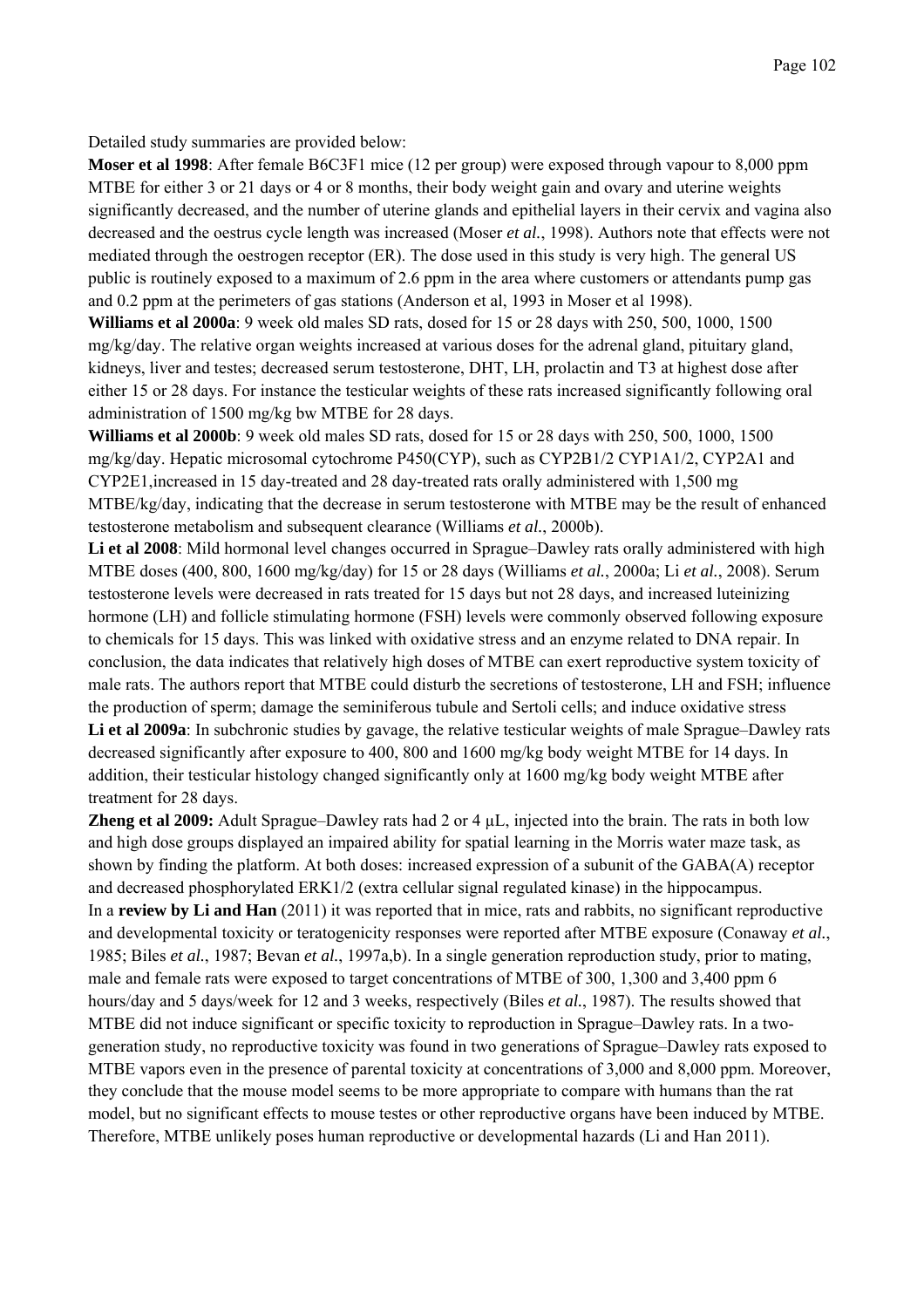#### *In vivo***, ecotoxicity,**

Decreased reproduction in *Daphnia magna* with NOEC/LOEC of 51/100 mg/l. Mysids exposed to 50 mg MTBE/l had also statistically significant reductions in reproduction. In zebrafish, the LOEC for Vtginduction was 110 µg/l after three weeks exposure of adult males and significant effect on sperm parameters were observed from 440 µg/l.

#### Detailed study summaries are provided below:

**Wong et al. 2001**: Chronic toxicity data for a fish and an invertebrate were developed in order to complete the freshwater database. The toxicity tests followed U.S. EPA and American Society for Testing and Materials (ASTM, Philadelphia, PA, USA) procedures and were conducted in accordance with U.S. EPA Good Laboratory Practice guidelines. Based on measured exposure concentrations, acute toxicity endpoints ranged from 472 to 1742 mg MTBE/L, while chronic endpoints (IC25) were 57 to 308 mg MTBE/L. Aquatic invertebrates were generally more sensitive than fish to MTBE in both acute and chronic exposures. Reproduction and growth (length and dry weight) of *Daphnia magna* were the most sensitive responses during a life cycle exposure to MTBE and a significant reduction ( $p < 0.05$ ) in daphnid reproduction and growth was found at 100 mg MTBE/L, thereby establishing the NOEC at 51 mg MTBE/L. Daphnids in the control produced an average of 77.1 young per surviving individually exposed adult. Reproduction in the 26- , 51-, 100-, and 195-mg-MTBE/L treatments was 87.1, 65.9, 29.8, and 13.5 young per adult, respectively. **Rausina et al. 2002**: The *Americamysis* chronic test was conducted as a flow-through exposure. The measured endpoints were *Americamysis* survival, reproduction, and growth (length and dry weight). Statistical analyses of the test data were performed on the survival of first generation mysids, number of young released per reproductive day, and length and dry weight of each surviving first generation mysid. The number of young released per adult reproductive day was calculated by dividing the total number of young released by the number of adult reproductive days for each replicate. The number of reproductive days is the number of days that a female was alive from the first brood release to the end of the test. There were no statistically significant effects on survival, reproduction, or growth of *Americamysis* exposed to 626 mg MTBE/l after 28 d. The survival of mysids exposed to 103 and 207 mg MTBE/l was significantly reduced from test initiation to pairing (day 13) and from pairing to test termination. The 7, 14, 21, and 28 d LC50 values were 90, 58, 49, and 44 mg MTBE/l, respectively (Table 4). All surviving mysids were normal, thus, the EC50 values were similar to the LC50 values. Reproduction and growth of *Americamysis* were the most sensitive endpoints measured in the 28 d test. Mysids exposed to 50 mg MTBE/l had statistically significant reductions in reproduction, length, and dry weight. The mean number of young produced per reproductive day was 0.3, 0.3, and 0.0 in the 16, 26, and 50 mg MTBE/l treatments compared to 0.3 young per reproductive day in the controls.

**Moreels et al. 2006:** Methyl-tert-butyl ether (MTBE), an anthropogenic chemical used as a gasoline additive, is being detected at an increasing frequency in the environment. The acute lethal concentration and the chronic effects of exposure to MTBE were investigated in the zebrafish (*Danio rerio*). Chronic exposure over three weeks to effective MTBE concentrations as low as 0.11 mg/L induced a significant increase in the vitellogenin concentration of male fish. The impact of a chronic, eight-week exposure at effective concentrations ranging from 0.44 to 220 mg/L had no significant effect on fecundity, fertilization, or hatch rate but highly significant impacts on sperm motility. Spermatozoa of all MTBE-exposure groups showed a significantly lower straight-line velocity and lower average path velocity compared to those of the nonexposed group. These results suggest that chronic exposure to MTBE negatively affects fish sperm motility at concentrations that are environmentally relevant and several orders of magnitude lower than concentrations inducing acute effects.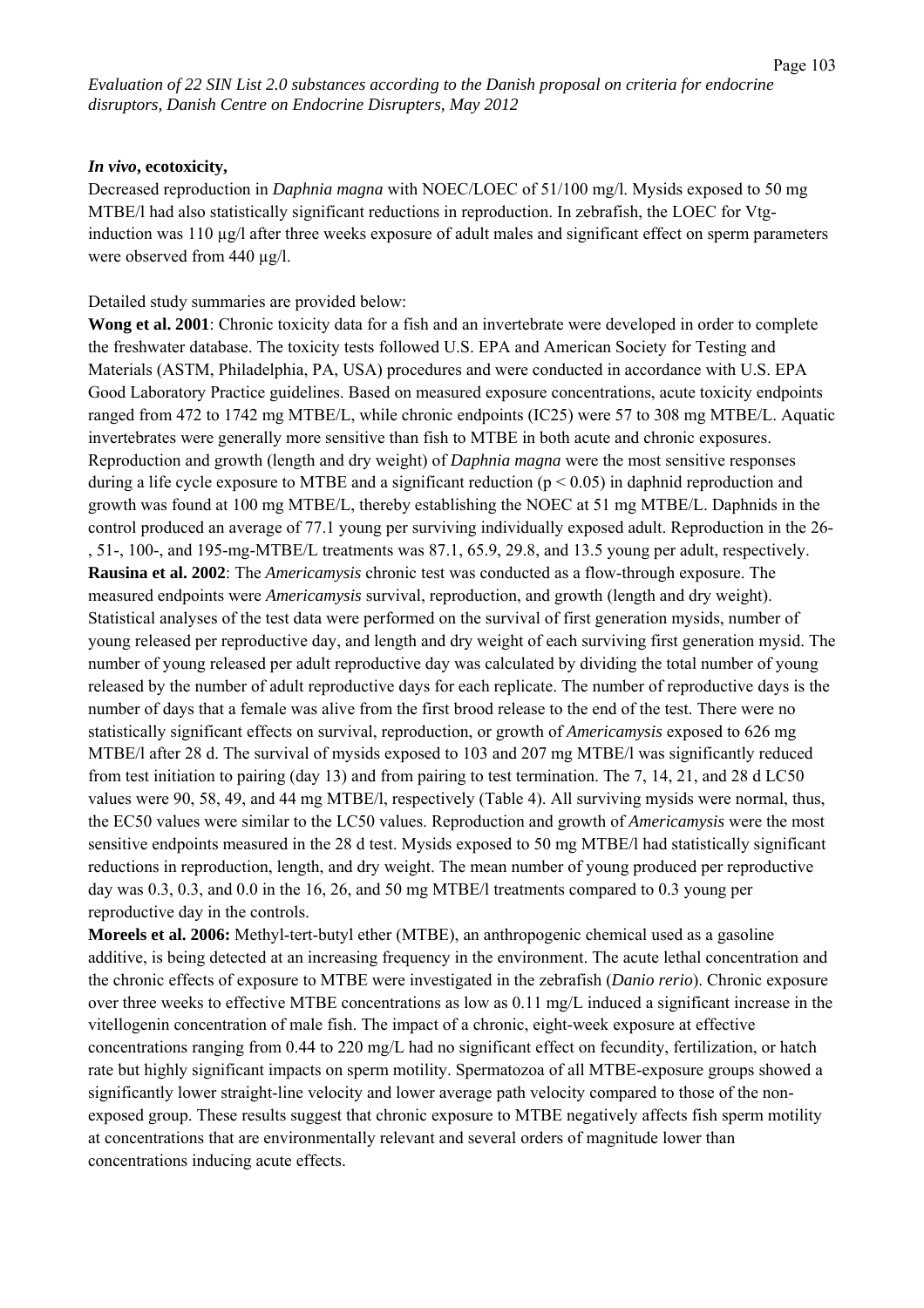# **Weight of evidence for ED and Category**

The available human studies are unsuitable for inclusion in an evaluation of the endocrine disrupting potential of MTBE due to lack of relevant endpoints.

The effects observed in adult rats include both adverse effects (increased abnormal sperm percent, irregular histopathology of testes) and relevant mode of action data (altered levels of testosterone, LH and FSH) and therefore MTBE is evaluated as ED Category 1.

Decreased reproduction was seen in *Daphnia magna* and Mysids. After three weeks of exposure of adult male zebrafish, Vtg-induction and significant effect on sperm parameters were observed. The Vtg induction in male zebrafish is a biomarker for estrogenicity and the reproductive effects in the crustaceans are adverse but the link between endocrine specific and adverse effects has yet to be established. MTBE is therefore evaluated as a suspected ED in Category 2a.

Based on the combined evidence from the ecotoxicological studies and the *in vitro*, *in vivo* and epidemiological studies, MTBE is evaluated as an ED in **Category 1**.

According to the DE-UK criteria, categorization as an endocrine disrupter of very high regulatory concern is based on the dose level at which adverse effects are observed, i.e. effects need to be observed at an oral dose of 10 mg/kg/day or lower. Adverse effects of MTBE have been found at much higher doses (400-1200 mg/kg) and consequently MTBE can not be considered an endocrine disrupter of very high regulatory concern according to the DE-UK potency criteria.

# **References human data**

Ahmed, F.E., 2001. Toxicology and human health effects following exposure to oxygenated or reformulated gasoline. Toxicology Letters 123, 89-113.

McGregor, D., 2006. Methyl tertiary-butyl ether: Studies for potential human health hazards. Critical Reviews in Toxicology 36, 319-358.

# **References** *in vivo* **and** *in vitro*

Li D, Yuan C, Gong Y, Huang Y, Han X. 2008. The effects of methyl tert-butyl ether (MTBE) on the male rat reproductive system. Food Chem Toxicol 46(7):2402-2408.

Li D, Gong Y, Yuan C, Huang Y, Han X (2009a) Effects of subchronic methyl *tert*-butyl ether exposure on male Sprague–Dawley rats. *Toxicol Indust Health* **25:** 15–23

Li DM, Han XD. 2006. Evaluation of toxicity of methyl tert-butyl ether (MTBE) on mouse spermatogenic cells *in vitro*. Toxicol Ind Health 22(7):291-299.

Li, D. and Han, X., 2011. Methyl tert-butyl ether. in: Gupta, R.C. (Ed.), Reproductive and Developmental Toxicology Elsevier,

de Peyster A, Stanard B, Westover C. 2009. Effect of ETBE on reproductive steroids in male rats and rat Leydig cell cultures. Toxicol Lett 190(1):74-80

Moser GJ, Wolf DC, Sar M, Gaido KW, Janszen D, Goldsworthy TL. 1998. Methyl tertiary butyl etherinduced endocrine alterations in mice are not mediated through the estrogen receptor. Toxicol Sci 41(1):77- 87.

Williams TM, Cattley RC, Borghoff SJ. 2000a. Alterations in endocrine responses in male Sprague-Dawley rats following oral administration of methyl tert-butyl ether. Toxicol Sci 54(1):168-176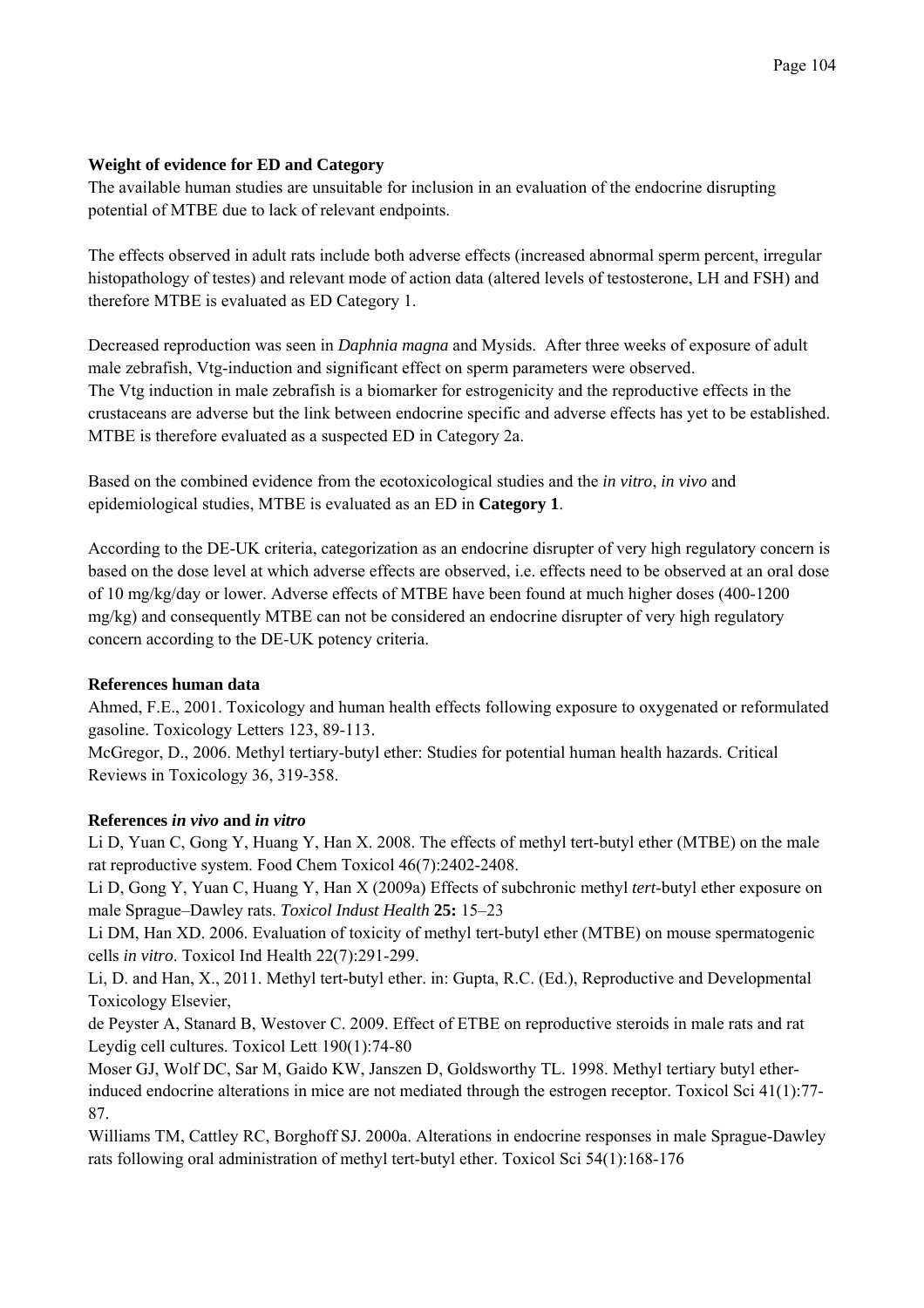Williams TM, Borghoff SJ. 2000b. Induction of testosterone biotransformation enzymes following oral

administration of methyl tert-butyl ether to male Sprague-Dawley rats. Toxicol Sci 57(1):147-155. Zheng G, Zhang W, Zhang Y, Chen Y, Liu M, Yao T, Yang Y, Zhao F, Li J, Huang C, Luo W, Chen J. 2009. gamma-Aminobutyric acid(A) (GABA(A)) receptor regulates ERK1/2 phosphorylation in rat hippocampus in high doses of methyl tert-butyl ether (MTBE)-induced impairment of spatial memory. Toxicol Appl Pharmacol 236(2):239-245.

# **References ecotoxicology**

Moreels, D., Van Cauwenberghe, K., Debaere, B., Rurangwa, E., Vromant, N., Bastiaens, L., Diels, L., Springael, D., Merckx, R., and Ollevier, F., 2006. Long-term exposure to environmentally relevant doses of methyl-tert-butyl ether causes significant reproductive dysfunction in the zebrafish (Danio rerio). Environmental Toxicology and Chemistry 25, 2388-2393.

Rausina, G.A., Wong, D.C.L., Arnold, W.R., Mancini, E.R., and Steen, A.E., 2002. Toxicity of methyl tertbutyl ether to marine organisms: ambient water quality criteria calculation. Chemosphere 47, 525-534. Wong, D.C.L., Arnold, W.R., Rausina, G.A., Mancini, E.R., and Steen, A.E., 2001. Development of a freshwater aquatic toxicity database for ambient water quality criteria for methyl tertiary-butyl ether. Environmental Toxicology and Chemistry 20, 1125-1132.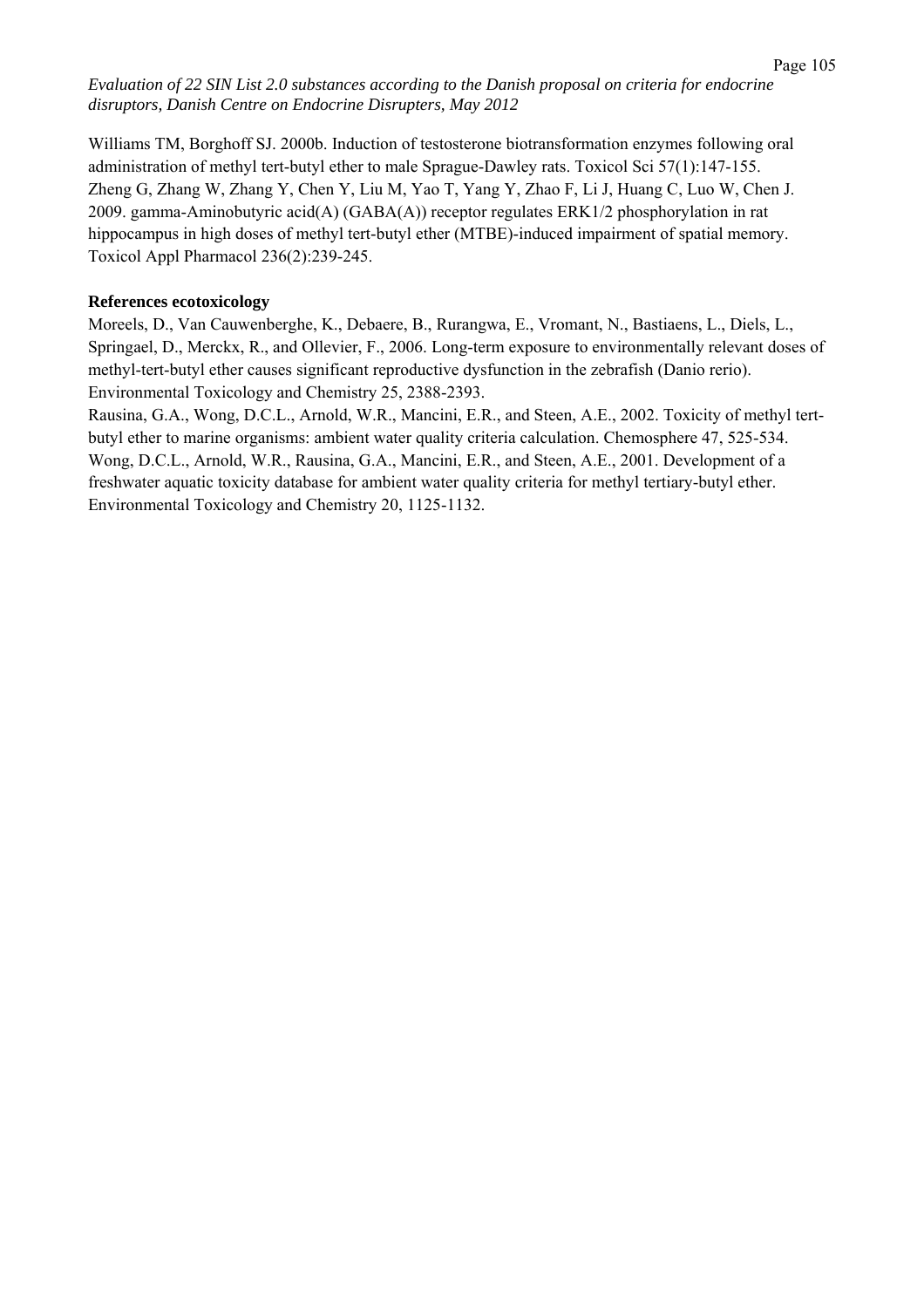## **Pentachlorophenol, CAS 87-86-5**

Synonyms: PCP

## **Human data**

The available human data are relatively limited. However, two studies indicate associations to adverse effects on thyroid system in newborns of women with higher levels of PCP. In addition, there are hypothesis generation studies indicating effects on female reproduction and miscarriages.

Study summaries are reported below:

*Gerhard et al, 1998*: Small study of 45 pregnant women with 16 miscarriages. One of 7 (14%) had PCP concentration below 6 microgram per L, and 11 of 22 with concentrations above 12. Confounding not considered. No control group. It is a hypothesis generation study suggesting that PCP may be associated with miscarriage, without significant conclusion.

*Gerhard et al 1999*: 171 women, refereed to gynaecological dept for infertility or endocrinopathy in whom PCP was measured. They were divided into 2 groups: a group of 65 women where PCP levels were above 20 microgram per L and those below this level, 106 women, named as 'control group'. Small differences were found with regard to ACTH stimulated cortisol levels, stimulated androgen levels and some adrenal metabolites. No consistency in the results. Also some suspicion of effect on thyroid hormone levels, which however were within normal reference levels.

Hypothesis generations study.

*Dallaire et al 2009*: A study on thyroid hormone levels in  $> 100$  Inuit women and their infants. Blood was taken from women at delivery, from cord blood, and from children at 7 months of age. In a small subgroup, a significant inverse relationship was found between maternal PCP levels and T4 in umbilical cords. This was interpreted as inhibition of binding of T4 to TTR (transthyretin). It is an interesting study, which, however, needs to be repeated in a bigger controlled study, i.e. it is evaluated as a hypothesis generating study.

*Glynn et al 2011*: A study limited to generating exposure levels of PCP. Not considered relevant for this evaluation.

*Roze et al 2009*: PCP was one of the compounds which were measured in mother's blood in 35 week of pregnancy. A total of 62 of 69 invited children were followed up in Dutch CoMPARE study. Significant correlations between PCP and lower T3 concentrations in cord blood were seen. At follow up PCP correlated with coordination, sensory integrity, visiomotor integration and attention. The study is evaluated as a convincing study showing effects on thyroid.

*Guvenius et al 2003*: Exposure study, not considered relevant for this evaluation.

# *In vitro* **data**

The endocrine disrupting properties of PCP *in vitro* have been investigated in a number of test systems. PCP has been shown to act as an anti-estrogen and anti-androgen by inhibiting 5alpha-DHT binding to rat AR, rat androgen binding protein (ABP) and human sex hormone binding globulin (hSHBG) by more than 30% (Danzo et al 1997) and in a recombinant yeast screen assay receptor mediated (anti-) estrogenic and (anti-) androgenic activity (Orton et al 2009). Furthermore, a study used *xenopus oocytes* to measure effects on the ovulatory response and ovarian steroidogenesis. In this assay PCP had clear effect on both ovulatory response and hormone production, as progesterone, testosterone, E2 and ovulation was decreased (Orton et al 2009). PCP also acted as a thyroid disruptor by inhibiting T3 binding to quail transthyretin (TTR) (Ishihara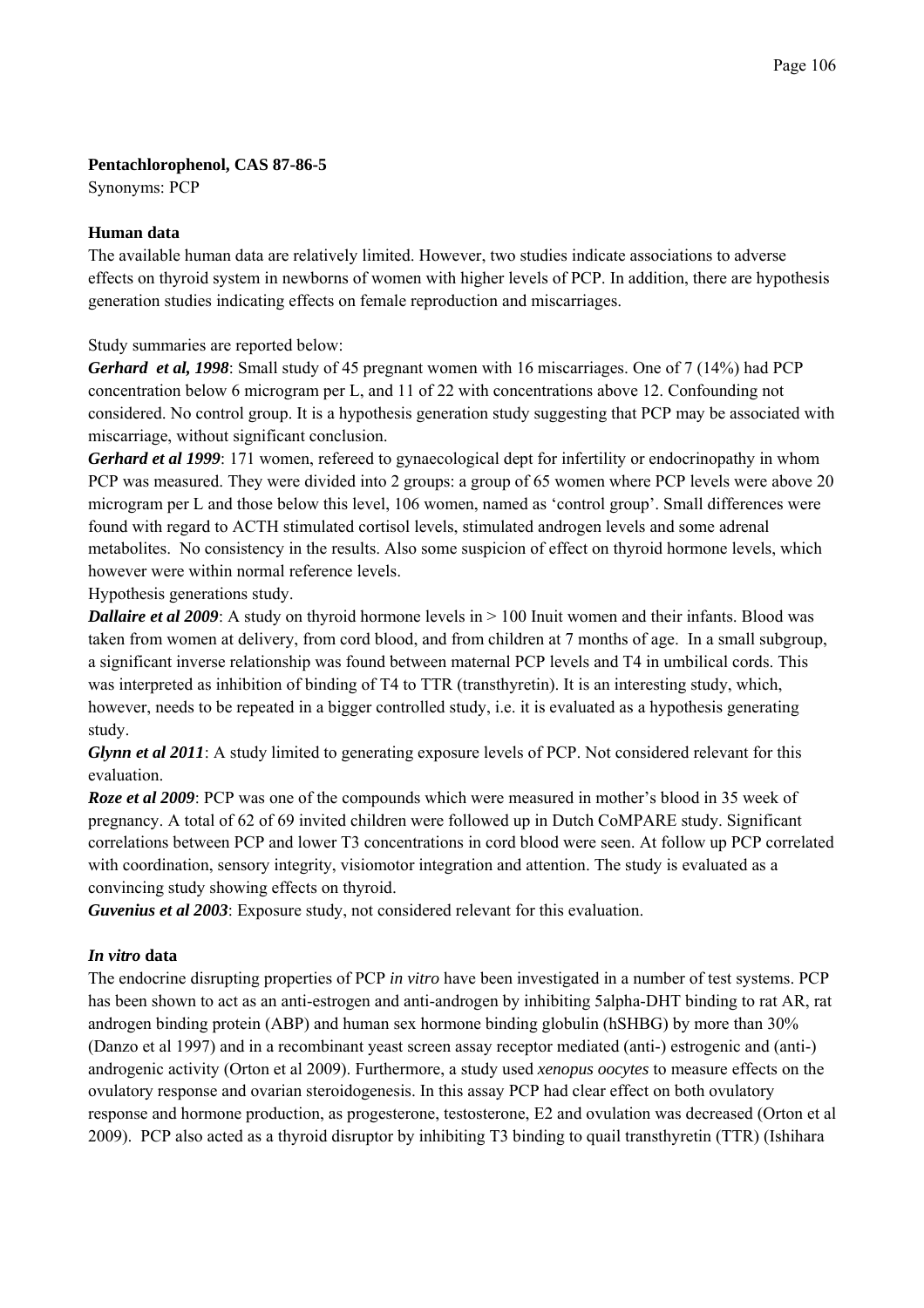et al 2003) and by inhibition of sulfation of T2 through interference with deiodinase, an enzyme essential for removal of one iodide ion from T4 (inactive) to T3 (active) (Schuur AG et al 1999). Overall the *in vitro* results indicate that PCP shows anti-androgen, anti- estrogen and thyroid disrupting modes of action and can interfere with sex hormones.

#### *In vivo***, human health**

Overall, *in vivo* studies with PCP in rats have shown decreased T4 in rat dams which in the long term could be associated with long-lasting impairment, including impaired brain function. Also, adverse effect, i,e, decreased spermatid counts, in offspring has been found. Several ED modes of action related to this adverse effect are plausible with anti-androgen mode and interference with sex hormones being the most plausible ones.

The different studies are presented below.

A study examined the effects of developmental exposure of rats to PCP on various aspects of brain development, male reproductive function, and adrenal function in a (Wistar) rat developmental study (Kawaguchi et al 2008). PCP was administered (6.6 mg/L) in drinking water from gestation through lactation (GD 0 to PND 21). Dams were decapitated at weaning and tissues taken from F1 females at 3 and 12 weeks and from F1 males at 12 weeks. Gene expression of T4 (Thyroxine) receptor beta1 and synapsin1 was increased in cerebral cortex of 3-weeks old F1 females. Total T4 was decreased in dams and 3-week old pups while TSH was increased in 3-week old males. Corticosterone was decreased in the 12-week old females and testis weight was increased in the 12-week old males. The study shows that PCP exposure during gestation and lactation causes moderate thyroid function vulnerability, adult testicular hypertrophy, and aberrations in gene expression in the cortex (may affect growth of the brain).

In conclusion, although pentachlorophenol treatment had no adverse effects on litter size and body and organ weight (liver and adrenal) of the dams, pentachlorophenol disrupted the thyroid hormones, which in the long term could be associated with long-lasting impairment, including impaired brain function, in their offspring. A two-generation reproduction toxicity study, with Crl Sprague-Dawley rats, was performed to evaluate the potential for pentachlorophenol (PCP) to induce general and reproductive/ developmental toxicity (Bernard et al 2002). PCP was administered by gavage at doses of 0, 10, 30, and 60 mg/kg/day. In both generations, the parental animals (30/sex/group) were intubated daily for 10 weeks before cohabitation and continuing through cohabitation, gestation, and lactation periods. Toxicity, in the form of liver pathology (single cell necrosis), reduced body weights and associated reductions in organ weights, and reduced feed consumption were noted in both generations at the 30- and 60-mg/kg/day doses. Developmental toxicity associated with these doses included reduced pup weights and viability. The 60-mg/kg/day dose also resulted in delayed sexual maturation, decreased spermatid counts, small prostates and testes, decreased implantations, reduced fertility, and increased resorptions of embryos. Based on these results, it was concluded that 30 mg/kg/day is the lowest-observable-adverse-effect level (LOAEL) and 10 mg/kg/day is the no-observable-adverse-effect level (NOAEL) for both reproductive and general toxicity. Generally, the absolute feed consumption values were significantly reduced and relative feed consumption values were significantly increased, observations associated with the reduced body weights in the 30- and 60-mg/kg/day dose groups. The reductions in body weights were also associated with significant changes in multiple organ weights and the ratios of the affected organ's weight to body or brain weight. The current study also identified that the type of reproductive effects produced (reduced pup body weights, viability, and organ weights at 30 and 60 mg/kg/day and retarded sexual maturation and reduced testicular spermatid count at 60 mg/kg/day) are sequelae of developmental toxicity (i.e., in utero exposure of the offspring) occurring at severely toxic parental doses.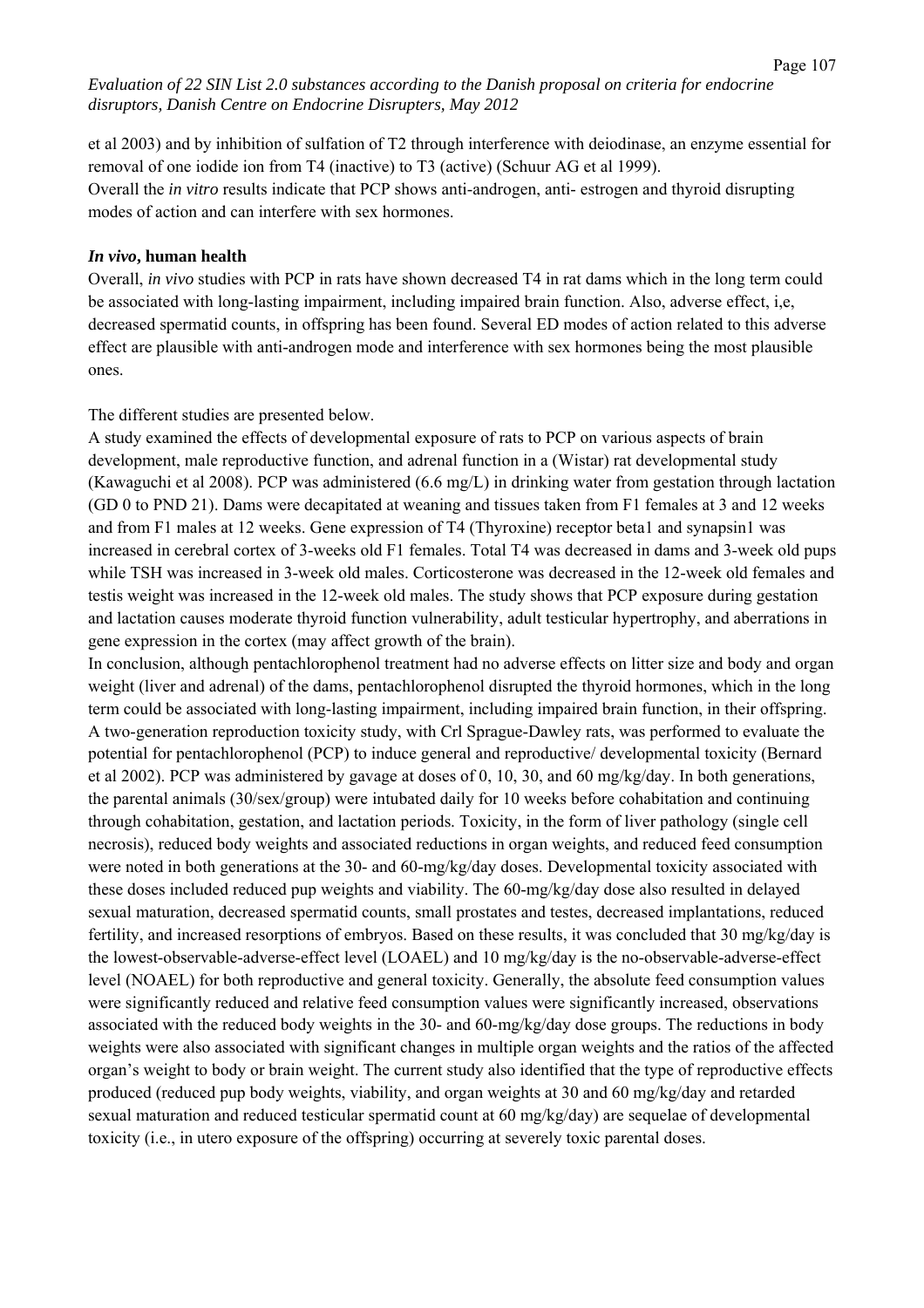In summary, this study finds a LOAEL of 30 mg/kg/day and a NOAEL of 10 mg/kg/day for both reproductive and general toxicity. The study does not evaluate thyroid disrupting endpoints (hormone measures, thyroid gland weight or DNT).

### *In vivo***, ecotoxicity**

14 relevant ecotoxicological studies were found in the open literature. A number of studies examine the effect of pentachlorophenol in mammals, i.e. mink and sheep. Pentachlorophenol affects reproduction in some of the experimental setups but not in others. Furthermore, the studies show thyroid function disrupting effects of pentachlorophenol. Likewise, pentachlorophenol interferes with the thyroid system of *Xenopus laevis* and multiple hormone systems in fish. Moreover, pentachlorophenol affects reproduction and steroid hormone biotransformation in daphnia.

Study descriptions of each of the ecotoxicology studies:

*Parks and LeBlanc 1996:* Daphnia magna were exposed to pentachlorophenol and the effects on reproduction and steroid hormone biotransformation/elimination were examined. Reproduction of daphnids was significantly compromised from chronic exposure to pentachlorophenol (LOEC: 0.25 mg/L, NOEC: 0.12 mg/L). I an acute exposure test (48 h), pentachlorophenol significantly inhibited the elimination of glucose conjugates of testosterone (LOEC: 0.062 mg/L).

These results demonstrate that pentachlorophenol alters steroid hormone biotransformation and affects reproduction in daphnia. However, general toxic effects cannot be excluded since mortality occurred. *Beard et al. 1997:* Mink were fed a diet treated with pentachlorophenol (1 mg kg<sup>-1</sup> day<sup>-1</sup>) from before breeding until weaning. Mink were mated twice, at 7-8 day intervals.

Pentachlorophenol had no effect on the proportion of mink accepting the first mating; however, pentachlorophenol caused a decrease in the percentage of females accepting the second mating. The proportion of mated mink that whelped subsequently was reduced by pentachlorophenol treatment. Mink that mated only once had a lower whelping rate than mink that mated twice; therefore, it could not be determined whether the decreased whelping rates were due to the lack of a second mating or to increased embryo loss. In conclusion, pentachlorophenol decreased fertility in mink. This is an adverse apical effect but not endocrine specific.

*Beard and Rawlings 1998*: In this study, reproductive function in second and third generation male and female mink exposed to pentachlorophenol  $(1 \text{ mg kg}^{-1} \text{day}^{-1})$  from conception to maturity was examined. No overt signs of toxicity were seen. Pentachlorophenol did not affect the percentage of mink mated. Serum concentrations of cortisol, testosterone and oestradiol were not affected by pentachlorophenol treatment; however, thyroxine concentration was significantly reduced by pentachlorophenol.

In this study, pentachlorophenol caused no adverse effects after long-term exposure. However, pentachlorophenol caused a decrease in serum thyroxine concentration suggesting endocrine effects. *Rawlings et al. 1998:* Ewes (female sheep) received orally into their rumen gelatin capsules

pentachlorophenol. (2 mg/kg) 2 times per week for 43 d. After 36 d of treatment, blood samples were taken every 12 min for 6 h for hormone analysis. Ewes were euthanized at the end of the study for necropsy and histopathology.

No overt signs of toxicity were seen, and body weight was not affected by treatment. Pentachlorophenol resulted in a marked decrease in thyroxine concentrations. Concentrations of insulin in serum were markedly increased in ewes given pentachlorophenol, but no effects were seen on concentrations of estradiol. Pentachlorophenol caused a significant increase in severity of oviductal intraepithelial cysts in ewes.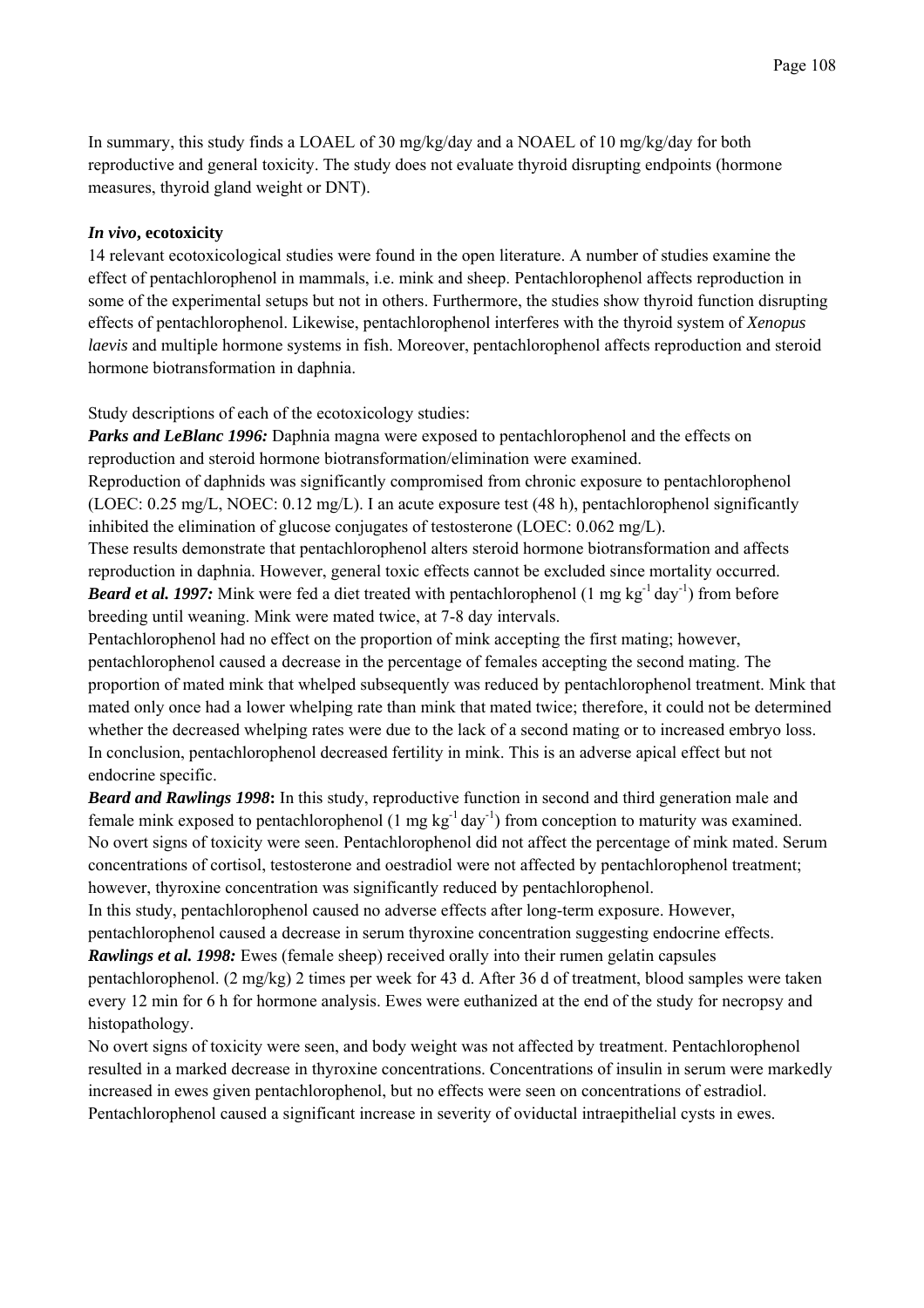These results show that pentachlorophenol influences serum concentrations of thyroxine. Pentachlorophenol caused an increase in oviductal intraepithelial cysts, but did not produce endocrine changes that could be specifically related to the incidence of intraepithelial cysts.

*Beard and Rawlings 1999:* In this study, ewe lambs were exposed to pentachlorophenol from conception to necropsy at 67 wk of age. The ewe lambs (and their mothers) were given feed treated with 1 mg/ kg body weight/day of pentachlorophenol. Oestrus was synchronized at 32 wk of age, and ewe lambs were then exposed to rams during the following two natural oestrous periods and subsequent reproductive performance was monitored. Serum was collected every 2 wk during development, daily during the synchronized cycle and frequently (every 15–60 min) for 6–18 h either with or without stimulation with thyroid-stimulating hormone (TSH) during the synchronized luteal phase or TSH/ thyroid-releasing hormone (TRH) at 65–66 wk of age.

Ewe lambs fed a pentachlorophenol-treated diet had a significantly reduced serum concentration of both T4 and free T4, and a reduction in the magnitude and duration of the T4 and free T4 response to TSH, despite normal endogenous levels of TSH and a normal TSH response to TRH. The T3 response to TSH was markedly reduced in pentachlorophenol-treated ewe lambs. Detrimental effects on reproductive function were only seen following oestrous synchronization when pentachlorophenol reduced the number of corpora lutea (CL) and total CL volume and increased luteinizing hormone (LH) pulse frequency. No marked effects of pentachlorophenol were seen on fertility following mating during natural oestrous periods. In conclusion, pentachlorophenol affected reproduction only after oestrous synchronization, whereas pentachlorophenol consistently disrupted thyroid function, most likely through a direct effect on the thyroid gland.

*Beard et al. 1999:* The effects of pentachlorophenol on reproduction and general endocrine function were examined in breeding ewes. Animals were fed a diet treated with pentachlorophenol (1 mg/kg/d) during the 5 wk prior to mating and throughout pregnancy and lactation. Mating response, ovulation rate, follicle and corpus luteum size, gestation length, pregnancy rate, lambing rate, and lamb birth weight were recorded. Pentachlorophenol did not markedly affect any of the aspects of reproductive function studied. In pentachlorophenol-treated ewes, serum concentrations of T4 were significantly reduced compared to control ewes; however, the T4 response to TSH was not altered by pentachlorophenol treatment. No other measured endocrine parameters were consistently affected by pentachlorophenol. Thyroid follicle size was significantly increased in the pentachlorophenol treated ewes compared to the control ewes. Low serum concentrations of T4 in the pentachlorophenol treated ewes may have resulted in increased TSH secretion and increased thyroid follicle size.

In conclusion, although pentachlorophenol treatment had no adverse effects on reproductive function in breeding ewes, pentachlorophenol reduced T4 concentration, which in the long term could influence reproductive and general performance.

*Beard et al. 1999a:* In this study, ram (male) lambs were exposed to pentachlorophenol from conception to necropsy at 28 weeks of age. The rams (and their mothers) were given feed treated with pentachlorophenol  $(1 \text{ mg kg}^{-1} \text{day}^{-1})$ .

Pentachlorophenol did not affect body weight and ejaculate characteristics, or cause overt toxicity. In pentachlorophenol-treated rams, scrotal circumference was increased. Seminiferous tubule atrophy was more severe and epididymal sperm density was reduced in comparison with untreated rams at necropsy. Thyroxine concentrations were lower in pentachlorophenol-treated rams than in untreated rams.

In summary, the effects of pentachlorophenol on the testis may be linked to a decrease in thyroxine concentrations thus providing information on the endocrine mode of action.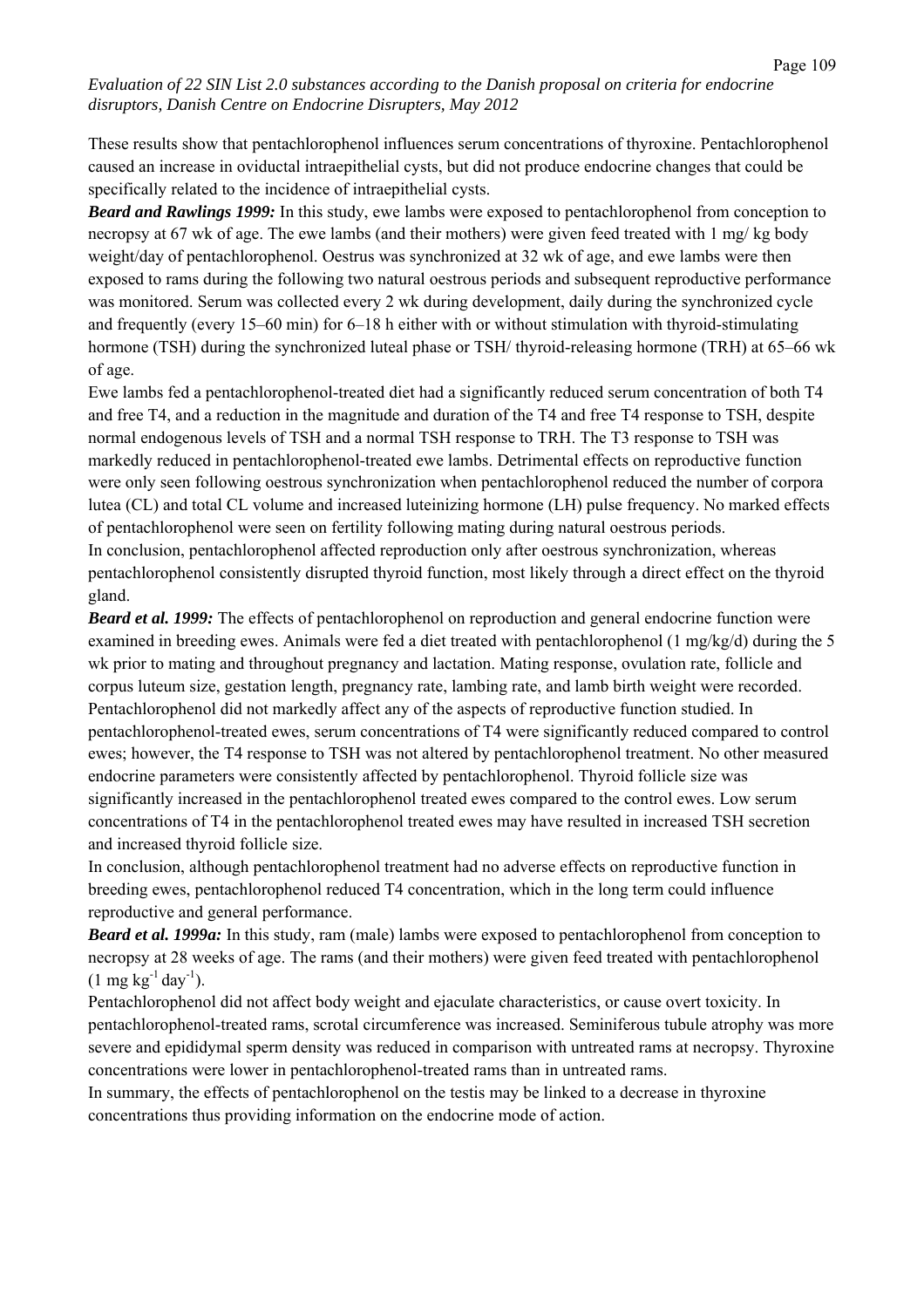*Blaise et al. 1999:* In this study, the ALP assay is used as an indirect method of determining vitellogenin-like proteins in clam hemolymph. Injection of clams with pentachlorophenol significantly induced hemolymph ALP levels. The authors therefore conclude, that their data indicate that pentachlorophenol is estrogenic.

*Preston et al. 2000*: In this study, a 96-h reproductive assay using the freshwater rotifer *Brachionus calyciflorus* to screen for potential endocrine disruptors was developed. Pentachlorophenol had no significant effect in this assay at the tested concentration (10 mg/L).

*Sanchez et al. 2005:* A water/sediment system was utilized using two invertebrates: *Chironomus prasinus* a benthic detritivore invertebrate and *Daphnia magna* a pelagic filtering invertebrate. Sediments were spiked with sodium pentachlorophenol at nominal concentrations of 1.25, 2.5, 5, 10 and 20 mg/kg, respectively. Each system contained caged and free (unrestrained) *Daphnia magna* organisms to consider differences in the exposure route (through sediment and/or water column) and *Chironomus* 

*prasinus* organisms. Acute (lethality) and chronic effects (reproduction) for *Daphnia magna* were monitored after 48 h and 16 days of exposure, respectively. Adult emergence and oviposition success of *Chironomus prasinus* were monitored at the end of test (16 days).

Mortality and reproduction inhibition of *Daphnia magna* occurred at the two higher doses, corresponding to maximum measured pentachlorophenol water concentrations of 1.95 and 0.746 mg/l, respectively. *Chironomus prasinus* was less sensitive to pentachlorophenol than *Daphnia magna*. Concentrations inhibiting reproduction and provoking almost 100% adult mortality in

*D. magna* only reduced slightly the emergence and reproduction of chironomids. Statistical analyses were performed with data on both reproduction and adult emergence of *Chironomus prasinus* to compare controls versus treatments by combining all of the treatment data. Numbers of egg ropes were lower for treated than for control groups. In addition, the male/female ratio was statistically greater for treated than for control groups. However, no clear dose-response relationships were observed for these endpoints.

The study shows that pentachlorophenol affects reproduction of *Daphnia magna*, which is an adverse apical effect. However, general toxic effects cannot be excluded since mortality occurred. For *Chironomus prasinus*, the male/female ratio was statistically greater for treated than for control groups indicating an endocrine related mode of action of pentachlorophenol. However, a clear dose-response relationship was not observed.

*Sugiyama et al. 2005:* This study investigates whether pentachlorophenol interferes with the thyroid system of *Xenopus laevis.* 

Pentachlorophenol showed T3-antagonist activity in an *in vivo* metamorphosis-based assay.

The study shows that pentachlorophenol exhibits T<sub>3</sub>-antagonistic activity in *Xenopus laevis* which provides information on the endocrine mode of action of pentachlorophenol.

*Zha et al. 2006:* In the present work, Japanese medaka (*Oryzias latipes*) was exposed to pentachlorophenol for 28 days (F0 generation) with subsequent measurements of vitellogenin, hepatic 7-ethoxyresorufin-*O*deethylase (EROD), and reproductive endpoints. Plasma vitellogenin significantly increased in male fish treated with pentachlorophenol concentrations lower than 200µg/l and decreased in male and female animals exposed to 200µg/l. Hepatic EROD from female fish increased when pentachlorophenol exposure concentrations exceeded 20µg/l, but decreased in the 200 µg/l pentachlorophenol treatment group. Fecundity and mean fertility of female medaka decreased significantly in the second and third week following exposure concentrations greater than 100 µg/l, and testis-ova of male medaka was observed at pentachlorophenol concentrations greater than 50 µg/l. Histological lesions of liver and kidney occurred when exposure concentrations exceeded 50  $\mu$ g/l. In F1 generations, the hatching rates and time to hatch of offspring were significantly affected in fish exposed to  $200\mu$ g/l.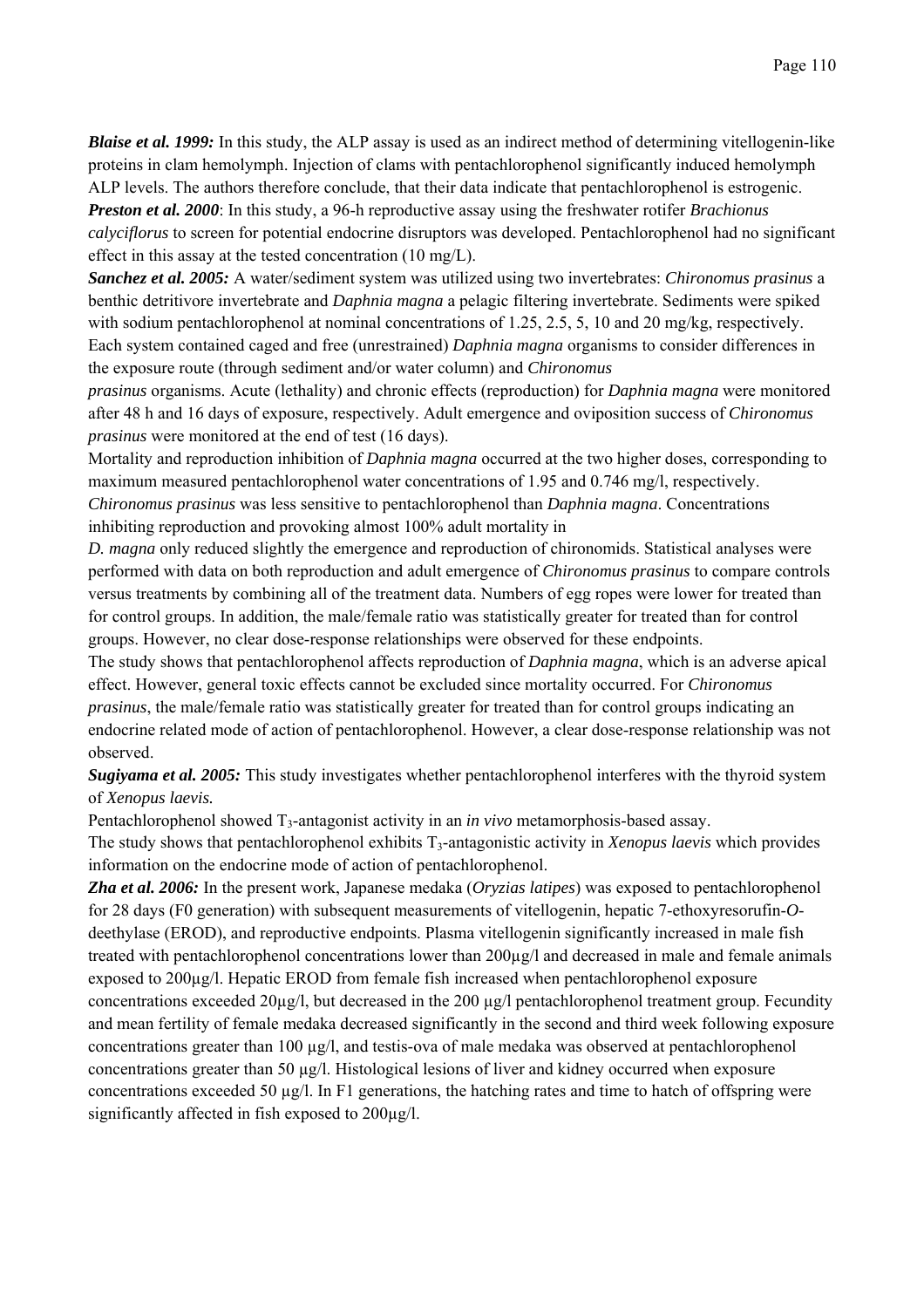These results indicated that pentachlorophenol exposure caused responses consistent with estrogen and aryl hydrocarbon receptor activation as well as reproductive impairment in fish. However, effects were also observed on growth and mortality suggesting general toxic effects of pentachlorophenol on fish. *Zhang et al. 2008:* In this study, serum testosterone concentration, activity of liver microsome ethoxyresorufin O-deethylase (EROD) and glutathione S-tranferases (GST) of crucian carp (*Carassius carassius*) exposed to pentachlorophenol for 7 and 15 d, respectively, were examined. The results showed that testosterone concentration was increased remarkably after 7 d, and the testosterone concentrations in 15 d treatment crucian carp were higher than those in 7 d treatment. It was found that there were significant effects on activities of EROD and GST after crucian carp were exposed to pentachlorophenol for 7 and 15 d, compared to the controls. EROD and GST activities increased with increase in pentachlorophenol concentration and also with increase in time of exposure.

The study shows that pentachlorophenol increases testosterone concentrations in fish. This provides information about the endocrine mode of action of pentachlorophenol.

*Orton et al. 2009:* A short-term exposure (6 days) of adult female *Xenopus* to low concentrations (0.1 or 1 μg/L) resulted in slight elevations in plasma progesterone levels (which were only significant when the treated groups were pooled) and degenerative ovarian features.

#### **Weight of evidence for ED and Category**

The available human data are relatively limited. However, two studies indicate associations to adverse effects on thyroid system in newborns of women with higher levels of PCP. In addition, there are hypothesis generation studies indicating effects on female reproduction and miscarriages.

*In vivo* studies in rats have shown decreased T4 in rat dams which in the long term could be associated with long-lasting impairment, including impaired brain function. Also, adverse effects, i,e, decreased spermatid counts, in offspring has been found. Several ED modes of action are plausible with anti-androgen mode and interference with sex hormones being the most plausible ones (*in vitro* data show both thyroid-, antiestrogenic and anti-androgenic modes of action). PCP could therefore in principle fulfil the criteria of being an endocrine disrupter in Cat 1. However, the relatively few number of studies investigating *in vivo* effects, and the fact that the 2- generation study also showed clear reduction in body weights and associated reductions in organ weights means that general toxic effects cannot be excluded. This indicates that the evidence from the experimental animals might not be sufficiently convincing to place the substance in Category 1, but rather in Category 2a.

A number of studies examine the effect of pentachlorophenol in mammals, i.e. mink and sheep. Pentachlorophenol affects reproduction in some of the experimental setups but not in others. Furthermore, the studies show thyroid function disrupting effects of pentachlorophenol. Likewise, pentachlorophenol interferes with the thyroid system of *Xenopus laevis* and multiple hormone systems in fish. Moreover, pentachlorophenol affects reproduction and steroid hormone biotransformation in daphnia. Based on the effects on hormone levels in multiple studies and the adverse effect on daphnia and mammalian reproduction, pentachlorophenol could be validated as an ED (Category 1). However, the results are rather equivocal and general toxic effects cannot be excluded. Therefore, based on *in vivo* ecotoxicity data, pentachlorophenol is categorized as a suspected ED (Category 2a).

The evidence from the human data, *in vitro* studies, *in vivo* studies and ecotoxicological studies all point in the same direction, i.e. towards adverse effects on thyroid function of pentachlorophenol, and based on the combined evidence, pentachlorophenol is evaluated as an ED in **Category 1**.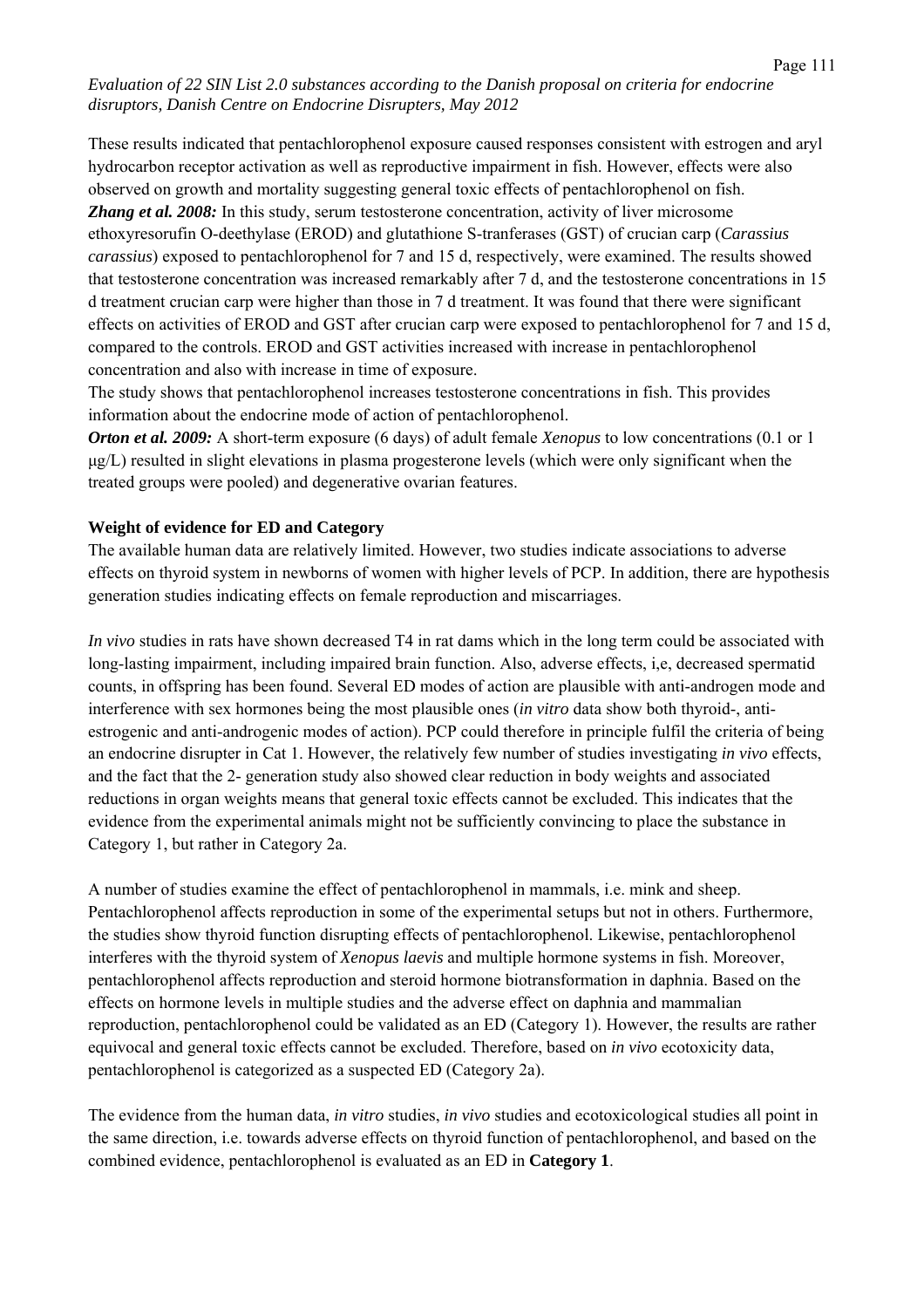According to the DE-UK criteria, categorization as an endocrine disrupter of very high regulatory concern is based on the dose level at which effects are observed, i.e. effects need to be observed at an oral dose of 10 mg/kg/day or lower. For Pentachlorophenol in the 2-generation study a LOAEL of 30 mg/kg/day and a NOAEL of 10 mg/kg/day for both reproductive and general toxicity was found. On that basis, PCP cannot be considered an endocrine disrupter of very high regulatory concern according to the DE-UK potency criteria.

# **References, epidemiology**

Dallaire, R., Muckle, G., Dewailly, E., Jacobson, S.W., Jacobson, J.L., Sandanger, T.M., Sandau, C.D., and Ayotte, P., 2009. Thyroid Hormone Levels of Pregnant Inuit Women and Their Infants Exposed to Environmental Contaminants. Environmental Health Perspectives 117, 1014-1020. Gerhard, I., Daniel, V., Link, S., Monga, B., and Runnebaum, B., 1998. Chlorinated hydrocarbons in women with repeated miscarriages. Environmental Health Perspectives 106, 675-681. Gerhard, I., Frick, A., Monga, B., and Runnebaum, B., 1999. Pentachlorophenol exposure in women with gynecological and endocrine dysfunction. Environmental Research 80, 383-388. Glynn, A., Larsdotter, M., Aune, M., Darnerud, P.O., Bjerselius, R., and Bergman, A., 2011. Changes in serum concentrations of polychlorinated biphenyls (PCBs), hydroxylated PCB metabolites and pentachlorophenol during pregnancy. Chemosphere 83, 144-151. Guvenius, D.M., Aronsson, A., Ekman-Ordeberg, G., Bergman, A., and Noren, K., 2003. Human prenatal and postnatal exposure to polybrominated diphenyl ethers, polychlorinated biphenyls, polychlorobiphenylols, and pentachlorophenol. Environmental Health Perspectives 111, 1235-1241.

Roze, E., Meijer, L., Bakker, A., Van Braeckel, K.N.J.A., Sauer, P.J.J., and Bos, A.F., 2009. Prenatal Exposure to Organohalogens, Including Brominated Flame Retardants, Influences Motor, Cognitive, and Behavioral Performance at School Age. Environmental Health Perspectives 117, 1953-1958.

# **References,** *in vitro* **and** *in vivo*

Bernard BK, Hoberman AM, Brown WR, Ranpuria AK, Christian MS. 2002. Oral (Gavage) Two-Generation (One Litter Per Generation) Reproduction Study of Pentachlorophenol (Penta) in Rats. International Journal of Toxicology 21:301-318.

Danzo, B.J., 1997. Environmental xenobiotics may disrupt normal endocrine function by interfering with the binding of physiological ligands to steroid receptors and binding proteins. Environmental Health Perspectives 105, 294-301.

Ishihara, A., Sawatsubashi, S., and Yamauchi, K., 2003b. Endocrine disrupting chemicals: interference of thyroid hormone binding to transthyretins and to thyroid hormone receptors. Molecular and Cellular Endocrinology 199, 105-117.

Kawaguchi, M., Morohoshi, K., Saita, E., Yanagisawa, R., Watanabe, G., Takano, H., Morita, M., Imai, H., Taya, K., and Himi, T., 2008. Developmental exposure to pentachlorophenol affects the expression of thyroid hormone receptor beta 1 and synapsin I in brain, resulting in thyroid function vulnerability in rats. Endocrine 33, 277-284.

Orton, F., Lutz, I., Kloas, W., and Routledge, E.J., 2009. Endocrine Disrupting Effects of Herbicides and Pentachlorophenol: *In vitro* and *in vivo* Evidence. Environmental Science & Technology 43, 2144-2150. Schuur, A.G., Bergman, A., Brouwer, A., and Visser, T.J., 1999. Effects of pentachlorophenol and hydroxylated polychlorinated biphenyls on thyroid hormone conjugation in a rat and a human hepatoma cell line. Toxicology *in vitro* 13, 417-425.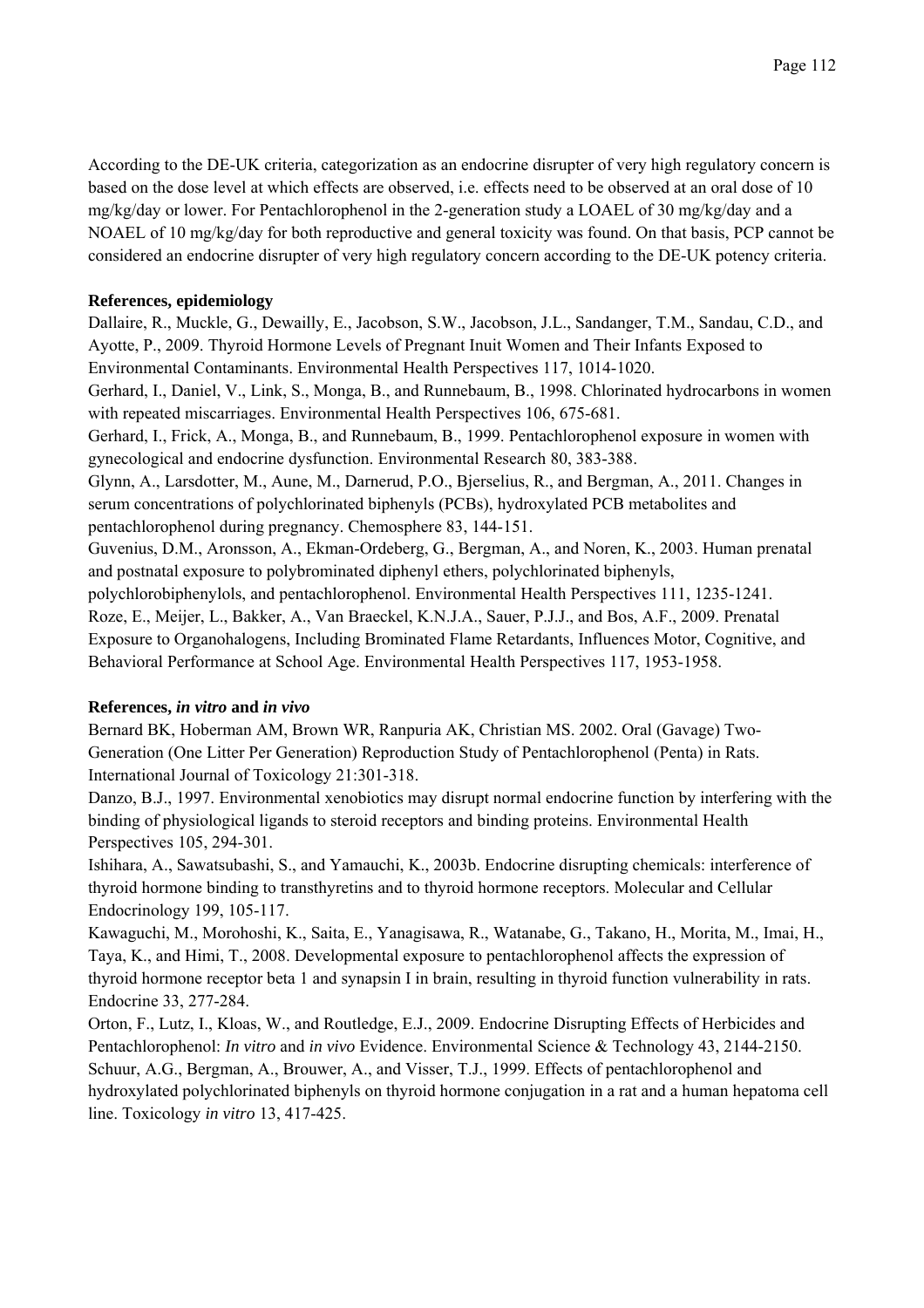#### **References, ecotoxicology**

Parks, L.G. and LeBlanc, G.A., 1996. Reductions in steroid hormone biotransformation/elimination as a biomarker of pentachlorophenol chronic toxicity. Aquatic Toxicology 34, 291-303.

Beard, A.P., Mcrae, A.C., and Rawlings, N.C., 1997. Reproductive efficiency in mink (Mustela vison) treated with the pesticides lindane, carbofuran and pentachlorophenol. Journal of Reproduction and Fertility 111, 21-28.

Beard, A.P. and Rawlings, N.C., 1998. Reproductive effects in mink (Mustela vison) exposed to the pesticides Lindane, Carbofuran and Pentachlorophenol in a multigeneration study. Journal of Reproduction and Fertility 113, 95-104.

Rawlings, N.C., Cook, S.J., and Waldbillig, D., 1998. Effects of the pesticides carbofuran, chlorpyrifos, dimethoate, lindane, triallate, trifluralin, 2,4-D, and pentachlorophenol on the metabolic endocrine and reproductive endocrine system in ewes. Journal of Toxicology and Environmental Health-Part A 54, 21-36. Beard, A.P. and Rawlings, N.C., 1999. Thyroid function and effects on reproduction in ewes exposed to the organochlorine pesticides lindane or pentachlorophenol (PCP) from conception. Journal of Toxicology and Environmental Health-Part A 58, 509-530.

Beard, A.P., Bartlewski, P.M., and Rawlings, N.C., 1999. Endocrine and reproductive function in ewes exposed to the organochlorine pesticides lindane or pentachlorophenol. Journal of Toxicology and Environmental Health-Part A 56, 23-46

Beard, A.P., Bartlewski, P.M., Chandolia, R.K., Honaramooz, A., and Rawlings, N.C., 1999a. Reproductive and endocrine function in rams exposed to the organochlorine pesticides lindane and pentachlorophenol from conception. Journal of Reproduction and Fertility 115, 303-314.

Blaise, C., Gagne, F., Pellerin, J., and Hansen, P.D., 1999. Determination of vitellogenin-like properties in Mya arenaria hemolymph (Saguenay Fjord, Canada): A potential biomarker for endocrine disruption. Environmental Toxicology 14, 455-465.

Preston, B.L., Snell, T.W., Robertson, T.L., and Dingmann, B.J., 2000. Use of freshwater rotifer Brachionus calyciflorus in screening assay for potential endocrine disruptors. Environmental Toxicology and Chemistry 19, 2923-2928.

Sanchez, P., Alonso, C., Fernandez, C., Vega, M.M., Garcia, M.P., and Tarazona, J.V., 2005. Evaluation of a multi-species test system for assessing acute and chronic toxicity of sediments and water to aquatic invertebrates - Effects of pentachlorophenol on Daphnia magna and Chironomus prasinus. Journal of Soils and Sediments 5, 53-58.

Sugiyama, S., Shimada, N., Miyoshi, H., and Yamauchi, K., 2005. Detection of thyroid system-disrupting chemicals using *in vitro* and *in vivo* screening assays in Xenopus laevis. Toxicological Sciences 88, 367-374. Zha, J.M., Wang, Z.J., and Schlenk, D., 2006. Effects of pentachlorophenol on the reproduction of Japanese medaka (Oryzias latipes). Chemico-Biological Interactions 161, 26-36.

Zhang, M., Yin, D.Q., and Kong, F.X., 2008. The changes of serum testosterone level and hepatic microsome enzyme activity of crucian carp (Carassius carassius) exposed to a sublethal dosage of pentachlorophenol. Ecotoxicology and Environmental Safety 71, 384-389.

Orton, F., Lutz, I., Kloas, W., and Routledge, E.J., 2009. Endocrine Disrupting Effects of Herbicides and Pentachlorophenol: *In vitro* and *in vivo* Evidence. Environmental Science & Technology 43, 2144-2150.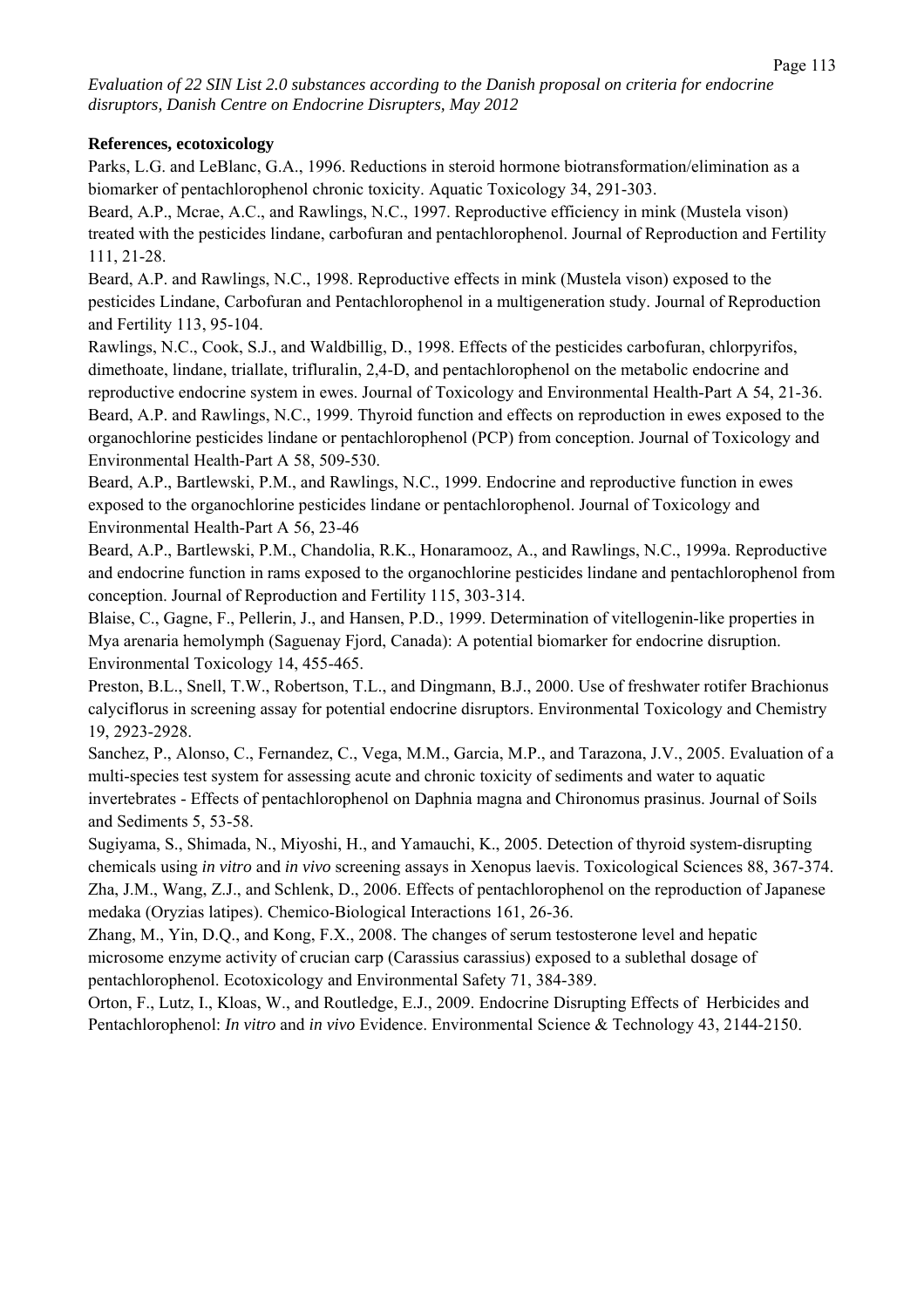#### **Perchlorethylene, CAS: 127-18-4**

**Synonyms**: Tetrachloroethene, PCE, 1,1,2,2-tetrachloroethene

#### **Human data**

The available literature on human data does not substantiate endocrine disruptive effects of PCE in humans. The section in italic style below is taken from SCOEL/SUM/133 of June 2009: *Recommendation of the Scientific Committee on Occupational Exposure Limits for Tetrachloroethylene (Perchloroethylene)* available at: http://www.ser.nl/documents/72963.pdf. This report evaluates animal and human toxicological data on PCE and section 5.8.1 specifically deals with human data in relation to reproductive and developmental toxicity where possible endocrine disruptive effect(s) of PCE would appear. The findings of the SCOEL report are in line with the findings of the current evaluation of the available literature.

*5.8 Reproductive and developmental toxicity* 

#### *5.8.1 Human data*

*The studies reviewed by NEG-DECOS (2003) show some evidence for an association between maternal occupation of dry cleaning and increased risk of spontaneous abortion and more limited information to suggest an association more specifically with tetrachloroethylene (Table 7). There is also very limited evidence of an association between tetrachloroethylene and disruption of the menstrual cycle. There is no evidence of an association between tetrachloroethylene and congenital malformations or between paternal exposure to tetrachloroethylene and increased risk of spontaneous abortion. There is no clear evidence of an effect on male fertility, although the available data do not exclude the possibility of a small effect. There have been no epidemiological investigations of the effects of infant exposure to tetrachloroethylene in breast milk but obstructive jaundice and hepatomegaly have been described in the breast fed child of a mother exposed to tetrachloroethylene (Bagnell et al, 1977). No new studies appear to have been published since the NEG-DECOS review in 2003.*

Following the SCOEL report in June 2009, two review articles have been published: Dzubow et al., 2010 and Bukowski, 2011. Furthermore, a review by Ruder (2006) which was not included in the SCOEL report has been evaluated.

Two regular articles have been published following the SCOEL report: Tucker et al. (2011) investigated chromosome damages in 18 laundry workers and 18 dry cleaners (all women), but this study is not linked to endocrine disruptive effects. Aschengrau et al. (2009) analysed congenital malformations among children whose mothers were exposed to PCE via drinking water. This study reported a slightly increased risk of genitourinary malformations (particularly hypospadias) but as stated by Dzubow et al. (2011) the ability to examine congenital malformations and PCE exposure in the Aschengrau study is quite limited and so the conclusions are of limited value.

The only study examining semen parameters following PCE exposure (Eskenazi et al. 1991) reported that sperm of dry cleaners "tended to swim with greater amplitude of lateral head displacement than those of laundry workers". Furthermore, sperm of dry cleaners displayed less linearity in swimming paths than sperm of laundry workers. On the other hand, sperm concentration was positively correlated to the PCE concentration in expired air of dry cleaners and dry cleaners on average had semen within normal clinical limits (as described by the authors). The subtle findings and the very limited number of dry cleaners examined (n=34) makes the study of limited value with regards to possible correlations between PCE and endocrine disruptive effects.

#### *In vitro* **data**

No relevant data on endocrine disruption were found.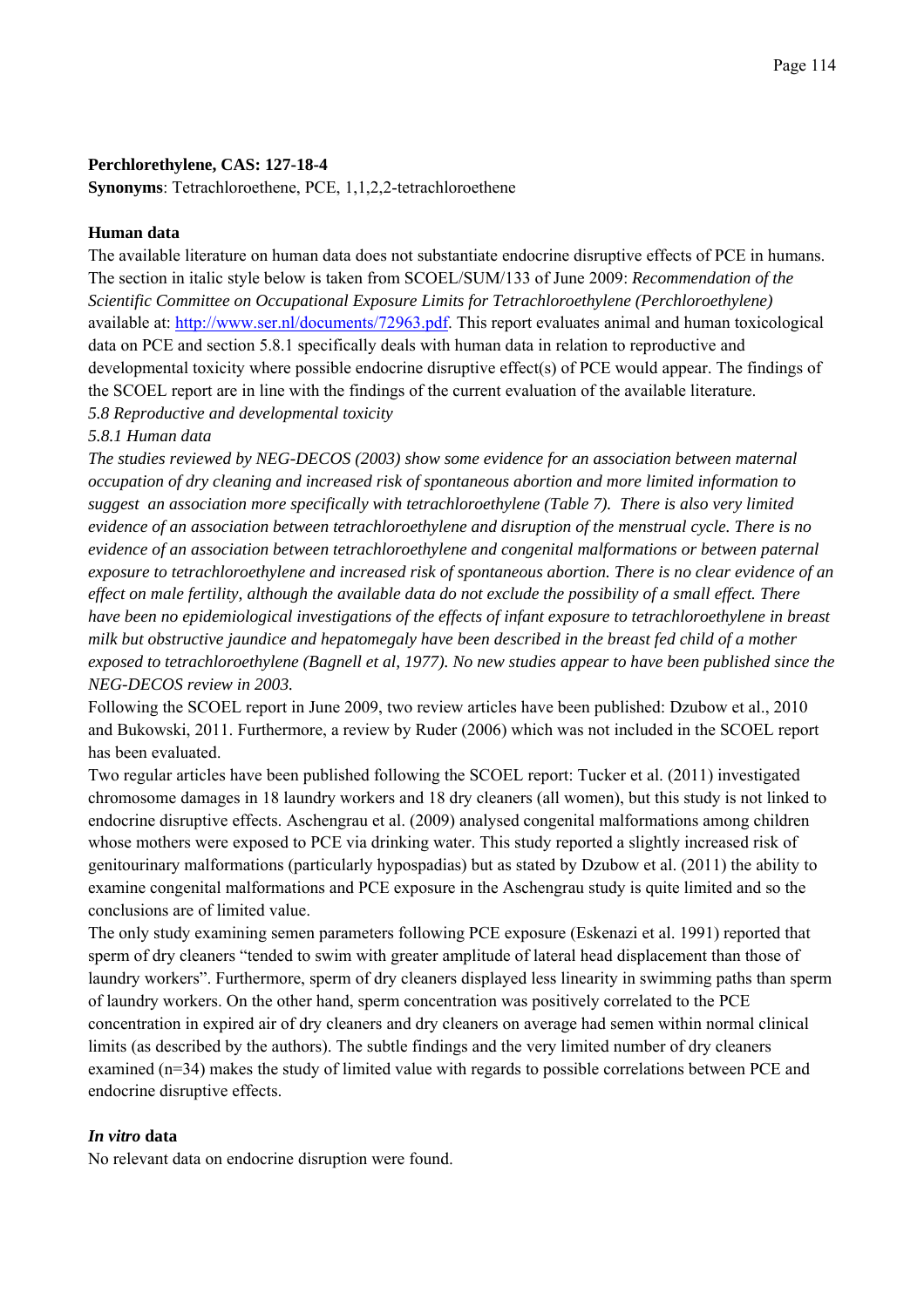#### *In vivo***, human health**

Three animal studies have been performed in which rats have been exposed to PCE for varying periods of time. Reproductive effects as well as effects on the rat brain have been seen, however no effects pointing to endocrine disruption have been found.

#### Study summaries are provided below:

**Honma et al 1980**. Male SD rats exposed to 200, 400, 800 ppm via inhalation for one month thereafter brains were dissected and homogenized. Acetylcholine was significantly decreased in striatum at 800 ppm. **Fredriksson et al 1993**. This study evaluated effects of exposure to tetrachloroethylene on the contents of acetylcholine, dopamine, norepinephrine and serotonin in the mice brain. Male MNRI mice dosed at 5 and 320 mg/kg/d orally with a PVC tube on PND 10-16. Tested on PND 17, no change in activity; on PND 60 motor activity that included locomotion, rearing and total activity was decreased.

**Carney et al 2006**. Developmental toxicity studies in rats following inhalation exposure to perchloroethylene. Pregnant SD rats were exposed to 65, 250, 600 ppm inhalation, 6 hours/day, 7 days/week, from GD 6-19. At 250 and 600 ppm reduced weight of placenta and foetuses was seen and at 600 ppm gravid uterine weight was decreased. These effects are general developmental toxicity effects indicating retarded growth of the foetuses and do as such not point towards endocrine disruption as the mode of action.

#### *In vivo***, ecotoxicity**

No endocrine specific endpoints or mechanistic data have been tested for PCE in wildlife. Deformities in amphibians could be via some kind of thyroid disruption but this needs to be further investigated. Study summaries are provided below:

**Reimschuessel et al. 1993**: Environmental exposure of rainbow trout, *Oncorhynchus mykiss*, to tetrachloroethylene was associated with massive mortalities (about 50%) with acute hepatic and renal toxicity. The liver changes consisted of diffuse hepatocellular necrosis. The kidney changes were manifested as degeneration and necrosis of epithelial cells lining the first segment of the proximal tubule. Intensely basophilic newly developing nephrons were observed in surviving fish sampled 10 days to 3 wk following exposure. The presence of developing nephrons in adult fish may serve as a biomarker for nephrotoxic pollutant exposure.

**Spencer et al. 2002**: Exposure to sub lethal concentrations of PCE resulted in a significant reduction in hatching, as well as the development of a significant number of morphological and physiological abnormalities in the Japanese medaka fish including scoliosis, pericardial edema, enlarged heart, hemostasis, and deformed fin. Therefore, the major developmental defects noted were mainly of the cardiovascular and circulatory systems. Other lesions such as enlarged spleen, colourless blood, eye convergence, enlarged gall bladder, and gaped mouth were also observed to a lesser extent. A strong concentration-response relationship was found between the level of PCE exposure and the severity of morphological and developmental lesions in the Japanese medaka. Due to the large abdomen produced by the yolk-sac edema, the larvae ability to swim was also affected. The lowest tested concentration (1.5 mg/L) produced a significant number of developmental effects on the Japanese medaka.

**Spencer et al. 2006**: The former demonstrated that tetrachloroethylene (TCE) is acutely toxic to Japanese medaka (Oryzias latipes) larvae with a 96 hr-LC50 of 18 (17-19) mg/mL (Spencer et al., 2002). In the present study it was hypothesized that TCE exposure induces a developmental effect in Japanese medaka. Growth and age specific sensitivity of Japanese medaka larvae were studied with four age groups (7, 14, 21 and 28 days old) to determine tetrachloroethylene effects on these parameters. The medaka larvae were exposed for 96 hours in a single concentration (10 mg/mL) of TCE. The toxic endpoints evaluated were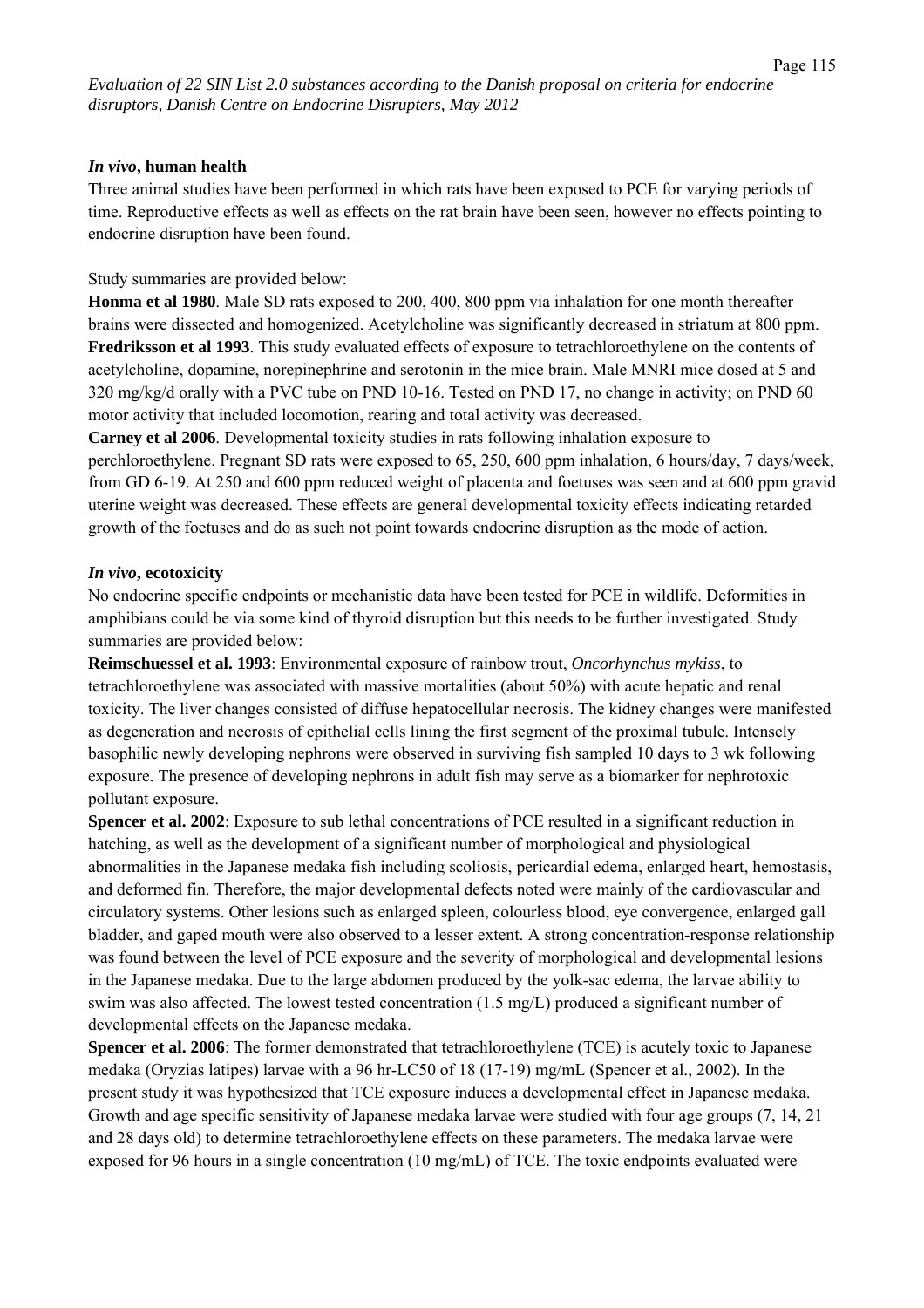larvae weight, length, water content and protein concentration. The study revealed that exposure of medaka larvae to this sub-acute concentration of TCE significantly reduced length and weight in the treated group. The difference in growth between control and treated groups was more obvious in age versus length, than in age versus weight. The dry weight-fresh weight ratio (dw/fw) was shown to be higher in the control group. Water content in TCE-treated medaka was higher than in the control group, and younger fry had more water content than older ones. A higher protein concentration was also observed in TCE-treated medaka compared to the control group. These results indicate that TCE has a profound effect on the growth and development of Japanese medaka larvae.

**McDaniel et al. 2004:** Acute (96-h static renewal) exposures to PCE and its major degradation products, trichloroethylene and *cis*- and *trans*-dichloroethylene were conducted on embryos of four North American amphibian species: Wood frog *Rana sylvatica*, green frog (*R. clamitans*), American toads (*Bufo americanus*) and spotted salamander (*Ambystoma maculatum*). Median EC<sub>50</sub> for developmental deformities for wood frog and green frog for PCE and TCE were 12 and 40 mg/l respectively. Besides, a dose dependent increase in deformities was observed for all species.

No endocrine specific endpoints or mechanistic data have been tested for PCE in wildlife.

# **Weight of evidence for ED and Category**

The available literature on human data does not substantiate endocrine disruptive effects of PCE in humans.

Based on *in vitro* and *in vivo* literature, no effects pointing to endocrine disruption have been found.

No endocrine specific endpoints or mechanistic data have been tested for PCE in wildlife.

PCE can therefore not be placed in Category 1, 2a or 2b as there is no available literature pointing in the direction of endocrine disruption.

## **References epidemiology**

Ahlborg G Jr. Pregnancy outcome among women working in laundries and dry-cleaning shops using tetrachloroethylene. Am J Ind Med. 1990;17(5):567-75.

Aschengrau A, Weinberg JM, Janulewicz PA, Gallagher LG, Winter MR, Vieira VM, Webster TF, Ozonoff DM. Prenatal exposure to tetrachloroethylene-contaminated drinking water and the risk of congenital anomalies: a retrospective cohort study. Environ Health. 2009 Sep 24;8:44.

Beliles, R.P., 2002. Concordance across species in the reproductive and developmental toxicity of tetrachloroethylene. Toxicology and Industrial Health 18, 91-106.

Bukowski, J.A., 2011. Review of the epidemiologic literature on residential exposure to perchloroethylene. Critical Reviews in Toxicology 41, 771-782.

Coyle, Y.M., Hynan, L.S., Euhus, D.M., and Minhajuddin, A.T.M., 2005. An ecological study of the association of environmental chemicals on breast cancer incidence in Texas. Breast Cancer Research and Treatment 92, 107-114.

Dzubow, R.B., Makris, S., Scott, C.S., and Barone, S., Jr., 2010. Early Lifestage Exposure and Potential Developmental Susceptibility to Tetrachloroethylene. Birth Defects Research Part B-Developmental and Reproductive Toxicology 89, 50-65.

Eskenazi, B., Fenster, L., Hudes, M., Wyrobek, A.J., Katz, D.F., Gerson, J., and Rempel, D.M., 1991a. A Study of the Effect of Perchloroethylene Exposure on the Reproductive Outcomes of Wives of Dry-Cleaning Workers. American Journal of Industrial Medicine 20, 593-600.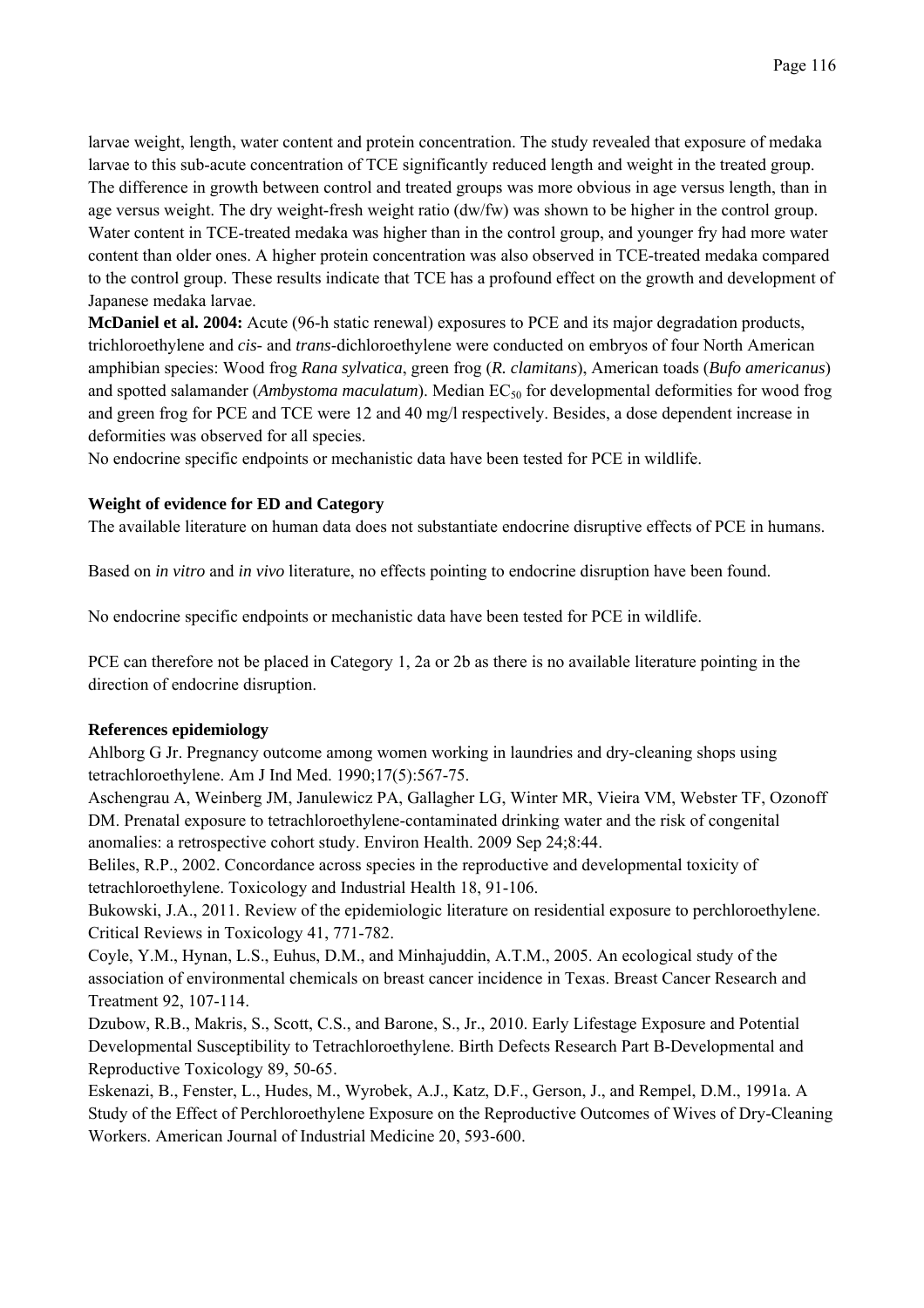Eskenazi, B., Wyrobek, A.J., Fenster, L., Katz, D.F., Sadler, M., Lee, J., Hudes, M., and Rempel, D.M., 1991b. A Study of the Effect of Perchloroethylene Exposure on Semen Quality in Dry Cleaning Workers. American Journal of Industrial Medicine 20, 575-591.

Olsen J, Hemminki K, Ahlborg G, Bjerkedal T, Kyyrönen P, Taskinen H, Lindbohm ML, Heinonen OP, Brandt L, Kolstad H, et al. Low birthweight, congenital malformations, and spontaneous abortions among dry-cleaning workers in Scandinavia. Scand J Work Environ Health. 1990 Jun;16(3):163-8.

Rachootin P, Olsen J. The risk of infertility and delayed conception associated with exposures in the Danish workplace. J Occup Med. 1983 May;25(5):394-402.

Ruder AM, 2006b. Potential health effects of occupational chlorinated solvent exposure. Living in A Chemical World: Framing the Future in Light of the Past. 1076, 207-227. Blackwell Publishing, Oxford Sallmén M, Lindbohm ML, Kyyrönen P, Nykyri E, Anttila A, Taskinen H, Hemminki K. Reduced fertility among women exposed to organic solvents. Am J Ind Med. 1995 May;27(5):699-713.

Recommendations of the Scientific Committee on Occupational Exposure Limits for Tetrachloroethylene (Perchloroethylene) (SCOEL/SUM/133) available at http://www.ser.nl/documents/72963.pdf (accessed 20120126)

Taskinen, H.K., 1993. Epidemiologic Studies in Monitoring Reproductive Effects. Environmental Health Perspectives 101, 279-283.

Tucker, J.D., Sorensen, K.J., Ruder, A.M., McKernan, L.T., Forrester, C.L., and Butler, M.A., 2011. Cytogenetic analysis of an exposed-referent study: perchloroethylene-exposed dry cleaners compared to unexposed laundry workers. Environmental Health 10.

## **References** *in vitro* **and** *in vivo*

Honma T, Sudo A, Miyagawa M, Sato M, Hasegawa H. 1980. Effects of exposure to trichloroethylene and tetrachloroethylene on the contents of acetylcholine, dopamine, norepinephrine and serotonin in rat brain. Ind Health 18(4):171-178.

Fredriksson A, Danielsson BR, Eriksson P. 1993. Altered behaviour in adult mice orally exposed to tri- and tetrachloroethylene as neonates. Toxicol Lett 66(1):13-19.

Carney EW, Thorsrud BA, Dugard PH, Zablotny CL. 2006. Developmental toxicity studies in Crl:CD (SD) rats following inhalation exposure to trichloroethylene and perchloroethylene. Birth Defects Res B Dev Reprod Toxicol 77(5):405-412

## **References ecotoxicology**

McDaniel, T.V., Martin, P.A., Ross, N., Brown, S., Lesage, S., and Pauli, B.D., 2004. Effects of chlorinated solvents on four species of North American amphihians. Archives of Environmental Contamination and Toxicology 47, 101-109.

Reimschuessel, R., Bennett, R.O., May, E.B., and Lipsky, M.M., 1993. Pathological Alterations and New Nephron Development in Rainbow-Trout (Oncorhynchus-Mykiss) Following Tetrachloroethylene Contamination. Journal of Zoo and Wildlife Medicine 24, 503-507.

Spencer, H.B., Hussein, W.R., and Tchounwou, P.B., 2002. Effects of tetrachloroethylene on the viability and development of embryos of the Japanese medaka, Oryzias latipes. Archives of Environmental Contamination and Toxicology 42, 463-469., 2006. Growth inhibition in Japanese medaka (Oryzias latipes) fish exposed to tetrachloroethylene. Journal of Environmental Biology 27, 1-5.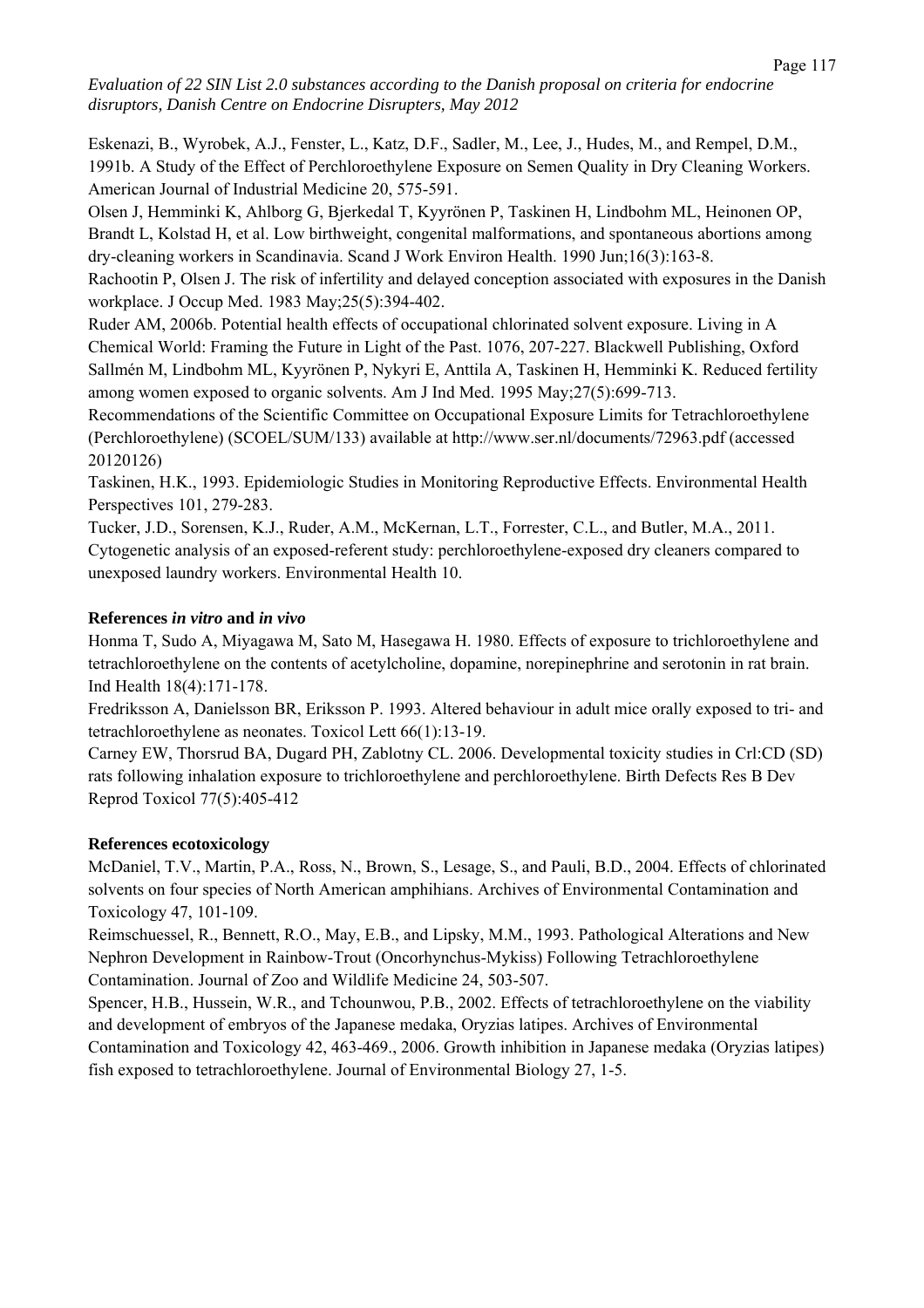## **Propylparaben, CA S 94-13-3**

**Synonyms:** propyl-4-hydroxybenzoate, E216

## **Human data**

Humans are exposed to several different parabens. In urine samples from 60 young Danish men four common parabens were measured in nearly all samples: methyl paraben (MP) in 98% of the samples (median level = 18 ng/ml); propyl paraben (PB) in 98% of the samples (median level = 3.6 ng/ml); ethyl paraben (EP) in 80% of the samples (median level =  $2.0$  ng/ml); butyl paraben (BP) in 83% of the samples (median level = 0.2 ng/ml ) (Frederiksen et al., 2011). Similar trend was observed in an U.S. population (NHANES 2005-2006), although MP and PB were observed in about a threefold higher level in the U.S. samples compared to the Danish samples and furthermore EP and BP were detected less frequently than in Danish samples, 42% and 47%, respectively (Calafat et al., 2010).

Only few human studies have investigated possible endocrine disrupting effects of parabens. One study analysed the association between urinary concentration of MP, PP and BP and markers for male reproduction health (Meeker et al., 2011). No associations were observed between the three parabens and serum hormone levels or semen quality parameters. Another study found no associations between the urinary concentration of parabens (MP, PP and BP) and pubertal stage; breast development and pubarche in U.S. girls (Wolff et al., 2010). Finally two unpublished studies "Urinary paraben concentrations and *in vitro* ferterlization (IVF) outcomes" (Sabatini et al,. 2011) and "The association of urinary paraben concentrations with measures of ovarian reserve among patients from a fertility canter" (Smith et al., 2011), both presented as poster abstracts indicated that 1) increased urinary MP and PP were associated with increased incidence of poor embryo quality and 2) that there was a suggestive evidence for an association between PP and higher serum follicle stimulating hormone and lower antral follicle count on day three of the menstrual cycle.

In conclusion, a few human studies have indicated weak associations between increased paraben exposure and markers for human reproductive health. However, the knowledge in this area is very limited.

## *In vitro* **data**

The available data for propylparaben show strong evidence that this compound has estrogenic effects *in vitro*. In general, references to these statements can be found in the review by Boberg et al., 2010. There are also reports of weak antiandrogenic effects *in vitro* (Chen et al., 2007, Kjaerstad et al.2010). The following table from Boberg et al., 2010, collects information from studies on estrogenic and anti-androgenic activity *in vitro*.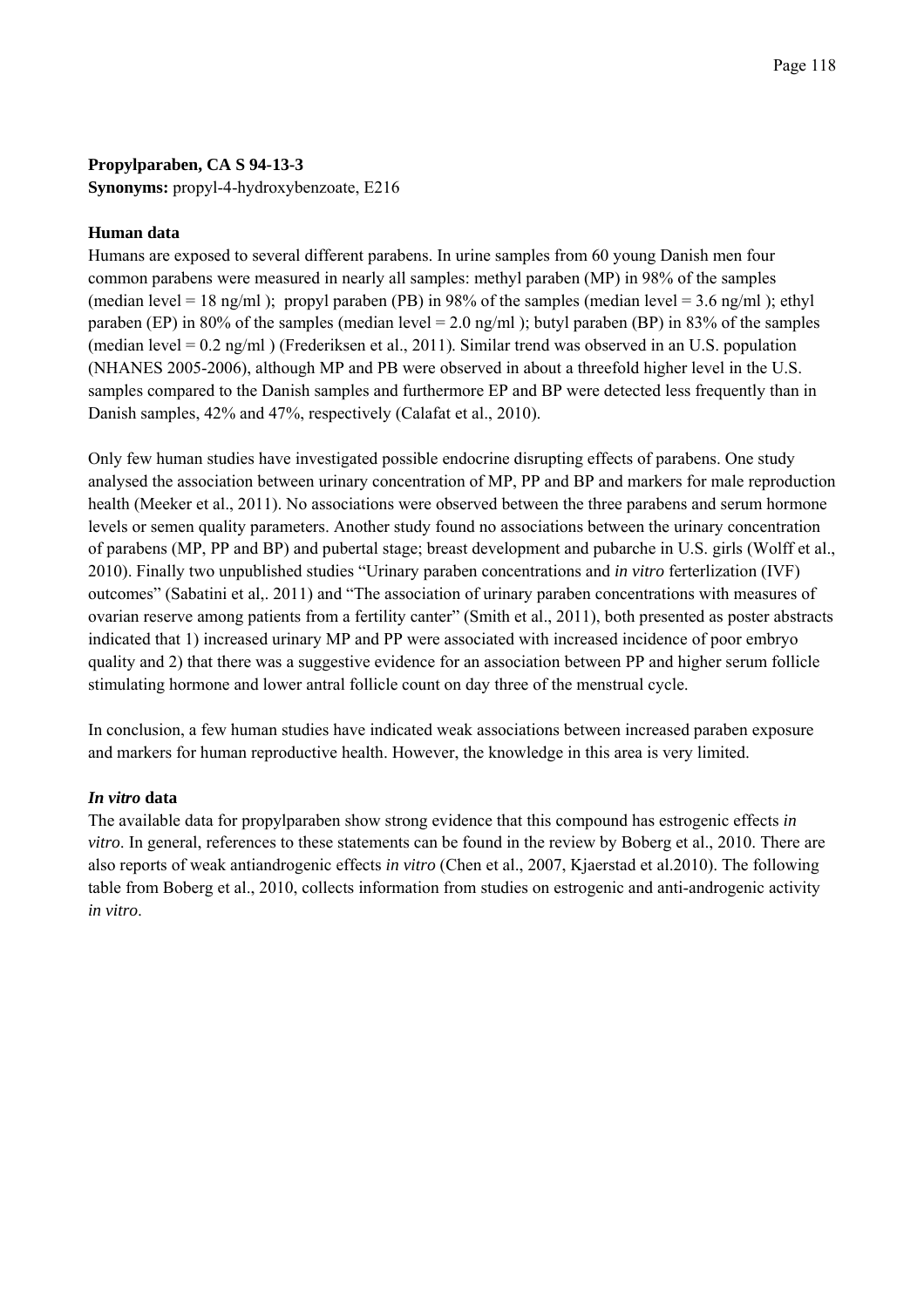**Table 1** *In vitro* studies published on the estrogenic and anti-androgenic activity of parabens. Boberg et al., 2010.

| Estrogenic effect in vitro                               | Anti-androgenic effect in vitro             |  |
|----------------------------------------------------------|---------------------------------------------|--|
| $+ve$ (yeast + receptor binding) (Routledge 1998, Miller | +ve (recombinant hAR) (Sato 2005)           |  |
| 2001, Schultis and Metzger 2004, Morohoshi 2005)         | +ve (transfected CHO-K1 cells) (Sato 2005)  |  |
| +ve (human MCF7) (Okubo 2001, Byford 2002, Schultis      | +ve (transfected HEK 293 cells) (Chen 2007) |  |
| and Metzger 2004, Vanapyris 2006)                        |                                             |  |
| +ve (rat uterus receptor binding) (Blair 2000, Lemini    |                                             |  |
| 2003)                                                    |                                             |  |
| +ve (human HeLa overexpressing ER) (Gomez 2005)          |                                             |  |
|                                                          |                                             |  |

The evidence of estrogenic effects is based on several reports of weak estrogenic effects *in vitro* using MCF-7 assay, reporter gene assay, or recombinant yeast screen assay. Anti-androgenic effects have also been shown in a few *in vitro* studies (for references see Table 1).

#### *In vivo***, human health**

The available data for propylparaben show strong evidence that this compound has estrogenic effects *in vivo*. In general, references to these statements can be found in the review by Boberg et al., 2010. One study shows effect of propylparaben on sperm count/quality following exposure of young males (Oishi et al., 2002), but some doubt has been raised on the quality of this study (SCCS 2006).

The evidence of estrogenic effects is based on *in vivo* using uterotrophic assays or exposure of immature females (for references see Table 2 below). Other studies have found no effects in uterotrophic assays (Hossaini et al., 2000). One study by Vo et al., 2010, showing estrogenic effects of propylparaben is presented in detail below, as this was performed in immature female rats and thus a relevant model for exposure of developing humans, i.e. more relevant than uterotrophic assays in ovariectomized animals. No studies with perinatal exposure to propylparaben have been published. The study by Oishi, 2002, is not considered sufficient to reach conclusions on whether propylparaben can affect male rat reproduction following peripubertal exposure.

| Study         | Response in immature rats<br>(effective doses in mg/kg) | Response in immature mice<br>(effective doses in mg/kg) | Response in<br>ovariectomized mice<br>(effective doses in<br>mg/kg) |
|---------------|---------------------------------------------------------|---------------------------------------------------------|---------------------------------------------------------------------|
| Hossaini 2000 |                                                         | No effect at 100                                        |                                                                     |
|               |                                                         | No effect at $1, 10$ and $100$ (oral)                   |                                                                     |
| Lemini 2003   | LOEL <sub>65</sub>                                      | LOEL <sub>20</sub>                                      | LOEL 20                                                             |
|               | <b>NOEL 20</b>                                          | <b>NOEL 6.5</b>                                         | <b>NOEL 6.5</b>                                                     |
| Lemini 2004   |                                                         |                                                         | LOEL 65                                                             |
| Vo 2010       | <b>LOEL 1000</b>                                        |                                                         |                                                                     |
|               | <b>NOEL 250</b>                                         |                                                         |                                                                     |

**Table 2**. Summary of results of uterotrophic assays. Modified from Boberg et al., 2010. Route: subcutaneous (SC) unless otherwise stated.

**Oishi et al., 2002**. In a study in young male rats exposed to propylparaben for 4 weeks, daily sperm production (testis sperm production) was reduced in all three dose levels of approximately 10, 100 and 1000 mg/kg bw/day. At 100 mg/kg bw/day, epididymal sperm count was affected in a dose-related manner. Serum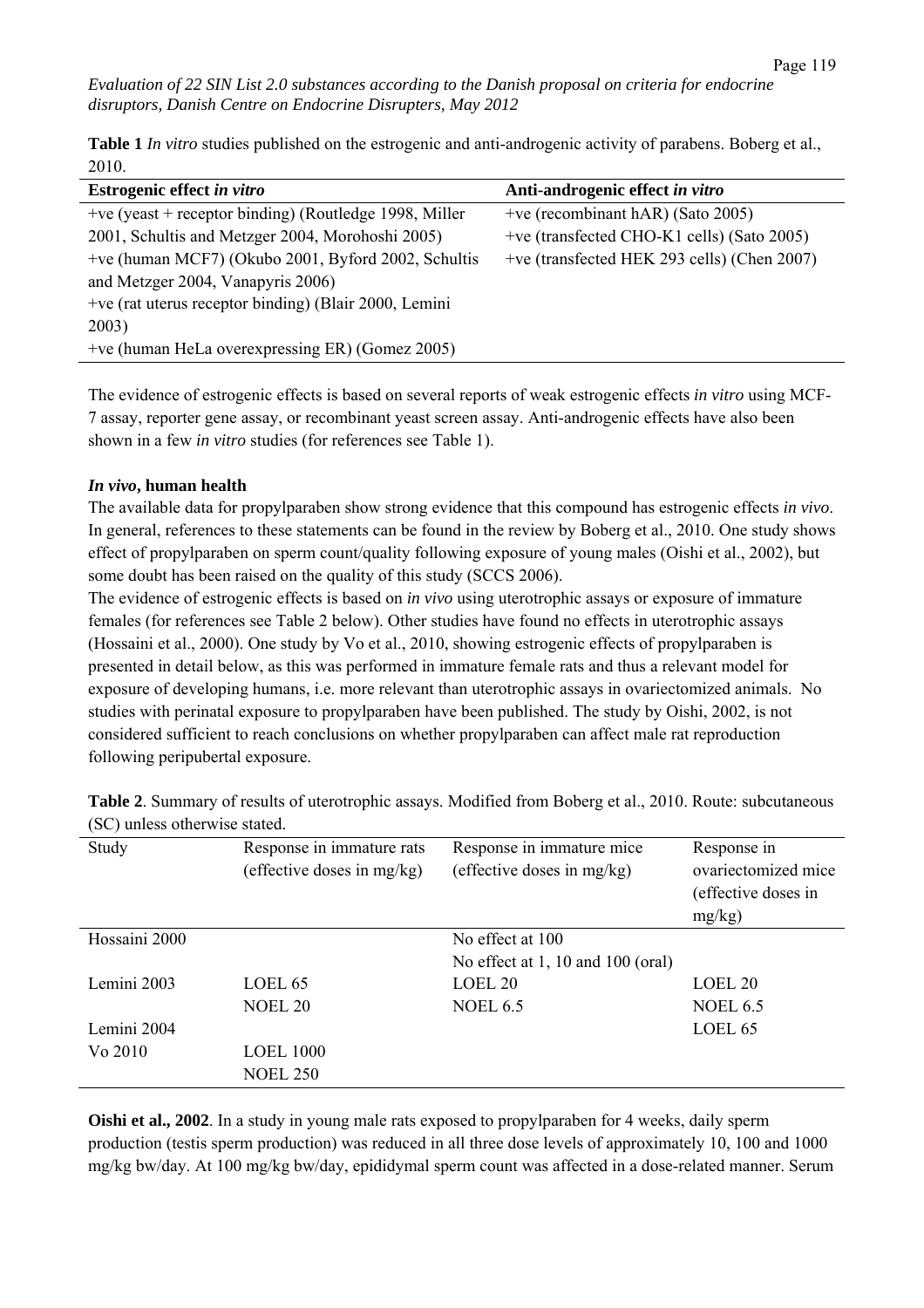testosterone levels were reduced in a dose-related manner in all dose groups, but only statistically significant at 1000 mg/kg bw/day. Body weight was reduced at 1000 mg/kg bw/day. This indicates a lowest-observed adverse effect level (LOAEL) of 10 mg/kg bw/day for propylparaben. However, this study has some shortcomings, and as the raw data were not available for review by the European Union Scientific Committee on Consumer Products (SCCP), they acknowledge some doubt about the result of this study. **Vo et al., 2010.** Effects of 6 parabens were compared in a female pubertal assay in rats. Female SD rats were orally exposed to 62.5, 250 or 1000 mg/kg bw/day of propylparaben from postnatal day 21 to 40 (4 weeks), and reproductive endpoints were examined at postnatal day 40. No changes in age at vaginal opening or changes in estrous cycles were observed for propylparaben, but the uterine epithelium was thickened at the highest dose level. This was also seen for isobutylparaben, butylparaben and isopropylparaben but not for the short-chain parabens methyl- and ethylparaben. Adrenal weights were increased at the highest dose, and serum T4 was significantly reduced at the middle dose only. This study shows estrogenic effects of propylparaben at higher doses than for butylparaben exposure.

#### *In vivo***, ecotoxicity**

A number of ecotoxicological studies of propylparaben have been performed. Rainbow trout Vtg induction after injection of propylparaben had a LOEC of 100 mg/kg and oral exposure to 33 mg propylparaben/kg/2 day also induced Vtg. So did 225 µg/l via water. Vtg gene 1 and 2 was induced at 9.9 mg/l in Japanese medaka. Daphnia magna reproduction declined with a LOEC of 6 mg/l.

#### Detailed study summaries are provided below:

**Pedersen et al 2000**: The widely used phenolic preservative propylparaben was tested for the ability to evoke an oestrogenic response *in vivo*. Vitellogenin induction in sexually immature rainbow trout (*Oncorhynchus mykiss*) was used as an oestrogen-specific endpoint after two injections of the compound (day 0 and 6). Vitellogenin was measured in blood at day 0, 6 and 12. Propylparaben had oestrogenic potency comparable to bisphenol A with a LOEC of 100 mg/kg.

**Bjerregaard et al 2003**: The estrogenic effect of propylparaben was investigated in a rainbow trout *Oncorhynchus mykiss* test system. Propylparaben was administered **orally** to sexually immature rainbow trout every second day for up to 10 days in doses between 7 and 1830 mg/kg/2 day and in the water at 50 and 225 µg/l for 12 days. Plasma vitellogenin was measured before and during the exposures and the concentrations of propylparaben in liver and muscle were determined at the end of experiments. Increases in average plasma vitellogenin levels were seen at oral exposure to 33 mg propylparaben/kg/2 day; the most sensitive fish responded to 7 mg/kg. The ED values for increase in vitellogenin 50 synthesis were 35, 31 and  $22 \text{ mg/kg}/2$  day at day 3, 6 and 11, respectively. Exposure to  $225 \mu$ g propylparaben/l increased vitellogenin synthesis, but exposure to 50 µg/l did not. Propylparaben showed little tendency to bioaccumulation in rainbow trout; less than 1‰ of the total amount of propylparaben administered orally at 1830 mg kg/2 day over the 10-d experimental period was retained in muscle and liver 24 h after the end of the experiment. Exposure to 225 µg propylparaben/l for 12 days led to concentrations of 6700 and 870 µg propylparaben/ kg liver and muscle, respectively. Half lives for propylparaben were 8.6 h in liver and 1.5 h in muscle. **Inui et al 2003**: In the present study, the estrogenicity of propyl paraben (n-propyl-p-hydroxy-benzoate; PP) was examined using male medaka (*Oryzias latipes*), in regard to production of vitellogenin (VTG) and choriogenin (CHG) during water exposure. First, using a VTG ELISA system, an increase in VTG plasma concentration in medaka due to exposure to PP was determined. Next, increases in mRNA expression levels of VTG subtypes VTG-1 and VTG-2, and CHG subtypes CHG-L and CHG-H, in liver were found. In addition, increased mRNA expression levels of estrogen receptor  $(ER)$   $\alpha$ , among sex hormone receptors was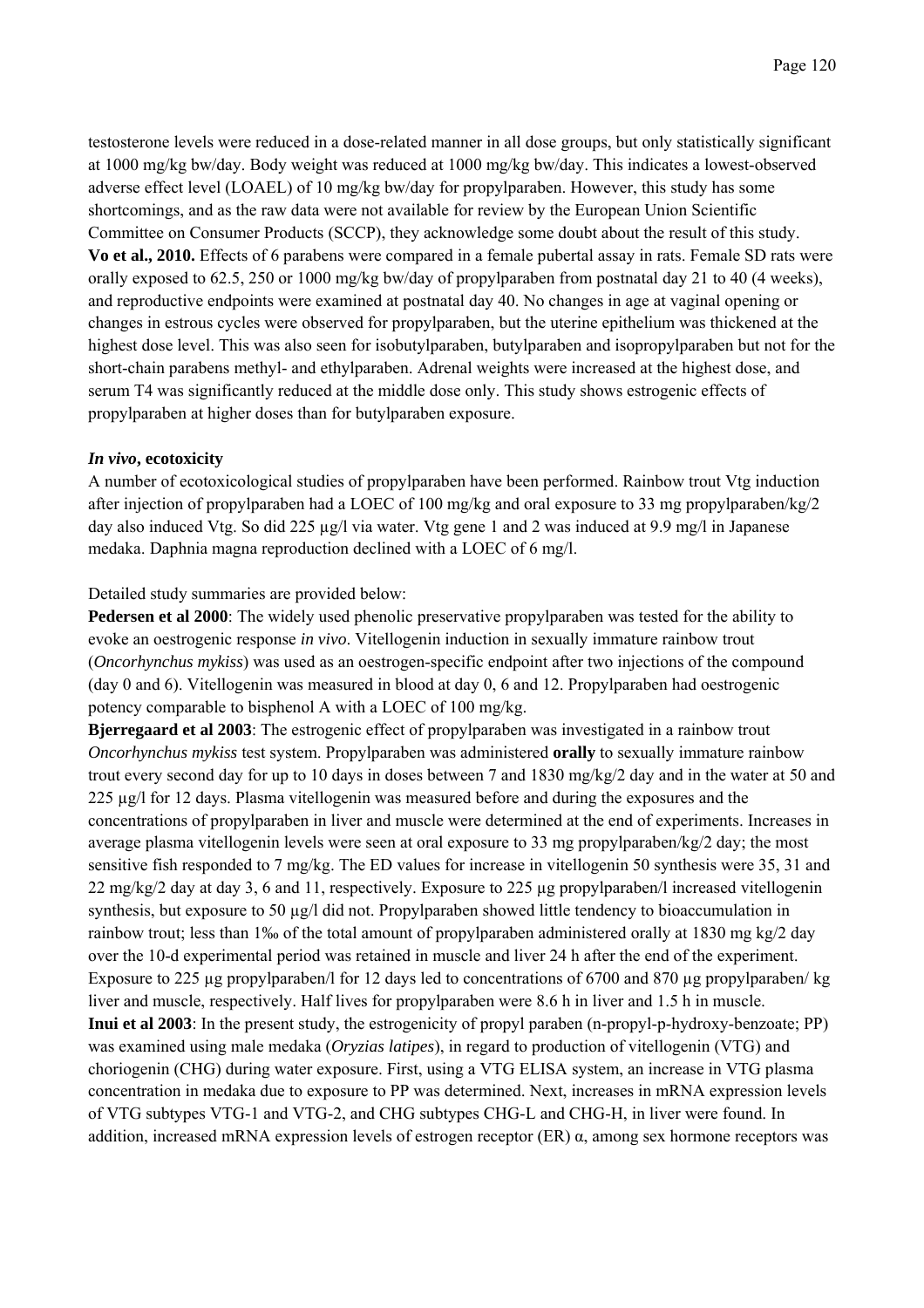also found in the liver. In this study, it was shown that PP has estrogenic activity in fish. LOEC – 0.0055 mM (9.9 mg/l) (VTG-1 and 2).

**Dobbins et al 2009**: Standardized acute and subchronic endpoints in larval fish (*Pimephales promelas*) and cladoceran (*Daphnia magna*) models were examined for seven different parabens (methyl-, ethyl-, isopropyl- , propyl-, isobutyl-, butyl-, benzylparaben), which encompassed a range of log P values. Paraben 48 h median lethal concentration values (LC50) ranged from 4.0 to 24.6 mg/L in D. magna and 3.3 to .160.0 mg/L in fathead minnow. Growth and reproduction in D. magna had lowest-observed-effect concentrations (LOECs) ranging from 0.12 to 9.0 mg/L and 1.5 to 6.0 mg/L, respectively. Fathead minnow growth was adversely affected at levels ranging from 1.0 to 25.0 mg/L. Aquatic toxicity of the parabens was inversely related to lipophilicity, suggesting that responses using standardized endpoints resulted from narcosis. Utilizing toxicity benchmark concentrations (e.g., LC50s, LOECs) for each compound, chemical toxicity distributions, a probabilistic hazard assessment technique, were developed to assess the probabilities of detecting parabens that elicit a response at or below a given concentration. For the responses assessed in the present study, the 5th centile values (the concentration at which 5% of parabens elicit a response) ranged from 15 mg/L to 2.43 mg/L, with D. magna growth eliciting the lowest 5th centile value and acute D. magna mortality eliciting the highest.

#### **Weight of evidence for ED and Category**

A few human studies have indicated weak associations between increased paraben exposure and markers for human reproductive health. However, our knowledge in this area is very limited.

Based on *in vivo* and *in vitro* studies, propylparaben can be placed in Category 2a, as a suspected endocrine disrupter, as there is evidence of an estrogenic mode of action *in vivo* that is suspected to be linked to adverse effects *in vivo*. The *in vivo* data on adverse estrogenic effects *in vivo* are conflicting and therefore propylparaben cannot be placed in Category 1 using the available data.

In ecotoxicological studies, based on the confirmed Vtg induction in multiple studies and the adverse effect on daphnia reproduction, propylparaben could be evaluated as an ED (Category 1) but as reproduction is not endocrine specific, a test with an endocrine specific adverse endpoint is needed (e.g. sex ratio) before this paraben could be evaluated as an ED. Therefore, propylparaben is evaluated as suspected ED (Category 2A).

Based on the combined evidence from *in vivo*, *in vitro*, ecotoxicological and human studies, propylparaben is evaluated as a suspected ED in **Category 2a.**

According to the DE-UK criteria, categorization as an endocrine disrupter of very high regulatory concern is based on the dose level at which severe adverse effects are observed. For subchronic studies with oral dosing, effects at 10 mg/kg bw/day and below leads to a classification as an endocrine disrupter of very high regulatory concern. No NOAEL can be determined for propylparaben, and knowledge on adverse effects of propylparaben is very limited. A study by Oishi et al., 2001, indicated effects on semen quality at 10 mg/kg bw/day after 4 weeks dosing, but uncertainties on this study makes it impossible to judge whether this LOAEL can be used as an overall LOAEL. Overall, it is evaluated as unclear whether propyl parabens can be considered as an endocrine disrupter of high regulatory concern based on the DE-UK potency criteria.

#### **References epidemiology**

Calafat AM, Ye X, Wong LY, Bishop AM, Needham LL (2010) Urinary concentrations of four parabens in the U.S. population: NHANES 2005-2006. *Environ Health Perspect* **118**: 679-685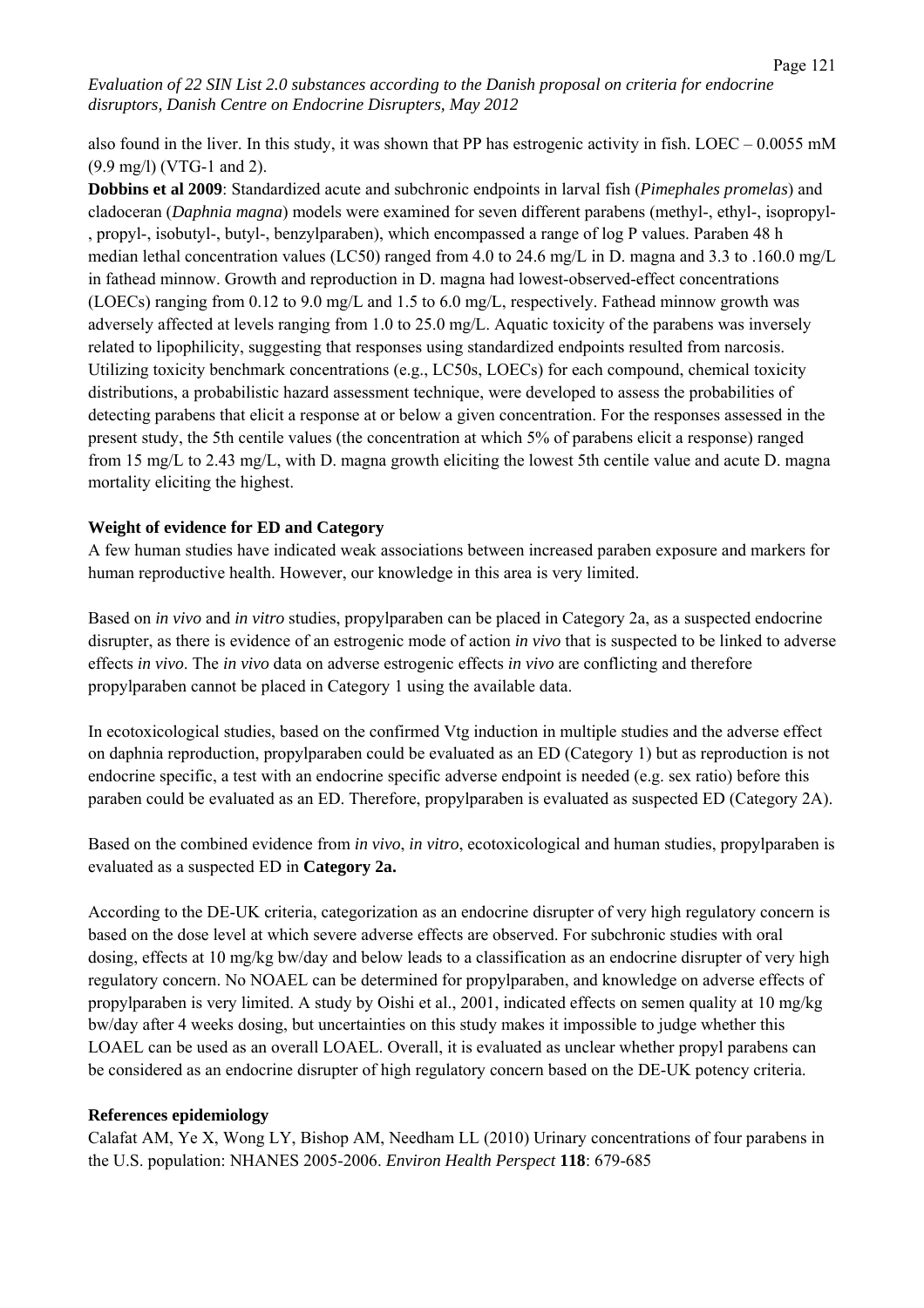Frederiksen H, Jorgensen N, Andersson AM (2011) Parabens in urine, serum and seminal plasma from healthy Danish men determined by liquid chromatography-tandem mass spectrometry (LC-MS/MS). *J Expo Sci Environ Epidemiol* **21**: 262-271

Meeker JD, Yang T, Ye X, Calafat AM, Hauser R (2011) Urinary concentrations of parabens and serum hormone levels, semen quality parameters, and sperm DNA damage. *Environ Health Perspect* **119**: 252-257 Wolff MS, Teitelbaum SL, Pinney SM, Windham G, Liao L, Biro F, Kushi LH, Erdmann C, Hiatt RA, Rybak ME, Calafat AM (2010) Investigation of relationships between urinary biomarkers of phytoestrogens, phthalates, and phenols and pubertal stages in girls. *Environ Health Perspect* **118**: 1039-1046 Unpublished data (poster abstracts):

Sabatini ME, Smith KW, Ford J, Ehrlich SR, Toth TL, Hauser R (2011) Urinary paraben concentrations and *in vitro* ferterlization (IVF) outcomes. Fertility and Sterility **96** (3), **Suppl.:** 1, S154-S154

Smith KW, Dimitriadis I, Ehrlich S, Ford J, Berry KF, Souter I (2011) The association of urinary paraben concentrations with measures of ovarian reserve among patients from a fertility center. Fertility and Sterility **96** (3), **Suppl.:** 1, S197-S197

# **References** *in vitro* **and** *in vivo*

Blair RM, Fang H, Branham WS, Hass BS, Dial SL, Moland CL, Tong W, Shi L, Perkins R, Sheehan DM. The estrogen receptor relative binding affinities of 188 natural and xenochemicals: structural diversity of ligands. Toxicol Sci 2000; 54(1):138-153.

Boberg, J., Taxvig, C., Christiansen, S., and Hass, U., 2010. Possible endocrine disrupting effects of parabens and their metabolites. Reproductive Toxicology 30, 301-312.

Byford JR, Shaw LE, Drew MG, Pope GS, Sauer MJ, Darbre PD. Oestrogenic activity of parabens in MCF7 human breast cancer cells. J Steroid Biochem Mol Biol 2002; 80(1):49-60.

Chen J, Ahn KC, Gee NA, Gee SJ, Hammock BD, Lasley BL. Antiandrogenic properties of parabens and other phenolic containing small molecules in personal care products. Toxicol Appl Pharmacol 2007; 221(3):278-284.

CIR review 2008. Cosmetic Ingredient Review. Final amended report on the safety assessment of Methylparaben, Ethylparaben, Propylparaben, Isopropylparaben, Butylparaben, Isobutylparaben, and Benzylparaben as used in cosmetic products. Int J Toxicol 2008; 27 Suppl 4:1-82.

Cowan-Ellsberry CE, Robison SH. Refining Aggregate Exposure: Example using Parabens. Regul Toxicol Pharmacol 2009.

Darbre, P.D. and Harvey, P.W., 2008. Paraben esters: review of recent studies of endocrine toxicity, absorption, esterase and human exposure, and discussion of potential human health risks. Journal of Applied Toxicology 28, 561-578.

Gomez E, Pillon A, Fenet H, Rosain D, Duchesne MJ, Nicolas JC, Balaguer P, Casellas C. Estrogenic activity of cosmetic components in reporter cell lines: parabens, UV screens, and musks. J Toxicol Environ Health A 2005; 68(4):239-251.

Hossaini A, Larsen JJ, Larsen JC. Lack of oestrogenic effects of food preservatives (parabens) in uterotrophic assays. Food Chem Toxicol 2000; 38(4):319-323.

Lemini C, Jaimez R, Avila ME, Franco Y, Larrea F, Lemus AE. *In vivo* and *in vitro* estrogen bioactivities of alkyl parabens. Toxicol Ind Health 2003; 19(2-6):69-79.

Lemini C, Hernandez A, Jaimez R, Franco Y, Avila ME, Castell A. Morphometric analysis of mice uteri treated with the preservatives methyl, ethyl, propyl, and butylparaben. Toxicol Ind Health 2004; 20(6- 10):123-132.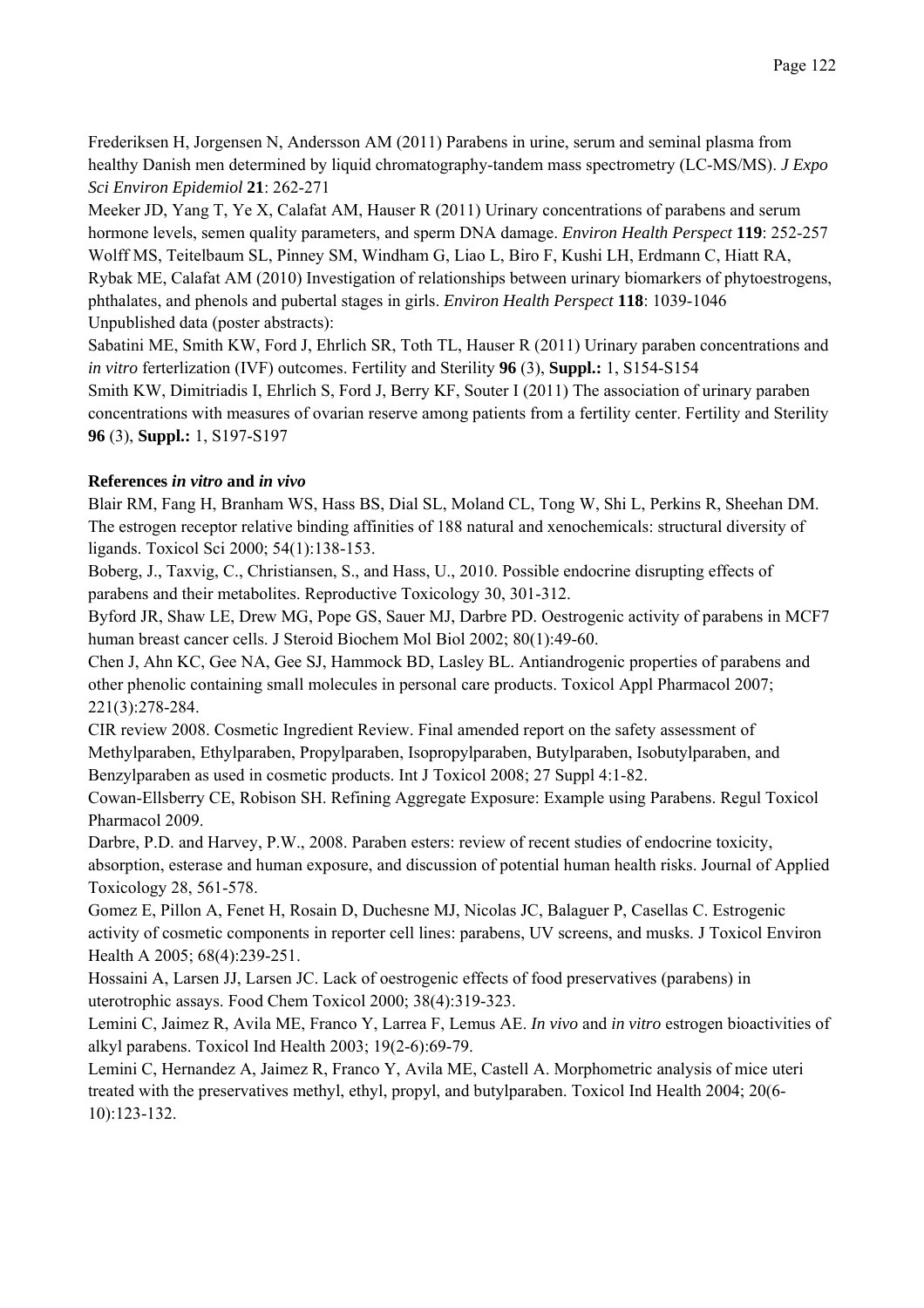Lemini C, Silva G, Timossi C, Luque D, Valverde A, Gonzalez-Martinez M, Hernandez A, Rubio-Poo C, Chavez LB, Valenzuela F. Estrogenic effects of p-hydroxybenzoic acid in CD1 mice. Environ Res 1997; 75(2):130-134.

Miller D, Wheals BB, Beresford N, Sumpter JP. Estrogenic activity of phenolic additives determined by an *in vitro* yeast bioassay. Environ Health Perspect 2001; 109(2):133-138.

Morohoshi K, Yamamoto H, Kamata R, Shiraishi F, Koda T, Morita M. Estrogenic activity of 37 components of commercial sunscreen lotions evaluated by *in vitro* assays. Toxicol *In vitro* 2005; 19(4):457- 469.

Oishi S. Effects of propyl paraben on the male reproductive system. Food Chem Toxicol. 2002 Dec; 40(12): 1807-13.

Okubo T, Yokoyama Y, Kano K, Kano I. ER-dependent estrogenic activity of parabens assessed by proliferation of human breast cancer MCF-7 cells and expression of ERalpha and PR. Food Chem Toxicol 2001; 39(12):1225-1232.

Routledge EJ, Parker J, Odum J, Ashby J, Sumpter JP. Some alkyl hydroxy benzoate preservatives (parabens) are estrogenic. Toxicol Appl Pharmacol 1998; 153(1):12-19.

Satoh K, Nonaka R, Ohyama K, Nagai F. Androgenic and antiandrogenic effects of alkylphenols and parabens assessed using the reporter gene assay with stably transfected CHO-K1 cells (AR-EcoScreen System). J Health Sci 2005; 51(5):557-568.

Schultis T, Metzger JW. Determination of estrogenic activity by LYES-assay (yeast estrogen screen-assay assisted by enzymatic digestion with lyticase). Chemosphere 2004; 57(11):1649-1655.

Vanparys C, Maras M, Lenjou M, Robbens J, Van BD, Blust R, De CW. Flow cytometric cell cycle analysis allows for rapid screening of estrogenicity in MCF-7 breast cancer cells. Toxicol *In vitro* 2006; 20(7):1238- 1248.

Vo, T.T.B., Yoo, Y.M., Choi, K.C., and Jeung, E.B., 2010. Potential estrogenic effect(s) of parabens at the prepubertal stage of a postnatal female rat model. Reproductive Toxicology 29, 306-316.

## **References ecotoxicology**

Bjerregaard, P., Andersen, D.N., Pedersen, K.L., Pedersen, S.N., and Korsgaard, B., 2003. Estrogenic effect of propylparaben (propylhydroxybenzoate) in rainbow trout Oncorhynchus mykiss after exposure via food and water. Comparative Biochemistry and Physiology C-Toxicology & Pharmacology 136, 309-317. Dobbins, L.L., Usenko, S., Brain, R.A., and Brooks, B.W., 2009. Probabilistic Ecological Hazard Assessment of Parabens Using Daphnia Magna and Pimephales Promelas. Environmental Toxicology and Chemistry 28, 2744-2753.

Inui, M., Adachi, T., Takenaka, S., Inui, H., Nakazawa, M., Ueda, M., Watanabe, H., Mori, C., Iguchi, T., and Miyatake, K., 2003. Effect of UV screens and preservatives on vitellogenin and choriogenin production in male medaka (Oryzias latipes). Toxicology 194, 43-50.

Pedersen, K.L., Pedersen, S.N., Christiansen, L.B., Korsgaard, B., and Bjerregaard, P., 2000. The preservatives ethyl-, propyl- and butylparaben are oestrogenic in an *in vivo* fish assay. Pharmacology & Toxicology 86, 110-113.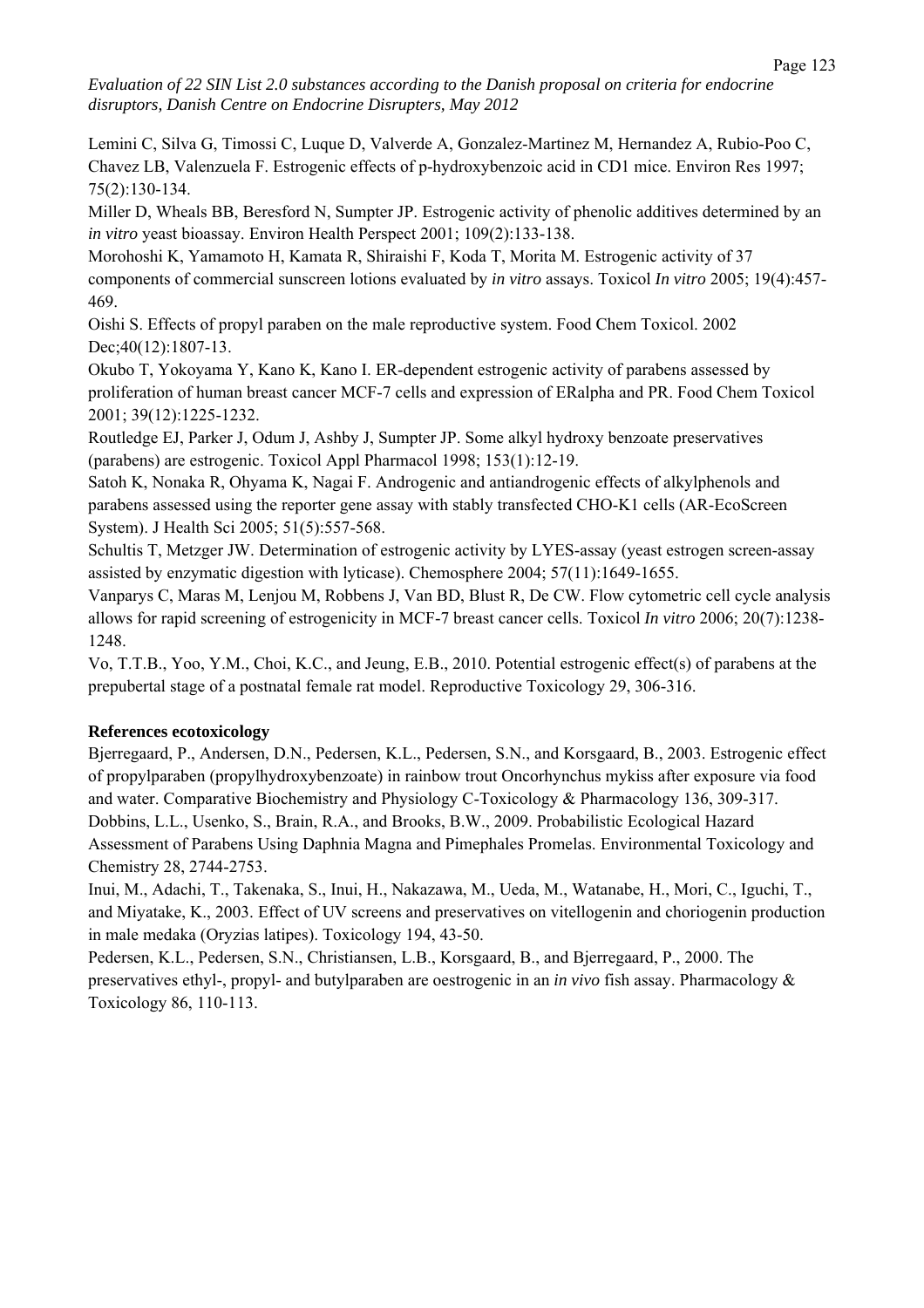#### **Quadrosilan, CAS 33204-76-1**

**Synonyms:** 2,6-cis-diphenylhexamethylcyclotetrasiloxane

#### **Note on uses and comparable substances**

The SIN list reports use of Quadrosilan in bearing grease and breast implants. This use is not documented. However, a report on identification of potential endocrine disrupters lists a usage level of 10 tonnes/year and a potential for high human exposures (Petersen et al., 2007). It is possible that quadrosilan is also in use for certain personal care products. Internet searches reveal that a data sheet for an "over-the-counter" drug (zink oxide cream) use the name "quadrosilan" as a synonym to "cyclotetrasiloxane" and it is unclear if the ingredient used for that specific product is in fact quadrosilan (also called z-cyclotetrasiloxane) or the comparable substance cyclotetrasiloxane D4 (Daily med online 2010). Cyclotetrasiloxane D4 (Octamethylcyclotetrasiloxane (CAS: 556-67-2) is a commonly used ingredient in personal care products, which is classified as a reproductive toxicant and can be considered an endocrine disrupter based on estrogenic effects and fertility effects (SCCS opinion 2008).

#### **Human data**

Due to the estrogenic and gonadotrophin suppressing activity Quadrosilan has been tested as an antigonadotropic drug (under the name Cisobitan®) for treatment of prostate cancer patients. In a study of Krarup et al. 1978 on 13 patients with stage III and IV carcinoma of the prostate it is stated in the abstract that "the drug proved to be a strong antiandrogen and exerted all the known effects of estrogens, including feminization and cardiovascular complications"

In a subsequent prospective controlled multicentre study on the use of Cisobitan in treatment of prostate cancer in 140 patients received an oral dose of 300 mg Cisobitan three times daily for three months (Alfthan et al., 1983). Unfortunately FSH and LH determinations were omitted in many patients before start of therapy, but it was noted that during the course of treatment subnormal values of FSH and LH were observed in 42/44 patients in the Cisobitan group, while prolactin levels were normal. No information on testosterone levels was given (but the whole idea of the treatment is to reduce androgen activity).

In the paper, by Alfthan et al. 1983 it is stated with reference to Sundwall 1980 that post mortem examinations indicate that Cisobitan accumulates in fat and prostate tissues. The concentration in fat tissue was about 1000 time higher than in serum. This may also explain the observed long elimination time. Two patients, in whom therapy had been discontinued, had still measurable serum levels of Cisobitan six months after therapy had been stopped.

## *In vitro* **data**

No relevant data found.

## **Toxicity studies, human health**

Quadrosilan is clearly a potent reproductive toxicant. Older references describe quadrosilan as a candidate drug for use as contraception, i.e. male or female antifertility agent. The compound has also been tested for effects in prostate cancer treatment. The effects are likely due to the strong estrogenic effects shown in uterotrophic assays.

## Detailed study summaries are provided below:

**Le vier and Jankowiak 1971**. Study on quadrosilan at 0.33 mg/kg bw/day in female rats administered GD 1-5 and at 3 mg/kg administered at GD 1. Used as postcoital antifertility agent, and inducing ovum distruction. Estrogenic activity.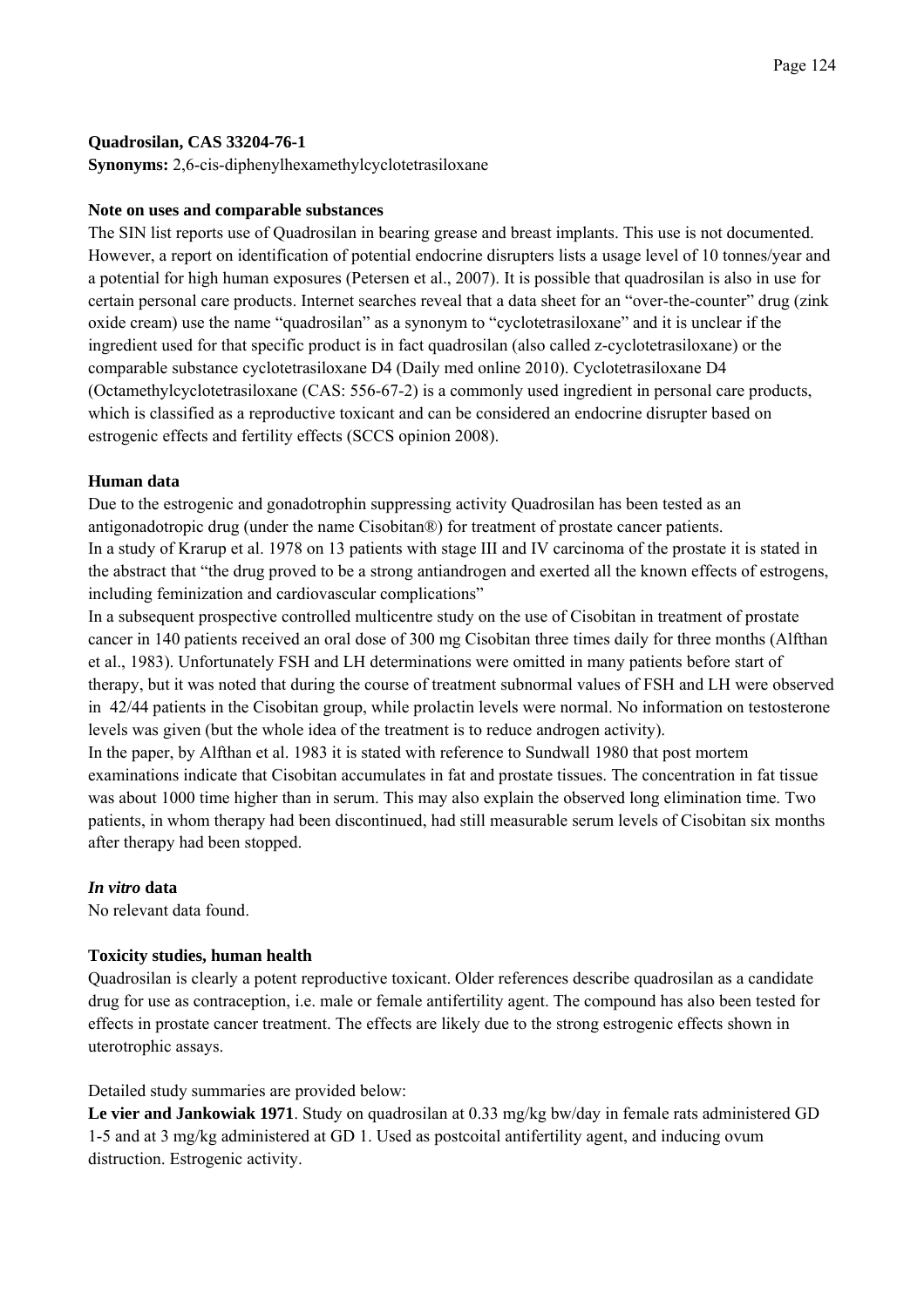**Le vier and Jankowiak 1972**. Study on male rats showing decrease of testosterone, decreased weight of prostate and seminal vesicle, altered pituitary structur eand function in male rats exposed to quadrosilane at 33 mg/kg bw/day. This study shows endocrine disruption suggesting an anti-gonadotropic action. **Le vier and Jankowiak 1975a**. Similar studies to those presented by Le vier and Jankowiak 1972.

Quadrosilan is considered an estrogenic compound acting as an antigonadotropin in the male rat.

**Le vier and Jankowiak 1975b**. Ovariectomized rats were exposed to quadrosilan in concentrations from 0.001 to 33.3 mg/kg bw/day and also at these doses together with 0,005 mg/kg bw/day of estradiol benzoate for 3 days. When administered alone all doses increased uterine wet weight. No anti-estrogenic effects were seen in the experiment with concomitant estradiol benzoate exposure. In studies on pregnant rats, antifertility effects were observed. These studies show clear estrogenic effects of quadrosilan.

**Tarasek et al., 1978**. Adult SD rats were exposed to quadrosilan at doses of 1, 2, and 5 mg/kg bw/day and mated with control females with 2 weeks interval. The number of implantations and corpora lutea were determined 10 days after mating. The number of implantations was reduced at all doses and returned to normal after the end of dosing. In rabbits exposed for 3 weeks complete inhibition of fertility was obtained at 1 mg/kg bw/day, whereas fertility was decreased at 0.5 mg/kg but not affected at 0.1 mg/kg bw/day. Semen quality was affected at all doses in rabbits. Thus, a LOAEL of 0.1 mg/kg bw/day can be determined based on fertility effects in the rabbit.

**Nicander 1972** describes a study on quadrosilan as an antifertility compound in rabbits and dogs. In rabbits, exposure to 2 mg/kg bw/day for 5 to 30 days resulted in spermatogenic arrest and altered Leydig cell structure. In dogs, exposure to 10 mg/kg bw/day or 250 mg/kg bw/day quadrosilan for 40 days resulted in spermatogenic arrest and complete degeneration of germ cells, atrophy of interstitial cells, atrophy of epididymis and prostate. The authors find that these changes are due to an estrogenic or antiandrogenic action of quadrosilan.

**Albanus et al., 1975.** A study in dogs showed clear effects on sperm production and uterus structure at 10 or 250 mg/kg bw/day.

**Aire et a., 1979**. A study in mice shows reproductive effects at 20 and 40 mg/kg bw/day of quadrosilane. Adult mice were exposed orally for 12, 21 or 42 days. Severe testicular and epididymal effects and reduced cholesterol levels were observed indicating effects on steroidogenesis (antiandrogenic effect).

#### *In vivo***, ecotoxicity**

No relevant data found.

## **Weight of evidence for ED and Category**

Based on human data, there is no doubt that Quadrosilan shows *in vivo* estrogenic, antigonadotropic and thereby anti-androgenic effects in humans following oral exposure to pharmacological doses. Based on human data, Quadrosilan is considered an endocrine disrupters in Category 1.

No relevant *in vitro* or ecotoxicity data were found.

Based on *in vivo* studies, quadrosilan is a potent reproductive toxicant with effects at 0.1 mg/kg bw/day in the rabbit (LOAEL, Tarasek et al., 1978). As these effects are likely related to an anti-androgenic or estrogenic mode of action, this compound can be considered an endocrine disrupter in Category 1.

Based on the combined evidence from the human studies and the *in vivo* studies, Quadrosilan is evaluated as an endocrine disrupter in **Category 1.**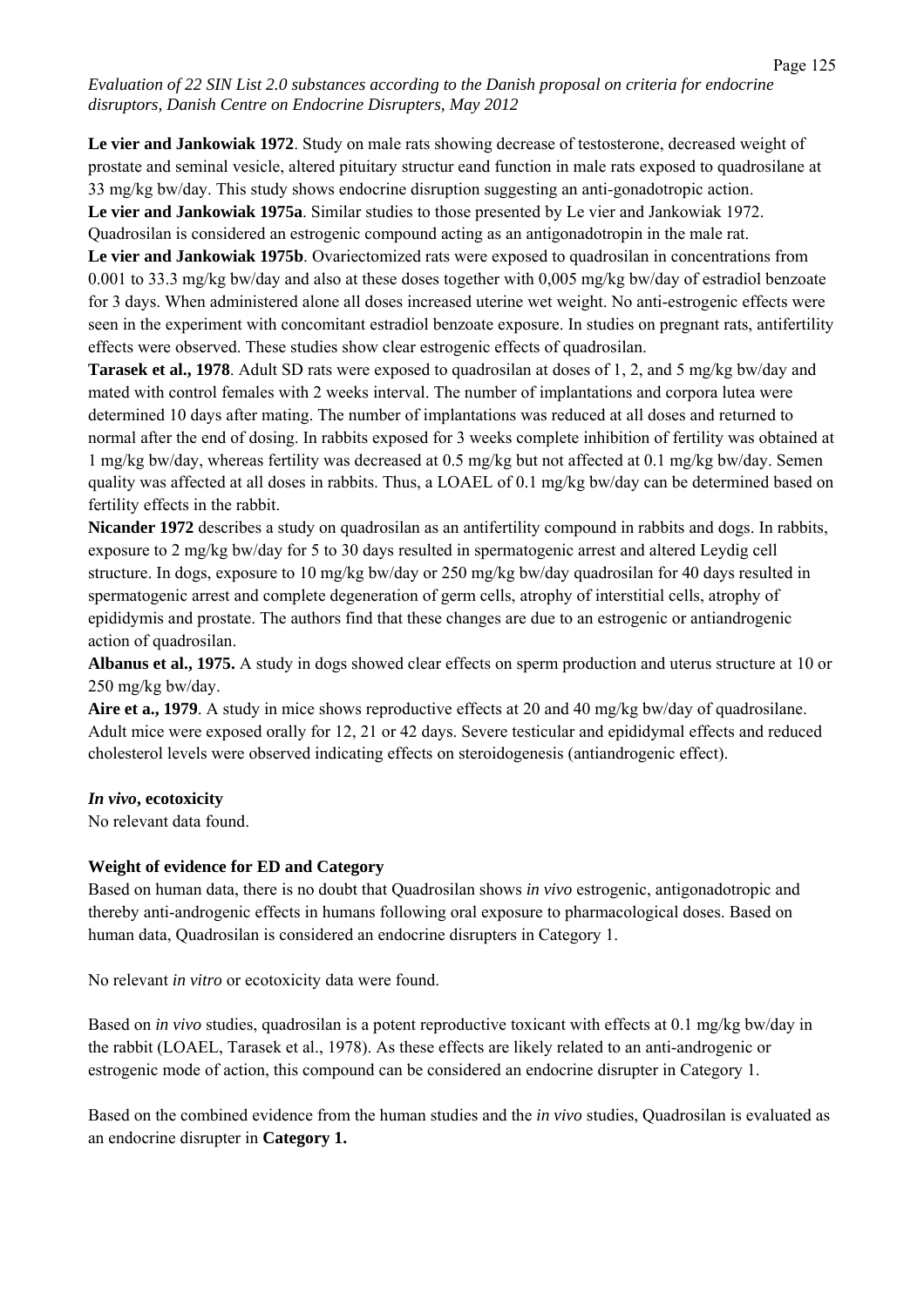The adverse effects of Quadrosilan have been seen in humans and in experimental animals at 0.1 mg/kg/day, and Quadrosilan is therefore also as an endocrine disrupter of very high regulatory concern according to DE-UK potency criteria.

# **References, epidemiology**

Alfthan O et al. Cisobitan® in treatment of prostatic cancer: a prospective controlled mulitcentre study. Scand. J. Urol. Nephrol. 1983; 17:37-43.

Daily Med Online (2010) http://www.dailymedplus.com/monograph/view/setid/64cb72ba-fa90-4f5f-a962- 643009cd2aac

Krarup T, Rasmussen F, Gammelgaard PA. Prostatic carcinoma treated with 2,-cis-

diphenylhexamethylcyclotetrasiloxane (Cisobitan). Scand. J. Urol. Nephrol. 1978; 12 (1):11-5. (only abstract available)

Sundwall W. Cisobitan-a new drug with anti-gonadotropic and anti-androgenic properties. Pharmacological effects. Scand. J. Urol. Nephrol. Suppl. 1980;55:121-5. (only title available)

# **References** *in vivo* **and** *in vitro*

Aire, T.A., Ikegwuonu, F.I., and Heath, E.H., 1979. Effect of 2,6-Cis-Diphenylhexamethylcyclotetrasiloxane on the Reproductive-Organs of Male-Mice. Archives of Andrology 2, 371-374.

Albanus, L., Bjorklund, N.E., Gustafsson, B., and Jonsson, M., 1975. 40 Days Oral Toxicity of 2,6-Cis-Diphenylhexamethylcyclotetrasiloxane (Kabi 1774) in Beagle Dogs with Special Reference to Effects on Male Reproductive-System. Acta Pharmacologica et Toxicologica 36, 93-130.

Collste, L., Berlin, T., Vongarrelts, B., Granberg, I., and Lewander, R., 1981. Clinical-Trial of A New Anti-Gonadotropic Substance, 2,6-Cis-Diphenylhexamethylcyclotetrasiloxane, in Cancer of the Prostate - A Pilot-Study. European Urology 7, 85-88.

Levier, R.R. and Boley, W.F., 1975a. Antigonadotropic Activity of An Organosiloxane in Male Rat - 2,6- Cis-Diphenylhexamethylcyclotetrasiloxane. Acta Pharmacologica et Toxicologica 36, 55-67.

Levier, R.R. and Jankowia, M.E., 1972a. Effects of Oral 2,6-Cis-Diphenylhexamethylcyclotetrasiloxane on Reproductive System of Male Rat. Toxicology and Applied Pharmacology 21, 80-&.

Levier, R.R. and Jankowia, M.E, 1972b. Hormonal and Antifertility Activity of 2,6-Cis-

Diphenylhexamethylcyclotetrasiloxane in Female Rat. Biology of Reproduction 7, 260-&.

Levier, R.R. and Jankowiak, M.E., 1975b. Hormonal and Antifertility Activity of 2,6-Cis-

Diphenylhexamethylcyclotetrasiloxane in Female Rat. Acta Pharmacologica et Toxicologica 36, 81-92. Daily med 2012. http://dailymed.nlm.nih.gov/dailymed/lookup.cfm?setid=64cb72ba-fa90-4f5f-a962- 643009cd2aac.

Petersen G, Rasmussen D, Gustavson K. 2007. Study on enhancing the endocrine disrupter priority list with a focus on low production volume chemicals. DHI project No 53559. DG Environment ENV.D.4/ETU/2005/0028r.

Nicander, L., 1972. Effects on Male Genital Organs of Rabbits and Dogs of A New Antifertility Compound, 2,6-Cis-Diphenylhexamethylcyclotetrasiloxane (Kabi-1774 1774). Acta Pharmacologica et Toxicologica 31,  $17 - 8$ .

Tarasek, C.D., Zimmerman, K.J., Aire, T.A., and Crabo, B.G., 1978. Effects of Low Oral Doses of 2,6-Cis-Liphenylhexamethylcyclotetrasiloxane on Male Rats and Rabbits. International Journal of Andrology 1, 378- 392.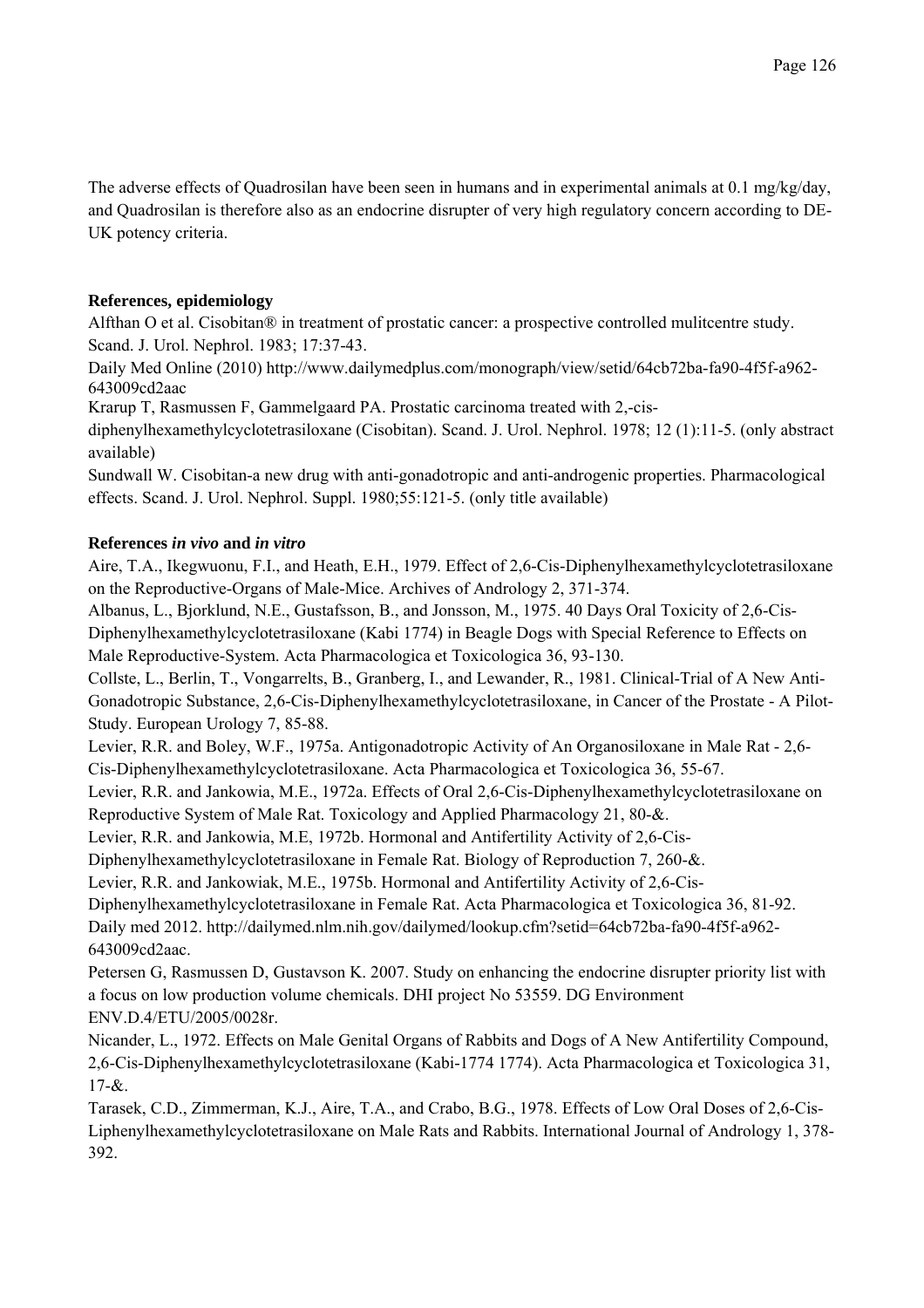#### **Resorcinol, CAS 108-46-3**

**Synonyms**: 1,3- benzenediol, m-hydroxybenzene, Resorcin.

#### **Human data**

According to human case reports, resorcinol indeed exerts antithyroid functions. Data are old (all from before 1973), but quite clear: long-term administration of resorcinol to permeable (damaged) skin can cause myxoedema (reduced thyroid function). Cessation of exposure causes the myxoedema to disappear.

Below detailed study summaries are provided.

**Bull and Fraser 1950.** The study is a report of 3 cases of women developing myxoedema after long-term topical administration of ulcer ointments containing 4-12 % resorcinol. Ointments containing resorcinol were administered to large leg ulcers daily / several times daily. In two of the women, the myxoedema disappeared / diminished when resorcinol treatment was suspended. The third women died from cardiac failure, and therefore no treatment suspension data was available from her (cardiac failure did not relate to resorcinol). After this initial report, more case reports with similar conclusions appeared. Some of them are listed below. The most recent one is from 1973. Thus, no case reports of thyroid function effects have been published within the last 30 years.

**Quentin et al, 1951**. A clear case report of a man developing myxoedema and goitre after use of ointments containing 4 and 12% resorcinol against ulcerations of the legs. Upon ointment withdrawal, symptoms disappeared.

**Berthezene et al, 1973**. This is a report written in French and describing two cases of resorcinol-induced hypothyroidism. Due to the language, the report has not been read. However, other studies refer to this one as a clear example of resorcinol-induced hypothyroidism.

**Katin et al, 1977.** A case report of a patient on chronic hemodialysis, who developed hypothyroidism while using large amounts of a cream containing 2% resorcinol against pruritus (itching skin). The hypothyroidism disappeared when skin cream was removed. The patient also received replacement thyroid hormones for a period while the resorcinol-containing cream was removed. When replacement therapy was withdrawn (and resorcinol use still avoided) the patient continued to be euthyroid. Because of the combination of resorcinol withdrawal and replacement therapy, at least for a period, no clear cut causal relationship can be concluded. However, the study supports the hypothesis, that resorcinol inhibits thyroid function.

**Yeung et al, 1983.** The study investigated resorcinol uptake across intact skin in a few healthy human volunteers. A solution containing 2 % resorcinol was applied twice daily to three volunteers on 30 % of their total body surface. The daily doses were 60 times higher than during typical acne treatment (resorcinol is used in anti-acne ointments). Exposures lasted up to 4 weeks, and blood samples were collected at 1, 2, 3, and 4 weeks. No free resorcinol was detected in any blood samples taken. TSH,  $T_3$ , and  $T_4$  levels were unchanged throughout the study. Less than 3% of the applied dose was detectable in urine samples. According to the authors, the study demonstrated a good safety of topical ointments containing 2 % resorcinol.

**Roberts et al, 1990**. This study investigates the occurrence of hypothyroidism in textile workers at a certain factory. The workers are exposed to resorcinol and thiourea, both of which have antithyroid activity. Due to the concurrent exposure to more compounds (and even a potent antithyroid agent like thiourea), this study cannot be used to conclude anything about resorcinol exposure and thyroid function.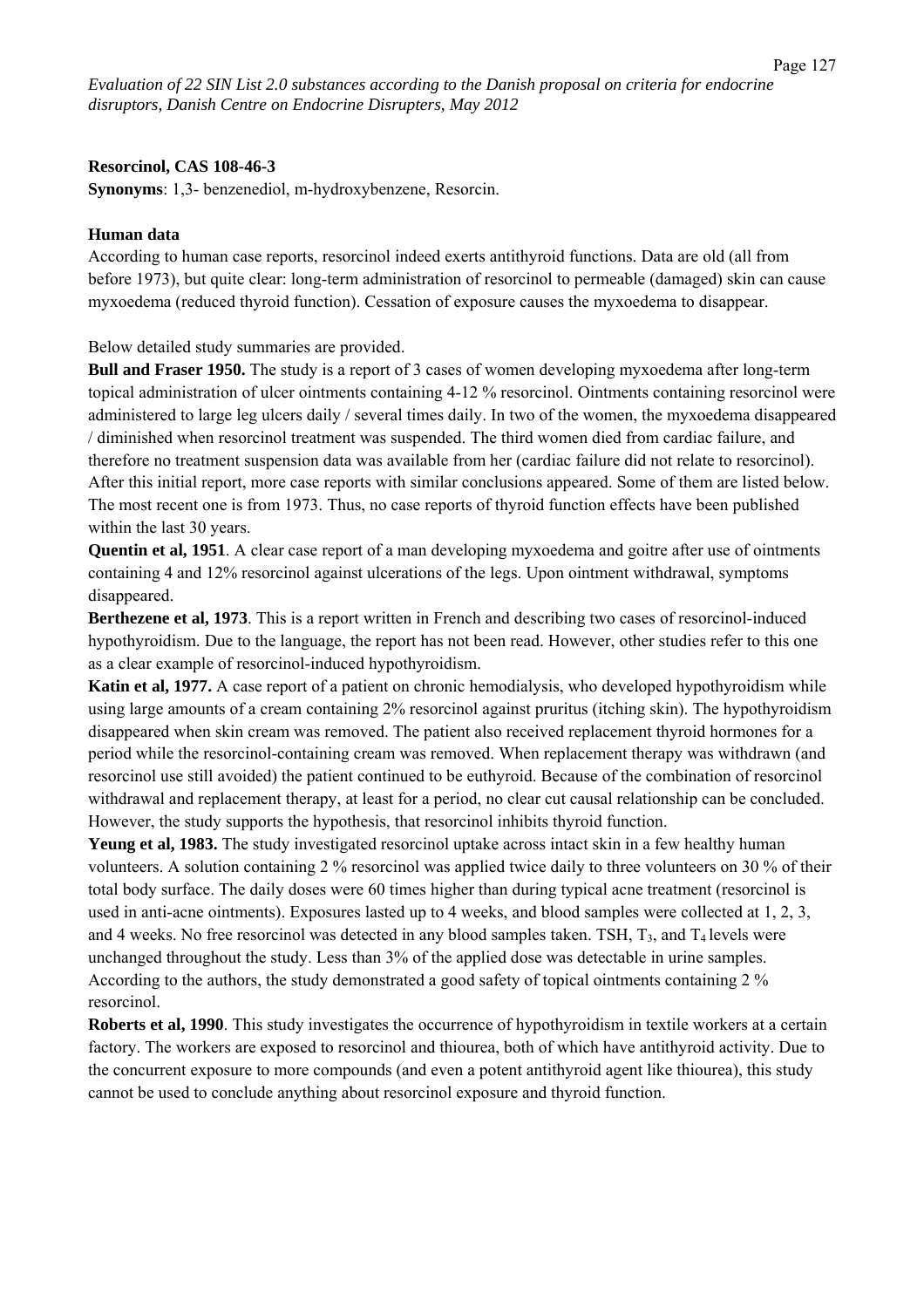#### *In vitro* **data**

Resorcinol, and some of its derivates, has been shown to be very potent inhibitors of the enzyme thyroid peroxide *in vitro*, and to inhibit uptake of radioactive iodide (Lindsey et al 1992). Irreversible loss of thyroid peroxidase activity was also shown in a study by Divi & Doerge (1994), and more recently resorcinol has also been shown to disrupt the thyroid hormone system in the T-screen, by proliferation of the TH-dependent rat pituitary GH3 cell (Ghisari and Bonefeld-Jorgensen 2009). Furhtermore, resorcinol has been shown to affect both the aryl hydrocarbon receptor (AhR) and the androgen receptor (AR) *in vitro* (Krüger et al 2008), and to inhibit prostaglinding production (Alanko et al 1993) and affect glucose metabolism by inhibiting phosphorylase (Aiston et al 1999).

#### **Toxicity studies, human health**

Rat studies performed in the 1950s quite unambiguously show effects on the thyroid hormone system of rats treated with resorcinol, shown as decreased uptake levels of radioactive iodine (Doniach & Fraser 1950, Arnott & Donich 1952) and increased thyroid weight and altered thyroid histopathology (Samuel 1955, Doniach and Logothetopoulos 1953). In their conclusions Doniach and Logothetopoulos 1953 stress the importance of maintaining a continuous high antithyroid drug level in the blood stream. Since resorcinol is rapidly cleared from the plasma through urinary excretion a mode of exposure that allows for a slower and more continuous release of resorcinol to the systemic circulation is likely required to produce histological evidence of goiter in rats i.e., resorcinol administered by gavage or subcutaneously in an aqueous vehicle is rapidly cleared from circulation and, therefore, resorcinol is not present systemically for a sufficient time to inhibit thyroid hormone synthesis. In two more recent studies, effects of resorcinol exposure in rats have been seen at a very low dose levels (5mg/kg/day), however both studies used only one dose level. In the first study resorcinol caused decreases in T3 and T4 levels and increased size of the thyroid after 30 days of dosing (Cooksey et al 1985) while altered thyroid hiostopathology was seen after 12 weeks of dosing in the other study (Seffner et al 1995). In both studies resorcinol was added to the drinking water. In 1992, the National toxicology Program of the US EPA tested the effects of resorcinol given to rats by gavage for 13 weeks and no significant effects on T4 levels were seen (NOAEL 130 mg/kg/day). In a more recent two-generation study examining the effects of resorcinol dosing through the drinking water on the thyroid system in rats, the only significant effect was histopathological changes in the thyroid of males from the parental generation, while no effects on thyroid hormone levels or thyroid gland weight were seen at any time point in the parental or offspring generations (Welsch et al 2008). The LOAEL from this study was 233 mg/kg/day in males and 340-660 mg/kg/day in females.

The discrepancy between available data is most likely due to different administration routes and forms. In the animal studies reporting negative results, resorcinol has been administered via gavage or drinking water. Free resorcinol is extremely efficiently metabolized (possibly by first pass through the liver) and effectively removed from the body via the urine, which may explain the lack of thyroid effects seen in some of these studies.

Study summaries are provided below:

**Doniach & Fraser (1950**).Hooded Lister rats were injected subcutaneously with 1 mg/kg or more, which caused decreased uptake levels of radioactive iodine.

**Arnott & Donich 1952**. Subcutaneous (sc) injection of resorcinol at doses of 70 and 180 mg/kg caused decreased radioactive iodine uptake, at levels that were 24% and 14 % of controls, respectively **Doniach and Logothetopoulos (1953)** Different exposure routes of resorcinol in rats were found to affect thyroid function in different ways. Treating of shaved rats with resorcinol containing ointment for three weeks (300 mg/kg/day) had no effect on thyroid weight, whereas twice daily sc injections of the same dose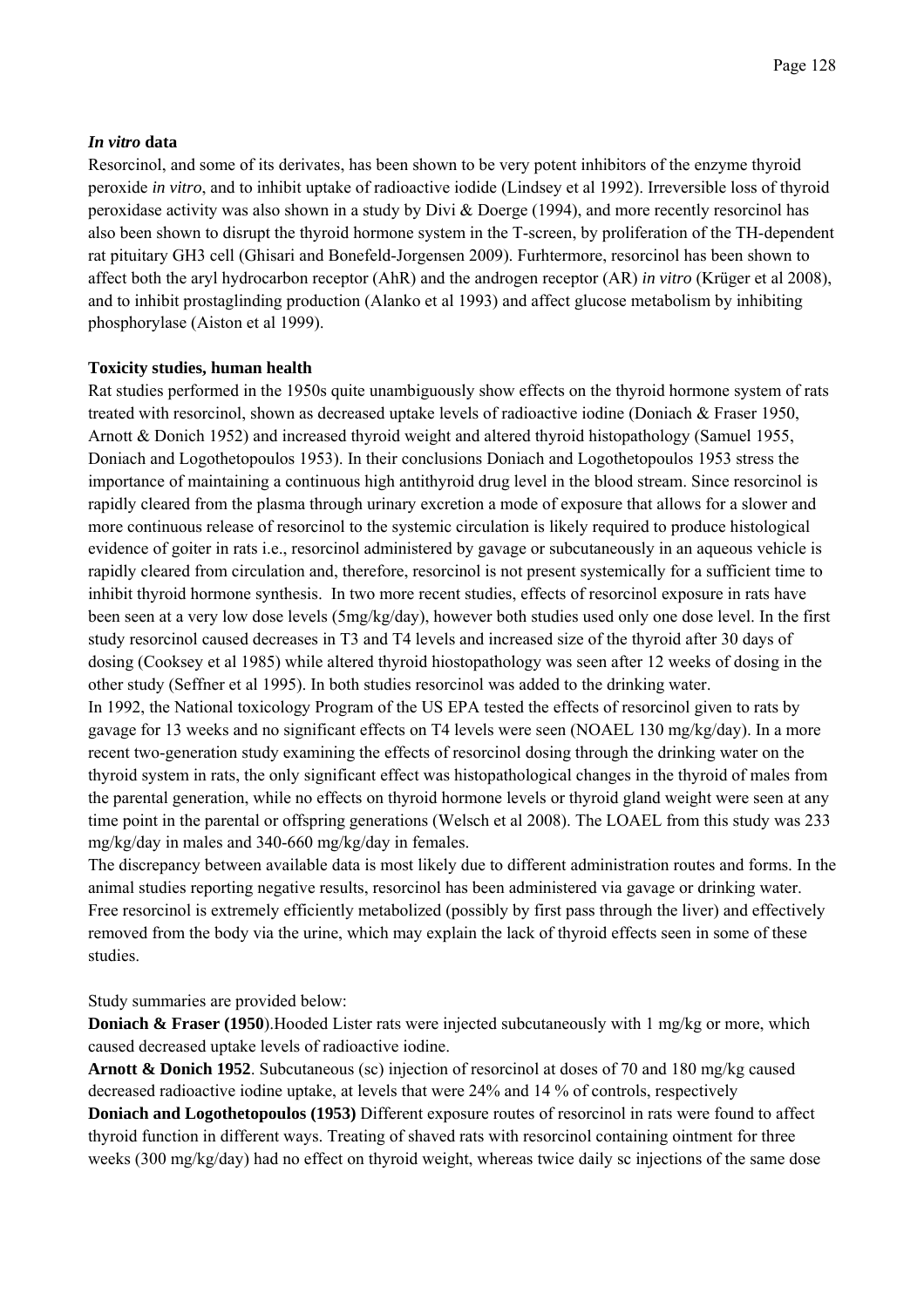of resorcinol dissolved in oil resulted in increased thyroid weight and histopathological changes. The authors also tested the effects of sc injections with resorcinol diacetate (1500 mg/kg/day), which after 12 days of treatment also led to increased thyroid weights and histopathological changes. A single injection of resorcinol in water had no effect on iodine intake. In their conclusions the authors stress the importance of maintaining a continuous high antithyroid drug level in the blood stream, in order for thyroid hyperplasia to occur. Even a few hours 'break' from the antithyroid action, would be associated with temporary thyroxine formation (probably the effect seen after injection of resorcinol in water, owing to its rapid elimination), which would prevent or delay goitrogenesis. They further conclude that the sc exposure to resorcinol in oil caused slow release of resorcinol at the oil-tissue interspace and, while resorcinol diacetate slowly hydrolysed, releasing the drug into the circulation during the hours between injections at a rate sufficient to maintain a continuous antithyroid level over the period of the experiment.

**Samuel et al 1955.** Paper reviewed in Lynch et al 2002. Rats treated sc for periods between 21-78 days at doses of 300 and 400 mg/kg/day dissolve in peanut oil, showed increased thyroid weights and histological changes in the thyroid.

**Cooksey et al 1985.**. Rats treated with resorcinol in the drinking water for 1 month at 5 mg/kg/day showed thyroid enlargement and decreases in T3 and T4.

**Seffner et al 1995** WELS/Fohm rats treated with resorcinol in the drinking water for 3 month at a dose of approximately 5-10 mg/kg/day showed histomorphometric changes of the thyroid.

**NTP 1992** National toxicology Program of the US EPA tested the effects of resorcinol given to F344/N rats  $(n=10)$  by gavage for 13 weeks (5 days a week) at doses of 32, 65, 130, 260 and 520 mg/kg/day in deionized water vehicle (high dose animals died). Thyroid hormone levels were measured in the dose group receiving 130 mg/kg/day, however no significant effects were seen and no other signficicant thyroid histology effects were seen at any dose level.

**Welsch et al 2008**. Doses of 120, 360, 1000, 3000 mg/L were given to SD rats (n=30) in the drinking water, starting 10 weeks before mating and continuing throughout lactation of the second generation, in a twogeneration study examining the effects of resorcinol on the thyroid system. The only effect on the thyroid hormone system of the rats seen in this study were histopathological changes in the thyroid of males from the parental generation, while no effects on thyroid hormone levels or thyroid gland weight were seen at any time point in parents or offspring (PND 4, 21 and adulthood). Also, no reproductive effects of resorcinol exposure were seen. The NOAEL in this study was therefore 1000 mg/L which for males corresponded to 86 mg/kg/day and in females was 126-225, while the LOAEL from this study was 3000 mg/L which in males was 233 mg/kg/day and in females was 304-660 mg/kg.

## *In vivo***, ecotoxicity**

Thienpont et al (2011) did a screening for the thyroid gland function disrupting activity of drugs, environmental pollutants, and naturally occurring substances in zebrafish eleutheroembryos using intrafollicular T4-content (IT4C) as the end point. Zebrafish eleutheroembryos were exposed to resorcinol at the maximum tolerated concentrations from 48 to 120 hpf and IT4C was measured using TIQDT. Resorcinol lowered IT4C to less than 20% of control level and was defined as thyroid gland function disruptor in zebrafish. EC50 was around 120  $\mu$ M resorcinol.

#### **Weight of evidence for ED and Category**

According to human case reports, resorcinol exerts antithyroid functions. Data are old, but quite clear: longterm administration of resorcinol to permeable (damaged) skin can cause myxoedema (reduced thyroid function). Cessation of exposure causes the myxoedema to disappear. In the human case reports, exposure has occurred via damaged skin, directly to the blood stream, thereby escaping first pass metabolism. In the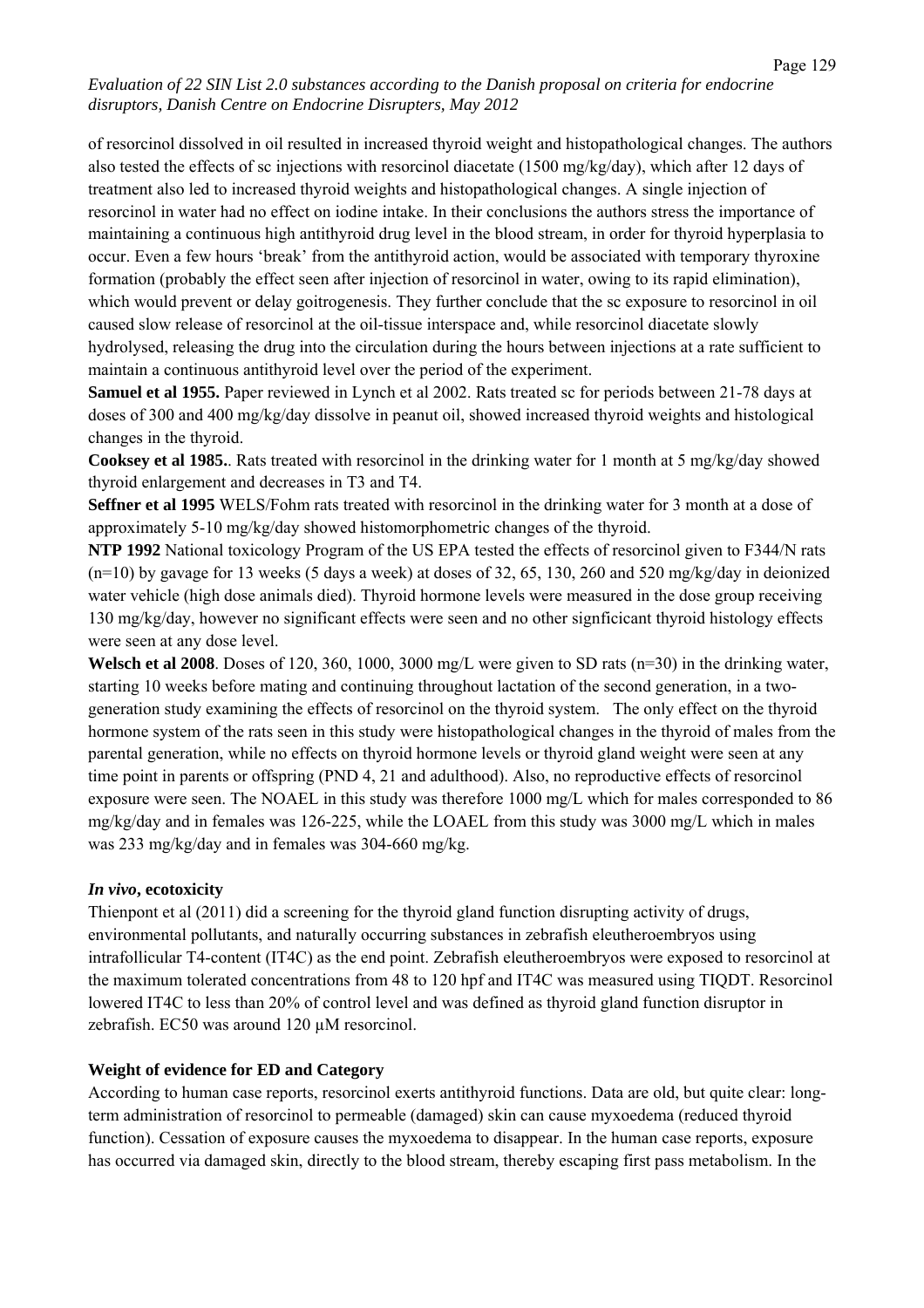human study investigating dermal uptake in healthy individuals (Yeung 1983) the dermal barrier avoids uptake of resorcinol. These data alone can place resorcinol in Category 1.

*In vitro*, resorcinol has been shown to be a very potent inhibitor of the enzyme thyroid peroxide and to inhibit uptake of radioactive iodide, which are both effects that *in vivo* could lead to decreased thyroid hormone levels. The results from the *in vivo* studies are however somewhat inconsistent. A number of older studies using relatively few animals per dose group found adverse effects on the thyroid hormone system if dosing was performed in a way that allowed for a slow and continuous release of resorcinol to the systemic circulation (i.e. sc injections in oily solution). However, all these studies only investigate one dose level. Some more recent extensive rat studies investigating the effects on the thyroid hormone system using more animals and several dose levels have also been performed. Here rats have been dosed by gavage or in the drinking water but no or only very few effects on the thyroid system have been found, indicating that route of exposure is very important. This is most probably because rapid metabolism in most cases prevents resorcinol from reaching concentrations which are toxic for the thyroid gland. Based on the evaluation of all of these studies taken together, resorcinol can be placed in Category 2a.

In the ecotoxicology study, anti-thyroid effect in zebrafish embryos was seen. It should be noted that this study could be viewed as an *in vitro* study instead of *in vivo* due to the EU legislation about fish embryos. Resorcinol is evaluated as indicated ED in Category 2b, because the only relevant study cannot be viewed as real "*in vivo*".

Mainly based on human case studies showing antithyroid effects, but also supported by some *in vivo* and *in vitro* studies showing that resorcinol can affect the thyroide hormone system, resorcinol is evaluated as an ED in **Category 1.** 

According to the DE-UK criteria, categorization as an endocrine disrupter of very high regulatory concern is based on the dose level at which effects are observed i.e. effects need to be observed at an oral dose of 10 mg/kg/day. For resorcinol, adverse effects were seen at lower dose levels in some studies and not seen at higher dose levels in other studies, and therefore, it is unclear whether resorcinol can be considered as an endocrine disrupter of very high regulatory concern according to DE-UK potency criteria.

## **References epidemiology**

Bull GM, Fraser R. Myxoedema from resorcinol ointment applied to leg ulcers. Lancet. 1950 May 6;1(6610):851-5.

Hobson QJ. Varicose ulceration of the legs and myxoedema and goitre following application of resorcinol ointment. Proc R Soc Med. 1951 Feb;44(2):164-6.

Katin MJ, Teehan BP, Sigler MH, Schleifer CR, Gilgere GS. Resorcinol-induced hypothydroidism in a patient on chronic hemodialysis. Ann Intern Med. 1977 Apr;86(4):447-9.

Berthezene F. resorcin induced hypothyroidism. Report of 2 cases. Lyon. Med. 230:319; 1973 Yeung D, Kantor S, Nacht S, Gans EH. Percutaneous absorption, blood levels, and urinary excretion of resorcinol applied topically in humans. Int J Dermatol. 1983 Jun;22(5):321-4.

Roberts FP, Wright AL, O'Hagan SA. Hypothyroidism in textile workers. J Soc Occup Med. 1990 Winter; 40(4): 153-6.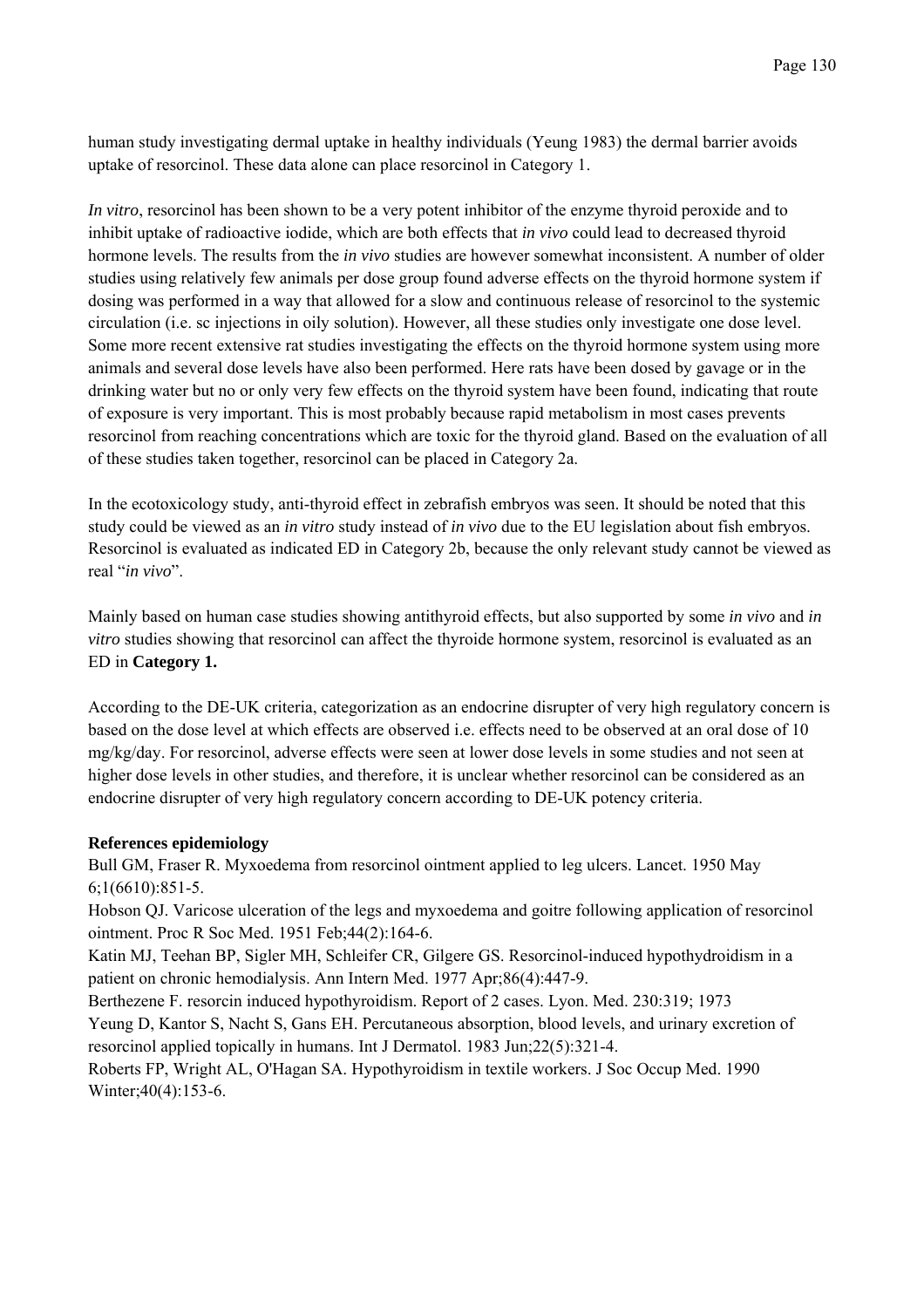## **References** *in vivo* **and** *in vitro*

Aiston, S. and Agius, L., 1999. Leptin enhances glycogen storage in hepatocytes by inhibition of phosphorylase and exerts an additive effect with insulin. Diabetes 48, 15-20.

Alanko, J., Riutta, A., and Vapaatalo, H., 1995. Phenols Inhibit Prostaglandin E(2) Synthesis in A23187- Stimulated Human Whole-Blood and Modify the Ratio of Arachidonic-Acid Metabolites. Prostaglandins Leukotrienes and Essential Fatty Acids 52, 299-301.

Arnott, D.G. and Doniach, I., 1952. The Effect of Compounds Allied to Resorcinol Upon the Uptake of Radioactive Iodine (I-131) by the Thyroid of the Rat. Biochemical Journal 50, 473-479.

Berthezene, F., Perrot, L., Munari, Y., and Ponsin, G., 1979. Multiple Effects of Resorcinol on Thyroid-Function. Annales D Endocrinologie 40, 67-68.

Cooksey, R. C., Gaitan, E., Lindsay, R. H., Hill, J. B., and Kelly, K. (1985). Humic substances, a possible source of environmental goitrogens. *Org. Geochem.* **8,** 77–80.

Cunha, G.C.P. and van Ravenzwaay, B., 2005. Evaluation of mechanisms inducing thyroid toxicity and the ability of the enhanced OECD Test Guideline 407 to detect these changes. Archives of Toxicology 79, 390- 405.

Divi, R.L. and Doerge, D.R., 1994. Mechanism-Based Inactivation of Lactoperoxidase and Thyroid Peroxidase by Resorcinol Derivatives. Biochemistry 33, 9668-9674.

Doniach, I, Logothetopoulos J. The goitrogenic action of resorcinol in rats. Br J Exp Pathol. 1953 Apr; 34(2): 146-51.

Doniach, I., Fraser. R., 1950. Effect of resorcinol on the thyroid uptake of I131 in rats. Lancet 258 (6610):855-856.

Ghisari, M. and Bonefeld-Jorgensen, E.C., 2009. Effects of plasticizers and their mixtures on estrogen receptor and thyroid hormone functions. Toxicology Letters 189, 67-77.

Kruger, T., Long, M., and Bonefeld-Jorgensen, E.C., 2008. Plastic components affect the activation of the aryl hydrocarbon and the androgen receptor. Toxicology 246, 112-123.

Lindsay, R.H., Hill, J.B., Gaitan, E., Cooksey, R.C., and Jolley, R.L., 1992. Antithyroid Effects of Coal-Derived Pollutants. Journal of Toxicology and Environmental Health 37, 467-481.

Lynch, B.S., Delzell, E.S., and Bechtel, D.H., 2002. Toxicology review and risk assessment of resorcinol: Thyroid effects. Regulatory Toxicology and Pharmacology 36, 198-210.

NTP. 1992. Toxicology and Carcinogenesis Studies of Resorcinol in F344 Rats and B6C3F1 Mice (Gavage Studies). National Toxicology Program Technical Report Series No. 403.

Samuel, K. C. (1955). Experimental production of goiter in rats: With resorcinol and its derivatives. *Lab. Invest.* **4,** 90–105.

Seffner, W., Schiller, F., Heinze, R., and Breng, R. (1995). Subchronic application of humic acids and associated compounds provokes histological changes of goitre in the rat. *Exp. Toxicol. Pathol.* **47,** 63–70. Welsch, F., 2008. Routes and modes of administration of resorcinol and their relationship to potential manifestations of thyroid gland toxicity in animals and man. International Journal of Toxicology 27, 59-63. Welsch, F., Nemec, M.D., and Lawrence, W.B., 2008. Two-generation reproductive toxicity study of resorcinol administered via drinking water to Crl : CD(SD) rats. International Journal of Toxicology 27, 43- 57.

## **References ecotoxicology**

Thienpont, B., Tingaud-Sequeira, A., Prats, E., Barata, C., Babin, P.J., and Raldua, D., 2011. Zebrafish Eleutheroembryos Provide a Suitable Vertebrate Model for Screening Chemicals that Impair Thyroid Hormone Synthesis. Environmental Science & Technology 45, 7525-7532.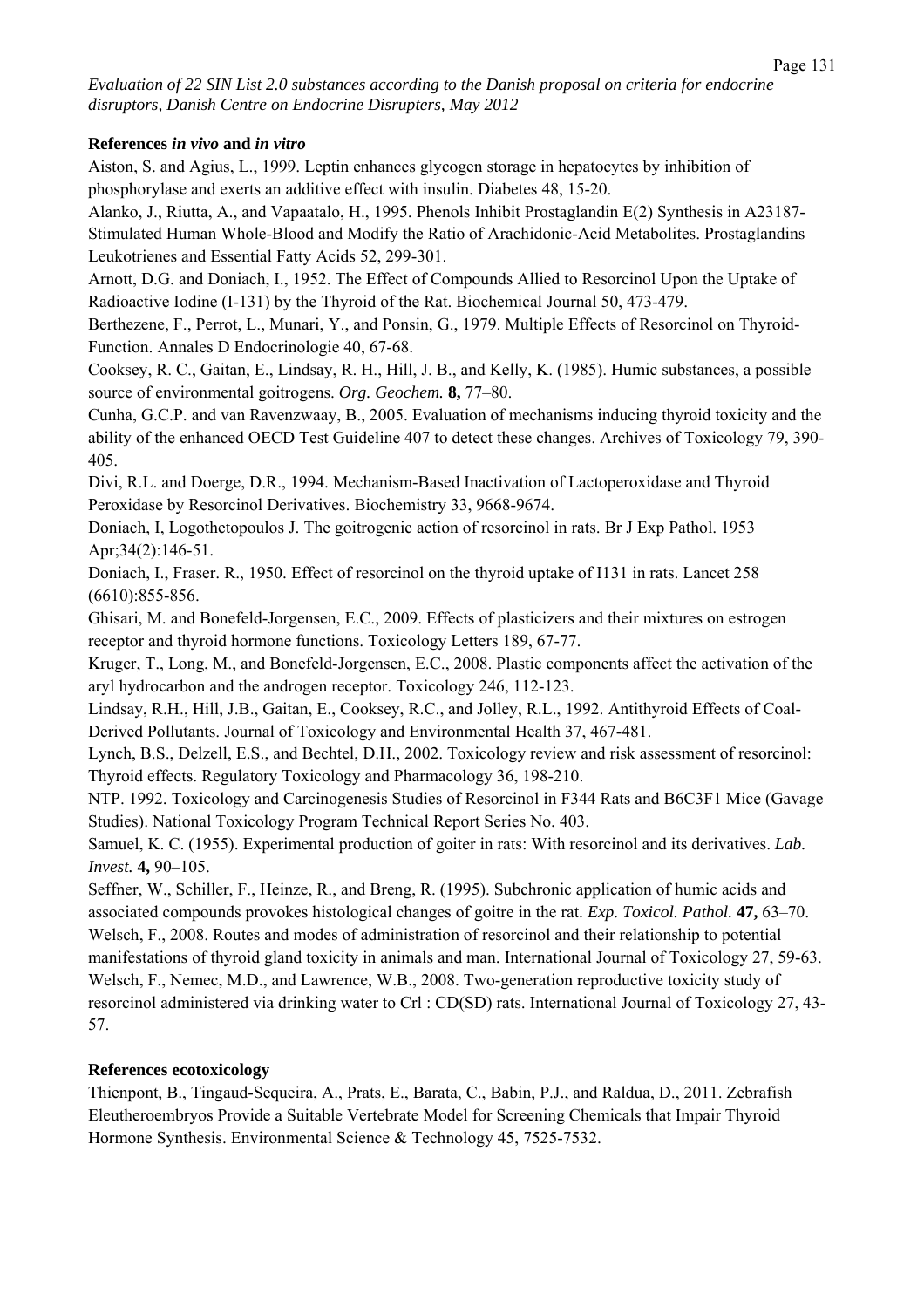# **Tert-butylhydroxyanisole (BHA), CAS 25013-16-5**

**Synonyms:** 2-tert-butyl-4-methoxyphenol; 3-tert-butyl-4-methoxyphenol, butylated hydroxanisole, E320, BHA

## **Human**

No relevant data found.

# *In vitro* **studies**

Several studies have shown (weak) estrogenic effect of BHA *in vitro*, by causing decreased binding of 17beta-estradiol to trout ER, proliferation of MCF-7 cells (Jobling et al 1995), and by showing competitive binding affinity with 17β-estradiol (Okubo and Kano 2003). The latter is paper written in Japanese, so results are from abstract only. Furthermore, a study has shown estrogenic effect in ERα and ERβ reporter gene cell lines (Ter veld et al. 2006). BHA has also shown to be estrogenic in the E-screen assay (Soto et al. 1995). Overall the *in vitro* results show that BHA has estrogenic mode of action.

# *In vivo* **studies**

One Uterotrophic assay indicates that BHA has anti-estrogenic mode of action. No effect was seen in the Hershberger assay.

In rats dosed with BHA a long list of adverse reproductive effects has been found. Several of these effects points toward endocrine disruption, i.e. altered oestrous stages and cycles, decreased epididymis weights, altered sperm head morphometry, decreased caudal sperm number and abnormal thyroid histology in both femla and male offspring. Also, reduced levels of testosterone and thyroid hormones were found.

Summaries of the *in vivo* studies are provided below:

**Kang et al 2005**: Evaluation of estrogenic and androgenic activity of butylated hydroxyanisole in immature female and castrated rats. SD rats were dosed with 50, 100, 250, 500 mg/kg/day in the Uterotrophic assay: BHA alone decreased absolute and relative uterine weight at 50, 100, 250, 500 mg/kg. BHA also decreased 17beta-estradiol-stimulated absolute and relative uterine and vaginal weights at 500 mg/kg. No effect of androgen-dependent accessory sex organ weights was found in a Hershberger assay. However, the decrease in uterine weight indicates that the compound possesses anti-estrogenic activity *in vivo*.

**Wurtzen G, Olsen P (1986).** BHA study in pigs (SPF Danish Landrace) dosed with 50, 200, 400 mg/kg/day in the feed (from day of artificial insemination to GD 110). In dams, there was decreased weight gain at 400 mg/kg, highly significant increases in actual and relative liver and thyroid weights and thyroid histology indicated a reduced activity. Iodine analyses indicated the effect observed in the thyroid could not be due to any interference with iodine uptake. Neither effect on reproduction nor on gross birth defects in the piglets were seen.

**Jeong et al 2005**: In a generation study, effects of butylated hydroxyanisole on the development and functions of reproductive system in rats were explored. SD rats were, dosed with 10, 100 or 500 mg/kg/day by oral gavage in F0 generation 2-4 weeks pre-breeding; exposure continued for a total of 7 weeks (males) or 10 weeks (females). F0 males: weight increased in liver (100, 500 mg/kg), adrenal and thyroid (500 mg/kg); weight decreased in spleen and ventral prostate (500 mg/kg); testosterone decreased (100, 500 mg/kg), T4 decreased (500 mg/kg); days to copulation increased (500 mg/kg). F0 females: increased liver weight (500 mg/kg). F1 progeny were then exposed from PND 21 until 13 weeks of age. At PND 21: in F1 males body weight and brain weight decreased (500 mg/kg) and AGD was slightly shortened (500 mg/kg, note this effect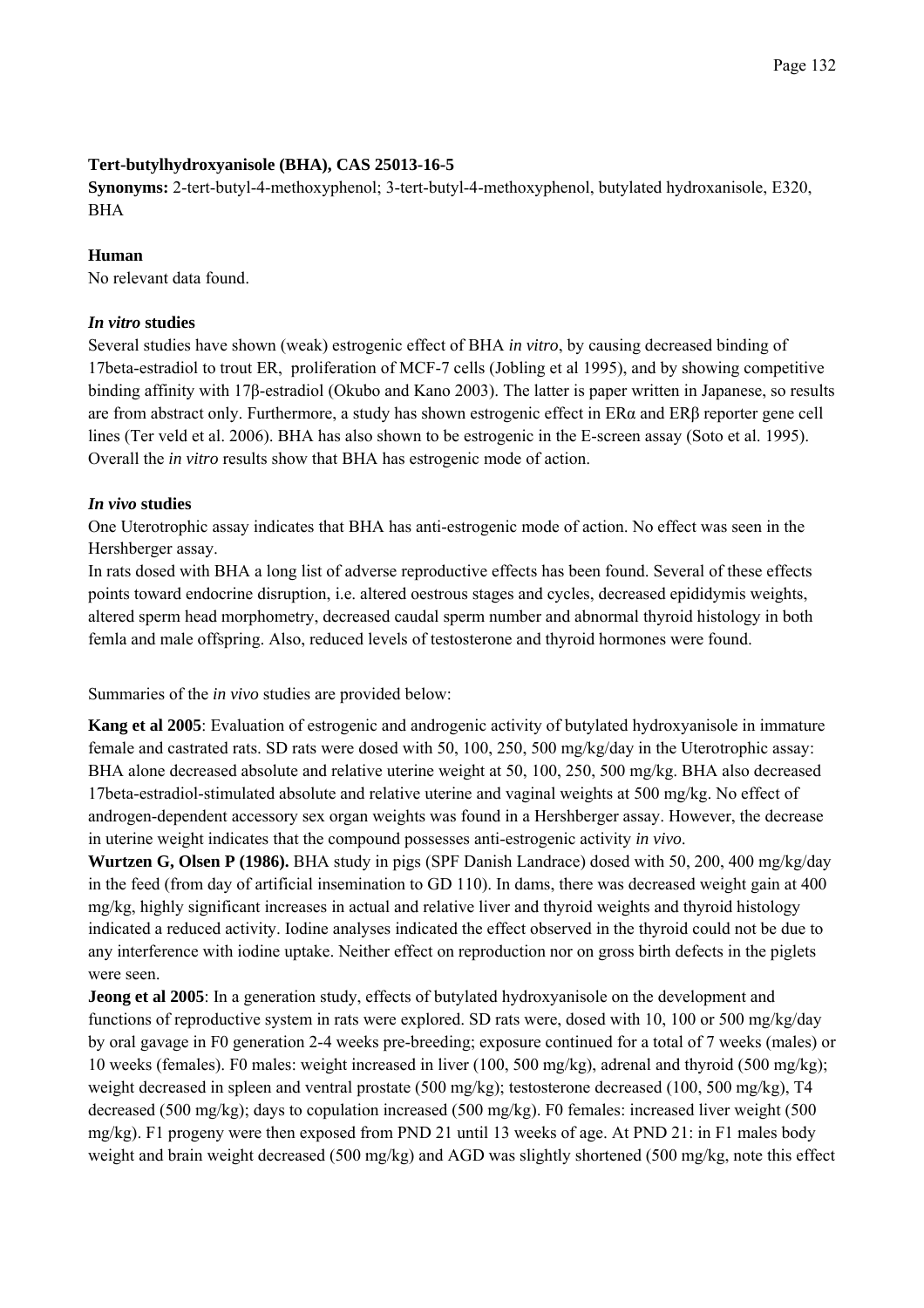was not found at 10 weeks); in F1 females body and liver weight decreased (500 mg/kg). Also vaginal opening and preputial separation were delayed (500 mg/kg). At 13 weeks: in F1 males increased liver weight  $(500 \text{ mg/kg})$ , decreased body  $(500 \text{ mg/kg})$ , spleen  $(100, 500 \text{ mg/kg})$ , testes, ventral prostate  $(500 \text{ mg/kg})$ , and epididymis (100 mg/kg) weights, altered sperm head morphometry (10, 100, 500 mg/kg), decreased caudal sperm number, sperm curvilinear velocity, straight line velocity, and velocity of average path (500 mg/kg), and abnormal thyroid histology (100, 500 mg/kg); in F1 females increased adrenal and liver weight (500), decreased spleen (10, 100, 500) and vaginal weight (100, 500 mg/kg), altered oestrous stages and cycles (500 mg/kg), increased cholesterol (500 mg/kg), decreased T4 (500 mg/kg) and abnormal thyroid histology (100, 500 mg/kg). In conclusion, this study show BHA induce dysfunction and underdevelopment of reproductive system of male and female rats with the change of T4 and testosterone levels, sex organ weights and sexual maturation and histological lesions of thyroid gland.

## **Ecotoxicology**

No relevant ecotoxicity data.

# **Weight of evidence for ED and Category**

No relevant epidemiological or ecotoxicological studies were found.

Based on *in vivo* and *in vitro* data, there is evidence of estrogenic mode of action *in vitro*, evidence of antiestrogenic activity *in vivo* and adverse reproductive effects such as altered oestrous cycles, altered sperm morphology and decreased sperm number in developmental *in vivo* studies. The adverse reproductive effects could be caused by general reproductive toxicity, but since decreased levels of testosterone are also observed there is evidence pointing towards endocrine disrupting mode of action. Also, abnormal thyroid histology and reduced levels of thyroid hormones were found providing both evidence for ED mode of action and adverse effects, respectively. Therefore BHA is evaluated as an ED in **Category 1.**

According to the DE-UK criteria, categorization as an endocrine disrupter of very high regulatory concern is based on the dose level at which adverse effects are observed, i.e. effects have to be observed at 10 mg/kg or lower. For BHA effects on sperm morphology are seen from doses of 10 mg/kg/kg and based on this study BHA may also be evaluated as an as an endocrine disrupter of very high regulatory concern based on the DE-UK potency criteria.

# **References** *in vivo* **and** *in vitro*

Jobling S, Reynolds T, White R, Parker MG, Sumpter JP. 1995. A variety of environmentally persistent chemicals, including some phthalate plasticizers, are weakly estrogenic. Environ Health Perspect 103(6):582-587.

ter Veld MGR, Schouten B, Louisse J, Van Es DS, Van Der Saag PT, Rietjens IMCM, Murk AJ. 2006. Estrogenic potency of food-packaging-associated plasticizers and antioxidants as detected in ERalpha and ERbeta reporter gene cell lines. Journal of Agricultural & Food Chemistry 54(12):4407-4416.

Soto AM, Sonnenschein C, Chung KL, Fernandez MF, Olea N, Serrano FO. 1995. The E-SCREEN assay as a tool to identify estrogens: An update on estrogenic environmental pollutants. Environ Health Perspect 103 (Suppl 7):113-122.

Okubo T and Kano I. 2003. [Studies on estrogenic activities of food additives with human breast cancer MCF-7 cells and mechanism of estrogenicity by BHA and OPP] *Japanese*. Yakugaku Zasshi 123(6):443- 452.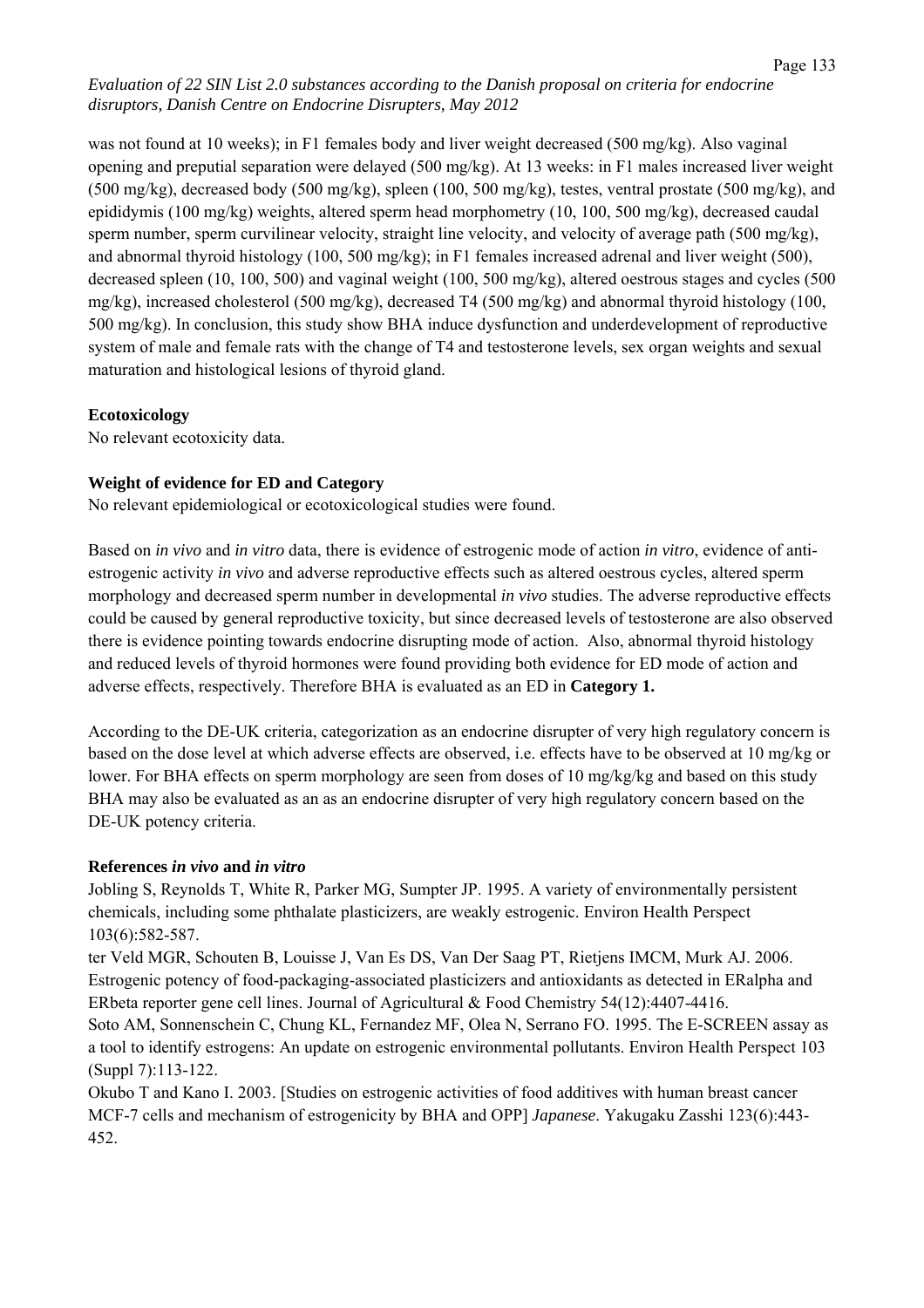Kang HG, Jeong SH, Cho JH, Kim DG, Park JM, Cho MH. 2005. Evaluation of estrogenic and androgenic activity of butylated hydroxyanisole in immature female and castrated rats. Toxicology 213(1-2):147-156. Wurtzen G, Olsen P. 1986. BHA study in pigs. Food Chem Toxicol 24(10-11):1229-1233. Jeong SH, Kim BY, Kang HG, Ku HO, Cho JH. 2005. Effects of butylated hydroxyanisole on the development and functions of reproductive system in rats. Toxicology 208(1):49-62.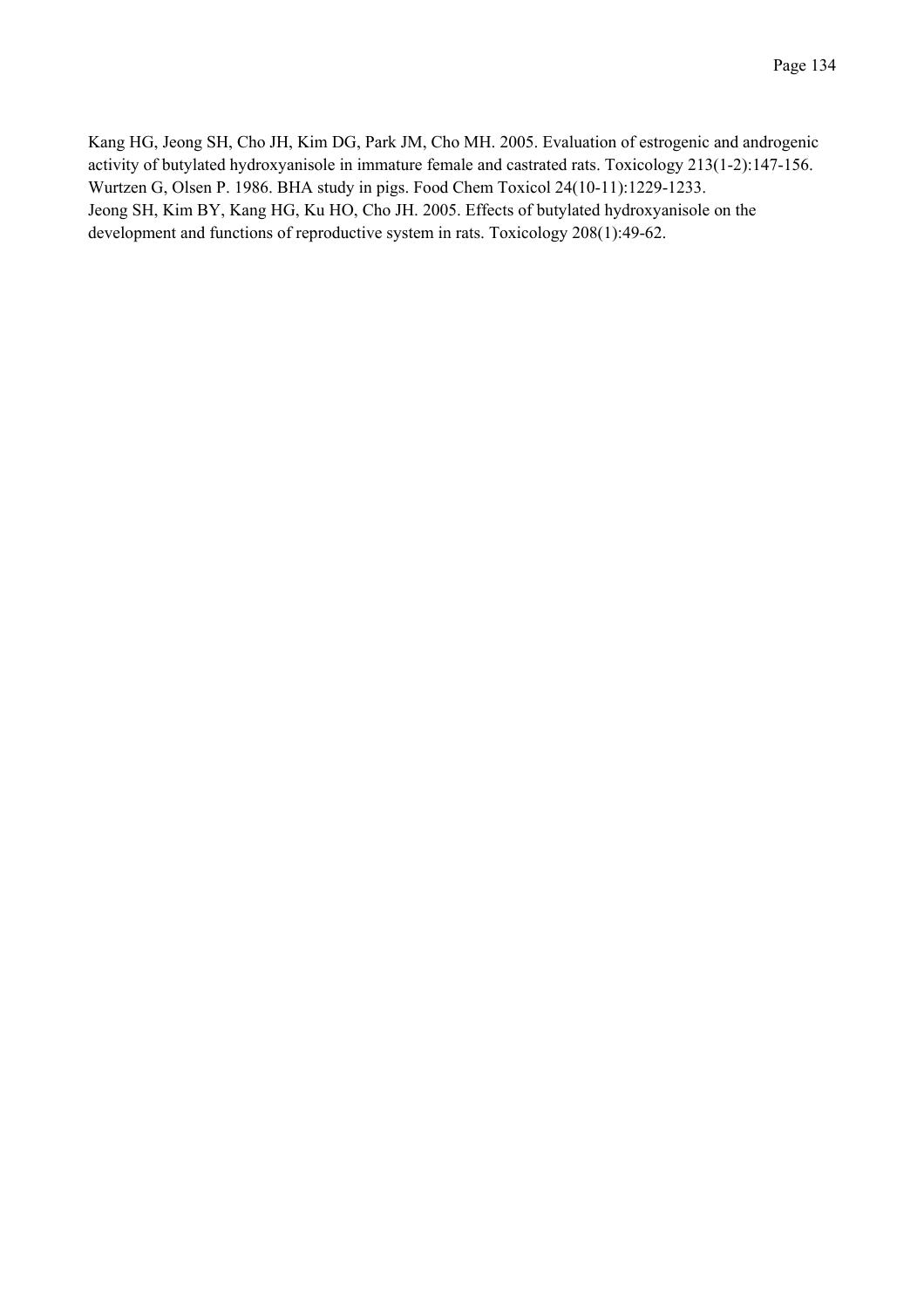# **Thiram<sup>5</sup> , CAS 137-26-8**

Synonyms: tetramethylthiuram disulphide

## **Human data**

No relevant human data was found.

#### *In vitro* **data**

It is unclear whether thiram is a thyroid disruptor *in vitro*. The mechanisms of action of thiram are not completely understood but may be similar to other thyroid peroxidase (TPO) inhibitors. Chinese hamster ovary cells transfected with the human TPO gene showed no effect of thiram on TPO inhibition when using iodination of a Glu-Tyr-Glu peptide and oxidation of guaiacol as endpoints (Marinovich et al 1997). However, TPO is a complex enzyme that functions beyond iodination, such as the coupling of monoiodinated tyrosine/diiodinated tyrosine to make T3 and T4 (Taurog et al 1996). Thus, although thiram may not inhibit iodination or oxidation of guiacol *in vitro*, it may inhibit those processes *in vivo* or inhibit other functions of this enzyme that are involved in TH synthesis. Other data indicate more similarities between thiram (and pronamide) and other TPO inhibitors than thyroid hormone disruptors that induce UGTs or inhibit deiodination. Therefore, thiram may still be a TH synthesis inhibitor (Flippin et al 2009).

#### *In vivo***, human health**

Thiram is a dialkyldithiocarbamate (together with ferbam, metam natrium and ziram) and these pesticides are metabolised via different mechanisms than the group of ethylenbisdithioracbamates (EBDC) which include maneb, mancozeb and zineb, and are not metabolised to ETU (IPCS 1978). In the literature search of both published and unpublished studies, no data showing adverse effects of thiram on the thyroid hormone axis were found. However, some evidence of endocrine activity of thiram exists, as the pesticide has been shown to block ovulation and LH and thereby reduce pregnancy rate and increase number of resorptions. These effects have been reported in both unpublished studies (as reviewed by IPCS 1978) and in the published literature.

## See below for study descriptions.

**3 studies by Stoker et al:** In a study of the effects of thiram on hormonal control of ovulation in Long-Evans rats, intact, prooestrous females were i.p. administered one dose of 0, 12, 25 or 50 mg/kg thiram. Ovulation was blocked in all rats by 25 and 50 mg/kg and the luteinizing hormone (LH) surge was blocked in all rats at 50 mg/kg and in 60% of the females at 25 mg/kg (Stoker et al 1993). The group sizes were 5-6 animals per group. To characterize pregnancy outcome following thiram-induced ovulatory delay, regularly cycling female rats were injected with thiram (0 or 50 mg/kg, i.p.) on prooestrous and mated (Stoker et al 1996). There were 12 animals in the control group and 30 animals in the thiram group. The number of females in the thiram-group that became pregnant was reduced to 46% and the number of live foetuses on GD 11 was reduced, but number of implantation sites was not different from controls. Also, signs of delayed development of live embryos were seen on GD 11. A follow-up study in similarly dosed and mated females showed that a thiram-induced 24-h delay of ovulation altered the fertilizability of the released oocytes

 $^5$  For substances which are registrered as plant protection products, biocides or pharmaceuticals within the EU, there may be additional documentation for the toxicity of the substances. This documentation has not been a part of this assessment, The authors are aware of this documentation and find it unlikely that it would influence the proposed categorisation.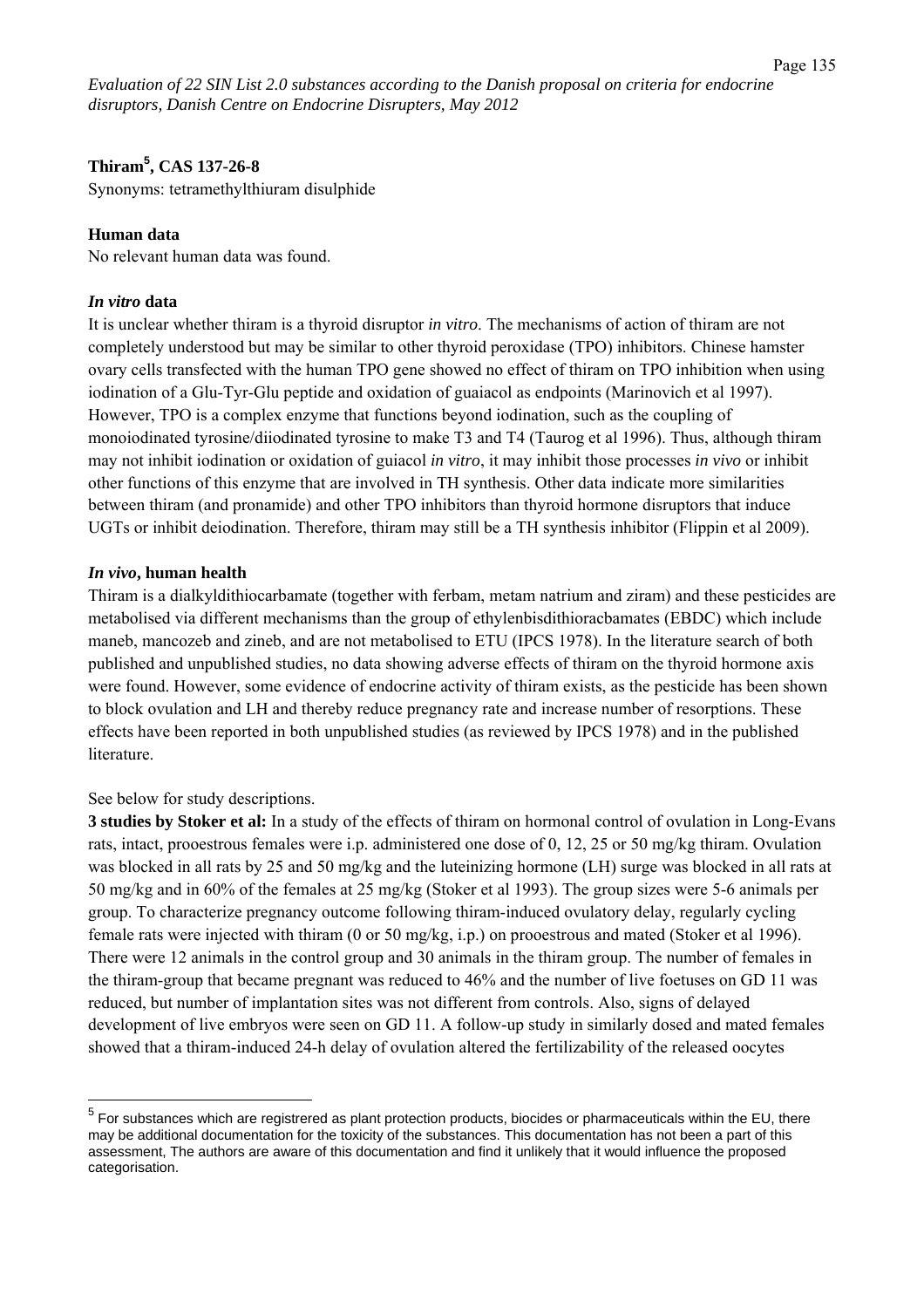(Stoker et al 2003). The changes observed included a significant decrease in the percentage of fertilized oocytes and a significant increase in polyspermic zygotes.

Thiram was administered to adult male rats via gavage at dose 0, 5, 10, and 25 mg/kg for 30, 60 and 90 days (Mishra et al 1993). A significant increase in relative testes weight and pathomorphological changes (incl. degeneration of few seminiferous tubules) was found at 25 mg/kg after 90 days exposure. The dosing with thiram also affected testicular enzymes and induced signs of toxicity such as diarrhoea, salivation, nasal bleeding and mild nasal bleeding in a dose dependent matter. In the group dosed with 25 mg/kg, 8 of 25 rats died and the body weight gain during the 90 days appeared reduced (132 g compared to 165 g in controls). The results suggest that thiram at 25 mg/kg may induce testicular dysfunction, but the effects seen on the testes and testicular enzymes may also be indirect effects of the general toxicity seen as decreased body weight gain, mortality and clinical symptoms.

#### *In vivo***, ecotoxicity**

Thiram have been shown to cause a down regulation of sox9a during zebrafish development (LOEC 24  $\mu$ g/l) and disrupting corticosterone action on the glucocorticoid receptor in zebra finches.

Study descriptions of the ecotoxicolocy studies:

**Katz et al. 2008.** The effects of glucocorticoids were tested on ventricular zone cell proliferation in adult zebra finches where neurons are produced that migrate to and incorporate within the neural circuits controlling song learning and performance. Adult male zebra finches sing and have an enlarged song circuitry; females do not sing and the song circuit is poorly developed. Freshly prepared slices from adult males and females containing the lateral ventricles were incubated with the mitotic marker BrdU with or without steroid treatments. BrdU-labeled cells were revealed immunocytochemically and all labeled cells within the ventricular zone were counted. Significantly higher rates of proliferation along the ventricular zone of males than in females were found. Moreover, acute administration of corticosterone significantly reduced proliferation in males with no effects in females. The corticosterone effect was reversed by thiram, which disrupts corticosterone action on the glucocorticoid receptor.

**van Boxtel et al. 2010.** Down regulates sox9a during zebrafish development after exposure from 0-5 dph to 100 nM thiram  $(24\mu g/l)$ .

## **Weight of evidence for ED and Category**

Thiram down regulates sox9a during zebrafish development (LOEC 24 µg/l) and disrupts corticosterone action on the glucocorticoid receptor in zebra finches.Thiram is evaluated as 2b (indicated ED) because the described effects may possibly be caused by endocrine mechanisms.

As *in vivo* studies in rats have shown adverse effects e.g. blocked ovulation and decreased number of live foetuses, where an ED mode of action is highly plausible (block of LH surge *in vivo)*, thiram could fulfil the criteria of being an endocrine disrupter in Cat 1.The alternative route of exposure (i.p.), however, means that the evidence from the experimental animals might not be sufficiently convincing to place the substance in Category 1, but rather in a Category 2a. However, the substance is a dialkyldithiocarbamate and the observed adverse effects on reproduction are similar to the effects of metam natrium, so read across to metam natrium has been included in the evaluation. Overall, thiram is therefore evaluated as an ED in **Category 1**.

According to the DE-UK potency criteria, categorization as an endocrine disrupter of very high regulatory concern is based on the dose level at which effects are observed, i.e. effects need to be observed at an oral dose of 10 mg/kg/day or lower. For thiram in the 2-generation study the report concluded that the NOAEL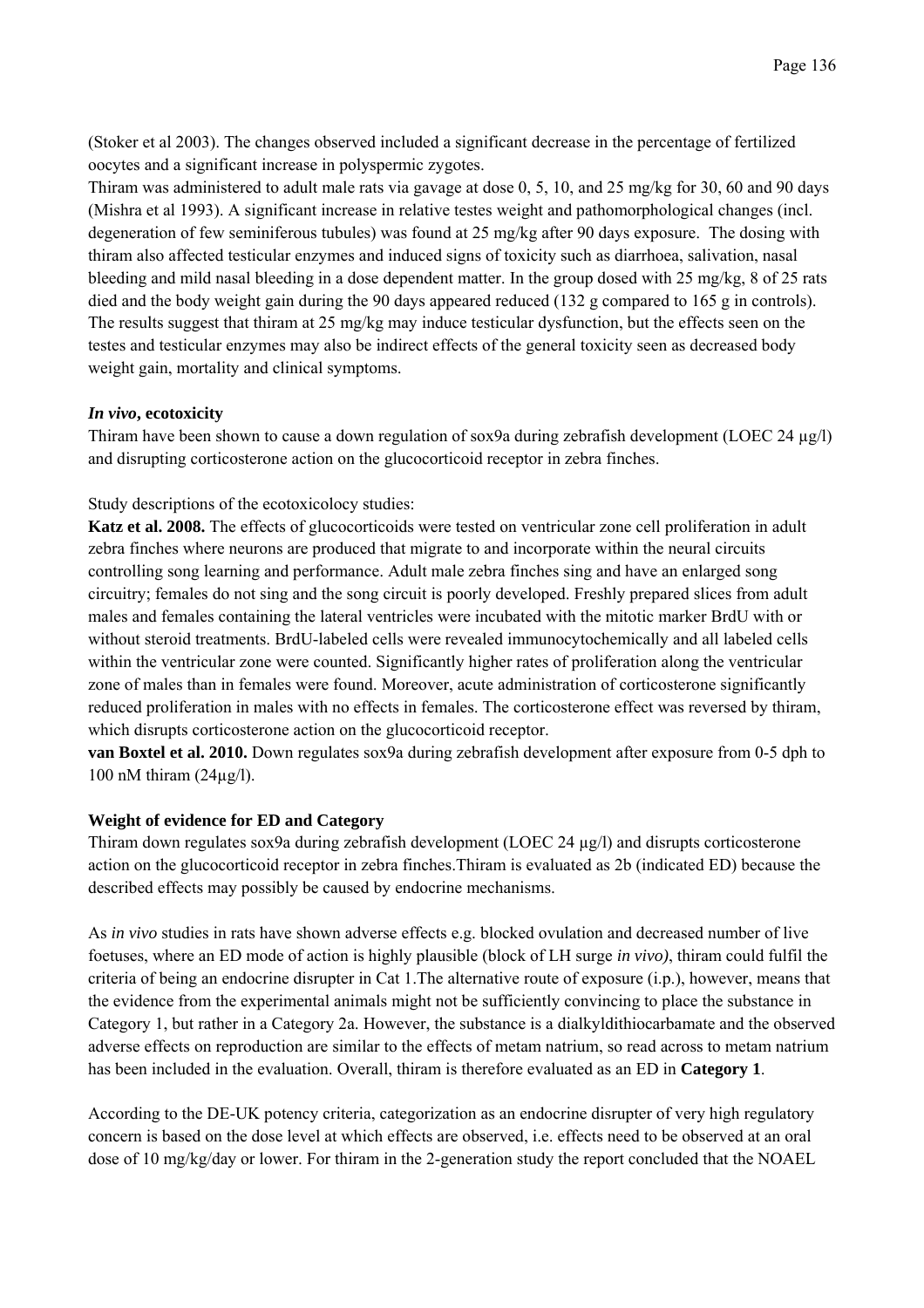was greater than 180 ppm equal to 8.9 and 14 mg/kg bw/day in males and females, respectively. On that basis, it could be discussed whether thiram would be considered an endocrine disrupter of very high regulatory concern according to the DE-UK potency criteria.

#### **References, epidemiology**

No references

#### **References,** *in vitro* **and** *in vivo*

Flippin, J.L., Hedge, J.M., Devito, M.J., LeBlanc, G.A., and Crofton, K.M., 2009. Predictive Modeling of a Mixture of Thyroid Hormone Disrupting Chemicals That Affect Production and Clearance of Thyroxine. International Journal of Toxicology 28, 368-381.

IPCS INCHEM 1978. Environmental Health criteria 78. Dithiocarbamate pesticides, ethylenethuiourea and propylenethiourea: A general introduction (www.inchem.org)

Marinovich, M., Guizzetti, M., Ghilardi, F., Viviani, B., Corsini, E., and Galli, C.L., 1997. Thyroid peroxidase as toxicity target for dithiocarbamates. Archives of Toxicology 71, 508-512.

Mishra, V.K., Srivastava, M.K., and Raizada, R.B., 1993. Testicular Toxicity of Thiram in Rat -

Morphological and Biochemical Evaluations. Industrial Health 31, 59-67.

Stoker, T.E., Cooper, R.L., Goldman, J.M., and Andrews, J.E., 1996. Characterization of pregnancy outcome following thiram-induced ovulatory delay in the female rat. Neurotoxicology and Teratology 18, 277-282. Stoker, T.E., Goldman, J.M., and Cooper, R.L., 1993. The Dithiocarbamate Fungicide Thiram Disrupts the Hormonal-Control of Ovulation in the Female Rat. Reproductive Toxicology 7, 211-218.

Stoker, T.E., Jeffay, S.C., Zucker, R.M., Cooper, R.L., and Perreault, S.D., 2003. Abnormal fertilization is responsible for reduced fecundity following thiram-induced ovulatory delay in the rat. Biology of Reproduction 68, 2142-2149.

Taurog A, Dorris ML, Doerge DR. Mechanism of simultaneous iodination and coupling catalyzed by thyroid peroxidase. Arch Biochem Biophys. 1996;330:24-32.

## **References, ecotoxicology**

Katz, A., Mirzatoni, A., Zhen, Y., and Schlinger, B.A., 2008. Sex differences in cell proliferation and glucocorticoid responsiveness in the zebra finch brain. European Journal of Neuroscience 28, 99-106. van Boxtel, A.L., Pieterse, B., Cenijn, P., Kamstra, J.H., Brouwer, A., van Wieringen, W., de Boer, J., and Legler, J., 2010. Dithiocarbamates Induce Craniofacial Abnormalities and Downregulate sox9a during Zebrafish Development. Toxicological Sciences 117, 209-217.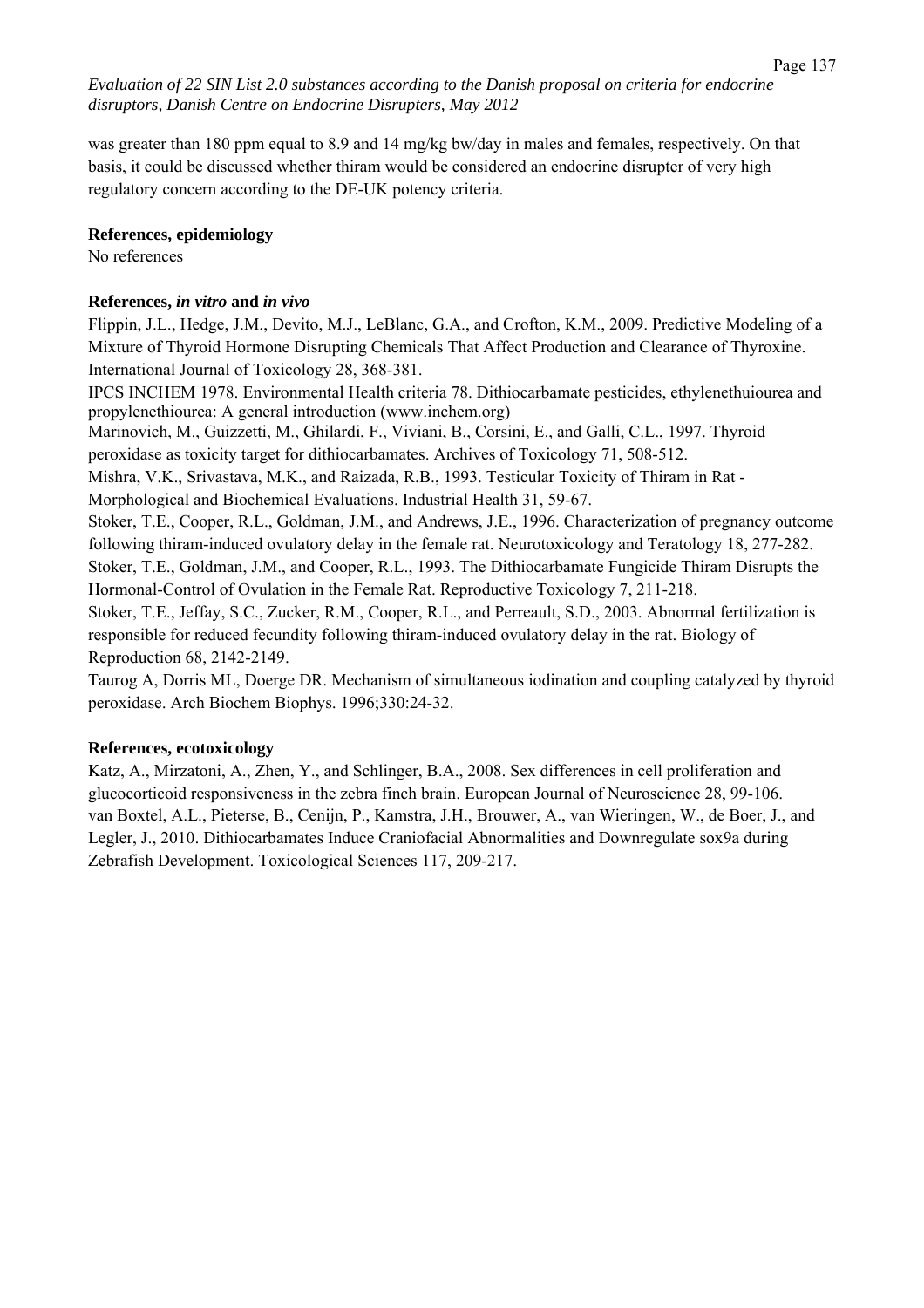# **Zineb<sup>6</sup> , CAS 12122-67-7**

**Synonyms:** Zinc ethylenbis (dithiocarbamate)

## **Human data**

Overall, the available human studies are unsuitable for inclusion in an evaluation of the endocrine disrupting potential of zineb. The different studies are reported below but no relevant data have been found.

Study descriptions are provided below:

**Israeli et al, 1983**: This is a case study of a 42-year old man, who experienced acute intoxication after exposure to maneb and zineb. The intoxication occurred after spraying with a high concentration of maneb/zineb, and subsequently walking through the sprayed area. Symptoms were linked to the central nervous system and included loss of consciousness, convulsions and right hemiparesis – and disappeared after few days.

The study looked at a combination of maneb and zineb, reported a case of high exposure, and reported symptoms unrelated to the endocrine system. Thus, the study is unsuitable for inclusion in an evaluation of the endocrine disrupting potential of zineb.

**Steerenberg et al, 2008**: This European study investigated the association between urine levels of ethylenethiourea (ETU, metabolite of ethylenbisdithiocarbamate, and used as general marker of pesticide exposure in the study) and biomarkers of immunotoxicity. Occupationally exposed individuals from five European field studies were included, of which one was a Bulgarian zineb factory. These were compared with non-occupationally exposed persons. There were no associations between ETU and immune parameters.

The study did not look at or measure zineb in specific. Biological endpoints were not relevant to endocrine disruption. Thus, the study is unsuitable for inclusion in an evaluation of the endocrine disrupting potential of zineb.

## *In vitro* **data**

Chinese hamster ovary (CHO) cells transfected by hTPO gene have been used to examine the effect of zineb (and other dithiocarbamates) on peroxidase activity in CHO cells. Thyroid peroxidase is catalysing the transfer of iodine to thyroglobulin. The results from this study showed that the CHO cells transfected with human thyroid peroxidase (TPO) gene (exposed to 5 and 10  $\mu$ M zineb) decreased TPO iodination activity which is a sign of thyrotoxicity (Marinovich et al 1997).

Overall, zineb seems to show similar mechanism of action as mancozeb, where inhibition of thyroid peroxidase (TPO) leads to decreased thyroidal synthesis of T3 and T4.

## *In vivo***, human health**

 $\overline{a}$ 

 Zineb is a dithiocarbamate that has the same thyroid hormone disrupting effects as the other dithiocarbamates, including reduction of thyroide hormone levels, increase of Thyroid Stimulating Hormone (TSH), enlargement of thyroid size and histopathological changes in the thyroid (unpublished studies reviewed in IPCS INCHEM 1978). All published *in vivo* studies of zineb, where rats have been exposed to Zineb, have also shown a tendency to or a significant increase in thyroid weight (hyperplasia) and/or changes in thyroid function indicating thyroid disrupting activity (Raizada et al 1979, Ivanova-C L et al 1974, Nebbia

 $<sup>6</sup>$  For substances which are registrered as plant protection products, biocides or pharmaceuticals within the EU, there may be</sup> additional documentation for the toxicity of the substances. This documentation has not been a part of this assessment, the authors are aware of this documentation and do not find it likely that it would influence the proposed categorisation.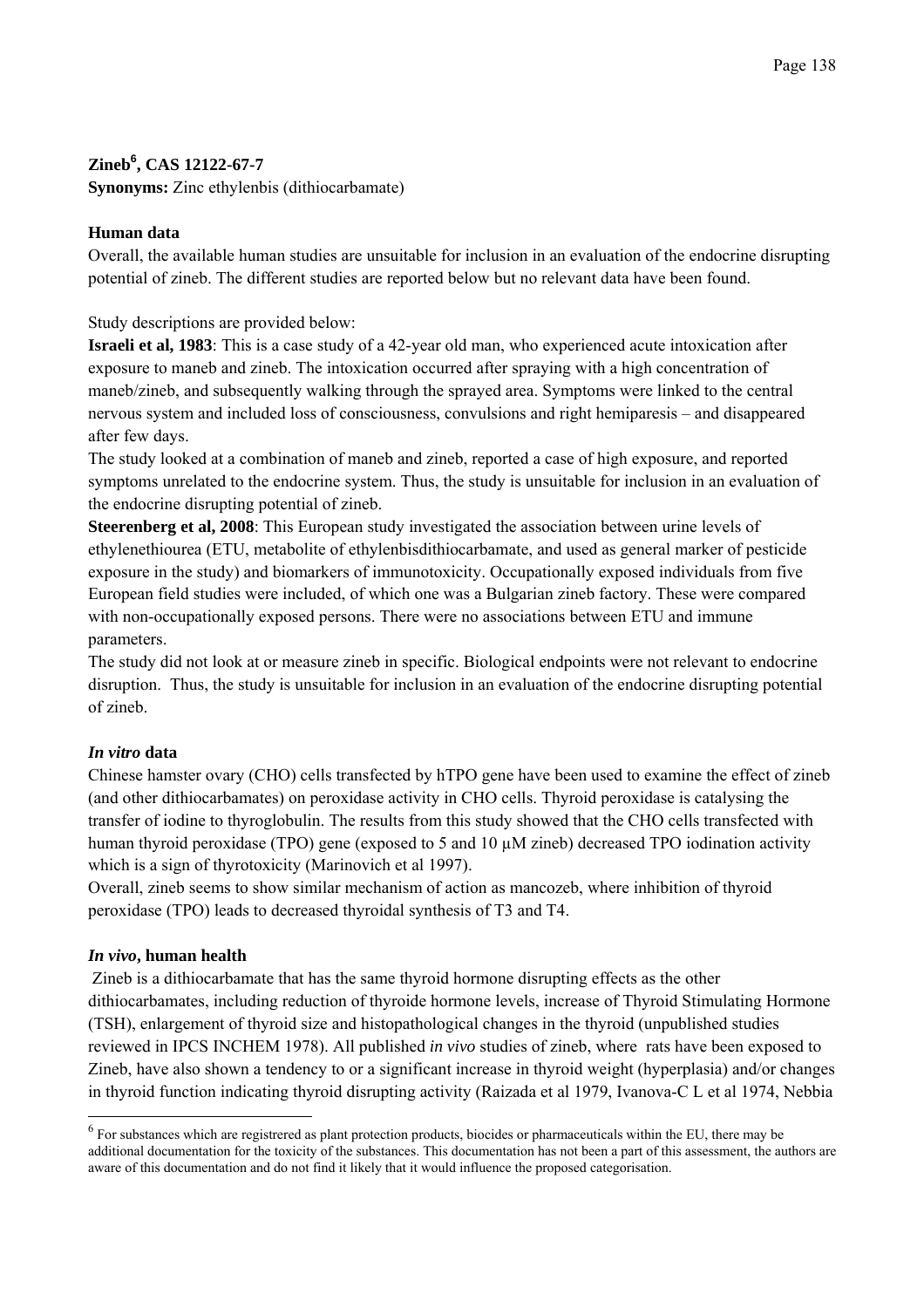et al 1996). In one of the studies, where adult male rats were exposed to either vehicle or 1000 mg/kg day for a period of 30 days, pathological changes in the testis (damaged tubules) were also reported (Raizada et al 1979). This paper refers to an older study that has shown that zineb has caused sterility in rats (Korte 1972 in Raizada et al 1979). A post-implantation study (using pseudo pregnant and pregnant rats) was conducted to look at reproductive effects after zineb exposure (Sing et al 1981). The study concluded that zineb in this system had low toxic effects on the foetus and maternal reproduction system.

A 90 days study in rabbits was performed with 0.3-0.6% zineb in the feed (Nebbia et al 1995). The results showed that T3 and liver triglycerides decreased, testicular glutathione S-tranferase and thyroid absolute and relative weights was increased, and there were histological changes in liver, thyroid, and spleen. At 0.6%, at 75 days, body weight decreased while at 90 days, T4, liver lipids and testes absolute weight decreased, liver relative weight and serum total lipids and serum cholesterol increased, and there were decreases in hematocrit, hemoglobin and erythrocytes. Moreover, white blood cell counts decreased by about 50% (Nebbia et al 1995, only from abstract).

In a reproduction study, rats were given zineb at doses of 50 or 100 mg/kg bw/day orally for 2-6 months. Sterility, resorption of foetuses and anomalous tails in newborn rats were observed at the high levels. The lower doses did not cause any significant changes, compared with a control group (Rjazanova, 1967 at www.inchem.org ).

Moreover to examine if exposure to zineb (and other pesticides) during critical periods of postnatal development could result in neuronal dysfunction and enhance the impact of these pesticides during exposure as adults C57BL/6 mice was injected at PND 5-19 with 5 mg/kg i.p., and then challenged 8 months later with 50 mg/kg. Dopamine and DOPAC (its metabolite) decreased in striatum (only after challenge). Authors note that in a preliminary study without early postnatal exposure, they did not find this effect using only 50 mg/kg at 8 months. The results indicate that exposure to zineb during critical periods of postnatal development contributes to neurotransmitter changes upon re-challenge in adulthood (Jia et al. 2007). No NOAELs or LOAELS was found for Zineb (see weight of evidence for read across below). Overall from the *in vivo* studies it was found that Zineb is disrupting the thyroid hormone system in rats and could also be involved in neuronal dysfunction in mice and pathological changes in the testis in rats.

## *In vivo***, ecotoxicity**

No endocrine related endpoints have been investigated. No relevant data found.

#### **Weight of evidence for ED and Category**

No relevant human studies have been found.

Only few *in vitro* studies have evaluated endocrine disrupting properties of Zineb. *In vivo* studies in rats have shown some evidence for endocrine disrupting effects, e.g. increase in thyroid weight and decrease in T3 and T4. Furthermore read across from other dithiocarbamates has been used in the assessment of zineb. Dithiocarbamates are degraded to the known thyroid hormone disrupting substances ethylenethiourea (ETU) and propylthiouracil (PTU), which inhibit the formation of T4 in the thyroid. The JMPR (Joint Meeting on pesticide residues) evaluated the toxicity of the four ethylenebisdithiocarbamates (EBDCs) mancozeb, maneb, metiram and zineb, as well as ethylenethiourea (ETU), the major common metabolite, degradation product and contaminant of the EBDCs. Since no differentiation can be made between the parent EBDCs, it was decided to establish a group ADI for the EBDCs, and an ADI was allocated to ETU (FAO/WHO, 1993). The meeting concluded that the database for zineb was inadequate to determine its own ADI. A NOAEL of 4.8 mg Mancozeb/kg bw/day has been reported in a two-year toxicity/carcinogenicity feeding study (dietary concentrations of 0, 20, 60, 125 or 750 ppm, the NOAEL was 125 ppm) with findings of decreased body-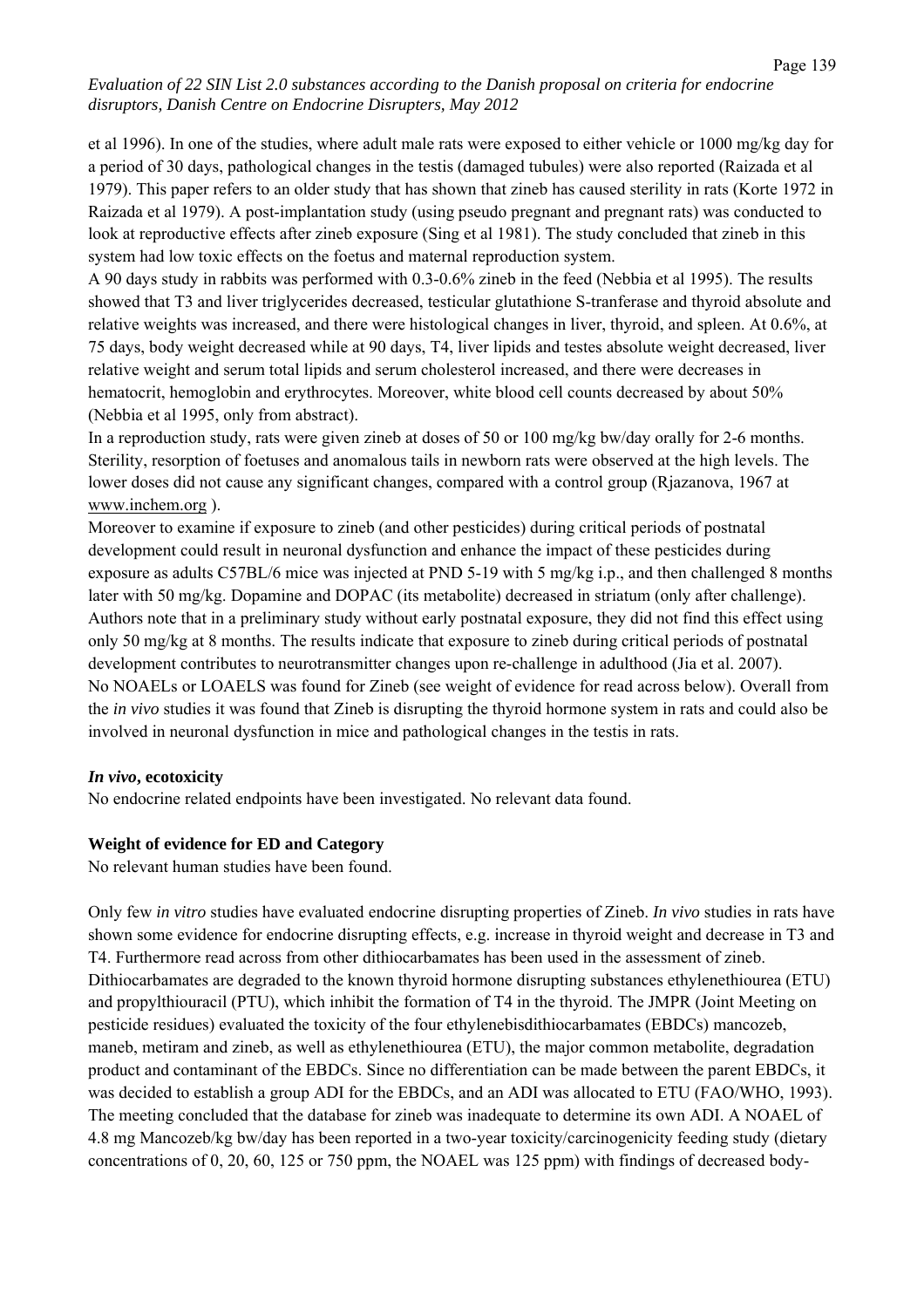weight gain, histological changes in the thyroid (thyroid follicular cell hypertrophy, hyperplasia, and nodular hyperplasia at 750 ppm), increased absolute and relative thyroid weight and decreased T3 and T4 levels and increased TSH in rats exposed for 2 years (Stadler, 1990, as reviewed in (FAO/WHO, 1993)). This NOAEL was used in the determination of the group ADI for Maneb, Mancozeb and Zineb. Thus Zineb can disrupt the thyroid hormone system in rats and could also be involved in pathological changes in the testis in rats. However, the relatively low number of studies investigating adverse effects during the developmental period indicates that the evidence from the experimental animals might not be sufficiently convincing to place the substance in Category 1.

Overall, zineb is evaluated as an **ED in Category 1** based on disruption of the thyroid hormone system in rats seen in both published and unpublished Zineb studies and which is supported by read-across from the other similar dithiocarbamates (Maneb and Mancozeb) and their metabolite (ETU) which are all known to disrupt the thyroid hormone system.

According to the DE-UK criteria, categorization as an endocrine disrupter of very high regulatory concern is based on the dose level at which effects are observed i.e. effects need to be observed at an oral dose of 10 mg/kg/day. For zineb, adverse effects were seen at much higher dose levels in a reproduction study in rats. Therefore, zineb can not be considered as an endocrine disrupter of very high regulatory concern according to DE-UK potency criteria.

## **References**

#### **References, epidemiology**

Israeli, R., Sculsky, M., and Tiberin, P., 1983. Acute Intoxication Due to Exposure to Maneb and Zineb - A Case with Behavioral and Central Nervous-System Changes. Scandinavian Journal of Work Environment & Health 9, 47-51.

Steerenberg, P., van Amelsvoort, L., Colosio, C., Corsin, E., Fustinoni, S., Vergieva, T., Zaikov, C., Pennanen, S., Liesivuori, J., and Van Loveren, H., 2008. Toxicological evaluation of the immune function of pesticide workers, a European wide assessment. Human & Experimental Toxicology 27, 701-707.

#### **References,** *in vitro* **and** *in vivo*

Cecconi, S., Paro, R., Rossi, G., and Macchiarelli, G., 2007. The effects of the endocrine disruptors dithiocarbamates on the mammalian ovary with particular regard to mancozeb. Current Pharmaceutical Design 13, 2989-3004.

FAO/WHO. (1993). Pesticides Residues in Food -1993 (Mancozeb). In Joint FAO/WHO Meeting on Pesticide Residues, pp. 257-289.

 Gonzalez, M., Soloneski, S., Reigosa, M.A., and Larramendy, M.L., 2003. Effect of dithiocarbamate pesticide zineb and its commercial formulation, azzurro IV. DNA damage and repair kinetics assessed by single cell gel electrophoresis (SCGE) assay on Chinese hamster ovary (CHO) cells. Mutation Research-Genetic Toxicology and Environmental Mutagenesis 534, 145-154.

Ivanovac.L; Milanov S; Chemisha.G; et al ,1974. Attempt of biological dosage of some hypophyseal hormones in white rats after experimental oral-administration of zineb. Environmental research. 8 Issue: 2 Pages: 160-165